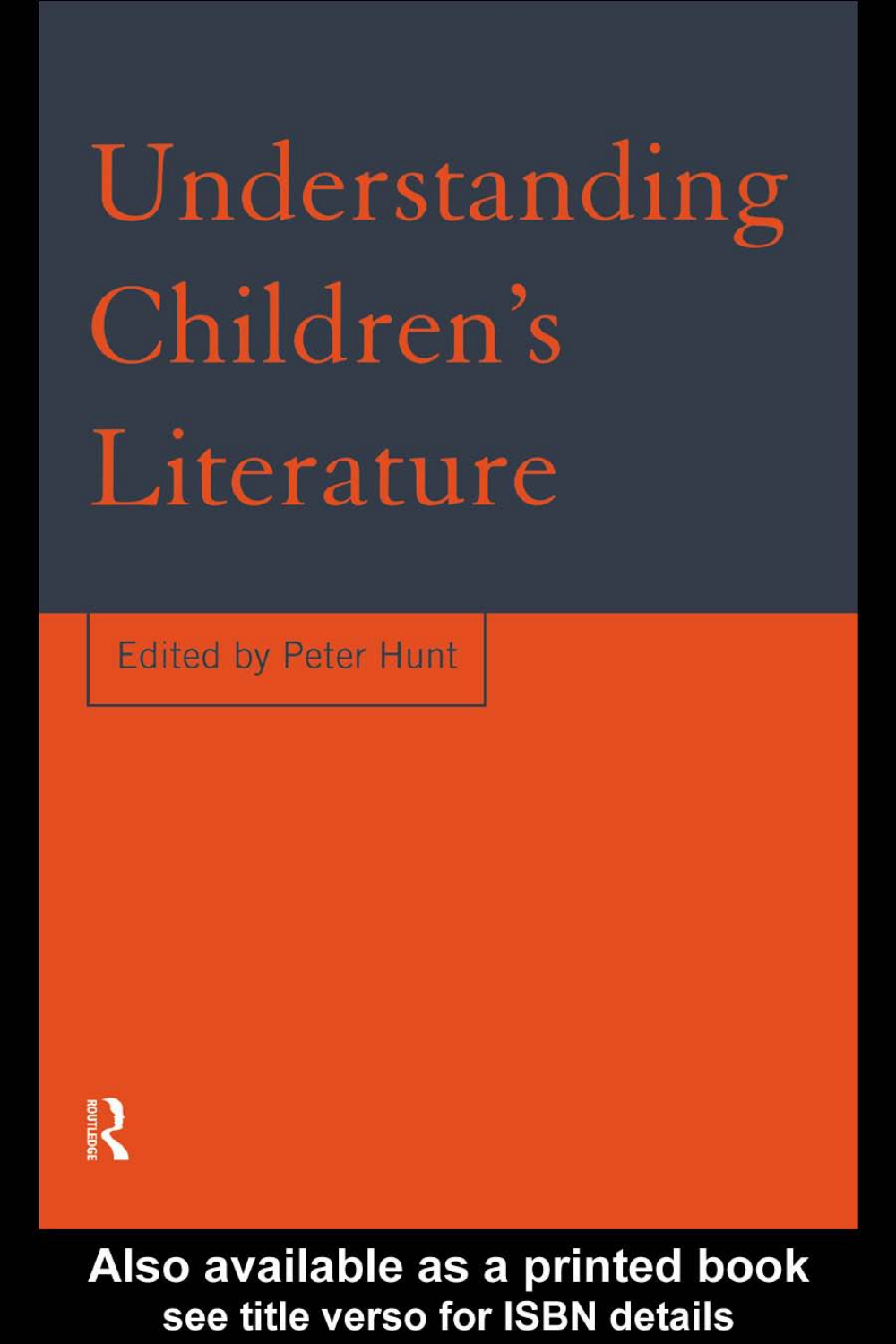# **Understanding Children's Literature**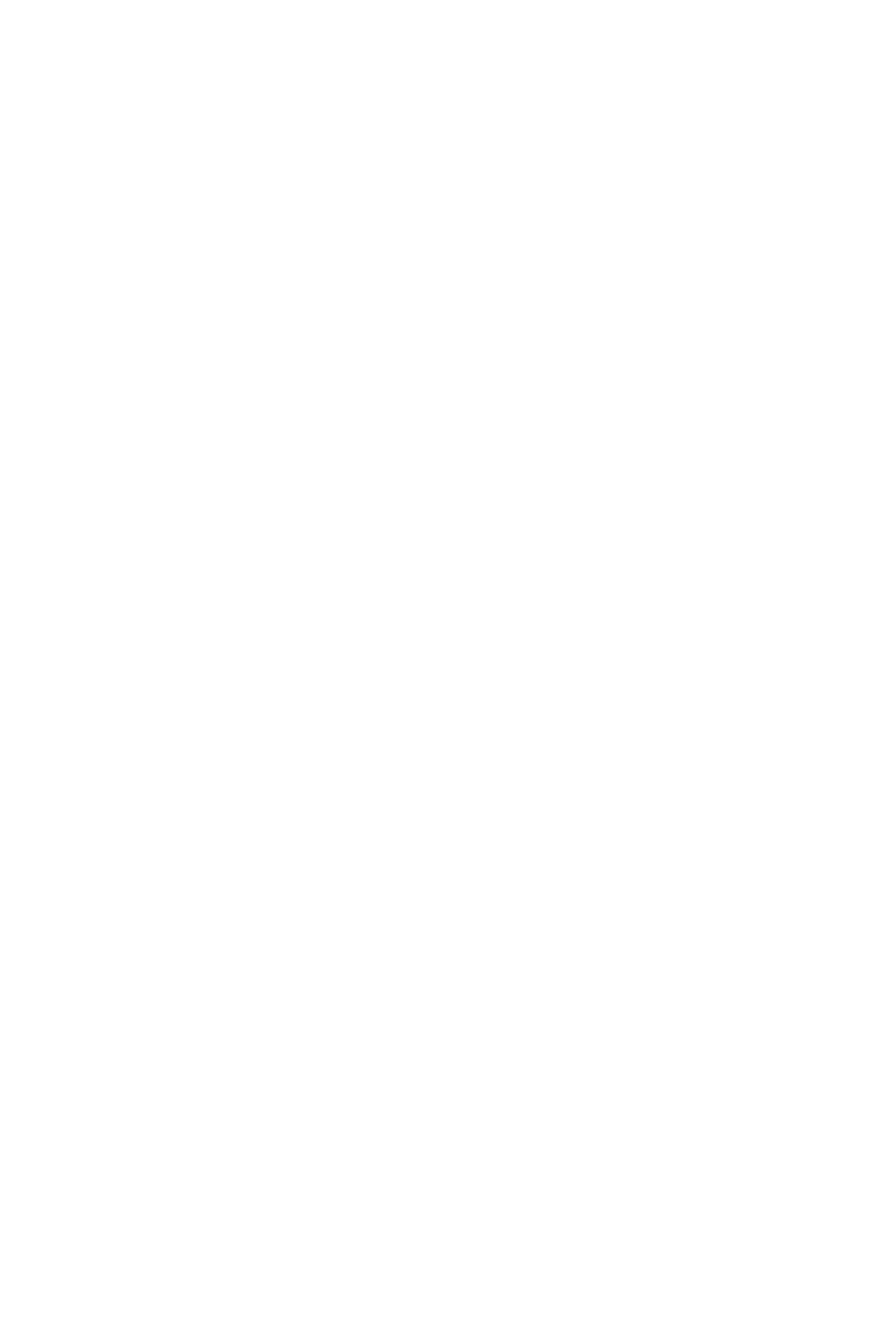# **Understanding Children's Literature**

Edited by Peter Hunt

Key essays from the *International Companion* **Encyclopedia of Children's Literature** 

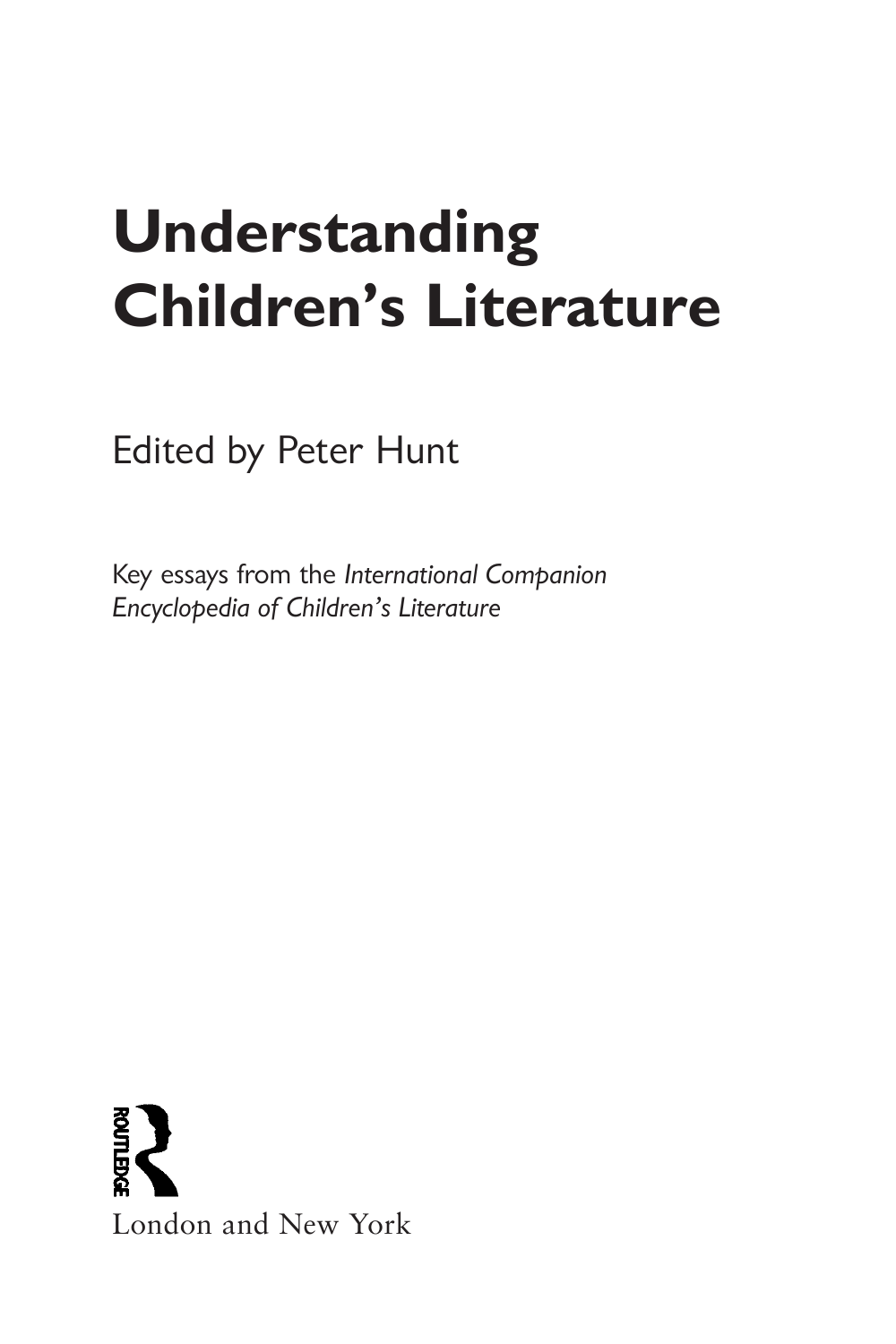First published 1999 by Routledge 11 New Fetter Lane, London EC4P 4EE

This edition published in the Taylor & Francis e-Library, 2002.

Simultaneously published in the USA and Canada by Routledge 29 West 35th Street, New York, NY 10001

© 1999 Peter Hunt, selection, editorial matter, chapters 1, 10 and glossary © 1999 Routledge all other matter

All rights reserved. No part of this book may be reprinted or reproduced or utilised in any form or by any electronic, mechanical, or other means, now known or hereafter invented, including photocopying and recording, or in any information storage or retrieval system, without permission in writing from the publishers.

*British Library Cataloguing in Publication Data* A catalogue record for this book is available from the British Library

*Library of Congress Cataloging in Publication Data* Understanding children's literature/[edited by] Peter Hunt p. cm. Includes bibliographical references and index. 1. Children's literature—History and criticism. I. Hunt, Peter PN1009.A1U44 1998 809' .89282–dc21 98–8226

ISBN 0-203-00830-8 Master e-book ISBN

ISBN 0-203-21746-2 (Adobe eReader Format) ISBN 0-415-19546-2 (Print Edition)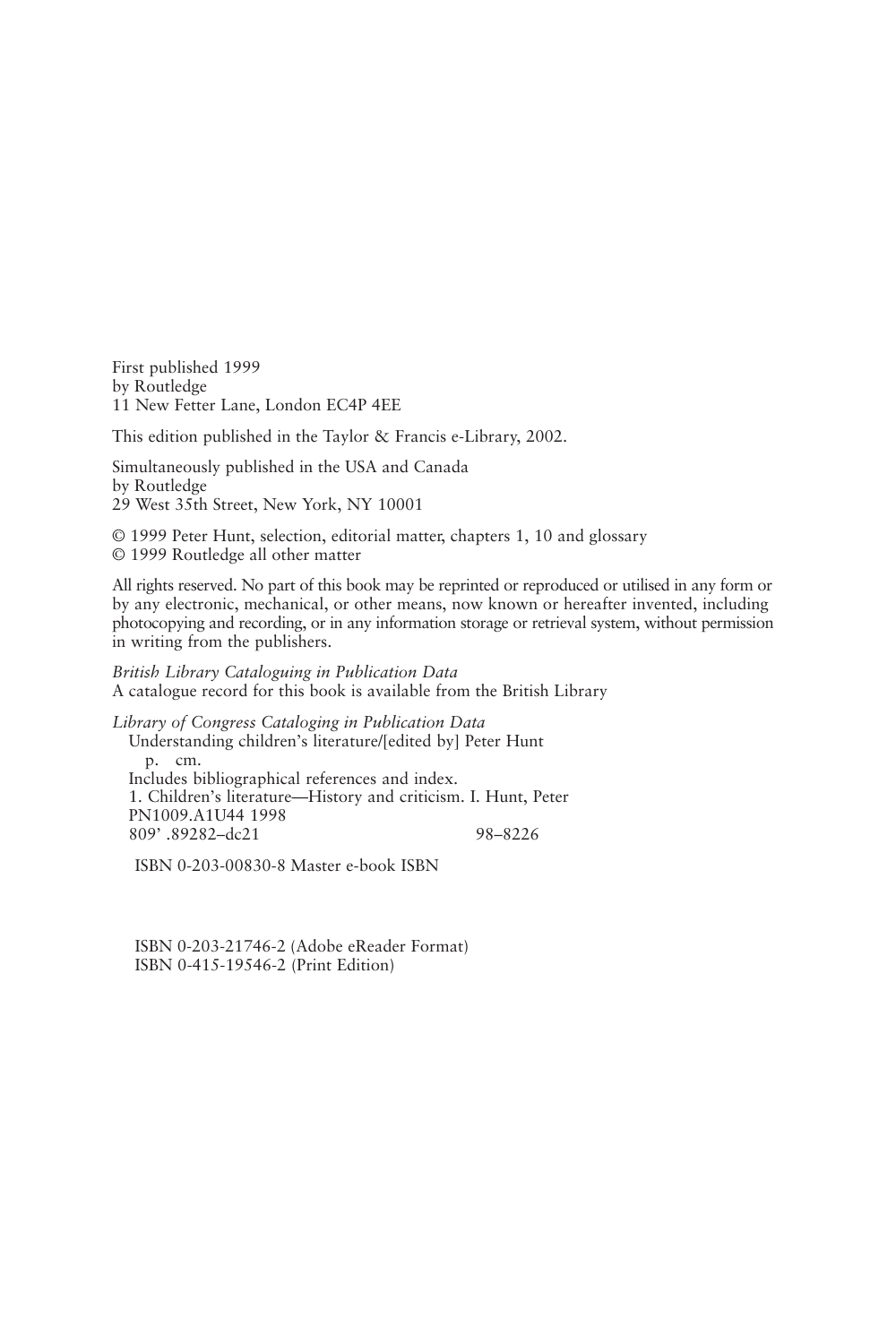# **Contents**

| Contributors                                                                                          | Vi1          |
|-------------------------------------------------------------------------------------------------------|--------------|
| 1 Introduction: The World of Children's Literature Studies<br>Peter Hunt                              | $\mathbf{1}$ |
| 2 Essentials: What is Children's Literature? What is Childhood?<br>Karín Lesnik-Oberstein             | 15           |
| 3 The Setting of Children's Literature: History and Culture<br>Tony Watkins                           | 30           |
| 4 The Impossibility of Innocence: Ideology, Politics, and<br>Children's Literature<br>Charles Sarland | 39           |
| 5 Analysing Texts for Children: Linguistics and Stylistics<br>John Stephens                           | 56           |
| 6 Decoding the Images: Illustration and Picture Books<br>Perry Nodelman                               | 69           |
| 7 Readers, Texts, Contexts: Reader-Response Criticism<br>Michael Benton                               | 81           |
| 8 Reading the Unconscious: Psychoanalytical Criticism<br>Hamida Bosmajian                             | 100          |
| 9 From Sex-Role Stereotyping to Subjectivity: Feminist Criticism<br>Lissa Paul                        | 112          |
| 10 Inspecting the Foundations: Bibliographical Studies<br>Peter Hunt                                  | 124          |
| 11 Relating Texts: Intertextuality<br>Christine Wilkie                                                | 130          |
| 12 Very Advanced Texts: Metafictions and Experimental Work<br>Robyn McCallum                          | 138          |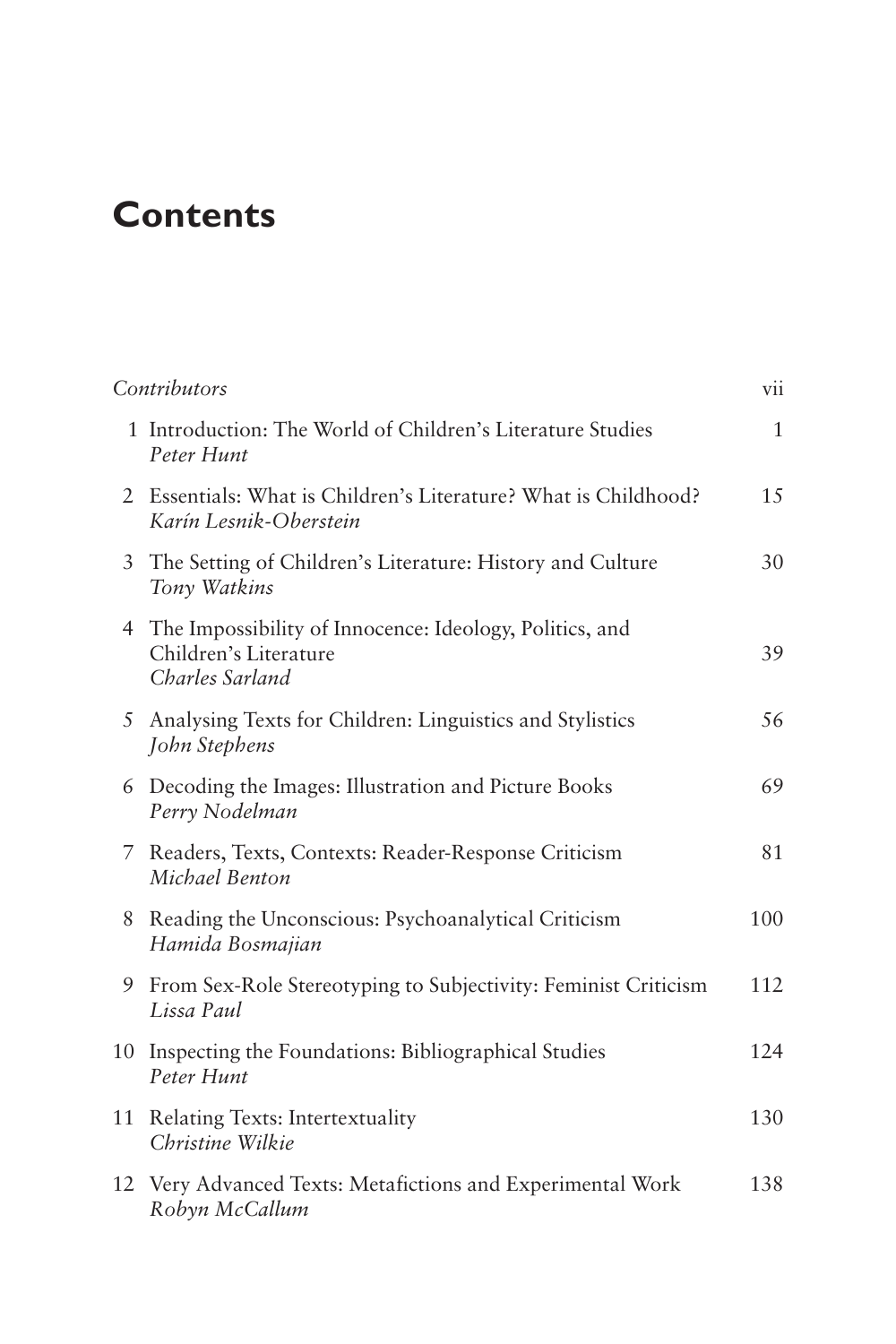vi Contents

|       | 13 Children Becoming Readers: Reading and Literacy<br>Geoffrey Williams | 1.51              |
|-------|-------------------------------------------------------------------------|-------------------|
|       | 14 Can Stories Heal?<br>Hugh Crago                                      | 163               |
| Index | General Bibliography<br>Glossary                                        | 174<br>178<br>181 |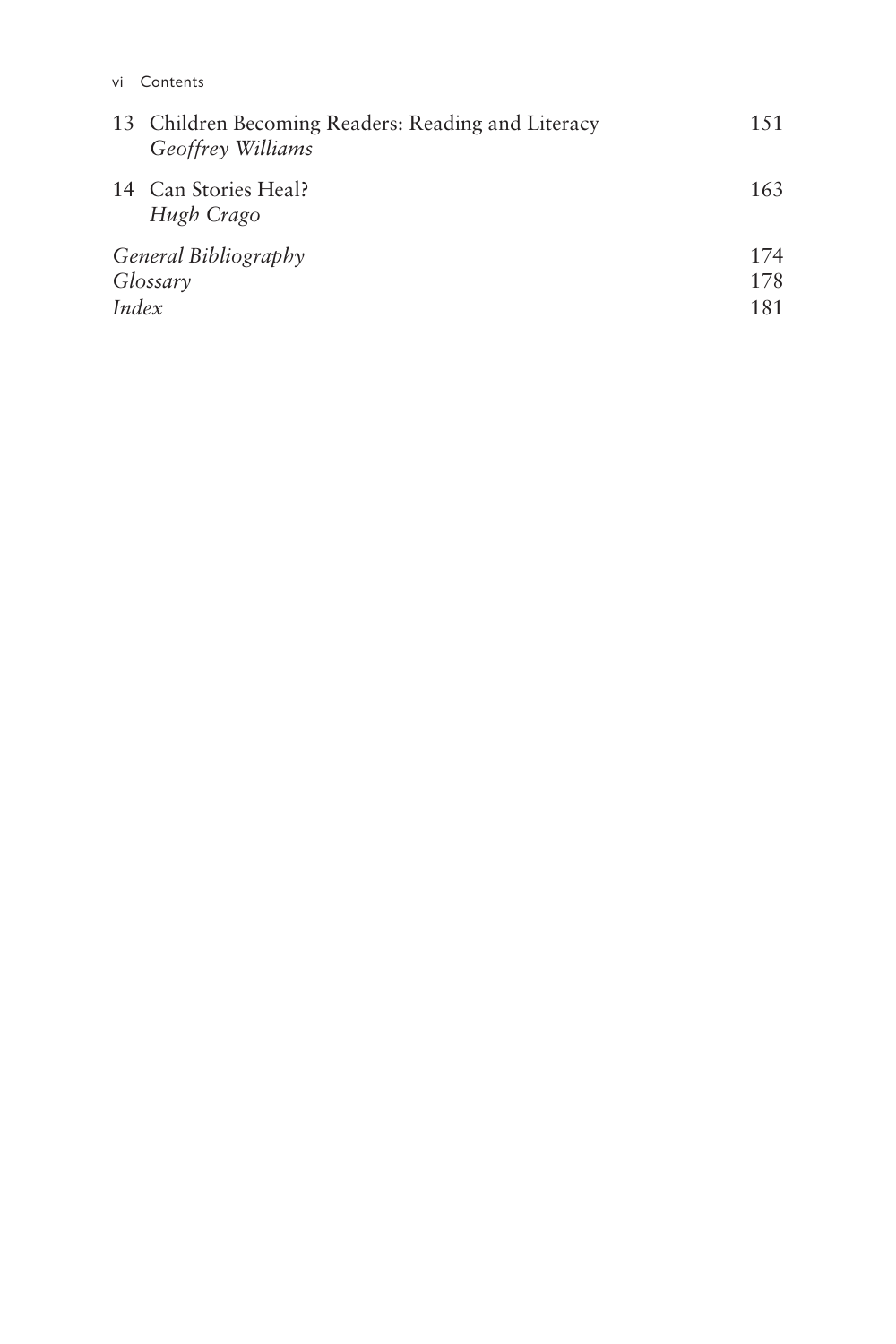### **Contributors**

- **Michael Benton** is a Professor of Education in the Research and Graduate School of Education, University of Southampton. His main critical orientation is that of reader-response theory and practice; the main argument of his research is that a pedagogy grounded in reader-response offers English teachers the most coherent position in relation to their work because it focuses upon the live processes of literary experience. Two co-authored books written from this standpoint are: *Teaching Literature 9–14,* with Geoff Fox (1985) and *Young Readers Responding to Poems,* with three teachers (1988). In recent years, his research has widened its remit to encompass aspects of the visual arts, especially painting and picture books. This development is represented by *Secondary Worlds: Literature Teaching and the Visual Arts* (1992), by several articles in *The British Journal of Aesthetics* and in the *Journal of Aesthetic Education,* and by three classroom anthologies of paired paintings and poems, compiled and edited with his brother: *Double Vision* (1990), *Painting with Words* (1995) and *Picture Poems* (1997), all published by Hodder and Stoughton.
- **Hamida Bosmajian** is Professor of English at Seattle University where she teaches children's literature, mythology, and literary theory as well as a seminar in literature and law. She has published widely in children's literature, but her main scholarly focus is literature for young readers about Nazism and the Holocaust. In her book *Metaphors of Evil: Contemporary German Literature and the Shadow of Nazism* (1979) she noticed that many adults remember the child in historical traumas. Children have far fewer defence mechanisms than adults; they confront trauma without analysis and interpretation. In later life such experiences haunt them differently than do traumatic events experienced by adults. Her current project is called 'Sparing the Child: Young Readers' Literature About Nazism and the Holocaust'. She always tells her students: 'Whenever and wherever the nightmare of history occurs—there are children there'.
- **Hugh Crago** is currently co-editor with Maureen Crago of *The Australian and New Zealand Journal of Family Therapy.* He has worked as an individual and family therapist for the past sixteen years, and was Senior Lecturer in Counselling at the University of New England (Australia) until 1997. He has also studied and taught English. He is co-author, with Maureen, of *Prelude to Literacy* (1983), and of a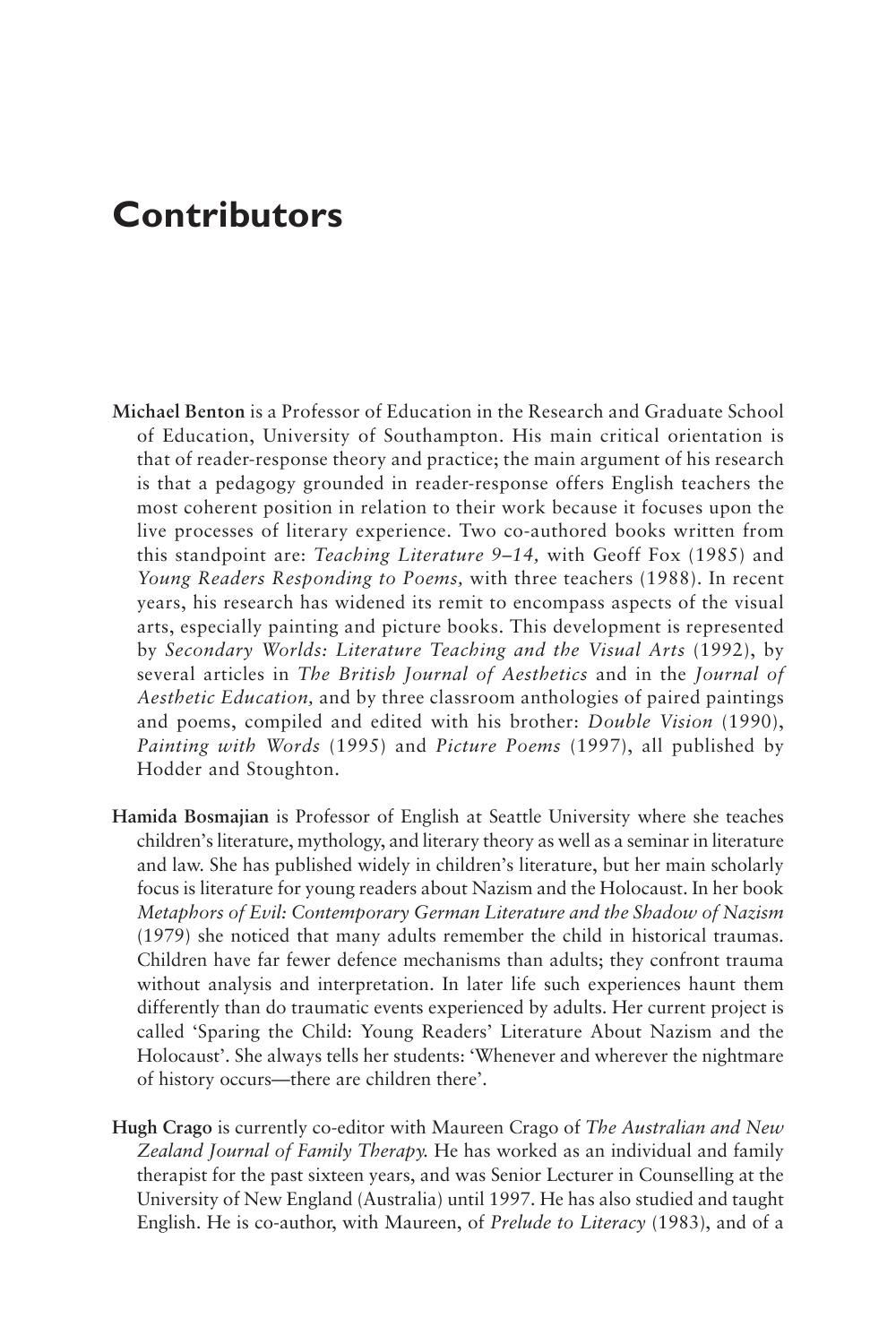number of other empirical and theoretical studies of children's and adults' interactions with stories, which combine the perspectives of reader-response and psychoanalytic criticism. His new book, *A Circle Unbroken: How Our Unique Lives Unfold in Predictable Patterns* will be published in 1999 in Australia).

- **Peter Hunt** is Professor of English and Children's Literature in the School of English, Communications and Philosophy at the University of Wales, Cardiff. He has written or edited eleven books on children's literature, including *An Introduction to Children's Literature* (1994), the *International Companion Encyclopedia of Children's Literature* (1996), and six books for children and adolescents.
- **Karín Lesnik-Oberstein** is a lecturer in English, American and Children's Literature at the University of Reading. She teaches extensively on the MA in Children's Literature and is an associate director of the Centre for International Research in Childhood: Literature, Culture, Media (CIRCL) at the University. Principal publications include her books *Children's Literature: Criticism and the Fictional Child* (1994) and (as editor) *Children in Culture: Approaches to Childhood* (1998), as well as articles and chapters on children's literature and theory. All her work on children explores childhood as a culturally and historically constructed category, rather than as a biological or psychological given, and uses anthropology, sociology, psychoanalysis, and literary and critical theory to support this argument. Ongoing research includes work on psychoanalysis, feminist theory, and theory in general but her overall interest continues to lie with working from interdisciplinary and multidisciplinary perspectives in the social sciences and humanities.
- **Robyn McCallum** has a background in literature and visual arts and is involved in teaching and research in children's literature at Macquarie University. She has published articles on children's and adolescent literature, film and television and is author *of Ideologies of Identity in Adolescent Fictions* (1999) and co-author with John Stephens of *Retelling Stories, Framing Culture: Traditional Stories and Metanarratives in Children's Literature* (1998). Research interests include: critical theory relating to children's texts and culture; literature, film and television for children and adolescents; and picture books.
- **Perry Nodelman** spent five years as editor of *The Children's Literature Association Quarterly,* and has published a hundred or so articles on various aspects of children's literature in scholarly journals, many of them focusing on literary theory as a context for understanding books for children. He has also written two books on the subject: *Words About Pictures: The Narrative Art of Children's Picture Books* (1988), and *The Pleasures of Children's Literature* (1992), currently in its second edition. In recent years, Nodelman has begun a new career as a writer of fiction for children, producing two children's fantasies, *The Same Place But Different* (1993) and its sequel *A Completely Different Place* (1996), and a picture book, *Alice Falls Apart* (1996). *Behaving Bradley* (1998), a comic novel about life in a high school, appeared in the spring of 1998. He has also collaborated on two young adult fantasies with Carol Matas: *Of Two Minds* (1994) and its sequels *More Minds;* (1996) and *Out of Their Minds,* (1998).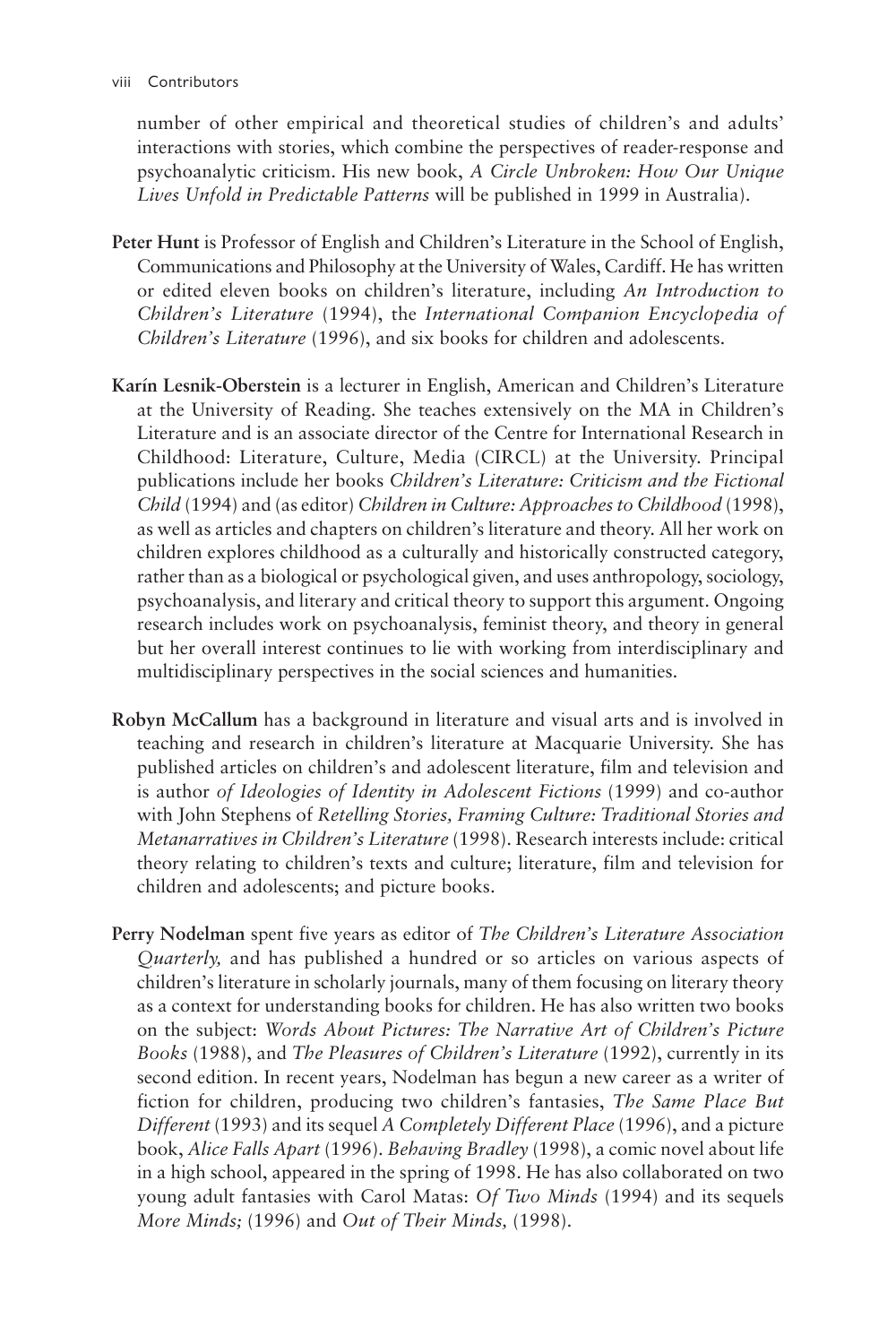- **Lissa Paul** is a Professor in the Faculty of Education at the University of New Brunswick where she teaches five courses on children's literature and literary theory. Her new book, *Reading Otherways* (1998), provides a practical demonstration of the ways in which contemporary literary theories, especially feminist theories, enable new readings of books for children—readings in touch with contemporary sensibilities. Lissa writes and reviews regularly for Canadian, American and British children's literature journals, most frequently as a contributor to *Signal.* She has also served as one of two non-British judges for the *Signal* poetry award. She holds workshops in schools, and lectures widely internationally; her current research interests include maternal literacies, chaos theory and new poetics, contemporary poetry and post-colonial studies.
- **Charles Sarland** is a Senior Lecturer in Education at Liverpool John Moores University. He is interested in culture—the meanings that, in particular, the young make of the world—and is thus interested in the texts, written or visual that become canonical in that process. He is concerned about the potential for educational research to make a difference, to mount a critique rather than just to process data, and is interested in ways of both re-introducing, and in some way accounting for, commitment in the research process.
- **John Stephens** is Associate Professor in English at Macquarie University, where his main teaching commitment is children's literature, but he also teaches and supervises postgraduate research in medieval studies, post-colonial literature, and discourse analysis. He is the author of *Language and Ideology in Children's Fiction* (1992), two books about discourse analysis, and around sixty articles about children's (and other) literature. More recently, he has co-authored, with Robyn McCallum, *Retelling Stories, Framing Culture: Traditional Story and Metanarratives in Children's Literature* (1998). His primary research focus is on the relationships between texts produced for children (especially literature and film) and cultural formations and practices.
- **Tony Watkins** is lecturer in English, Director of the MA in Children's Literature and Director of the Centre for International Research in Childhood: Literature, Culture, Media (CIRCL) at the University of Reading. Under his direction, CIRCL is coordinating an international collaborative research project on 'National and Cultural Identity in Children's Literature and Media'. Tony Watkins has lectured on Children's Literature at universities and conferences in Europe, the USA and Australia and has been awarded a Fellowship at the International Centre for Research in Children's Literature in Osaka, Japan. He has just finished co-editing a collection of essays on *The Heroic Figure in Children's Popular Culture* and is currently editing another collection on *Children's Literature and Theory.* He has a particular interest in representations of space, place and history and their relationship to national and cultural identity in children's literature and media.
- **Christine Wilkie** lectures in English and is the Director of the MA programme in Children's Literature Studies at the University of Warwick, teaching courses on Literary Theory, Twentieth Century Children's Literature and Women's Writing. She has published a book on the works of Russell Hoban, *Through the Narrow*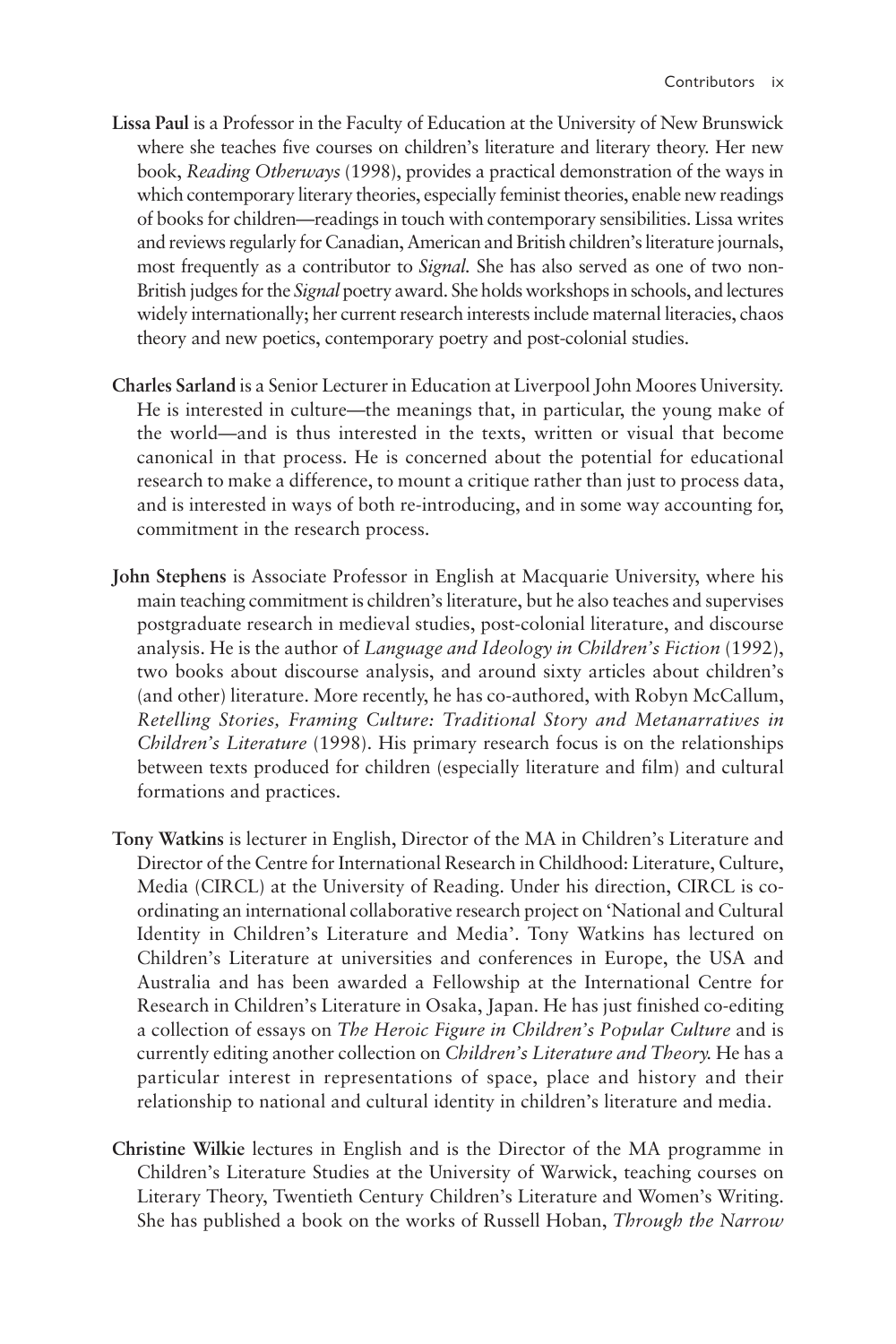#### x Contributors

*Gate* (1989), and several articles in international journals on various aspects of children's literature. She is currently researching literary subjectivity in the contemporary children's novel.

**Geoffrey Williams** is interested in ways that children reflect on experience through reading, play, and conversation. He is a linguist, working in the Department of English at Sydney University, where he teaches courses in children's literature, functional linguistics and language variation. His recent research has explored children's uses of functional 'grammar' in learning about how written texts mean. In this project he worked closely with groups of young children, including a year in conversations with eleven-year-olds in an after-school literacy club. Dr Williams is also investigating children's play with language prior to formal schooling. He is the co-editor, with Ruqaiya Hasan, of *Literacy in Society,* a volume which presents debates about genre-based literacy education in English-speaking countries. He has also contributed to the volume *Literacy and Schooling,* (1998).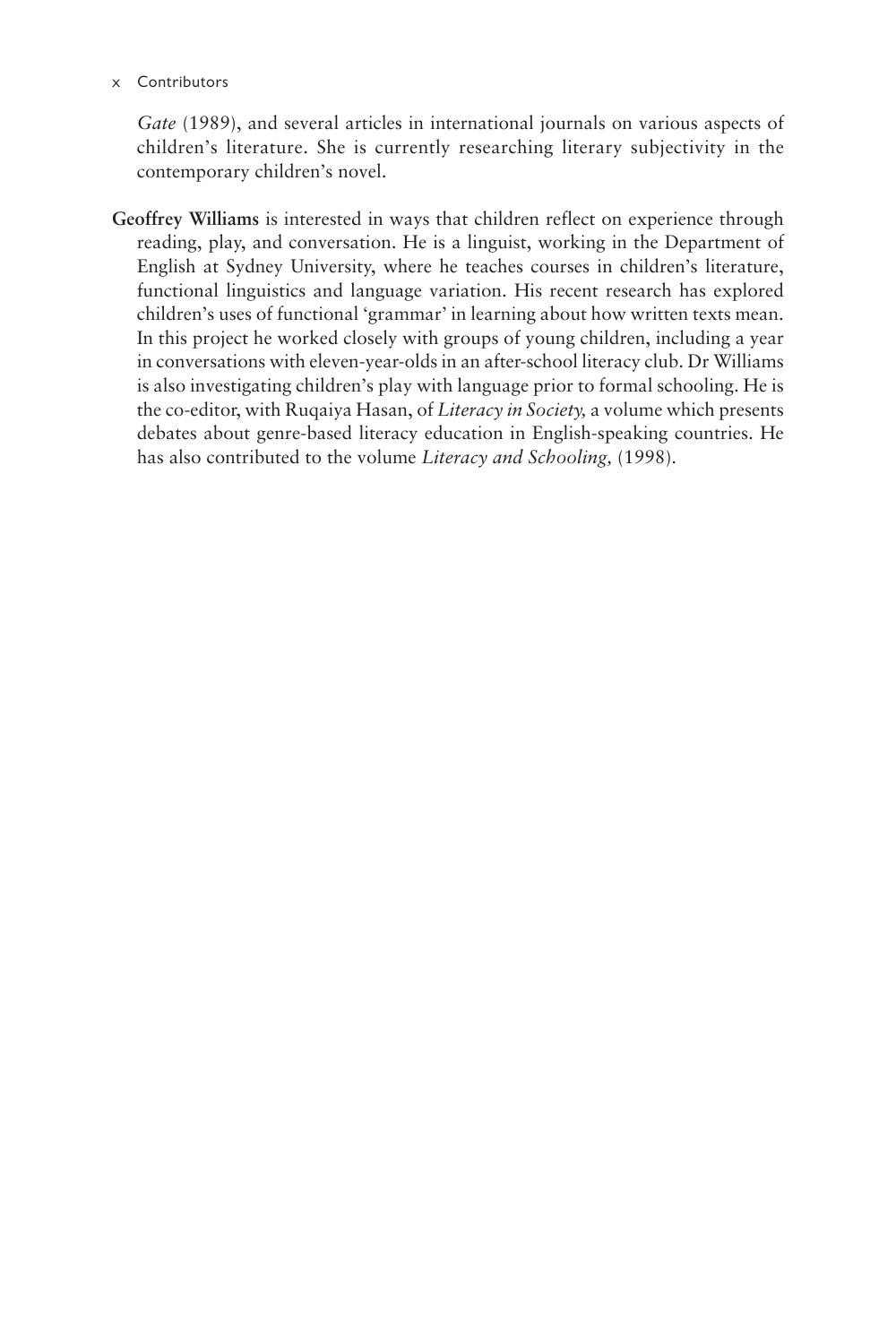# 1 Introduction: The World of Children's Literature Studies

*Peter Hunt*

So what good is literary theory? Will it keep our children singing? Well perhaps not. But understanding something of literary theory will give us some understanding of how the literature we give to our children works. It might also keep us engaged with the texts that surround us, keep us singing even if it is a more mature song than we sang as youthful readers of texts. As long as we keep singing, we have a chance of passing along our singing spirit to those we teach.

McGillis 1996:206

#### **Childrenís Literature**

'Children's Literature' sounds like an enticing study; because children's books have been largely beneath the notice of intellectual and cultural gurus, they are (apparently) blissfully free of the 'oughts'—what we ought to think and say about them. More than that, to many readers, children's books are a matter of private delight, which means, perhaps, that they are *real* literature—if 'literature' consists of texts which engage, change, and provoke intense responses in readers.

But if private delight seems a somewhat indefensible justification for a study, then we can reflect on the direct or indirect influence that children's books have, and have had, socially, culturally, and historically. They are overtly important educationally and commercially—with consequences across the culture, from language to politics: most adults, and almost certainly the vast majority in positions of power and influence, read children's books as children, and it is inconceivable that the ideologies permeating those books had no influence on their development.

The books have, nonetheless, been marginalised. Childhood is, after all, a state we grow away from; children's books—from writing to publication to interaction with children—are the province of that culturally marginalised species, the female. But this marginalisation has had certain advantages; because it has been culturally lowprofile, 'children's literature' has not become the 'property' of any group or discipline: it does not 'belong' to the Department of Literature or the Library School, or the local parents' organisation. It is attractive and interesting to students (official or unofficial) of literature, education, library studies, history, psychology, art, popular culture, media, the caring professions, and so on, and it can be approached from any specialist viewpoint. Its nature, both as a group of texts and as a subject for study, has been to break down barriers between disciplines, and between types of readers. It is,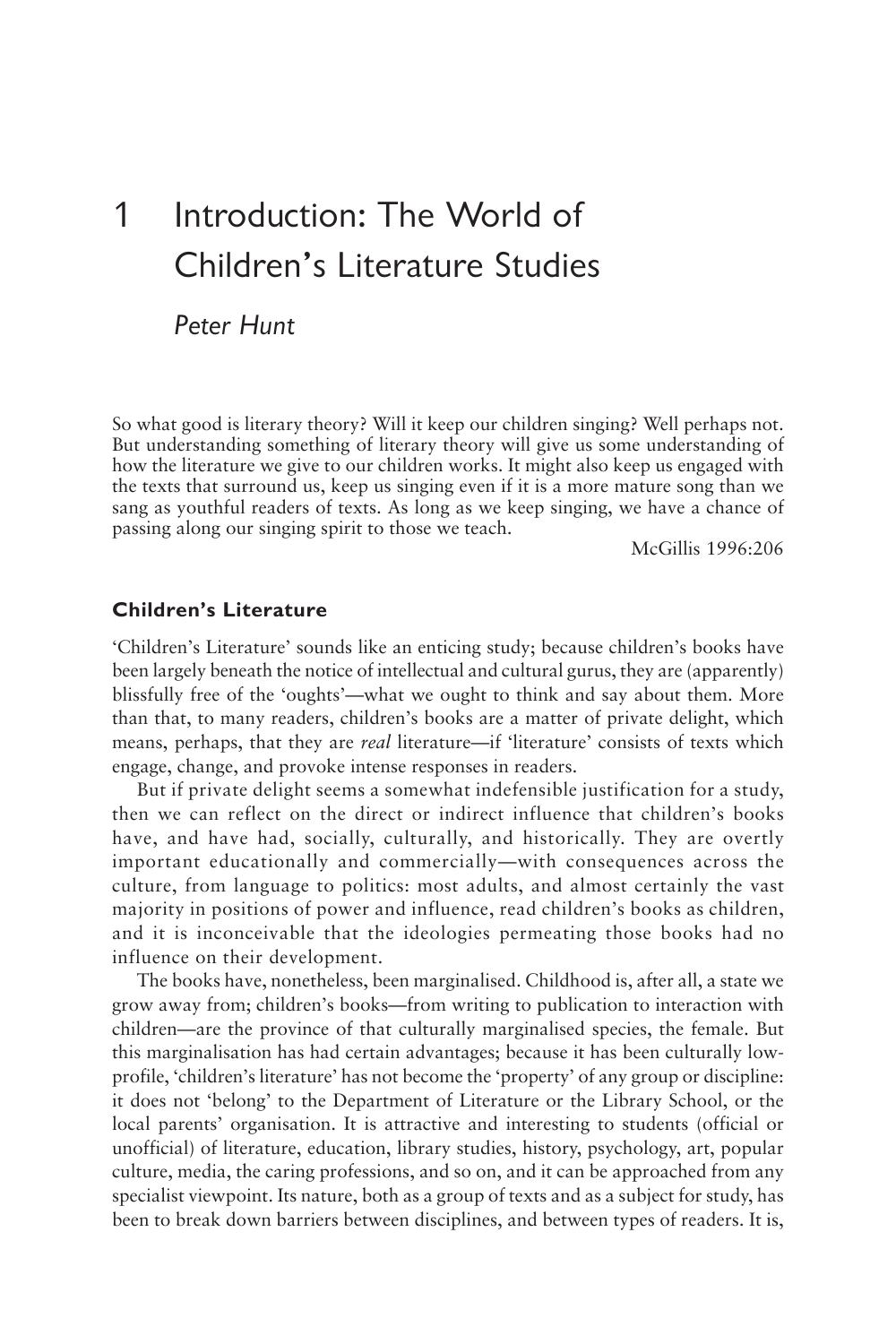at once, one of the liveliest and most original of the arts, and the site of the crudest commercial exploitation.

This means that just as children's books do not exist in a vacuum—they have real, argumentative readers and visible, practical, consequential *uses*—so the theory of children's literature constantly blends into the practice of bringing books and readers together.

The slightly uncomfortable (or very inspiring) corollary of this is that we have to accept that children's books are *complex,* and the study of them infinitely varied. Many students around the world who have been enticed onto children's literature at courses at all 'levels' rapidly find that things are more complicated than they had assumed. There cannot be many teachers of children's literature who have not been greeted with a querulous 'But it's only a children's book', 'Children won't see that in it', or 'You're making it more difficult than it should be'. But the complexities are not mere problematising by academics eager to ensure their meal tickets; the most apparently straightforward act of communication is amazingly intricate—and we are dealing here with fundamental questions of communication and understanding between adults and children, or, more exactly, between individuals and individuals.

If children's literature is more complex than it seems, even more complex, perhaps, is the position it finds itself in between adult writers, readers, critics and practitioners, and the child readers. Children's literature is an obvious point at which theory encounters real life, where we are forced to ask: what can we say about a book, why should we say it, how can we say it, and what effect will what we say have? We are also forced to confront our preconceptions. Many people will deny that they were influenced by their childhood reading ('I read *xyz* when *I* was a child, and it didn't do *me* any harm'), and yet these are the same people who accept that childhood is an important phase in our lives (as is almost universally acknowledged), and that children are vulnerable, susceptible, and must be protected from manipulation. Children's literature is important—and yet it is not.

Consequently, before setting off into the somewhat tangled jungle that is 'children's literature' we need to establish some basic concepts, ideas, and methods: to work through fundamental arguments, to look at which techniques of criticism, which discourses, and which strategies are appropriate to—or even unique to—our subject. It can be argued that we can (and should) harness the considerable theoretical and analytical apparatus of every discipline from philosophy to psychotherapy; or that we should evolve a critical theory and practice tailored to the precise needs of 'children's literature'.

This book, which selects the key essays from the *International Companion Encyclopedia of Children's Literature,* provides the essential theory for any adventure into 'children's literature', outlines practical approaches, suggests areas of research, and provides up-to-date bibliographies to help readers to find their own, individual, appropriate paths.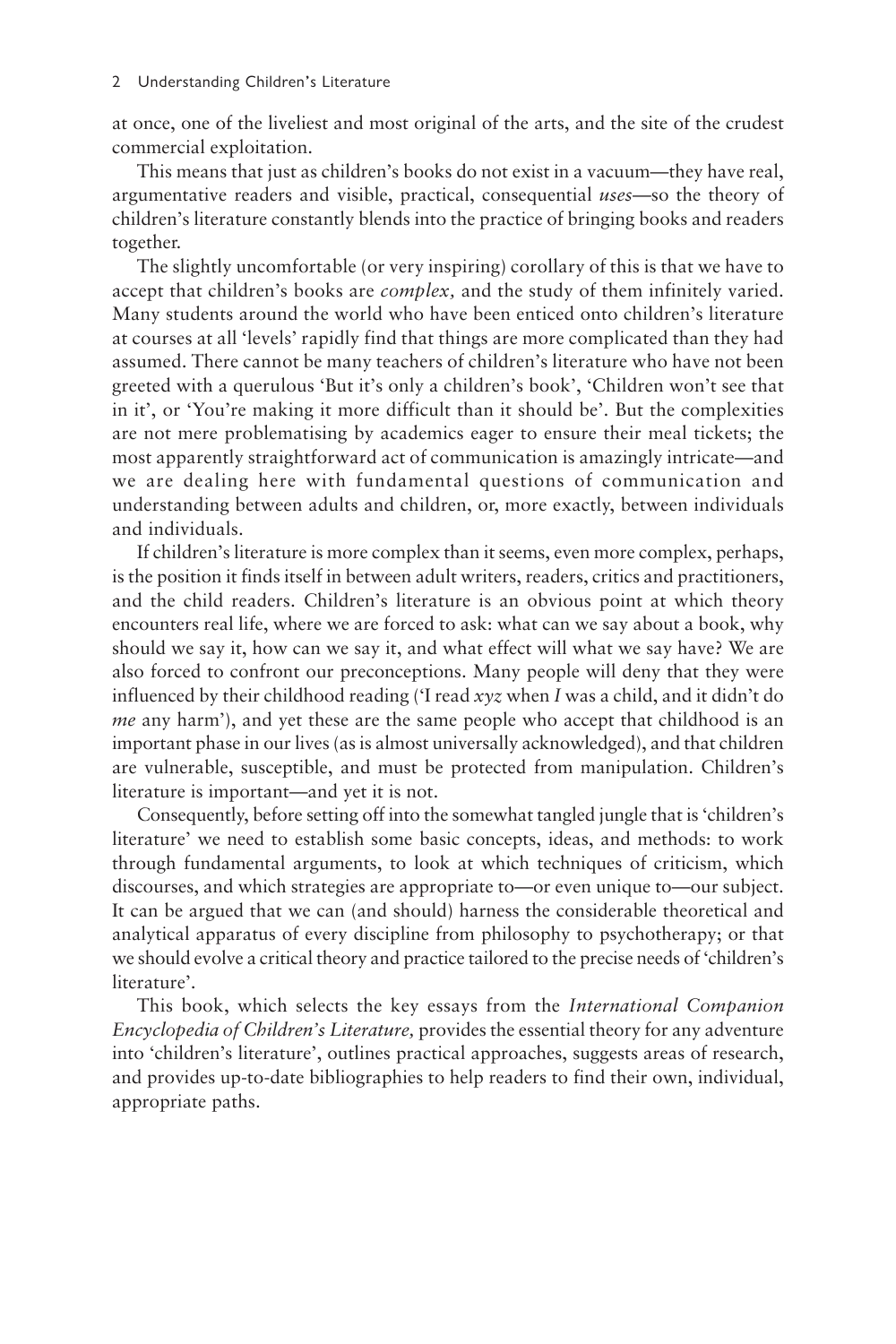#### **Literature and Children**

All the writers in this book share an unspoken conviction that children's literature is worth reading, worth discussing, and worth thinking about *for adults.* Aidan Chambers has summed up the motivation of many 'liberal humanist' teachers and writers:

I belong to the demotic tradition; I believe literature belongs to all the people all the time, that it ought to be cheaply and easily available, that it ought to be fun to read as well as challenging, subversive, refreshing, comforting, and all the other qualities we claim for it. Finally, I hold that in literature we find the best expression of the human imagination, and the most useful means by which we come to grips with our ideas about ourselves and what we are.

Chambers 1985:16

Such a faith in literature underlies a great deal of day-to-day teaching and thinking about children and books; it lies behind the connection between literature and literacy—whether or not children's books are seen as valuable in themselves, or as stepping-stones to higher things ('adult' or 'great' literature).

It is, however, clearly not a neutral statement: it embodies some very obvious (and some not-so-obvious) ideology (aspects of ideology are considered in Chapter 4), and it brings us up against the question of 'literature'. Oceans of ink have been spilt on this matter, but it is essential to recognise that there is no such thing as 'literary' quality or value inherent in any set of words on a page. As Jonathan Culler sums it up, 'Literature…is a speech act or textual event that elicits certain kinds of attention' (1997:27)—or which is accorded a certain value by those members of the culture in a position to accord values.

This is fundamental to children's literature, where practitioners (those who work with books and children, and who generally have more pressing concerns than subtle theoretical nuances) want to know—as simply as possible—what is *good?* The shadow of what they 'ought' to value lies over them, and it is difficult to convince many people that 'good' doesn't belong to somebody else—to the great 'they'. Outside academia, arguments about what is 'good' very often collapse into a rather weary 'well, it's all a matter of taste'—but people are usually a little uneasy—or defiant about that, as if somebody, somewhere, knows better than they do what is 'good' (and they don't necessarily like it).

This leads to the common situation that people will privately like, or value, one type of book, while publicly recommending something else. Books which would have a low status on some cosmic value-scale (and which are highly successful commercially) are excluded from serious consideration; others— 'classics', perhaps—are taught and prescribed and written about. In primary and secondary education, this can lead to a backlash against reading: if children read one kind of book in school, and another outside school, then certain books will be regarded as 'other'.

This division leads to inappropriate critical approaches being taken to the books. Children's books are different from adults' books: they are written for a different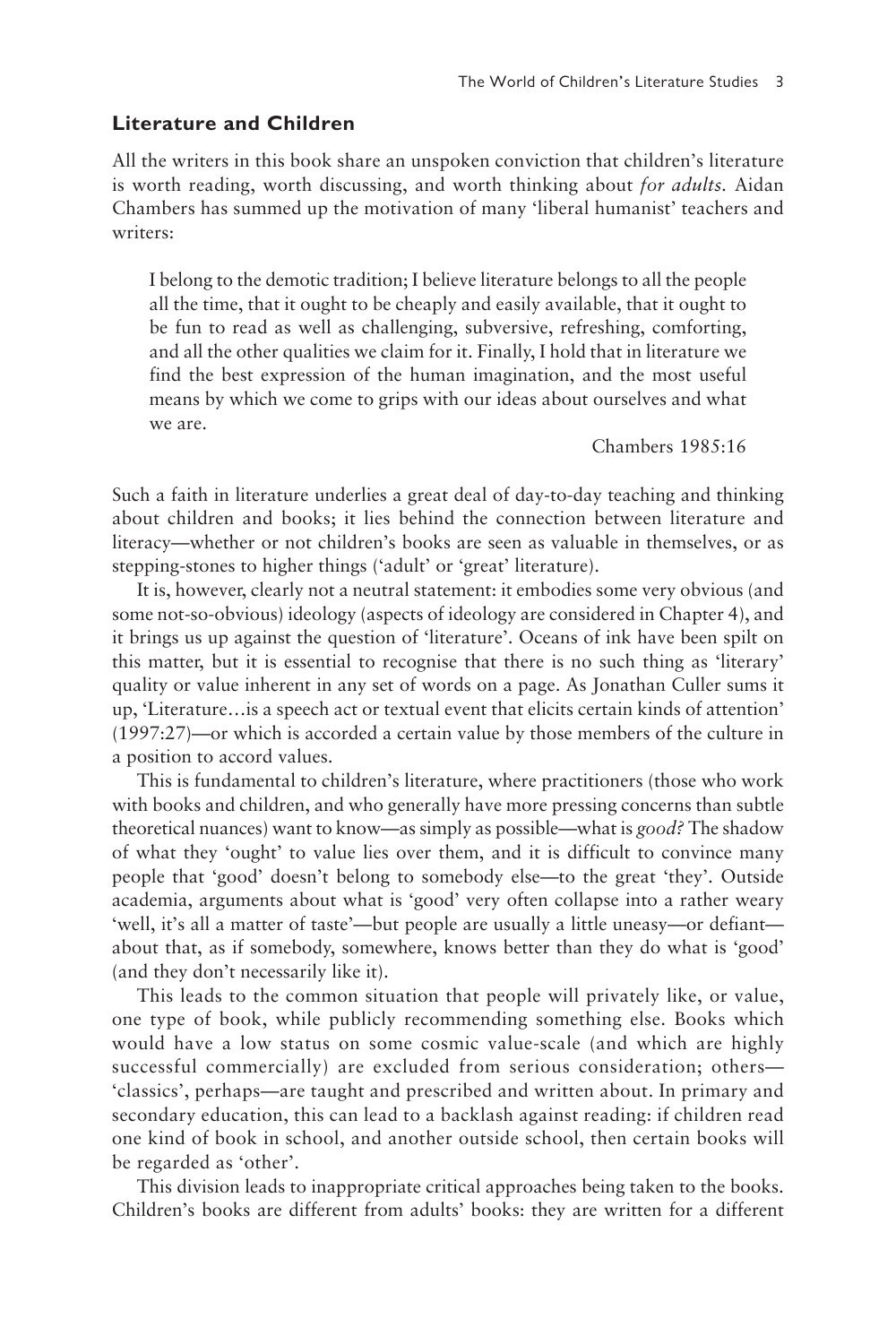audience, with different skills, different needs, and different ways of reading; equally, children experience texts in ways which are often unknowable, but which many of us strongly suspect to be very rich and complex. If we judge children's books (even if we do it unconsciously) by the same value systems as we use for adult books—where they are *bound by definition* to emerge as *lesser*—then we give ourselves unnecessary problems. To say that, for example, Judy Blume is not as good as Jane Austen, is like saying that this apple is an inadequate orange because it is green, and that oranges are innately superior anyway. 'Literature', then, is only a useful concept if we want to educate children into a particular kind of culture: but it can be misleading or pernicious if we are 'using' the texts in other ways.

If the word 'literature' presents obvious problems, the word 'children' proves to be equally slippery. Childhood changes from place to place, from time to time (see, for example, Hoyles (1979), the meticulous research of Pollock (1983) and Cunningham (1995), and in a lighter but no less revealing vein, Hardyment (1995)); in non-western countries, the relationships between story and storyteller, adult and child, can be radically different from those in the west (see, for example, Pellowski 1990). Even the sciences which have underpinned adult behaviour towards (and thus the 'construction' of) children have shifted their emphases and theories (Sommerville 1982). Consequently, making judgements on behalf of present or past children—as those adults who work with children and books are inclined (or bound) to do—is fraught with difficulty. This in itself draws our attention to the gross simplifications made about readers in very many critical texts: in children's literature, the 'reader' is a much more obviously immanent character.

A central example of this confusion may be seen in the discussion of poetry for children. Can such a thing exist, if we assume that 'poetry' is a kind of literature which is structured so as to invite or require a special kind of reading—a kind of reading that 'children' (it is widely assumed) cannot provide. Neil Philip effectively demolishes this proposition in the 'Introduction' to *The New Oxford Book of Children's Verse:*

Some would argue that the very notion of poetry for children is a nonsense…. Yet there is a recognisable tradition of children's verse. It is, most crucially, a tradition of immediate apprehension. There is in the best children's poetry a sense of the world being seen as for the first time, and of language being plucked from the air to describe it…. This does not necessarily mean that children's poems are 'simple' in any reductive sense. I would argue that no poem can be called a poem that does not have at its heart some unknowable mystery.

Philip 1996:xxv.

But while the study of childhood and its relationship to children is a fascinating study, the actuality of childhood (in so far as it can be generally deduced) may be not entirely relevant to criticism: as Karín Lesnik-Oberstein points out in Chapter 2, it is the way in which critics (and, by implication, writers) 'construct' childhood which is important.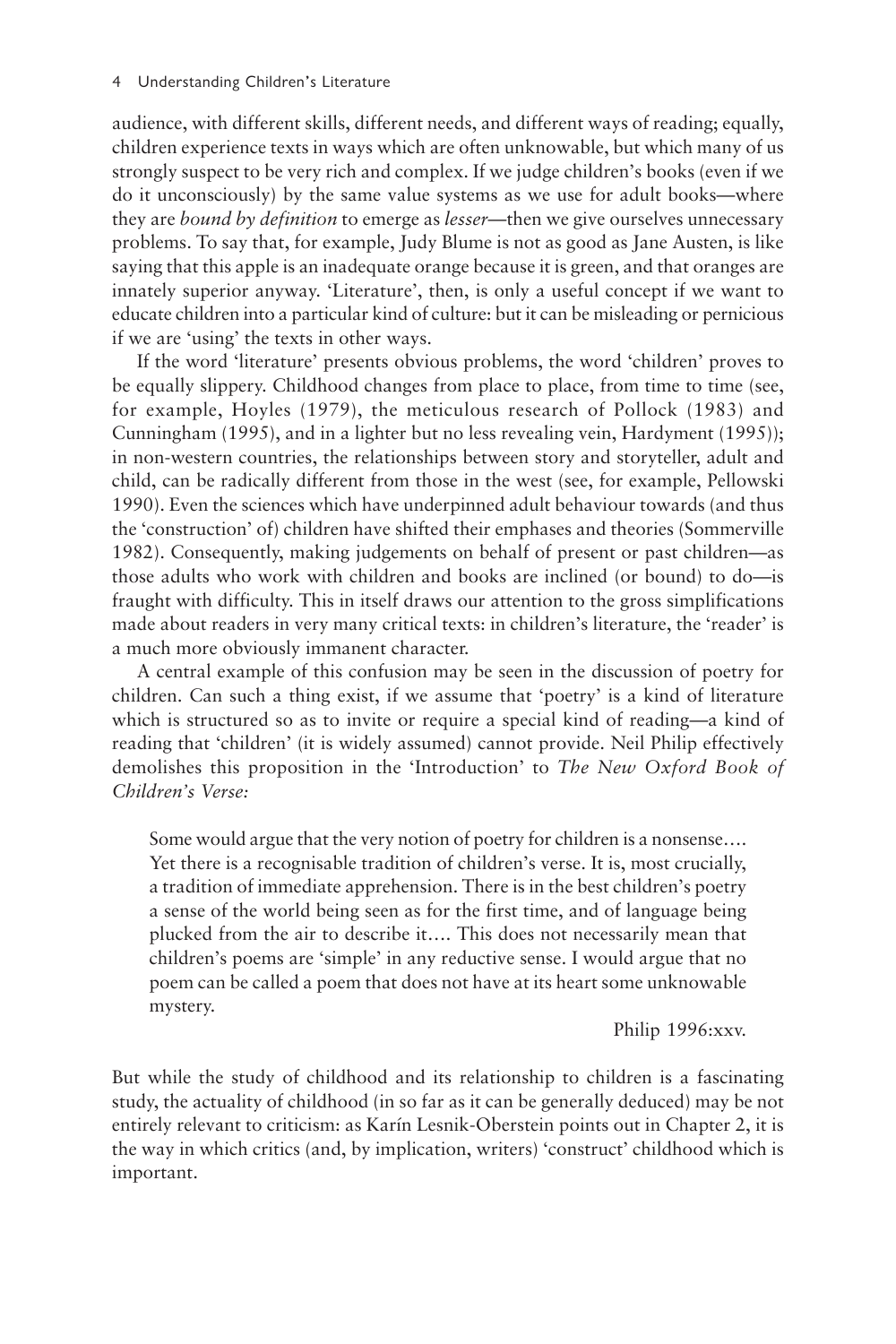#### **History, Ideology, Politics**

It will be clear by now that both the range of children's books and the ways in which they can be studied are very extensive. Just as children's books are part of the ideological structures of the cultures of the world, so their history is constructed ideologically (some of these issues are dealt with in Chapters 4, 5 and 9). The two most obvious constructions of history are from an Anglocentric viewpoint, and from a male viewpoint (although, of course, those 'viewpoints' are far from stable). Other constructions of history—such as a feminist, a feminine, or a 'childist' approach—wait to be written. (Some progress is being made with books such as Lynne Vallone's *Disciplines of Virtue. Girls' Culture in the Eighteenth and Nineteenth Centuries,* Kimberley Reynolds's *Girls Only? Gender and Popular Children's Fiction in Britain, 1880–1910,* and, more theoretically (and evangelistically) Roberta Seelinger Trites's *Waking Sleeping Beauty: Feminist Voices in Children's Novels*).

Children's books have a long history around the world, and they have absorbed into themselves elements of folk and fairy tale, and the oral tradition. In many places, such as many parts of Africa, they have a postcolonial tinge, and an uneasy relationship with indigenous culture; elsewhere, they have seemed sufficiently important to totalitarian states as to suffer severe censorship. It is also possible to perceive similar patterns throughout the world. As Sheila Ray has observed:

In the early stages of a printed literature, there are few or no books published specifically for children. There are perhaps a few books intended for broadly educational purposes, such as the courtesy or behaviour books printed in the fifteenth or sixteenth centuries in European countries, or the twentiethcentury text books published to support the formal school curriculum in developing countries. In this situation children, as they learn to read, also take over adult books which appeal to them, a process helped by the fact that the early printed literature in any society is likely to draw on traditional stories which contain elements which appeal to every age group. Religion is also an important factor…Gradually stories written specially for children begin to appear…[and eventually] demands for books to meet a variety of interests and special needs emerge. One of the problems which face developing countries in the twentieth century is that they are expected to go through all the stages in a relatively short space of time—thirty or forty years at most whereas European countries have taken five hundred years over the same process.

Ray 1996:654

If we argue that recognisable children's literature requires a recognisable childhood, and should not be totally shared with adults, then we might argue that only in the eighteenth century, with British publishers such as Mary Cooper and John Newbery, did English-language children's books emerge. They have since been immensely influential; the first book 'especially prepared for North American youth', John Cotton's *Spiritual Milk for Boston Babes,* was printed in London (in 1646) (Griswold, 1996:871); in India, children's books began in Calcutta with the establishment of the School Book Society by missionaries in 1817 (Jafa 1996:808). This dominance has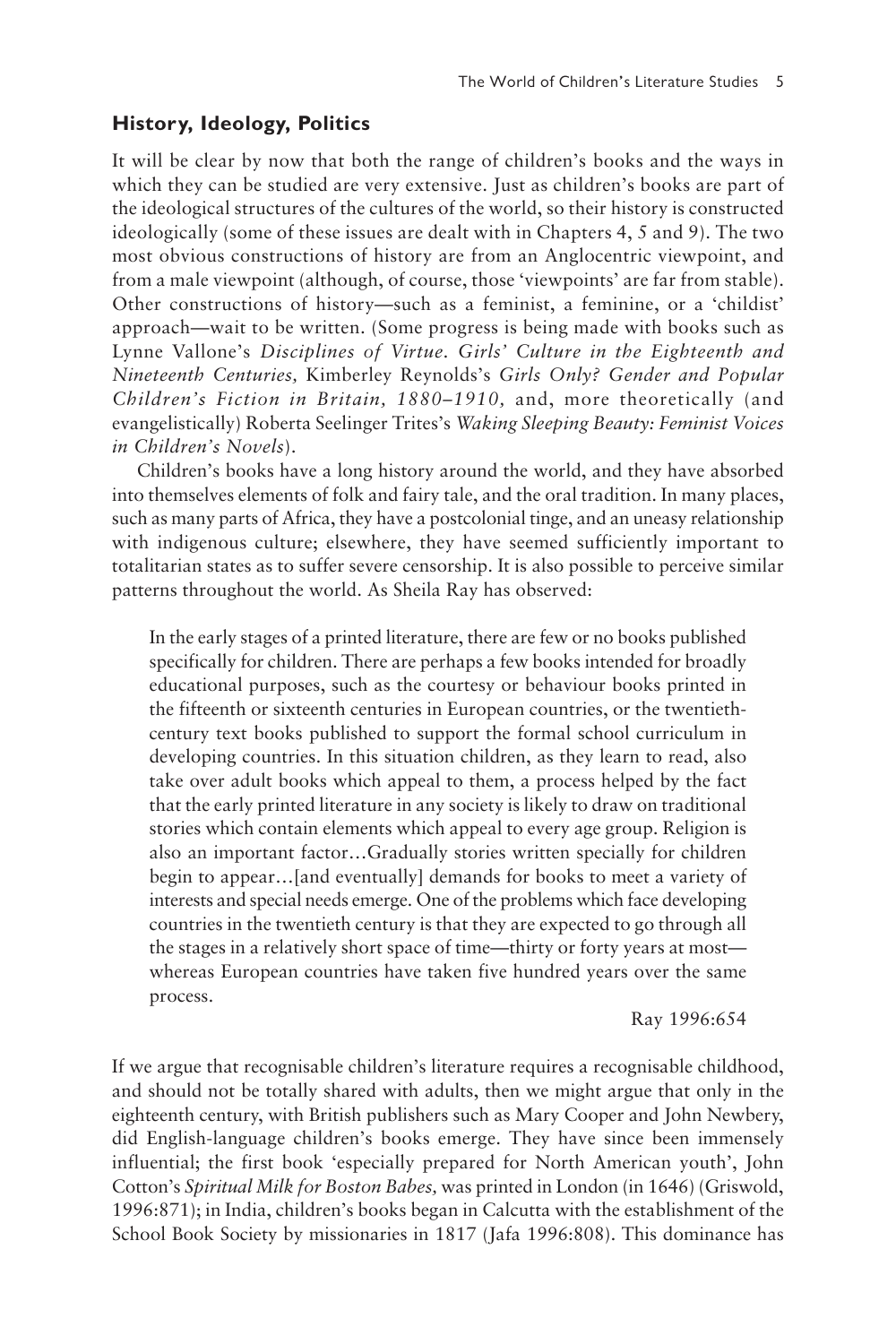continued: in 1988, half the children's books published in France were translations from the English (Bouvaist 1990:30). (In contrast, France was the dominant influence on early German children's books.) Today, the traffic between English and other languages remains virtually one-way.

Earliest books for children were, as in Ray's formulation, based on traditional materials, or overtly didactic; children's literature in its modern form is largely a nineteenth-century phenomenon. For example, at the end of the eighteenth century in the Netherlands there was a rapid growth in fiction for children; whereas in Spain, despite translations of Grimm, Andersen, and Perrault, 'true' children's books did not emerge until the end of the nineteenth century.

Thereafter, histories of children's books worldwide demonstrate tensions between educational, religious and political exercises of power on the one hand, and various concepts associated with 'freedom' (notably fantasy and the imagination) on the other. The literatures that result demonstrate very clearly those societies' concepts of childhood and its power-relationship to adults. (Notable English-language histories include Avery 1994; Darton 1932/1982; Gilderdale 1982; Hunt 1995; Saxby 1969, 1971; Townsend 1965/1990.)

Both the construction of history, and what it generally shows is that (obviously enough) adults can and do control the production of children's literature—however subversive the child's reading might be (see Chapter 7). Censorship operates both before and after the texts are produced, often in bizarre circumstances. As Mark West has observed:

Throughout the history of children's literature, the people who have tried to censor children's books, for all their ideological differences, share a rather romantic view about the power of books. They believe, or at least profess to believe, that books are such a major influence in the formation of children's values and attitudes that adults need to monitor nearly every word that children read.

West, 1996:506.

Censorship is relative: if books are withdrawn from classrooms, as they have often been, is that being protective or restrictive? Many of the most forceful actions taken against books, publishers, libraries and teachers have been in the USA by right-wing organisations, usually fundamentalist Christian in origin. Perhaps the most famous has been Educational Research Analysts, a Texas-based organisation run by Mel and Norma Gabler, which has provided 'evidence' for local campaigners and has sought to influence publishers (sometimes through state textbook-buying boards). Books which have been banned locally have included *The Diary of Anne Frank, The Wizard of Oz,* and adult books widely read by children and young adults such as *The Catcher in the Rye.*

The fact that children may well read 'against' the text (making simple cause-andeffect arguments very questionable) means that children's books have been potentially highly subversive. Ironically, their power can be demonstrated by the fact that although they were tightly controlled in Nazi Germany as part of the *Gleichschaltung,* Erich Kästner's classic *Emil and the Detectives* (1929) remained available—even though his other books had been burned by the Nazis.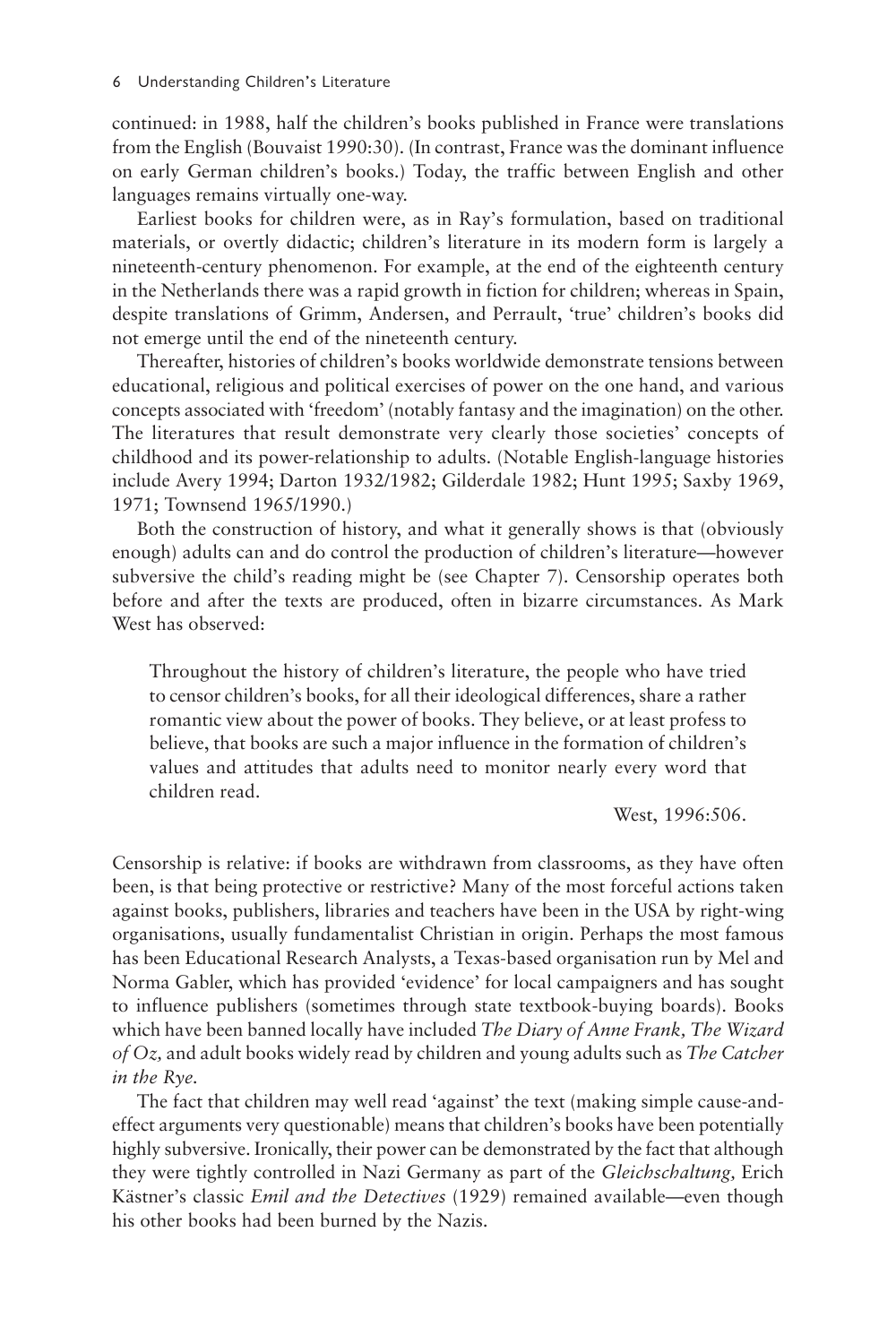Censorship tends to characterise children as impressionable and simpleminded, unable to take a balanced view of, for example, sexual or racial issues, unless the balance is explicitly stated. Judy Blume's books, which include the first example of explicitly described sexual intercourse in a children's book (in *Forever* (1975)) have been widely condemned, but have been bought in huge numbers by adolescents. Attempts have been made to censor or influence writers as diverse as Beatrix Potter (undressed kittens in *The Tale of Tom Kitten* (1907)) or Alan Garner (unsupervised sledging in *Tom Fobble's Day* (1977)). Difficulties have arisen over books which contain attitudes which were quite acceptable to the majority in their day. British examples are the racial caricatures in, for example, Hugh Lofting's *The Story of Dr Dolittle* (1922), or the gender bias in Enid Blyton's work; new editions of these books have been modified, as Britain has become increasingly multicultural—or at least, more aware of multicultural issues.

The question of how far children are likely to be influenced by what they may or may not perceive in the texts has been a shifting conundrum throughout children's book history: recent debates have involved Toshi Maruki's *Hiroshima No Pika* (1982) with its unstinting depiction of death and destruction, and Babette Cole's *Mummy Laid an Egg* (1993) with its witty and ironic explanations of conception and birth.

Different cultures exercise 'censorship' in different ways. In Britain, it operates through selection, notably by large booksellers and wholesalers; in the USA, direct and vocal action is more the norm; elsewhere, just as totalitarian states 'manufactured' politically acceptable texts, so post-totalitarian (and post-colonial) societies have reacted against their previous masters.

Children's literature, then, has its own histories, and immense influence—but this has not, until recently, been reflected in serious study of the form. Perhaps the most neglected area has been bibliography—the history of the books as books. As Brian Alderson has observed, 'there can be no doubt that scientific bibliography is able to play as important a role in supporting the very varied activity which is taking place among children's books as it does in the field of literary studies elsewhere' (1977:203; see also Chapter 10). However, because the study of children's literature has been skewed towards the reader and affect, rather than towards the book as artefact, we are in the position of having a great deal of speculative and theoretical criticism, but relatively little 'solid' bibliographical backup. How far this is necessary will remain a matter of debate, but with vast collections of children's literature in libraries across the world, most of them very little used, there is immense potential for bibliographic and historical research.

#### **Reading Children's Literature**

As might be expected, it is unwise to assume that reading and interpreting children's books is a simple process, and one of the recurrent themes in this volume is the relationship between reader and text. How far can the writer, by implying a reader (that is, a type of reader or a reader with certain knowledge, skills, and attitudes) control what is understood in a text? How can we discover what has been understood? What are the mechanisms by which understanding is produced?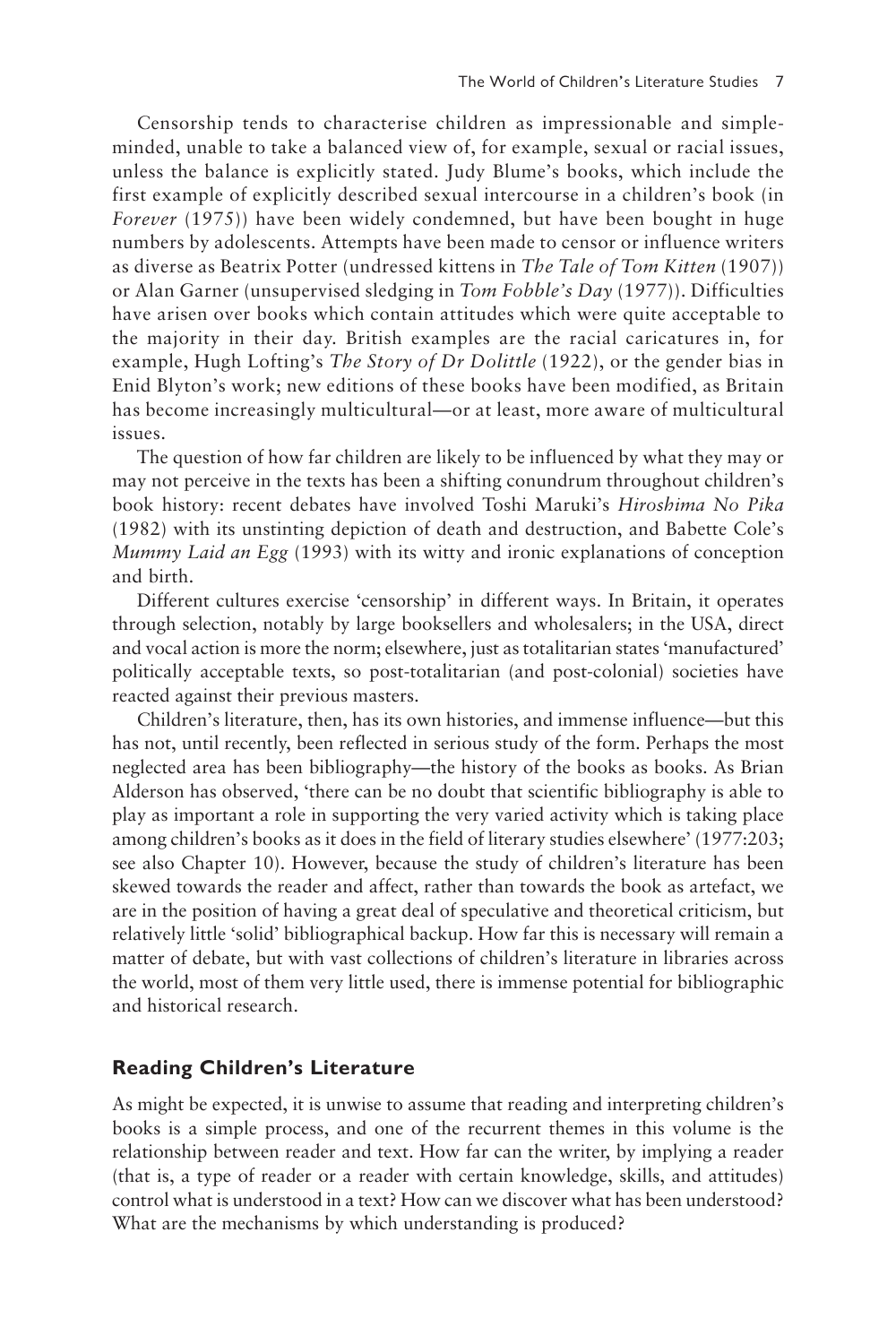Chapter 5 of this book, 'Analysing Texts for Children: Linguistics and Stylistics', and Chapter 6, 'Decoding the Images: Illustration and Picture Books', take us to the basics of textual analysis. In the first case, it is important to have an understanding of text as language; this is particularly true of children's literature—given that the primary audience is still learning about language as it uses it. Such a detailed approach also militates against the temptation to see children's literature as an amorphous mass, and suggests that it can be profitably read in this 'literary' way. Jonathan Culler has pointed out that literary studies tend to encourage 'close reading', a type of reading that is 'alert to the details of narrative structure and attends to complexities of meaning'. In contrast, cultural studies (which usually deal with 'non-literary' texts, such as television—and often children's books) tend 'towards "symptomatic interpretation" that is, identifying broad, portable themes' (Culler 1997:52).

There is a simple philosophical problem at the root of understanding reading, to take the most conservative viewpoint:

It is known that the reader's understanding of a text will be conditioned by what he *[sic]* already knows, and by the availability of that knowledge during the reading process. Given that different purposes and motivations for reading result in different levels of processing and outcome…it is likely that different readers will to some extent interpret different texts in varied ways. This, indeed, is notoriously the case for literary texts, where it is often said that there are as many interpretations as there are readers to interpret. Yet it is intuitively unsatisfying to claim that a text can mean anything to any reader. The text itself must to some extent condition the nature of the understanding that the reader constructs. Alderson and Short 1989:72

Equally, this kind of analysis allows us access to possible meanings in the text, which a 'theme hunting' approach might miss. As Perry Nodelman has noted:

Unfortunately, many readers approach texts with the idea that their themes or messages can be easily identified and stated in a few words…Reading in this way directs attention away from the more immediate pleasures of a text: away from language…away from other, deeper kinds of meaning the text might imply.

#### Nodelman 1996:54

But above all, a stylistic-linguistic approach points out (especially if taken in conjunction with reader-response criticism—see Chapter 7) the inevitable complexity of texts. This is no more obvious than in the case of the picture-book—where it is often assumed that pictures are in some way 'easier' to interpret than words. As Scott McCloud points out in his revolutionary *Understanding Comics: the Invisible Art,* it is 'nothing short of incredible' that the human mind can understand icons—symbolic representations or abstractions from reality, as readily as it does (1993:31, and see 30–45). Picture-books cannot help but be polyphonic; even the 'simplest' require complex interpretative skills. What is missing is as complex an interpretative vocabulary as exists for words, although this is rapidly being supplied through the work of Nodelman (1988), Doonan (1993) and others.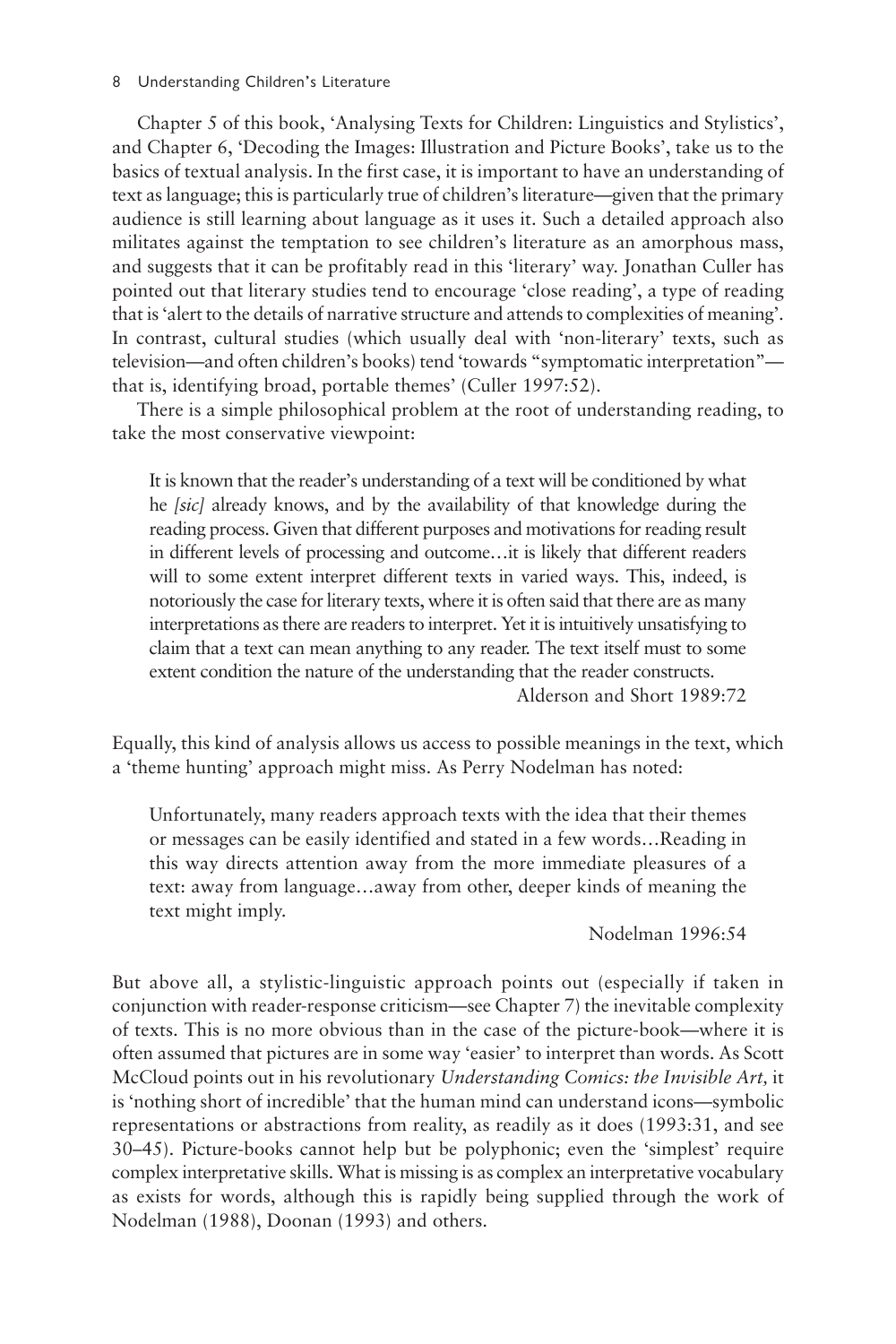Underestimating the power of the picture-book (or the comic book) is tantamount to underestimating the 'child' as reader—which, as I hope I have demonstrated, is a central error. Doonan, for example, is concerned less with the complex mechanics of reading pictures than with aesthetics:

A less common view, and the one I believe honours the picture-book most fully, holds that pictures, through their expressive powers, enable the book to fuction as an art object…. The value lies…in the aesthetic experience and the contribution the picture book can make to our aesthetic development. In an aesthetic experience we are engaged in play of the most enjoyable and demanding kind…. And in that play we have…to deal with abstract concepts logically, intuitively and imaginatively.

Doonan 1993:7

Of course, the experience of a book starts before—and goes beyond—the words or the pictures on the page. The total book-as-object is an experience, one that has become increasingly the province of book designer: 'each book is different and none so elementary as not to benefit from considered design…The designer sometimes has to take the initiative for presenting the author's material visually and thereby transforming it into a marketable product' (Martin 1996:463).

Although we have been considering texts, it is obvious that the study of children's literature involves the audience—the child, the reader and the circumstance of reading. Text is also a context; readers are made, or un-made, by the 'reading environment' as Aidan Chambers has called it. Nor do 'texts' need to be written. As Chambers observes: 'Storytelling is indispensable in enabling people to become literary readers' (Chambers 1991:46), and the study of how stories are told orally contributes to our understanding of how story—and communication—work.

Storytelling also (to return to questions of ideology, which are never very far away) has a political axis. Jack Zipes, a distinguished American expert on children's literature, folklore, and Storytelling, believes passionately in the subversive virtues of Storytelling. Schools in the West (with the collusion of society in general), he notes:

are geared towards making children into successful consumers and competitors in a 'free' world dictated by market conditions…. If storytellers are to be effective on behalf of children in schools…it is important to try to instil a sense of community, self-reflecting and self-critical community, in the children to demonstrate how the ordinary can become extraordinary…. Schools are an ideal setting for this 'subversive' type of Storytelling…if schools want…to show that they can be other than the institutions of correction, discipline, and distraction that they tend to be.

Zipes 1995:6.

How a story is communicated, then, by spoken word or written word, by picture or symbol, the circumstances of that communication, and the possible effect—all these have become an integral part of the study of children's literature. This means that the concerns of what might be broadly called 'criticism' extend beyond the traditional bounds of literary criticism.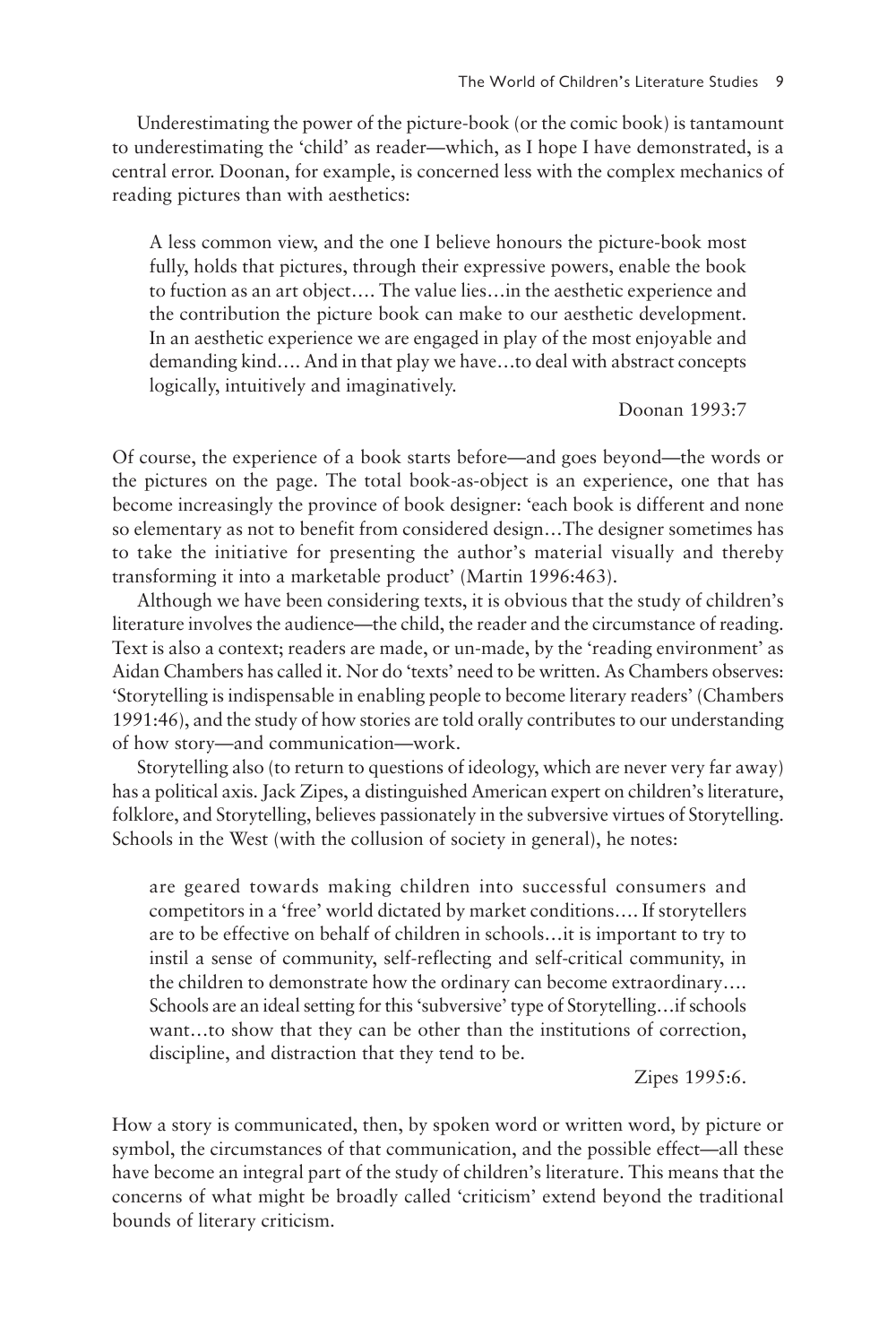#### **Criticising Children's Literature**

There is a happy irony that people involved with the apparently simple subject of children's literature have (often unwittingly) been at the forefront of literary and critical theory.

It has been widely argued that children's literature studies should not ghettoise themselves, but make every use of critical techniques. There is no shortage, as a sceptic might remark, of schools of criticism, nor of books which will outline their principles. But the fact that the work of such schools can be productively applied to children's literature is demonstrated by Roderick McGillis's *The Nimble Reader* (1996), which shows the relevance of schools of thought from formalism to feminism. (General textbooks such as Raman Selden's *Practising Theory and Reading Literature* (1989) are also useful.)

In the present book, four chapters  $(5, 7, 8, \text{ and } 9)$  cover the major general areas of literary theory and practice; other particularly fruitful approaches for children's literature are those concerned with the analysis of narrative, discourse in general, and the cultural structures reflected in texts. 'Structuralism', for example, although perhaps somewhat outmoded as a critical fashion, can be very fruitfully employed even if, as Rex Gibson observed in the context of education, 'it might appear to have little to offer…. Its insistence on systems, wholes, relationships, together with the apparent devaluation of the individual in its "decentring of the subject", all run counter to the child-centred, individualistic, humanistic assumptions that those working with children might be supposed to share' (Gibson 1984:105). Yet it is precisely this level of abstraction which is valuable to those concerned with individual reactions of readers to texts.

Structural readings may well, therefore, provide a starting point for the study of myth, legend, folk- and fairy-tales—but only a starting point; the way in which approaches may be combined, and barriers crossed, can be demonstrated by looking at Jack Zipes's approach to these texts. It is a sociological and historical oddity that children's literature has come to include and absorb these (initially) crude, violent, and sexually-charged texts, but by understanding their structures, and then relating them to broader cultural movements, as well as historical moments, they may be seen as other than they are generally supposed to be. The idea that folk-tales and myths contain archetypal patterns, for example, may be valuable; the idea that these archetypes are appropriate, because of their 'simple' form, to a particular audience, will not stand up to much scrutiny. Jack Zipes's *The Trials and Tribulations of Little Red Riding Hood* (1993) is an excellent example of the way in which structural analyses can be combined with psychological, sociological, and historical studies. 'Little Red Riding Hood' may seem to the casual observer to be merely a simple, children's story. Zipes rejects such a view:

It is impossible to exaggerate the impact and importance of the Little Red Riding Hood syndrome as a dominant cultural pattern in Western societies. [One reading is that] *Little Red Riding Hood* reflects men's fear of women's sexuality—and of their own as well. The curbing and regulation of sexual drives is fully portrayed in this bourgeois literary fairy tale of the basis of deprived male needs. [Alternatively] given the conditions of Western society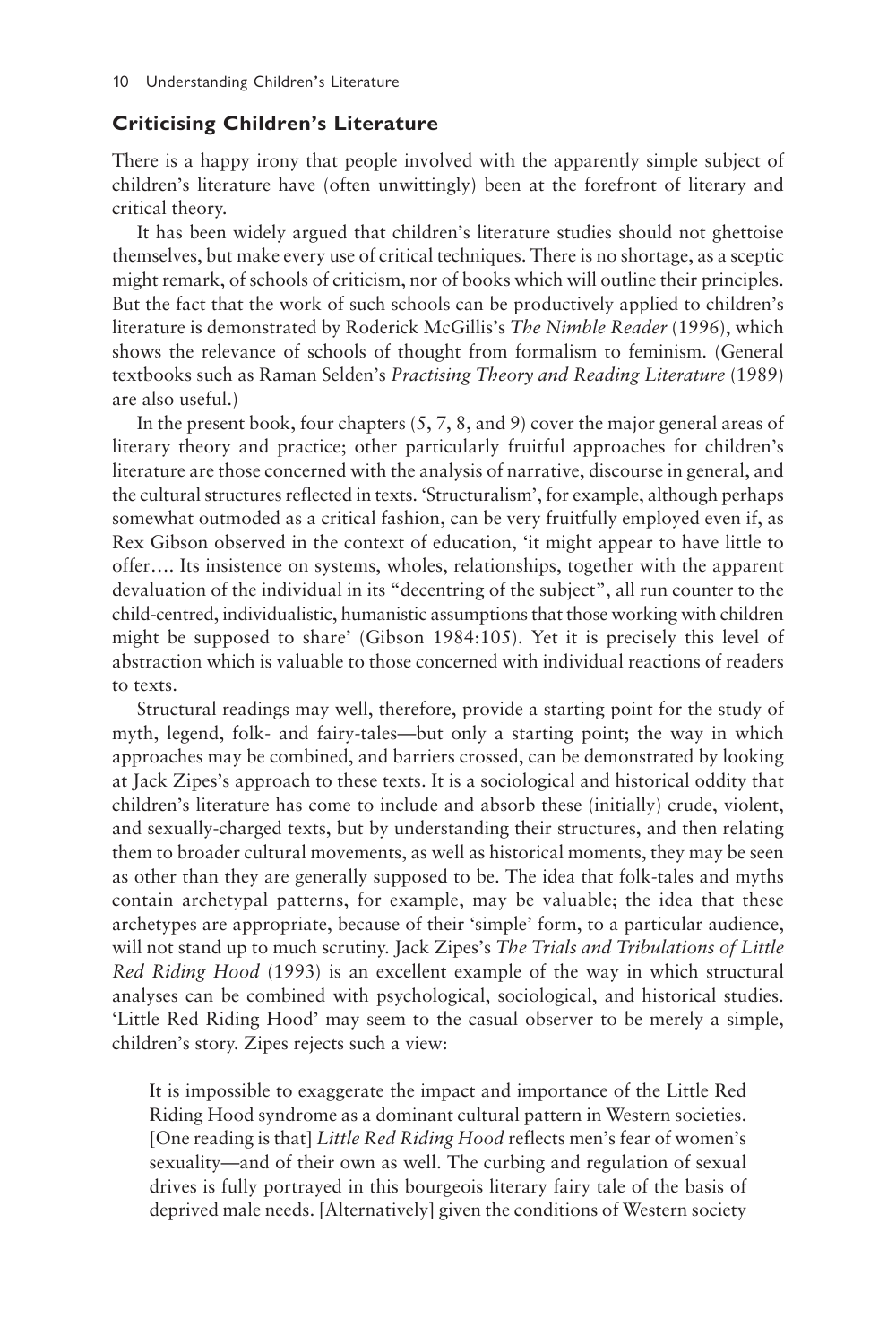where women have been prey for men, there is a positive feature to the tale: its warning about the possibility of sexual molestation continues to serve a useful purpose.

Zipes, 1993:80–1; see also Zipes, 1997

Zipes's critical practice—which reflects his multiple roles as translator, oral storyteller, and critical analyst—exemplifies the way in which children's literature rewards the application of a wide range of critical skills.

#### **The Uses of Children's Literature**

When academics are born, a good fairy at the christening promises them that when they grow up they will be able to read and understand books. Hardly has she finished speaking, however, when a bad fairy interrupts to say, with a threatening gesture, 'but you must never, never look out of the window'.

Joan Rockwell, quoted in Parker 1994:194

As we have seen, the study of children's literature brings us back to some very fundamental concerns: why are we reading? What are books *for?* The answers may be, as in the case of Chambers, a general liberal-humanist faith in the book and in human civilisation; but very often, children's literature is seen as the last repository of the *ducis et utile* philosophy: the books may be pleasant, yes, but essentially they have to be *useful*. Children's books are of the world, and one of the features of critical theory which has made it unattractive to many children's book practitioners has been its solipsistic turn.

In the judgement of children's books, then, *for* is often the key word. What are books 'good' *for?* Children's books are used for different purposes at different times for more things than most books are. Some are 'good' time-passers; others 'good' for acquiring literacy; others 'good' for expanding the imagination or 'good' for inculcating general (or specific) social attitudes, or 'good' for dealing with issues or coping with problems, or 'good' for reading in that 'literary' way which is a small part of adult culture, or 'good' for dealing with racism…and most books do several things. This is not a scale where some purposes stand higher than others—it is a matrix where hundreds of subtle meanings are generated: what you think is good depends on you, the children, and on what you're using the book for—and every reading is different.

The two chapters of this book which address practical outcomes of reading children's books, 'Children Becoming Readers: Reading and Literacy' (13) and 'Can stories Heal?' (14), demonstrate how theory and practice, psychological probability and practical outcome, and awareness of words, people, and their environments, are all inextricably linked. But the same could be said of other 'practical' applications of children's literature. For example, Eileen Colwell, one of the most distinguished of British storytellers, felt that 'There are particular people in a community who *need* stories…I would make a special plea for storytelling to the visually impaired' (1991:82). Children's literature, then, is relevant to an even more marginalised section of the community, those with special needs. As Beverley Mathias, of the British National Resource Centre for Children with Reading Difficulties wrote: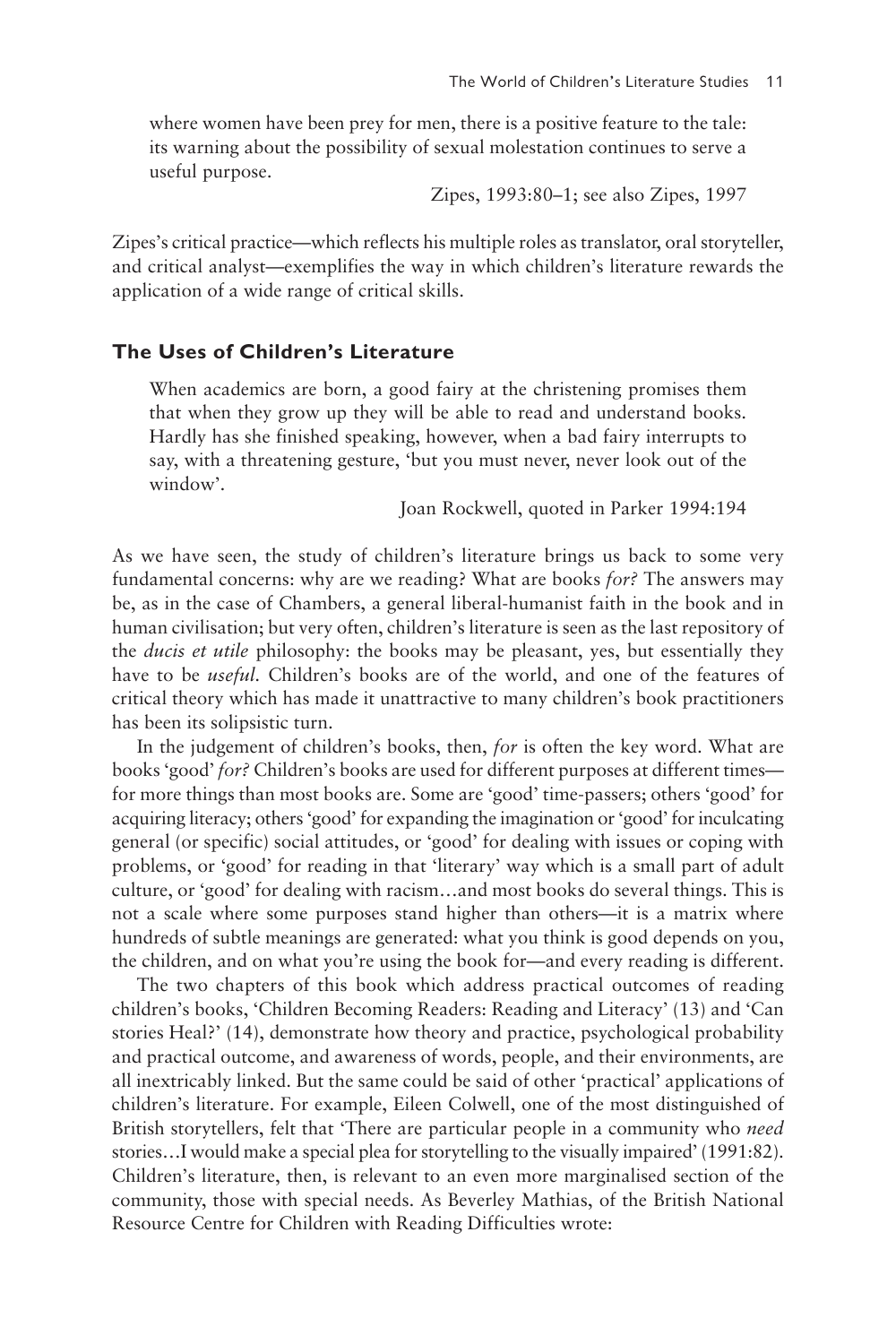What was not addressed until recently was the fact that for some children print is not the means by which they will be able to enjoy reading, and for others, reading is complicated by some intellectual, sensory or physical problem. Some children find it extremely difficult or even impossible to use print at all, and therefore…some of these children will never aspire to be 'readers' in the commonly accepted sense.

#### Mathias 1996:644

It is the awareness that the study of children's literature encompasses not only subtle textual distinctions but practical, life-affecting actions which holds the 'subject' of children's literature together. The phenomenal range of prizes for 'the best' children's books awarded each year covers books which are not just abstractly 'the best', but which portray minorities, or promote peace—or which are chosen by children.

Thus while writers, publishers, librarians, teachers, parents, and children, and very many others discuss the applications of children's literature, they are talking about the same interactive area as those who look into the books themselves. This seems to me the source, potentially, of immense strength and of immense innovation. In 1997, an issue of the prestigious Yale journal, *Children's Literature,* was devoted to 'cross-writing', based on the idea that 'a dialogic mix of older and younger voices occurs in texts too often read as univocal. Authors who write for children inevitably create a colloquy between past and present selves'. This, the editors concluded, involves 'interplay and cross-fertilisation' (Knoepflmacher and Myers 1997:vii). That image could stand for much of children's literature studies, and it is an understanding of the meanings behind those many voices that this book addresses.

#### **References**

- Alderson, B. (1977) *Bibliography and Children's Books: The Present Position,* London: The Bibliographical Society. Reprinted from *The Library* 32, 3:203–213.
- Alderson, J.C. and Short, M. (1989) 'Reading literature', in Short, M. (ed.) *Reading, Analysing and Teaching Literature,* London: Longman.
- Avery, G. (1994) *Behold the Child. American Children and their Books, 1621–1922,* London: The Bodley Head.
- Bouvaist, J.M. (1990) *Les Enjeux de l'édition-jeunesse à la veille de 1992,* Montreuil: Salon du Livre de jeuness.
- Chambers, A. (1985) *Booktalk. Occasional Writing on Literature and Children,* London: The Bodley Head.
- ——(1991) *The Reading Environment. How Adults, Help Children Enjoy Books,* South Woodchester: Thimble Press
- Colwell, E. (1991) *Storytelling,* South Woodchester: Thimble Press.
- Culler, J. (1997) *Literary Theory: A Very Short Introduction,* Oxford: Oxford University Press.
- Cunningham, H. (1995) *Children and Childhood in Western Society since 1500,* London: Longman.
- Darton, F.J.H. (1932/1982) *Children's Books in England: Five Centuries of Social Life,* 3rd edn, rev. B.Alderson, Cambridge: Cambridge University Press.
- Doonan, J. (1993), *Looking at Pictures in Picture-Books,* South Woodchester: Thimble Press.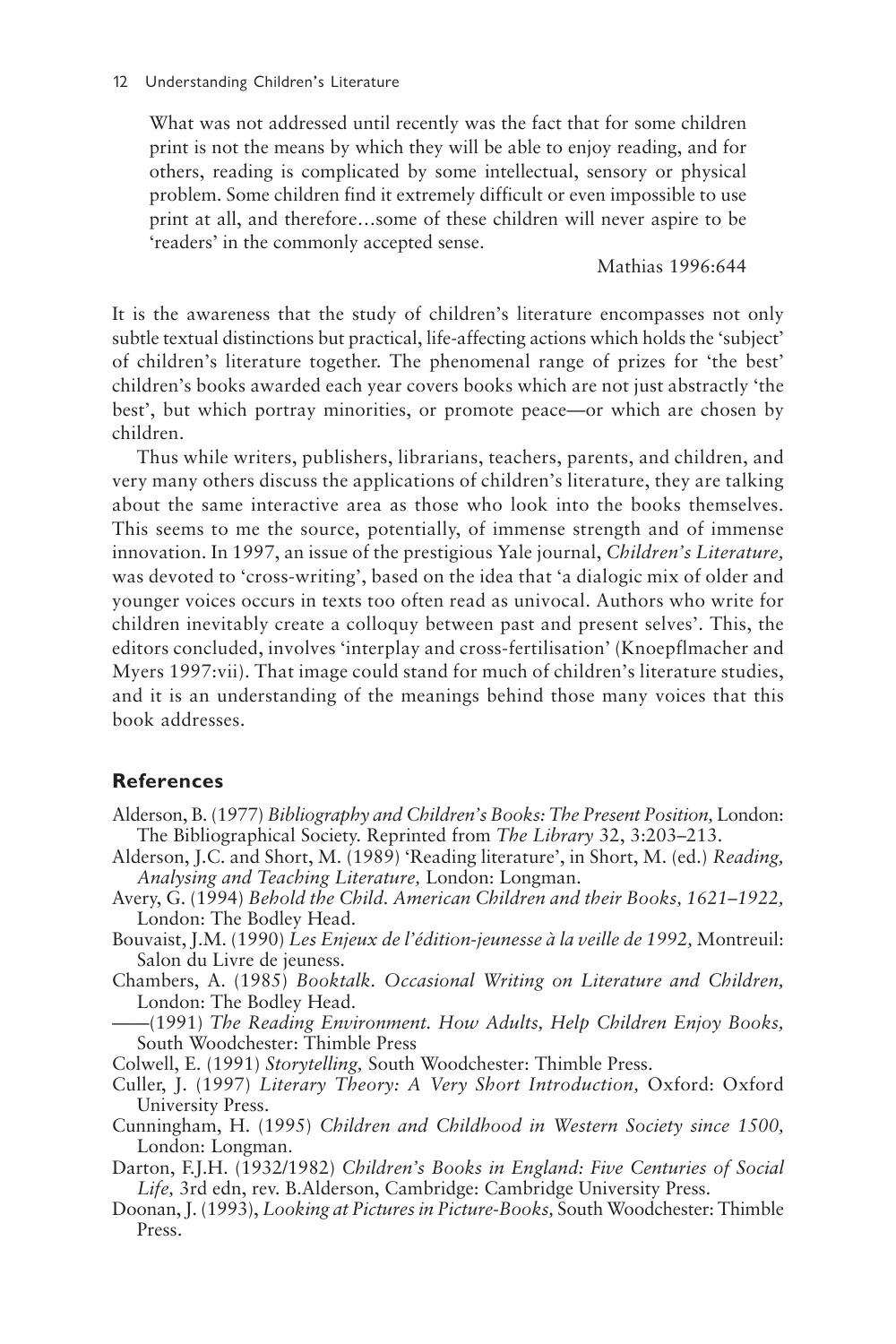Gibson, R. (1984) *Structuralism and Education,* London: Hodder and Stoughton.

- Gilderdale, B. (1982) *A Sea Change: 145 Years of New Zealand Junior Fiction,* Auckland: Longman Paul.
- Griswold, J. (1996) 'Children's literature in the U.S.A.: A historical overview' in Hunt, P. (ed.) *International Companion Encyclopedia of Children's Literature,* London: Routledge.
- Hardyment, C. (1995) *Perfect Parents. Baby-Care Advice Past and Present,* Oxford: Oxford University Press.
- Hoyles, M. (ed.) (1979) *Changing Childhood,* London: Writers and Readers Publishing Cooperative.
- Hunt, P. (ed.) (1995) *Children's Literature: An Illustrated History,* Oxford: Oxford University Press.
- Jafa, M. (1996) 'The Indian sub-continent' in Hunt, P. (ed.) *International Companion Encyclopedia of Children's Literature,* London: Routledge.
- Knoepflmacher, U.C. and Myers, M. (1997) 'From the editors: "cross-writing" and the reconceptualizing of children's literary studies', *Children's Literature,* 25, New Haven, CT: Yale University Press, vii–xvii.
- McCloud, S. (1993) *Understanding Comics: The Invisible Art,* Northampton, MA: Tundra.
- McGillis, R. (1996) *The Nimble Reader,* New York: Twayne.
- Martin, D. (1996) 'Children's book design' in Hunt, P. (ed.) *International Companion Encyclopedia of Children's Literature,* London: Routledge.
- Mathias, B. (1996) 'Publishing for special needs', in Hunt, P. (ed.) *International Companion Encyclopedia of Children's Literature,* London: Routledge.
- Nodelman, P. (1988) *Words About Pictures,* Athens, GA: University of Georgia Press. ——(1996) *The Pleasures of Children's Literature,* 2nd edn, White Plains, NY: Longman.
- Parker, J. (1994) 'Unravelling the romance: strategies for understanding textual ideology' in Corcoran, B., Hayhoe, M., and Pradl, G.M. (eds), *Knowledge in the Making. Challenging the Text in the Classroom,* Portsmouth, NH: Boynton/Cook, Heinemann.
- Pellowski, A. (1980) *The World of Storytelling,* rev. edn, New York: H.W.Wilson.
- Philip, N. (ed.) (1996) *The New Oxford Book of Children's Verse,* Oxford: Oxford University Press.
- Pollock, L.A. (1983) *Forgotten Children: Parent-Child Relations from 1500 to 1900,* Cambridge: Cambridge University Press.
- Ray, S. (1996) 'The world of children's literature: An introduction', in Hunt, P. (ed.) *International Companion Encyclopedia of Children's Literature,* London: Routledge.

Reynolds, K. (1990) *Girls Only? Gender and Popular Children's Fiction in Britain, 1880– 1910,* Hemel Hempstead: Harvester Wheatsheaf.

- Saxby, H.M. (1969) *A History of Australian Children's Literature 1841–1941,* Sydney: Wentworth Books.
- ——(1971) *A History of Australian Children's Literature 1941–1970,* Sydney: Wentworth Books.
- Selden, R. (1989) *Practising Theory and Reading Literature,* Hemel Hempstead: Harvester Wheatsheaf.
- Sommerville, J. (1982) *The Rise and Fall of Childhood,* Beverly Hills, CA: Sage.
- Townsend, J.R. (1965/1990) *Written for Children: An Outline of English-Language Children's Literature,* London: Penguin.
- Trites, R.S. (1997) *Waking Sleeping Beauty: Feminist Voices in Children's Novels,* Iowa City, IA: University of Iowa Press.
- Vallone, L. (1995) *Disciplines of Virtue. Girls' Culture in the Eighteenth and Nineteenth Centuries,* New Haven, CT: Yale University Press.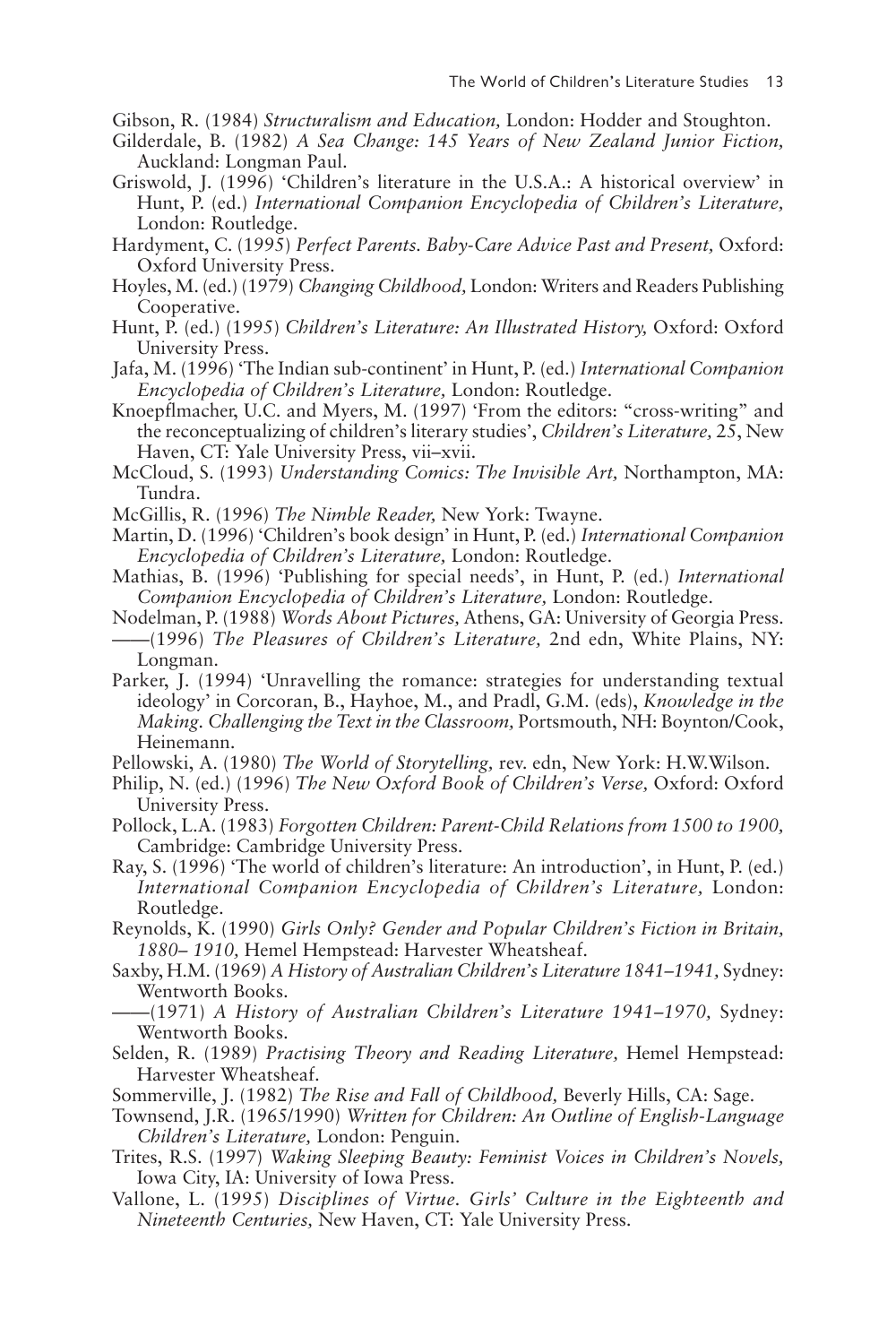- West, M. (1988) *Trust Your Children, Voices Against Censorship in Children's Literature,* New York: Neal-Schuman.
- ——(1996) 'Censorship' in Hunt, P. (ed.) *International Companion Encyclopedia of Children's Literature,* London: Routledge.
- Zipes, J. (ed.) (1993) *The Trials and Tribulations of Little Red Riding Hood,* 2nd edn, New York: Routledge.
- ——(1995) *Story telling. Building Community, Changing Lives,* New York: Routledge.
- ——(1997) *Happily Ever After. Fairy Tales, Children, and the Culture Industry,* New York: Routledge.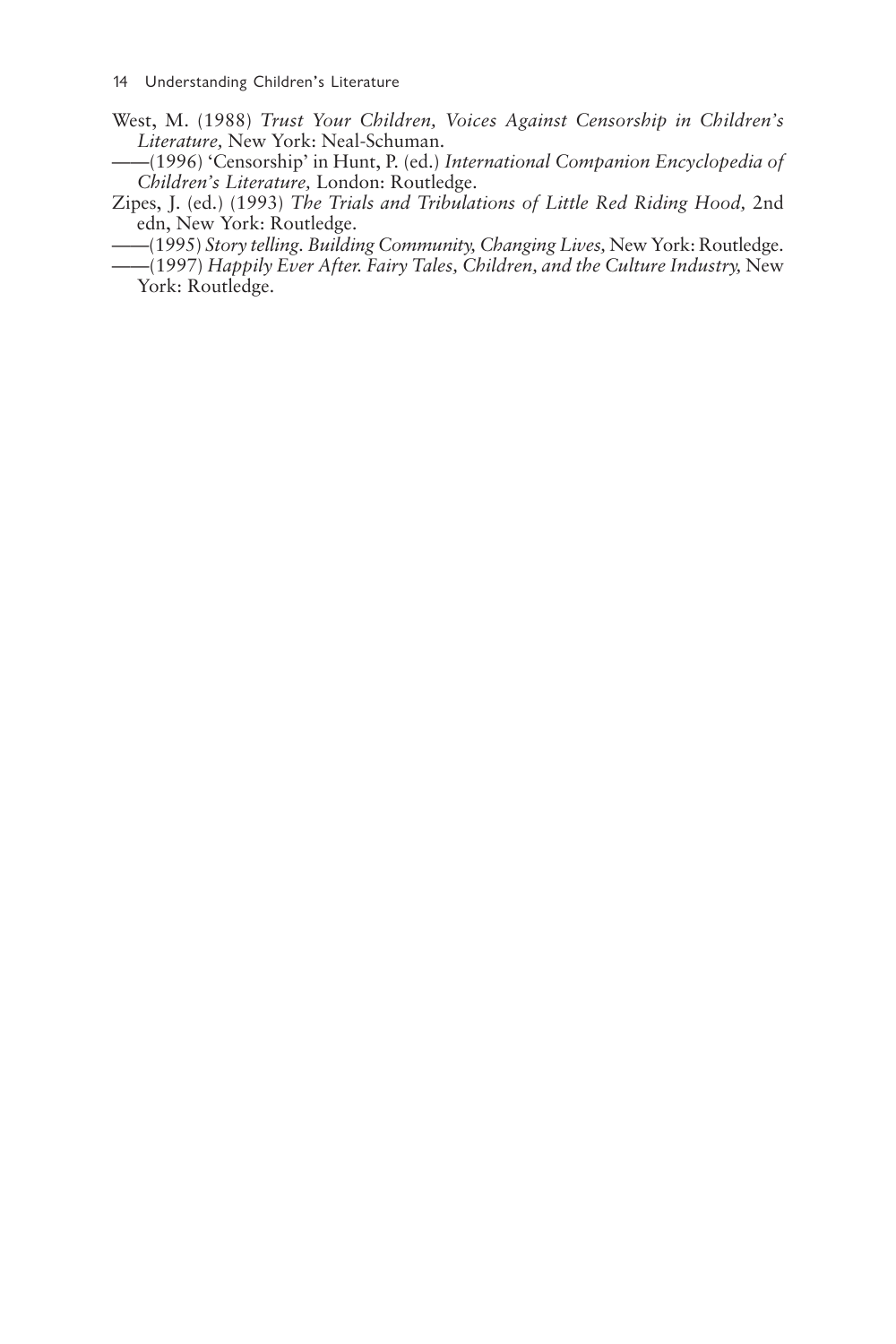# 2 Essentials: What is Children's Literature? What is Childhood?

*KarÌn Lesnik-Oberstein*

#### **Editor's introduction**

The study of children's literature involves three elements—the literature, the children, and the adult critics. The relationship between these is complex, partly because childhood and 'the child' are difficult to define, partly because adults need to 'construct' the child in order to talk about the books, and partly because the literature is assumed to be 'good for' children in some way. The tensions which are generated are fundamental to the ways in which we think and talk about the subject; in this chapter, Karín Lesnik-Oberstein sets out the fascinating range of positions that can be taken in the search for working definitions.

P.H.

The definition of 'children's literature' lies at the heart of its endeavour: it is a category of books the existence of which absolutely depends on supposed relationships with a particular reading audience: children. The definition of 'children's literature' therefore is underpinned by purpose: it wants to be something in particular, because this is supposed to connect it with that reading audience— 'children'—with which it declares itself to be overtly and purposefully concerned. But is a children's book a book written by children, or for children? And, crucially: what does it mean to write a book 'for' children? If it is a book written 'for' children, is it then still a children's book if it is (only) read by adults? What of 'adult' books read also by children—are they 'children's literature'? As the British critic John Rowe Townsend points out:

Surely *Robinson Crusoe* was not written for children, and do not the *Alice* books appeal at least as much to grown ups?; if *Tom Sawyer* is children's literature, what about *Huckleberry Finn?;* if the *Jungle Books* are children's literature, what about *Kim* or *Stalky?* and if *The Wind in the Willows* is children's literature, what about *The Golden Age?;* and so on.

Townsend 1980:196

Attempts to dismiss categorisation and definition of texts as a side issue which should not be an end in itself are very problematic when it comes to children's literature: how do we know which books are best for children if we do not even know which books *are* 'children's books'? For this is what 'children's literature' means in its most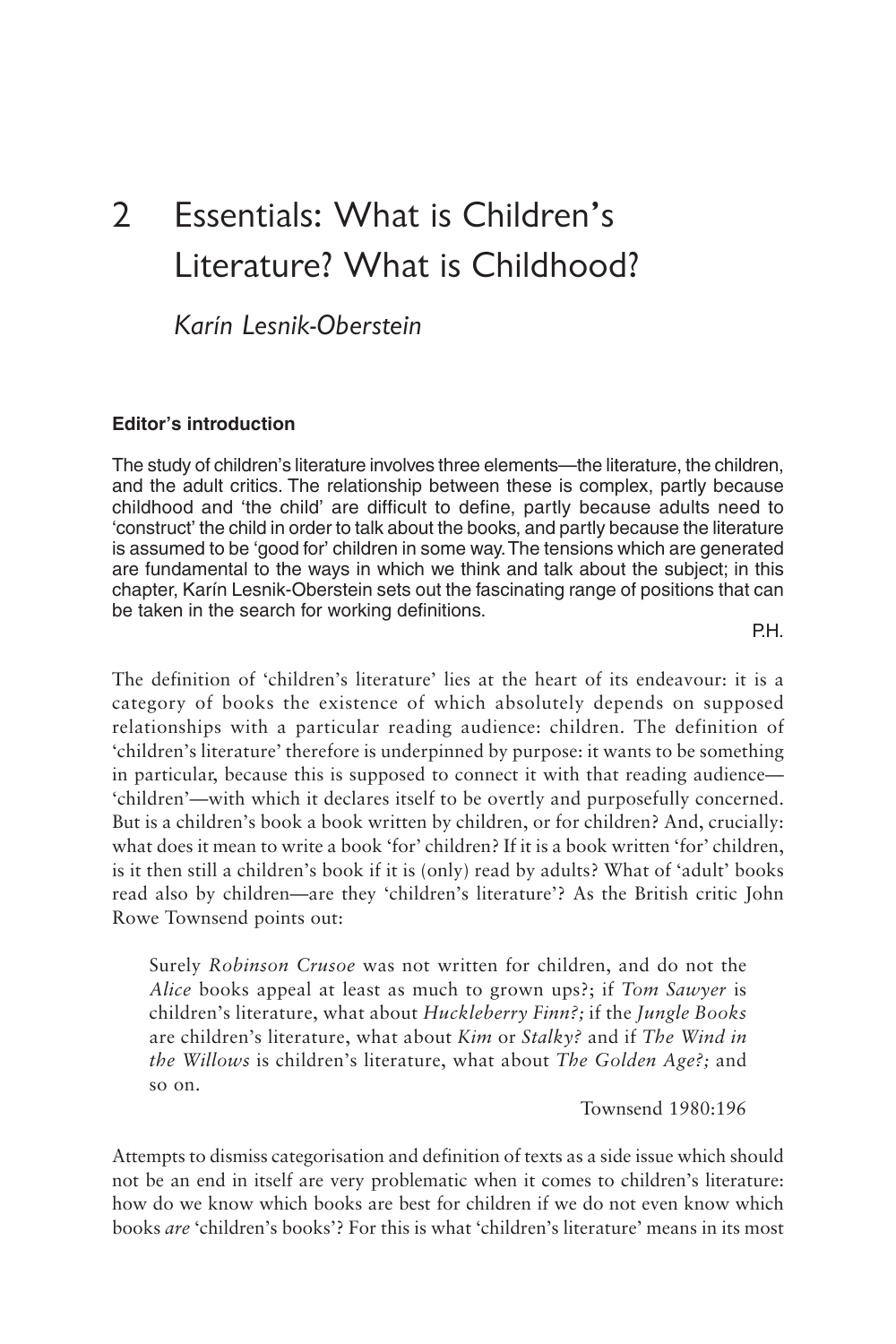fundamental sense to every critic who uses the term: books which are good for children, and most particularly good in terms of emotional and moral values. We can see this view reflected in Canadian critic Michele Landsberg's belief that

good books can do so much for children. At their best, they expand horizons and instil in children a sense of the wonderful complexity of life …No other pastime available to children is so conducive to empathy and the enlargement of human sympathies. No other pleasure can so richly furnish a child's mind with the symbols, patterns, depths, and possibilities of civilisation.

#### Landsberg 1987:34

The meaning of children's literature as 'books which are good for children' in turn crucially indicates that the two constituent terms—'children' and 'literature' within the label 'children's literature' cannot be separated and traced back to original independent meanings, and then reassembled to achieve a greater understanding of what 'children's literature' is. Within the label the two terms totally qualify each other and transform each other's meaning for the purposes of the field. In short: the 'children' of 'children's literature' are constituted as specialised ideas of 'children', not necessarily related in any way to other 'children' (for instance those within education, psychology, sociology, history, art, or literature), and the 'literature' of 'children's literature' is a special idea of 'literature', not necessarily related to any other 'literature' (most particularly 'adult literature').

Having said this, one of the primary characteristics of most children's literature criticism and theory is that it assumes that the terms 'children' and 'literature' within 'children's literature' *are* separable and more or less independent of one another, and that they are directly related to other 'children' and 'literatures'; critics often make use of, or refer to, theories from education, psychology, sociology, history, art or literature, in buttressing their opinions. But in every case they transform the material from other disciplines to fit their own particular argument.

This complexity arises partly because the reading 'child' of children's literature is primarily discussed in terms of emotional responses and consciousness. Children's literature criticism, for instance, actually devotes little systematic discussion (but many random comments) to cognitive issues such as the correspondence between vocabulary lists composed by educational psychologists and the vocabulary levels in books, or to levels of cognitive development thought to be necessary to understanding the content of a book. These areas are regarded as the province of child psychologists, or as appropriate to the devising of strictly functional reading schemes which are not held to fall within 'children's literature'. This is the case even with the teachers' guides to children's literature (such as those of Lonsdale and Mackintosh 1973; Huck 1976; Sadker and Sadker 1977; Smith and Park 1977; Glazer and Williams 1979; and Norton 1983) which purport to be able to draw connections between psychological and educative investigations and children's books. (This exercise, even when it is seriously attempted, is in any case fraught with difficulties, and even in the best cases produces very limited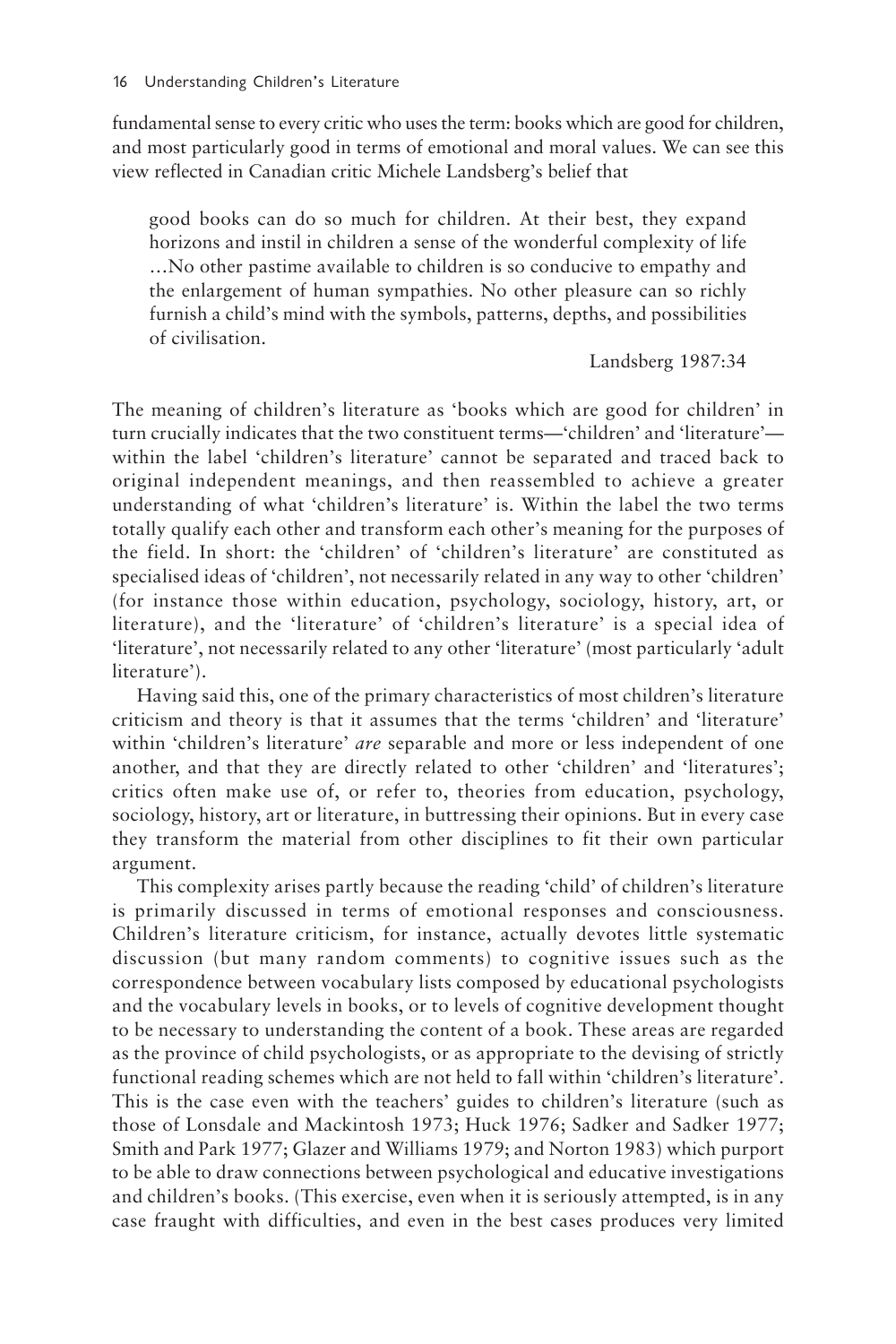results—one need only think of the ongoing debates in education on how to teach children the basic mechanics of reading itself.) In fact, in the actual discussion of works of children's literature, the critics' attention is primarily focused on whether and how they think the book will attract the 'child'—whether the 'child' will 'love' or 'like' the book.

But it is even more relevant to the problems of children's literature criticism that, although the idea that 'children's literature' might pose problems of definition is often accepted and discussed by critics, the idea that the 'child' might pose equal—if not greater—problems of definition is strenuously resisted. This is despite the fact that historians such as Philippe Ariès and anthropologists such as Margaret Mead and Martha Wolfenstein (1955) have argued in classic studies that—at the very least definitions of 'childhood' have differed throughout history, and from culture to culture. As Ariès writes:

the point is that ideas entertained about these [family] relations may be dissimilar at moments separated by lengthy periods of time. It is the history of the idea of the family which concerns us here, not the description of manners or the nature of law…The idea of childhood is not to be confused with affection for children: it corresponds to an awareness of the particular nature of childhood, that particular nature which distinguishes the child from the adult, even the young adult.

Ariès 1973:8, 125

Ariès makes clear that the 'family' and 'childhood' are ideas that function within cultural and social frameworks as carriers of changeable social, moral, and ethical values and motives.

British theorist Jacqueline Rose further elaborates views such as those of Ariès with respect specifically to children's literature by applying them to contemporary processes within Western culture, rather than by tracing historical or cultural shifts. Rose argues that

children's fiction rests on the idea that there is a child who is simply there to be addressed and that speaking to it might be simple. It is an idea whose innocent generality covers up a multitude of sins…*Peter Pan* stands in our culture as a monument to the impossibility of its own claims—that it represents the child, speaks to and for children, addresses them as a group which is knowable and exists for the book.

Rose 1984:1

Rose points out that, to begin with, 'children' are divided by class, race, ethnic origins, gender, and so on, but her argument is more radical than that: to Rose, the 'child' is a construction invented for the needs of the children's literature authors and critics, and not an 'observable', 'objective', 'scientific', entity. Within Rose's argument the adults' needs are discussed within a Freudian terminology involving the unconscious, and Rose is therefore emphatically not arguing that this process of constructing the 'child', or books for it, can—or should—simply be stopped: it serves important functions which she is attempting to understand better in her terms. Children's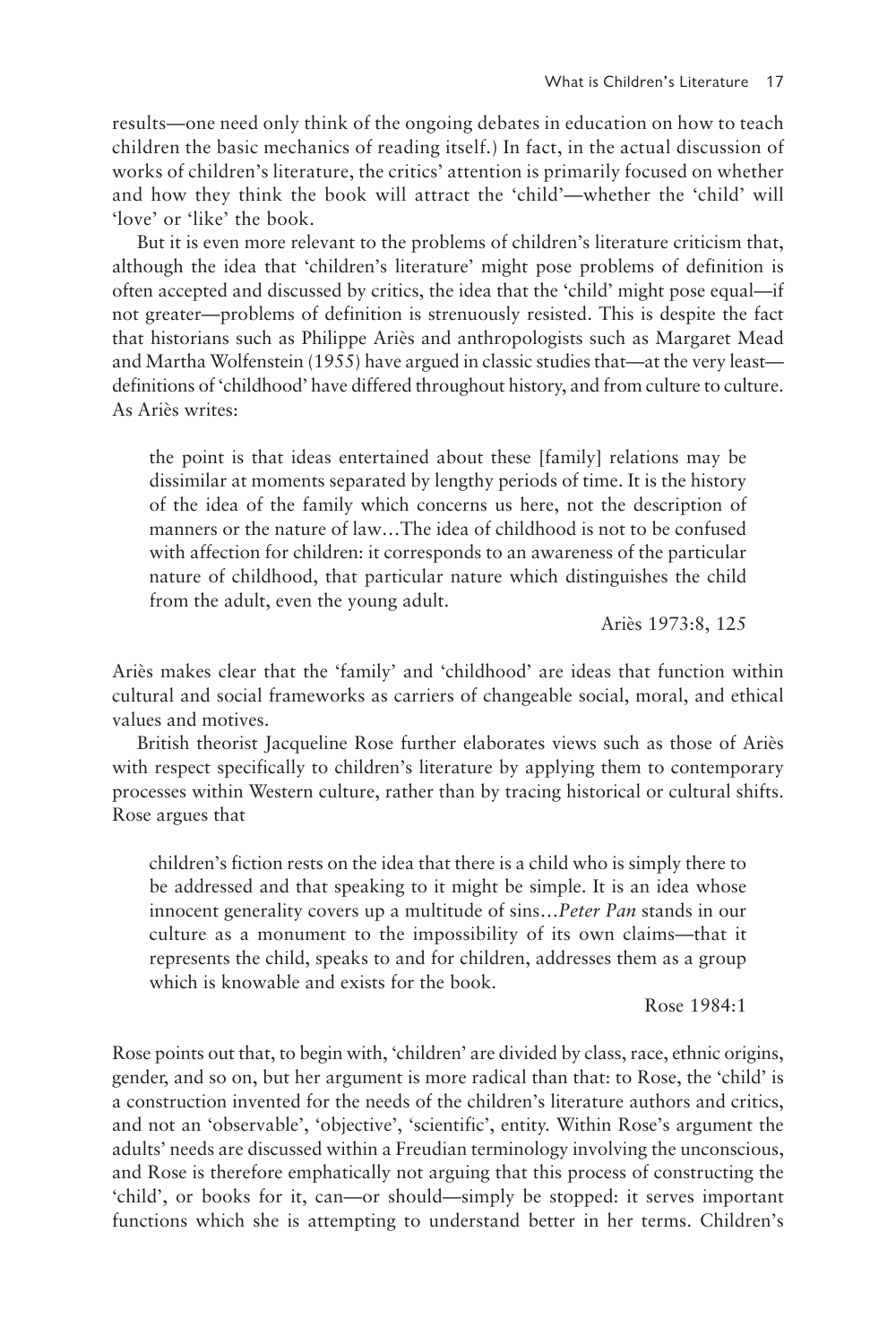literature and children's literature criticism have not, in fact, made much use of Rose's argument, and, indeed, in many ways they cannot, for the very existence of these fields depends utterly on a posited existence of the 'child': all their work is ostensibly on this 'child's' behalf. Yet, with or without Rose's argument, children's literature and its criticism continue to assume many different—and often contradictory— 'children', and this can only be accounted for by either accepting the notion of the 'child' as constructed (which, again, it should be noted, should not be taken to mean that it is superfluous or irrelevant: this use of 'construction' has to do with wider philosophical ideas about the way meaning works), or by maintaining that some critics are more correct about the child than others and adhering to their view.

The problems of children's literature criticism and theory, then, occur within the confines of the field of tension established by the contradictions and gaps between the assumption that 'children' and 'literature' have self-evident, consistent or logically derived meanings, and the actual use of 'children' and 'literature' within 'children's literature' in very specific, and often variable and inconsistent, ways. Attempts to define 'children's literature' and the reading 'child' thus also operate within this field of tensions. The British cultural theorist Fred Inglis argues that

it is simply ignorant not to admit that children's novelists have developed a set of conventions for their work. Such development is a natural extension of the elaborate and implicit system of rules, orthodoxies, improvisations, customs, forms and adjustments which characterize the way any adult tells stories or simply talks at length to children.

Inglis 1981:101

Australian critic Barbara Wall agrees, and bases her whole analysis of children's books on 'the conviction that adults…speak differently in fiction when they are aware that they are addressing children…[This is] translated, sometimes subtly, sometimes obviously, into the narrator's voice…[which defines] a children's book' (Wall 1991:2– 3). But British critic Nicholas Tucker points out that Inglis and Wall's type of view does not avoid the difficulty that: 'although most people would agree that there are obvious differences between adult and children's literature, when pressed they may find it quite difficult to establish what exactly such differences amount to' (Tucker 1981:8).

Because it has been precisely the self-imposed task of children's literature critics to judge which books are good for children and why, all children's literature criticism and reviews abound with both implicit and overt statements concerning the definitions of 'children's literature', 'children' and 'literature'. When critics state in some way or another that this is a book they judge to be good for children this actually involves saying that the book is good because of what they think a book does for children, and this in turn cannot avoid revealing what they think children are and do (especially when they read). Joan Aiken, for instance, says she does not purposefully incorporate moral messages into her books because she feels that 'children have a strong natural resistance to phoney morality. They can see through the adult with some moral axe to grind almost before he opens his mouth' (Aiken 1973:149), but Rosemary Sutcliff writes that 'I *am* aware of the responsibility of my job; and I do try to put over to the child reading any book of mine some kind of ethic' (Sutcliff 1973:306). Pamela Travers,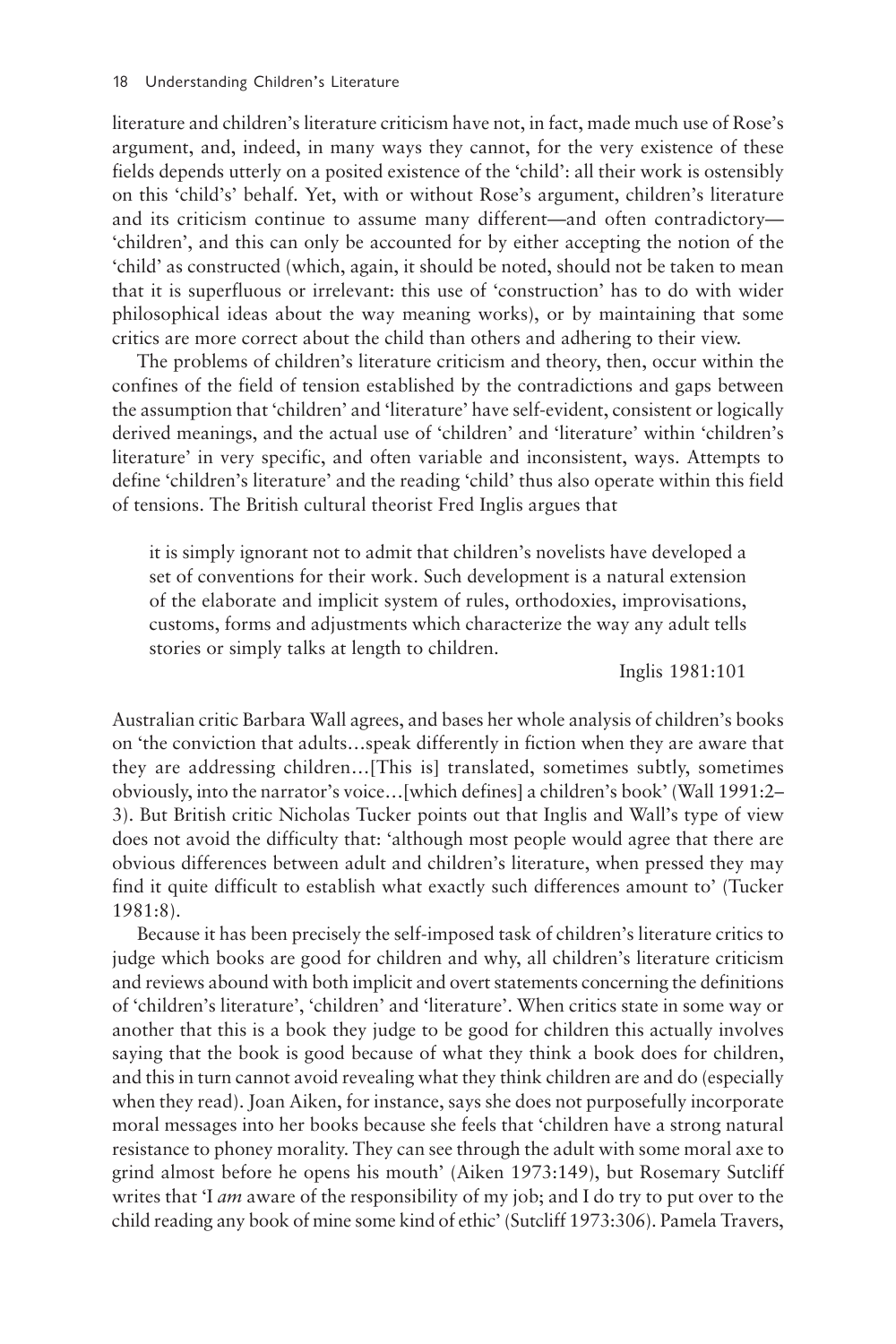creator of *Mary Poppins* feels that 'You do not chop off a section of your imaginative substance and make a book specifically for children for—if you are honest—you have, in fact, no idea where childhood ends and maturity begins. It is all endless and all one' (Cott 1984:xxii), and E.B.White states that 'you have to write up, not down. Children are demanding…They accept, almost without question, anything you present them with, as long as it is presented honestly, fearlessly, and clearly…They love words that give them a hard time' (White 1973:140). Austrian critic Maria Lypp, in line with Travers and White, argues that the adaptations children's authors introduce to children's literature depend on an 'asymmetrical relationship' which forms the 'code of children's fiction', but that there is an 'ideal of *symmetrical* communication' which implies true understanding between author and reader, and this becomes Lypp's prescriptive criterion for children's literature (Heimeriks and Van Toorn 1989:370– 372). However, Barbara Wall argues in contrast to Travers, White, and Lypp, that

All writers for children must, in a sense, be writing down. If they write with an educated adult audience in mind—their own peers—their stories will surely be, at best not always interesting and probably often intelligible, and at worst positively harmful, to children, even when a child appears as a central character, as in *The Go-Between* or *What Maisie Knew.* Whenever a writer shows consciousness of an immature audience, in the sense of adapting the material of the story or the techniques of the discourse for the benefit of child readers, that writer might be said to be writing down, that is, acknowledging that there is a difference in the skills, interests and frame of reference of children and adults.

Wall 1991:15

But where Wall worries about harm to the child, Gillian Avery in turn believes that '[the child] has his own defence against what he doesn't like or doesn't understand in the book…He ignores it, subconsciously perhaps, or he makes something different from it…[Children] extract what they want from a book and no more' (Avery 1976:33). This adult critics' defining of the 'child' cannot be formed or disrupted by any child's own voiced opinions or ideas because these are interpreted—selected or edited ('heard')—by adults for their purposes and from their perspectives. One aspect of this is reflected by Nicholas Tucker when he explains that

Trying to discover some of the nature and effects of the interaction between children and their favourite books is by no means easy…One simple-minded approach to the problem has always been to ask children themselves through various questionnaires and surveys, what exactly their books mean to them. Turning a powerful searchlight of this sort onto complex, sometimes diffuse patterns of reaction is a clumsy way of going about things, however, and children can be particularly elusive when interrogated like this, with laconic comments like 'Not bad' or 'The story's good' adding little to any researchers' understanding.

Tucker 1981:2

It may be noted at this point that children's literature's constant underlying assumption of the 'child' as a generic universality connects children's literature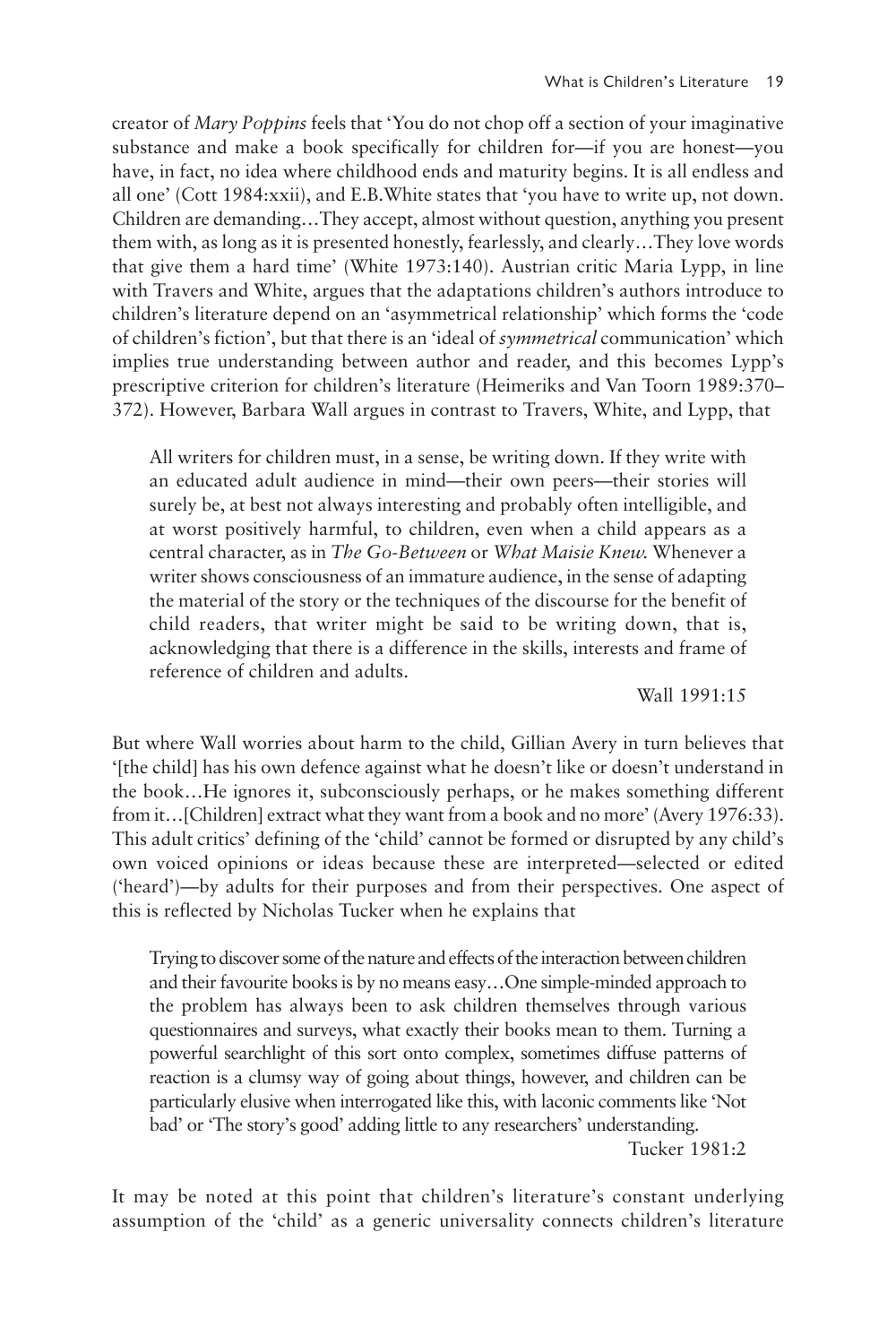criticism all over the world. Children's literature criticism in different cultures is united by speaking of the 'child' as an existing entity—even though this 'existing entity' may be described differently in different cultures as it is described differently within cultures. The 'child' and its attendant 'children's literature' are often, in this sense, described as Western imports by critics from other cultures: Indonesian critic Sunindyo points out that

as with other countries, Indonesian literature had its origins in an oral tradition…The history of children's books in Indonesia at this time is to be found entirely within the history of Balai Pustaka, a government publishing agency established in 1908 by the Government of the Netherlands East Indies [when Indonesia was a Dutch colony].

Sunindyo 1987:44–45

Japanese critic Tadashi Matsui notes that in 1920s Japan the growth of 'large cities with dense populations generated the birth of a middle class…among [whom] the ideas of European liberalism, the urban mode of living, free mass education and a modern concept of the child were being fostered' (Matsui 1986–1987:14). Birgit Dankert, when noting the background to the development of children's literature in Africa, draws attention to another aspect of response to Western influences:

In addition to many other cultural 'achievements', the former colonial powers also introduced children's books to Africa. These cultural imports elicited then (and elicit still today) the same ambivalent mixture of respect and rejection which characterises African reactions to so many other borrowings from former colonial powers…If arguments in favor of children's books are brought up, then they resemble those of the early years of European children's literature: that children's books should educate, that they should preserve folk culture, that they should help guarantee Africa's transition to a culture of the written word, that they should support African cultural identity.

Hunt 1992:112

The disparities between the various definitions of 'children's literature', 'children', and 'literature', are problematic to children's literature criticism because they undermine the goal it sets itself. In this situation, children's literature criticism's prescriptions or suggestions of reading for children become problematic, with critics attempting in different ways to assert the validity of their particular views. Important social issues, such as racism, have led critics with the same anti-racist orientation to differ utterly in their judgement of a book. For instance, British critic Bob Dixon praises Paula Fox's *The Slave Dancer* (1973) as being 'a novel of great horror and as great humanity… [approaching] perfection as a work of art' (Dixon 1977:125), while American views have included Sharon Bell Mathis's: 'an insult to black children' (Mathis 1977:146), and Binnie Tate's claim that it 'perpetuates racism…[with] constantly repeated racist implications and negative illusions *[sic]*' (Tate 1977:152–153). The assumption that children's books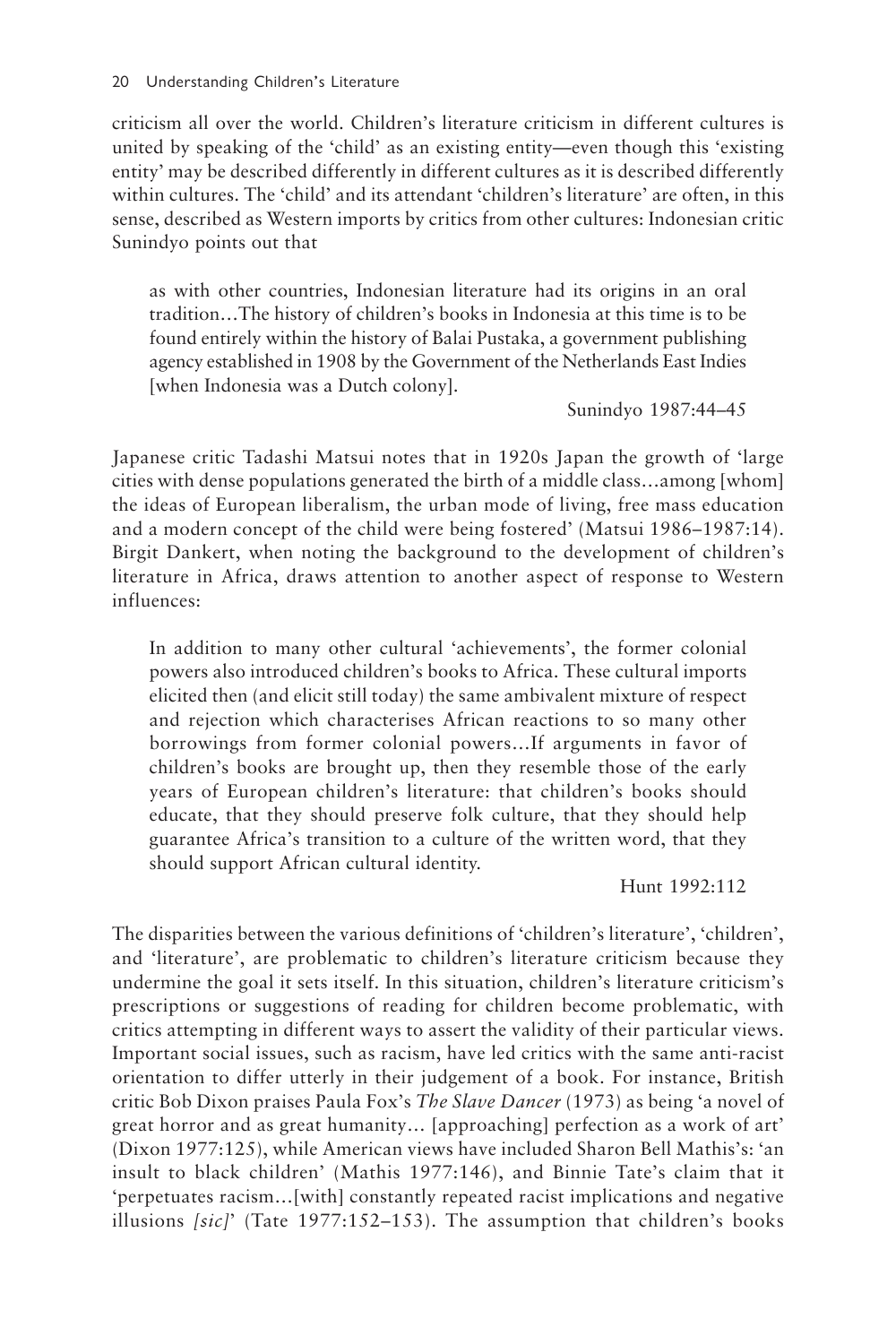somehow affect children makes the issues crucial: does, or can, *The Slave Dancer* perpetuate racism or does it counteract it (or does it do other things altogether)? In each case children's literature critics inevitably ultimately resort to one basic claim: that they know more about children or the child and how and why it reads than the critics they disagree with.

In examining various attempts to define 'children's literature' we find a constant assumption of the existence of the (reading) child (that is: the assumption that there is such a thing as a unified, consistent, 'objective' 'child reader') together with the capacity for knowing it that each critic claims for him-or herself. This holds true for all children's literature critics, even if they claim to be 'literary' critics of children's books, because the 'literary' is defined in terms of how the book is supposed to affect the 'child'. Examining the processes of defining 'children's literature' and the 'child' which is essential to its project also illustrates the extent to which differences of opinion exist and threaten the coherence of children's literature criticism: in other words, how and why the definitions of children's literature and childhood matter so much to children's literature critics.

The first and most basic step critics take in defining 'children's literature' and one which still receives primary emphasis in discussions around children's books—is to differentiate books used for didactic or educational purposes from 'children's literature'. F.J.Harvey Darton classically outlined this split that critics make between didactic books for children and children's 'literature': 'by "children's books" I mean printed works produced ostensibly to give children spontaneous pleasure and not primarily to teach them, nor solely to make them good, nor to keep them profitably quiet' (Darton 1932/1982:1). To the children's literature critic the outstanding characteristic of 'children's literature' is that it is supposed to speak to the reading child through amusement and inherent appeal, and not through primarily didactic messages, which are described as being merely instructive, coercive, intrusive, or dull to the reading child. This also often comes to be the main means of indicating the 'literary' qualities of children's books. As Margery Fisher writes:

We should not *expect* children's stories to be sermons or judicial arguments or sociological pamphlets. As independent works of art they must be allowed to appeal to the imagination, the mind, the heart on their own terms…If a writer cannot say what he really feels, if he cannot be serious in developing a theme…[If he has in any way to minimise] that approach to books for the young must eventually dilute their quality as mainstream literature.

Haviland 1973:273

This is how 'children's literature' defines 'literature': as something that in itself is good for children—that affects children better or more than non-literature—and this of course implies a world of assumptions about what the reading 'child' is and how it reads. Charlotte Huck sums up this view when she writes that 'good writing, or effective use of language…will help the reader to experience the delight of beauty, wonder, and humor…He will be challenged to dream dreams, to ponder, and to ask questions to himself (Huck 1976:4). This concept of the 'literary' causes many children's literature critics considerable problems in its own right.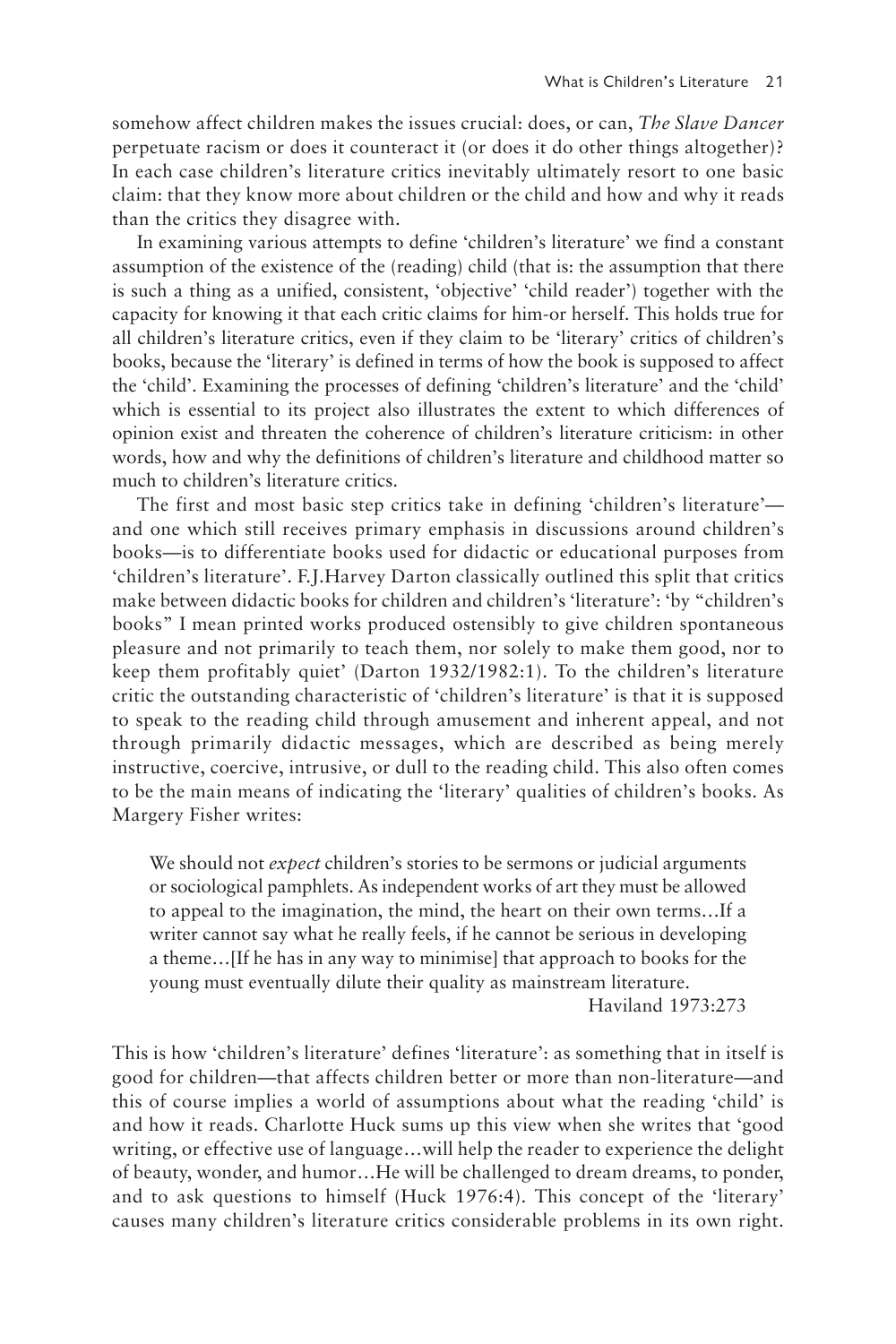In attempting to preserve both an essential, coherent, consistent, 'child', and a concept of 'literature', critics find themselves struggling with statements which in their self-contradiction inadvertently betray the ways in which the 'child' and 'literature' mutually qualify and construct each other within children's literature criticism. Joan Glazer and Gurney Williams, for instance, first state that good children's books are characterised by 'strong materials—good plots, rich settings, well-developed characters, important themes, and artistic styles…bold and imaginative language' (Glazer and Williams 1979:34, 19), and that this 'freshness…comes from the author. And in the author it begins with an understanding of who the child is' (22). Then they continue, however, by arguing that even if children don't like these books which are good for them, they may still be 'good literature…built of strong materials …the likes and dislikes of children do not determine the quality of literature …Books must be judged as literature on their own merits. And children should be given excellent literature' (34).

'Children' in relation to reading have something to do with particular ideas about freedom and about emotion and consciousness, as Darton's statement implies; the 'child' develops as a concept produced by ideas of liberation from restriction and force, and is assigned various particular niches within cultural and societal structures. These ideas of literature and liberation are in fact derived from the ideals of Western liberal humanism, originating in classical Greek culture. This is clear if we compare Michele Landsberg, Charlotte Huck and Glazer and Williams's statements of the value of children's literature with the statement of the sixteenth-century humanist educationist Juan Luis Vives:

poems contain subjects of extraordinary effectiveness, and they display human passions in a wonderful and vivid manner. This is called *energia.* There breathes in them a certain great and lofty spirit so that the readers are themselves caught into it, and seem to rise above their own intellect, and even above their own nature.

Vives 1913:126

There are not many clearer articulations of the power ascribed to literature in the intellectual, moral or emotional education of children that dominates the concern of children's literature critics despite all their protestations of resistance to education or the dreaded 'didacticism'.

We may, incidentally—with respect to this relationship between the 'child' and specific formulations of liberty or freedom—refer back to Tadashi Matsui's linking of 'the ideas of European liberalism, the urban mode of living, [and] free mass education' with 'a modern concept of the child', as well as to Birgit Dankert's statement on African children's literature, which highlights the complex status of children's literature. It is written of as if it can be a value-free carrier of an oral home culture (an 'innocent text'), when it is inevitable that as a product of a written culture's liberal arts educational ideals it carries these values with it, whatever the actual content of the book.

The Swedish critic Boel Westin echoes Darton while specifying further how this ostensible move away from didacticism is seen by the critics as moving from adult coercion to a consideration of the 'child':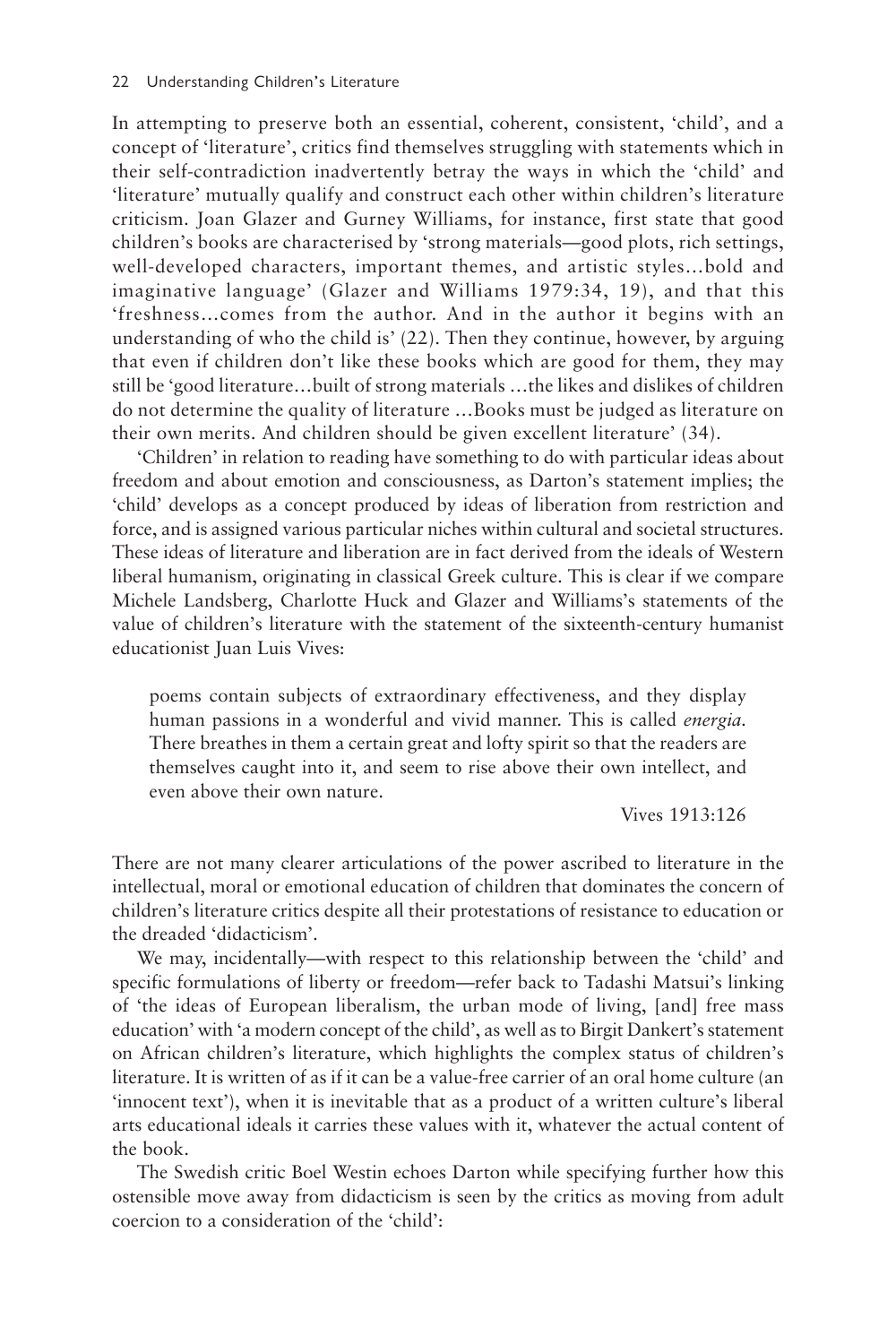Well into the nineteenth century, [Swedish] children's books sought primarily to impress upon their young readers good morals, proper manners, and a sense of religion. In Sweden it was not until the turn of the twentieth century that children's literature began to respond to the needs of children rather than adults.

Westin 1991:7

'Children's literature' becomes defined as containing, both in form and content, the 'needs of children', and, therefore, this is how 'children's books'—written, published, sold, and usually bought, by adults—come to be spoken of as if the 'child' were *in the book.* As the New Zealand critic Sydney Melbourne states while discussing the portrayal of the Maori in children's books: 'What are we after? Not just cultural trappings—that's for sure. The essence of children? Yes…' (Melbourne 1987:102).

The intimate interconnections between definitions of reading children and children's literature are fully evident here: in many ways, critics define them as one and the same thing, and children's literature is often spoken of as if it had been written by children expressing their needs, emotions and experiences. As Lissa Paul writes when she compares the situations of women's writing and children's literature:

as long as the signs and language of women's literature and children's literature are foreign, other, to male-order critics, it is almost impossible to play with meaning. So one of the primary problems feminist critics and children's literature critics have is how to recognize, define, and accord value to otherness.

Paul 1990:150

Paul discusses children's literature as if it were written by children and as if the situation were therefore the same as with books written by women, as she writes: 'But women make up more than half of the population of the world—and all of us once were children. It is almost inconceivable that women and children have been invisible and voiceless for so long' (150). In this way Paul submerges the fact that children's literature (when it is not written by women) may well be written by the very 'male-order critics' she is seeking release from (unless she is assuming, as many critics do, that writing children's literature involves becoming a child again). Myles McDowell, too, for instance, describes his 'child in the book' when he claims that

Children's books are generally shorter; they tend to favour an active rather than a passive treatment, with dialogue and incident rather than description and introspection; child protagonists are the rule; conventions are much used; the story develops within a clear-cut moral schematism which much adult fiction ignores; children's books tend to be optimistic rather than depressive; language is child-oriented; plots are of a distinctive order, probability is often disregarded; and one could go on endlessly talking of magic, and fantasy, and simplicity, and adventure.

McDowell 1973:51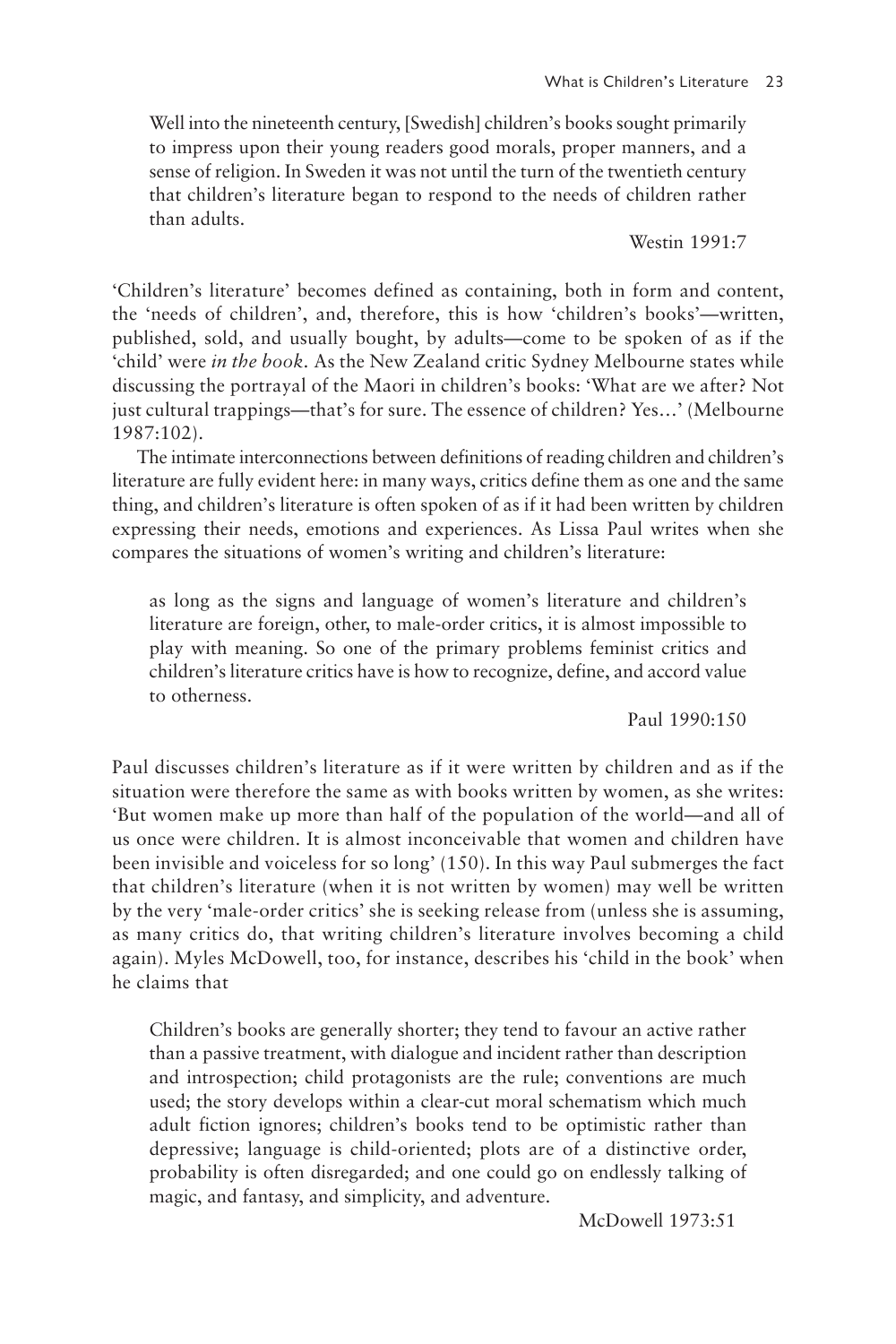American critic and author Natalie Babbitt, on the other hand, argues with respect to these type of criteria—and her 'child in the book'—that children's books are neither necessarily less serious than adults' books, nor necessarily concerned with 'simpler' or 'different' emotions: 'there is, in point of fact, no such thing as an exclusively adult emotion, and children's literature deals with them all' (Babbitt 1973:157). Babbitt then claims that there is also no genuine disparity in range or scope, 'Everyman' being just as present, for instance, in *The Wind in the Willows* as in, say, James Joyce's *Ulysses.* Furthermore, to Babbitt, there are few differences in content between adult and children's literature: 'war, disability, poverty, cruelty, all the harshest aspects of life are present in children's literature' (157), as is fantasy. Language usage does not seem to Babbitt necessarily to distinguish children's literature from adult literature either:

A children's book uses simple vocabulary geared to the untrained mind? Compare a little Kipling to a little Hemingway and think again. Opening sentence of *A Farewell to Arms:* 'Now in the fall the trees were all bare and the roads were muddy'. Opening sentence of *How the Rhinoceros Got His Skin:* 'Once upon a time, on an uninhabited island on the shores of the Red Sea, there lived a Parsee from whose hat the rays of the sun were reflected in more-than-oriental splendour'. So much for that!

Babbit 1973:157

One side-effect, incidentally, of the idea that 'children's literature' originated from a historical revelation of the 'child' and 'its needs' (John Locke and Jean-Jacques Rousseau are quoted as standard in this context as the 'discoverers' of childhood) is that many (although not all) critics tend to describe and define 'children's literature' in evolutionary terms: consciously or unconsciously 'children's literature' is described as progressing towards an ever better and more accurate inclusion of the 'child' in the book. As Boel Westin writes with respect to the history of Swedish children's literature:

After the Second World War, new trends in child psychology and a freer educational approach, prompted by such figures as Bertrand Russell and A.S.Neill, gained widespread acceptance in Sweden. The child's urge to play and seek pleasure was now to be gratified at the different stages of growth. In children's literature the world was now to be portrayed through the eyes and voice of the child itself.

Westin 1991:22

Within this type of thinking the 'classics' of 'children's literature' are often described as being avant garde or exceptionally and anachronistically perspicacious with respect to the 'child'. Barbara Wall, for instance, explains the classic status of *Alice in Wonderland,* by arguing that

Alice's became the first child-mind, in the history of children's fiction, to occupy the centre…No narrator of a story for children had stood so close to a child protagonist, observing nothing except that child, describing, never criticising, showing only what that child saw.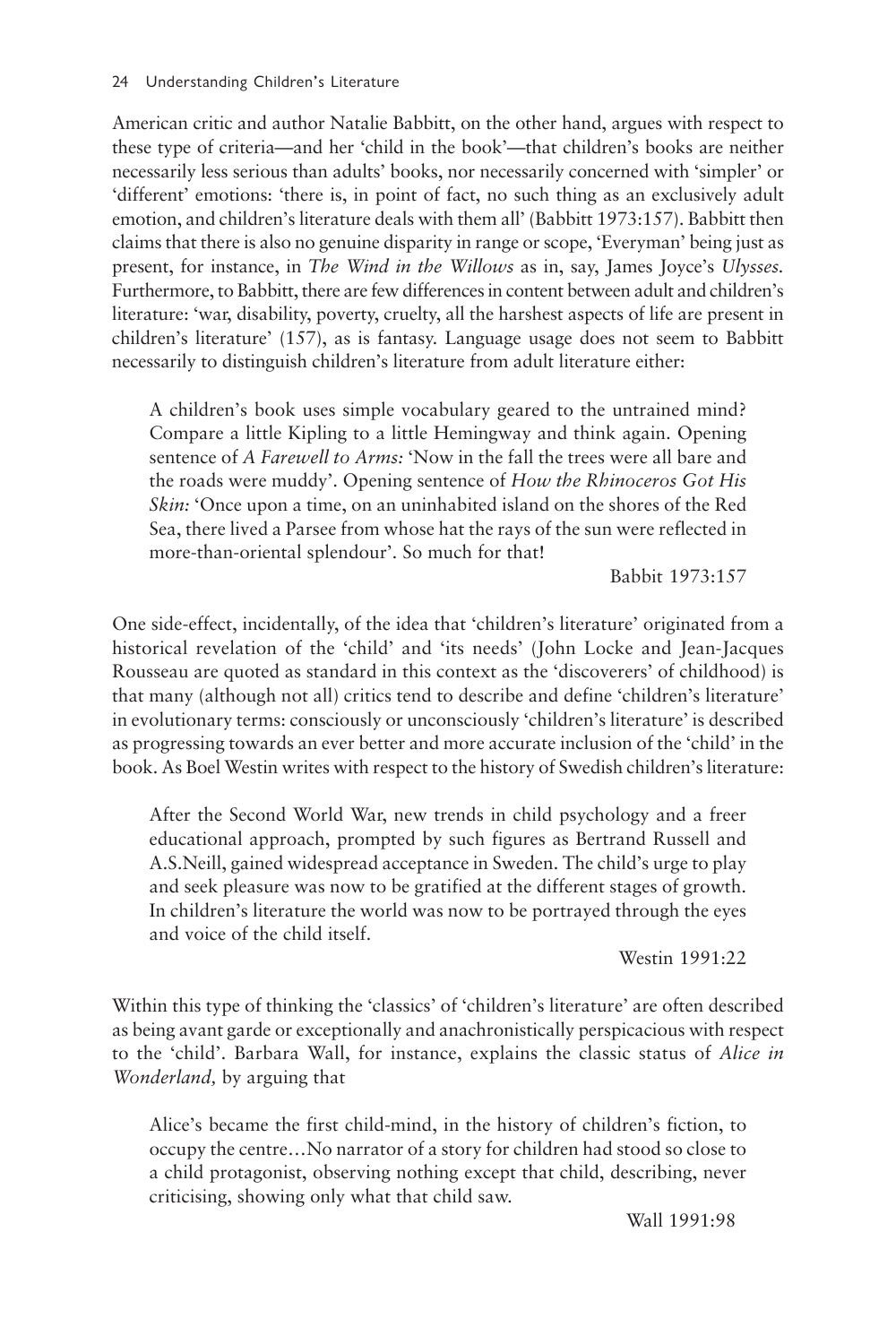The children's literature critics' didactic-literary split continues and maintains its career as one of the ultimate judgements of the value—and therefore definition—of 'children's literature'. It is in these statements that the 'child' in the book—in all its various manifestations—is defined by each critic. Sheila Egoff, for instance, writes:

May I suggest that the aim of children's writing be delight not edification; that its attributes be the eternal childlike qualities of wonder; simplicity, laughter and warmth; and that in the worldwide realm of children's books, the literature be kept inside, the sociology and pedagogy out.

Egoff 1987:355

Yoko Inokuma, similarly, in discussing writing about minority groups in Japanese children's literature, argues that

the didactic motive of the authoress is quite clear…There is no doubt about the legitimacy of her motive. But both Korean and Japanese readers will find it difficult to identify themselves with the characters who are only one dimensional…Finally…his [Imao Hirano's] desire to enlighten Japanese children…betrayed him into producing an autobiography of a mediocre literary value…Books of high literary value are, after all, short cuts to the real understanding of and sympathy with minority groups.

Inokuma 1987:75, 76, 82

Inokuma's statement introduces a word which is a mainstay of children's literature critics: 'identification'. The idea of 'identification' as an explanation of how and why the 'child' reads in turn supports the assumption that the 'child' is in the good 'children's book': the 'child' is supposed to be inherently and voluntarily attracted to books in which it recognises itself. As the Israeli critic Adir Cohen claims:

Writers have become aware that, for the child, a book is a source of satisfaction that derives from identification and participation, and an expansion of his own experience. They provide him with an opportunity for catharsis, self-knowledge, and broadening his psychic experience. The process of reading, identification, participation and relating brings the reader into the reality of the book in dynamic fashion.

Cohen 1988:31

But 'identification' is caught up in the same debates concerning the definition of the 'child'. Since the supposed process of 'identification' depends on the definition of the 'child' the critic employs; different definitions lead to different evaluations of a book's ability to lead to the child reader achieving 'identification', and this also involves different concepts of what 'identification' actually is and does. The whole discussion, however, emphasises the persistence and depth of the assumption of the existence of an essential 'child': how otherwise could the notion of 'identification' be thought to function with respect to children's fiction, which by definition has a complex relationship to 'reality'? An essential 'child' in fiction is still supposed to be recognised by the 'reading child' as 'real'.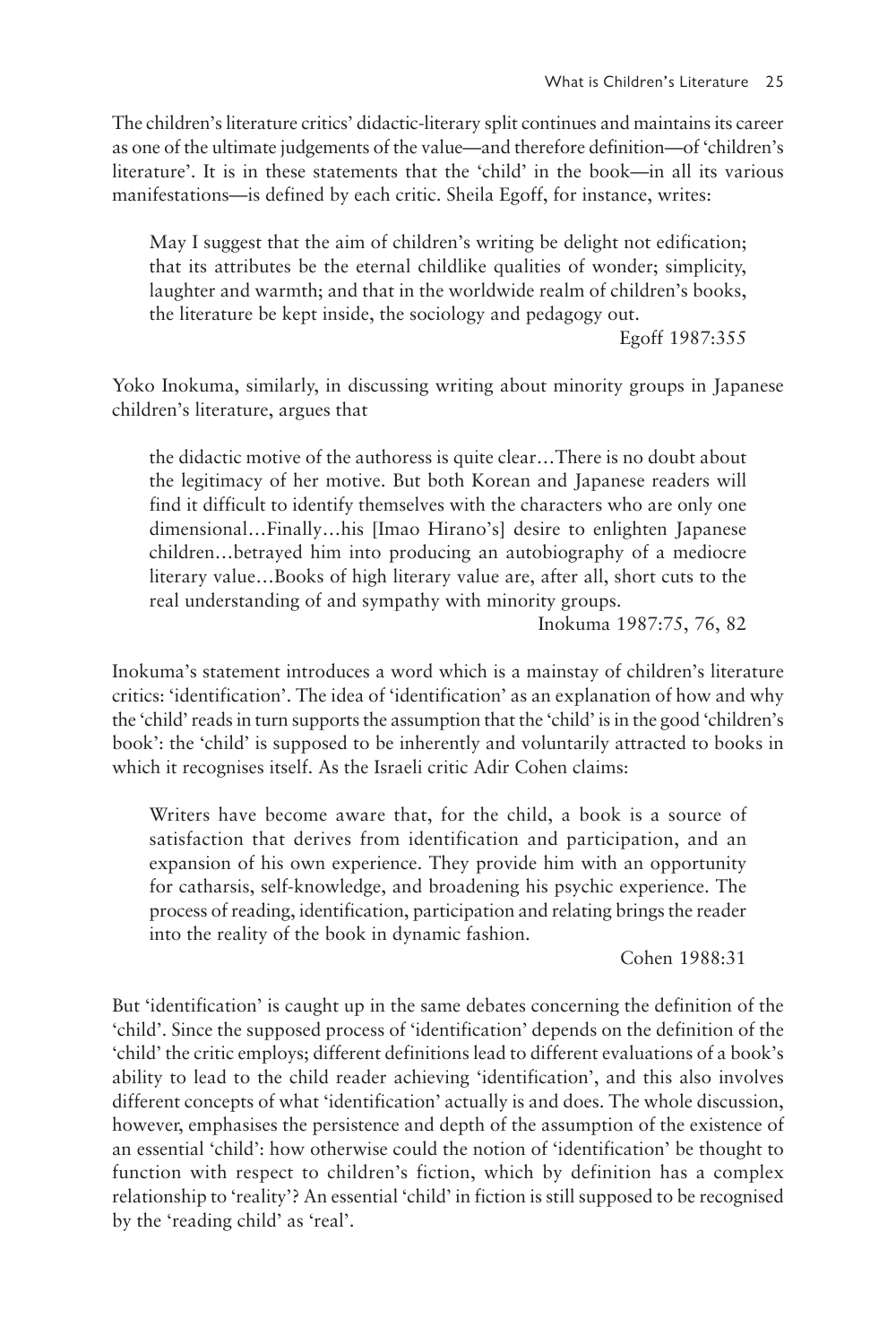Implicit and overt assumptions about the 'child' and children's literature thus permeate explanations of 'identification', as we saw already in Adir Cohen's statement. Donna Norton describes 'identification' as a 'process [which] requires emotional ties with the model; children believe they are like these models and their thoughts, feelings, and characteristics become similar to them' (Norton 1983:20). American critics Judith Thompson and Gloria Woodard draw the conclusion from this premise that

one limitation to [many] books, however, is their emphasis on, identification with, and relevance only to middle class children. For too many black children, they depict an environment removed from their immediate experience…Identification for the young black reader rests in the central character's intimate knowledge of the black subculture.

#### Thompson and Woodard 1972:23

But British critic Robert Leeson complicates this type of 'identification' as a description of the central mechanism of the emotional process of reading by pointing out that although he feels the 'child' needs 'to recognise himself or herself …it is [also] argued that the working-class child does not want "only to read about itself" and likes to escape into a different world in its reading…to escape and have vicarious pleasure and thrills' (Leeson 1977:43). For Leeson, the good book for the 'child' offers not only the 'child' back to itself, but also needs to offer the 'child' that which is not itself. 'Identification'—despite its widespread and often unquestioned use—remains a problematic concept: it must assume a 'child in the book'; even if that 'child's' presence is assumed, 'identification' cannot account for reading which is not a perpetual reading of the self; and, finally, it cannot account therefore for other hypothetical processes in reading such as a possible learning of the new, or escapism, or what D.W.Harding has called 'imaginative insight into what another person may be feeling, and the contemplation of possible human experiences which we are not at that moment going through ourselves' (Harding 1967:7).

The definitions of children's literature and childhood are thus enmeshed within the discourse of children's literature. They mutually qualify each other. Tension and problems arise within children's literature criticism because children's literature critics implicitly assume that there are independent, essential definitions of 'literature' and 'childhood' which only meet, to their mutual benefit, within children's literature and its criticism. Children's literature critics reveal this inherent assumption throughout their writings: besides the inherent contradictions and disagreements that I have touched on, this becomes most clear when critics attempt to divide themselves, for instance, into 'book people' and 'child people' (Townsend 1980:199). Townsend argues that

most disputes over standards are fruitless because the antagonists suppose their criteria to be mutually exclusive; if one is right the other must be wrong. This is not necessarily so. Different kinds of assessment are valid for different purposes…I would only remark that the viewpoints of psychologists,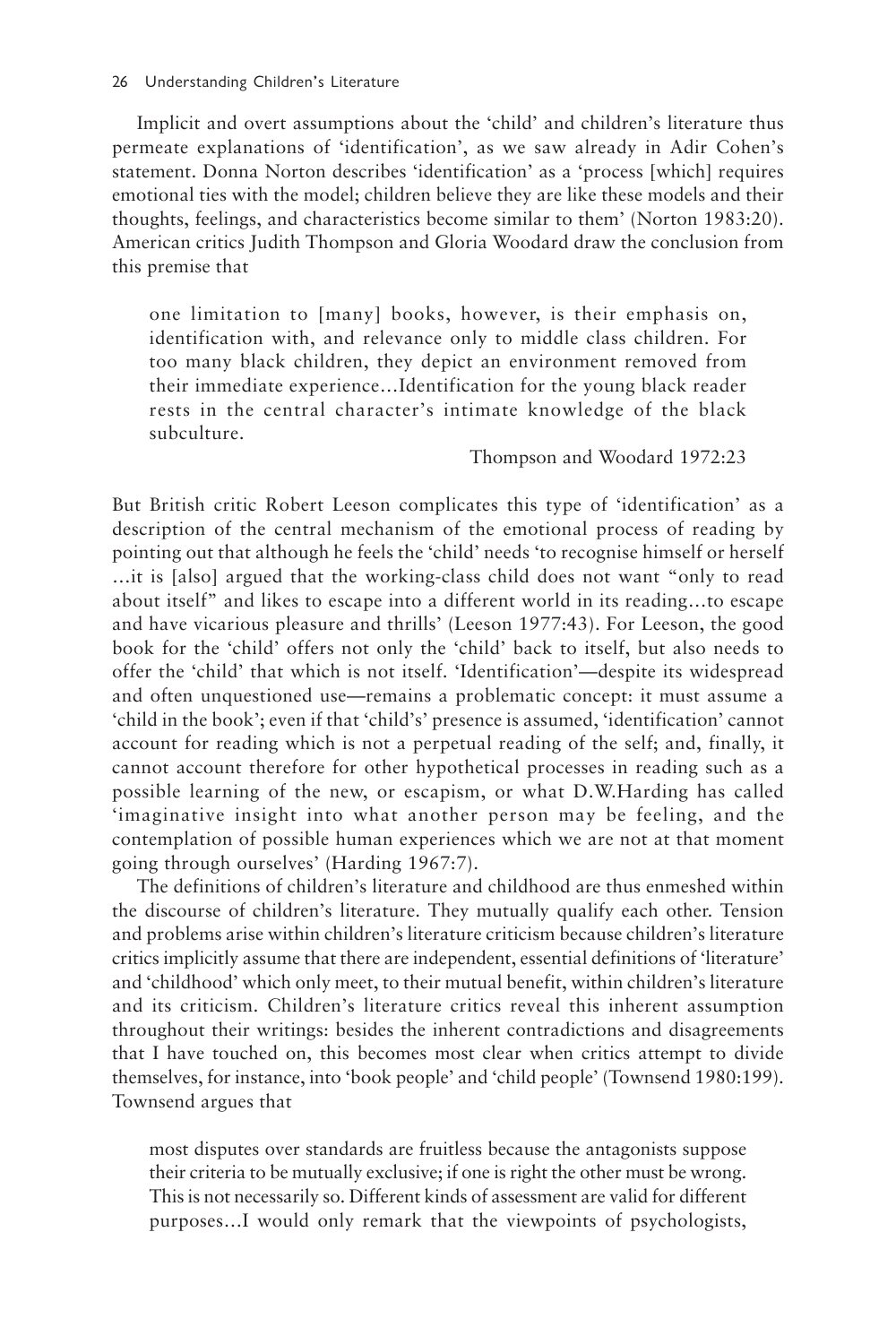sociologists, and educationists of various descriptions have rather little in common with each other or with those whose approach is mainly literary. Townsend 1980:193–207

Townsend's suggestion, however, has not lessened the problem (for children's literature itself!) of differing 'children'—and thus conflicting interpretations of books occurring within even the works of critics who regard themselves as belonging to the same 'camp'. Children's literature and children's literature criticism define themselves as existing because of, and for, 'children', and it is these 'children' who remain the passion of—and therefore the source of conflict for—children's authors and critics.

#### **References**

- Aiken, J. (1973) 'Purely for love', in Haviland, V. (ed.) *Children and Literature: Views and Reviews,* London: Bodley Head.
- Ariès, P. (1973) *Centuries of Childhood,* Harmondsworth: Penguin.
- Avery, G. (1976) 'A sense of audience—2', in Fox, G. *et al.* (eds) *Writers, Critics, and Children: Articles from 'Children's Literature in Education',* London: Heinemann Educational Books.
- Babbitt, N. (1973) 'Happy endings? Of course, and also joy', in Haviland, V. (ed.) *Children and Literature: Views and Reviews,* London: Bodley Head.
- Cohen, A. (1988) 'The changing face of Israeli children's literature: forty years of creativity', *Modern Hebrew Literature* new series 1:25–31.
- Cott, J. (1984) *Pipers at the Gates of Dawn: The Wisdom of Children's Literature,* London: Viking.
- Darton, F.J.H. (1932/1982) *Children's Books In England: Five Centuries of Social Life,* 3rd edn, rev. B.Alderson, Cambridge: Cambridge University Press.
- Dixon, B. (1977) *Catching Them Young.* Vol. 1: *Sex, Race and Class in Children's Fiction,* London: Pluto Press.
- Egoff, S. (1987) 'Inside and out: a Canadian's view of trends in contemporary children's literature', in Lees, S. (ed.) *A Track to Unknown Water: Proceedings of the Second Pacific Rim Conference on Children's Literature,* Metuchen, NJ: Scarecrow Press.
- Glazer, J.I. and Williams G, III (1979) *Introduction to Children's Literature,* New York: McGraw-Hill.
- Harding, D.W. (1967) 'Considered experience: the invitation of the novel', *English in Education* 2, 1:3–14.
- Haviland, V. (ed.) (1973) *Children and Literature: Views and Reviews,* London: Bodley Head.
- Heimeriks, N. and Van Toorn, W. (eds) (1989) *De Hele Bibelebontse Berg. De Geschiedenis van het Kinderboek in Nederland en Vlaanderen van de Middeleeuwen tot Heden [The Whole 'Bibelebonts' Mountain: The History of Children's Books in The Netherlands and Flanders from the Middle Ages to the Present],* Amsterdam: Em. Querido.
- Huck, C.S. (1976) *Children's Literature in the Elementary School,* 3rd edn, New York: Holt, Rinehart and Winston.
- Hunt, P. (ed.) (1992) *Literature for Children: Contemporary Criticism,* London: Routledge.
- Inglis, F. (1981) *The Promise of Happiness: Value and Meaning in Children's Literature,* Cambridge: Cambridge University Press.
- Inokuma, Y. (1987) 'The present situation of stories about minority groups in Japan', in Lees, S. (ed.) *A Track to Unknown Water: Proceedings of the Second Pacific Rim Conference on Children's Literature,* Metuchen, NJ: Scarecrow Press.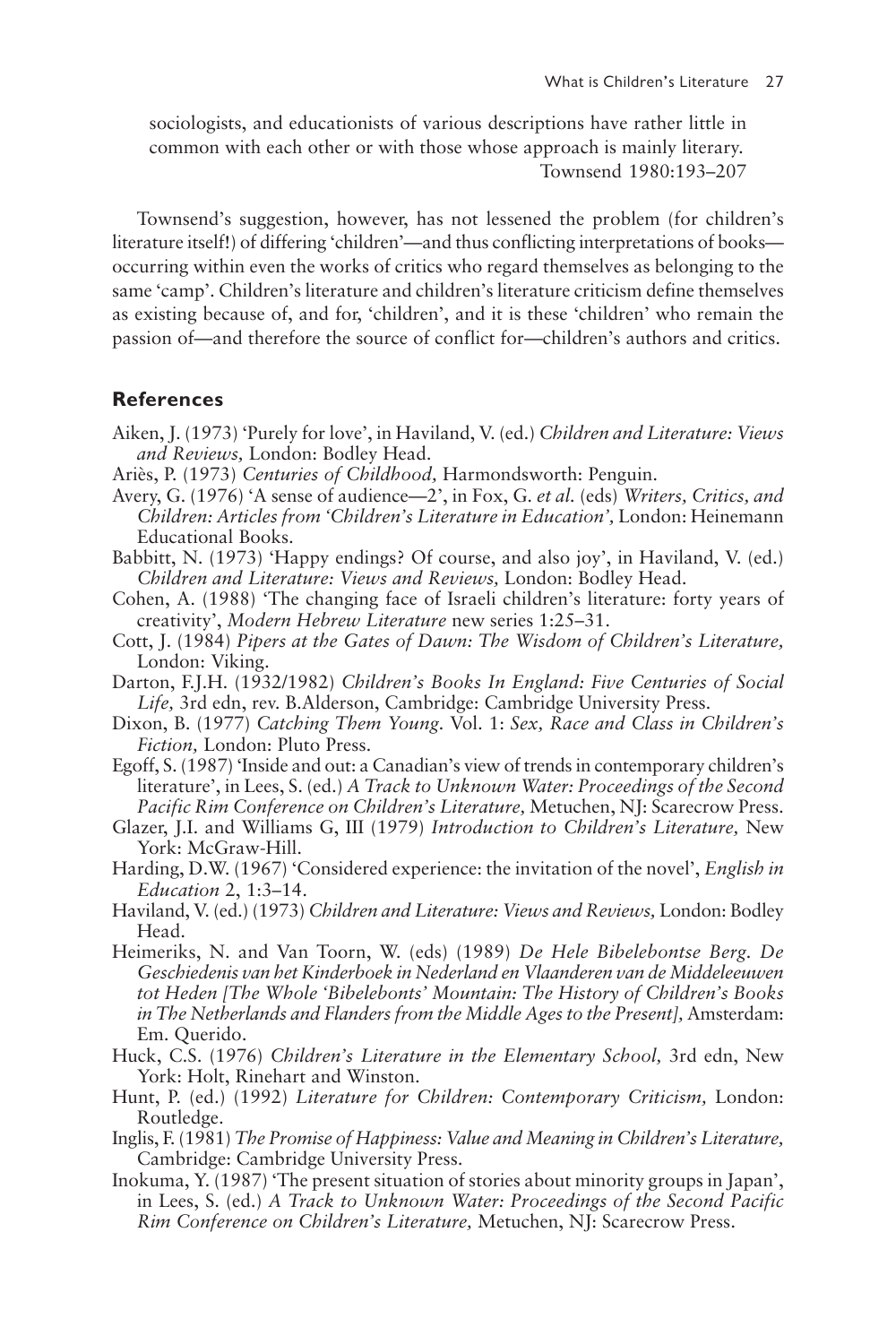- Landsberg, M. (1987) *Reading for the Love of It: Best Books for Young Readers,* New York: Prentice-Hall.
- Leeson, R. (1977) *Children's Books and Class Society: Past and Present,* Children's Rights Workshop (ed.) Papers on Children's Literature no. 3, London: Writers and Readers Publishing Cooperative.
- Lonsdale, B.J. and Mackintosh, H.K. (1973) *Children Experience Literature,* New York: Random House.
- McDowell, M. (1973) 'Fiction for children and adults: some essential differences', *Children's Literature in Education* 10:551–563.
- Mathis, S.B. (1977) '*The Slave Dancer* is an insult to Black children', in MacCann, D. and Woodard, G. (eds) *Cultural Conformity in Books for Children: Further Readings in Racism,* Metuchen, NJ: Scarecrow Press.
- Matsui, Tadashi (1986–1987) 'A personal encounter with Kodomo no kuni: a vanguard Tokyo periodical of the twenties and thirties', *Phaedrus: An International Annual of Children's Literature Research* 7, 2/3:14–18.
- Mead, M. and Wolfenstein, M. (1955) *Childhood in Contemporary Cultures,* Chicago: University of Chicago Press.
- Melbourne, S. (1987) 'The portrayal of the Maori in New Zealand children's fiction', in Lees, S. (ed.) *A Track to Unknown Water: Proceedings of the Second Pacific Rim Conference on Children's Literature,* Metuchen, NJ: Scarecrow Press.
- Norton, D.E. (1983) *Through the Eyes of a Child: An Introduction to Children's Literature,* Columbus, OH: Charles E.Merrill.
- Paul, L. (1990) 'Enigma variations: what feminist theory knows about children's literature', in Hunt, P. (ed.) *Children's Literature: The Development of Criticism,* London: Routledge.
- Rose, J. (1984) *The Case of Peter Pan or: The Impossibility of Children's Fiction,* London: Macmillan.
- Sadker, M.P. and Sadker, D.M. (1977) *Now Upon A Time: A Contemporary View of Children's Literature,* New York: Harper and Row.
- Smith, J.A. and Park, D.M. (1977) *Word Music and Word Magic: Children's Literature Methods,* Boston: Allyn and Bacon.
- Sunindyo (1987) 'Publishing and translating in Indonesia', in Lees, S. (ed.) *A Track to Unknown Water: Proceedings of the Second Pacific Rim Conference on Children's Literature,* Metuchen, NJ: Scarecrow Press.
- Sutcliff, R. (1973) 'History is people', in Haviland, V. (ed.) *Children and Literature: Views and Reviews,* London: Bodley Head.
- Tate, B. (1977) 'Racism and distortions pervade *The Slave Dancer*', in MacCann, D. and Woodard, G. (eds) *Cultural Conformity in Books for Children: Further Readings in Racism,* Metuchen, NJ: Scarecrow Press.
- Thompson, J. and Woodard, G. (1972) 'Black perspective in books for children', in MacCann, D. and Woodard, G. (eds) *The Black American in Books for Children: Readings in Racism,* Metuchen, NJ: Scarecrow Press.
- Townsend, J.R. (1980) 'Standards of criticism for children's literature', in Chambers, N. (ed.) *The Signal Approach to Children's Books,* London: Kestrel Books.
- Tucker, N. (1981) *The Child and the Book: A Psychological and Literary Exploration,* Cambridge: Cambridge University Press.
- Vives, J.L. (1913) *On Education: A Translation of the ' De Tradendis Disciplinis' of Juan Luis Vives,* intro. and trans. F.Watson, Cambridge: Cambridge University Press.
- Wall, B. (1991) *The Narrator's Voice: The Dilemma of Children's Fiction,* London: Macmillan.
- Westin, B. (1991) *Children's Literature in Sweden,* trans. S.Croall, Stockholm: The Swedish Institute.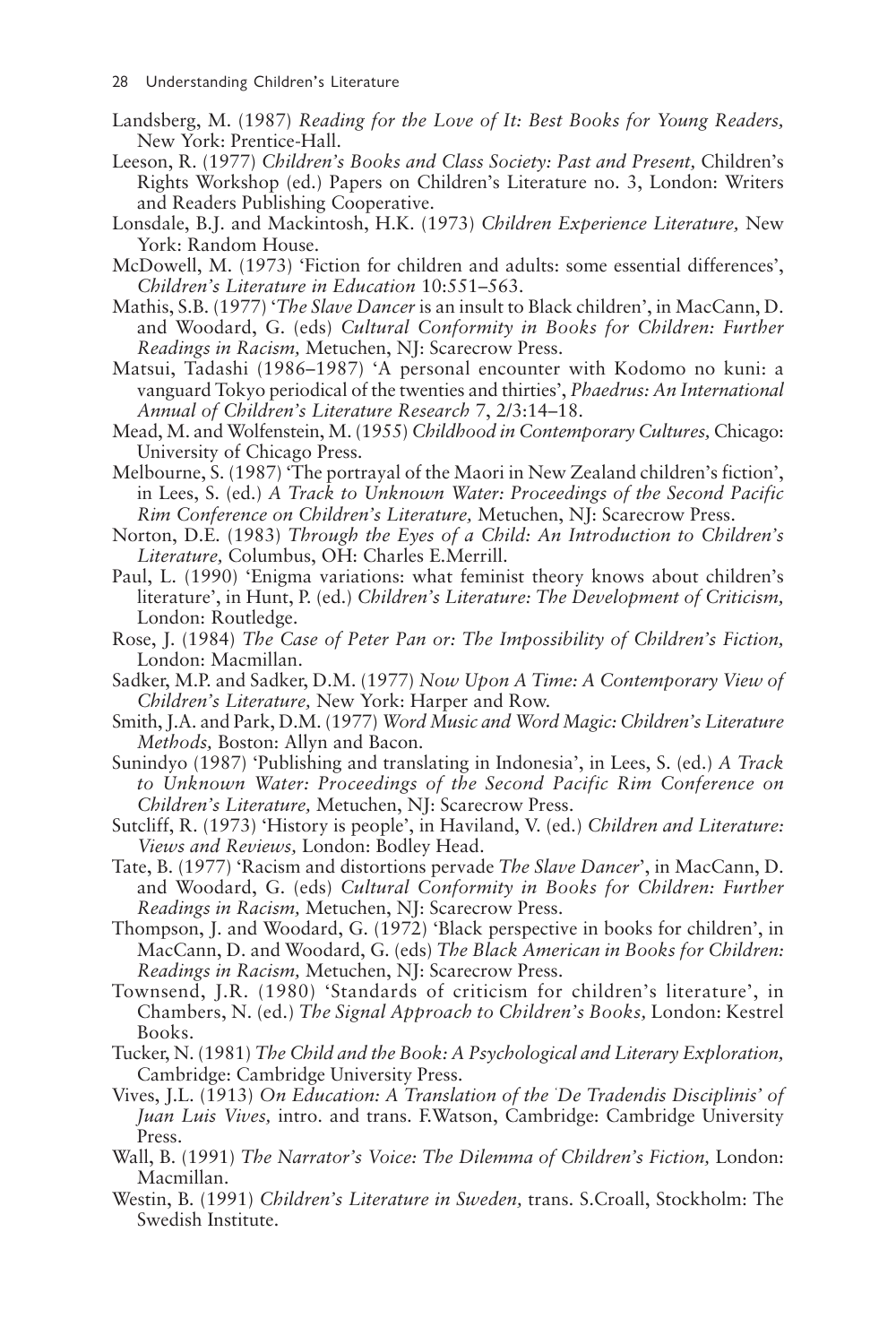White, E.B. (1973) 'On writing for children', in Haviland, V. (ed.) *Children and Literature: Views and Reviews,* London: Bodley Head.

### **Further Reading**

- Barker, M. (1989) *Comics: Ideology, Power and the Critics,* Manchester: Manchester University Press.
- Hunt, P. (ed.) (1990) *Children's Literature: The Development of Criticism,* London: Routledge.

——(ed.) (1991) *Criticism, Theory and Children's Literature,* Oxford: Basil Blackwell.

James, A., and Prout, A. (eds) (1997) *Constructing and Reconstructing Childhood: Contemporary Issues in the Sociological Study of Childhood,* London: Falmer Press.

Jenks, C. (1996) *Childhood,* London: Routledge.

- Lesnik-Oberstein, K. (1994) *Children's Literature: Criticism and the Fictional Child,* Oxford: Clarendon Press.
- Shavit, Z. (1986) *Poetics of Children's Literature,* Athens, GA: University of Georgia Press.
- Stainton Rogers, R., and Stainton Rogers, W. (1992) *Stories of Childhood: Shifting Agendas of Child Concern,* London: Harvester Wheatsheaf.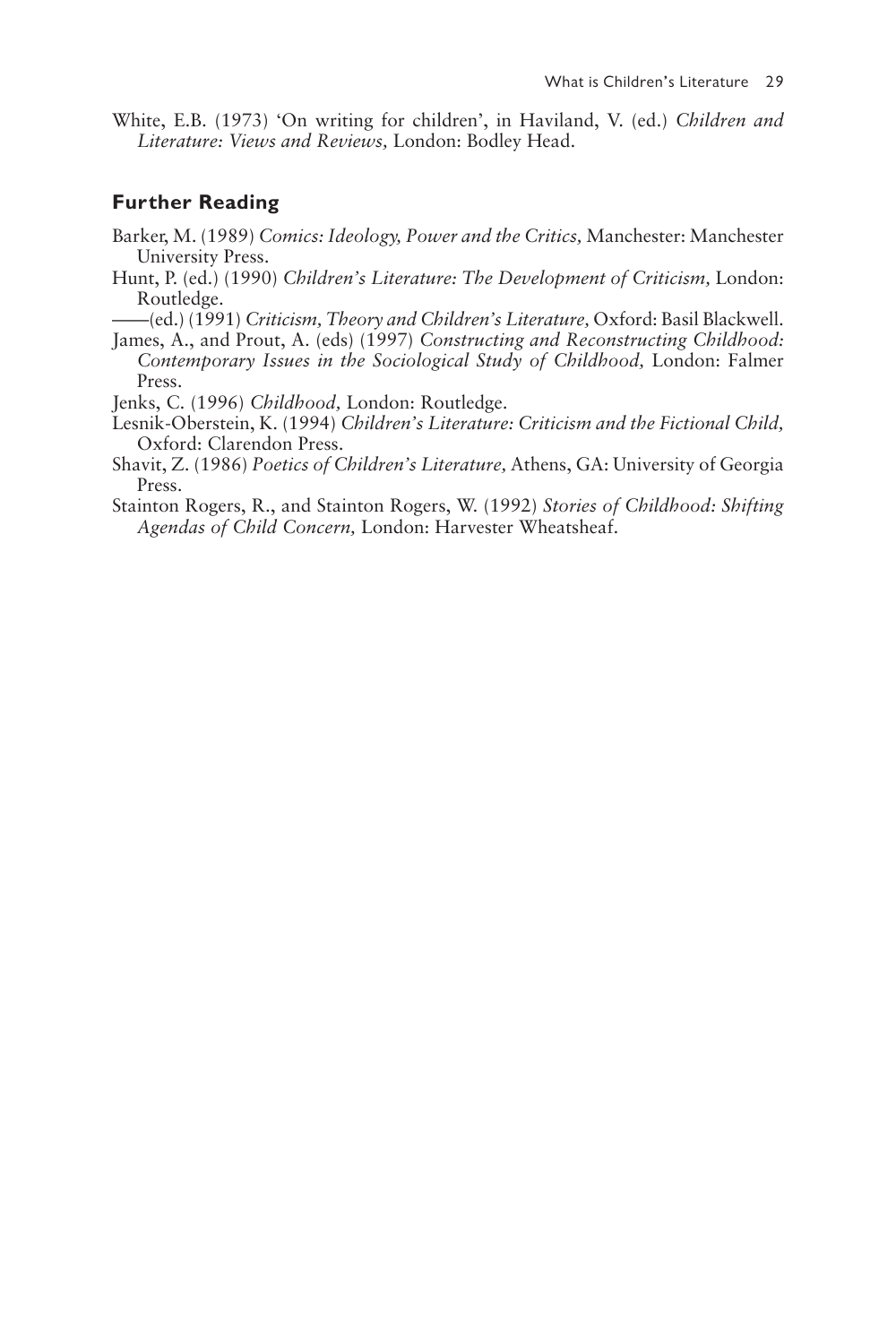# 3 The Setting of Children's Literature: History and Culture

*Tony Watkins*

#### Editor's introduction

In recent years there has been a move away from thinking of history as a fixed, neutral 'background' to literature towards complex ideas of history as forms of narrative, culturally constructed in the present. Tony Watkins explores these new concepts of history and culture and considers the implications of studying children's literature as part of the broad, ideologically-aware field of cultural studies.

P.H.

Until the late 1970s, there was (outside Marxist criticism) a generally accepted view of the nature of history and its place in literary studies. Perkins (1991) points out that during most of the nineteenth century, literary history was popular and enjoyed prestige because it produced a more complete appreciation of the literary work than was otherwise possible. It functioned, too, as a form of historiography, revealing the '"spirit", mentality or *Weltanschauung* of a time and place with unrivaled precision and intimacy' (Perkins 1991:2). For much of the twentieth century, especially in Renaissance studies, history was seen as outside literature and as guaranteeing the truth of a literary interpretation: 'History…was the single, unified, unproblematic, extra-textual, extra-discursive real that guaranteed our readings of the texts which constituted its cultural *expression*' (Belsey 1991:26). In the traditional literary view of history and culture, there was no difficulty in relating text to context: history was singular and operated as a 'background' to the reading of a work of literature ('the foreground'); and culture was something which the work reproduced or expressed, or could be set against. Literary history was 'a hybrid but recognizable genre that co-ordinated literary criticism, biography, and intellectual/social background within a narrative of development' (Buell 1993:216).

Such notions have, until recently, remained the dominant ones behind the histories of children's literature. Thus, John Rowe Townsend, in the fifth edition (1990) of his standard one-volume history of children's literature, *Written for Children,* writes 'While I have tried to see children's literature in its historical and social contexts, my standards are essentially literary' (xi). However, in the 1970s, there was 'a Turn toward History' (Cox and Reynolds 1993:3) in American adult literary theory as it began to move away from the dominance of deconstruction. The consequent reconceptualisation of history and its relationship to literature had its roots in the work of such theorists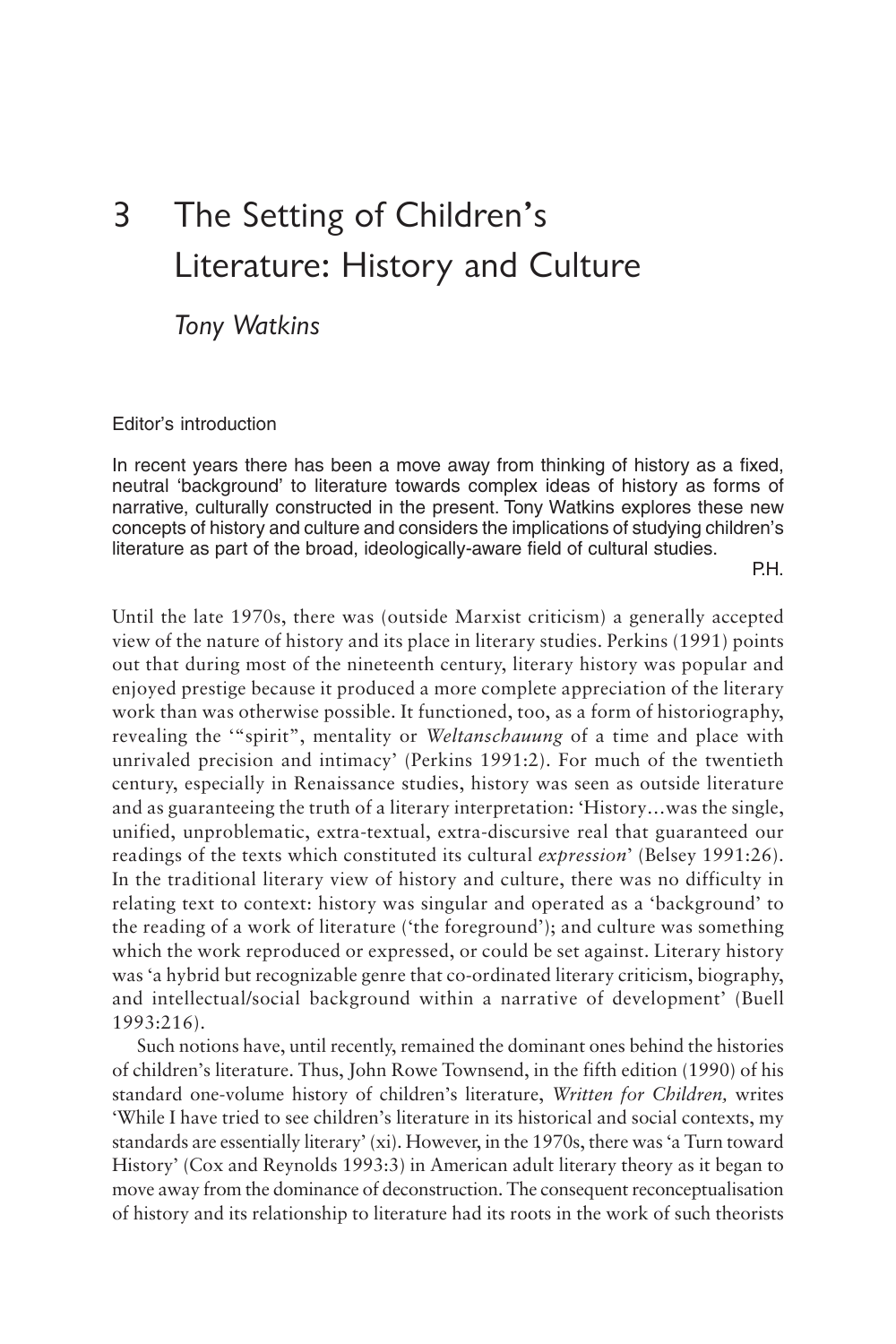and critics as Michel Foucault, Raymond Williams, Edward Said and Frank Lentricchia. In the 1980s, new terms associated with literary history (including 'the new history', 'cultural poetics' and, especially, 'the New Historicism') entered the critical vocabulary through the work of such critics as Stephen Greenblatt, Louis Montrose and Jerome McGann.

The '*new* historicism' is distinguished from the old by a lack of faith in the objectivity of historical study and, instead, an emphasis on the way the past is constructed or invented in the present. Felperin quotes the opening paragraph of Catherine Belsey's *The Subject of Tragedy* (1985):

History is always in practice a reading of the past. We make a narrative out of the available 'documents', the written texts (and maps and buildings and suits of armour) we interpret in order to produce a knowledge of a world which is no longer present. And yet it is always from the present that we produce this knowledge: from the present in the sense that it is only from what is still extant, still available that we make it; and from the present in the sense that we make it out of an understanding formed by the present. We bring what we know now to bear on what remains from the past to produce an intelligible history.

He comments: '"history" is freely acknowledged to be a kind of story-telling towards the present, that is, a textual construct at once itself an interpretation and itself open to interpretation' (Felperin 1991:89). The idea of a single 'History' is rejected in favour of the postmodern concept (Belsey 1991:27) of 'histories', 'an ongoing series of human constructions, each representing the past at particular present moments for particular present purposes' (Cox and Reynolds 1993:4).

The growth of radical alternative histories, such as women's history, oral history, and post-colonial rewriting of Eurocentric and other imperialist view-points, together with the more general blurring of disciplinary boundaries between historiography, sociology, anthropology and cultural studies, have all cast doubt on the validity, relevance or accessibility of historical 'facts' (Barker *et al.* 1991:4). Cultural history draws closer to the concerns of the humanities and anthropology: 'The deciphering of meaning…is taken to be the central task of cultural history, just as it was posed by Geertz to be the central task of cultural anthropology' (Hunt 1989:12). With the emergence of the postmodern concept of 'histories' several questions have been put on the agenda of theory: for example, what valid distinctions can be made between the 'narrative' of history and the 'fiction' of texts? (Montrose (1989:20) called for the recognition of 'the historicity of texts and the textuality of history'; see also White (1973).) What are the implications of our construction of the past from our present situation? What is the relationship between 'histories' and power?

The rise of newer forms of literary historicism is connected, in part, with social change and the effort to recover histories for blacks, women and minority groups within society. In turn, these social aims are linked with the recuperation of forgotten texts, including texts that have never been considered worthy of academic study. Such changes have, of course, benefited the academic study of children's literature.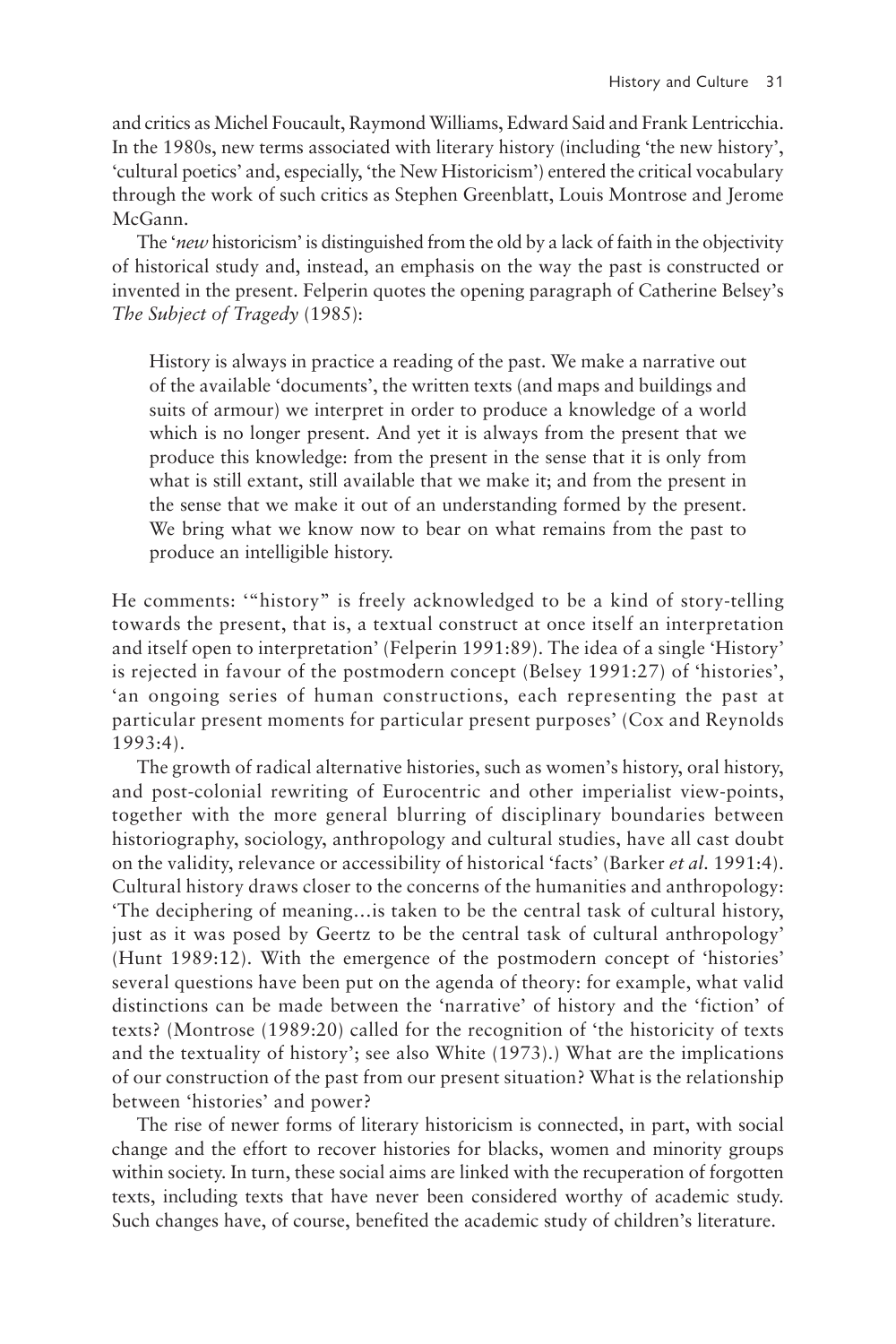The major influence in all this is that of Michel Foucault. As David Perkins puts it,

[Foucault] encouraged his readers to reject the traditional Romantic model of literary change as continuous development, to resituate literary texts by relating them to discourses and representations that were not literary, and to explore the ideological aspects of texts in order to intervene in the social struggles of the present, and these remain characteristic practices of presentday historical contextualism—of New Historicism, feminist historiography, and cultural criticism.

## Perkins 1991:4

Not everyone, however, would agree with the implied radical political stance of the new historicist movements. H.Aram Veeser, in his introduction to a 1994 collection of readings, asks of New Historicism, 'Is it liberal or Leftist? Literary or historical? Feminist or neuter? Reformist or radical? Canon-making or canon-smashing? Stabilizing or capsizing?' (Veeser 1994:2) and points out that many believe that New Historicism is 'bent on neutralizing solidarity, subversion, disruption, and struggle' and that it 'entertained from the first the heresy of a good capitalism' (3). But he manages to give the following five-point definition of the assumptions held by New Historicists:

1) that every expressive act is embedded in a network of material practices;

2) that every act of unmasking, critique, and opposition uses the tools it condemns and risks falling prey to the practice it exposes;

3) that literary and non-literary 'texts' circulate inseparably;

4) that no discourse, imaginative or archival, gives access to unchanging truths or expresses unalterable human nature;

5) that a critical method and language adequate to describe culture under capitalism participate in the economy they describe.

Veeser 1994:2

Felperin argues that there are two broad schools of New Historicism, the American, sometimes called 'cultural poetics', and the British, often referred to as 'cultural materialism': 'Whereas cultural poetics inhabits a discursive field in which Marxism has never really been present, its British counterpart inhabits one from which Marxism has never really been absent' (Felperin 1991:88). The radical nature of cultural materialism is made clear in books such as Dollimore and Sinfield's collection of essays, *Political Shakespeare.* In their foreword, the editors define cultural materialism as 'a combination of historical context, theoretical method, political commitment and textual analysis' (Dollimore and Sinfield 1985: vii). The historical context,

undermines the transcendent significance traditionally accorded to the literary text and allows us to recover its histories; theoretical method detaches the text from immanent criticism which seeks only to reproduce it in its own terms; socialist and feminist commitment confronts the conservative categories in which most criticism has hitherto been conducted; textual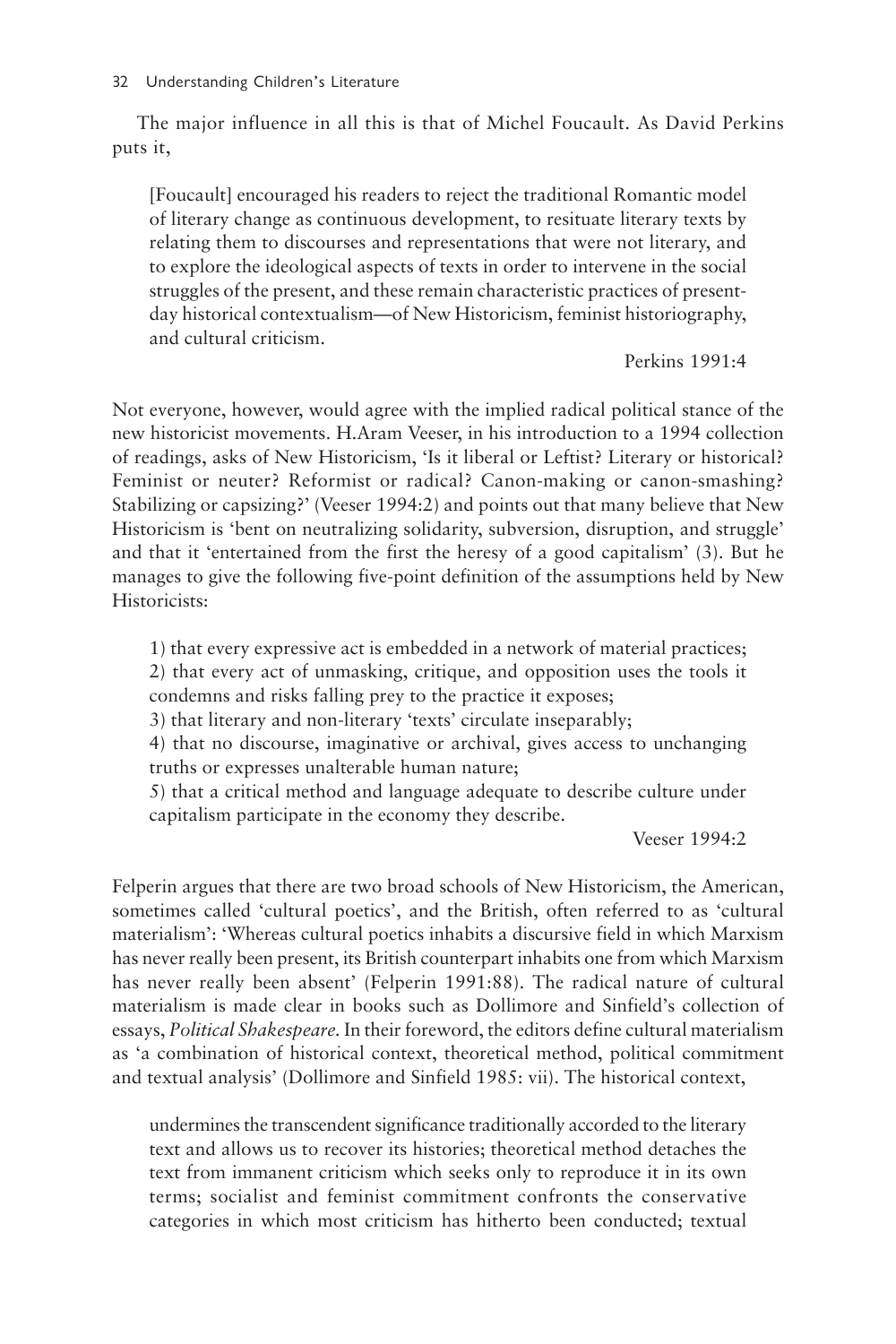analysis locates the critique of traditional approaches where it cannot be ignored. We call this 'cultural materialism'.

Dollimore and Sinfield 1985:vii

Examples of how some of these new historicist ideas could be applied to children's literature are provided by the work of Mitzi Myers (Myers 1988; 1989; 1992). In a statement which blends something of the American and the British brands, Myers argues that a new historicism of children's literature would

integrate text and socio-historic context, demonstrating on the one hand how extraliterary cultural formations shape literary discourse and on the other how literary practices are actions that make things happen—by shaping the psychic and moral consciousness of young readers but also by performing many more diverse kinds of cultural work, from satisfying authorial fantasies to legitimating or subverting dominant class and gender ideologies…It would want to know how and why a tale or poem came to say what it does, what the environing circumstances were (including the uses a particular sort of children's literature served for its author, its child and adult readers, and its culture), and what kinds of cultural statements and questions the work was responding to. It would pay particular attention to the conceptual and symbolic fault lines denoting a text's time-, place-, gender-, and class-specific ideological mechanisms…It would examine …a book's material production, its publishing history, its audiences and their reading practices, its initial reception, and its critical history, including how its got inscribed in or deleted from the canon.

Myers 1988:42

Myers has also argued that 'Notions of the "child", "childhood" and "children's literature" are contingent, not essentialist; embodying the social construction of a particular historical context; they are useful fictions intended to redress reality as much as to reflect it' (Myers 1989:52), and that such notions today are bound up with the language and ideology of Romantic literature and criticism (Myers 1992; see also McGann 1983).

These ideas have been applied by Myers to eighteenth-century children's authors such as Maria Edgeworth. The child constructed by Romantic ideology recurs as Wordsworth's 'child of nature' in such figures as Kipling's Mowgli and Frances Hodgson Burnett's Dickon in *The Secret Garden* (Knoepflmacher 1977; Richardson 1992) and, as one critic points out, 'many children's books that feature children obviously wiser than the adults they must deal with—like F.Anstey's *Vice Versa* or E.Nesbit's *Story of the Amulet*—would have been unthinkable without the Romantic revaluation of childhood' (Richardson 1992:128).

The same crises in the humanities which resulted in radical questioning of the nature of history and the emergence of new historiographies of culture, including literary New Historicism, also brought forth cultural studies. It is difficult to define the field of cultural studies very precisely because, as Brantlinger argues, it has 'emerged from the current crises and contradictions of the humanities and social science disciplines not as a tightly coherent, unified movement with a fixed agenda, but as a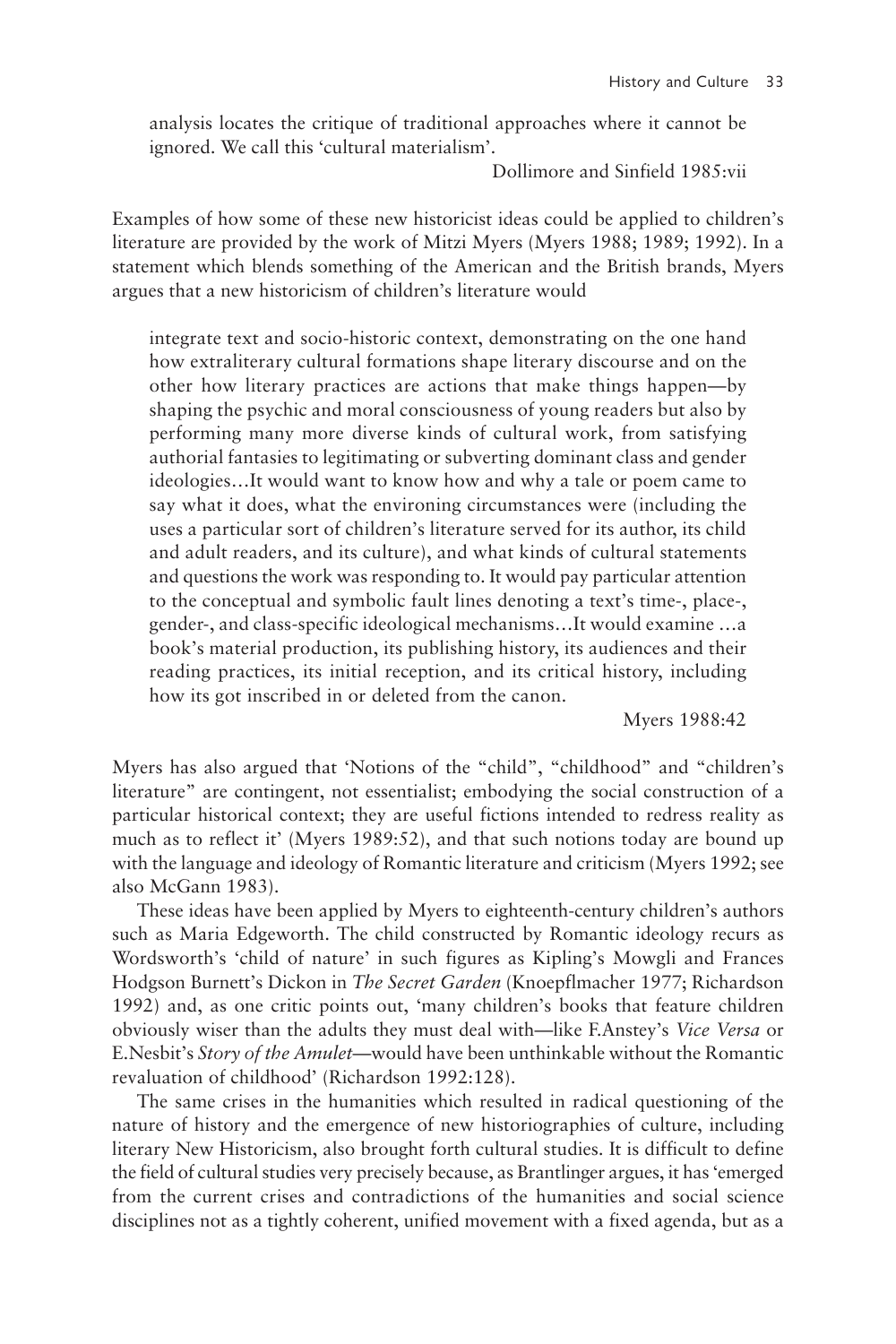loosely coherent group of tendencies, issues and questions' (1990:ix). Nevertheless, there are several points of similarity between the new literary historicism and cultural studies and their relevance to the study of children's literature. For example, it is possible to see such works as Grahame's *The Wind in the Willows* and Baum's *The Wizard of Oz,* not only operating as versions of the English and American national myth with their landscapes representing the 'real' England and the 'real' America, but becoming sites for ideological struggle and appropriation by, for example, the 'culture industries' (Watkins 1992).

In *Keywords,* Raymond Williams describes culture as 'one of the two or three most complicated words in the English language' (Williams 1976:76). Culture is an ambiguous term: a problem shared, perhaps, by all concepts which are concerned with totality, including history, ideology, society, and myth. 'Cultural studies' is an equally ambiguous term, but most commentators would agree that cultural studies is 'concerned with the generation and circulation of meanings in industrial societies' (Fiske 1987:254). An anthology published in 1992 suggests the following major categories of current work in the field:

the history of cultural studies, gender and sexuality, nationhood and national identity, colonialism and post-colonialism, race and ethnicity, popular culture and its audiences, science and ecology, identity politics, pedagogy, the politics of aesthetics, cultural institutions, the politics of disciplinarity, discourse and textuality, history, and global culture in a postmodern age.

Grossberg *et al*. 1992:1

But the editors of the volume stress the shapeless nature of the field and the variety of methodologies in use: '[cultural studies] remains a diverse and often contentious enterprise, encompassing different positions and trajectories in specific contexts, addressing many questions, drawing nourishment from multiple roots, and shaping itself within different institutions and locations' (2–3). There are, for example, distinctions to be made between the British and American traditions of cultural studies. The British tradition may be traced back to the pioneering work of F.R.Leavis and Denys Thompson in the 1930s (Leavis and Thompson 1933), but, more particularly, it arises from the work of Raymond Williams (Williams 1958). The British tradition, it is claimed, believes that the study of culture involves both 'symbolic and material domains…not privileging one domain over the other but interrogating the relation between the two…Continually engaging with the political, economic, erotic, social, and ideological, cultural studies entails the study of all the relations between all the elements in a whole way of life' (Grossberg *et al.* 1992:4; 14). From the later work of Raymond Williams, from the work of Stuart Hall and others at the University of Birmingham's Centre for Contemporary Cultural Studies, and from major bodies of theory such as Marxism, feminism, psychoanalysis and postructuralism, the British tradition derived the central theoretical concepts of articulation, conjuncture, hegemony, ideology, identity, and representation. (See, for example, Williams 1975; 1976; 1977; 1989; Hall *et al.* 1980; Hall 1990.) But even British cultural studies is not a coherent and homogeneous body of work: it is characterised by disagreements, 'divergencies in direction and concern, by conflict among theoretical commitments and political agendas' (Grossberg *et al.* 1992:10).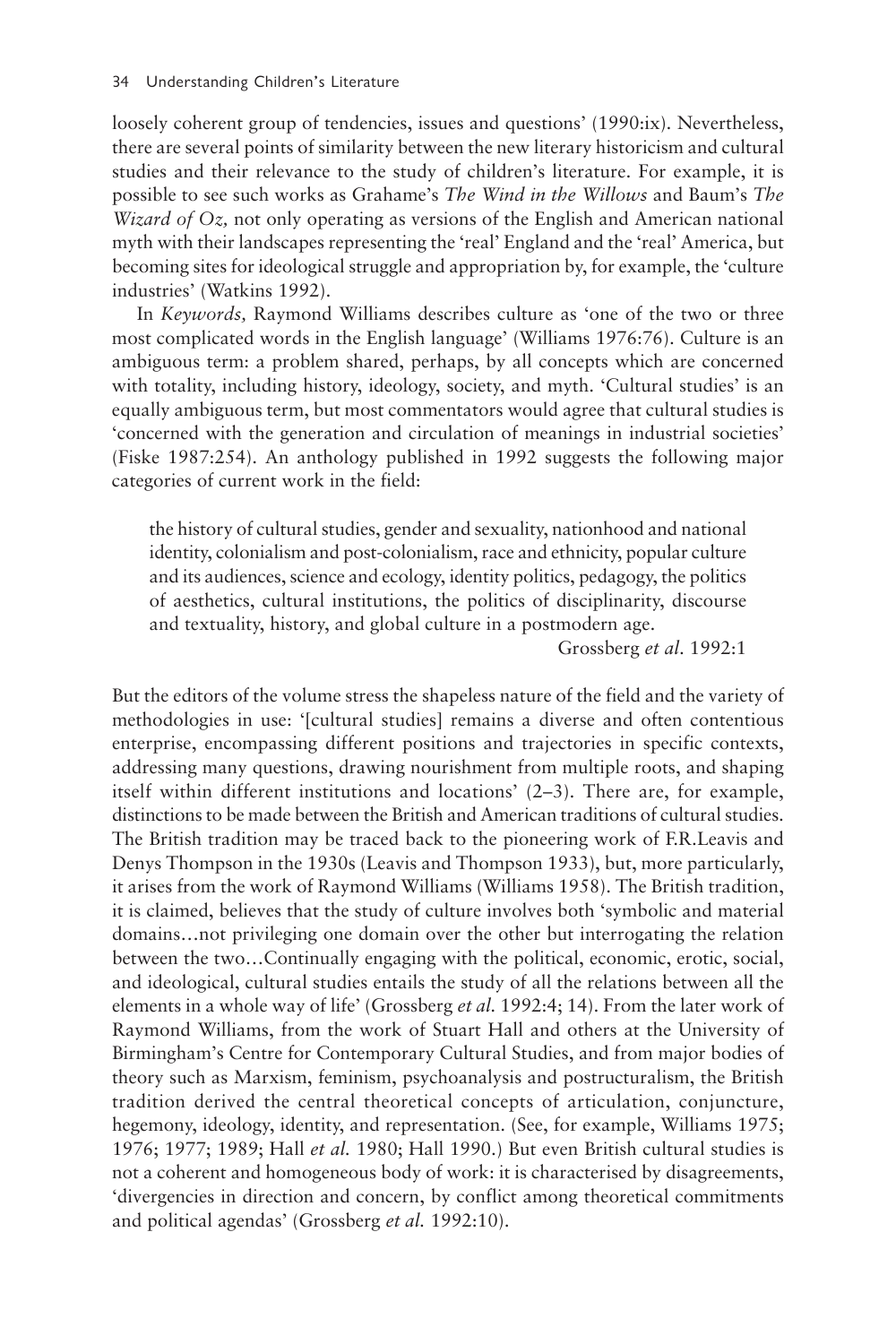In the USA, a somewhat different inflection has been given to cultural studies by the 'new ethnography', rooted primarily in anthropological theory and practice (a 'postdisciplinary anthropology') which is, in turn, linked to work by feminists and black and postcolonial theorists concerned with identity, history and social relations. (Grossberg *et al.* 1992:14).

In some of the cultural studies theorists, one can detect the following characteristics: first, a belief that reality can only be made sense of through language or other cultural systems which are embedded within history. Second, a focus upon power and struggle. In cultural terms, the struggle is for meaning: dominant groups attempt to render as 'natural' meanings which serve their interests, whereas subordinate groups resist this process in various ways, trying to make meanings that serve *their* interests. (Fiske 1987:255). An obvious example is the cultural struggle between patriarchy and feminism; but, of course, divisions into groups in society can be along lines of race, class, age and so on, as well as gender. Third, cultural studies has tried to theorise subjectivity as a socio-cultural construction. Some theorists, under the influence of poststructuralist psycho-analytical thinking and Althusserian notions of ideology, replace the idea of the individual by the concept of the 'subject'. The 'subject' and his or her 'subjectivity' is a social construction: 'Thus a biological female can have a masculine subjectivity (that is, she can make sense of the world and of her self and her place in that world through patriarchal ideology). Similarly, a black can have a white subjectivity' (Fiske 1987:258).

But, because subjectivity is a social construction, it is always open to change. All cultural systems, including language, literature and the products of mass communication, play a part in the construction and reconstruction of the subject. It is in this way, according to the Althusserian wing of cultural studies, that ideology is constantly reproduced in people.

This notion can be seen perhaps more clearly in the fourth characteristic of cultural studies—the way it views acts of communication, including the 'reading process'. As one theorist puts it when talking about the 'reading' of a television programme as cultural text: 'Reading becomes a negotiation between the social sense inscribed in the program and the meanings of social experience made by its wide variety of viewers: this negotiation is a discursive one' (Fiske 1987:268). The relevance of this notion to children's literature is not difficult to perceive.

The fifth characteristic is that cultural studies is not exclusively concerned with popular culture to the exclusion of 'high' culture, or vice versa: 'Cultural studies does not require us to repudiate elite cultural forms…rather cultural studies requires us to identify the operation of specific practices, of how they continuously reinscribe the line between legitimate and popular culture, and of what they accomplish in specific contexts' (Grossberg *et al.* 1992:13). As a result, cultural studies does interest itself in the formation, continuation and changes in literary canons, including those of children's literature. For example, books originally denied inclusion in the canon of children's literature, such as Baum's *Oz* books, have later received recognition and have been included. Other books traditionally included in the canon of children's literature, such as Lewis's Narnia series, Tolkien's *The Hobbit,* and Kipling's *Jungle Book* have been criticised on the grounds that the values they contain are too exclusively male and white.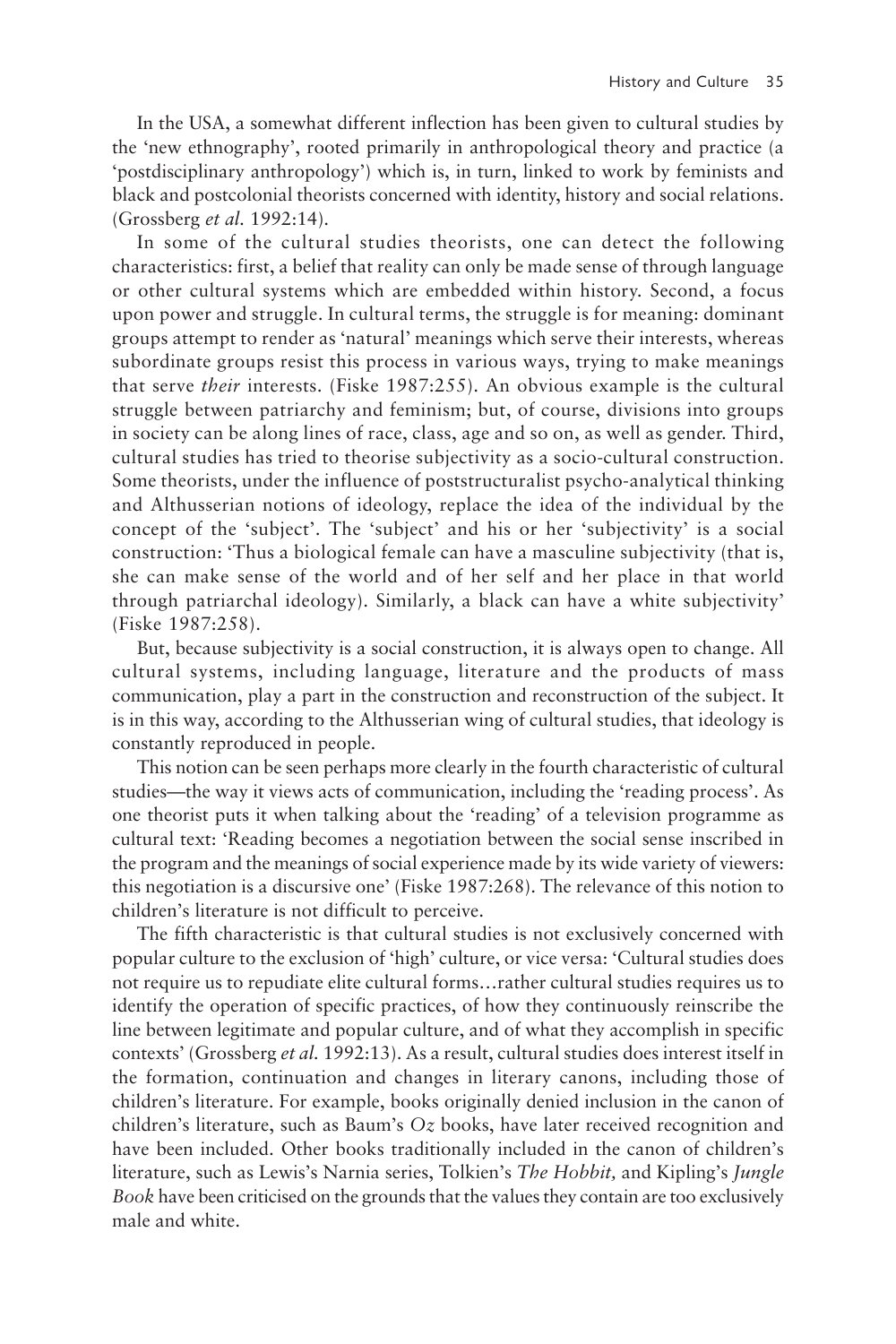The sixth characteristic is the use of ideology as a central concept, either as a 'critical' concept or as a neutral concept. Materialist, political approaches deriving from Marxism and feminism obviously stress *power* as the major component of cultural text, power which is often hidden or rendered apparently 'natural' through the process of ideology. These approaches use what has been called the 'critical' concept of ideology which is 'essentially linked to the process of sustaining asymmetrical relations of power—that is, to the process of maintaining domination' (Thompson 1984:4). If ideology is embodied in cultural text, the major task of the cultural critic is not only understanding the meaning of the text but also unmasking what appears as natural as a social construction which favours a particular class or group in society. This process of 'ideology critique' or ideological deconstruction is often carried out in literary studies using an approach, derived from Williams, involving a combination of textual analysis, theoretical method, study of historical context, and a political commitment to socialism and feminism.

However, ideology can also be used in a neutral sense (Ricoeur 1986) and this is reflected in the work of Fred Inglis, who has written at length on children's literature (for example, Inglis 1975; 1981). Inglis favours, not cultural materialism, but cultural hermeneutics. In *Cultural Studies* (1993), he argues in favour of making cultural studies 'synonymous with the study of values (and valuing)' (Inglis 1993:190). The book is dedicated to the cultural anthropologist, Clifford Geertz, with his influential view that 'man is an animal suspended in webs of significance he himself has spun' and that those webs are what we call culture'. For Geertz, the analysis of culture, therefore, will be 'an interpretive one in search of meaning', and culture itself is defined as 'an assemblage of texts' and 'a story they tell themselves about themselves' (Geertz 1975:5; 448). So the model of cultural analysis Inglis favours is the interpretative one which aims not to *unmask* texts, using such critical concepts as ideology or hegemony which deconstruct and demystify ideologies, but to *understand* intersubjective meanings (Inglis 1993:148). He argues against the tendency within cultural studies to collapse 'both aesthetics and morality into politics' so that 'the study of culture translates into politics without remainder' (175; 181). He quotes Dollimore and Sinfield's statement (see above) that cultural materialism 'registers its commitment to the transformation of a social order which exploits people on grounds of race, gender and class' (Dollimore and Sinfield 1985:viii) but asks, using the same phrase which formed the title of his book about children's literature (Inglis 1981), 'What about the promise of happiness held out by art? What about art itself?' (Inglis 1993:181).

Following Geertz's concept, Inglis defines culture as, 'an ensemble of *stories* we tell ourselves about ourselves' (Inglis 1993:206) and argues that our historically changing identity is formed from experience and the 'narrative tradition' of which we are part. It is from this identity that we interpret the world. In a passage strongly relevant to the study of children's literature, (see, for example, Watkins 1994), he goes on to argue that

the stories we tell ourselves about ourselves are not just a help to moral education; they comprise the only moral education which can gain purchase on the modern world. They are not aids to sensitivity nor adjuncts to the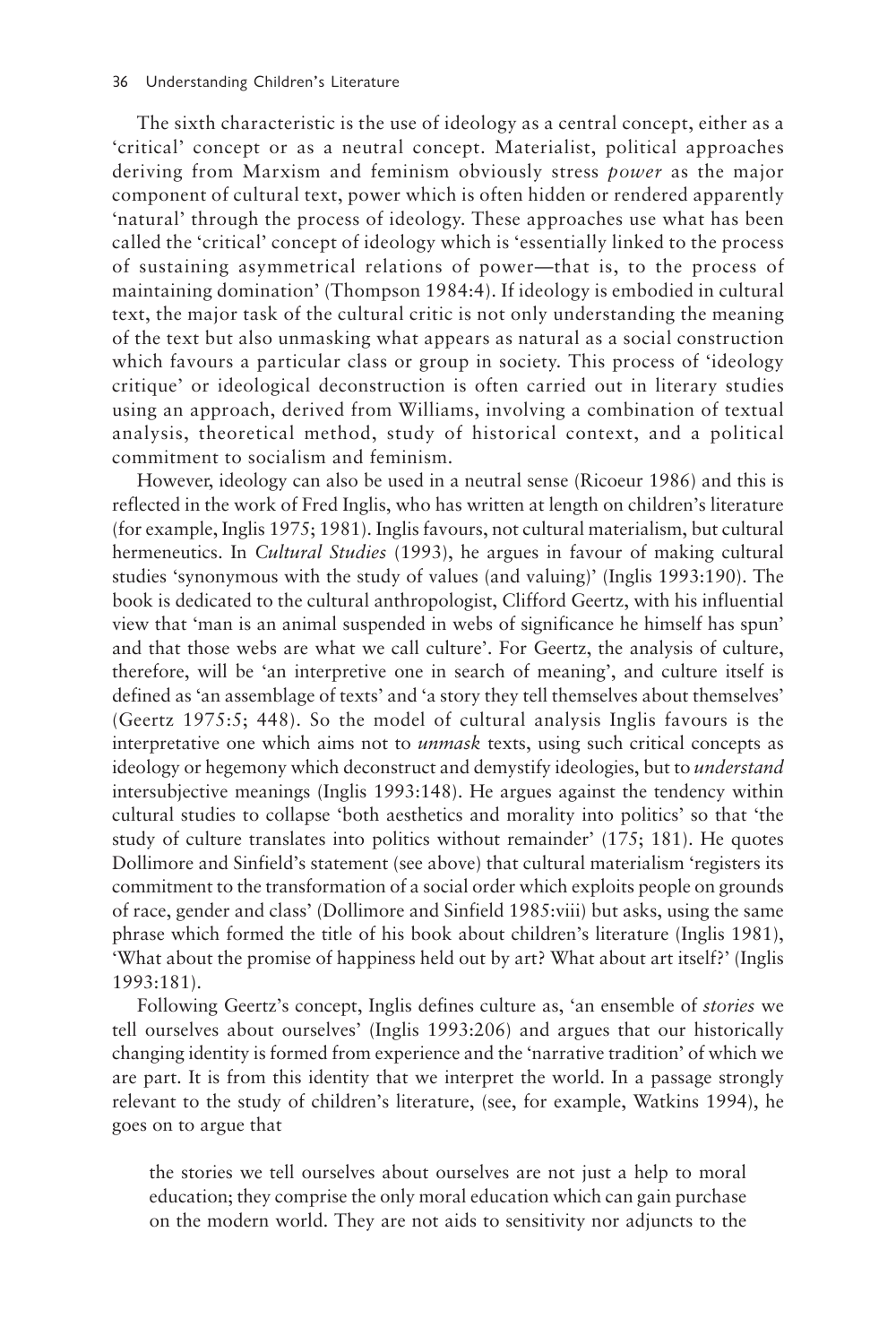cultivated life. They are theories with which to think forwards…and understand backwards.

Inglis 1993:214

Because of the variety within the cultural studies paradigm and the dynamic nature of the field, it is difficult to generalise about features which underlie such work in the study of children's literature. But the work of Fred Inglis (1981), Karín Lesnik-Oberstein (1994), Jacqueline Rose (1984), Marina Warner (1994) and Jack Zipes (1979), although in many respects very different, may be thought of as arising within a cultural studies framework.

### **References**

- Barker, F., Hulme, P. and Iversen, M. (eds) (1991) *Uses of History: Marxism, Postmodernism and the Renaissance,* Manchester: Manchester University Press.
- Belsey, C. (1991) 'Making histories then and now: Shakespeare from *Richard II* to *Henry V*', in Barker, F., Hulme, P. and Iversen, M. (eds) *Uses of History: Marxism, Postmodernism and the Renaissance,* Manchester: Manchester University Press.
- Brantlinger, P. (1990) *Crusoe's Footprints: Cultural Studies in Britain and America,* New York: Routledge.
- Buell, L. (1993) 'Literary History as a Hybrid Genre', in Cox, J. and Reynolds, L.J. (eds) *New Historical Literary Study: Essays on Reproducing Texts, Representing History,* Princeton, NJ: Princeton University Press.
- Cox, J.N. and Reynolds, L.J. (eds) (1993) *New Historical Literary Study: Essays on Reproducing Texts, Representing History,* Princeton, NJ: Princeton University Press.
- Dollimore, J. and Sinfield, A. (eds) (1985) *Political Shakespeare: New Essays in Cultural Materialism,* Manchester: Manchester University Press.
- Felperin, H. (1991) '"Cultural poetics" versus "cultural materialism": the two New Historicisms in Renaissance studies', in Barker, F., Hulme, P. and Iversen, M. (eds) *Uses of History: Marxism, Postmodernism and the Renaissance,* Manchester: Manchester University Press.
- Fiske, J. (1987) 'British cultural studies and television', in Allen, R.C. (ed.) *Channels of Discourse: Television and Contemporary Criticism,* London: Routledge.
- Geertz, C. (1975) *The Interpretation of Cultures,* London: Hutchinson.
- Grossberg, L., Nelson, C. and Treichler, P. (eds) (1992) *Cultural Studies,* New York: Routledge.
- Hall, S. (1990) 'The emergence of cultural studies and the crisis of the humanities', *October* 53:11–90.
- ——*et al.* (eds) (1980) *Culture, Media, Language,* London: Hutchinson.
- Hunt, L. (ed.) (1989) *The New Cultural History,* Berkeley: University of California Press.
- Inglis, F. (1975) *Ideology and the Imagination,* Cambridge: Cambridge University Press. ——(1981) *The Promise of Happiness: Value and Meaning in Children's Fiction,* Cambridge: Cambridge University Press.
	- ——(1993) *Cultural Studies,* Oxford: Blackwell.
- Knoepflmacher, U.C. (1977) 'Mutations of the Wordsworthian child of nature', in Knoepflmacher, U.C. and Tennyson, G.B. (eds) *Nature and the Victorian Imagination,* Berkeley: University of California Press.
- Leavis, F.R. and Thompson, D. (1933) *Culture and Environment,* London: Chatto and Windus.
- Lesnik-Oberstein, K. (1994) *Children's Literature: Criticism and the Fictional Child,* Oxford: Clarendon Press.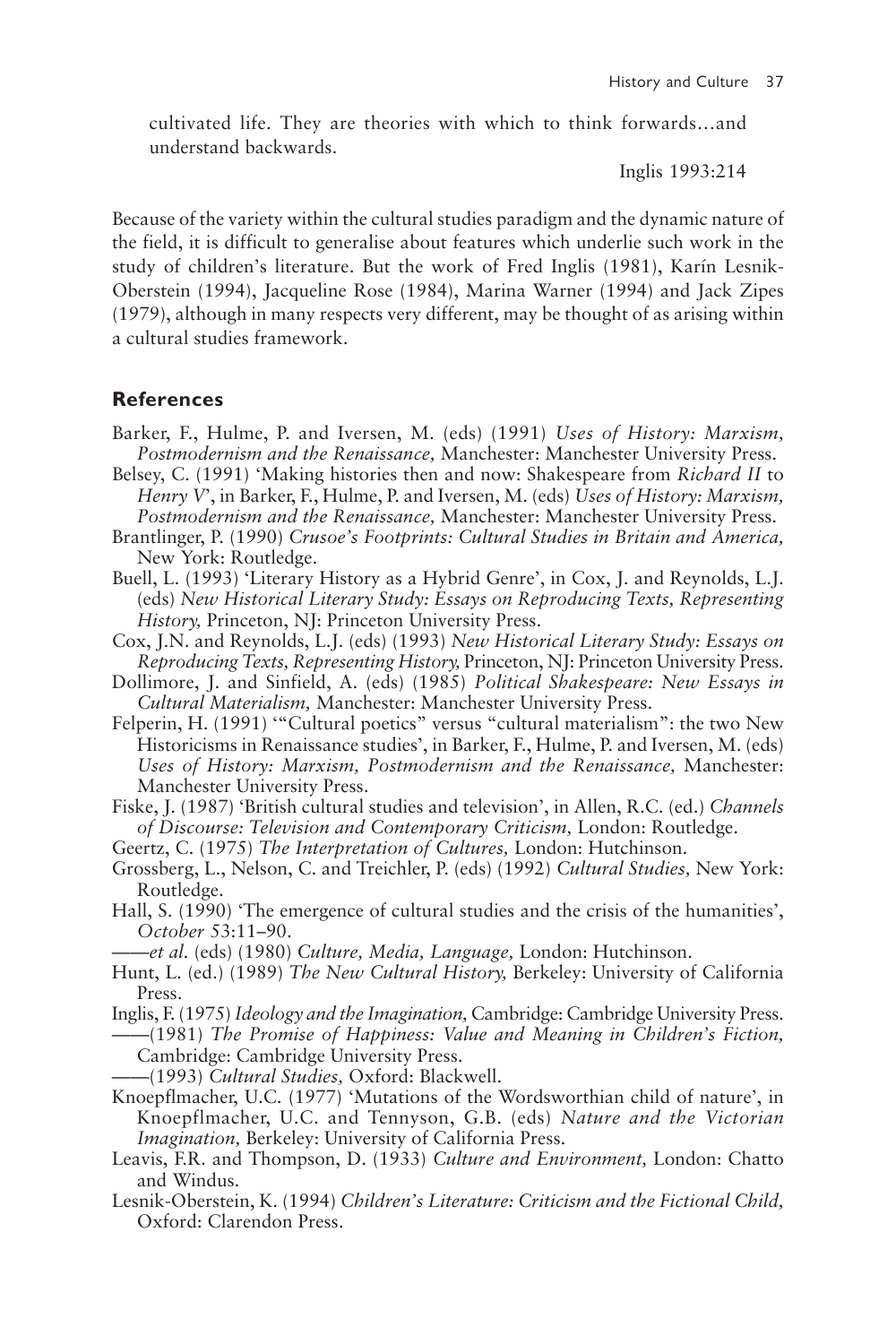- McGann, J.J. (1983) *The Romantic Ideology: A Critical Investigation,* Chicago and London: University of Chicago Press.
- Montrose, L.A. (1989) 'Professing the Renaissance: the poetics and politics of culture', in Veeser, H.A. (ed.) *The New Historicism,* London: Routledge.
- Myers, M. (1988) 'Missed opportunities and critical malpractice: New Historicism and children's literature', *Children's Literature Association Quarterly* 13, 1:41–43.
- ——(1989) 'Socializing Rosamond: educational ideology and fictional form', *Children's Literature Association Quarterly,* 14, 2:52–58.
- ——(1992) 'Sociologizing juvenile ephemera: periodical contradictions, popular literacy, transhistorical readers', *Children's Literature Association Quarterly* 17, 1:41–45.
- Perkins, D. (ed.) (1991) *Theoretical Issues in Literary History,* Cambridge and London: Harvard University Press.
- Richardson, A. (1992) 'Childhood and romanticism', in Sadler, G.E. (ed.) *Teaching Children's Literature: Issues, Pedagogy, Resources,* New York: The Modern Language Association of America.
- Ricoeur, P. (1986) *Lectures on Ideology and Utopia,* New York: Columbia University Press.
- Rose, J. (1984) *The Case of Peter Pan, or, The Impossibility of Children's Fiction,* London: Macmillan.
- Thompson, J.B. (1984) *Studies in the Theory of Ideology,* Cambridge: Polity Press.
- Townsend, J.R. (1990) *Written for Children: An Outline of English Language Children's Literature,* 5th edn, London: Bodley Head.
- Veeser, H.A. (1989) (ed.) *The New Historicism,* London: Routledge.
- ——(1994) *The New Historicism Reader,* London: Routledge.
- Warner, M. (1994) *From the Beast to the Blonde: On Fairy Tales and Their Tellers,* London: Chatto and Windus.
- Watkins, T. (1992) 'Cultural studies, new historicism and children's literature', in Hunt, P. (ed.) *Literature for Children: Contemporary Criticism,* London: Routledge.
- ——(1994) 'Homelands: landscape and identity in children's literature', in Parsons, W. and Goodwin R. (eds) *Landscape and Identity: Perspectives from Australia,* Adelaide: Auslib Press.
- White, H. (1973) *Metahistory: The Historical Imagination in Nineteenth-Century Europe,* Baltimore: Johns Hopkins University Press.
- Williams R. (1958) *Culture and Society 1780–1950,* London: Chatto and Windus. ——(1975) *The Country and the City,* St Albans: Paladin.
- ——(1976) *Keywords: A Vocabulary of Culture and Society,* London: Fontana.
- ——(1977) *Marxism and Literature,* Oxford: Oxford University Press.
- ——(1989) *The Politics of Modernism: Against the New Conformists,* London: Verso.
- Zipes, J. (1979) *Breaking the Magic Spell: Radical Theories of Folk and Fairy Tales,* London: Heinemann.

#### **Further Reading**

- *Children's Literature Association Quarterly* (1996) 21, 3:102–132. (Special issue on New Historicism and Children's Literature.)
- Flynn, R. (1997) 'The intersection of children's literature and childhood studies', *Children's Literature Association Quarterly* 22, 3:143–145.
- Hawthorn, J. (1996) *Cunning Passages: New Historicism, Cultural Materialism and Marxism in the Contemporary Literary Debate,* London: Arnold.
- Hunt, P. (1996) 'Passing on the past: the problem of books that are for children and that were for children', *Children's Literature Association Quarterly* 21, 1:200–202.
- Petzold, D. (1997) 'Another "Querelles des ancients et des modernes"? Some commonplaces to remember', *Children's Literature Association Quarterly,* 22, 3:145–146.
- Ryan, K. (1996) *New Historicism and Cultural Materialism: A Reader,* London: Arnold.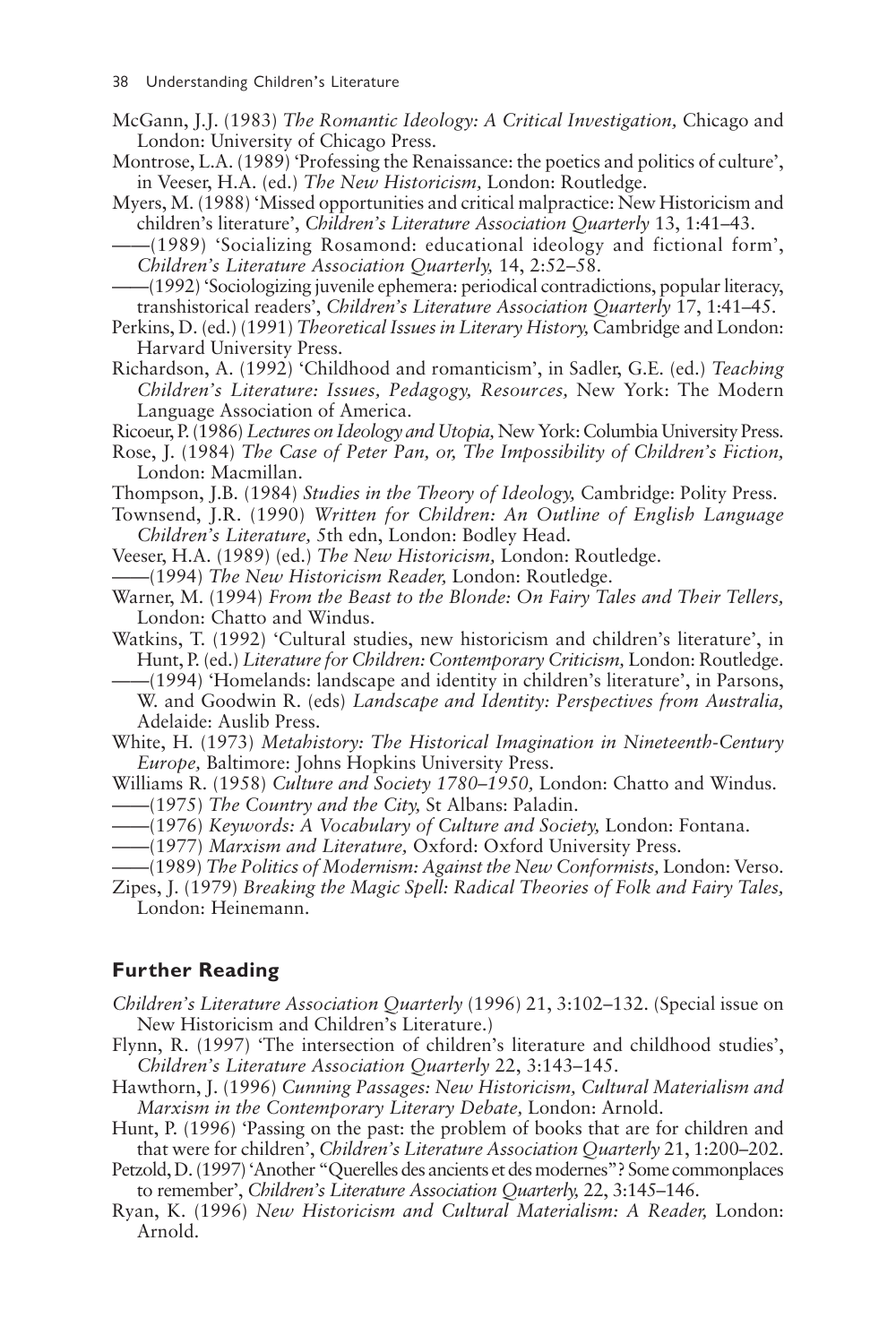# 4 The Impossibility of Innocence: Ideology, Politics, and Children's Literature

*Charles Sarland*

Editor's introduction

It is sometimes assumed that because children's books are designed for a relatively inexperienced audience they must be uninfluenced by ideology and politics, and in some way can be free of concerns of gender, race, class and so on. Not only is it impossible for any text, however 'simple', to be innocent in this way, but the 'imbalance of power' between adult writers and child readers complicates the matter. Charles Sarland explores the ways in which critics have approached the interaction of ideology and literature, and the ways in which this relates to children and children's fiction.

P.H.

#### **Introduction**

Discourse on children's fiction sits at the crossroads of a number of other discourses. In the late twentieth century the most important among these, for the purposes of this chapter, are the discourses that surround the subject of 'literature' itself, and the discourses that surround the rearing, socialisation, and education of the young. Thus discussion of ideology in children's literature requires the consideration of a number of issues. The very use of the expression 'children's literature', for instance, brings with it a whole set of value judgements which have been variously espoused, attacked, defended, and counterattacked over the years. In addition, discussion of children's fiction—my preferred term in this chapter—has always been characterised by arguments about its purposes. These purposes, or in some cases these denials of purpose, stem from the particular characteristics of its intended readership, and are invariably a product of the views held within the adult population about children and young people themselves and their place in society. Since there is an imbalance of power between the children and young people who read the books, and the adults who write, publish and review the books, or who are otherwise engaged in commentary upon, or dissemination of the books, either as parents, or teachers, or librarians, or booksellers, or academics, there is here immediately a question of politics, a politics first and foremost of age differential.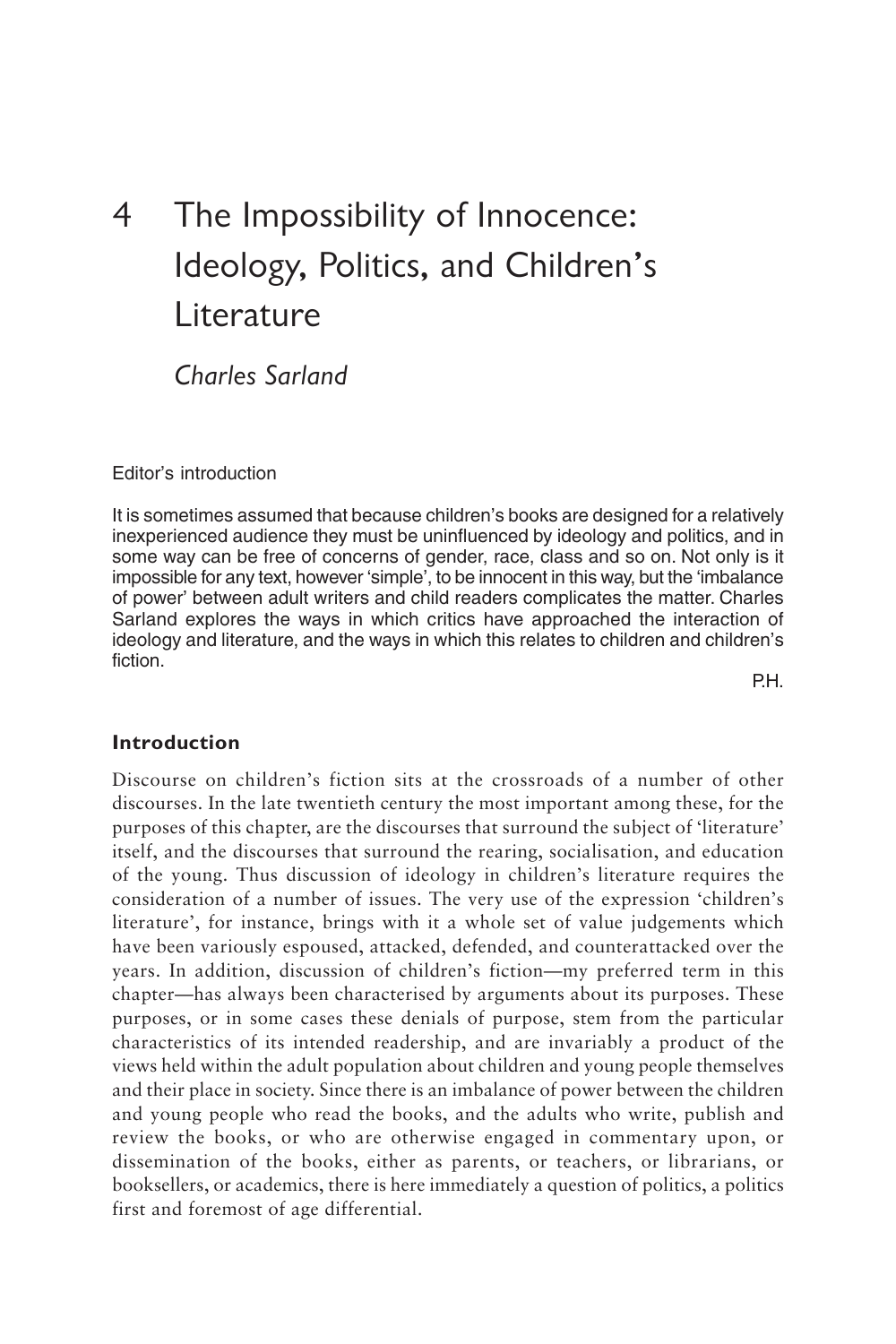But wider than this, the books themselves and the social practices that surround them will raise ideological issues. These issues may be related to specific debates in adult society, to do for instance with class, gender or ethnicity, or they may be instances of more general debate about the role of liberal humanist values in a capitalist democracy. In addition to all of this, there is a continuing debate about reader response (see Chapter 6), a debate which also impacts upon considerations of ideology in children's fiction. And finally, no consideration of ideology in children's fiction would be complete without a glance at the current developments by which children's fiction is becoming a commodity in a global market, controlled by a relatively small number of international publishers.

## **Moral Purpose and Didacticism**

It is useful, in the first instance, to recognise the historical nature of the debate, a debate that initially centred around questions of didacticism and moral purpose. In the 'Preface' to *The Governess or Little Female Academy* in 1749, Sarah Fielding wrote:

Before you begin the following sheets, I beg you will stop a Moment at this Preface, to consider with me, what is the true Use of reading: and if you can once fix this Truth in your Minds, namely that the true Use of Books is to make you wiser and better, you will then have both Profit and Pleasure from what you read.

Fielding 1749/1968:91

Lest it should be thought that such overt moral purpose is a thing of the past, here is Fred Inglis: 'Only a monster would not want to give a child books she will delight in and which will teach her to be good. It is the ancient and proper justification of reading and teaching literature that it helps you to live well' (Inglis 1981:4).

Contrary views have almost as long a history; for instance, Elizabeth Rigby writing in 1844 in *The Quarterly Review,* while admitting that no one would deliberately put what she calls 'offensive' books in the way of children, goes on:

but, should they fall in their way, we firmly believe no risk to exist—if they will read them at one time or another, the earlier, perhaps, the better. Such works are like the viper—they have a wholesome flesh as well as a poisonous sting; and children are perhaps the only class of readers which can partake of one without suffering from the other.

Hunt 1990:21

The debate was lively in the eighteenth and nineteenth centuries, but for the bulk of this century it appeared largely to have been settled. Thus Harvey Darton, in 1932, could introduce his history with the words: 'By "children's books" I mean printed works produced ostensibly to give children spontaneous pleasure, and not primarily to teach them, not solely to make them good, nor to keep them *profitably* quiet' (Darton 1932/1982:1, his emphasis).

For a considerable time, then, the question of values was left in abeyance. There was discussion about both how to write for children in ways that were not condescending, and about what the differences might be between fiction written for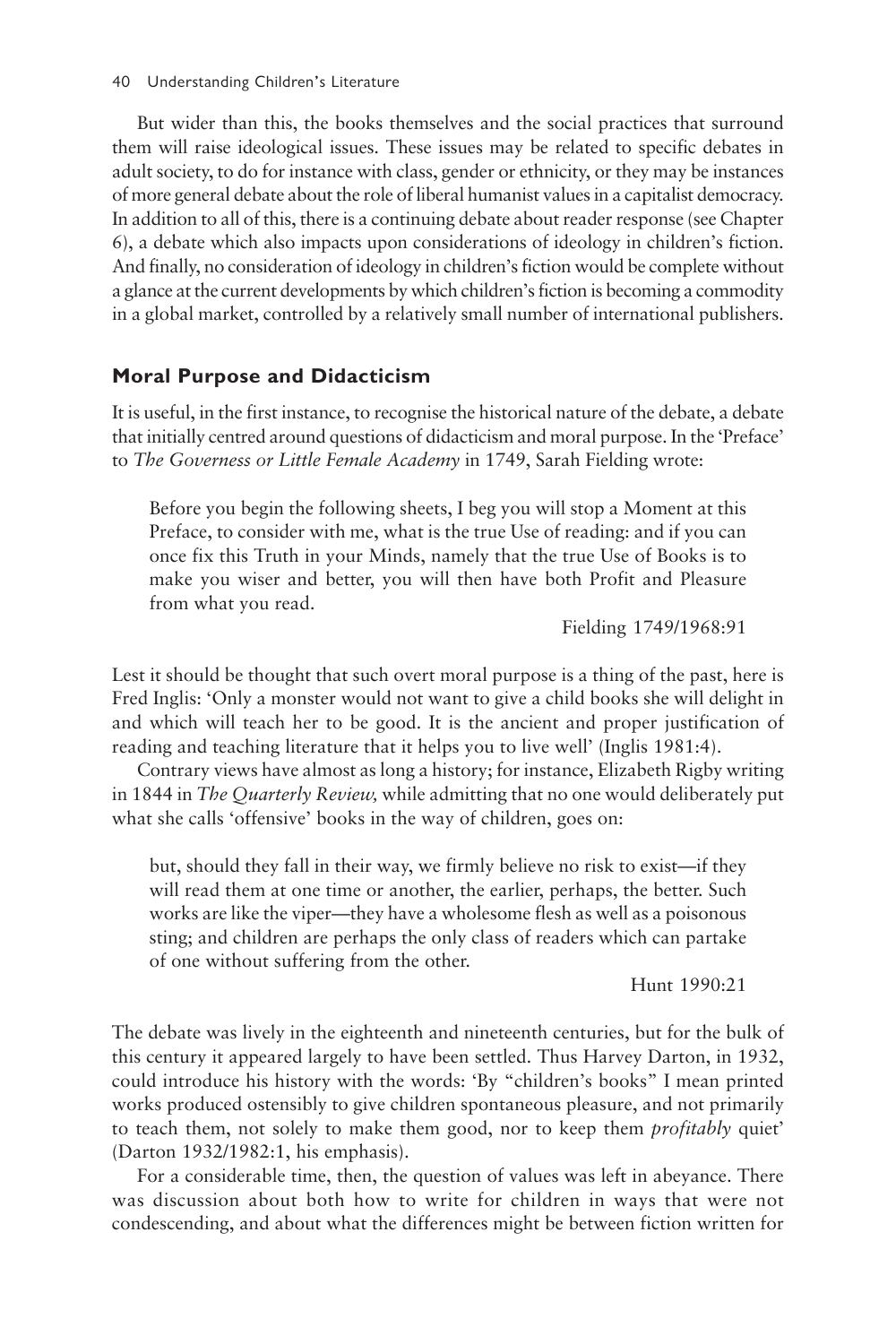children and fiction written for adults, but considerations of moral purpose were not an issue. In the 1970s, however, the debate was revived, albeit in another form, and it was at this point that ideological considerations came to be labelled as such.

#### **Ideology**

Ideology is a problematic notion. In the current general discourse of the electronic media, for instance, it is often considered that ideology and bias are one and the same thing, and that ideology and 'common sense' can be set against each other. This distinction continues into party political debate: 'ideology' is what the other side is motivated by while 'our' side is again merely applying common sense. In the history of Marxist thought there has been a convoluted development of usage of the term, not unrelated to the distinction just outlined. For the purposes of this chapter, however, ideology will be taken to refer to all espousal, assumption, consideration, and discussion of social and cultural values, whether overt or covert. In that sense it will include common sense itself, for common sense is always concerned with the values and underlying assumptions of our everyday lives.

Volosinov (1929/1986) encapsulates the position when he argues that all language is ideological. All sign systems, including language, he argues, have not only a simple denotative role, they are also and at one and the same time, evaluative, and thus ideological. 'The domain of ideology coincides with the domain of signs' (10). From this perspective it will thus be seen that all writing is ideological since all writing either assumes values even when not overtly espousing them, or is produced and also read within a social and cultural framework which is itself inevitably suffused with values, that is to say, suffused with ideology. In addition, in Marxist terms, considerations of ideology can neither be divorced from considerations of the economic base, nor from considerations of power (that is, of politics), and that too is the position taken here.

#### **Representation: Gender, Minority Groups, and Bias in the 1970s**

In eighteenth- and nineteenth-century didacticism the promotion of values had often taken the overt form of direct preaching, while in the 1970s the specific form of the debate was to do with questions of character representation and character role. The analysis consisted in showing how children's fiction represented some groups at the expense of others, or how some groups were negatively represented in stereotypical terms. The argument was that by representing certain groups in certain ways children's books were promoting certain values—essentially white, male and middle-class, and that the books were thus class biased, racist and sexist. The fact that the protagonists of most children's books tended to be white middle-class boys was adduced in evidence. Black characters rarely made an appearance in children's fiction, and working-class characters were portrayed either as respectful to their middle-class 'betters', or as stupid—or they had the villain's role in the story. Girls were only represented in traditional female roles.

Geoffrey Trease (1949/1964) had led the way in drawing attention to the politically conservative bias of historical fiction, and had attempted to offer alternative points of view in his own writing. Nat Hentoff drew attention to the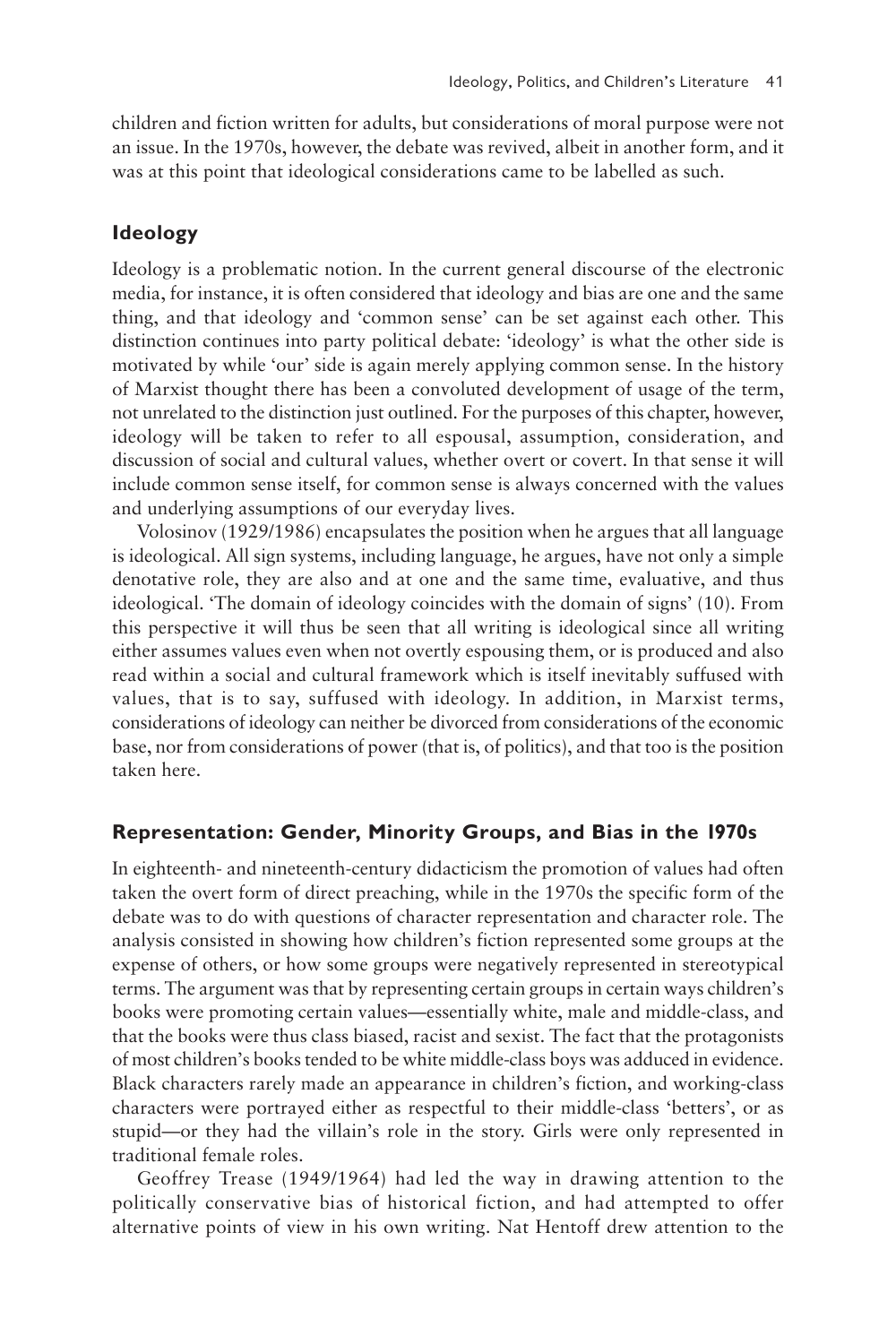under-representation of teenagers in children's books, and saw the need to make 'contact with the sizeable number of the young who never read anything for pleasure because they are not in it' (Hentoff 1969:400). Bob Dixon's work (1974) was characteristic of many attacks on the most prolific of British authors, Enid Blyton, and commentators were becoming increasingly aware of the white middle-class nature of many children's books, and of the sex-role stereotyping to be found within them. Zimet (1976) drew attention to the exclusion or the stereotypical presentation of ethnic minorities and women in children's fiction, and incidentally also in school textbooks, and espoused the use of positive images of girls and of ethnic minorities. Bob Dixon (1977), in a comprehensive survey, demonstrated the almost universally reactionary views on race, gender and class, together with a political conservatism, that informed most British children's books of the time, and Robert Leeson (1977) came up with similar findings. The Writers and Readers Publishing Co-operative (1979) drew attention to the racism inherent in a number of children's classics and one or two highly rated more modern books, and examined sex roles and other stereotyping.

In order to respond to what was seen as the bias in children's fiction, it was argued that books should be written with working-class, or female or black protagonists. In this way working-class, anti-racist and anti-sexist values would be promoted. Thus, in 1982 Dixon drew up what was essentially an annotated book list of 'stories which show a positive, overall attitude with regard to sex roles, race and social class' (Dixon 1982:3), though he also insisted that the books should meet 'literary' standards that were essentially Leavisite. Such initiatives have multiplied in recent years and the practical outcome has been a proliferation of series aimed particularly at the teenage market, and the emergence of writers like Petronella Breinburg, Robert Leeson and Jan Needle in Britain, and Rosa Guy, Julius Lester, Louise Fitzhugh and Virginia Hamilton in the USA, who have offered different perspectives and attempted to redress the balance.

As has been indicated, the debate was essentially about representation, and 'literary standards' *per se* were not generally challenged. Thus more complex considerations of the ways in which ideology is inscribed in texts did not enter into the equation, nor did considerations of the complexity of reader response. What such initiatives did do, however, was to point out that all texts incorporated value positions, and that after all, as John Stephens has observed, 'Writing for children is usually purposeful' (Stephens 1992:3)

It was therefore not long before questions were raised about the grounds of the judgements made about the quality of children's books, and that in turn relates to a wider consideration of such questions with regard to literary criticism as a whole.

## **The Development of Criticism of Children's Fiction: the Leavisite Paradigm**

The criticism of children's fiction has been something of a poor relation in critical studies. For the first two-thirds of twentieth century there was little written that addressed the subject, and in an interesting article Felicity Hughes (1978/1990) offers some analysis as to why this was the case. She argues that at the turn of the century Henry James and others encapsulated the view that for the novel to fully come of age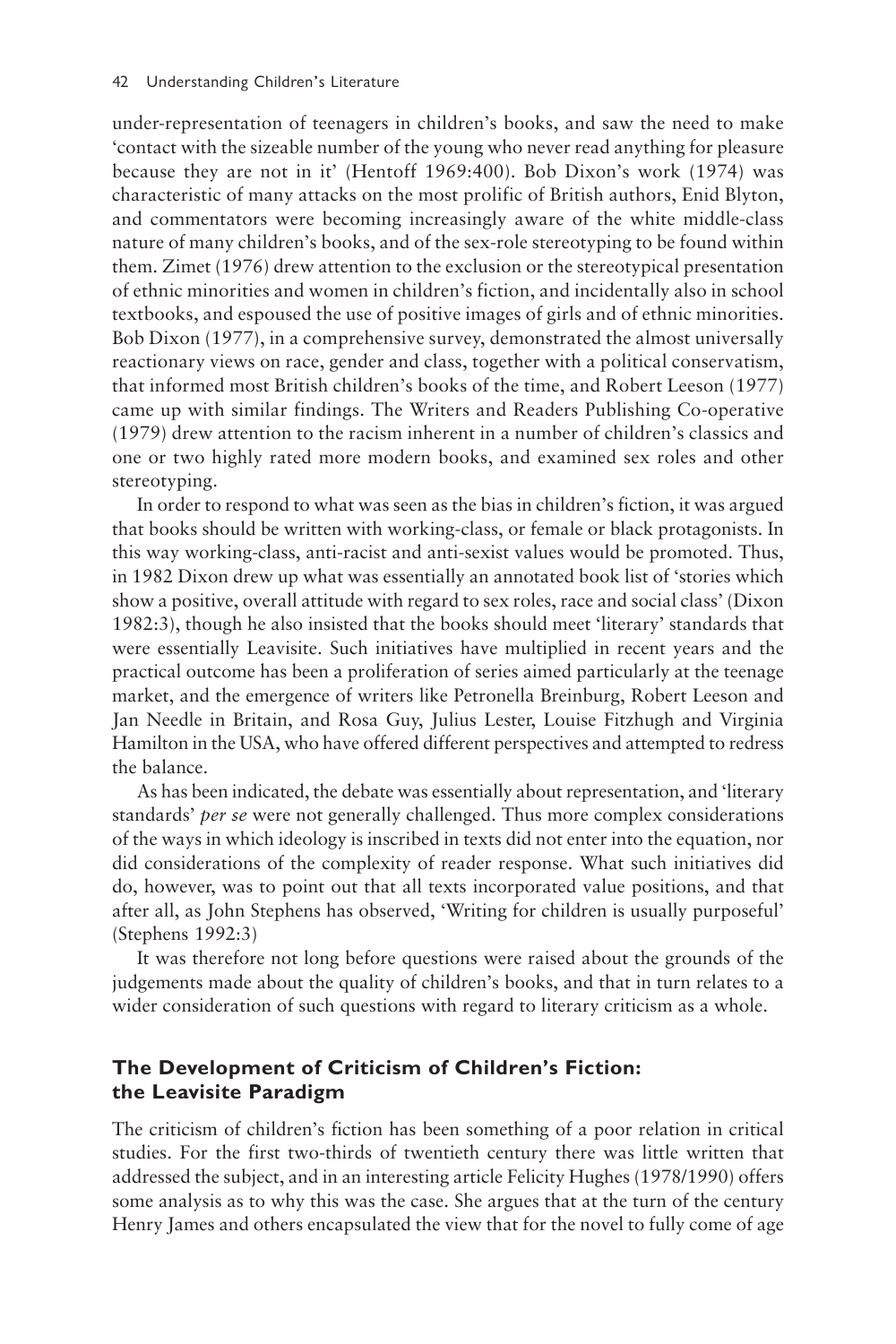as an art form it had to break free of its family audience. Since then the tendency has increased to view writing for children as a 'mere' craft, not worthy of serious critical attention. Reviewing and commentary focused on advising parents, librarians and other interested adults on what to buy for children, or on advising teachers on how to encourage and develop the reading habits of their pupils. And while critical judgements were offered about the quality of the books, the criteria for such critical judgements were assumed rather than debated. When surveys of the field were published they also tended to sacrifice discussion of critical criteria to the need for comprehensive coverage.

However, a developing body of work did start to emerge in the 1960s and 1970s which was directly concerned with confronting the problem and trying to establish criteria for judgement. Such work drew on two traditions, the Leavisite tradition in Britain, and the New Criticism in the USA. Foremost amongst such initiatives was a collection of papers edited by Egoff *et al.* (1969). Rosenheim (1969) and Travers (1969), both from that collection, look specifically to New Critic Northrop Frye's mythic archetypes, as do Ted Hughes (1976), and Peter Hunt (1980). Wallace Hildick (1970) and Myles McDowell (1973) both address the question of the difference in writing for children and writing for adults, but both resort to Leavisite criteria for evaluating the quality of children's books, as does John Rowe Townsend (1971/1990). The Leavisite tradition perhaps reaches its apogee with Fred Inglis's *The Promise of Happiness.* Inglis's opening sentence directly quotes the opening of Leavis's *The Great Tradition* (1948): 'The great children's novelists are Lewis Carroll, Rudyard Kipling, Francis Hodgson Burnett, Arthur Ransome, William Mayne, and Philippa Pearce to stop for a moment at that comparatively safe point on an uncertain list' (Inglis 1981:1).

The tradition is not dead. Margery Fisher (1986) for instance, assumes that the definition of a children's classic is still essentially unproblematic. William Moebius (1986/1990) brings similar assumptions to bear upon picture books, and Peter Hunt's book on Arthur Ransome is still largely rooted in Leavisite practice in its judgements of quality and value (Hunt 1992).

One of the features of the tradition is its refusal to address questions of value at a theoretical level. Here is Townsend exemplifying the point.

We find in fact that the literary critics, both modern and not-so-modern, are reluctant to pin themselves down to theoretical statements. In the introduction to *Determinations* (1934), F.R.Leavis expresses the belief that 'the way to forward true appreciation of literature and art is to examine and discuss it'; and again, 'out of agreement or disagreement with particular judgements of value a sense of relative value in the concrete will define itself, and without this, no amount of talk in the abstract is worth anything'. Townsend 1971/1990:66

The values in question can be culled from a variety of sources. F.R.Leavis (1955) talks of 'intelligence', 'vitality', 'sensibility', 'depth, range and subtlety in the presentment of human experience', 'achieved creation' 'representative significance'. Inglis (1981) talks of 'sincerity' 'dignity', 'integrity', 'honesty', 'authenticity', 'fulfilment', 'freedom', 'innocence', 'nation', 'intelligence', 'home', 'heroism',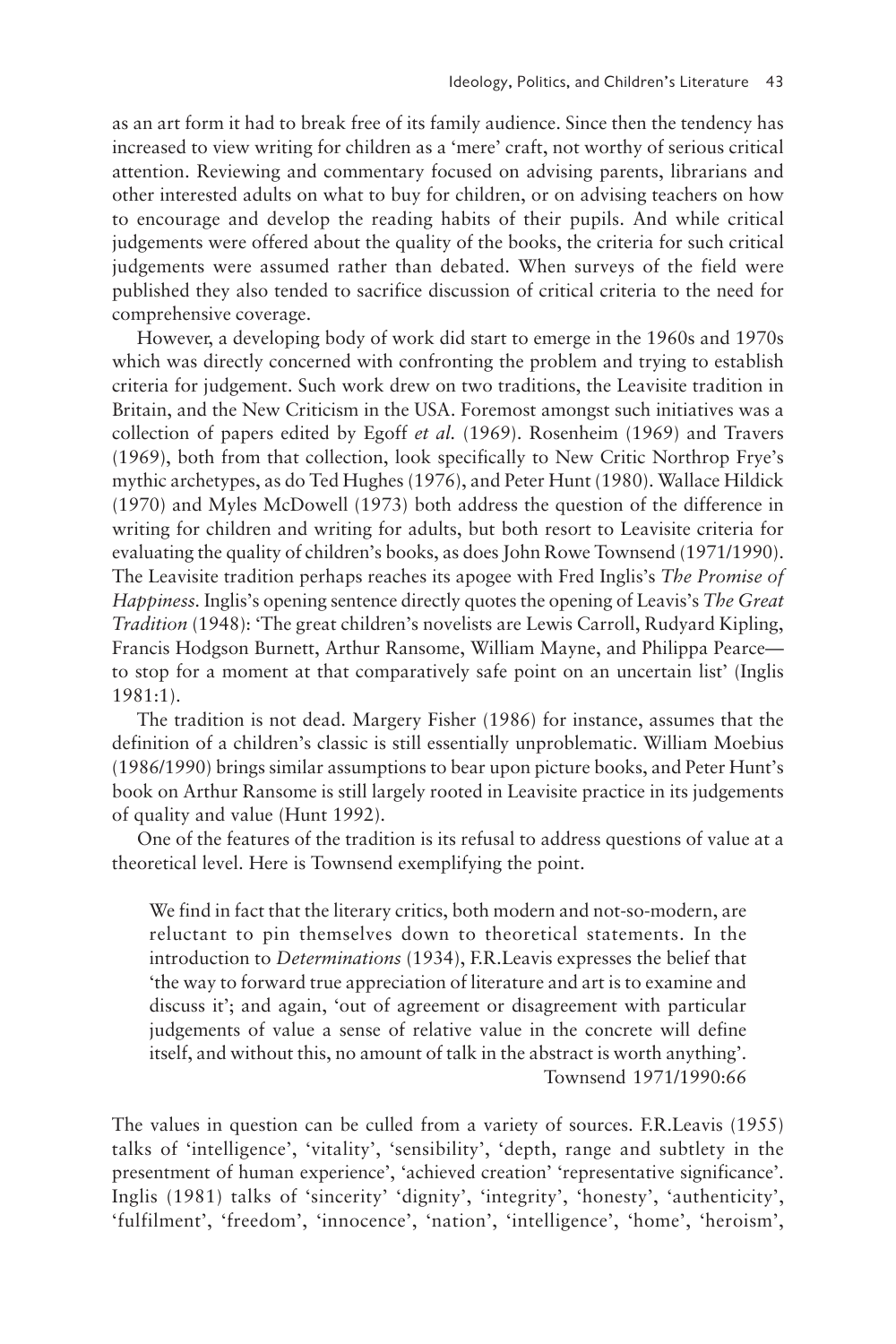'friendship', 'history'. And Peter Hunt tells us that the virtues of Arthur Ransome are 'family, honour, skill, good sense, responsibility and mutual respect', and 'the idea of place' (Hunt 1992:86). All of these terms and formulations are offered by their various authors as if they are essentially unproblematic, and they are thus rendered as common sense, naturalised and hidden in the discourse, and not raised for examination. We may have little difficulty, however, in recognising a liberal humanist consensus which runs through them, even if one or two of Inglis's choices are somewhat idiosyncratic. Nowhere, however, are we able to raise the question of the role that this liberal humanist discourse plays ideologically in a late capitalist world, and it is such a challenge that an ideological critique inevitably raises.

However, before moving on to such considerations, it is necessary to add that Inglis's book also marks a peak in the *educational* debate which has filled the pages of such journals as *English in Education* throughout the 1980s and into the 1990s, and which is also a debate between the Leavisites and the exponents of newer developments in structuralism and semiotics. As I have indicated above, the discourses of children's literature and education continuously overlap. Felicity Hughes (1976/ 1990) highlights Henry James's concern that the universal literacy that would follow from universal schooling would endanger the future of the novel as an art form, leading to inevitable vulgarisation, as the novel itself catered to popular taste—and children's literature itself catered to an even lower common denominator. As a result, and in order to try to return some status to children's literature, it was, and often still is seen as the training ground of adult literary taste. From such a perspective the distinction conferred by the term 'literature' is crucial, since by that means the Jamesian distinctions between the novel as an art form and other fiction as *commercial* entertainment is promoted.

It is perhaps ironic that the criticism of children's fiction should come of age at precisely the point when the newer perspectives of structuralism, semiotics, and Marxism were beginning to make their mark in literary criticism in Britain, and to undermine those very certainties after which Inglis was searching.

## **The Ideological Debate in Literary Studies**

#### *Character and action: structuralist insights*

As already noted, the work of New Critic Northrop Frye (1957) had been influential in establishing a structuralist tradition in the criticism of children's fiction in the USA in the early 1970s. From Europe a different tradition began to make its influence felt in Britain in the later 1970s and 1980s, particularly with regard to the treatment of character and action. The Russian formalist, Vladimir Propp (1928/1968), suggested in his study of the Russian folktale that character was not the source of action, rather it was the product of plot. The hero was the hero because of his or her role in the plot. One can go back to Aristotle for similar insistence that it was not character but action that was important in tragedy (Aristotle 1965:39) and such views were echoed by the pre-war critic Walter Benjamin (1970) and in Tzvetan Todorov's work (1971/1977).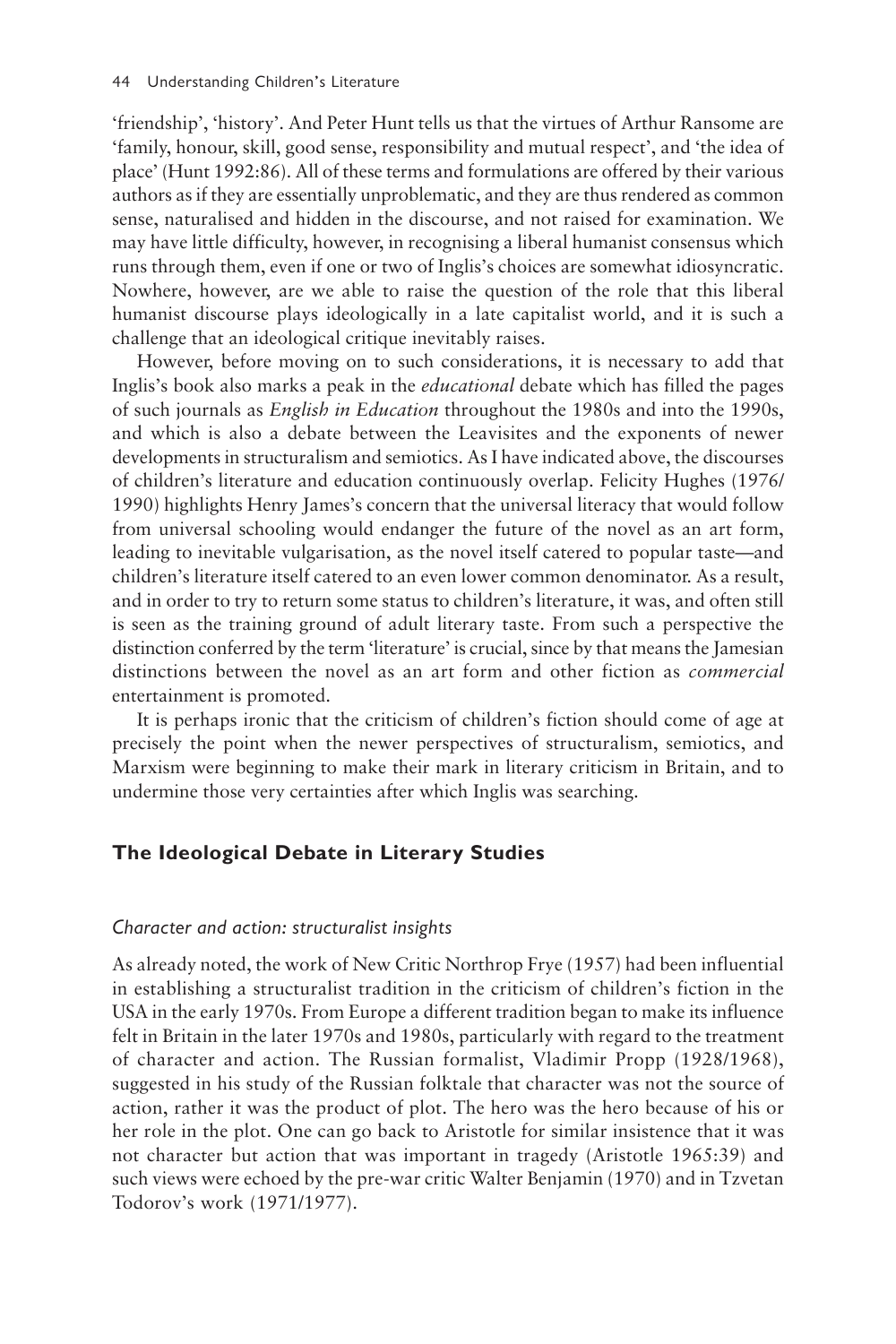The Leavisite tradition had, by contrast, tended to emphasise the importance of psychological insight in characterisation, and had seen characters themselves as the source of the action of the story, and it is easy to see how the work of authors such as Philippa Pearce, Nina Bawden, William Mayne, Maurice Sendak, Anthony Browne or Aidan Chambers, to take a list not entirely at random, lends itself to such approaches. By contrast the work of popular authors, such as Enid Blyton or Roald Dahl, more easily lends itself to structuralist analysis: their protagonists are heroines and heroes primarily because that is their plot role, not because there is anything in their psychological make up that makes them inherently 'heroic'.

Such structuralist approaches need not be limited to popular texts, and can be applied with equal usefulness to the work of authors at what is often regarded as the 'quality' end of the market. To take an example, the character of Toad in *The Wind in the Willows* (Grahame 1908) could be seen on the one hand as a rounded psychological creation, in turns blustering and repentant, selfish, self-seeking and replete with hubris. His exploits can then be seen entirely in terms of his personality. Structuralist analysis, on the other hand, might see him as comic hero, archetypal overreacher, functioning as the disruptive element in the social order that is necessary for the book's main plot to develop, and thus acting as a pivotal point for the articulation of the conflict between the uncertainties of the newer machine age, and the more settled life of the rural idyll, a conflict which is one of the major themes of the book.

Robert Leeson (1975/1980) led the attack on the application to children's fiction of the then prevailing tradition of adult literary criticism. He writes: 'these days, turning to adult lit-crit is like asking to be rescued by the *Titanic*' (209). He locates the debate about characterisation in a specifically ideological context, suggesting that enthusiasm for psychological characterisation is a bourgeois trait. The old tales, he argues, echoing Propp, didn't need psychology, they had action and moral. The claims made by traditional 'lit-crit' for such characterisation are elitist, and have little application for the general reader. J.S.Bratton, too, rejected the Leavisite tradition in her study of Victorian children's books: 'the liberal humanist tradition of literary criticism offers no effective approach to the material' (Bratton 1981:19) although she draws on Frye as well as Propp in her resort to structuralism (see also Sarland 1991:142).

The critique of the position which sees character as the source of meaning and action comes from a wider and more ideological perspective than that of structuralism alone, and structuralism itself has more to offer than insights about character and action. More widely, structuralism draws on semiotics to explore the whole range of codes that operate in texts and by which they construct their meanings; it also takes a lead from Lévi-Strauss (1963), who related structural elements in myths to structural elements in the society that gave rise to them. This becomes a central tool of ideological critique, allowing parallels to be drawn between ideological structures in the works and those in society at large.

#### *The underlying ground of ideological value*

Marxist literary criticism analyses literature in the light of prevailing economic class conflict in capitalist society. This conflict is not slavishly reproduced in the ideological superstructure, of which literature is a part, but it is always possible to trace it in some form in individual work. The liberal humanist tradition, by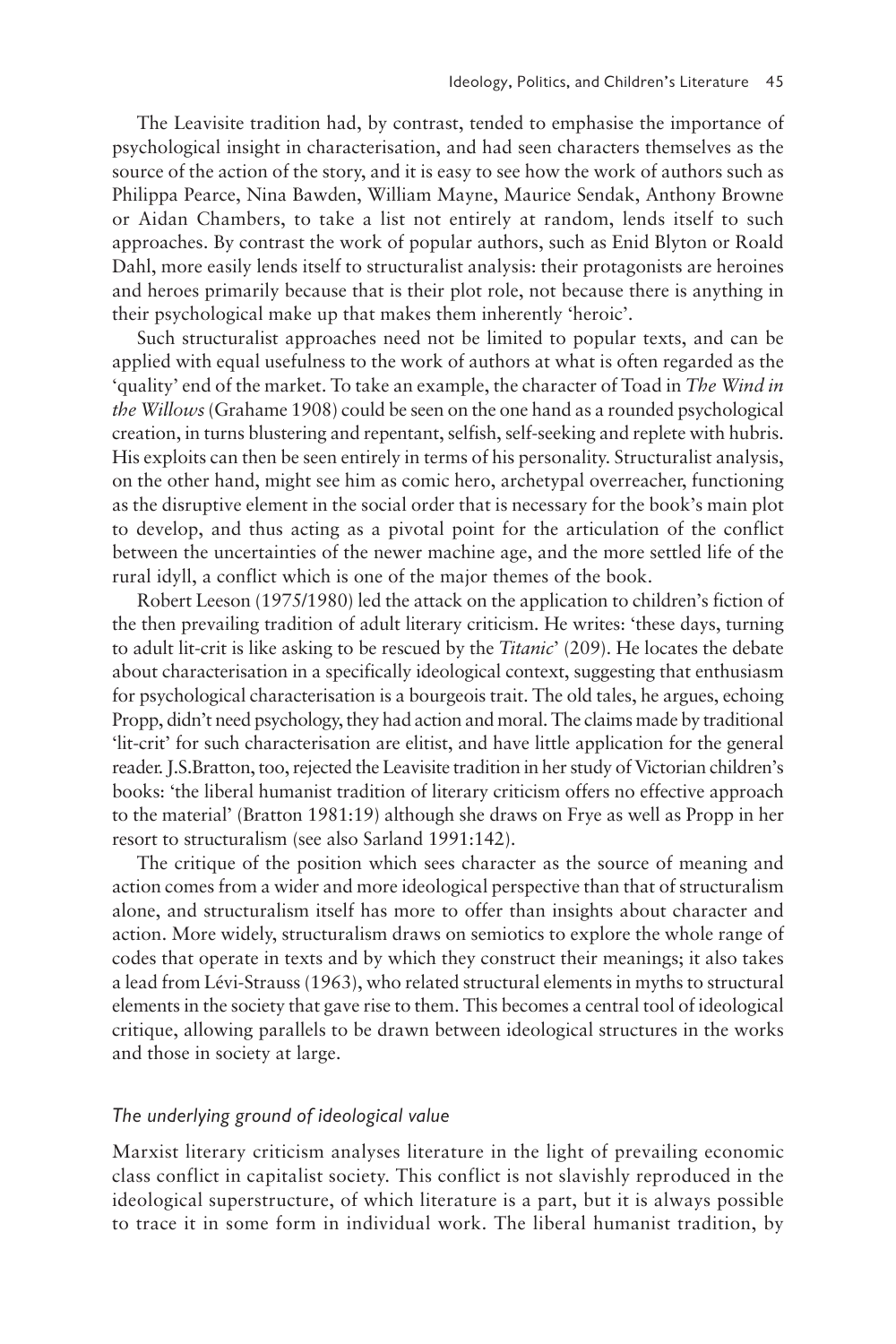contrast, sees not class conflict as the major determining structure in understanding history and society, but materialism itself. The ideological conflict then becomes materialism versus humanism and the paradigm distinction to be made about the work, *pace* Henry James, is that between art and commerce. Terry Eagleton (1976) and Catherine Belsey (1980) are among the major critics of the Leavisite tradition, identifying its liberal humanist roots, and analysing its escapist response to the materialism of bourgeois capitalism. Furthermore, they argue, by 'naturalising' its values as common sense, liberal humanism conceals its reactionary political role, though the idealist nature of its position is often clear enough in its claim of transcendent status for those same values and for a universal 'human nature' in which they inhere.

To take an example, a liberal humanist reading of *The Wind in the Willows* might see it as celebrating the values enshrined in notions of home and good fellowship, in opposition to the threatening materialism of the wide world with its dominant symbol of the motor car. A case might be made that the recurrent plots and sub-plots, all of which involve explorations away from, and successive returns to warm secure homes, culminating in the retaking of Toad Hall from the marauding weasels and stoats, have a universal appeal, since such explorations and returns are the very condition of childhood itself. An ideological perspective might note, by contrast, the resemblance of those secure warm homes to the Victorian middle-class nursery, and comment upon the escapism of the response to the materialism of the wide world. Such an approach might further recognise the underlying feudalist presuppositions that are hidden within the 'common sense' assumptions of the book, and might identify in the weasels and stoats the emergence of an organised working class challenging the privileges of property and uppermiddle-class idleness. Jan Needle's re-working of the book, *Wild Wood* (1981), starts from just such a premise. In addition the celebration of fellowship is an entirely male affair, the only women in the book—the jailer's daughter and the bargee—have distinctly subservient roles, and claims for universality just in terms of gender alone begin to look decidedly suspect.

In her continuing ideological critique Belsey suggests that from the liberal humanist perspective people are seen as the sole authors of their own actions, and hence of their own history, and meaning is the product of their individual intentions. In fact, she argues, the reverse is true: people are not the authors of their own history, they are rather the products of history itself, or less deterministically, engaged in a dialectical relationship with their history—both product and producer. The grounds for Leeson's argument, above, are now clear, for a criticism that espouses psychological characterisation as a central tenet of 'quality', and that insists that the stories in which those characters find themselves should be rooted in the intentionality of those characters' psyches, is liberal humanist in assumption, and will fail to expose the ideological nature both of the fiction to which it is giving attention, and of the fiction that it is ignoring.

In liberal humanist criticism it is the author who takes centre stage, and Belsey identifies 'expressive realism' as literature's dominant form over the past 150 years: reality, as experienced by a single gifted individual is expressed in such a way that the rest of us spontaneously perceive it as being the case. Grahame's intention is assumed to be that readers should see childhood as a time and place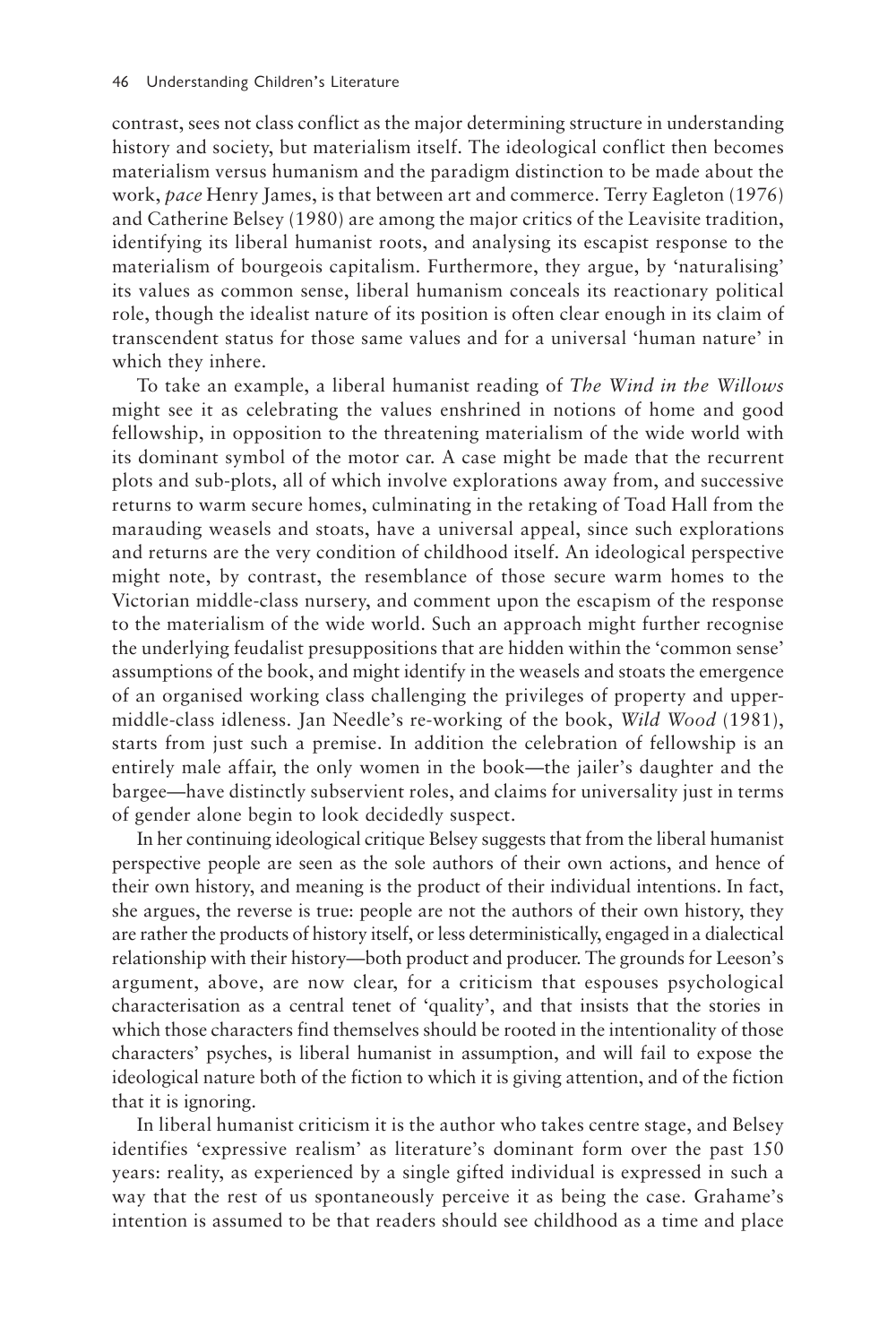of adventure within a secure framework, and readers are to take his word for it. The resort to the author's intention as the source of meaning in the work, known to its critics as the 'intentional fallacy', had already come under attack for circularity from the New Critics, since the primary evidence for the author's intention was usually the work itself. Belsey takes the argument one step further, suggesting that expressive realism operates to support liberal humanism, and thus, effectively, in support of capitalism itself. Ideological perspectives insist, in contrast, that texts are constructions in and of ideology, generally operating unconsciously, and it is the job of the critic to deconstruct the work in order to expose its underlying ideological nature and role. Thus, far from being the unique insight of an individual with a privileged understanding of the world, *The Wind in the Willows* can be seen as resting securely within a continuum of escapist response to developing bourgeois capitalism that stretches all the way from *Hard Times* to *Lady Chatterley's Lover.*

Peter Hollindale (1988) takes on a number of the perspectives outlined above, and applies them to his discussion of ideology in children's books. He distinguishes three levels of ideology. There is first of all an overt, often proselytising or didactic level, as instanced in books like *The Turbulent Term of Tyke Tyler* (Kemp 1977). Then there is a second more passive level, where views of the world are put into characters mouths or otherwise incorporated into the narrative with no overt ironic distancing. (There is a famous example of this from Enid Blyton's *Five Run Away Together* (1944), analysed by Ken Watson (1992:31), in which the reader is implicitly invited to side with the obnoxious middle-class Julian putting down a member of the 'lower orders'.) Finally, there is what Hollindale calls an 'underlying climate of belief' which he identifies as being inscribed in the basic material from which fiction is built. It is possible to detect a hankering after the old transcendent certainties in Hollindale's work. None the less he does substantially shift the ground of the debate in regard to children's fiction, recognising the complexity of the issues.

#### *Circumstances of production*

Within the Marxist tradition it has long been recognised that literature is a product of the particular historical and social formations that prevail at the time of its production (see for example Lenin, originally 1908, 1910, 1911/1978; Plekhanov 1913/1957; Trotsky 1924/1974). Children's books have not received such attention until comparatively recently. Bratton (1981) traced the relationship between Victorian children's fiction and its various markets—stories for girls to teach them the domestic virtues, stories for boys to teach them the virtues of military Christianity, stories for the newly literate poor, to teach them religion and morality. Leeson, in his history of children's fiction (Leeson 1985), suggests that there has always been a conflict between middle-class literature and popular literature, a distinction which can be traced in the content of the material, and related to the market that it found. He draws attention to the roots of popular fiction in folktale, which had political content which survived (somewhat subdued) into the written forms. Leeson thus raises a question mark over the perhaps somewhat more determinist analysis offered by Belsey and Eagleton.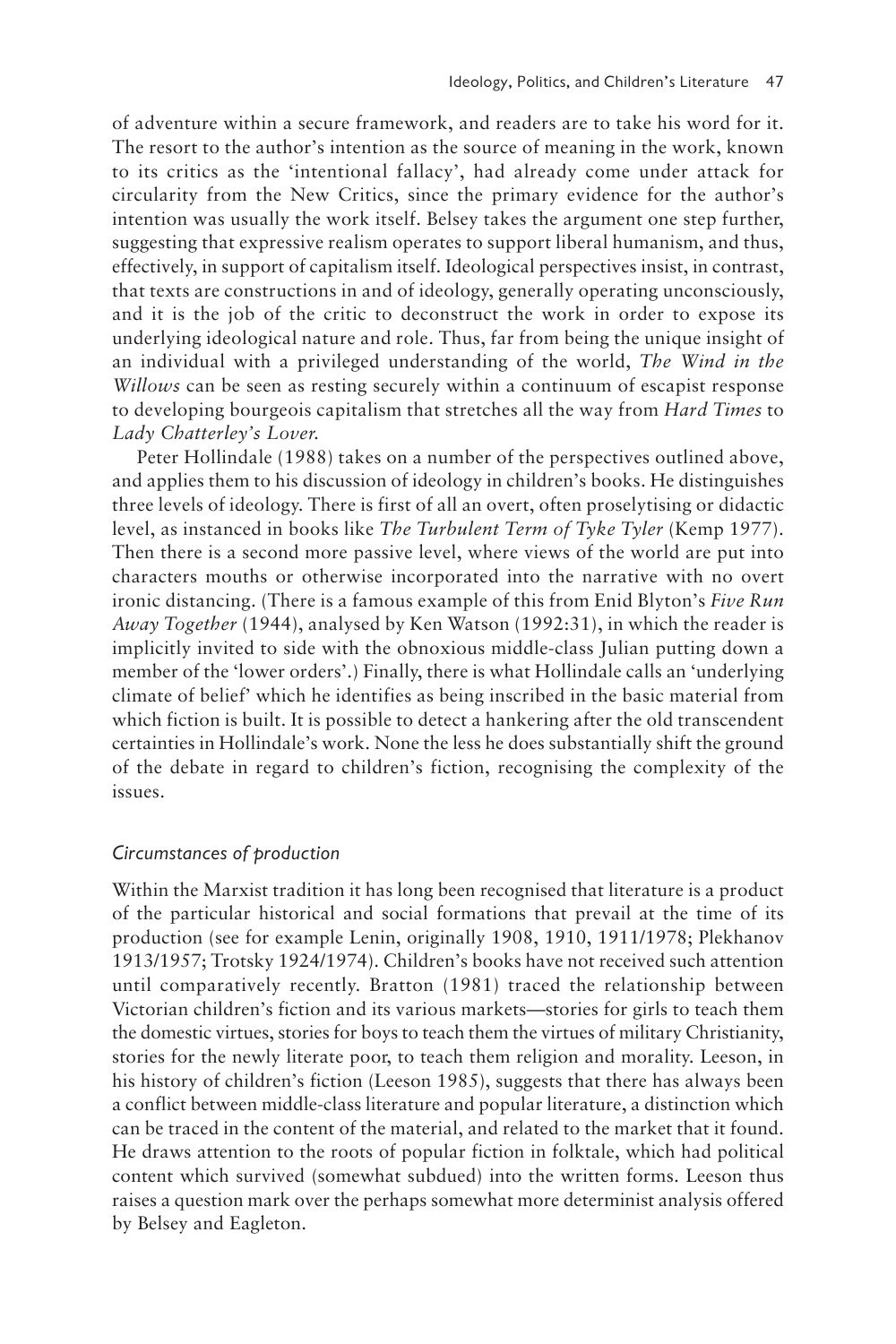More thorough exploration of the issues in contemporary children's fiction has come from feminist perspectives, with a collection of studies of popular teen romance fiction edited by Linda K.Christian-Smith (1993a). Christian-Smith herself (1993b) provides a particularly powerful analysis of the economic, political and ideological circumstances of the growth in production of romances for 'teenagers' or 'young adults', which is now a global industry, with most of the publishing houses based in the USA. She traces the relationship between the imperatives of 'Reaganomics', the emphasis on family values in the rise of the New Right in the 1980s, and the need to enculturate young women into the gendered roles that serve such interests. The collection as a whole analyses how such material both constructs and meets the needs of its market in a rich and subtle exegesis which I shall return to below.

In the meantime it is necessary to explore a further area which has important ideological implication, and that is the way in which the child reader is constructed by the texts he or she is reading.

#### **The Construction of the Reader**

The initiatives of the 1970s to redress the balance in the bias of children's fiction took a straightforward view about the relationship between the text and the reader. At its simplest an almost directly didactic relationship was assumed. If you wrote books with positive characterisations of, and roles for, girls, ethnic minorities and the working class, then readers' attitudes would be changed and all would be well with the world. I do not suggest that anyone, even then, thought it would be quite that simple, and since the 1970s there has been something of a revolution in our understandings of how readers are constructed by texts. The insights of readerresponse theoreticians like Wolfgang Iser (1978), applied to children's books most notably by Aidan Chambers (1980), had alerted us to some of the textual devices by which an implied reader is written into the text. Iser himself had drawn attention to the fact that texts brought with them a cultural repertoire which had to be matched by the reader. Macherey (1978) brought Freudian perspectives to bear on ways in which ideology operated in hidden ways in the text, and by extension, also in the reader, and Catherine Belsey drew insights from Althusser, Derrida and Lacan to further explore the ways in which the subjectivity of the reader is ideologically constructed.

It is Jacqueline Rose (1984) who offers the most thoroughgoing exposition of this view with respect to children's fiction. She argues that, by a combination of textual devices, characterisation and assumptions of value position, children's books construct children, both as characters and as readers, as without sexuality, innocent, and denied politics, either a politics between themselves or within wider society. As such they are seen as beings with a privileged perception, untainted by culture. More recently, John Stephens (1992), engages in a detailed analysis of a number of books to show how they produce ideological constructions of implied child readers. He concentrates particularly on narrative focalisation and the shifts, moves and gaps of narrative viewpoint and attitude, showing how such techniques imply certain ideological assumptions and formulations, and construct implied readers who must be expected to share them.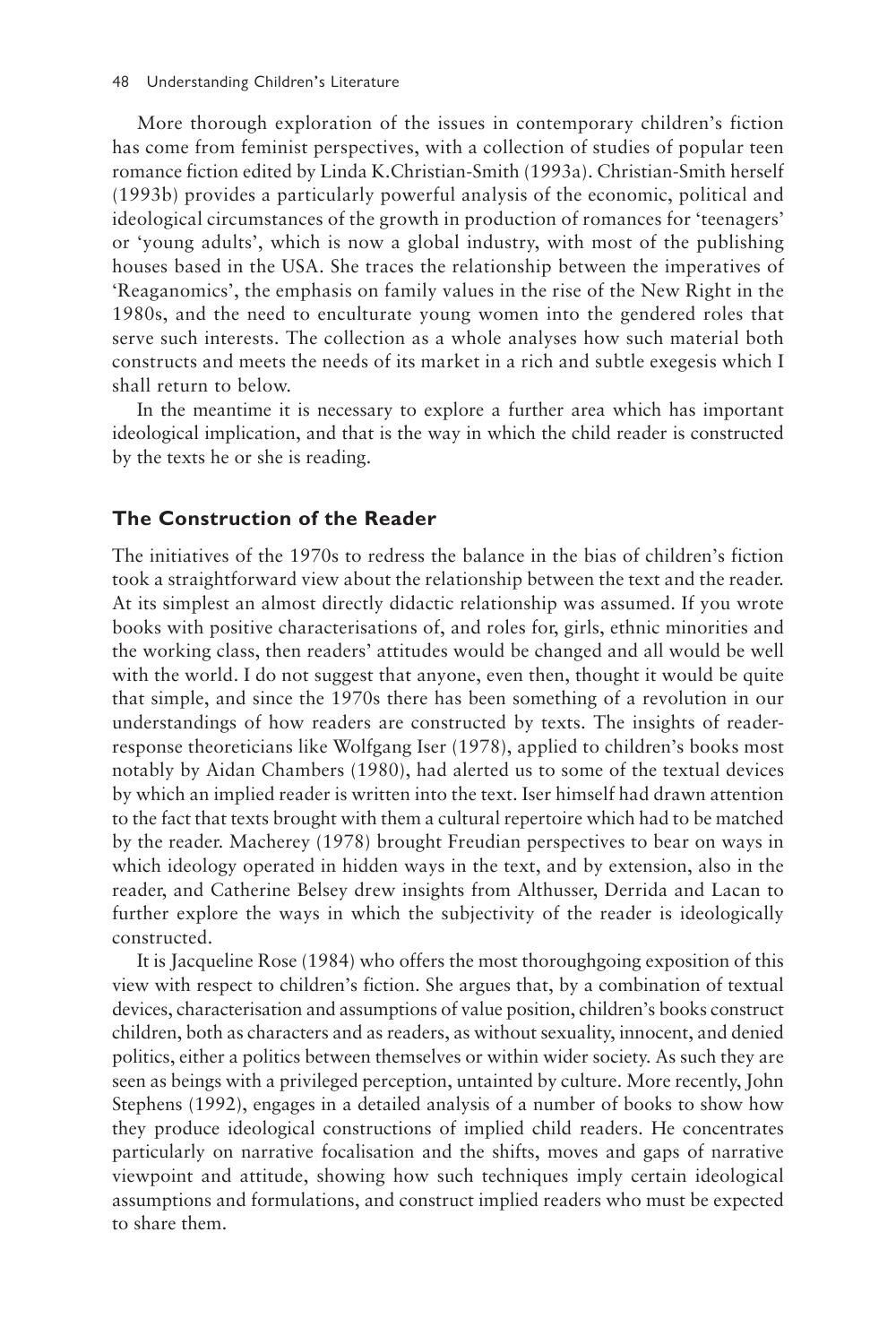### **Implied Readers and Real Readers**

When real readers are introduced into the equation, however, the picture becomes more complicated, and it is here that the educational discourse overlaps with the discourse about fiction *per se,* for it is almost always within school that evidence is gathered, and intervention is proposed. The introduction of real readers has another effect, for it throws into relief some of the more determinist assumptions of the analysis offered above. The evidence comes under three headings: identification, the polysemous text, and contradictory readings.

#### *Identification*

The notion of identification has been a contentious issue for some time. The assumption is that readers 'identify with' the protagonists, and thus take on their particular value positions. Readers are thus ideologically constructed by their identification with the character. D.W.Harding (1977) offered an alternative formulation of the reader as an observer in a more detached and evaluative spectator role, and both Geoff Fox (1979) and Robert Protherough (1983) suggest that such a straightforward notion as identification does not account for the evidence that they collected from children and young people. It is clear from their evidence that readers take up a range of positions of greater or lesser involvement, and of varied focalisation. The ideological initiatives of the 1970s presupposed an identification model of response, and subsequent commentators are still most fearful of what happens should a young person engage in unmediated identification with characters constructed within ideologically undesirable formulations. Such fears underlie Stephens's analysis (1992) and the work of Christian-Smith and her co-contributors (1993).

#### *The polysemous text*

Roland Barthes (1974) alerted us to the notion that texts operated a plurality of codes that left them open to a plurality of readings, and Umberto Eco (1981) offers the most extensive analysis of that plurality. Specifically, with regard to ideology, Eco agrees that all texts carry ideological assumptions, whether overt or covert. But readers, he argues, have three options: they can assume the ideology of the text and subsume it into their own reading; they can miss or ignore the ideology of the text and import their own, thus producing 'aberrant' readings—'where "aberrant" means only different from the ones envisaged by the sender' (22); or they can question the text in order to reveal the underlying ideology. This third option is, of course, the project that ideological critique undertakes. When real readers, other than critics, are questioned about their readings, it is clear that the second option is often taken up, and that 'aberrant' readings abound (Sarland 1991; Christian-Smith 1993a), though consensual readings also clearly occur. Texts, it seems, are contradictory, and so evidently are readings.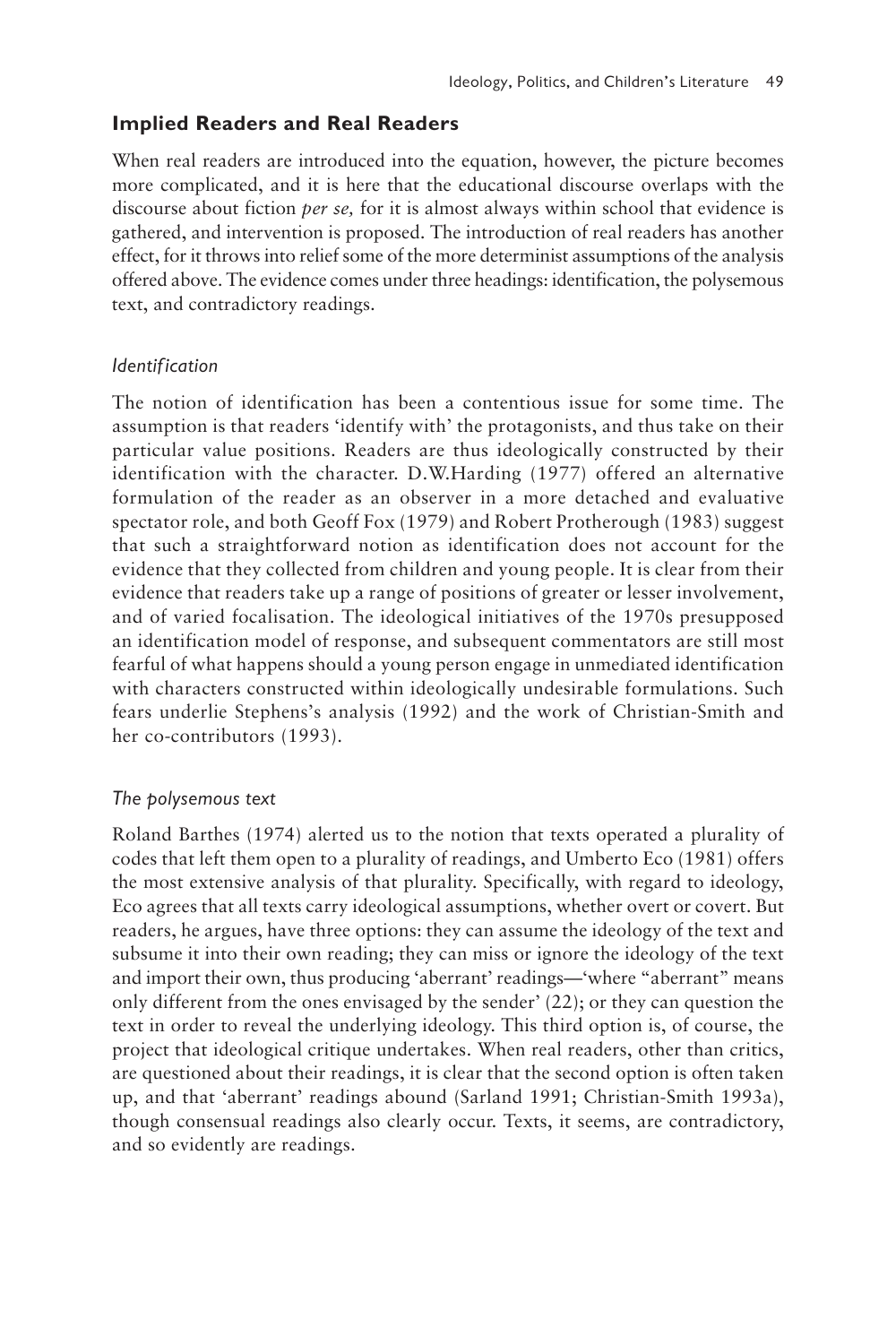#### *Contradictory readings*

Macherey (1977, 1978) and Eagleton (1976), both assume that the world is riven with ideological conflict. To expect texts to resolve that conflict is mistaken, and the ideological contradictions that inform the world will also be found to inform the fictional texts that are part of that world. Some texts, Eagleton argues, are particularly good at revealing ideological conflict, in that they sit athwart the dominant ideology of the times in which they were written. Eagleton looks to examples from the traditional adult canon to make his point.

Jack Zipes (1979) takes the argument one stage further and suggests that popular work too will be found to be contradictory. He links popular literature and film with its precursors in folktale and romance, and suggests that it offers the hope of autonomy and self-determination, in admittedly utopian forms, while at the same time affirming dominant capitalist ideology. In other words, while the closure of popular texts almost always reinforces dominant ideology, in the unfolding narratives there are always countering moves in which it is challenged. Zipes, then, denies the implications of Eagleton's work that only texts that sit athwart the prevailing ideology can be open to countervailing readings, and he denies too the implications of Belsey's work that popular forms sit within the classic expressive realist tradition, and as such demand readings that are congruent with the dominant ideology.

For example in Enid Blyton's *Famous Five* books, many of the plots are predicated on the refusal of the central female character, George, to accept her role as subservient, domesticated and non-adventurous, despite repeated exhortations to 'behave like a girl'. She even refuses to accept her 'real' name, which is Georgina. Countering this is the fact that Blyton only offers her the alternative of 'tomboy', an alternative that is itself determined by a predominantly male discourse; and the closures of the books re-establish traditional domestic order with the sexes acting according to conventional gender stereotype. (Zipes himself later turned his attention to children's fiction (Zipes 1983), and see also Sarland 1983.)

While this analysis is still essentially theoretical, supporting evidence is beginning to emerge from studies that have been done of readers themselves. The focus has been on popular fiction, and on teenagers. Popular fiction causes educationalists particular concern since it appears to reinforce the more reactionary values in society, particularly so far as girls and young women are concerned. The research evidence uncovers a complex picture of the young seeking ways to take control over their own lives, and using the fiction that they enjoy as one element in that negotiation of cultural meaning and value. Gemma Moss showed how teenage girls and boys were able to turn the popular forms of, respectively, the romance and the thriller to their own ends. She found unhelpful some of the more determinist ideological analysis that suggested that, by their reading of romance, girls were constructed as passive victims of a patriarchal society. The girls who liked the romances were tough, worldly wise working-class girls who were not subservient to their male counterparts. 'Girls didn't need to be told about male power, they were dealing with it every day of their lives' (Moss 1989:7). The traditional assessment of 'teen romance' by most teachers as stereotyped drivel was applied to the girls' writing, too, when they chose to write in that form.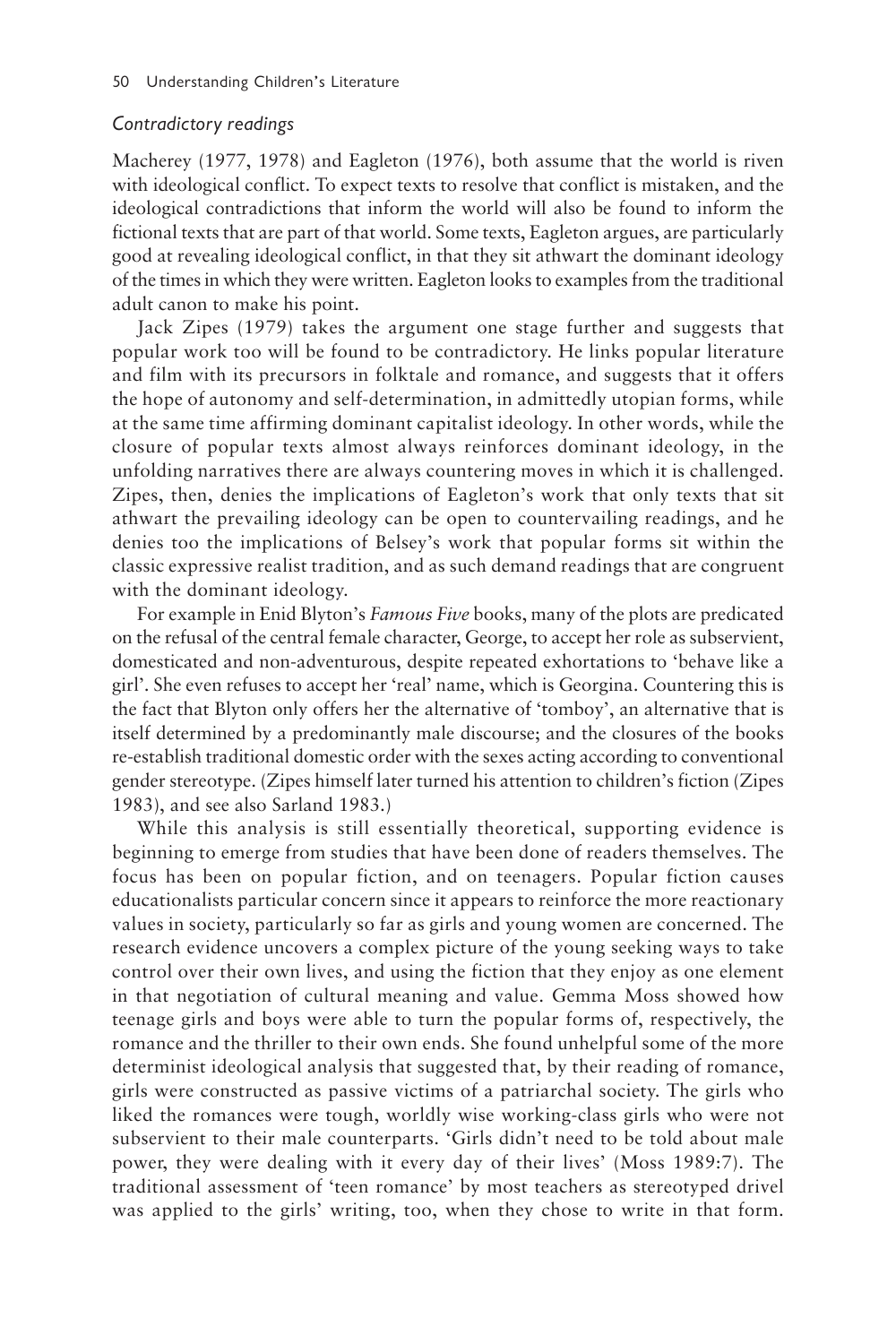However, Moss shows how the teenage girls she was working with were able to take the form into their own writing and use it to negotiate and dramatise their concerns with and experience of femininity and oppression. Romance offered them a form for this activity that was not necessarily limiting at all.

In *Young People Reading: Culture and Response* (Sarland 1991) I have argued that young people engaged in 'aberrant' readings of pulp violence and horror, readings which ran against the reactionary closure of such material, and they thus were able to explore aspirations of being in control of their own lives, and I further argued that the official school literature as often as not offered them negative perspectives on those same aspirations. Christian-Smith and her colleagues (1993) explore similar dualities and demonstrate the complexity of the problem. For instance, in her analysis of the Baby-Sitters Club books, Meredith Rogers Cherland shows how the characters are placed securely within feminine roles and functions, being prepared for domestic life and work in lowly paid 'caring' jobs. The 11-year-old girls who are reading them, however, 'saw the baby-sitters making money that they then used to achieve their own ends. They saw the baby-sitters shaping the action around them so that things worked out the way they wanted them to. They saw girls their age acting as agents in their own right' (Cherland with Edelsky 1993:32). By contrast, horror, Cherland argues, which these girls were also beginning to read, casts women in increasingly helpless roles. In its association of sexuality with violence it seemed to offer the girls in Cherland's study a position of increasing powerlessness, living in fear and thus denied agency.

Research into the meanings that young people actually make of the books they are reading demonstrates the plural nature of the texts we are dealing with. While it was often claimed that texts within the canon had complexity and ambiguity, it was always thought that popular texts pandered to the lowest common denominator, and offered no purchase on complex ideological formulations. The evidence does not bear that out. Popular texts too are discovered to be open to more than one reading, and the deconstruction of those texts, and the readings young people bring to them, proves be a productive tool of analysis for exploring the ideological formulations which constitute them. There is yet to be a large mainstream study of what readers make of the more traditional central canon of children's fiction, though John Stephens and Susan Taylor's exploration of readings of two retellings of the Seal Wife legend (Stephens and Taylor 1992) is a useful start.

#### **Ideology and Children's Fiction**

We have learned from the debate in literary studies that ideology is inscribed in texts much more deeply and in much more subtle ways than we at first thought in the 1970s. The initial emphasis in the criticism of children's books was on the characters, and addressed questions of representation. The relationship between reader and text was assumed to be one of simple identification. Literary merit was an unproblematic notion built upon Leavisite assumptions. This was set in question by reconsideration of characterisation itself, and then by the revolution in literary studies. Hollindale (1988) made an initial attempt to explore the complexity of the problem, and Stephens (1992) has taken it further. Stephens brings powerful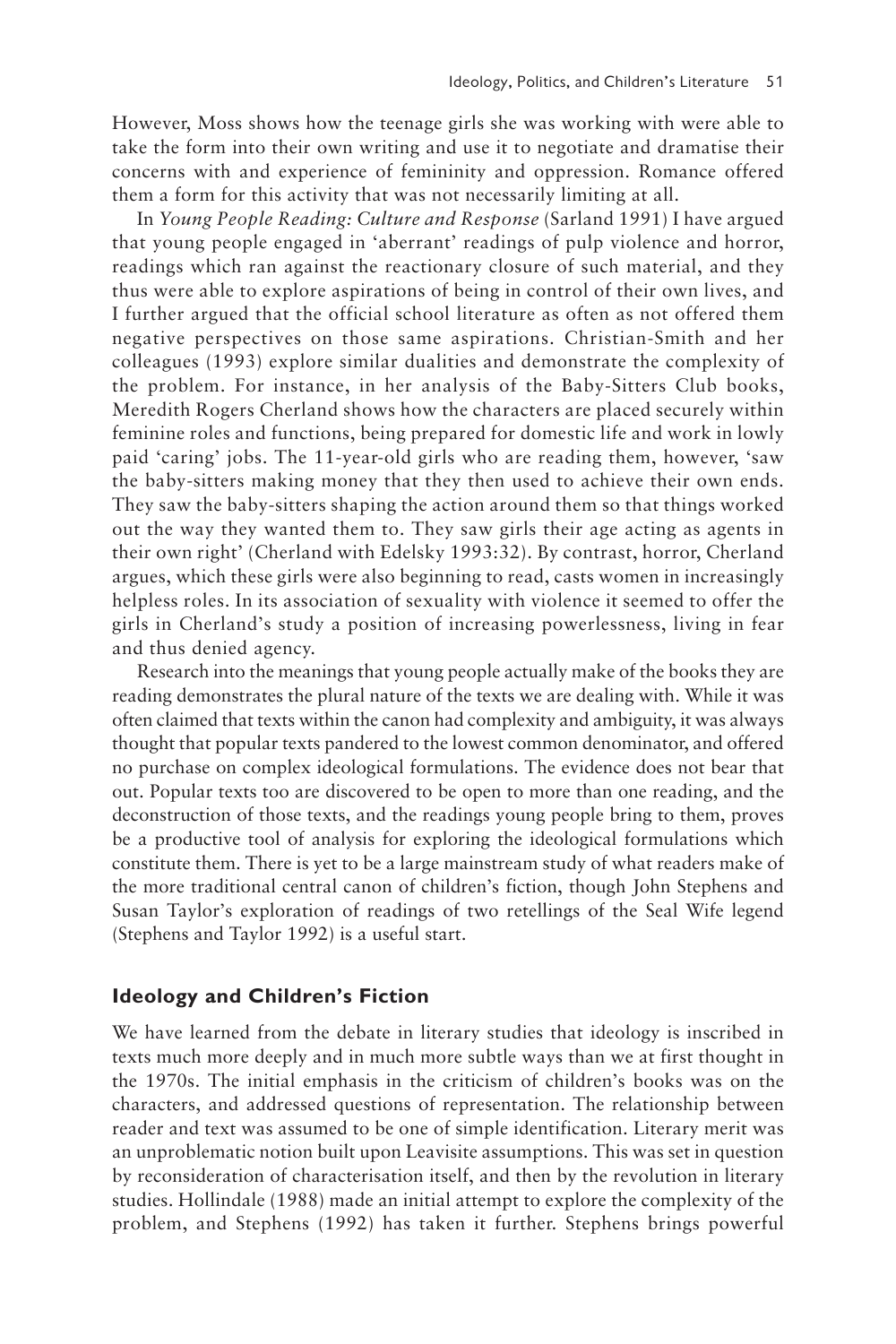ideological perspectives to bear upon the themes of children's fiction, the ways in which the stories are shaped, as well as the ways in which implied readers are constructed by the texts. He looks at a range of texts, including picture books written for the youngest readers, and examines specific titles by a number of writers in the central canon—Judy Blume, Anthony Browne, Leon Garfield, Jan Mark, William Mayne, Jan Needle, Rosemary Sutcliffe, Maurice Sendak and others. The debate has been informed by a rerecognition of the moral/didactic role of children's fiction, now receded as its ideological role. Unresolved conflicts remain between those who want to retain or renegotiate some literary criteria for judging the quality of children's fiction and those who are more sceptical of such judgements.

The overlap with the discourse of child rearing, and in particular, education, reveals another conflict, that between determinism and agency. One view of fiction is that it constructs readers in specific ideological formations, and thus enculturates them into the dominant discourses of capitalism—class division, paternalism, racism. Such views are not totally fatalistic, but do require of readers a very conscious effort to read against texts, to deconstruct them in order to reveal their underlying ideology. This then becomes the educational project. The opposing view is that readers are not nearly such victims of fiction as has been assumed, and that the fictions that are responsible for the transmission of such values are more complex than was at first thought. Evidence from the children and young people themselves is beginning to be collected in order to explore this complexity. The argument is that readers are not simply determined by what they read; rather there is a dialectical relationship between determinism and agency. With reference to her discussions of girls' reading, Cherland quotes J.M.Anyon:

The dialectic of accommodation and resistance is a part of all human beings' response to contradiction and oppression. Most females engage in daily conscious and unconscious attempts to resist the psychological degradation and low self-esteem that would result from the total application of the cultural ideology of femininity: submissiveness, dependency, domesticity and passivity.

Cherland with Edelsky 1993:30

Applied to language itself, this analysis of a dialectic between individual identity and the ideological formulations of the culture within which it finds itself can be traced back to Volosinov. Within children's literature the dialectic will be found within the texts, and between the texts and the reader.

The collection of papers edited by Christian-Smith explores this dialectic in the greatest detail. There is initially the dialectic within the texts between feminine agency and patriarchy, traced by Pam Gilbert (1993) and Sandra Taylor (1993), who show how the female characters are agents of their own lives, finding spaces for decision making and autonomy within the gendered discourse of the culture, and in the case of younger characters, within the adult child power relationships of the family. They generally insist that boys treat them with respect, in an equal and caring relationship, yet they are trapped within stories that in their closure, suggest futures in domesticity, in poorly paid service and 'caring' jobs, and in monogamous heterosexual relationships.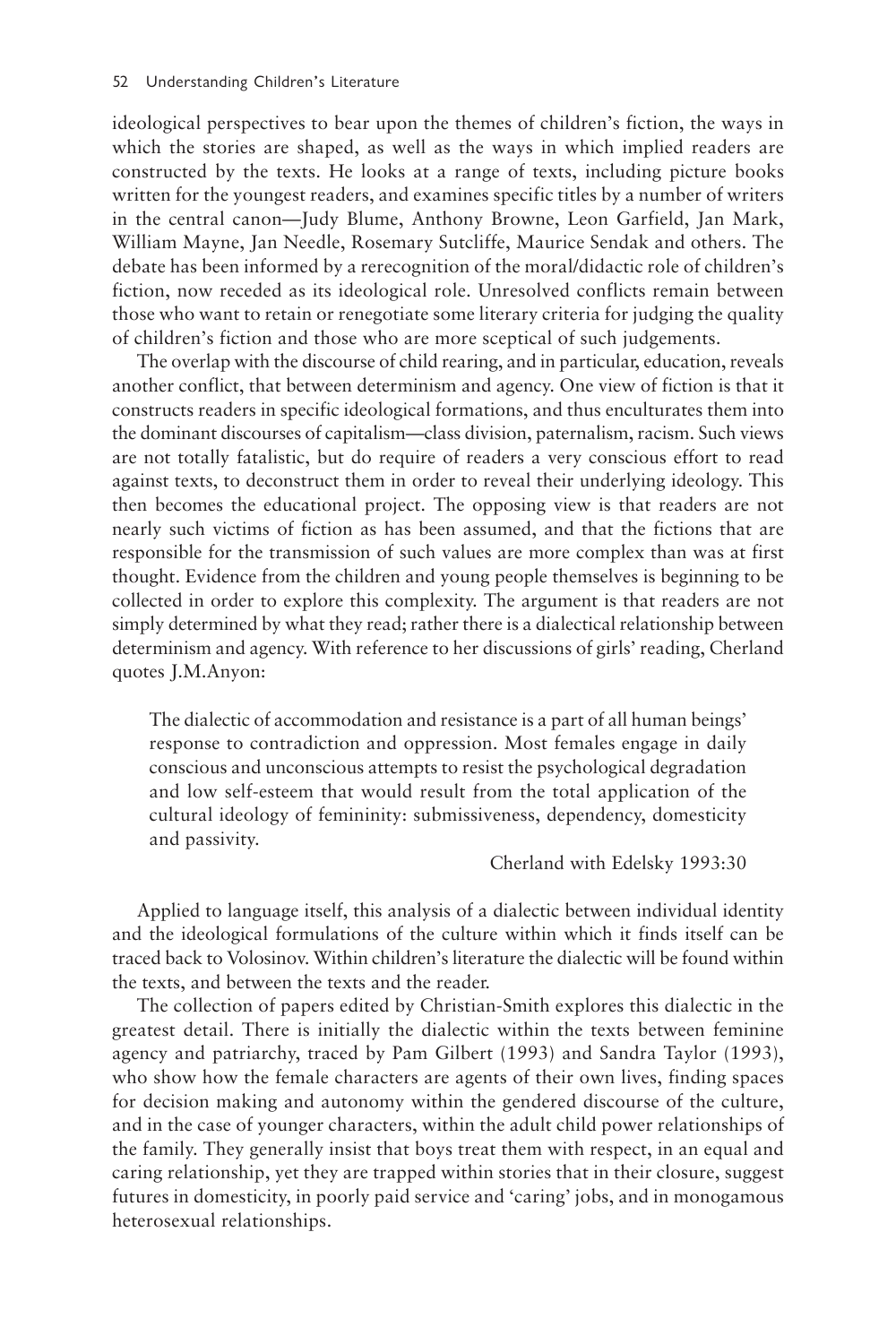There is, further, the dialectic between the mode of production, distribution and dissemination of the texts, and the fact that the girls themselves choose to read them despite whatever 'better' alternatives may be available (Christian-Smith 1993b; Willinsky and Hunniford 1993).

There is finally the dialectic in school itself as readers appropriate such texts as oppositional reading, and use them both to renegotiate their own gender roles in their writing (Moss 1993) and in their discussions (Willinsky and Hunniford 1993). Yet the schools' own rating of such reading as being beneath attention, and the tendency to regard the readers as therefore—and already—constructed by their reading in such a way that those readings do not merit serious attention, means that the young women and girls are themselves excluded from full educational opportunity (Taylor 1993, Davies 1993).

In Christian-Smith's collection *Texts of Desire: Essays on Fiction, Femininity and Schooling* (1993) ideological criticism of children's fiction has come of age. The collection as a whole addresses the complexity of the debate, analysing the ideologies of the texts themselves, the economic and political circumstances of their production, dissemination and distribution, the ideological features of the meanings their young readers make of them, and the political and economic circumstances of those young readers themselves. The focus of attention is the mass-produced material aimed at the female teen and just pre-teen market, but their study offers a paradigm for future exploration of children's fiction generally, if we are to fully understand its ideological construction within society.

#### **References**

- Aristotle (1965) 'On the art of poetry', in Aristotle, Horace and Longinus, *Classical Literary Criticism,* trans. Dorsch, T., Harmondsworth: Penguin.
- Barthes, R. (1974) *S/Z,* New York: Hill and Wang.
- Belsey, C. (1980) *Critical Practice,* London: Methuen.
- Benjamin, W. (1970) *Illuminations,* Glasgow: Collins Fontana.
- Blyton, E. (1944) *Five Run Away Together,* London: Hodder and Stoughton.
- Bratton, J.S. (1981) *The Impact of Victorian Children's Fiction,* London: Croom Helm.
- Chambers, A. (1980) 'The reader in the book', in Chambers, N. (ed.) *The Signal Approachto Children's Books*, Harmondsworth: Kestrel.
- Cherland, M.R., with Edelsky, C. (1993) 'Girls reading: the desire for agency and the horror of helplessness in fictional encounters', in Christian-Smith, L.K. (ed.) *Texts of Desire: Essays on Fiction, Femininity and Schooling,* London: Falmer Press.
- Christian-Smith, L.K. (ed.) (1993a) *Texts of Desire: Essays on Fiction, Femininity and Schooling,* London: Falmer Press.
- ——(1993b) 'Sweet dreams: gender and desire in teen romance novels', in Christian-Smith, L.K. (ed.) *Texts of Desire: Essays on Fiction, Femininity and Schooling,* London: Falmer Press.
- Dahl, R. (1980) *The Twits,* Harmondsworth: Penguin.
- Darton, P.J.H. (1932/1982) *Children's Books in England: Five Centuries of Social Life,* 3rd edn, rev. B.Alderson, Cambridge: Cambridge University Press.
- Davies, B. (1993) 'Beyond dualism and towards multiple subjectivities', in Christian-Smith, L.K. (ed.) *Texts of Desire: Essays on Fiction, Femininity and Schooling,* London: Falmer Press.
- Dixon, B. (1974) 'The nice, the naughty and the nasty: the tiny world of Enid Blyton', *Children's Literature in Education* 15:43–62.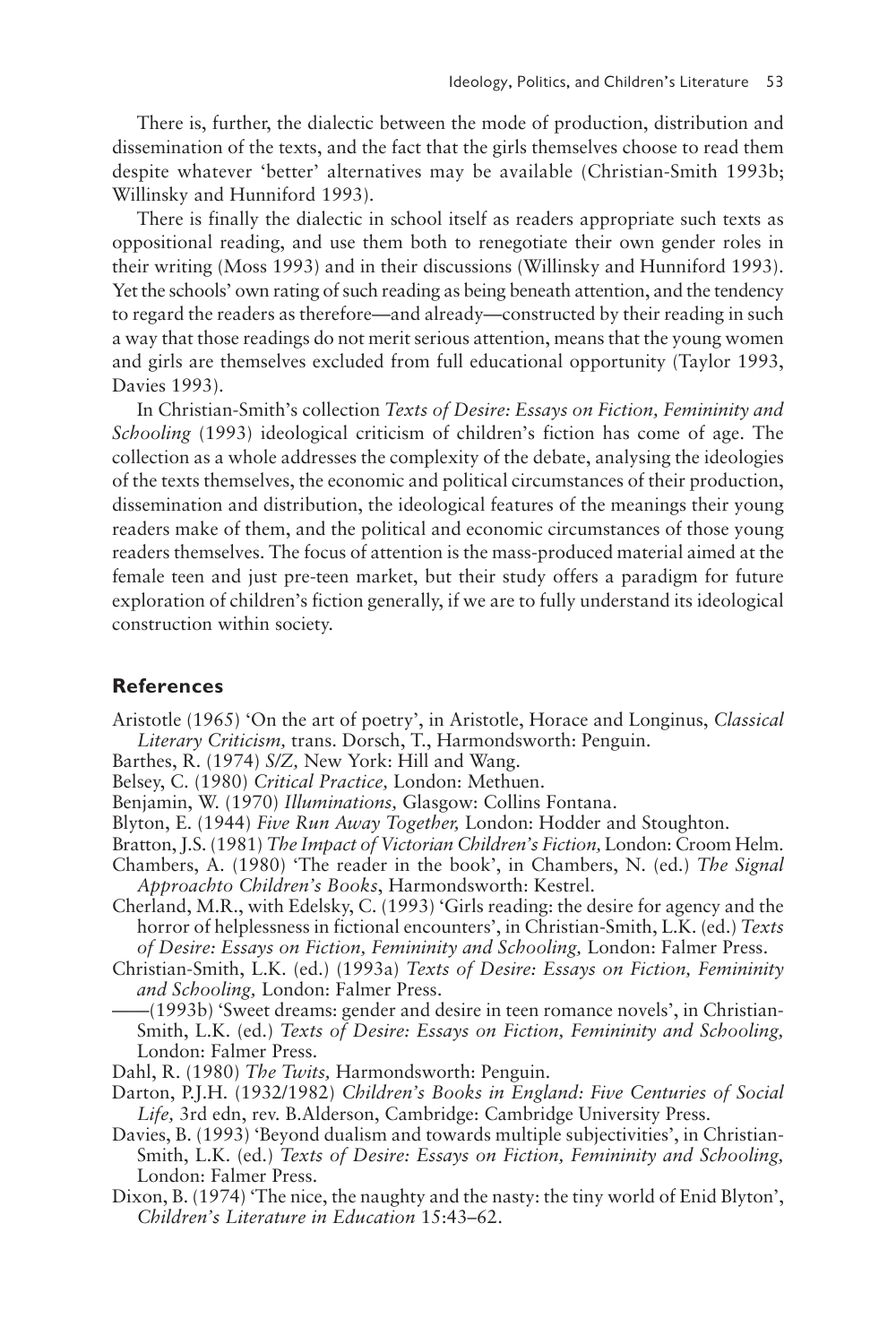- ——(1977) *Catching them Young* 2 vols, London: Pluto Press.
- ——(1982) *Now Read On,* London: Pluto Press.
- Eagleton, T. (1976) *Criticism and Ideology,* London: Verso.
- Eco, U. (1981) *The Role of the Reader,* London: Hutchinson.
- Egoff, S., Stubbs, G.T. and Ashley, L.F. (eds) (1969) *Only Connect,* Toronto: Oxford University Press.
- Fielding, S. (1749/1968) *The Governess or, Little Female Academy,* London: Oxford University Press.
- Fisher, M. (1986) *Classics for Children and Young People,* South Woodchester: Thimble Press.
- Fox, G. (1979) 'Dark watchers: young readers and their fiction', in *English in Education* 13, 1:32–35.
- Frye, N. (1957) *Anatomy of Criticism,* Princeton, NJ: Princeton University Press.
- Gilbert, P. (1993) 'Dolly fictions: teen romance down under', in Christian-Smith, L.K. (ed.) *Texts of Desire: Essays on Fiction, Femininity and Schooling,* London: Falmer Press.
- Grahame, K. (1908) *The Wind in the Willows,* London: Methuen.
- Harding, D.W. (1977) 'Psychological processes in the reading of fiction', in Meek, M., Warlow, A. and Barton, G. (eds) *The Cool Web,* London: Bodley Head.
- Hentoff, N. (1969) 'Fiction for teenagers', in Egoff, S., Stubbs, G.T. and Ashley, L.F (eds) *Only Connect,* Toronto: Oxford University Press.
- Hildick, W. (1970) *Children and Fiction,* London: Evans.
- Hollindale, P. (1988) 'Ideology and the children's book', *Signal* 55, 3–22.
- Hughes, F. (1976/1990) 'Children's literature: theory and practice', in Hunt, P. (ed.) *Children's Literature: The Development of Criticism,* London: Routledge.
- Hughes, T. (1976) 'Myth and education', in Fox, G., Hammond, G., Jones, T. and Sterk, K. (eds) *Writers, Critics and Children,* London: Heinemann.
- Hunt, P. (1980) 'Children's books, children's literature, criticism and research', in Benton, M. (ed.) *Approaches to Research in Children's Literature,* Southampton: University of Southampton Department of Education.
- ——(ed.) (1990) *Children's Literature: The Development of Criticism,* London: Routledge.
- ——(1992) *Approaching Arthur Ransome,* London: Cape.
- Inglis, F. (1981) *The Promise of Happiness,* Cambridge: Cambridge University Press.
- Iser, W. (1978) *The Act of Reading,* London: Routledge and Kegan Paul.
- Kemp, G. (1977) *The Turbulent Term of Tyke Tyler,* London: Faber and Faber.
- Leavis, F.R. (1948) *The Great Tradition,* Harmondsworth: Penguin.
- ——(1955) *D.H.Lawrence: Novelist,* Harmondsworth: Penguin.
- Leeson, R. (1975/1980) 'To the toyland frontier', in Chambers, N. (ed.) *The Signal Approach to Children's Books,* Harmondsworth: Kestrel.
- ——(1977) *Children's Books and Class Society,* London: Writers and Readers Publishing Co-operative.
- ——(1985) *Reading and Righting,* London: Collins.
- Lenin, V. (1908, 1910, 1911/1978) 'Lenin's articles on Tolstoy', in Macherey, P. (ed.) *A Theory of Literary Production,* London: Routledge and Kegan Paul.
- Lévi-Strauss, C. (1963) *The Structural Study of Myth,* Harmondsworth: Penguin.
- McDowell, M. (1973) 'Fiction for children and adults: some essential differences', *Children's Literature in Education* 10:50–63.
- Macherey, P. (1977) 'Problems of reflection', in Barker, F., Coombes, J., Hulme, P., Musselwhite, D. and Osborne, R. (eds) *Literature, Society, and the Sociology of Literature,* Colchester: University of Essex.
	- ——(1978) *A Theory of Literary Production,* London: Routledge and Kegan Paul.
- Marx, K. and Engels, F. (1859/1892/1971) *Historical Materialism,* London: Pluto Press.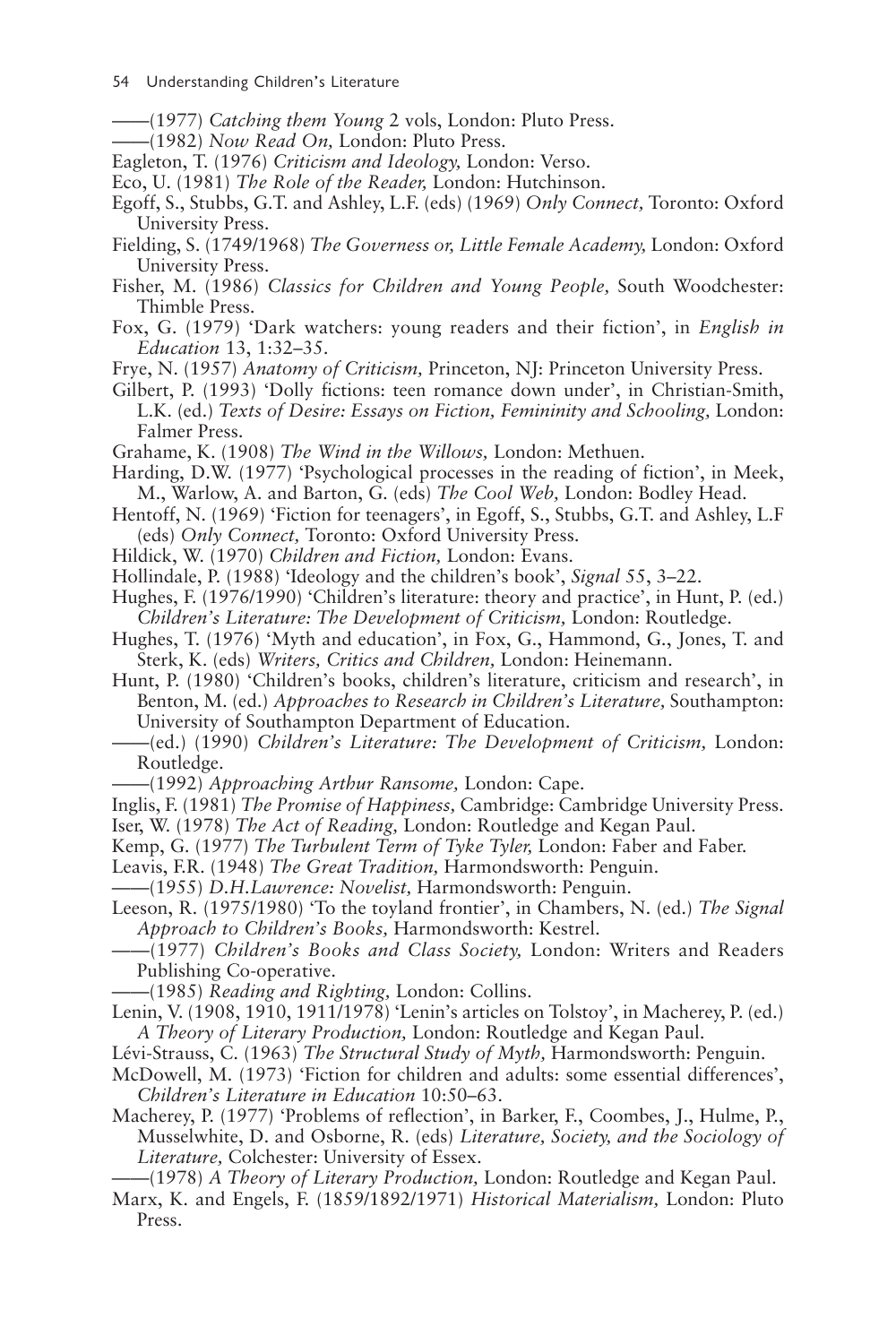- Moebius, W. (1985/1990) 'Introduction to picturebook codes', in Hunt, P. (ed.) *Children's Literature: The Development of Criticism,* London: Routledge.
- Moss, G. (1989) *Un/Popular Fictions,* London: Virago.
- ——(1993) 'The place for romance in young people's writing', in Christian-Smith, L.K. (ed.) *Texts of Desire: Essays on Fiction, Femininity and Schooling,* London: Falmer Press.
- Needle, J. (1981) *Wild Wood,* London: André Deutsch.
- Plekhanov, G.V. (1913/1957) *Art and Social Life,* Moscow: Progress Publishers.
- Propp, V. (1928/1968) *Morphology of the Folktale,* Austin: Texas University Press.
- Protherough, R. (1983) *Developing Response to Fiction,* Milton Keynes: Open University Press.
- Rose, J. (1984) *The Case of Peter Pan or the Impossibility of Children's Fiction,* London: Macmillan.
- Rosenheim, E.W. Jr (1969) 'Children's reading and adults' values', in Egoff, S., Stubbs, G.T. and Ashley, L.F. (eds) (1969) *Only Connect,* Toronto: Oxford University Press.
- Sarland, C. (1983) 'The Secret Seven Versus The Twits', *Signal* 42:155–171.
- ——(1991) *Young People Reading: Culture and Response,* Milton Keynes: Open University Press.
- Stephens, J. (1992) *Language and Ideology in Children's Fiction,* Harlow: Longman.
- Stephens, J. and Taylor, S. (1992) 'No innocent texts', in Evans, E. (ed.) *Young Readers, New Readings,* Hull: Hull University Press.
- Taylor, S. (1993) 'Transforming the texts: towards a feminist classroom practice', in Christian-Smith, L.K. (ed.) *Texts of Desire: Essays on Fiction, Femininity and Schooling,* London: Falmer Press.
- Todorov, T. (1977) *The Poetics of Prose,* New York: Cornell University Press.
- Townsend, J.R. (1971/1990) 'Standards of criticism for children's literature', in Hunt, P. (ed.) *Children's Literature: The Development of Criticism,* London: Routledge.
- Travers, P. (1969) 'Only connect', in Egoff, S., Stubbs, G.T. and Ashley, L.F. (eds) *Only Connect,* Toronto: Oxford University Press.
- Trease, G. (1949/1964) *Tales out of School,* London: Heinemann.
- Trotsky, L. (1924/1974) *Class and Art,* London: New Park Publications.
- Volosinov, V.N. (1929/1986) *Marxism and the Philosophy of Language,* Cambridge, MA: Harvard University Press.
- Watson, K. (1992) 'Ideology in novels for young people', in Evans, E. (ed.) *Young Readers, New Readings,* Hull: Hull University Press.
- Willinsky, J. and Hunniford, R.M. (1993) 'Reading the romance younger: the mirrors and fears of a preparatory literature', in Christian-Smith, L.K. (ed.) *Texts of Desire: Essays on Fiction, Femininity and Schooling,* London: Falmer Press.
- Writers and Readers Publishing Co-operative (1979) *Racism and Sexism in Children's Books,* London: Writers and Readers.
- Zimet, S.G. (1976) *Print and Prejudice,* Sevenoaks: Hodder and Stoughton.
- Zipes, J. (1979) *Breaking the Magic Spell: Radical Theories of Folk and Fairy Tales,* London: Heinemann.
	- ——(1983) *Fairy Tales and the Art of Subversion,* London: Heinemann.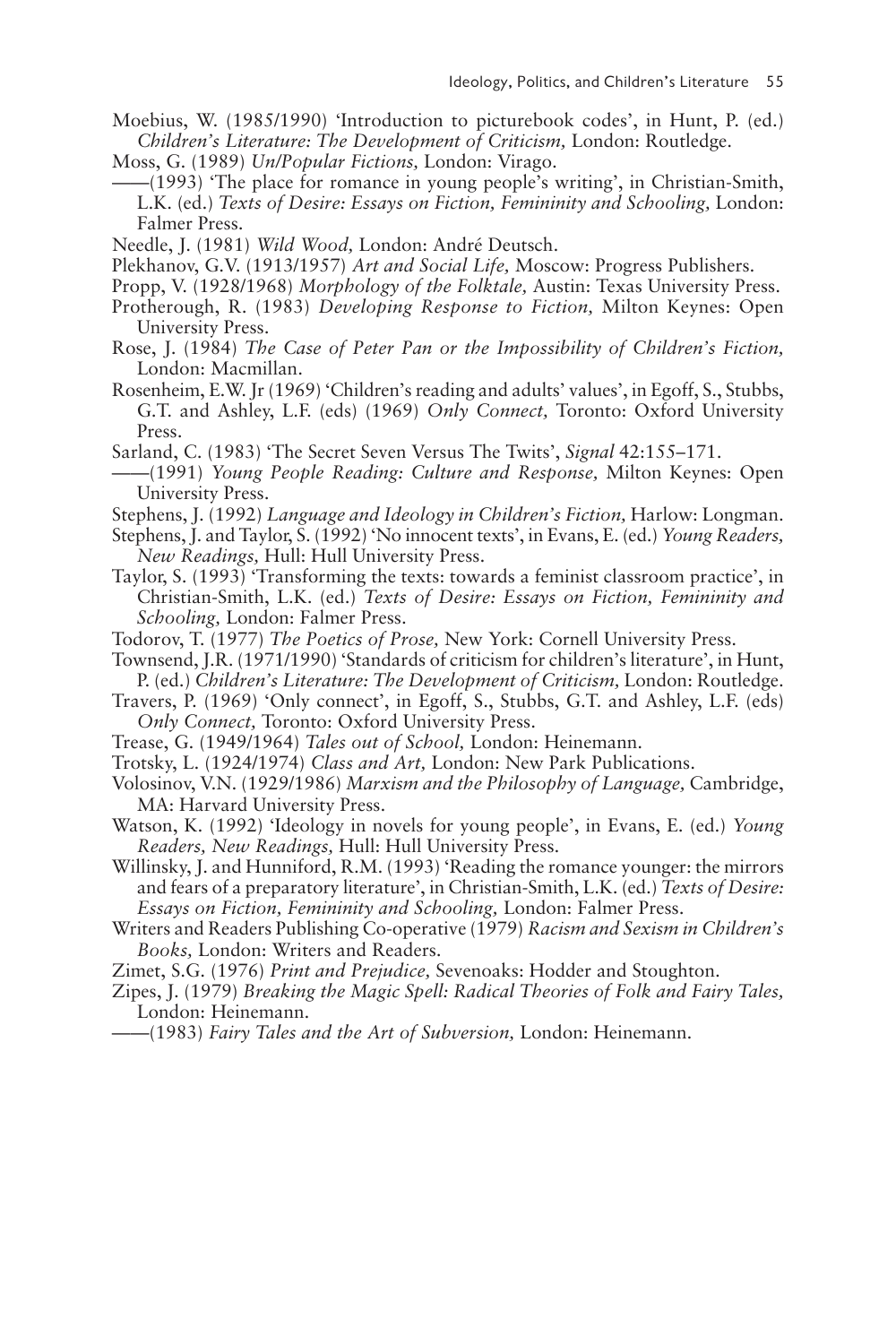# 5 Analysing Texts for Children: Linguistics and Stylistics

## *John Stephens*

#### Editor's introduction

Many assumptions are made about the language of children's books, not least by authors, who may feel obliged to use a specific type and range of vocabulary, styles, and structures. John Stephens argues that even when this happens, the form has 'access to textual strategies with the potential to offset the limitations', and demonstrates the value and fascination of recognising how words work on the page.

PH.

Because the contexts in which children's literature is produced and disseminated are usually dominated by a focus on content and theme, the language of children's literature receives little explicit attention. Yet style—which is the *way* things are represented, based on complex codes and conventions of language and presuppositions about language—is an important component of texts, and the study of it allows us access to some of the key processes which shape text production (Scholes 1985:2–3). The assumption that what is said can be extricated from how it is said, and that language is therefore only a transparent medium, is apt to result in readings with at best a limited grasp of written genres or of the social processes and movements with which genres and styles interrelate.

The language of fiction written for children readily appears to offer conventionalised discourses by means of which to 'encode' content (both story and message). The ubiquitous 'Once upon a time' of traditional story-telling, for example, not only serves as a formal story onset but also tends to imply that particular narrative forms, with a particular stock of lexical and syntactic forms, will ensue. But the contents and themes of that fiction are representations of social situations and values, and such social processes are inextricable from the linguistic processes which give them expression. In other words, the transactions between writers and readers take place within complex networks of social relations by means of language. Further, within the large language system of English, for example, it is possible for young readers to encounter in their reading an extensive range and variety of language uses. Some textual varieties will seem familiar and immediately accessible, consisting of a lexicon and syntax which will seem identifiably everyday, but others will seem much less familiar, either because the lexicon contains forms or uses specific to a different speech community (British 'Standard' English versus USA 'Standard' English, for example),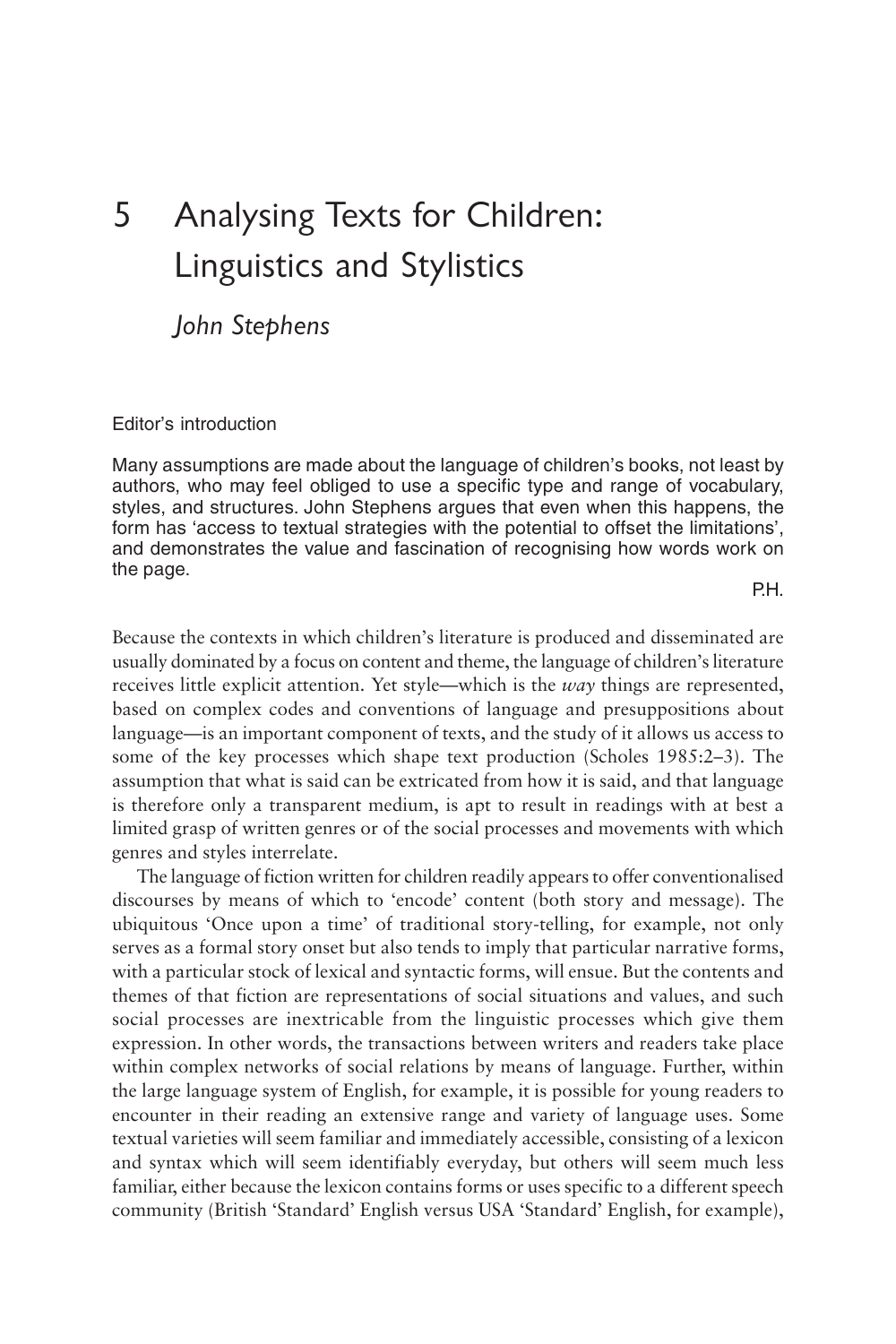or because writers may choose to employ linguistic forms whose occurrence is largely or wholly restricted to narrative fiction, or because particular kinds of fiction evolve specific discourses. Books which may be said to have a common theme or topic will differ not just because that theme can be expressed in a different content but because it is expressed through differing linguistic resources. For example, a large number of children's books express the theme of 'growing up', but since that theme can be discerned in texts as diverse as Tolkien's *The Hobbit* and Danziger's *Can You Sue Your Parents for Malpractice?,* it cannot in itself discriminate effectively between texts of different kinds.

Writers have many options to select from. Thus fiction offers a large range of generic options, such as the choice between fantasy and realism, with more specific differences within them, such as that between time-slip fantasy grounded in the knowable world, or fantasy set in an imaginary universe. To make such a choice involves entering into a *discourse,* a complex of story types and structures, social forms and linguistic practices. That discourse can be said to take on a distinctive style in so far as it is distinguished from other actualisations by recurrent patterns or codes. These might include choices in lexis and grammar; use, types and frequency of figurative language; characteristic modes of cohesion; orientation of narrative voice towards the text's existents (that is, events, characters, settings). Aspects of such a style may be shared by several writers working in the same period and with a common genre, as, for example, contemporary realistic adolescent fiction, but it is usually more personal, as when we speak of the style of Kenneth Grahame, or William Mayne or Zibby Oneal, and at times we may refer to the distinctive style of a particular text, such as Virginia Hamilton's *Arilla Sun Down.* Because the patterns of a particular style are a selection from a larger linguistic code, however, and exist in a relationship of sameness and difference with a more generalised discourse, a writer remains to some degree subject to the discourse, and the discourse can be said to determine at least part of the meaning of the text. Moreover, a narrative discourse also encodes a reading position which readers will adopt to varying extents, depending on their previous experience of the particular discourse, their similarities to or differences from the writer's language community, their level of linguistic sophistication, and other individual differences. At a more obviously linguistic level, a writer's choices among such options as first/third person narration, single/multiple focalisation, and direct/ indirect speech representation further define the encoded reading position. Between them, the broader elements of genre and the more precise linguistic processes appear to restrict the possibility of wildly deviant readings, though what might be considered more probable readings depends on an acquired recognition of the particular discourse. If that recognition is not available to readers, the readings they produce may well seem aberrant.

The communication which informs the transactions between writers and readers is a specialised aspect of socio-linguistic communication in general. The forms and meanings of reality are constructed in language: by analysing how language works, we come nearer to knowing how our culture constructs itself, and where we fit into that construction. Language enables individuals to compare their experiences with the experiences of others, a process which has always been a fundamental purpose of children's fiction. The representation of experiences such as growing up, evolving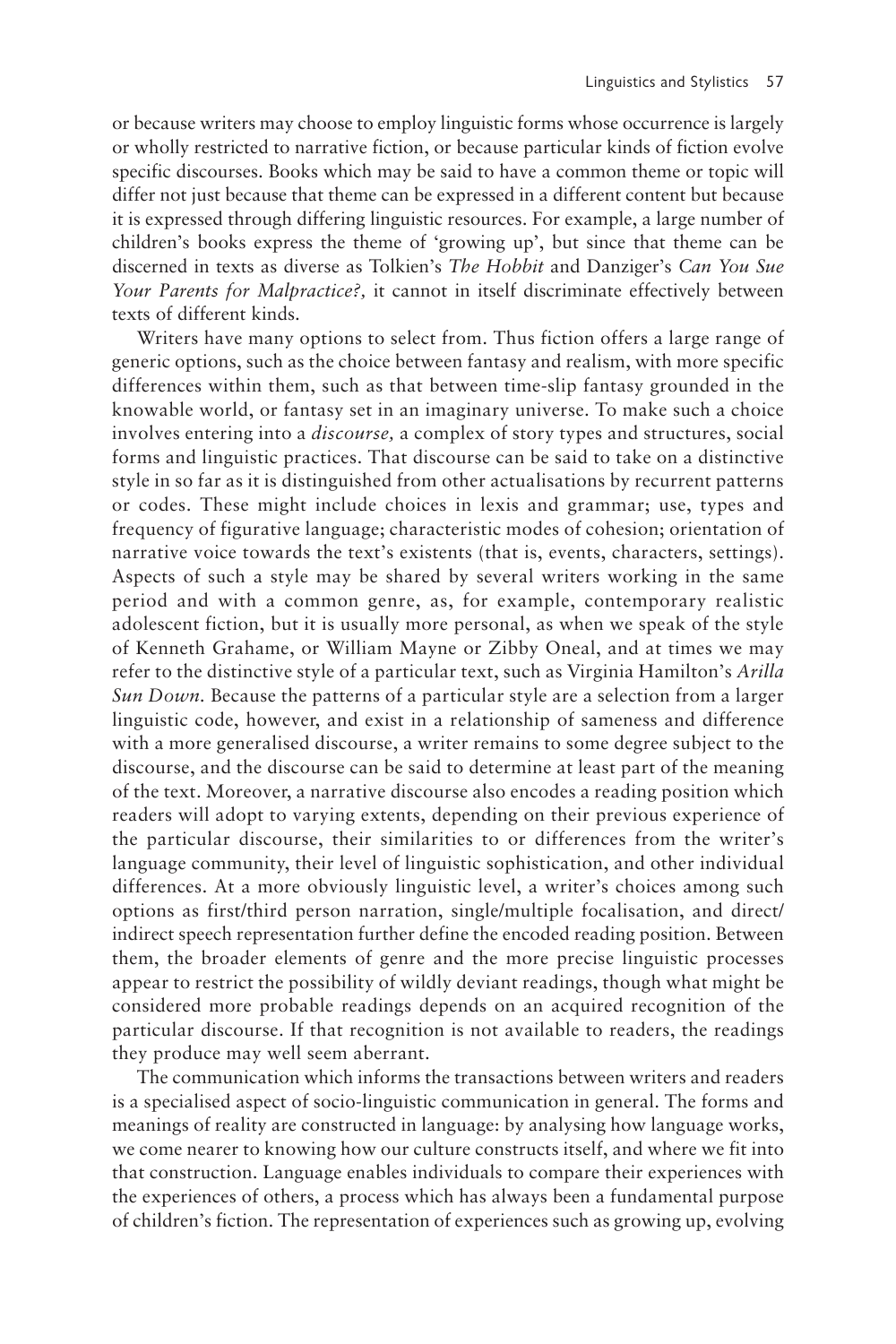a sense of self, falling in love or into conflict and so on, occurs in language, and guarantees that the experiences represented are shared with human beings in general. Language can make present the felt experiences of people living in other places and at other times, thus enabling a reader to define his or her own subjectivity in terms of perceived potentialities and differences. Finally, the capacity of language to express things beyond everyday reality, such as abstract thought or possible transcendent experiences, is imparted to written texts with all its potentiality for extending the boundaries of intellectual and emotional experience. Readers (and writers) often like to think of this as a kind of 'word magic' (for example, Sullivan 1985)—and numerous fantastic fictions so represent it—though it is in fact an explicable linguistic function.

The socio-linguistic contexts of text production and reception are important considerations for any account of reading processes. But beyond satisfying a basic human need for contact, reading can also give many kinds of pleasure, though the pleasures of reading are not discovered in a social or linguistic vacuum: as we first learn how to read we also start learning what is pleasurable and what not, and even what is good writing and what not. Our socio-linguistic group, and especially its formal educational structures, tends to precondition what constitutes a good story, a good argument, a good joke, and the better our command of socio-linguistic codes the greater is our appreciation. In other words, we learn to enjoy the process as well as the product. Writing and reading are also very individual acts, however, and the pleasure of reading includes some sense of the distinctive style of a writer or a text. One primary function of stylistic description is to contribute to the pleasure in the text by defining the individual qualities of what is vaguely referred to as the 'style' of a writer or text.

Stylistic description can be attempted by means of several methodologies. These range from an impressionistic 'literary stylistics', which is characteristic of most discussions of the language of children's literature, to complex systemic analyses. The latter can offer very precise and delicate descriptions, but have the limitation that non-specialists may find them impenetrable. This article works within the semiotic analysis developed in contemporary critical linguistics (Fairclough 1989; Stephens 1992a).

To discuss the textuality of children's fiction one has to begin by considering some assumptions about the nature of language on which it is grounded. Linguists recognise that language is a social semiotic, a culturally patterned system of signs used to communicate about things, ideas or concepts. As a system constructed within culture, it is not founded on any essential bond between a verbal sign and its referent (Stephens 1992a:246–247). This is an important point to grasp, because much children's fiction is written and mediated under the contrary, essentialist assumption, and this has major implications both for writing objectives and for the relationships between writers and readers. As mentioned above, fantasy writing in particular is apt to assert the inextricability of word and thing, but the assumption also underlies realistic writing which purports to minimise the distance between life and fiction, or which pivots on the evolution of a character's essential selfhood, and it often informs critical suspicion of texts which foreground the gap between signs and things. The essentialist position has been conveniently (over-)stated by Molly Hunter: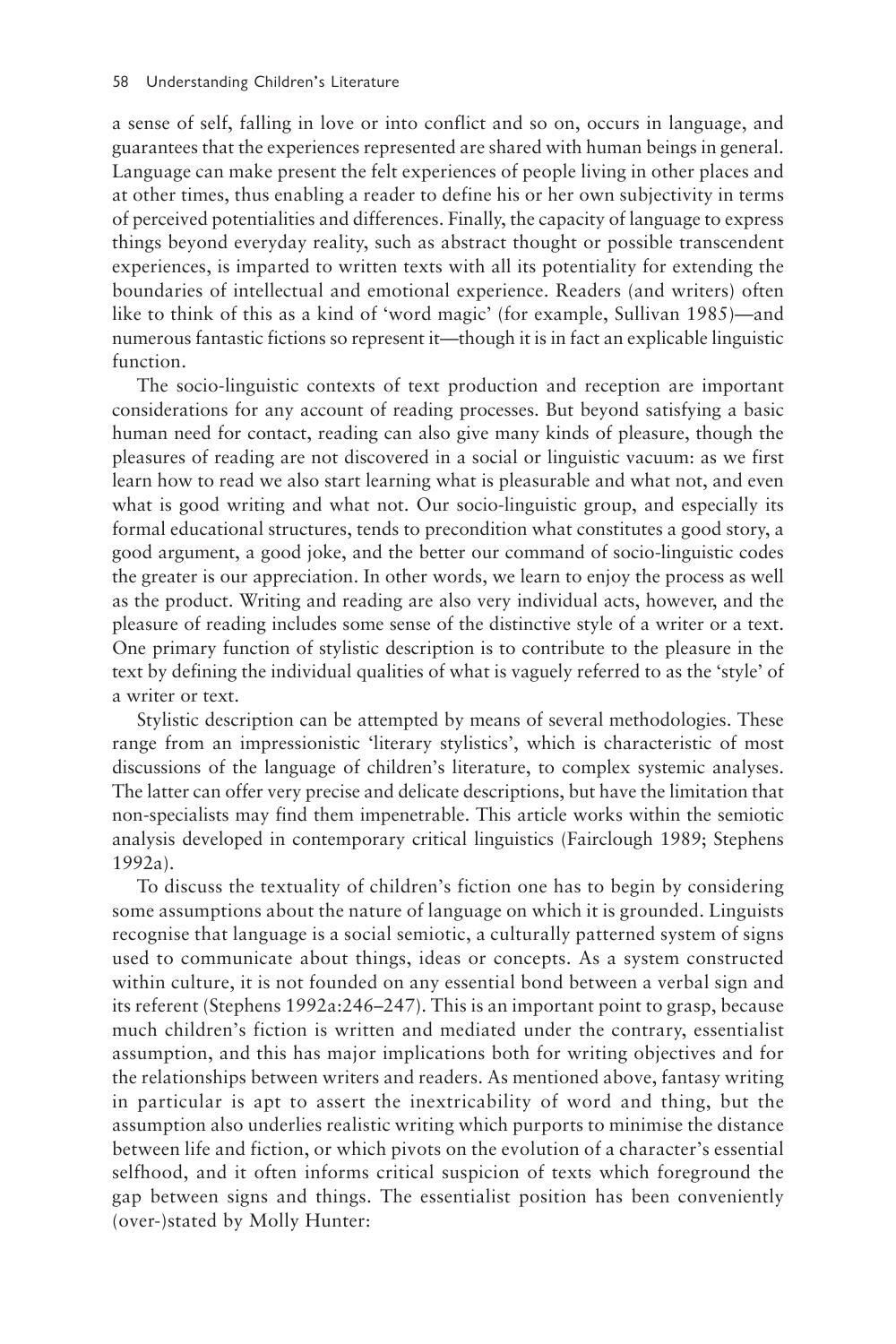the belief underlying the practice of magic has a direct bearing on the whole concept of language…The meaning of every word, it is argued, is innate to its sound and structure. Thus the word itself is the essence of what it names; and to capture that essence in speech is to be able to direct its power to a desired end.

Hunter 1976:107–108

Later in the same paper Hunter balances this position against a writer's more sober awareness 'that words may be defined only to the extent of ensuring their correct use in context' (109), describing the difference as a contradiction which 'all creative writing is an attempt to solve'. But a creative writer cannot resolve those incompatible assumptions about the nature of language and linguistic function. The following passages throw some light on this difference:

The glade in the ring of trees was evidently a meeting-place of the wolves …in the middle of the circle was a great grey wolf. He spoke to them in the dreadful language of the Wargs. Gandalf understood it. Bilbo did not, but it sounded terrible to him, and as if all their talk was about cruel and wicked things, as it was.

*The Hobbit,* Tolkien 1937/1987:91

Charlie did not know much about ice…The only piece he had known came from a refrigerated boat, and was left on the wharf, cloudy white, not clear, not even very clean. Charlie had waited until the boat went with its load of lamb carcasses, and then gone for it. By then it had melted. There was a puddle, a wisp of lambswool, and nothing more.

He did not even think this was the same stuff. He did not think this place was part of the world. He thought it was the mouth of some other existence coming up from the ground, being drilled through the rock. The pieces coming away were like the fragments from the bit of the carpentry brace Papa used for setting up shelves. An iron thing would come from the ground, Charlie thought, and another Papa would blow through the hole to make it clear. Last time all the dust had gone into Charlie's eye, because he was still looking through. Papa had thought him such a fool.

*Low Tide,* Mayne 1992:163–164

The Tolkien and Mayne passages represent a principal character at a moment of incomprehension: Bilbo hears a foreign language, and has no actual referents for the verbal signs; Charlie perceives a physical phenomenon (the point at which pieces of ice break from a glacier into a river, though *glacier* is not introduced for two more paragraphs) and struggles with the socio-linguistic resources at his disposal to find meaning in it. A significant difference between the two is the implication that the Wargs' language communicates meanings beyond sense. On a simple level, this is to say no more than that it is obvious what the sounds made by a nasty horde of wolves signify. But Tolkien directly raises the question of comprehension—'Gandalf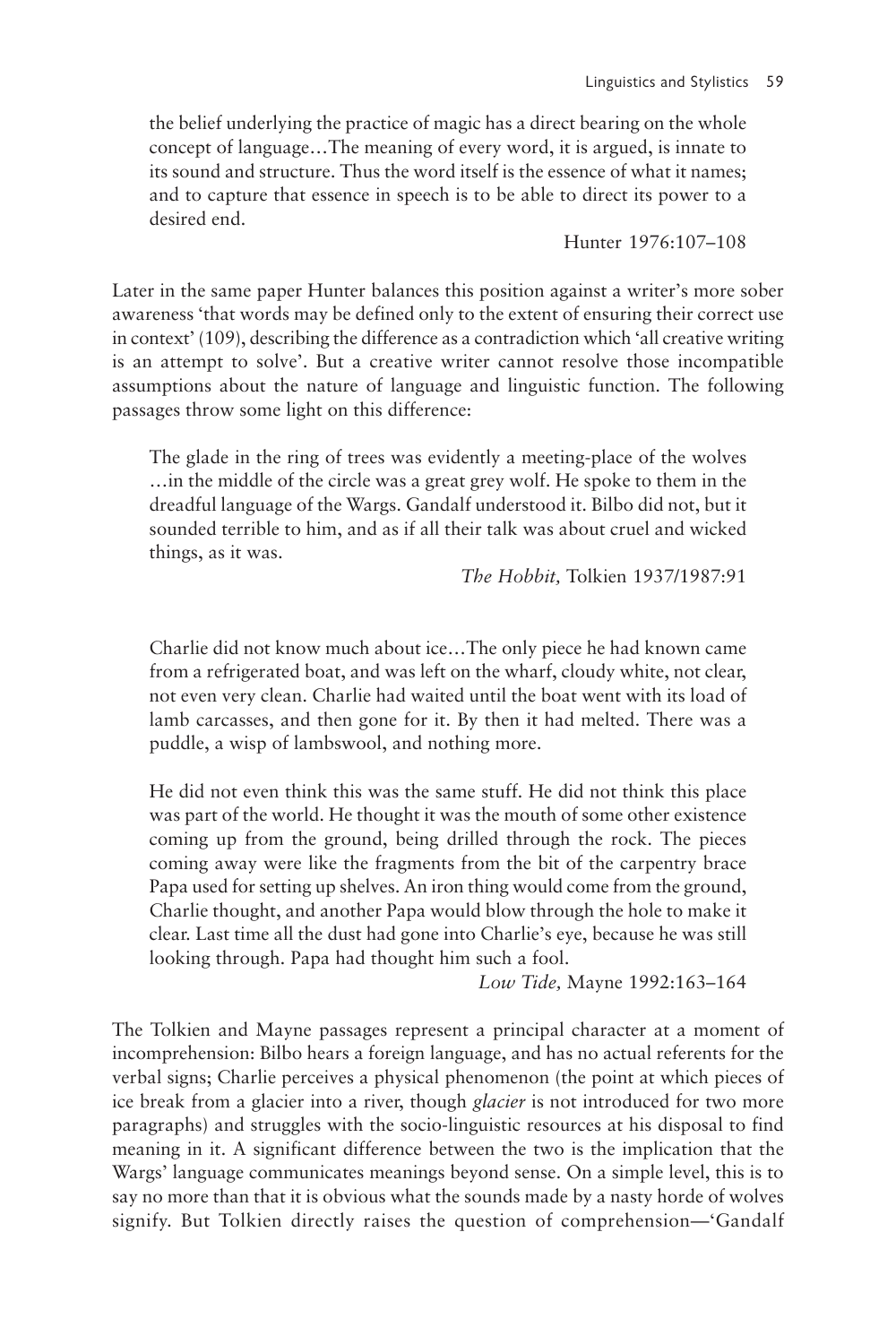understood it'—and uses his overt, controlling narrative voice to confirm that Bilbo comprehends something which is a linguistic essential: the language is inherently 'dreadful' (presumably in the fuller sense of 'inspiring dread'); and the 'as it was' confirms the principle that 'the meaning is innate to its sound' suggested by the lexical set 'terrible, wicked and cruel'. Mayne focuses on the other side of the sign/thing relationship, in effect posing a question often posed in his novels: can a phenomenon be understood if it cannot be signified in language? Tolkien's shifts between narration and Bilbo's focalisation are clearly marked; Mayne slips much more ambiguously between these modes, a strategy which serves to emphasise the gap between phenomena and language. The first paragraph is a retrospective narration of Charlie's single relevant empirical experience, but because that ice then differed in colour and form ('cloudy white', 'a puddle') the past experience does not enable him to make sense of the present. Instead, in the second paragraph Charlie produces a fantastic (mis- )interpretation on the premise that what he sees is visually isomorphic with another previous experience. The upshot is that, once again, he seems 'such a fool', though that is only a temporary state induced by linguistic inadequacy, and is set aside by the novel's congruence of story and theme. As a story, *Low Tide* is a treasure hunt gone wrong and then marvellously recuperated; a major thematic concern, articulated through the child characters' struggles to make sense of phenomena, language, and the relationships between phenomena and language, is a child's struggle towards competence in his or her socio-linguistic context.

The texts thus demonstrate two very different approaches to the semiotic instability of language. A third, and very common, approach is to exploit that instability as a source of humour, and this partly explains why nonsense verse is considered to be almost entirely the province of childhood. A rich vein of narrative humour also runs from the same source. In Sendak's *Higglety Pigglety Pop!,* for example, humour is created by exploiting the arbitrary relationship between signs and things or actions, specifically the instabilities which can result when significations slip, multiply, or change. In the following extract, Jenny, the Sealyham terrier, has undertaken the task of feeding a mysterious and uncooperative baby:

Jennie wiped her beard on the rug. 'If you do not eat, you will not grow.'

## 'NO EAT! NO GROW! SHOUT!'

Jennie sighed and neatly tapped the top off the soft-boiled egg. 'Baby want a bite?'

'NO BITE!'

'GOOD!' snapped Jennie, and she gulped the egg, shell and all.

Breakfast was disappearing into Nurse, and suddenly Baby wanted some too.

'EAT!' she cried, pointing to the cereal.

Jennie thanked Baby and gobbled up the oatmeal.

'NO EAT!' Baby screamed.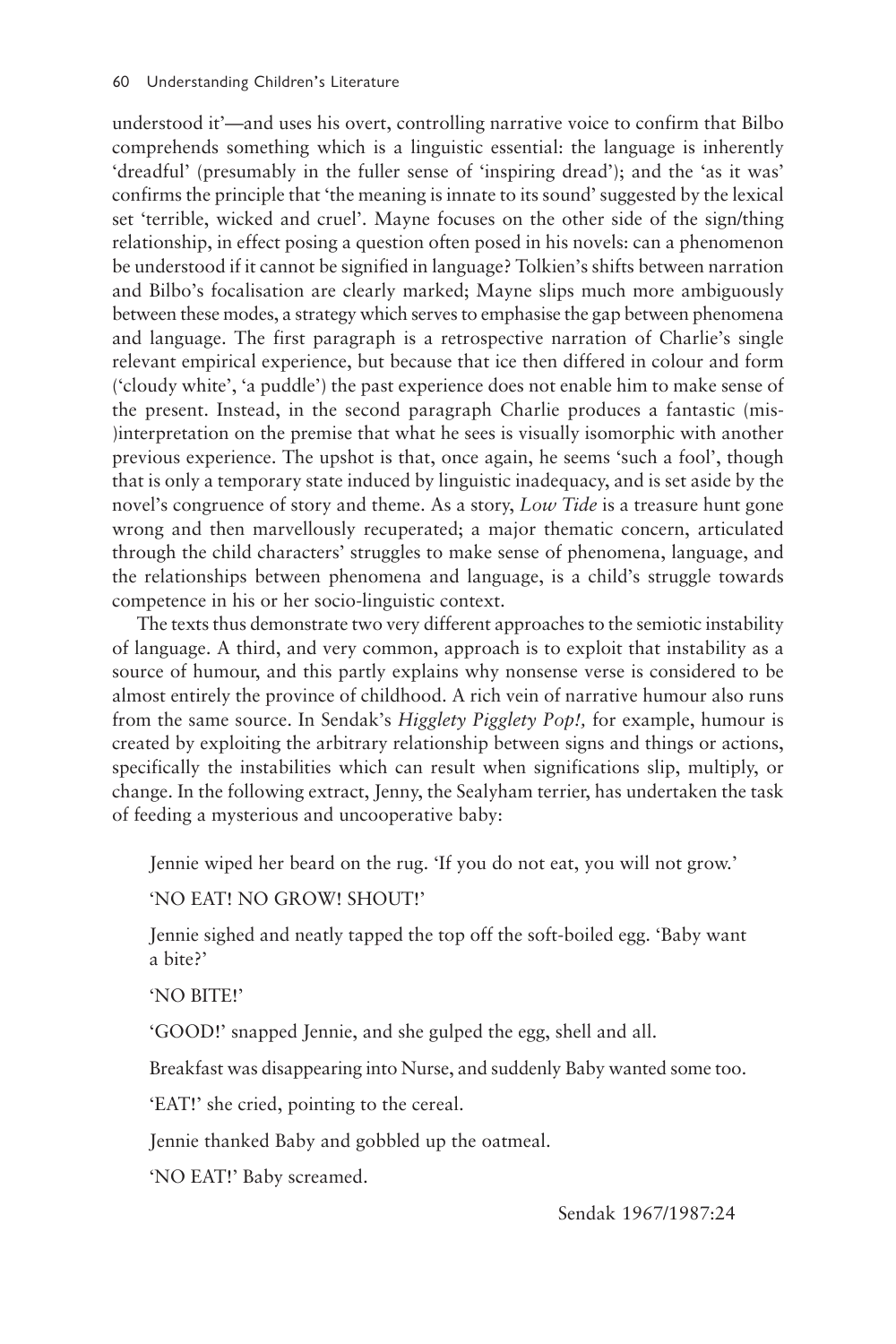Signification in this extract pivots on the Baby's shouted 'EAT!', which in its immediate context is an expression of the Baby's desire, but becomes an instruction when Jennie chooses to interpret it as such. Subsequently, 'NO EAT!', which initially signifies the Baby's act of refusal, shifts to become another instruction. The first line of the extract is itself a succinct example of how context determines meaning. As a discrete utterance, 'Jennie wiped her beard on the rug' would seem to violate two normal social assumptions: female names do not normally collocate with beards, and 'rug' does not belong to the lexical set comprising objects on which beards might be wiped (towel; handkerchief; sleeve; etc.). In such an example, 'correct use in context' extends beyond other nearby words and the grammar which combines them into intelligible form to include the situation of utterance and cultural context. The situation of utterance—the knowledge that Jennie is a dog—clarifies the focus of reference, but at the same time foregrounds how the 'same' utterance can have a very different meaning in different contexts. The instability of reference emerges even when we know Jennie is a dog, because the primary association of *beard* is with human (male) facial hair, and hence is always to some degree figurative when transferred to animals or plants. In such ways, *Higglety Pigglety Pop!* is a richly subversive text, playing on meanings to such an extent as to suggest that if allowed free play, language will tend to be uncontainable by situation, hovering always on the boundary of excess. Such a view of language, however, tends to be uncommon in the domain of children's literature.

The issue of sign/referent relationship is of central interest here because it bears directly on linguistic function in children's fiction and the notion of desirable significances. The assumption that the relationship is direct and unproblematic has the initial effect of producing what might be termed closed meanings. The Tolkien example is especially instructive because it explicitly shows how language which is potentially open, enabling a variety of potential reader responses, is narrowed by paradigmatic recursiveness and essentialism. Writers will, of course, often aim for such specification, but what are the implications if virtually all meaning in a text is implicitly closed? The outcome points to an invisible linguistic control by writer over reader. As Hunt has argued, attempts to exercise such control are much less obvious when conveyed by stylistic features than by lexis or story existents (Hunt 1991:109).

A related linguistic concept of major importance for the issue of language choice and writerly control is register, the principle which governs the choice among various possible linguistic realisations of the same thing. Register refers to types of language variation which collocate with particular social situations and written genres. Socially, for example, people choose different appropriate language variations for formal and informal occasions, for friendly disputes and angry arguments, and for specialised discourses: science, sport, computing, skipping rope games, role-play, and so on, all have particular registers made up of configurations of lexical and syntactical choices. Narrative fictions will seek to replicate such registers, but also, as with a wide range of writing genres, develop distinctive registers of their own. Genres familiar in children's fiction such as folk and fairy stories, ghost and terror stories, school stories, teen romance, and a host of others—use some readily identifiable registers. Consider the use of register in the following passage from Anna Fienberg's *Ariel, Zed and the Secret of Life.* It describes three girls watching a horror movie, but one of them (Ariel) is giggling: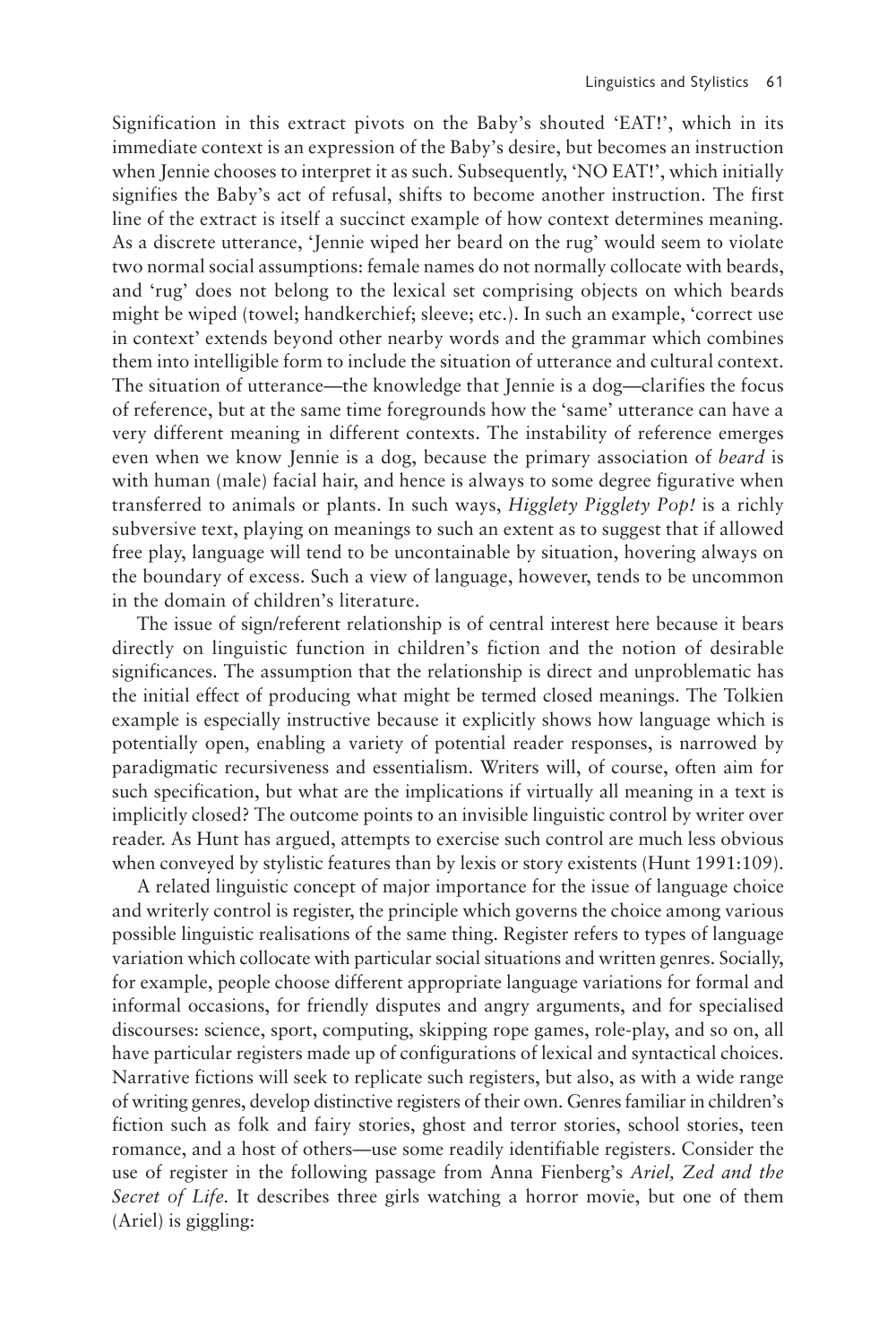#### 62 Understanding Children's Literature

When the girls looked back at the screen, the scene had changed. It was dusk, and shadows bled over the ground. A moaning wind had sprung up, and somewhere, amongst the trees, an owl hooted.

'Ooh, *look*', hissed Lynn, her nails digging into her friend Mandy's arm. 'Is that him there, crouching behind that bush? Tell me what happens. I'm not looking any more.'

'The nurse is saying goodnight,' Mandy whispered, 'she's leaving. She'll have to go right past him.'

*The Monster From Out of Town* was, indeed, breathing heavily behind a camellia bush. His clawed hands crushed flowers to a perfumed pulp, which made you think of what he would do to necks…

Ariel grinned. The monster's mask was badly made and his costume looked much too tight…

## Fienberg 1992:9–10

The scene from the movie is presented in the conventional register of the Gothic (dusk, shadows, bled, moaning wind, an owl hooted), though the unusual metaphor 'shadows bled' reconfigures the conventional elements with the effect of foregrounding the Gothic trait of overwording (or semantic overload). By then switching the retelling to the audience's perceptions and responses, Fienberg builds in a common Gothic narrative strategy, that of determining emotional response to scene or incident by building it in as a character's response. The switch also enables a version of the suspense so necessary to horror ('him…behind that bush'; 'the nurse…leaving'; 'his clawed hands'). These narrative strategies set up the deflation occurring with Ariel's response and the register shift which expresses it: detached and analytic, she epitomises the resistant reader who refuses the positioning implied by the genre. The deflation has the effect of retrospectively defining how far a genre can depend on its audience's unthinking acceptance of the emotional codes implied by its register.

Fienberg is making an important point about how fiction works (her novel is pervasively metafictive), and it is a point which is well applied to modes of fiction in which register is much less obtrusive. It is easy to assume that realistic fiction is based on a neutral register, though this is not really so, and a stylistic account can help disclose how its registers position readers even more thoroughly than do obvious registers such as that of Gothic. This is readily seen in the tradition of realism in adolescent fiction in the USA, which developed in the 1960s out of a psychology of adolescence based in the work of Erik Erikson re-routed through the textual influence of Salinger's *The Catcher in the Rye.* Thus a first-person, adolescent narrator represents significant issues of adolescent development, such as 'experience of physical sexual maturity, experience of withdrawal from adult benevolent protection, consciousness of self in interaction, re-evaluation of values, [and] experimentation' (Russell 1988:61). Cultural institutions, genre and style interact with a material effect, not just to code human behaviour but to shape it. A stylistic analysis offers one position from which we can begin to unravel that shaping process. Danziger's *Can You Sue Your Parents*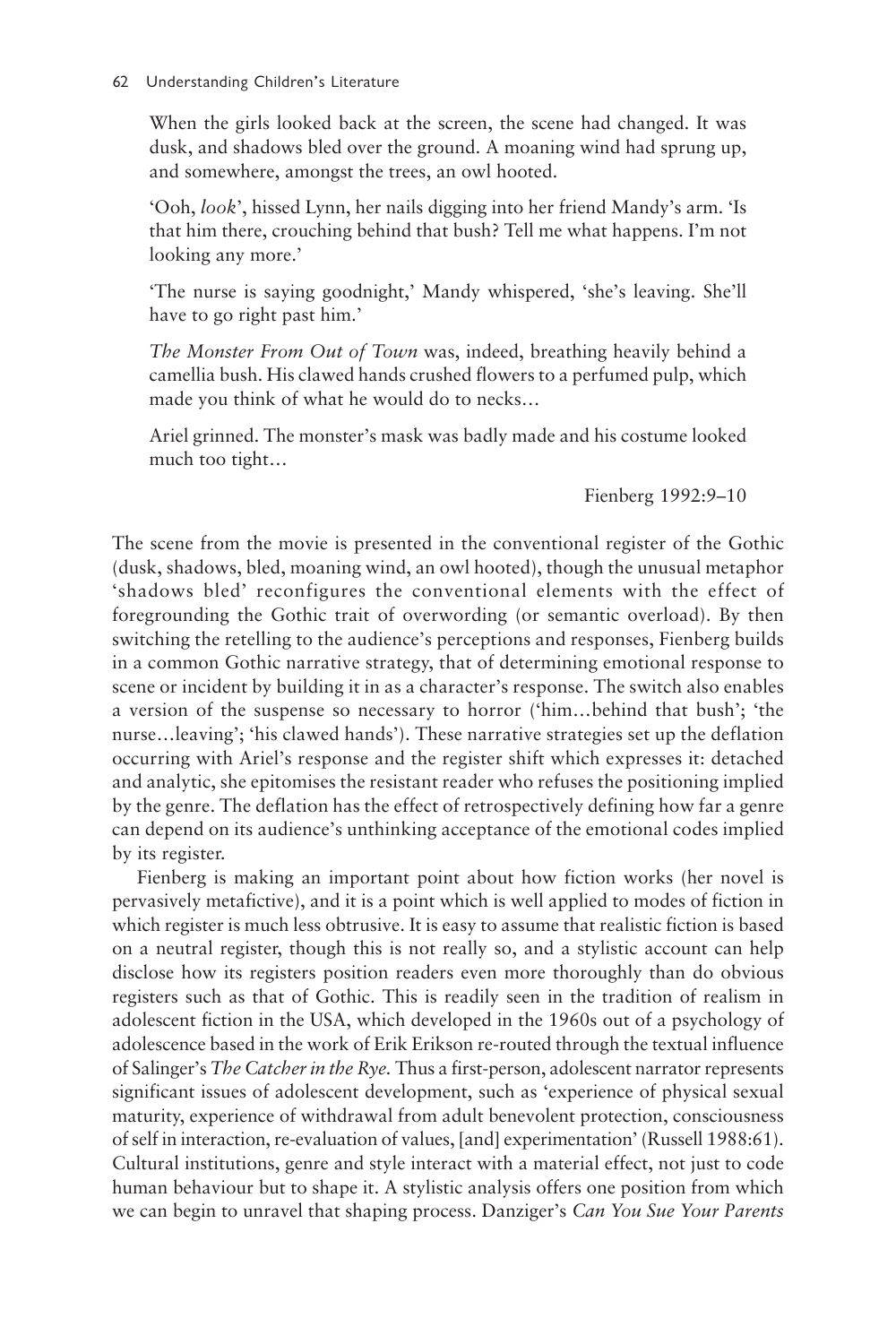*for Malpractice?* is thematically focused on the five concepts of adolescent development listed above; most are evident in the following passage:

[Linda] says, 'How can you stop a buffalo from charging?'

'Take away his credit cards', my mother answers.

My father turns to her. 'You should know that one. Now that you're going back to work, I bet you're going to be spending like mad, living outside my salary.'

'Why don't you just accept it and not feel so threatened?' My mother raises her voice. She hardly ever does that.

I can feel the knot in my stomach and I feel like I'm going to jump out of my skin.

'Who feels threatened?' he yells. 'That's ridiculous. Just because you won't have to depend on me, need me any more, why should I worry?'

So that's why he's acting this way. He thinks it's the money that makes him important. Sometimes I just don't understand his brain.

'Why can't you ever celebrate anything?' she yells again.

I throw my spoon on the table. That's it. I'm leaving.

Linda follows me out. It's like a revolution. Nothing like this has ever happened before.

## Danziger 1979/1987:64

An important part of the register here is the first person and—as often—present tense narration, particularly in so far as it constructs a precise orientation of narrative voice towards a conventional situation. The function of present tense narration is to convey an illusion of immediacy and instanteity, suppressing any suggestion that the outcome is knowable in advance. Thus Lauren, the narrator, proceeds through specific moments of recognition and decision—'I can feel…'; 'So that's why…'; 'That's it. I'm leaving'; 'It's like a revolution'—but each of these moments, as with the depiction of the quarrel itself, is expressed by means of a register which consists of the clichés which pertain to it. Linguistically, this has a double function. It is, now at the other end of the creative spectrum, another use of language which assumes an essential link between sign and referent; and in doing that through cliché it constitutes the text as a surface without depth, an effect reinforced by the way present tense narration severely restricts the possibility of any temporal movement outside the present moment. The outcome, both linguistically and thematically, is a complete closing of meaning: there is no interpretative task for a reader to perform, no inference undrawn. This closure even extends to the joke with which the passage begins.

Another way to describe this is to say that the metonymic mode of writing which characterises realistic fiction, and which enables particular textual moments to relate to a larger signifying structure (Stephens 1992a:248–249), has been directed towards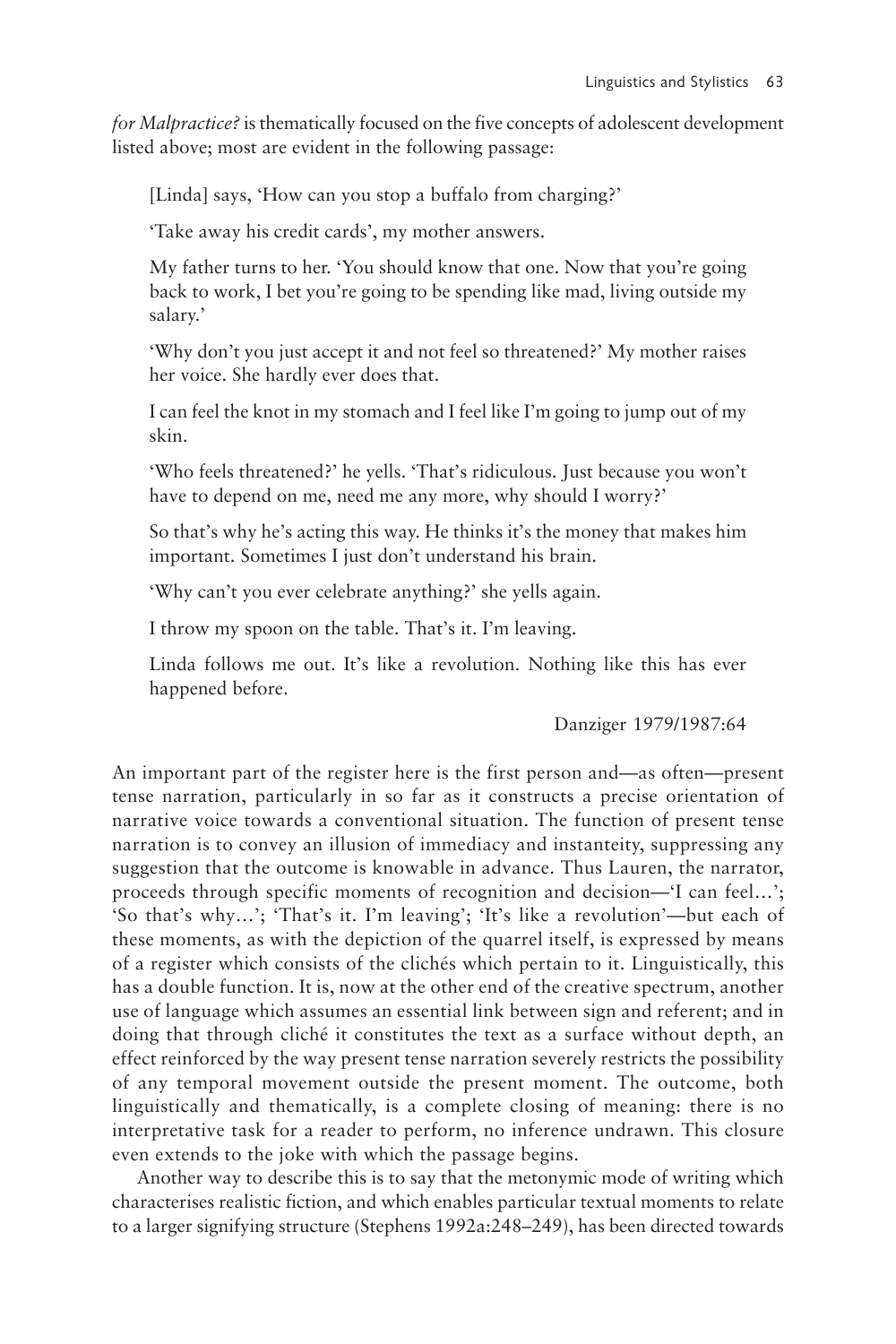a closing of meaning. Another aspect of the metonymic process is that a narrative may draw upon recognisable scenes repeatable from one text to another and which constitute a 'register' of metonyms of family life. This example could be categorised as: situation, the parental quarrel; pretext, money; actual focus, power and authority. With perhaps unintentional irony produced by the present tense verb, the repeatability of the scene is foregrounded by Lauren's remark that 'Nothing like this has ever happened before.' It happens all the time, especially in post-1960s realist adolescent fiction, and its function, paradoxically, is to confirm a model whereby the rational individual progresses to maturity under the ideal of liberal individuality, doing so through the assurance that the experience is metonymic of the experience of everybody in that age group.

The presence of a narrative voice which interprets the scene for the benefit of readers is a characteristic of another linguistic aspect of texts, the presentation of scene and incident through the representation of speech and thought and the strategy of focalisation. These are important aspects of point of view in narrative, the facet of narration through which a writer implicitly, but powerfully, controls how readers understand the text. Because readers are willing to surrender themselves to the flow of the discourse, especially by focusing attention on story or content, they are susceptible to the implicit power of point of view. Linguistically, point of view is established by focalisation strategies and by conversational pragmatics. The first is illustrated in the following passage from Paula Fox's *How Many Miles to Babylon?,* which exemplifies a common textual strategy in children's fiction, the narration of incidents as they impact on the mind of a single focalising character. Most novels which are third-person narrations include at least one focalising character, and this has important implications for the kind of language used, because in the vast majority of books written for children there is only one such focaliser, who is a child (or ersatz child, such as Bilbo in *The Hobbit*). Further, as with first person narrators, readers will tend to align themselves with that focalising character's point of view.

[James] *knew* he shouldn't go into the house—it wasn't his house. But that wasn't the reason why he wanted the street to be empty when he walked up the little path. What he knew and what he felt were two different things. He felt that going into that house had to be something he did secretly, as though it were night and he moved among shadows.

The door was open enough to let him slip in without pushing it. Sunlight didn't penetrate the dirty windows, so he stood still until his eyes grew accustomed to the darkness. Then, as he smelled the dusty old rooms and the dampness of the wallpaper that was peeling off the walls, other things he felt came swimming towards him through the gloom like fish.

Fox 1967/1972:28

The text is shaped by the presence of represented thought and by direct or implied acts of perception. The narrative representation of thought—marked here by the verbs 'knew' and 'felt'—situates events within the character's mind but also enables a separate narrating voice. This narration is always evident here in such aspects of register as the quite complex left-branching syntax of the final sentence and lexical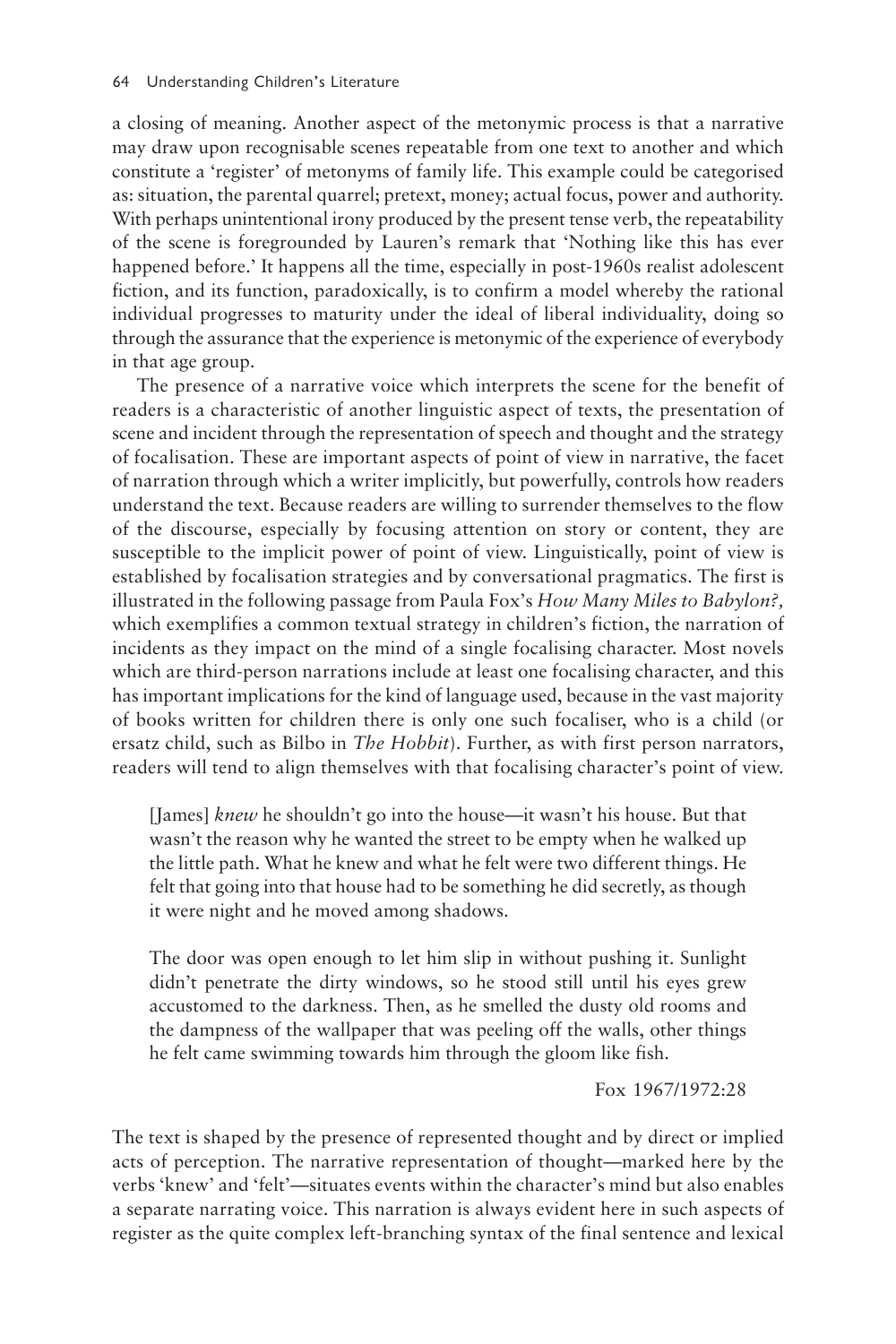items such as 'penetrate' and 'accustomed', and by the use of analogies and figurative language. James is a 10-year-old, whose own linguistic level is shown to be a scant competence with a *Dick and Jane* reader (20), and there is no evident attempt at this moment to match linguistic level of narrative discourse to that of the character, though that does often happen. There is, nevertheless, an obvious contrast with the Danziger passage, which, despite having a much older main character (14), has access to a more limited range of registers. Figurative language is likewise less complex. Lauren's I can feel the knot in my stomach and I feel like I'm going to jump out of my skin' are cliché analogies, whereas in 'other things he felt came swimming towards him through the gloom like fish' the ground of the concrete/ abstract comparison foregrounds the double meanings of 'swimming' and 'gloom', opening out the space between sign and referent and giving readers an opportunity to draw inferences which are not fully determined by the text but have room to include more personal associations.

The last sentence of the Fox extract is unusual in its complexity, however, because complex sentences, especially in conjunction with complex focalisation, tend rather to be the province of more difficult Young Adult fiction. In general, most fiction for children up to early adolescence is characterised by a lexis and grammar simplified relative to the notional audience: sentences are right-branching, and within them clauses are mainly linked by coordination, temporality or causality; and the use of qualifiers and figurative language is restricted. Even the passage cited from *Low Tide,* which has a very subtle effect (and Mayne is often thought of as a writer of 'difficult' texts), is entirely right-branching and contains very few qualifiers. There, as elsewhere, subtlety depends on textual strategies which open, rather than close off, signification.

The second linguistic construction of point of view is by means of represented conversation. Various modes are available to a writer (see Leech and Short 1981), and all appear in children's fiction. These modes range from reported speech acts, which are mainly an aspect of narrative, to direct speech dialogues, which readers must interpret in the light of their knowledge of the principles and conventions of conversation. Because the intermediate forms of indirect and free indirect speech representation allow both for subtle interplay between narratorial and character points of view and for narratorial control, they have tended to receive most attention in discussions of general fiction. With children's fiction, however, more attention needs to be paid to direct speech dialogue, both because it exists in a higher proportion and because of the general principle that the narrator in the text appears to have less control over point of view in dialogue. Leech and Short envisage a cline running between 'bound' and 'free' forms, where 'free' corresponds with closeness to direct speech (324). But point of view in such conversations is affected by two factors: the presence of narratorial framing, especially speech-reporting tags, that is, the devices for identifying speakers which may in themselves suggest attitudes; and the pragmatic principles which shape conversation. The following passage illustrates these factors.

When they reached [the others] they slipped in behind Rebecca and Sue Stephens, and Juniper saw Ellie standing on the pavement buttoned up in her old red coat, Jake beside her. They waved and smiled.

'Your mum looks like…a pop star,' said Sue.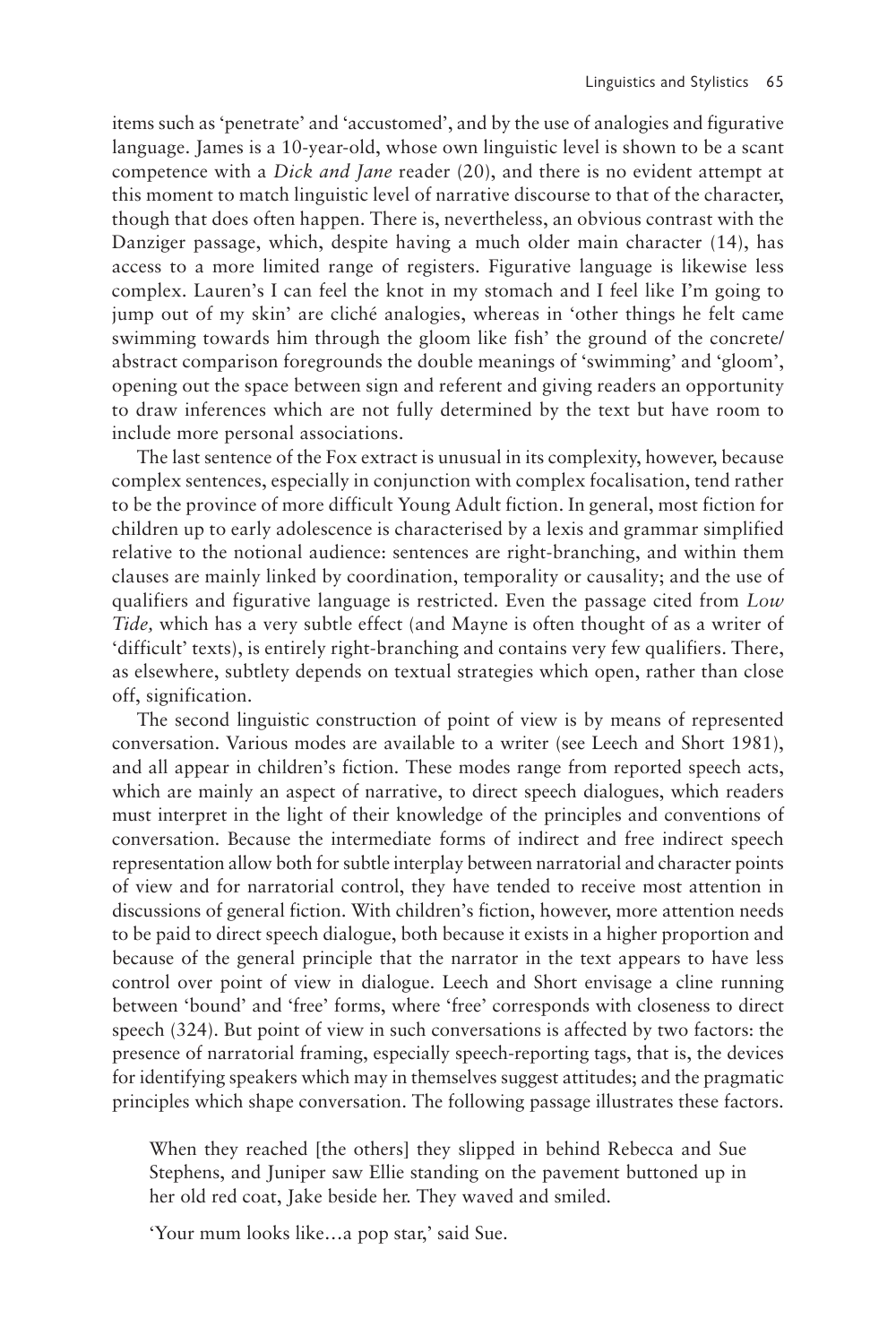#### 66 Understanding Children's Literature

'No, someone in a TV series,' said Rebecca.

'It must be strange to have a mother looking like that,' went on Sue, still staring behind her.

'How would I know? I've only had her, haven't I? I don't know any different mother, so I don't know if it's strange or not.'

Sue kept on:

'Is that your dad? That one with the beard?'

'Shut up,' hissed Rebecca, then said very loudly and clearly, 'I liked your reading, Juniper. You were the best.'

'You sounded dead miserable but your arm didn't show. Nobody could tell. I expect Sir picked you because of being sorry for you. He's like that. What did you say?' asked Sue.

'I said Abbledy, Gabbledy Flook,' answered Juniper and then under her breath, Ere the sun begins to sink, May your nasty face all shrink, which came into her head out of nowhere, and wished herself away to a wide, pale beach with the sun shining down and a white horse galloping at the edge of the incoming tide, far, far away from the wind slicing down the pavement blowing up grit and rubbish as they made their way back to school.

Kemp 1982:78–79

This exchange shows very clearly how meaning in conversations arises not from the simple sense of individual utterances but from the tenor of utterances in combination and as shaped by narratorial tagging. It also illustrates how a children's book makes use of the main principles which inform actual or represented conversations: the principle of cooperation, the principle of politeness and the principle of irony. In order to communicate in an orderly and productive way speakers accept five conventions which organise what we say to one another: an utterance should be of an appropriate size; it should be correct or truthful; it should relate back to the previous speaker's utterance (a change of subject and a change of register may both be breaches of relation); it should be clear, organised and unambiguous; and each speaker should have a fair share of the conversation, that is, be able to take his or her turn in an orderly way and be able to complete what s/he wants to say (Leech 1983; Stephens 1992b:76–96). These conventions are very readily broken, and much of everyday conversation depends on simultaneously recognising and breaking one or more of them. In particular, many breaches are prompted by the operation of politeness in social exchange. Whenever conversational principles are breached, the product is apt to be humour, irony or conflict.

After a sequence of four utterances which more or less adhere to the principles of coherence and turn taking, but skirt the boundaries of politeness by drawing attention to Ellie's unusual appearance (shabby but beautiful, she doesn't conform to the girls' image of 'mother'), Kemp introduces a sequence built on crucial breaches of relation and politeness, beginning with Sue's 'Is that your dad?'. This is flagged contextually because readers know that Juniper's father is missing, and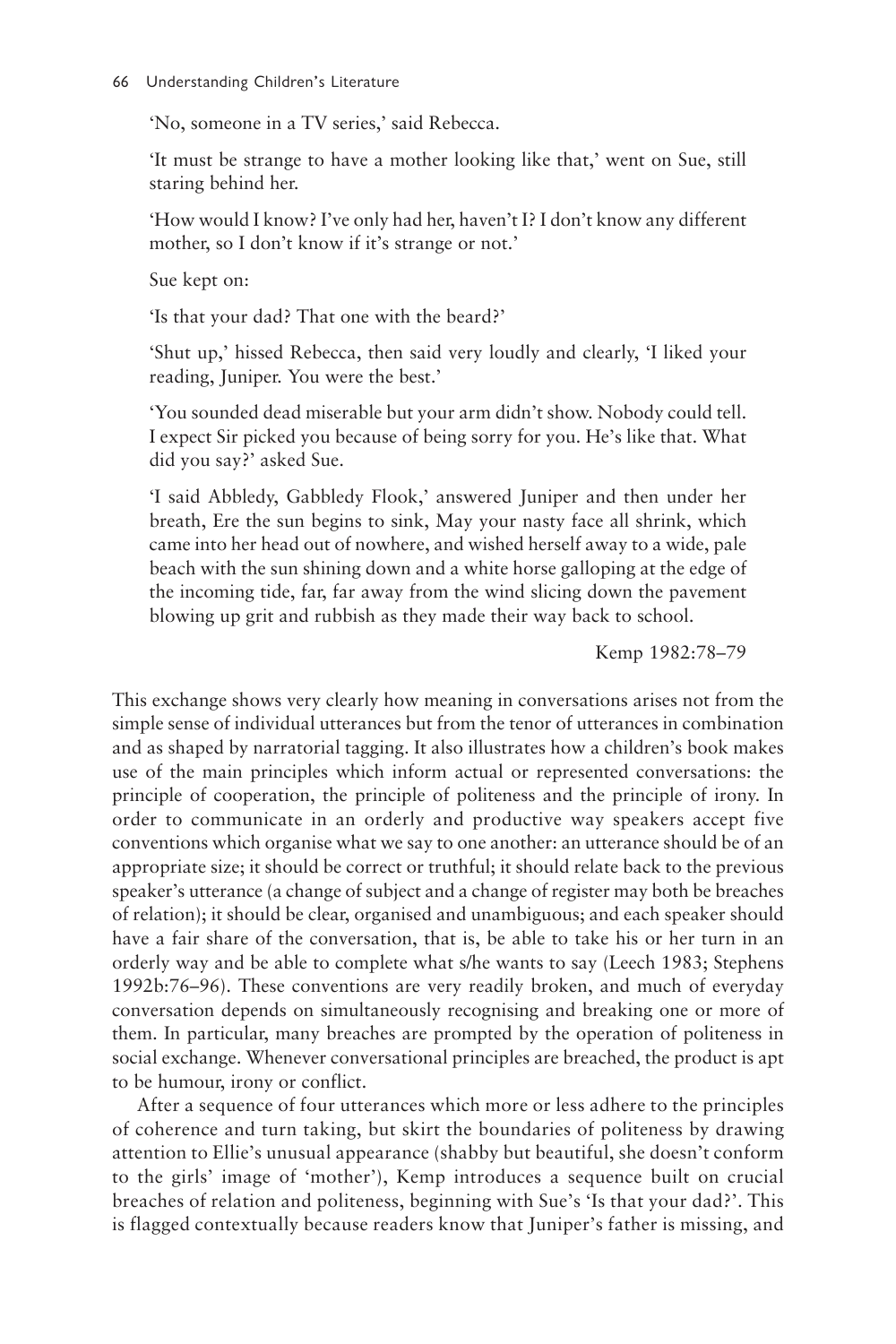textually because of the cline in the speech reporting tags from the neutral 'said Sue' to the intrusively persistent 'Sue kept on', and the heavy tagging of Rebecca's interruption and shift of relation ('hissed Rebecca, then said very loudly and clearly'). Finally, of course, Juniper's escapist daydream cliché also serves as a narratorial comment on how painful she has found the exchange: indeed, the blowing 'grit and rubbish' becomes a metonym for the anguish at the heart of her being. Second, Sue's response to Rebecca's intervention is to apparently pursue relation but to breach politeness by turning attention to Juniper's missing arm. The upshot is Juniper's final spoken utterance—interrupting, impolite and nonsensical, it terminates the exchange and the discourse shifts into represented thought. Such an astute use of conversational principles is one of the most expressive linguistic tools available to a children's writer.

A stylistic examination of children's fiction can show us something very important, namely that a fiction with a high proportion of conversation and a moderately sophisticated use of focalisation has access to textual strategies with the potential to offset the limitations which may be implicit in a disinclination to employ the full range of lexical, syntactic and figurative possibilities of written discourse. But stylistic analysis is also never an end in itself, and is best carried out within a frame which considers the relationship of text to genre and to culture. Obviously enough, stylistics alone cannot determine the relative merits of Sue and Rebecca's preferences for 'a pop star' or 'someone in a TV series', and cannot determine whether a reader treats either category as prestigious or feels that both consign Ellie to a subject position without selfhood. The example illustrates two general principles in language analysis: that significance is influenced by the larger contexts of text and culture within which particular utterances are meaningful; and that particular language features or effects can have more than one function, simultaneously expressing both purposiveness and implicit, often unexamined, social assumptions.

Finally, attention to the language of children's fiction has an important implication for evaluation, adding another dimension to the practices of judging books according to their entertainment value as stories or to their socio-political correctness. It can be an important tool in distinguishing between 'restrictive texts' which allow little scope for active reader judgements (Hunt 1991:117) and texts which enable critical and thoughtful responses.

## **References**

Danziger, P. (1979/1987) *Can You Sue Your Parents for Malpractice?,* London: Pan. Fairclough, N. (1989) *Language and Power,* London and New York: Longman. Fienberg, A. (1992) *Ariel, Zed and the Secret of Life,* Sydney: Allen and Unwin. Fox, P. (1967/1972) *How Many Miles to Babylon?,* Harmondsworth: Puffin. Hamilton, V. (1976) *Arilla Sun Down,* London: Hamish Hamilton. Hunt, P. (1991) *Criticism, Theory, and Children's Literature,* Oxford: Basil Blackwell. Hunter, M. (1976) *Talent Is Not Enough,* New York: Harper and Row. Kemp, G. (1986/1988) *Juniper*, Harmondsworth: Puffin. Leech, G.N. (1983) *Principles of Pragmatics,* London and New York: Longman. ——and Short, M.H. (1981) *Style in Fiction,* London and New York: Longman. Mayne, W. (1992) *Low Tide,* London: Cape.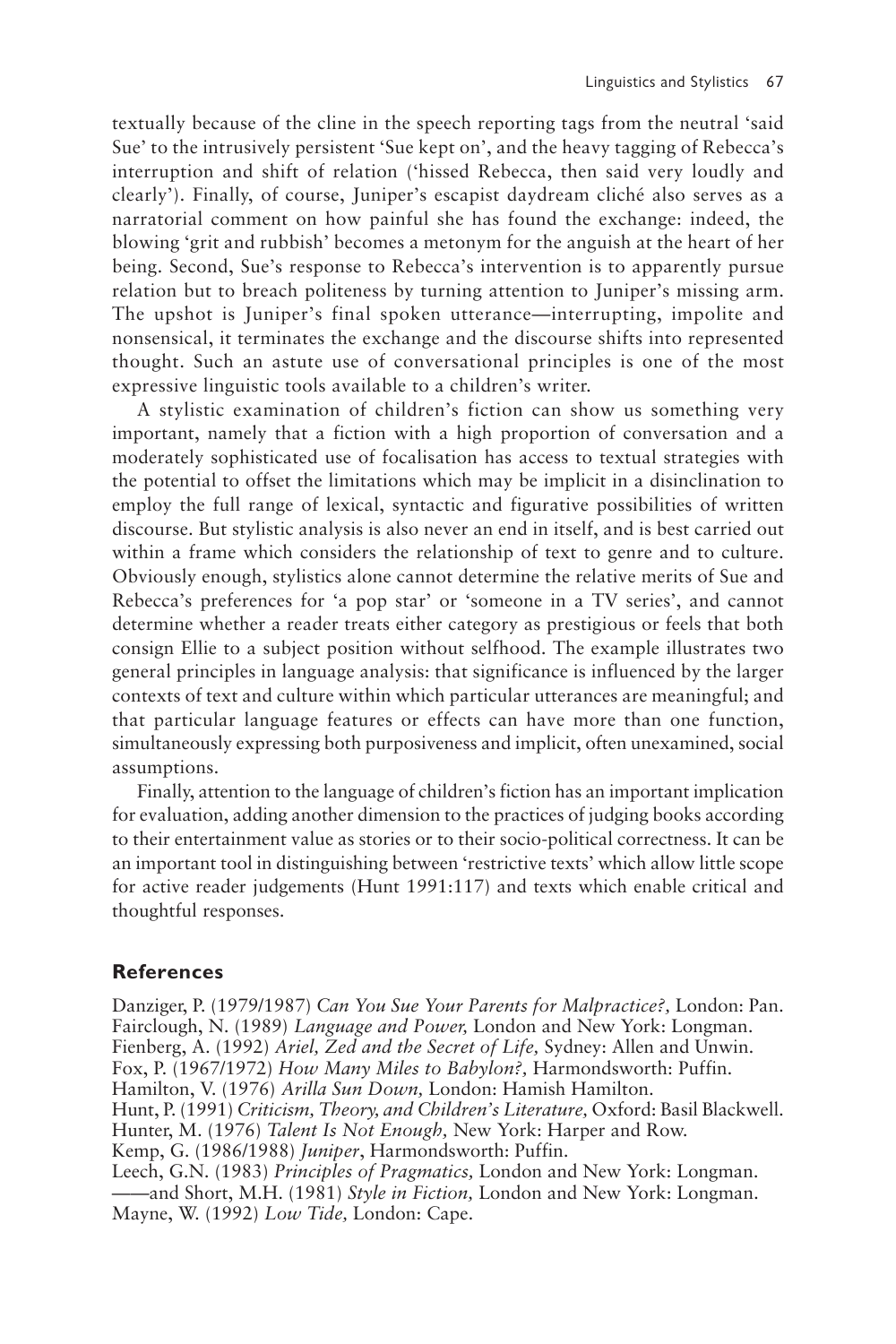- Russell, D.A. (1988) 'The common experience of adolescence: a requisite for the development of young adult literature, *Journal of Youth Services in Libraries* 2:58–63.
- Scholes, R. (1985) *Textual Power: Literary Theory and the Teaching of English,* New Haven and London: Yale University Press.
- Sendak, M. (1967/1984) *Higglety Pigglety Pop! or There Must be More to Life,* Harmondsworth: Puffin.
- Stephens, J. (1992a) *Language and Ideology in Children's Fiction,* London and New York: Longman.
- ——(1992b) *Reading the Signs: Sense and Significance in Written Texts,* Sydney: Kangaroo Press.
- Sullivan, C.W. III (1985) 'J.R.R.Tolkien's *The Hobbit:* the magic of words', in Nodelman, P. (ed.) *Touchstones: Reflections on the Best in Children's Literature,* vol. 1, West Lafayette, IN: Children's Literature Association.
- Tolkien, J.R.R. (1937/1987) *The Hobbit,* London: Unwin Hyman.

## **Further Reading**

- Billman, C. (1979) 'Verbal creativity in children's literature', *English Quarterly* 12:25– 32.
- Hunt, P. (1978) 'The cliché count: a practical aid for the selection of books for children', *Children's Literature in Education* 9, 3:143–150.
- ——(1988) 'Degrees of control: stylistics and the discourse of children's literature', in Coupland, N. (ed.) *Styles of Discourse,* London: Croom Helm.
- Knowles, M., and Malmjoer, K. (1996) *Language and Control in Children's Literature,* London: Routledge.
- Kuskin, K. (1980) 'The language of children's literature', in Michaels, L. and Ricks, C. (eds) *The State of the Language,* Berkeley: University of California Press.
- Stephens, J. (1989) 'Language, discourse, picture books', *Children's Literature Association Quarterly* 14:106–110.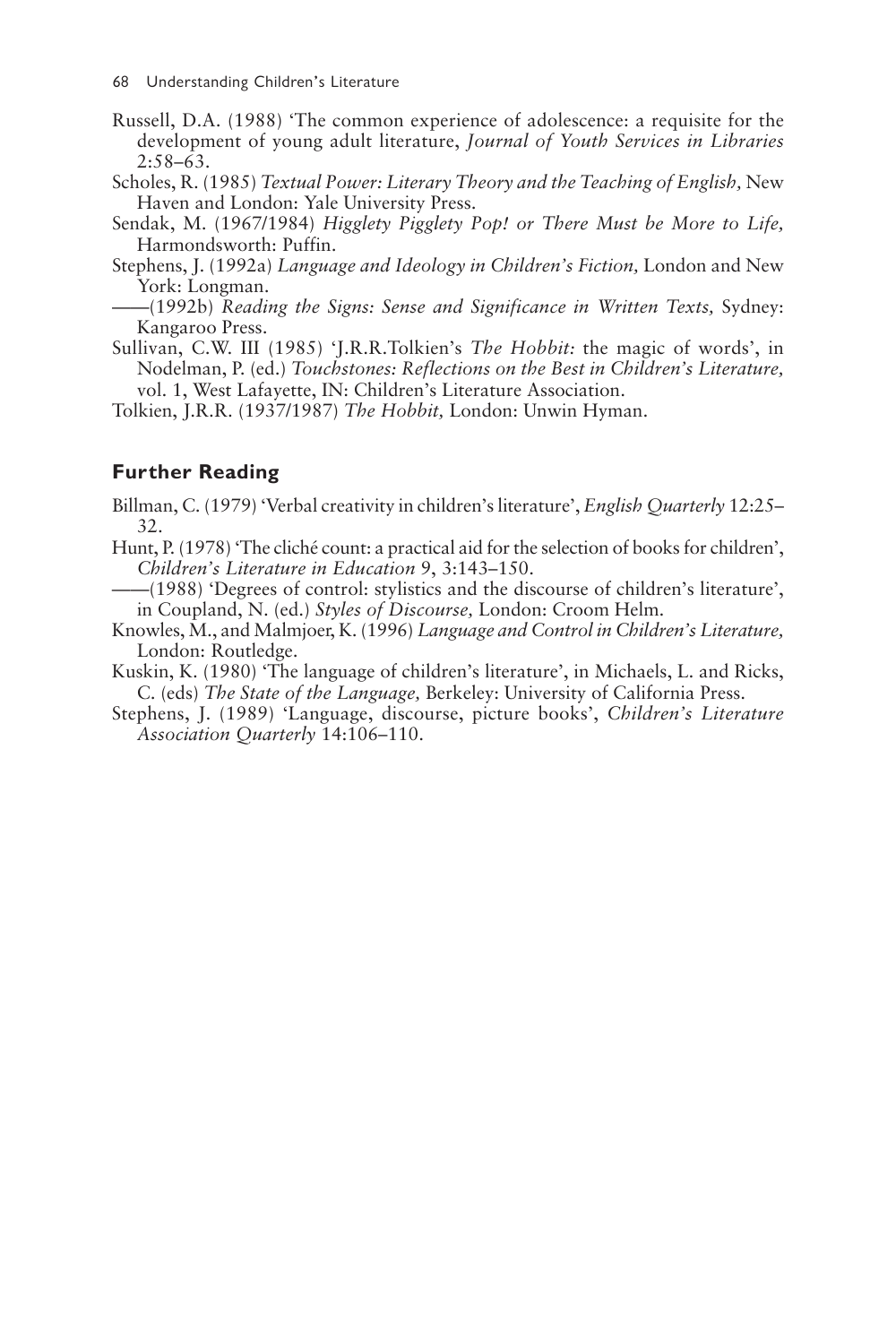# 6 Decoding the Images: Illustration and Picture Books

# *Perry Nodelman*



This is Mr Gumpy.

From *Mr Gumpy's Outing* by John Burningham. Copyright ©1971 John Burningham. Reprinted by permission of Jonathan Cape and Henry Holt and Co. Inc.

Editor's introduction

The picture-book genre is a paradox. On the one hand it is seen as children's literature's one truly original contribution to literature in general, a 'polyphonic' form which absorbs and uses many codes, styles, and textual devices, and which frequently pushes at the borders of convention. On the other, it is seen as the province of the young child, and is therefore beneath serious critical notice. Taking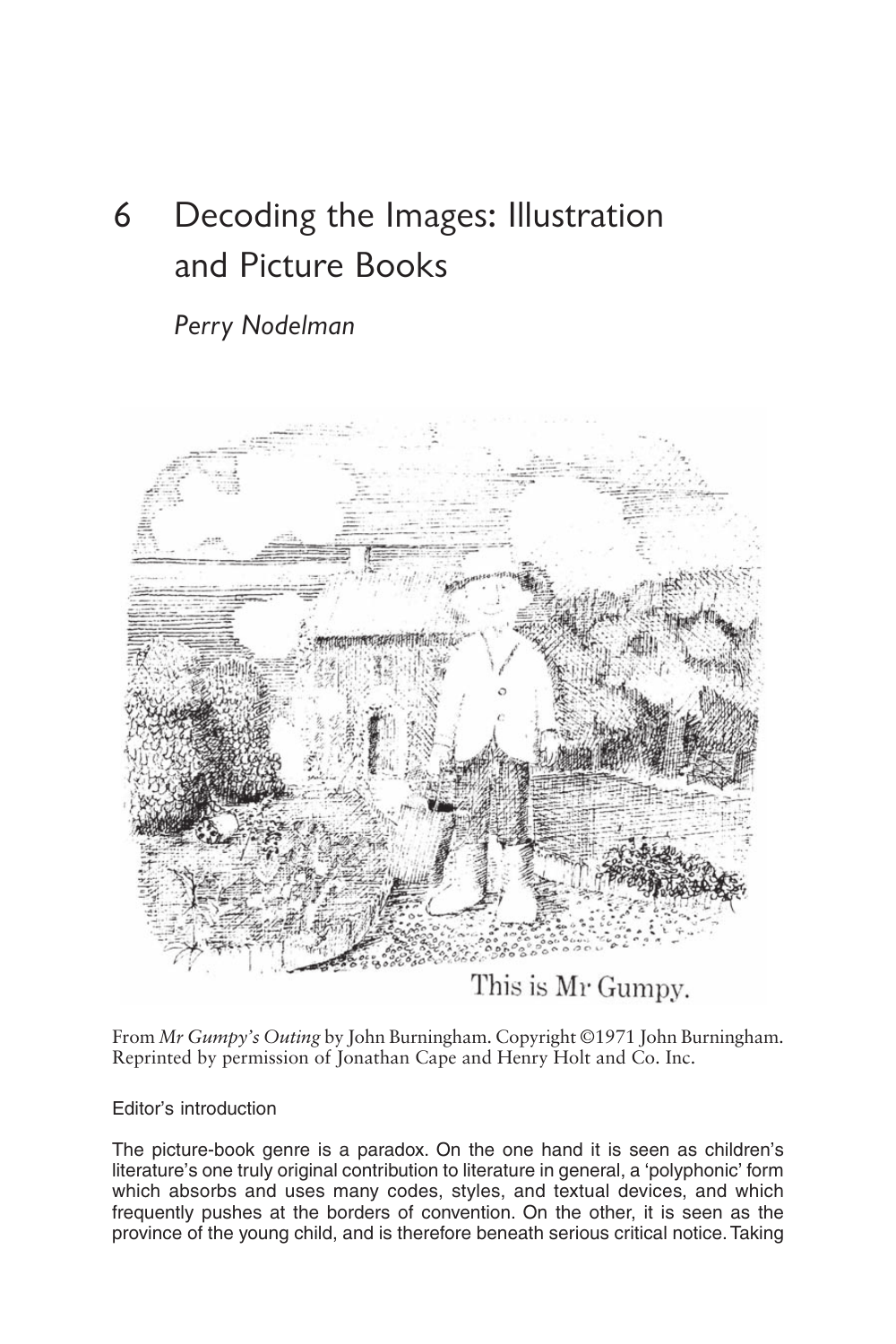this second view, it may seem unlikely that someone can write a 6,000-word chapter on a single picture from a picture-book. But Perry Nodelman's fascinating analysis of the first picture in John Burningham's Mr Gumpy's Outing demonstrates not only how much there is to say about a picture, but also how much there is to learn about reading pictures.

P.H.

I open a book. I see a picture of a man, standing on a path in front of a house. Under the picture, printed words appear: 'This', they tell me, 'is Mr Gumpy.'

What could be more straightforward, more easily understood? And for good reason: the book, John Burningham's *Mr Gumpy's Outing* (1970), is intended for the least experienced of audiences—young children; and therefore, it is a 'picture book', a combination of verbal texts and visual images. We provide children with books like this on the assumption that pictures communicate more naturally and more directly than words, and thus help young readers make sense of the texts they accompany.

But are pictures so readily understood? And are picture books really so straightforward? If I try for a moment to look at the picture of Mr Gumpy without engaging my usual assumptions, I realise that I'm taking much about it for granted.

Burningham's image does in some way actually resemble a man, as the words 'man' or 'Mr Gumpy' do not; it is what linguists identify as an 'iconic' representation, whereas the words are 'symbolic', arbitrary sounds or written marks which stand for something they do not resemble. Nevertheless, if I didn't know that what I'm actually looking at—marks on a page—represented something else, I would see nothing in the picture but meaningless patches of colour. I need some general understanding of what pictures are before I can read these patches as a person, apparently named Mr Gumpy, living in a real or fictional world which exists somewhere else, outside the picture.

Even so, my previous knowledge of pictures leads me to assume that this man is different from his image. He is not four inches tall. He is not flat and two-dimensional. His eyes are not small black dots, his mouth not a thin black crescent. His skin is not paper-white, nor scored with thin orange lines. I translate these qualities of the image into the objects they represent, and assume that the four-inch figure 'is' a man of normal height, the orange lines on white merely normal skin.

But before I can translate the lines into skin, I must know what skin is, and what it looks like. I must have a pre-existing knowledge of actual objects to understand which qualities of representations, like the orange colour here, do resemble those of the represented objects, and which, like the lines here, are merely features of the medium or style of representation, and therefore to be ignored.

For the same reason, I must assume that the sky I see above the man does not end a few inches above his head—that this is a border, an edge to the depiction, but not a representation of an edge in the world depicted. And I must realise that the house is not smaller than the man and attached to his arm, but merely at some distance behind him in the imaginary space the picture implies.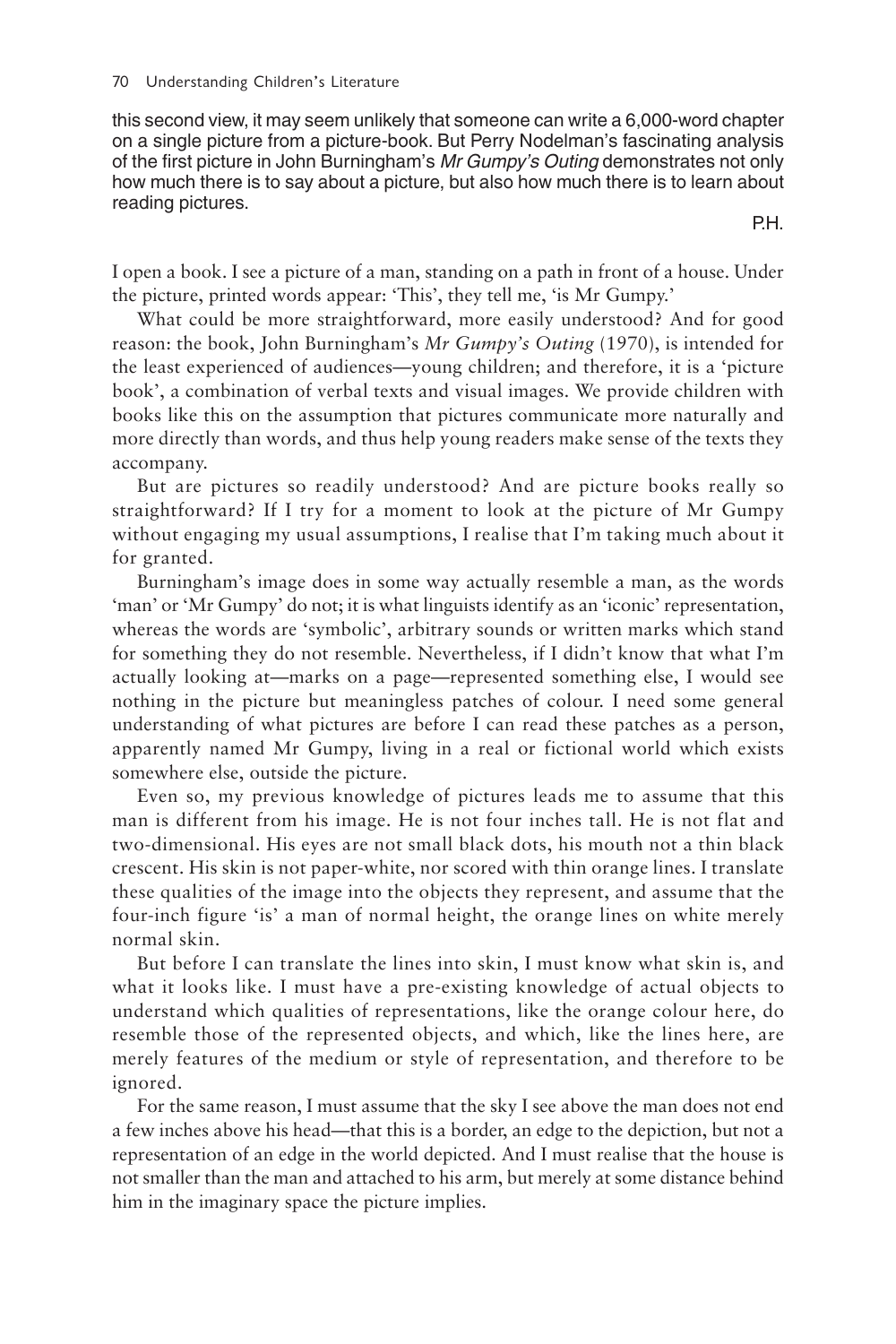But now, perhaps, I'm exaggerating the degree to which the picture requires my previous knowledge of pictorial conventions? After all, more distant real objects do appear to us to be smaller than closer ones. But while that's true, it's also true that artists have been interested in trying to record that fact—what we call perspective only since the Renaissance, and then mostly in Europe and European-influenced cultures. Not all pictures try to represent perspective, and it takes a culture-bound prejudice to look at visual images expecting to find perspective and therefore, knowing how to interpret it.

Children must learn these prejudices before they can make sense of this picture. Those who can accurately interpret the relative size of Mr Gumpy and the house do so on the expectation that the picture represents the way things do actually appear to a viewer. Applying that expectation might lead a viewer to be confused by Burningham's depiction of Mr Gumpy's eyes. These small black dots evoke a different style of representation, caricature, which conveys visual information by means of simplified exaggeration rather than resemblance. In order to make sense of this apparently straightforward picture, then, I must have knowledge of differing styles and their differing purposes, and perform the complex operation of interpreting different parts of the pictures in different ways.

So far I've dealt with my understanding of this image, and ignored the fact that I enjoy looking at it. I do; and my pleasure seems to be emotional rather than intellectual—a sensuous engagement with the colours, shapes, and textures that leads me to agree with Brian Alderson (1990:114), when he names *Mr Gumpy's Outing* as one of 'those picture books which have no ambitions beyond conveying simple delight'. But Alderson forgets the extent to which experiencing that simple delight depends on still further complex and highly sophisticated assumptions about what pictures do and how viewers should respond to them.

These particular assumptions are especially relevant in considering art intended for children. Ruskin famously suggested in 1857 that taking sensuous pleasure in pictures requires adults to regain an 'innocence of the eye' he described as 'childish' (quoted in Herbert 1964:2). The implication is that children themselves, not having yet learned the supposedly counterproductive sophistication that leads adults to view pictures only in terms of their potential to convey information, are automatically in possession of innocent eyes, automatically capable of taking spontaneous delight in the colours and textures of pictures.

But according to W.J.T.Mitchell (1986:118), This sort of "pure" visual perception, freed from concerns with function, use, and labels, is perhaps the most highly sophisticated sort of seeing that we do; it is not the "natural" thing that the eye does (whatever that would be). The "innocent eye" is a metaphor for a highly experienced and cultivated sort of vision.' Indeed, I suspect my own pleasure in the way Burningham captures effects of light falling on grass and bricks relates strongly to the impressionist tradition the picture evokes for me—a tradition that built a whole morality upon the pleasure viewers could and should take in just such effects.

Could I have the pleasure innocently, without the knowledge of impressionism? I suspect not; as Arthur Danto asserts (1992:431), 'To see something as art requires something the eye cannot descry—an atmosphere of artistic theory, a knowledge of the history of art: an artworld'. The 'simple delight' sophisticated adults like Brian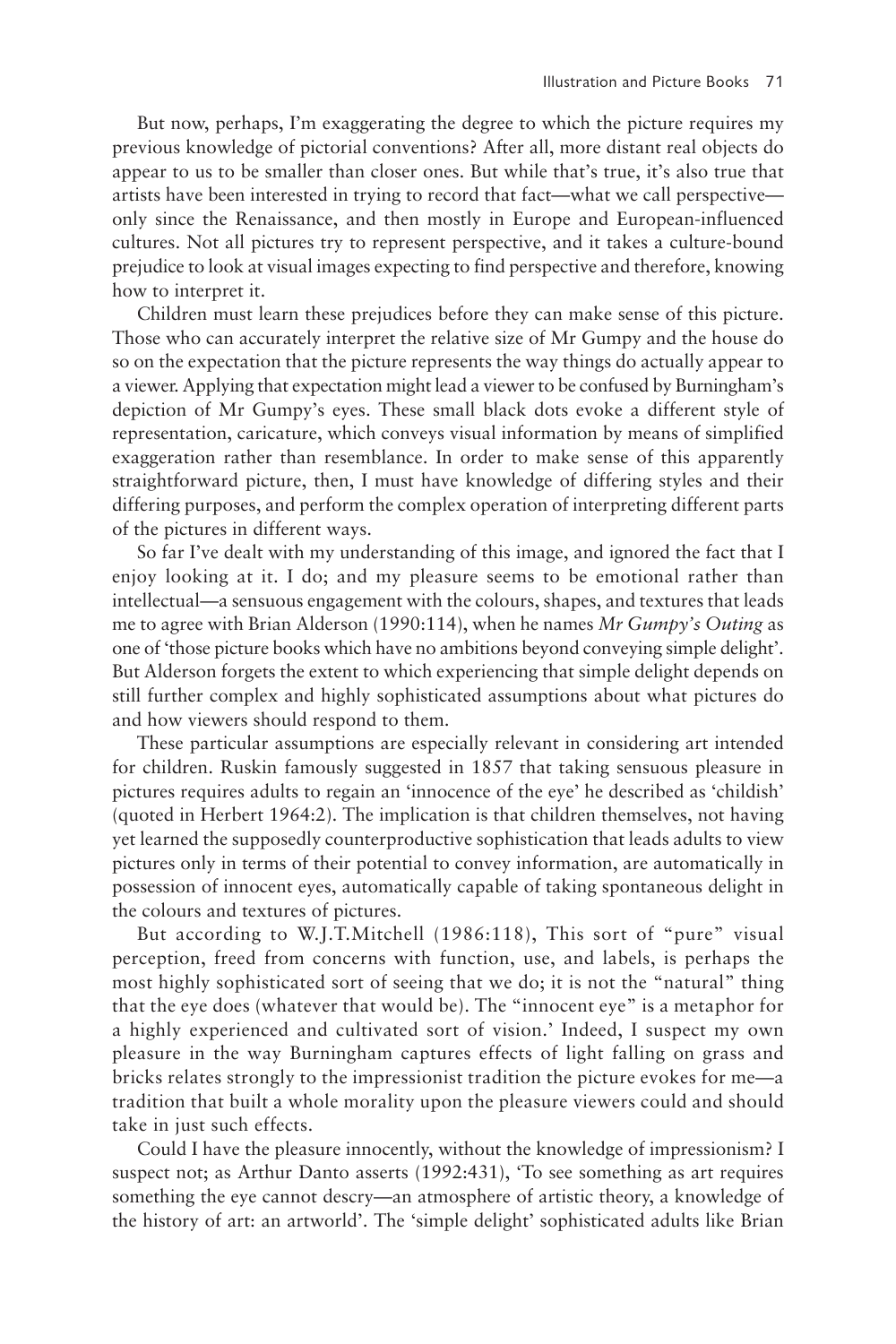Alderson and me take in this picture is not likely to be shared by children unaware of the ethical value of an 'innocent eye', untutored in the 'artworld'.

Nor is the picture the only thing I've read in the context of previous assumptions. There are also the words. 'This is Mr Gumpy', they say. But *what* is, exactly? The paper page I'm looking at? The entire image I see on it? Of course not—but I must know conventions of picture captioning to realise that these words are pointing me towards a perusal of the contents of the image, in order to find somewhere within it a depiction of the specific object named.

And besides, just *who* is telling me that this is Mr Gumpy? It's possible, even logical, that the speaker is the person in the picture—as it is, for instance, when we watch TV news broadcasts; and then, perhaps, he's telling us that Mr Gumpy is the name of the watering can he's holding? It's my prior knowledge of the narrative conventions of picture books that leads me to assume that the speaker is not the figure depicted but someone else, a narrator rather than a character in the story, and that the human being depicted is the important object in the picture, and therefore the most likely candidate to be 'Mr Gumpy'.

As does in fact turn out to be the case—but only for those who know the most elementary conventions of reading books: that the front of the book is the cover with the bound edge on the left, and that the pages must be looked at in a certain order, across each double-page spread from left to right and then a turn to the page on the other side of the right-hand sheet. And of course, these conventions do not operate for books printed in Israel or Japan, even if those books contain only pictures, and no Hebrew or Japanese words.

In other words: picture books like *Mr Gumpy's Outing* convey 'simple delight' by surprisingly complex means, and communicate only within a network of conventions and assumptions, about visual and verbal representations and about the real objects they represent. Picture books in general, and all their various components, are what semioticians call 'signs'—in Umberto Eco's words (1985:176), 'something [which] stands to somebody for something else in some respect or capacity'.

The most significant fact about such representations is the degree to which we take them for granted. Both adults and children do see books like *Mr Gumpy* as simple, even obvious, and as I discovered myself in the exercise I report above, it takes effort to become aware of the arbitrary conventions and distinctions we unconsciously take for granted, to see the degree to which that which seems simply natural is complex and artificial.

It's for that reason that such exercises are so important, and that thinking of picture books in semiotic terms is our most valuable tool in coming to understand them. According to Marshall Blonsky, 'The semiotic "head", or eye, sees the world as an immense message, replete with signs that can and do deceive us and lie about the world's condition' (1985:vii). Because we assume that pictures, as iconic signs, do in some significant way actually resemble what they depict, they invite us to see objects *as* the pictures depict them—to see the actual in terms of the fictional visualisation of it.

Indeed, this dynamic is the essence of picture books. The pictures 'illustrate' the texts—that is, they purport to show us what is meant by the words, so that we come to understand the objects and actions the words refer to in terms of the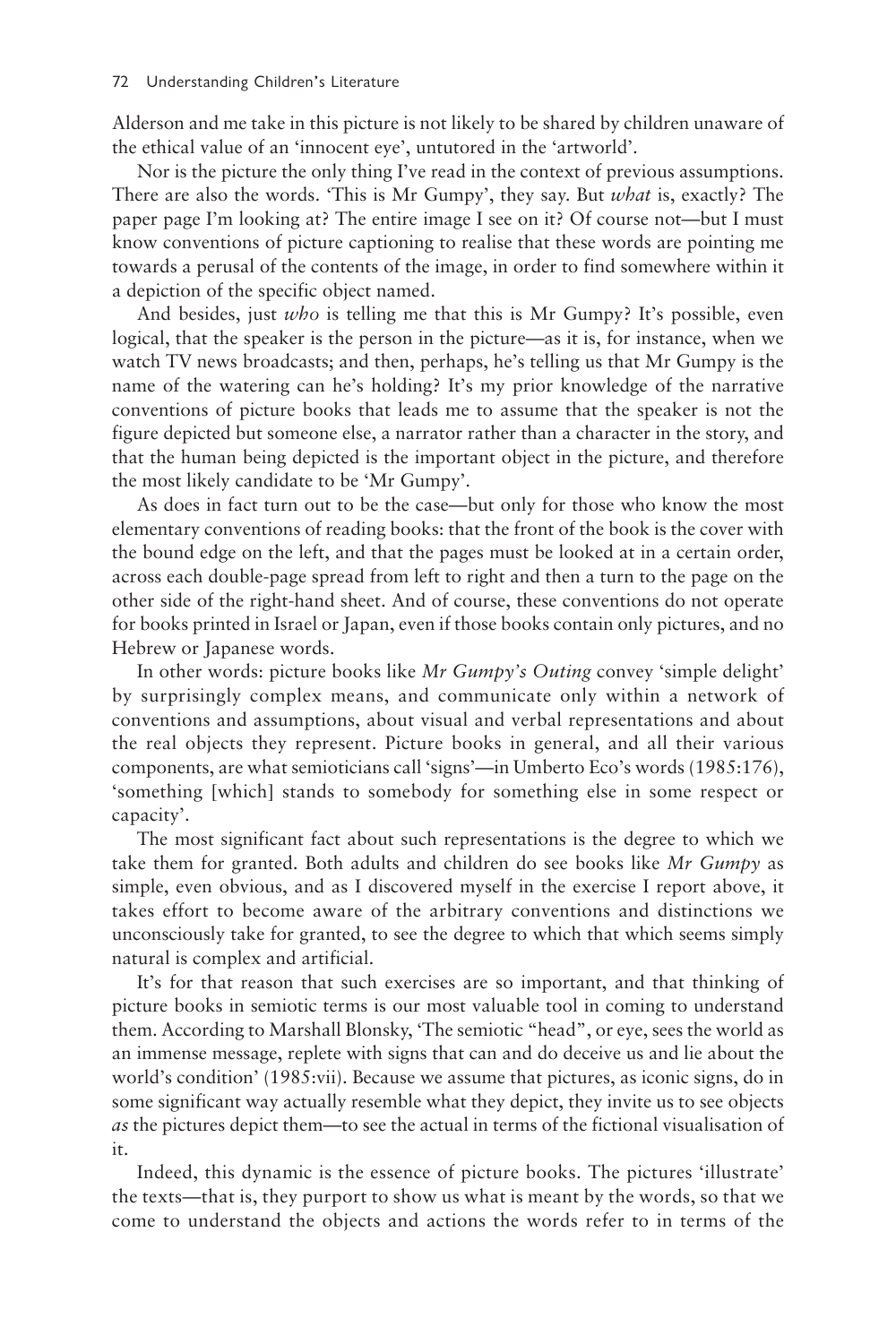qualities of the images that accompany them—the world outside the book in terms of the visual images within it. In persuading us that they do represent the actual world in a simple and obvious fashion, picture books are particularly powerful deceivers.

Furthermore, the intended audience of picture books is by definition inexperienced—in need of learning how to think about their world, how to see and understand themselves and others. Consequently, picture books are a significant means by which we integrate young children into the ideology of our culture.

As John Stephens suggests, 'Ideologies…are not necessarily undesirable, and in the sense of a system of beliefs by which we make sense of the world, social life would be impossible without them' (1992:8). But that does not mean that all aspects of social life are equally desirable, nor that all the ideology conveyed by picture books is equally acceptable. Picture books can and do often encourage children to take for granted views of reality that many adults find objectionable. It is for this reason above all that we need to make ourselves aware of the complex significations of the apparently simple and obvious words and pictures of a book like *Mr Gumpy's Outing.* As Blonsky says, 'Seeing the world as signs able to deceive, semiotics should teach the necessity to fix onto *every* fact, even the most mundane, and ask, "What do you mean?"' (1985:xxvii).

What, then, do John Burningham's picture and text mean? What have I been lead to assume is 'natural' in agreeing that this is, in fact, Mr Gumpy?

Most obviously, I've accepted that what matters most about the picture is the human being in it: it encourages a not particularly surprising species-centricity. But it does so by establishing a hierarchic relationship among the objects depicted: only one of them is important enough to be named by the text, and so require more attention from the viewer. Intriguingly, young children tend to scan a picture with equal attention to all parts; the ability to pick out and focus on the human at the centre is therefore a learned activity, and one that reinforces important cultural assumptions, not just about the relative value of particular objects, but also about the general assumption that objects do indeed have different values and do therefore require different degrees of attention.

Not surprisingly, both the text and the picture place the human depicted within a social context. He is *Mr* Gumpy, male and adult, his authority signalled by the fact that he is known only by his title and last name and that he wears the sort of jacket which represents business-like adult behaviour. The jacket disappears in the central portions of the book, as visual evidence that Mr Gumpy's boat trip is a vacation from business as usual, during which the normal conventions are relaxed. Then, at the end, Mr Gumpy wears an even fancier jacket as host at a tea party which, like the meals provided to children by adults at the end of children's stories from 'Little Red Riding Hood' through Potter's *Peter Rabbit* (1902) and Sendak's *Where the Wild Things Are* (1963), confirms the benefits for children of an adult's authority.

But despite the absence of this visual sign of his authority in many of the pictures, Mr Gumpy always remains *Mr* Gumpy in the text—and he is always undeniably in charge of the children and animals who ask to accompany him on his ride, always entitled to make the rules for them. Apparently, then, his authority transcends the symbolism of the jacket, which might be donned by anybody and therefore represents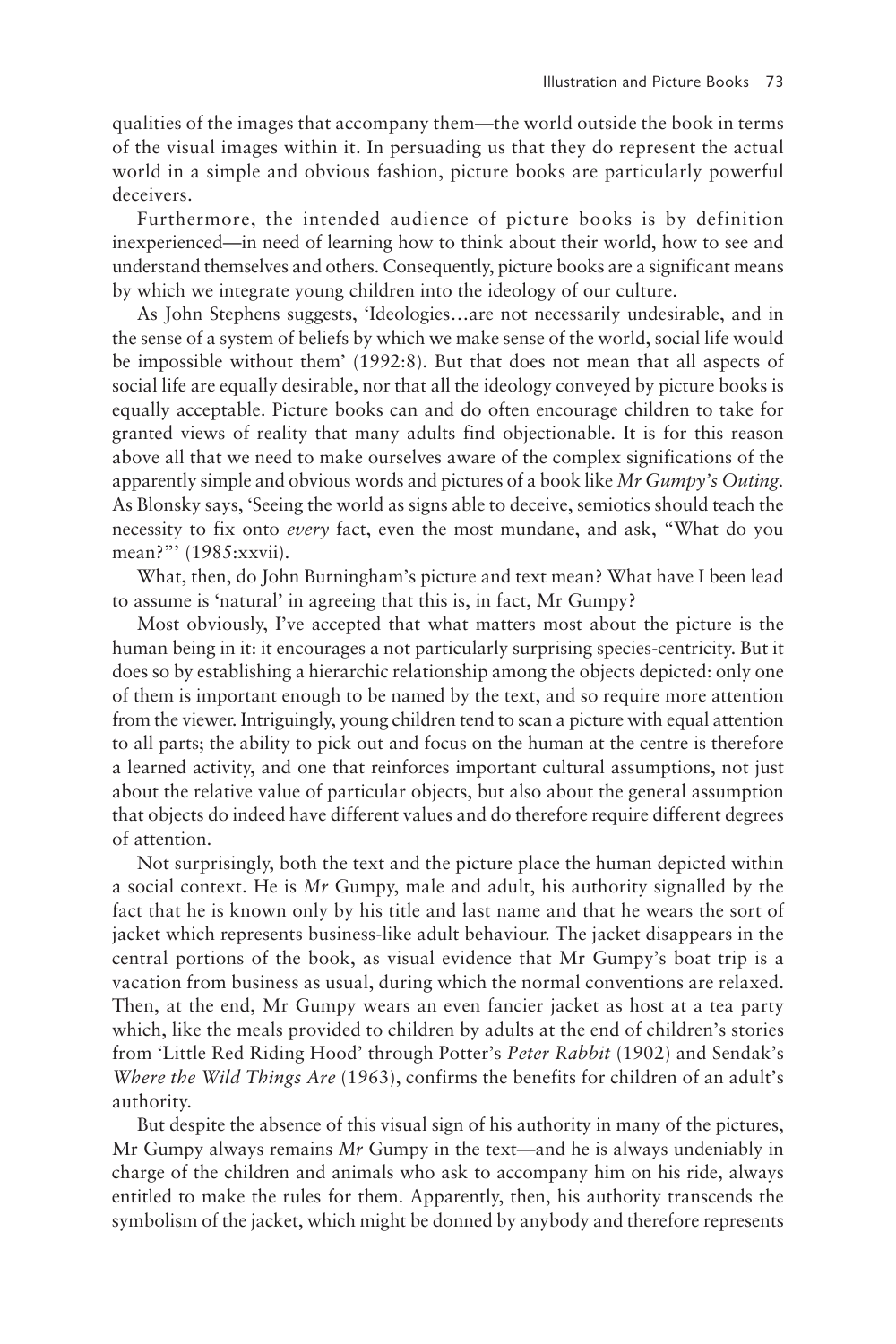the status resident in a position rather than the power attached to an individual person. Mr Gumpy's authority must then emerge from the only other things we know about him: that he is male and adult, and that as the text makes a point of telling us, he 'owned' the boat.

Apparently it is more important for us to know this than anything about Mr Gumpy's marital status or past history or occupation—about all of which the text is silent. Both by making ownership significant and by taking it for granted that adult male owners have the right to make rules for children and animals, who don't and presumably can't own boats, the book clearly implies a social hierarchy.

Nor is this the only way in which it supports conventional values. A later picture shows us that one of the children, the one with long hair, wears a pink dress, while the other has short hair and wears shorts and a top. In terms of the behaviour of actual children, both might be girls; but a repertoire of conventional visual codes would lead most viewers to assume that the child in shorts is male just as we assume that trouser-wearing figures on signs signal men's washrooms, skirt-wearing figures women's washrooms. But whether male or not, the wearer of shorts behaves differently from the wearer of the dress. A later picture of the aftermath of a boating accident shows the one wet child in shorts sensibly topless, the other equally wet child still modestly sodden in her dress. This picture takes for granted and so confirms that traditionally female attire requires traditionally constraining feminine behaviour.

The story revolves around Mr Gumpy eliciting promises that the children not squabble, the cat not chase the rabbit, and so on, before he allows them on to his boat; the creatures break their promises, and the boat tips. My knowledge of the didactic impulse behind most picture book stories leads me to expect that an ethical judgement is about to be made: either Mr Gumpy was wrong to demand these promises, or the children and animals were wrong to make them.

Curiously, however, the book implies no such judgement. The pictures, which show Mr Gumpy as a soft, round man with a pleasant, bland face, suggest that he is anything but the sort of unreasonable disciplinarian we ought to despise; and even though the breaking of promises leads to a spill, nothing is said or shown to insist that we should make a negative judgement of the children and animals. After all, exactly such outbreaks of anarchy are the main source of pleasure in most stories for young children, and therefore to be enjoyed at least as much as condemned. Mr Gumpy himself is so little bothered that he rewards the miscreants with a meal, and even an invitation to come for another ride.

Not accidentally, furthermore, the promises all relate to behaviour so stereotypical as to seem inevitable: in the world as we most often represent it to children in books, on TV, and elsewhere, cats always chase rabbits—and children always squabble. In centring on their inability to act differently, and the fun of the confusion that ensues when they don't, this story reinforces both the validity of the stereotypes and the more general (and again, conservative) conviction that variation from type is unlikely.

But why, then, would Mr Gumpy elicit promises which, it seems, could not be kept? This too the text is silent on; but the silence allows us to become aware that his asking the children and animals to do what they are not sensible enough to do reinforces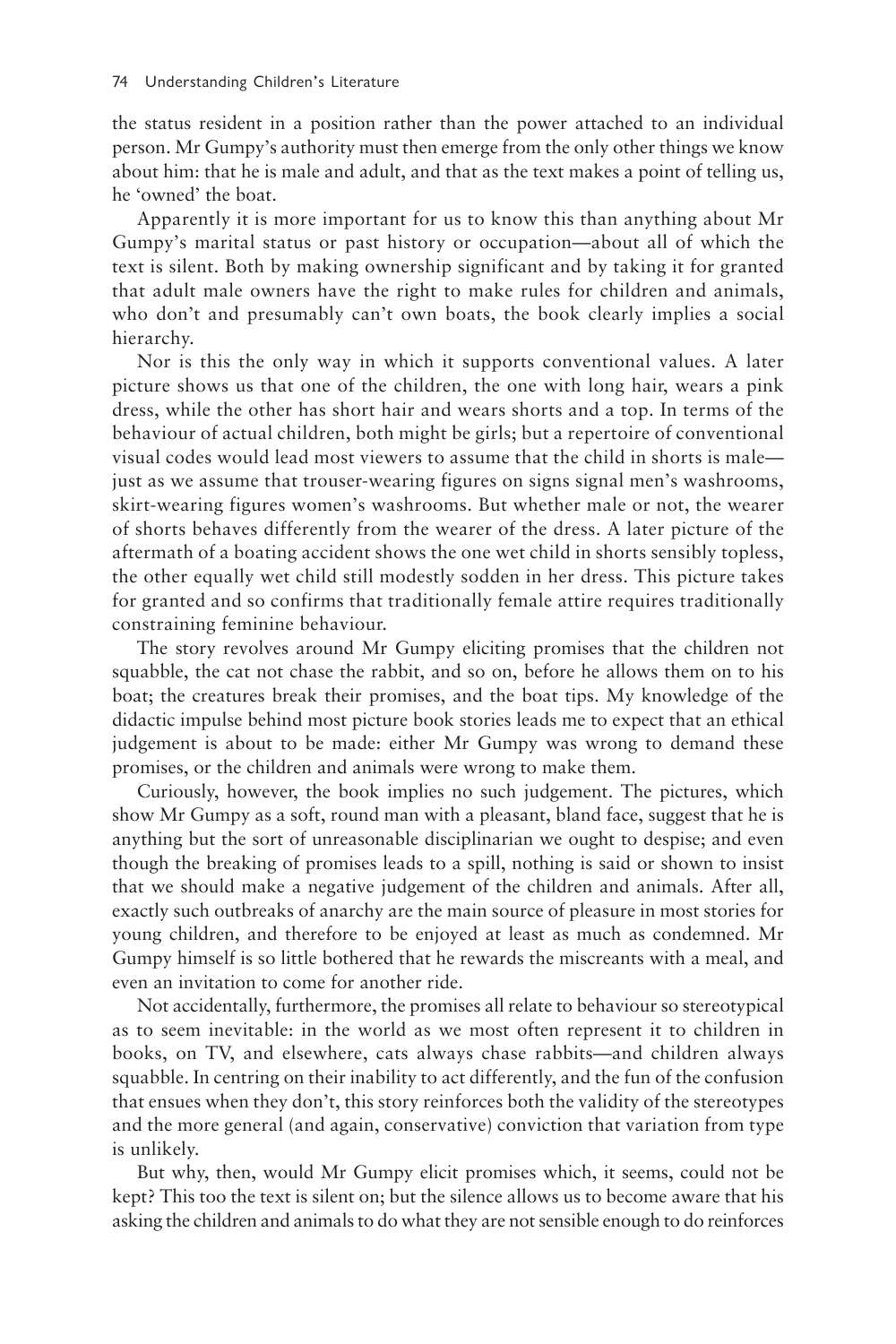the story's unspoken but firm insistence on his right to have authority over them. If they ever did mature enough to keep their word, then we couldn't so blindly assume they were unwise enough to need his leadership. Someone else might be wearing that jacket at the final tea party.

*Mr Gumpy's Outing* thus reinforces for its implied young readers a not uncommon set of ideas about the similarity of children to animals, the inevitability of child-like irresponsibility in both, and the resultant need for adult authority. In accepting all this as natural, readers of *Mr Gumpy's Outing* and many other apparently 'simple' picture books gain complex knowledge, not just of the world they live in, but also of the place they occupy as individual beings within it—their sense of who they are.

This latter is important enough to deserve further exploration. Like most narrative, picture book stories most forcefully guide readers into culturally acceptable ideas about who they are through the privileging of the point of view from which they report on the events they describe. Knowing only what can be known from that perspective, we readers tend to assume it ourselves—to see and understand events and people as the narrative invites us to see them. Ideological theorists call such narrative perspectives 'subject positions': in occupying them, readers are provided with ways of understanding their own subjectivity—their selfhood or individuality. But, as John Stephens suggests, 'in taking up a position from which the text is most readily intelligible, [readers] are apt to be situated within the frame of the text's ideology; that is, they are subjected to and by that ideology' (1992:67),

All stories imply subject positions for readers to occupy. Because picture books do so with pictures as well as words, their subject positions have much in common with what Christian Metz (1982) outlines as the one films offer their viewers. The pictures in both offer viewers a position of power. They exist only so that we can look at them: they invite us to observe—and to observe what, in its very nature as a representation, cannot observe us back.

In *Mr Gumpy's Outing,* Burningham makes the authority of our viewing position clear in the same way most picture book artists do: by almost always depicting all the characters with their faces turned towards us, even when that makes little sense in terms of the activities depicted. Indeed, the picture in which Mr Gumpy stands with his back to his house while smiling out at us makes sense only in terms of the conventions of photography or portrait painting; as in family snapshots, he is arranged so as to be most meaningfully observable by a (to him) unseen viewer who will be looking at the picture some time after it was made. In confirmation of the relationship between this image and such snapshots, the caption tells us, 'This *is* Mr Gumpy', in the same present tense we use to describe photographic images of events past (for example, 'This *is* me when I *was* a child'). The story that follows switches to the more conventional past tense of narratives.

In making their faces available to an unseen observer, the characters in *Mr Gumpy's Outing* imply, not just the observer's right to gaze, but also their somewhat veiled consciousness of an observer—and therefore, their own passive willingness, even desire, to be gazed at. Like the actors in a play or movie, and like characters in most picture books, they share in a somewhat less aggressive form the invitation to voyeurism that John Berger (1972) discovers in both pin-up photographs and traditional European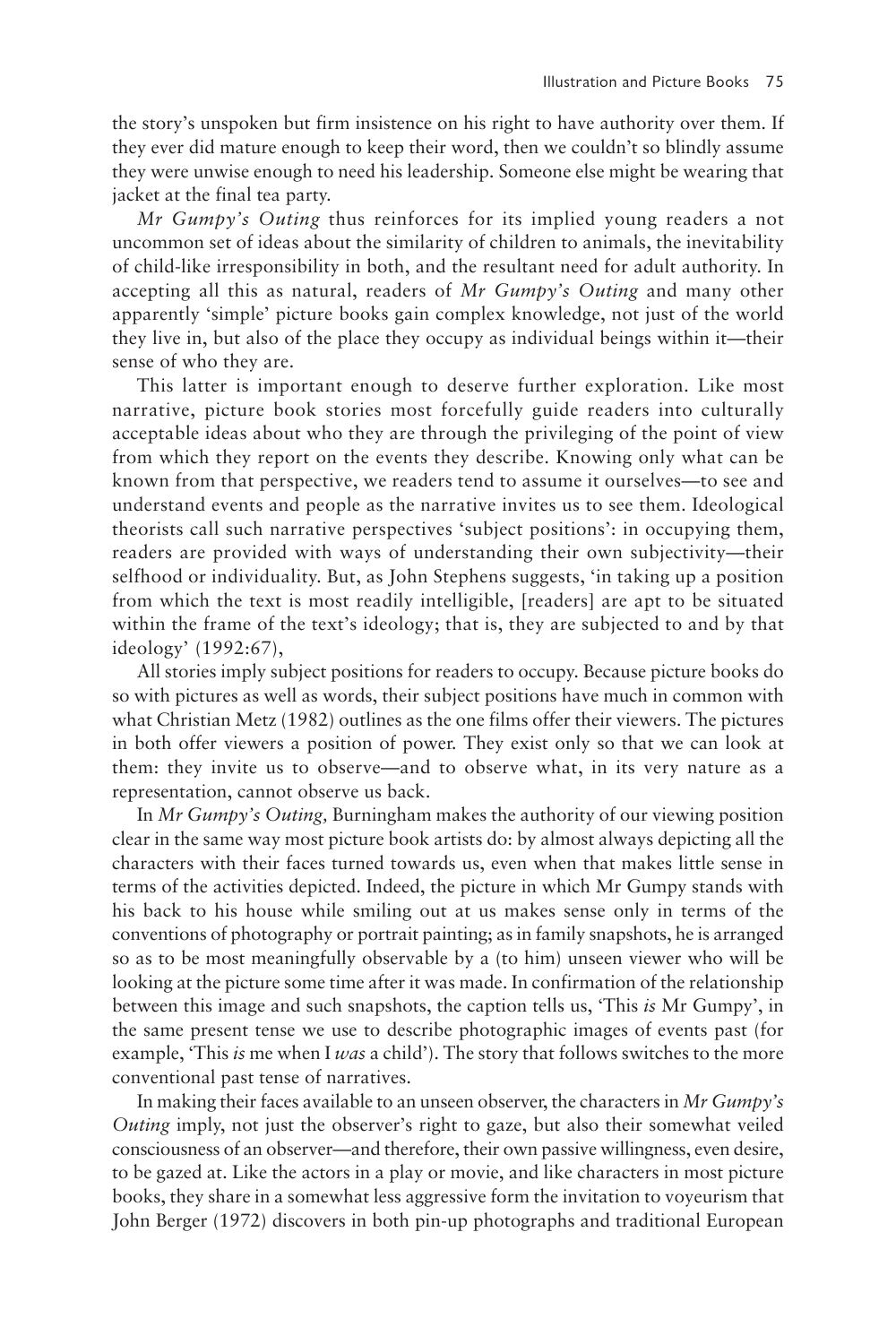paintings of nudes. Their implied viewer is a peeping Tom with the right to peep, to linger over details, to enjoy and interpret and make judgements.

But meanwhile, of course, the power such pictures offer is illusory. In allowing us to observe and to interpret, they encourage us to absorb all the codes and conventions, the signs that make them meaningful; they give us the freedom of uninvolved, egocentric observation only in order to enmesh us in a net of cultural constraints that work to control egocentricity. For that reason, they encourage a form of subjectivity that is inherently paradoxical. They demand that their implied viewers see themselves as both free and with their freedom constrained, and both enjoy their illusory egocentric separation from others and yet, in the process, learn to feel guilty about it.

Interestingly, *Mr Gumpy* confirms the central importance of such paradoxes by expressing them, not just in the position of its implied viewer, but also in the ambivalence of its story's resolution. Are we asked to admire or to condemn the children and animals for being triumphantly themselves and not giving in to Mr Gumpy's attempts to constrain them? In either case, does their triumphantly being themselves represent a celebration of individuality, or an anti-individualist conviction that all cats always act alike? And if all cats must always act in a cat-like way, what are we to make of the final scene, in which the animals all sit on chairs like humans and eat and drink out of the kinds of containers humans eat and drink from? Does this last image of animals and children successfully behaving according to adult human standards contradict the apparent message about their inability to do so earlier, or merely reinforce the unquestionable authority of the adult society Mr Gumpy represents throughout?

These unanswerable questions arise from the fact that the story deals with animals who both talk like humans and yet cannot resist bleating like sheep—who act sometimes like humans, sometimes like animals. While such creatures do not exist in reality, they appear frequently in picture books, and the stories about them almost always raise questions like the ones *Mr Gumpy* does. In the conventional world of children's picture books, the state of animals who talk like humans is a metaphor for the state of human childhood, in which children must learn to negotiate between the animal-like urges of their bodily desires and the demands of adults that they repress desire and behave in social acceptable ways—that is, as adult humans do. The strange world in which those who bleat as sheep naturally do, or squabble as children naturally do, must also sit on chairs and drink from teacups, is merely a version of the confusing world children actually live in. *Mr Gumpy* makes that obvious by treating the children as exactly equivalent to the other animals who go on the outing.

The attitude a picture book implies about whether children should act like the animals they naturally are or the civilised social beings adults want them to be is a key marker in identifying it either as a didactic book intended to teach children or as a pleasurable one intended to please them. Stories we identify as didactic encourage children towards acceptable adult behaviour, whereas pleasurable ones encourage their indulgence in what we see as natural behaviour. But of course, both types are didactic.

The first is more obviously so because it invites children to stop being 'child-like'. In the same way as much traditional adult literature assumes that normal behaviour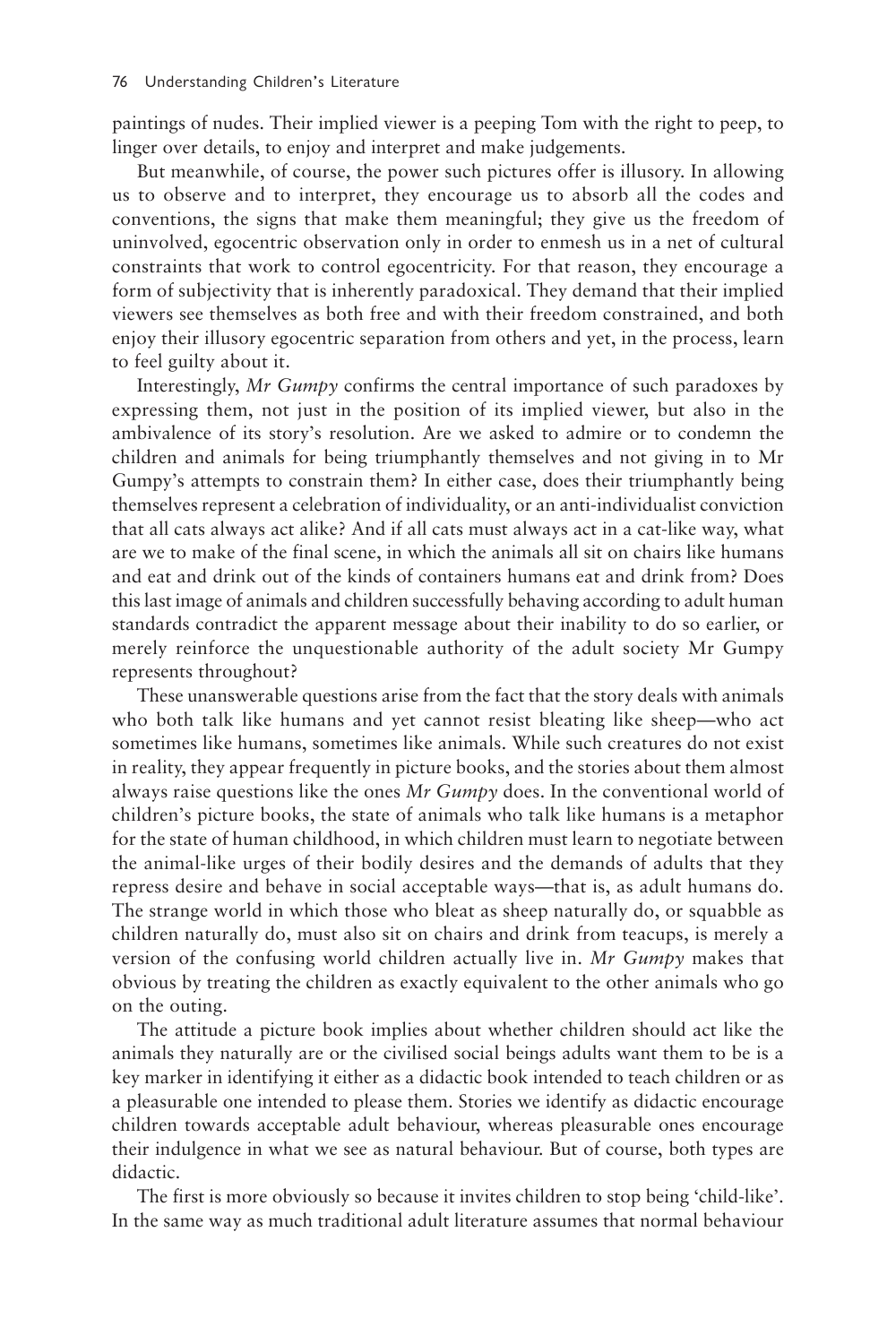is that typical of white middle-class males like those who authored it, this sort of children's story defines essentially human values and acceptably human behaviour as that of adults like those who produce it.

But books in the second category teach children *how* to be child-like, through what commentators like Jacqueline Rose (1984) and myself (1992) have identified as a process of colonisation: adults write books for children to persuade them of conceptions of themselves as children that suit adult needs and purposes. One such image is the intractable, anti-social self-indulgence that Mr Gumpy so assertively forbids and so passively accepts from his passengers. It affirms the inevitability and desirability of a sort of animal-likeness—and child-likeness that both allows adults to indulge in nostalgia for the not-yet-civilised and keeps children other than, less sensible than, and therefore deserving of less power than, adults.

That picture books like *Mr Gumpy* play a part in the educative processes I've outlined here is merely inevitable. Like all human productions, they are enmeshed in the ideology of the culture that produced them, and the childlikeness they teach is merely what our culture views as natural in children. But as a form of representation which conveys information by means of both words and pictures, picture books evoke (and teach) a complex set of intersecting sign systems. For that reason, understanding of them can by enriched by knowledge from a variety of intellectual disciplines.

Psychological research into picture perception can help us understand the ways in which human beings—and particularly children—see and make sense of pictures; Evelyn Goldsmith (1984) provides a fine summary of much of the relevant research in this area. The *gestalt* psychologist Rudolph Arnheim (1974:11) provides a particularly useful outline of ways in which the composition of pictures influences our understanding of what they depict, especially in terms of what he calls 'the interplay of directed tensions' among the objects depicted. Arnheim argues (11) that 'these tensions are as inherent in any precept as size, shape, location, or colour', but it can be argued that they might just as logically be viewed as signs—culturally engendered codes rather than forces inherent in nature.

In either case, the relationships among the objects in a picture create variations in 'visual weight': weightier objects attract our attention more than others. In the picture of Mr Gumpy in front of his house, for instance, the figure of Mr Gumpy has great weight because of its position in the middle of the picture, its relatively large size, and its mostly white colour, which makes it stand out from the darker surfaces surrounding it. If we think of the picture in terms of the three-dimensional space it implies, the figure of Mr Gumpy gains more weight through its frontal position, which causes it to overlap less important objects like the house, and because it stands over the focal point of the perspective. Meanwhile, however, the bright red colour of the house, and the arrow shape created by the path leading toward it, focus some attention on the house; and there is an interplay of tensions amongst the similarly blue sky, blue flowers and blue trousers, the similarly arched doorway and round-shouldered Mr Gumpy. Analysis of such compositional features can reveal much about how pictures cause us to interpret the relationships among the objects they represent.

Visual objects can have other kinds of meanings also: for a knowledgeable viewer, for instance, an object shaped like a cross can evoke Christian sentiments. Because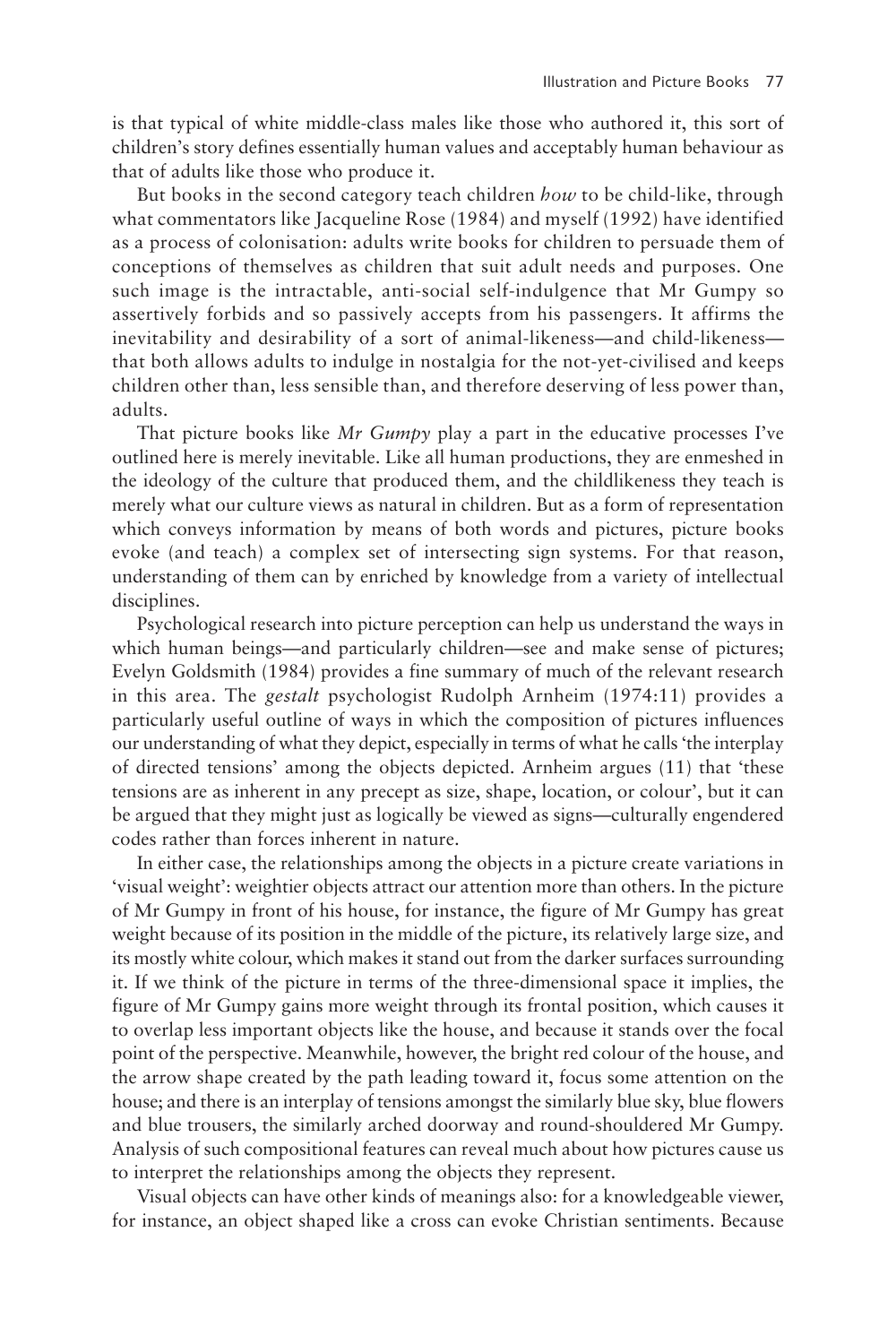picture books have the purpose of conveying complex information by visual means, they tend to refer to a wide range of visual symbolisms, and can sometimes be illuminated by knowledge of everything from the iconography of classical art to the semiotics of contemporary advertising. Consider, for instance, how the specific house Burningham provides Mr Gumpy conveys, to those familiar with the implications of architectural style, both an atmosphere of rural peacefulness and a sense of middleclass respectability.

Furthermore, anyone familiar with Freudian or Jungian psychoanalytical theory and their focus on the unconscious meanings of visual images will find ample material for analysis in picture books. There may be Freudian implications of phallic power in Mr Gumpy's punt pole, carefully placed in the first picture of him on his boat so that it almost appears to emerge from his crotch; in the later picture of the aftermath of the disastrous accident, there is nothing in front of Mr Gumpy's crotch but a length of limp rope. Meanwhile, Jungians might focus on the archetypal resonances of the watering can Mr Gumpy holds in the first few pictures, its spout positioned at the same angle as the punt pole in the picture that follows and the teapot he holds in the last picture, its spout also at the same angle. The fact that this story of a voyage over and into water begins and ends with Mr Gumpy holding objects that carry liquid, and thus takes him from providing sustenance for plants to providing sustenance for other humans and animals, might well suggest a complex tale of psychic and/or social integration.

Nor is it only the individual objects in pictures that have meaning: pictures as a whole can also express moods and meanings, through their use of already existing visual styles which convey information to viewers who know art history. Styles identified with specific individuals, or with whole periods or cultures, can evoke not just what they might have meant for their original viewers, but also, what those individuals or periods or cultures have come to mean to us. Thus, Burningham's pictures of Mr Gumpy suggest both the style of impressionism and the bucolic peacefulness that it now tends to signify.

In addition to disciplines which focus on pictures, there has been an extensive theoretical discussion of the relationships between pictures and words which is especially important in the study of picture books. Most studies in this area still focus on the differences Lessing (1776/1969) pointed out centuries ago in *Laocoön:* visual representations are better suited to depicting the appearance of objects in spaces, words to depicting the action of objects in time. In a picture book like *Mr Gumpy,* therefore, the text sensibly says nothing about the appearance of Mr Gumpy or his boat, and the pictures are incapable of actually moving as a boat or an animal does.

But pictures can and do provide information about sequential activity. In carefully choosing the best moment of stopped time to depict, and the most communicative compositional tensions among the objects depicted, Burningham can clearly convey the action of a boat tipping, what actions led the characters to take the fixed positions they are shown to occupy, and what further actions will result. Furthermore, the sequential pictures of a picture book imply all the actions that would take the character from the fixed position depicted in one picture to the fixed position in the next from not quite having fallen into the water in one picture to already drying on the bank in the next. Indeed, it is this ability to imply unseen actions and the passage of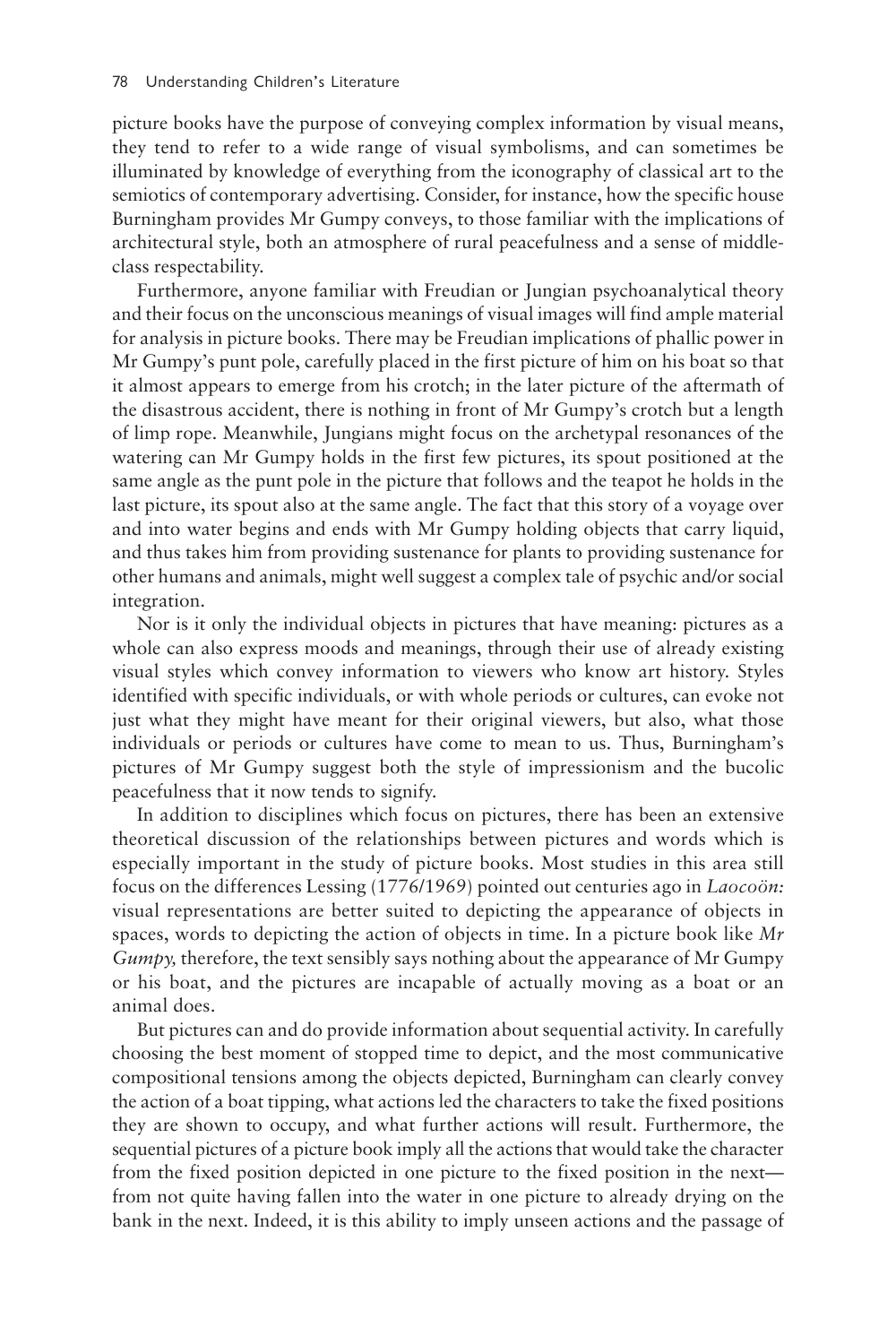time that allow the pictures in picture books to play the important part they do in the telling of stories.

Nevertheless, the actions implied by pictures are never the same as those named in words. The bland statement of Burningham's text, 'and into the water they fell', hardly begins to cover the rich array of actions and responses the picture of the boat tipping lays out for us. W.J.T.Mitchell (1986:44) concludes that the relationship between pictures and accompanying texts is 'a complex one of mutual translation, interpretation, illustration, and enlightenment'. Once more, *Mr Gumpy's Outing* reveals just how complex.

Burningham's text on its own without these pictures would describe actions by characters with no character: it takes the pictures and a knowledge of visual codes to read meaning into these simple actions. Without a text, meanwhile, the pictures of animals that make up most of the book would seem only a set of portraits, perhaps illustrations for an informational guide to animals. Only the text reveals that the animals can talk, and that it is their desire to get on the boat. Indeed, the exact same pictures could easily support a different text, one about Mr Gumpy choosing to bring speechless animals on board until the boat sinks from their weight and he learns a lesson about greed. So the pictures provide information about the actions described in the words; and at the same time, the words provide information about the appearances shown in the pictures.

If we look carefully, in fact, the words in picture books always tell us that things are not merely as they appear in the pictures, and the pictures always show us that events are not exactly as the words describe them. Picture books are inherently ironic, therefore: a key pleasure they offer is a perception of the differences in the information offered by pictures and texts.

Such differences both make the information richer and cast doubt on the truthfulness of both of the means which convey it. The latter is particular significant: in their very nature, picture books work to make their audiences aware of the limitations and distortions in their representations of the world. Close attention to picture books automatically turns readers into semioticians. For young children as well as for adult theorists, realising that, and learning to become more aware of the distortions in picture book representations, can have two important results.

The first is that it encourages consciousness and appreciation of the cleverness and subtlety of both visual and verbal artists. The more readers and viewers of any age know about the codes of representation, the more they can enjoy the ways in which writers and illustrators use those codes in interesting and involving ways. They might, for instance, notice a variety of visual puns in *Mr Gumpy's Outing:* how the flowers in Burningham's picture of the rabbit are made up of repetitions of the same shapes as the rabbit's eyes, eyelashes and ears, or how his pig's snout is echoed by the snout-shaped tree branch behind it.

The second result of an awareness of signs is even more important: the more both adults and children realise the degree to which all representations misrepresent the world, the less likely they will be to confuse any particular representation with reality, or to be unconsciously influenced by ideologies they have not considered. Making ourselves and our children more conscious of the semiotics of the pictures books through which we show them their world and themselves will allow us to give them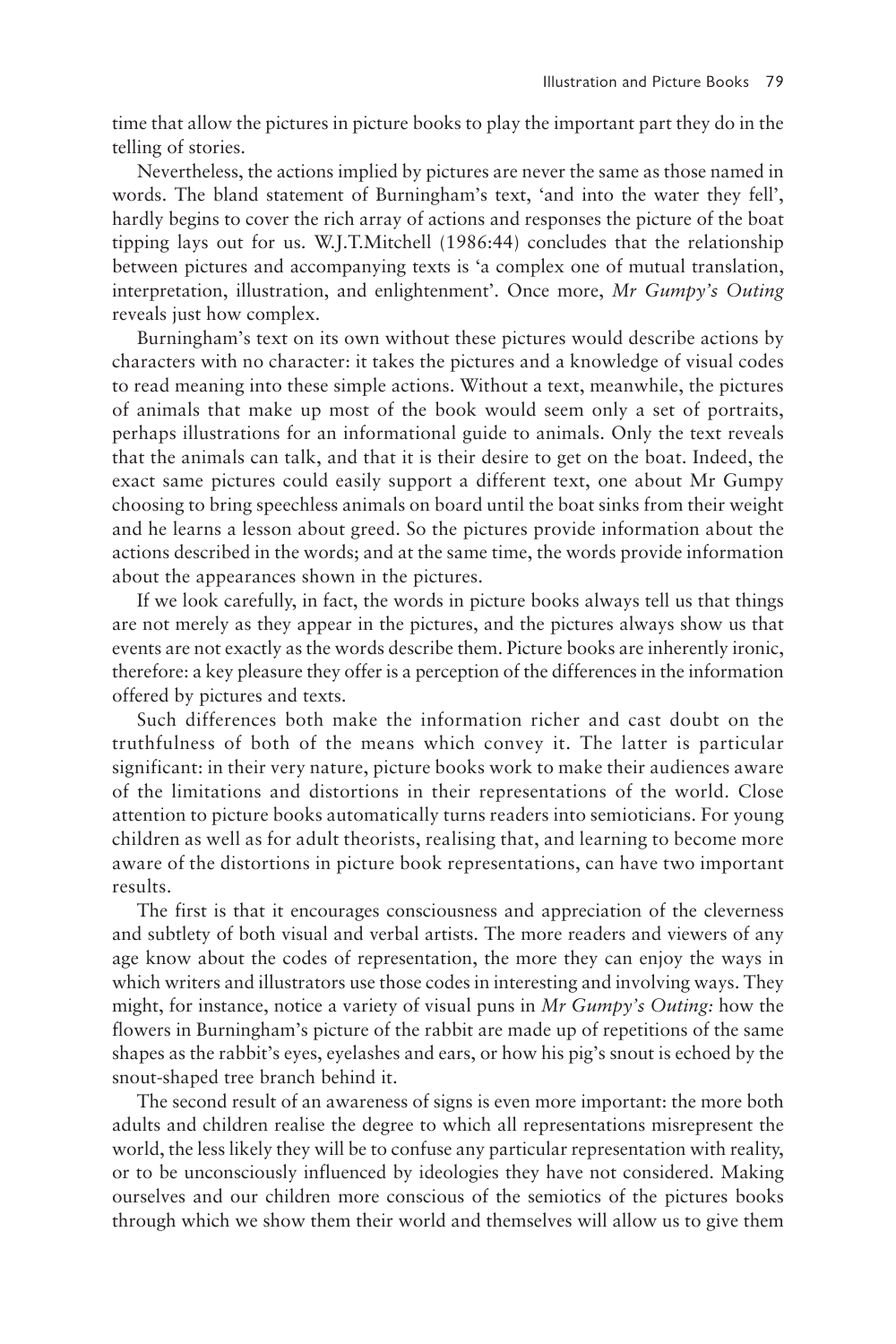the power to negotiate their own subjectivities—surely a more desirable goal than repressing them into conformity to our own views.

# **References**

Alderson, B. (1990) 'Picture book anatomy', *Lion and the Unicorn* 14, 2:108–114.

- Arnheim, R. (1974) *Art and Visual Perception: A Psychology of the Creative Eye,* Berkeley: University of California Press.
- Berger, J. (1972) *Ways of Seeing,* London: BBC and Penguin.
- Blonsky, M. (1985) *On Signs,* Baltimore: Johns Hopkins University Press.

Burningham, J. (1970) *Mr Gumpy's Outing,* London: Cape.

- Danto, A. (1992) 'The artworld', in Alperson, P. (ed.) *The Philosophy of the Visual Arts,* New York and Oxford: Oxford University Press, 426–433.
- Eco, U. (1985) 'Producing signs', in Blonsky, M. (ed.) *On Signs,* Baltimore: Johns Hopkins University Press.
- Goldsmith, E. (1984) *Research into Illustration: An Approach and a Review,* Cambridge: Cambridge University Press.
- Herbert, R.L. (ed.) (1964) *The Art Criticism of John Ruskin,* Garden City, NY: Doubleday Anchor.
- Lessing, G.E. (1766/1969) *Laocoön: An Essay upon the Limits of Poetry and Painting,* trans. E.Frothingham, New York: Farrar Straus and Giroux.
- Metz, C. (1982) *The Imaginary Signifier: Psychoanalysis and the Cinema,* Bloomington, IN: Indiana University Press.
- Mitchell, W.J.T. (1986) *Iconology: Image, Text, Ideology,* Chicago: University of Chicago Press.
- Nodelman, P. (1992) 'The other: orientalism, colonialism, and children's literature', *Children's Literature Association Quarterly* 17, 1:29–35.
- Potter, B. (1902) *The Tale of Peter Rabbit,* London: Frederick Warne.
- Rose, J. (1984) *The Case of Peter Pan, or The Impossibility of Children's Fiction,* London: Macmillan.
- Sendak, M. (1963) *Where the Wild Things Are,* New York: Harper and Row.
- Stephens, J. (1992) *Language and Ideology in Children's Fiction,* London and New York: Longman.

# **Further Reading**

- *Children's Literature* 19 (1991). New Haven: Yale University Press. (An issue of this journal devoted to discussions of picture books.)
- Gombrich, E.H. (1972) 'Visual image', *Scientific American* 227:82–94.
- Kiefer, B.Z. (1995) *The Potential of Picture Books: From Visual Literacy to Aesthetic Understanding,* Englewood Cliffs, NJ and Columbus, OH: Merrill.
- Moebius, W. (1986) 'Introduction to picturebook codes', *Word and Image* 2, 2:63– 66.
- Nodelman, P. (1988) *Words About Pictures: The Narrative Art of Children's Picture Books,* Athens, GA: University of Georgia Press.
- ——(1992) *The Pleasures of Children's Literature,* New York: Longman.
- Schwarcz, J.H. (1982) *Ways of the Illustrator: Visual Communication in Children's Literature,* Chicago: American Library Association.
- Schwarcz, J.H. and C. (1991) *The Picture Book Comes of Age,* Chicago and London: American Library Association.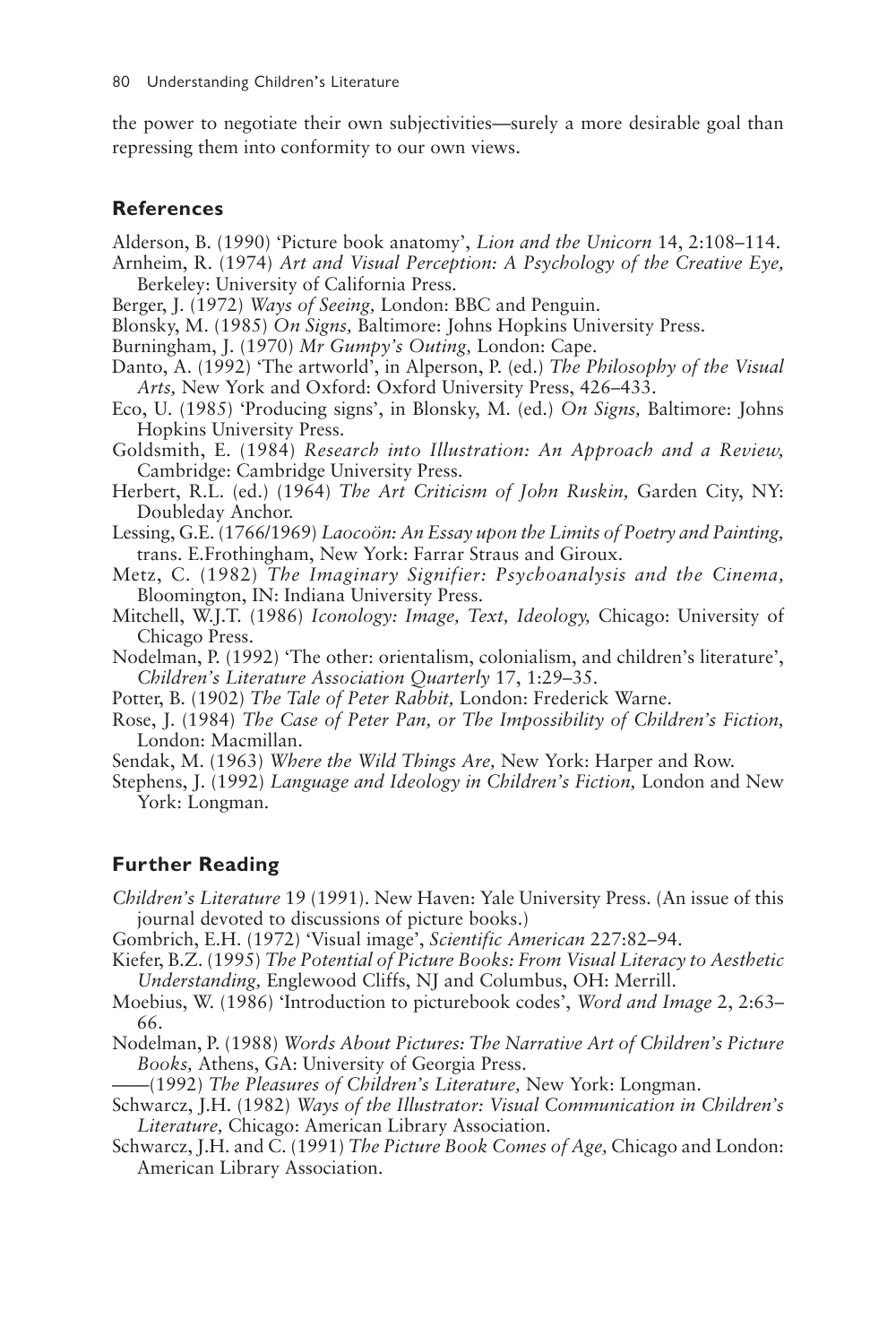# 7 Readers, Texts, Contexts: Reader-Response Criticism

# *Michael Benton*

## Editor's introduction

Much critical theory stands at one remove from actual books and actual readers. Reader-response criticism, however, engages directly with the knotty problems of how readers understand texts and how we can elicit and interpret individual responses; it is thus particularly relevant to those who see the interaction of child and book as central to children's literature studies. Michael Benton's survey of this complex field includes theories of how children see the process of reading fiction, how children develop as readers of literature, and how texts may be better understood from the point of view of the readers' responses to them.

P.H.

The importance of reader-response criticism in the area of children's literature lies in what it tells us about two fundamental questions, one about the literature and the other about its young readers:

- who is the implied child reader inscribed in the text?
- how do actual child readers respond during the process of reading?

The main advocates of reader-response criticism acknowledge the complementary importance of text and reader. They attend both to the form and language of poem or story, and to the putative reader constructed there, acknowledging, as Henry James put it, that the author makes 'his reader very much as he makes his characters…When he makes him well, that is makes him interested, then the reader does quite half the labour' (quoted in Booth 1961:302). Equally, they attend to the covert activity of the reading process, deducing the elements of response from what readers say or write, and/or developing theoretical models of aesthetic experience.

Whatever the particular orientation of the reader-response critic, one central issue recurs: the mystery of what readers actually do and experience. The subject of the reader's response is the Loch Ness Monster of literary studies: when we set out to capture it, we cannot even be sure that it is there at all; and, if we assume that it is, we have to admit that the most sensitive probing with the most sophisticated instruments has so far succeeded only in producing pictures of dubious authenticity. That the nature and dimensions of this phenomenon are so uncertain is perhaps the reason why the hunters are so many and their approaches so various. Accordingly, it is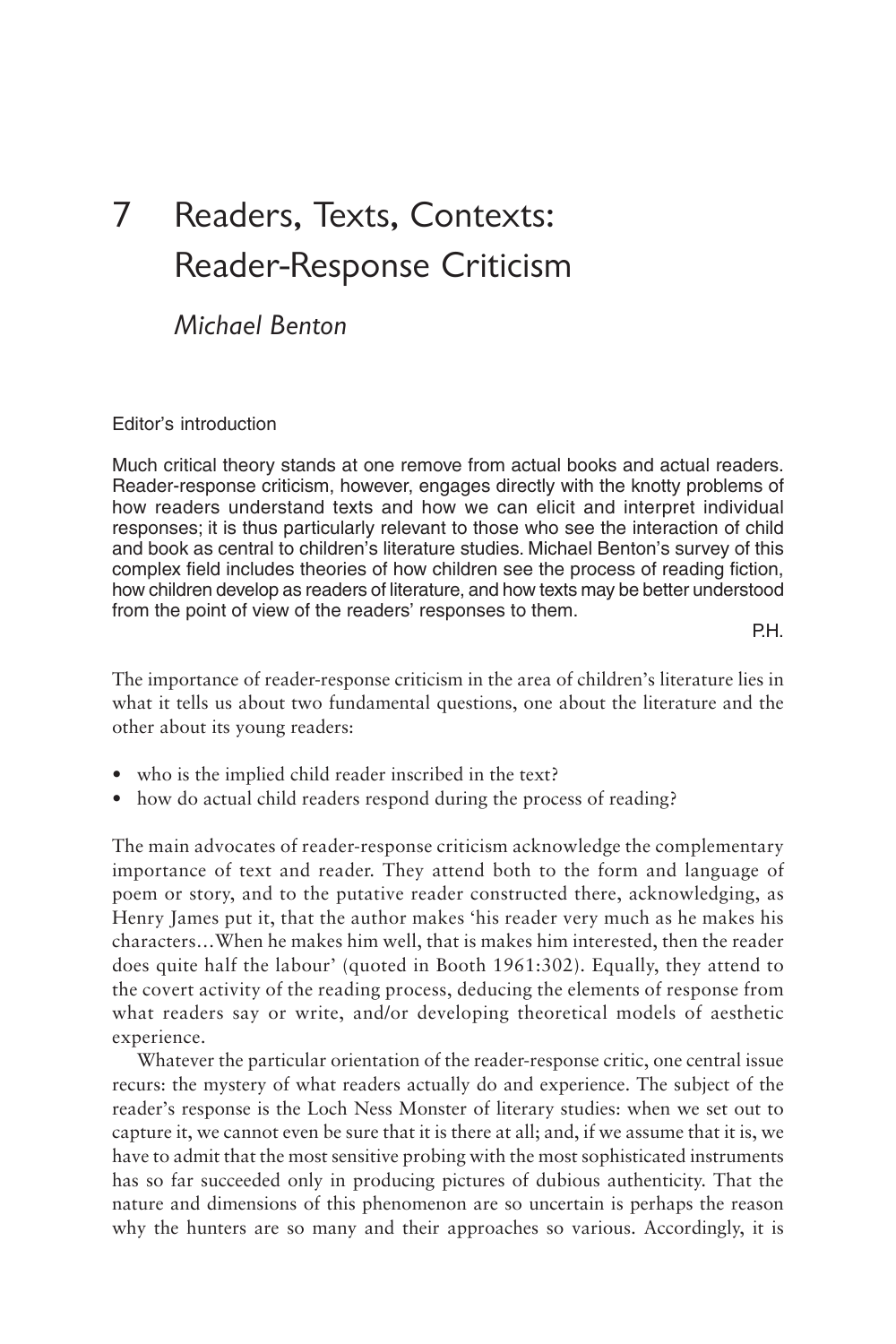necessary to map the main historical development of reader-response criticism and, second, to outline the theoretical bases which its advocates share, before going on to consider how this perspective—whose concepts have been formulated largely in the area of adult literary experience—has been taken up by researchers interested in young readers and their books.

# **A Shift of Critical Perspective**

In the 1950s the criticism of literature was in a relatively stable state. In *The Mirror and the Lamp* (1953), M.H.Abrams was confidently able to describe 'the total situation' of the work of art as one with the text at the centre with the three elements of the author, the reader, and the signified world ranged like satellites around it. What has happened since has destabilised this model. In particular, reader-response critics have argued that it is readers who make meaning by the activities they perform on texts; they see the reader in the centre and thus the privileged position of the work of art is undermined and individual 'readings' become the focus of attention. This is not to say that the emphasis upon reading and response which emerged in the 1960s was entirely new. It had been initiated famously by I.A.Richards forty years earlier; but Richards's (1924, 1929) seminal work, with its twin concerns of pedagogy and criticism, influenced subsequent developments in criticism in two contrary ways. For, in one sense, Richards privileged the text, and the American New Critics, particularly, seized upon the evidence of *Practical Criticism* to insist that close analysis of the words on the page was the principal job of critic and teacher. Yet, in another sense, Richards privileged the reader; and subsequently, modern reader-response criticism has developed to give the reader freedoms that infuriate text-oriented critics. Hence, Stanley Fish writes: 'Interpretation is not the art of construing but the art of constructing. Interpreters do not decode poems: they make them' (Fish 1980:327). Or, even more provocatively: 'It is the structure of the reader's experience rather than any structures available on the page that should be the object of description' (152). As Laurence Lerner (1983:6) has pointed out, perhaps the most important division in contemporary literary studies is between those who see literature as a more or less self-contained system, and those who see it as interacting with real, extra-literary experience (that of the author, or of the reader or the social reality of the author's or the reader's world). Reader-response critics clearly fall within this second category.

Reader-response criticism is difficult to map because of its diversity, especially in two respects: first, there are several important figures whose work stands outside the normal boundaries of the term; and second, there is overlap but not identity in the relationship between German 'reception theory' and Anglo-American readerresponse criticism. On the first issue, two highly influential writers, D.W.Harding and Louise Rosenblatt, began publishing work in the 1930s which was ahead of its time (for example, Harding 1937; Rosenblatt 1938/1970) and their explorations of the psychological and affective aspects of literary experience only really began to have an impact upon educational thinking (and hence upon children's experiences of poems and stories in school) when the educational and literary theorists began to rehabilitate the reader in the 1960s and 1970s. Subsequently, Harding's paper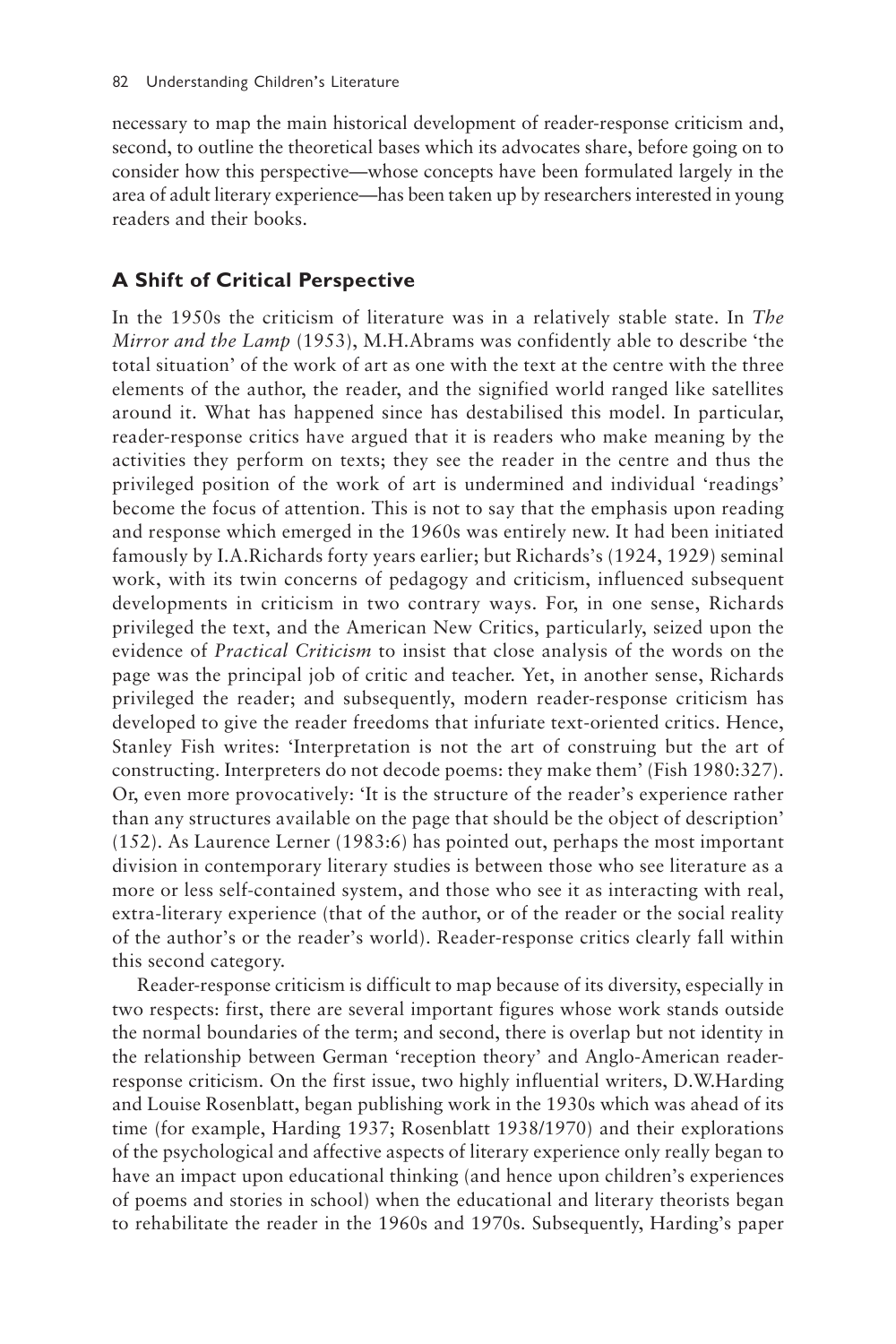on 'Psychological approaches in the reading of fiction' (1962) and Rosenblatt's reissued *Literature as Exploration* (1938/1970) have been widely regarded as two of the basic texts in this area.

It is an indication of the diversity and loose relationships which characterise response-oriented approaches to literature that Harding and Rosenblatt are reduced to complimentary footnotes in the standard introductions to readerresponse criticism (Tompkins, 1980:xxvi; Suleiman and Crosman, 1980:45; Freund, 1987:158), and that writers in the German and Anglo-American traditions have, with the notable exception of Iser, little contact with or apparent influence upon one another. In a thorough account of German reception theory, Holub (1984) comments upon this divide and provides an excellent analysis of Iser's work to complement that of Freund (1987), whose book summarises the Anglo-American tradition.

The development of reader-response writings since the 1960s has steadily forged a new relationship between the act of reading and the act of teaching literature which, as is illustrated later, has significant consequences for the way the relationship between young readers and their books is conceptualised. Prior to this time, during the 1940s and 1950s, the reader was hidden from view as the critical landscape was dominated by the American New Criticism, whose adherents took a determinedly anti-reader stance to the extent that, despite a concern for 'close reading', the major statement of New Criticism views—Wellek and Warren's *Theory of Literature* (1949)—makes no mention of the reader and includes only two brief references to 'reading'. Subsequently, the development of reader-response studies has seen the momentum shift periodically from literary theory to educational enquiry and practice almost decade by decade.

The 1960s were dominated by education, with the most influential work published by The National Council of Teachers of English (Squire 1964; Purves and Rippere 1968), culminating in two surveys, one English and the other American (D'Arcy 1973; Purves and Beach 1972). The 1970s saw the full bloom of readerresponse theorising by literary critics of whom Holland (1975), Culler (1975), Iser (1978) and Fish (1980) were perhaps the most notable figures, all of whom were well represented in the two compilations of papers that stand as a summary of work in this area at the end of the decade (Suleiman and Crosman 1980; Tompkins 1980). During the 1980s the emphasis moved back to education, where the main concern was to translate what had become known about response—both from literary theory and from classroom enquiry—into principles of good practice. Protherough (1983), Cooper (1985a), Benton and Fox (1985), Scholes (1985), Corcoran and Evans (1987), Benton *et al.* (1988), Dias and Hayhoe (1988), Hayhoe and Parker (1990), Benton (1992a), Many and Cox (1992) have all, in their different ways, considered the implications for practice of a philosophy of literature and learning based upon reader-response principles. In Britain, one of the more heartening results of this development was that the importance of the reader's response to literature was fully acknowledged in the new National Curriculum as embodied in the Cox Report (1989) and in the official documents that ensued. Such has been what one standard book on modern literary theory calls 'the vertiginous rise of reader-response criticism' (Jefferson and Robey, 1986:142), that its authors see it as threatening to engulf all other approaches.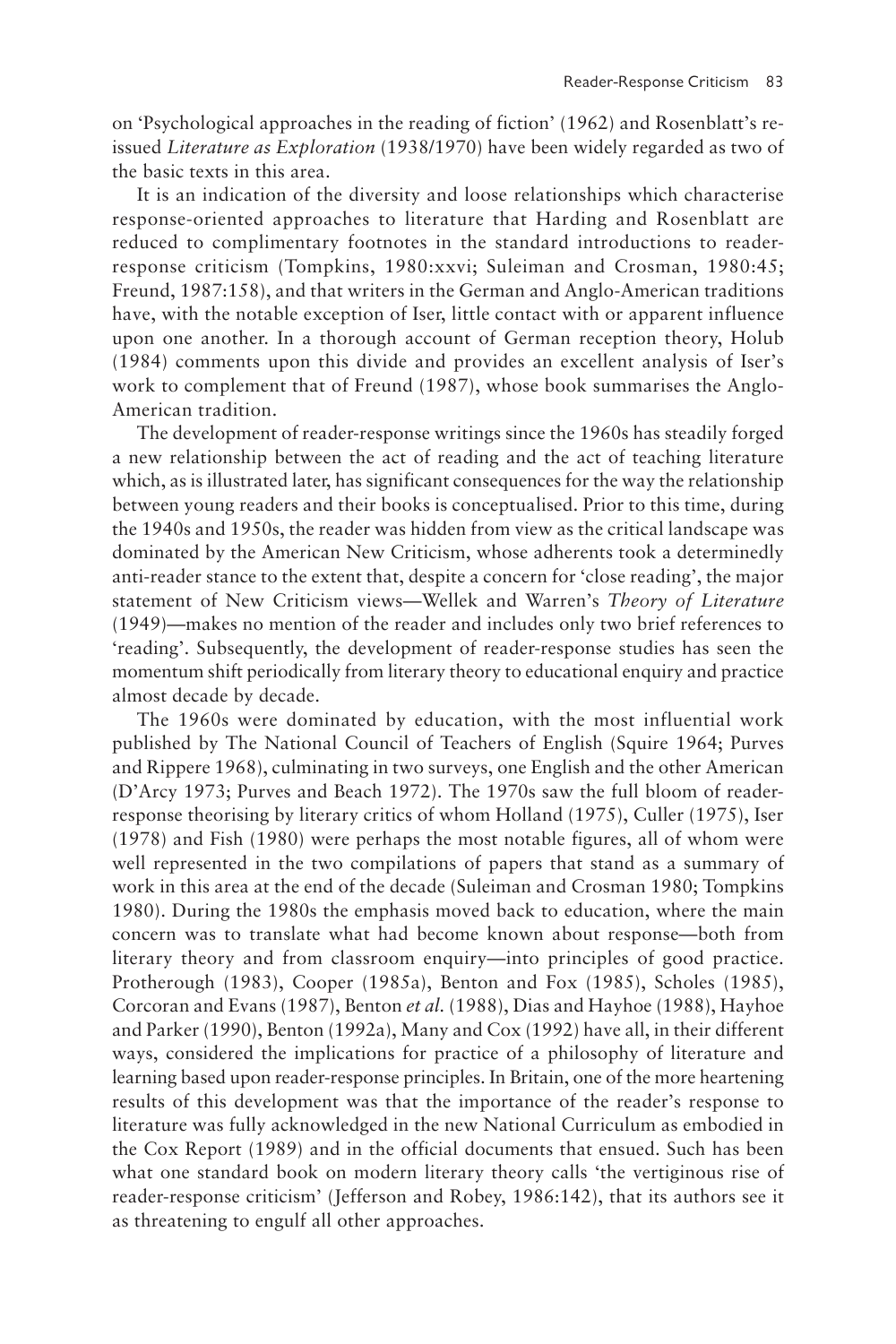What are the theoretical bases that such writers share? Reader-response criticism is a broad church as a reading of the various overview books demonstrates (Tompkins, 1980; Suleiman and Crosman, 1980; Freund, 1987). None the less, a number of principles can be said to characterise this critical stance. First is the rejection of the notorious 'affective fallacy'. In describing the 'fallacy' as 'a confusion of the poem and its results', and in dismissing as mere 'impressionism and relativism' any critical judgements based on the psychological effects of literature, Wimsatt and Beardsley (1954/1970) had left no space for the reader to inhabit. They ignored the act of reading. New Criticism, it could be said, invented 'the assumed reader'; by contrast, reader-response criticism deals with real and implied readers. Iser, Holland, Bleich and Fish operate from a philosophical basis that displaces the notion of an autonomous text to be examined in and on its own terms from the centre of critical discussion and substitutes the reader's recreation of that text. Reading is not the discovering of meaning (like some sort of archaeological 'dig') but the creation of it. The purpose of rehearsing this familiar history is its importance for children's reading. The central concerns of responseoriented approaches focus upon

- 1 what constitutes the source of literary meaning; and
- 2 what is the nature of the interpretative process that creates it.

Both issues are fundamental to how young readers read, both in and out of school.

The works of Iser on fiction and Rosenblatt on poetry, despite some criticism that Iser has attracted on theoretical grounds, have none the less had greater influence upon the actual teaching of literature and our understanding of children as readers than those of any other theoretical writers. No doubt this is because they avoid what Frank Kermode calls 'free-floating theory' and concentrate, in Iser's words, on 'an analysis of what actually happens when one is reading' (Iser 1978:19). Iser's theory of aesthetic response (1978) and Rosenblatt's transactional theory of the literary work (1978, 1985) have helped change the culture of the classroom to one which operates on the principle that the text cannot be said to have a meaningful existence outside the relationship between itself and its reader(s). This transfer of power represents a sea-change in critical emphasis and in pedagogical practice from the assumptions most critics and teachers held even a generation ago. Yet it is evolutionary change, not sudden revolution—a progressive rethinking of the way readers create literary experiences for themselves with poems and stories. In fact, reader-response is the evolutionary successor to Leavisite liberal humanism. It is perceived—within the area of literature teaching—as providing a framework of now familiar ideas which are widely accepted and to which other lines of critical activity often make reference: the plurality of meanings within a literary work; the creative participation of the reader; the acknowledgement that the reader is not a *tabula rasa* but brings idiosyncratic knowledge and personal style to the act of reading; and the awareness that interpretation is socially, historically and culturally formed. All these ideas are ones that have had a sharp impact upon the study of texts and upon research into young readers' reading in the field of children's literature.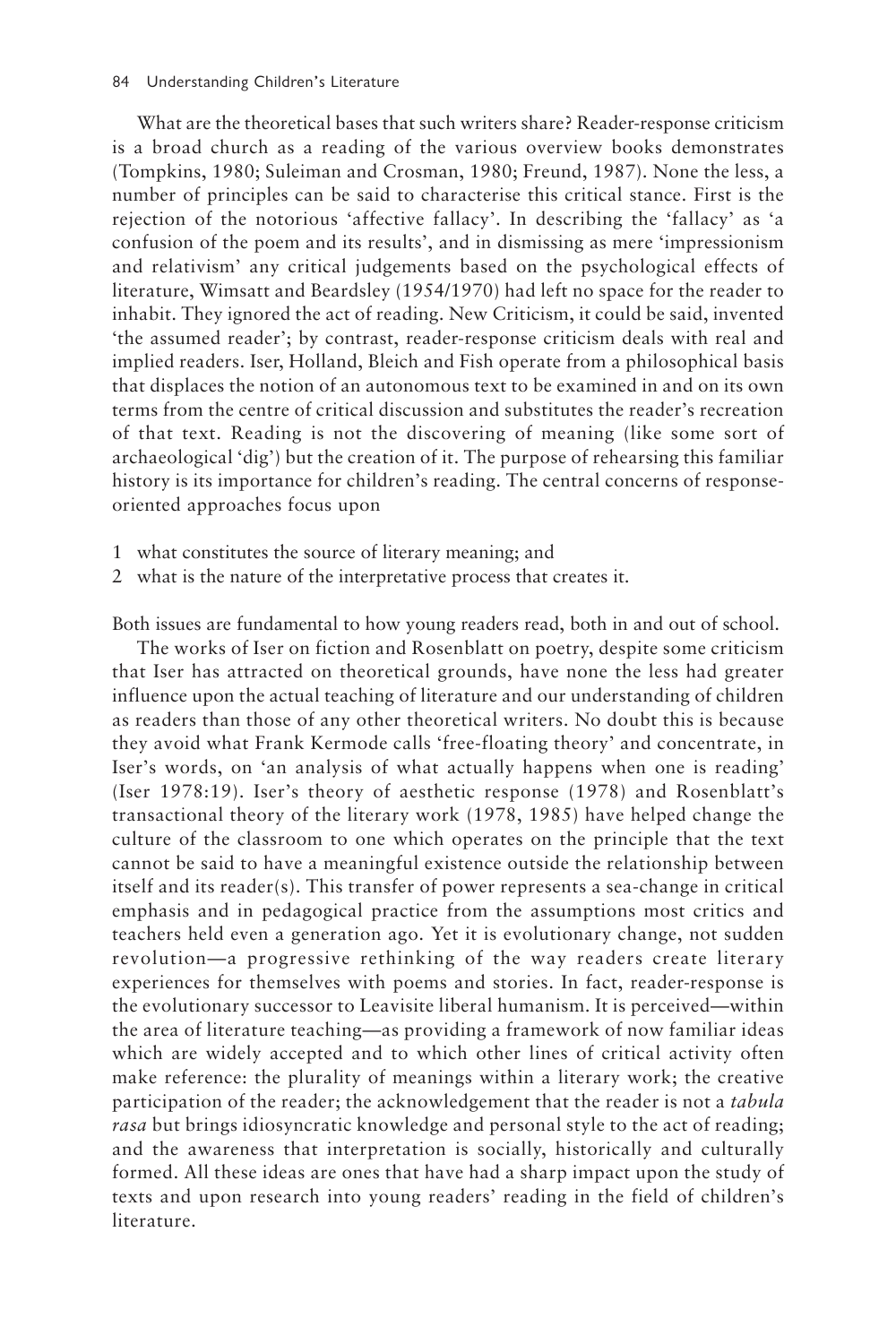# **Young Readers and Their Books**

Reader-response approaches to children's literature which set out to answer the questions raised at the beginning of this chapter all have a direct relationship with pedagogy. Some are concerned with children's responses, mainly to fiction and poetry but latterly also to picture books, with the broad aim of improving our understanding of what constitutes good practice in literature teaching. Others employ reader-response methods in order to explore children's concepts and social attitudes. Others again, are text-focused and use concepts and ideas from reader-response criticism of adult literature in order to examine children's books, with the aim of uncovering their implied audience and, thence, something of the singularity of a specifically *children's* literature.

This diversity creates two problems: first, there is bound to be overlap. Many studies cover both textual qualities and children's responses as complementary aspects of a unitary experience which, as the foregoing discussion has argued, follows from the mainstream thinking of reader-response criticism. When considering a study under one or other of the headings below, therefore, its writer's principal orientation has been the guide. Second, there is bound to be anomaly. The nature and complexity of the studies varies greatly. In particular, there are two important collections of papers devoted to theoretical research and empirical enquiries in this area (Cooper 1985a; Many and Cox 1992). These are most conveniently considered between discussion of the first and second themes below to which most of their papers relate.

The discussion deals, in turn, with five themes: the process of responding; development in reading; types of reader behaviour; culturally oriented studies exploring children's attitudes; and text-oriented studies employing reader-response concepts.

# *The process of responding*

The stances of those enquirers who have explored the response processes of young readers vary as much as those of the literary theorists, but the most common one is that of the teacher-researcher attempting to theorise classroom practice. The range and combinations of the variables in these studies are enormous: texts, contexts, readers and research methods are all divisible into subsets with seemingly infinite permutations. Among texts, short stories, poems, fairy tales and picture books are favoured, with a few studies focusing upon the novel and none on plays. Contexts, in the sense of physical surroundings, also influence response. The 'classroom' itself can mean a variety of things and clearly there are crucial differences between say, monitoring the responses of thirty children within normal lesson time and four or five children who volunteer to work outside lessons. Most studies are small-scale enquiries run by individual researchers, perhaps with a collaborative element; hence, the focus is usually narrow when selecting the number, age-level, social background, gender and literacy level of the readers. Finally, readerresponse monitoring procedures are generally devised in the knowledge that the medium is the message. The ways readers are asked to present their responses are fundamental influences upon those responses; they range from undirected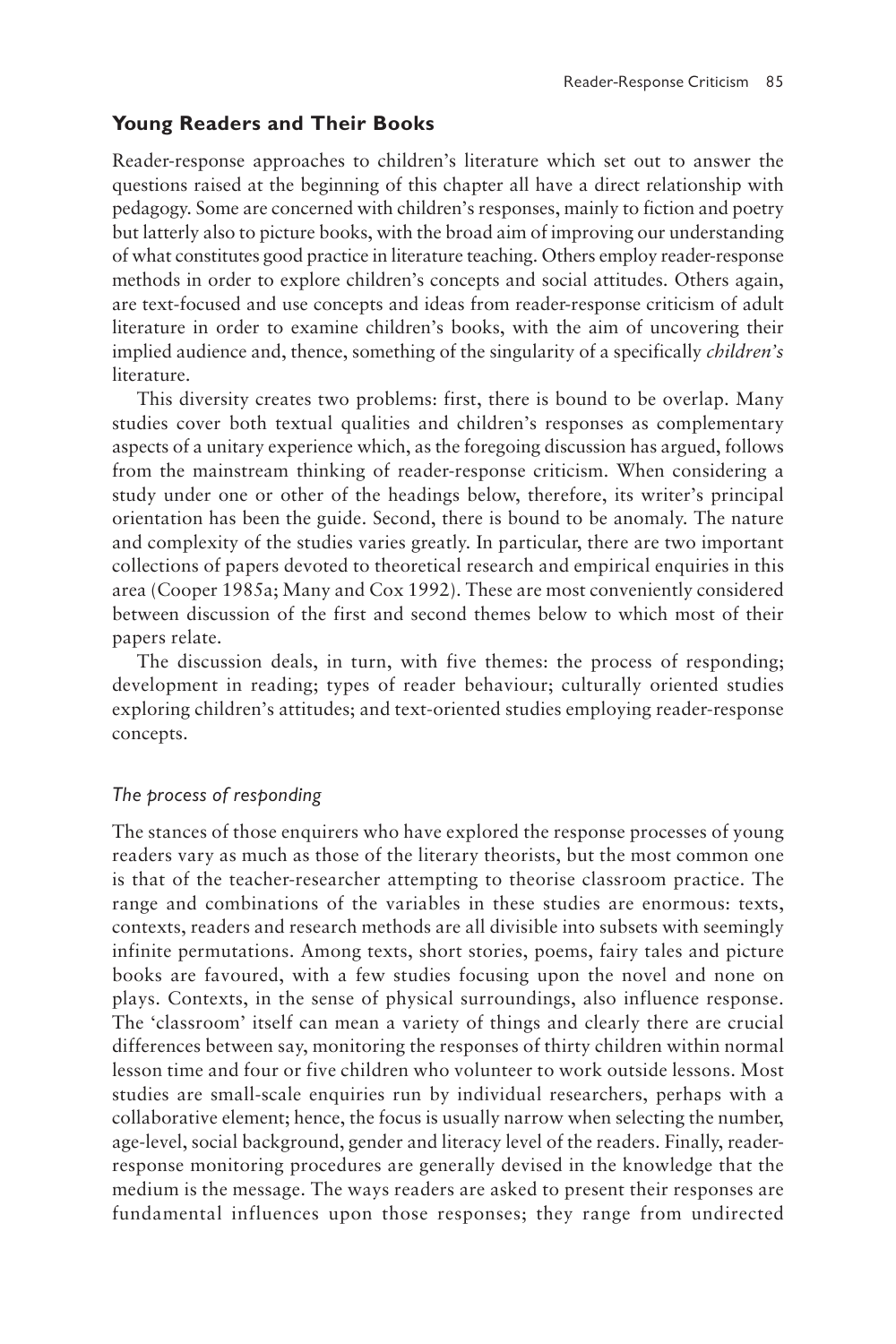invitations to free association or 'say what comes into your mind as you read', through various 'prompts' or guideline questions to consider, to the explicit questionnaire. Oral, written, or graphic responses and whether the readers are recording individually or in groups all provide further dimensions to the means of monitoring and collecting response data.

Guidance through this diversity is offered by two older books already mentioned (Purves and Beach 1972; D'Arcy 1973); and, more recently, by Galda (1983) in a special issue of the *Journal of Research and Development in Education* on 'Response to literature: empirical and theoretical studies', and by Squire's chapter 'Research on reader response and the national literature initiative' in Hayhoe and Parker (Squire 1990:13–24). What follows does not attempt to be exhaustive but briefly to indicate the main lines that process studies have taken.

The process of responding became one of the main objects of enquiry during the 1980s. Studies of children's responses to poetry began to appear in articles or booklet form: Wade (1981) adapted Squire's (1964) work on short stories to compare how a supervised and an unsupervised group of middle-school children responded to a poem by Charles Tomlinson. Dixon and Brown (1984) studied the writings of 17-year-old students in order to identify what was being assessed in their responses; Atkinson (1985) built upon Purves and Rippere's (1968) categories and explored the process of response to poems by children of different ages. Several books also focused exclusively on young readers and poetry and, either wholly or in part, concerned themselves with the response process, notably Benton (1986), Dias and Hayhoe (1988) and Benton *et al.* (1988). The work of Barnes (1976), particularly, lies behind the enquiries of Benton (1986) into small group responses to poetry by 13 to 14-year-olds. What is characterised as 'lightlystructured, self-directed discussion' is seen as the means of optimising group talk about poems and as the most appropriate way for teacher-researchers to explore the process of response. Dias and Hayhoe (1988) build upon Dias's earlier work (1986) to develop responding-aloud protocols (RAPs) which, essentially, require individual pupils to think aloud as they attempt to make sense of a poem with the help, if needed, of a non-directive interviewer. Preparatory group discussions were used to build up confidence for the individual sessions. The RAP transcripts were then analysed to see how pupils negotiated meaning. Dias and Hayhoe claim that their study is 'designed to track the process of responding as it occurs' (1988:51) and their methodology is a significant contribution to this end.

Similarly, the work of Benton and his co-authors (1988) focuses upon process. It shows three experienced teachers exploring how their students, aged 14 and above, read and respond to poetry. Rosenblatt's transactional theory underpins the approach, especially in Teasey's work which gives the hard evidence for the reader's 'evocation' of a poem through meticulous, descriptive analyses of aesthetic reading. Bell's data shows the emphases of the response process from initial encounter through group discussion, to an eventual written account, in such a way that what in mathematics is called 'the working' can be observed—in this case, the slow evolution over time and in different contexts of how young readers make meaning. Hurst's focus is upon the whole class rather than individuals. From studying the responses of pupils in a variety of classrooms and with different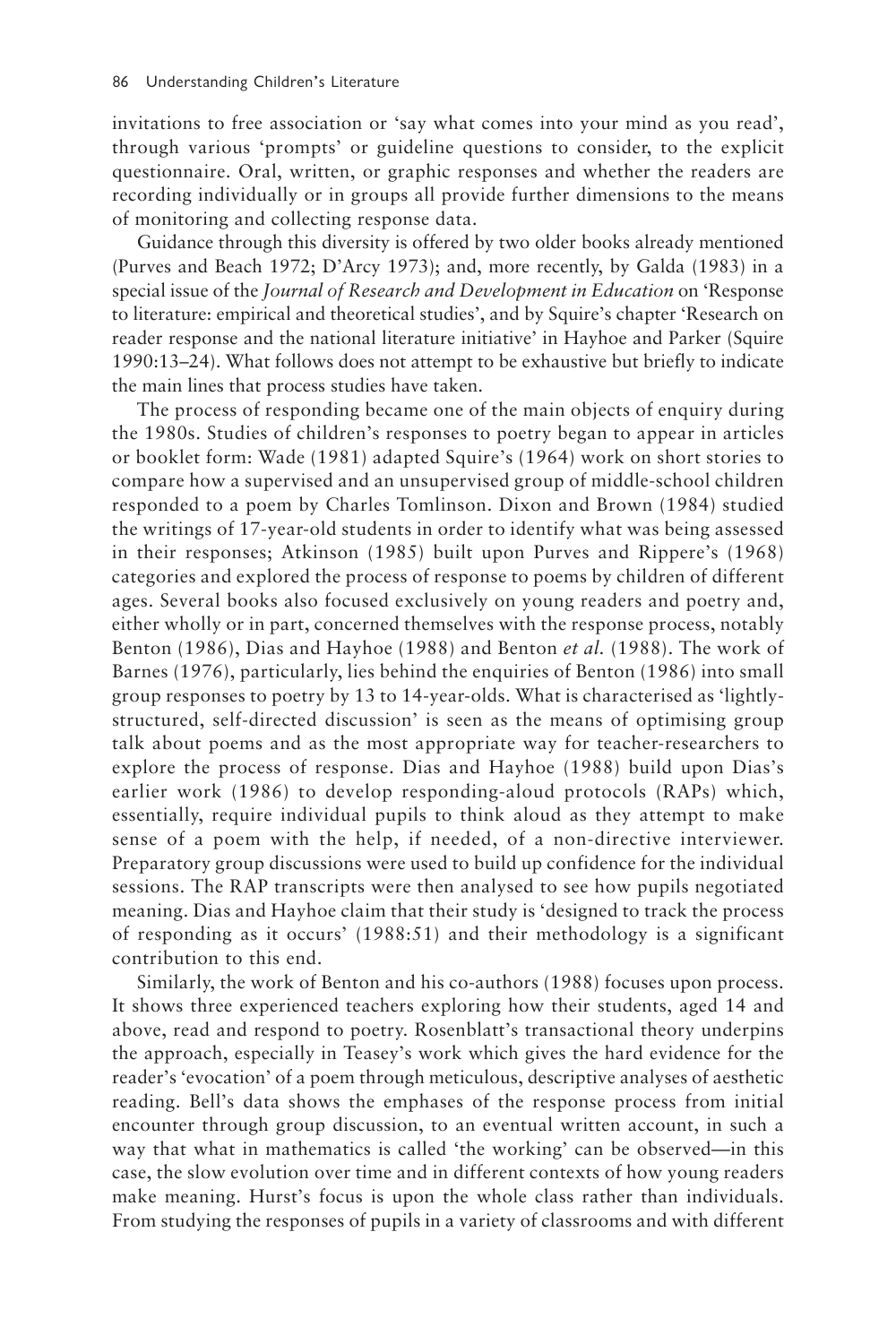teachers and texts, he develops a model of three frames (story, poet, form), derived from Barnes' and Todd's (1977) notion of the 'cycles of utterances' that characterise group talk, as a means of mapping the episodes of a group's engagement with a poem. The three enquiries are set against a critical appraisal of the main theorists in the field from Richards to Rosenblatt and all contribute to the development of a response-centred methodology.

The process of responding to fictional narrative was first examined by Squire (1964) and Purves and Rippere (1968), whose early studies provoked many adaptations of their work with students of different ages and backgrounds. These studies all tended to categorise the elements of response, with Squire's list emerging as the most commonly quoted and replicated in studies of children's responses. Squire's study of adolescents responding to short stories described the six elements of response as literary judgements, interpretational responses, narrational reactions, associational responses, self-involvement and prescriptive judgements (Squire, 1964:17–18). He showed that the greater the involvement of readers, the stronger was their tendency to make literary judgements; and that what he termed 'happinessbinding' (41) was a characteristic of adolescent readers' behaviour. Here, as in many studies of fiction reading, there is a noticeable move towards a broadly psychoanalytical explanation for the gratifications readers seek in fiction (compare Holland 1975). More recent studies include those of Fox (1979) whose phrase 'dark watchers' (32) is a memorable description of the imaginary, spectator role that young readers often adopt during reading; and Jackson (1980) who explored the initial responses of children to fiction which later he developed more fully throughout the secondary school age range (Jackson 1983). Several books also focused wholly or in part upon young readers' response processes, notably Protherough (1983), Benton and Fox (1985), and Thomson (1986). Drawing upon enquiries he conducted in Hull, Protherough suggests that there are five major ways in which children see the process of reading fiction: projection into a character, projection into the situation, association between book and reader, the distanced viewer, and detached evaluation. There is a developmental dimension and he argues that maturity in reading is connected with the ability to operate in an increasing number of modes.

Benton and Fox address the question of what happens when we read stories and consider that the process of responding involves the reader in creating a secondary world. This concept is elaborated with reference to children's accounts of their experiences with various stories. The reading experience is then characterised in two ways: first, as a four-phase process of feeling like reading, getting into the story, being lost in the book, and having an increasing sense of an ending; and second, as an activity consisting of four elements—picturing, anticipating and retrospecting, interacting and evaluating. This latter description has been taken up by others, notably Corcoran (Corcoran and Evans, 1987:45–51).

Thomson's work with teenage readers offers a further description of the elements of response to fiction and cross-hatches this with a developmental model. The requirements for satisfaction at all stages are enjoyment and elementary understanding. Assuming these are met, his six stages are described as: unreflective interest in action, empathising, analogising, reflecting on the significance of events and behaviour, reviewing the whole work as the author's creation, and the consciously considered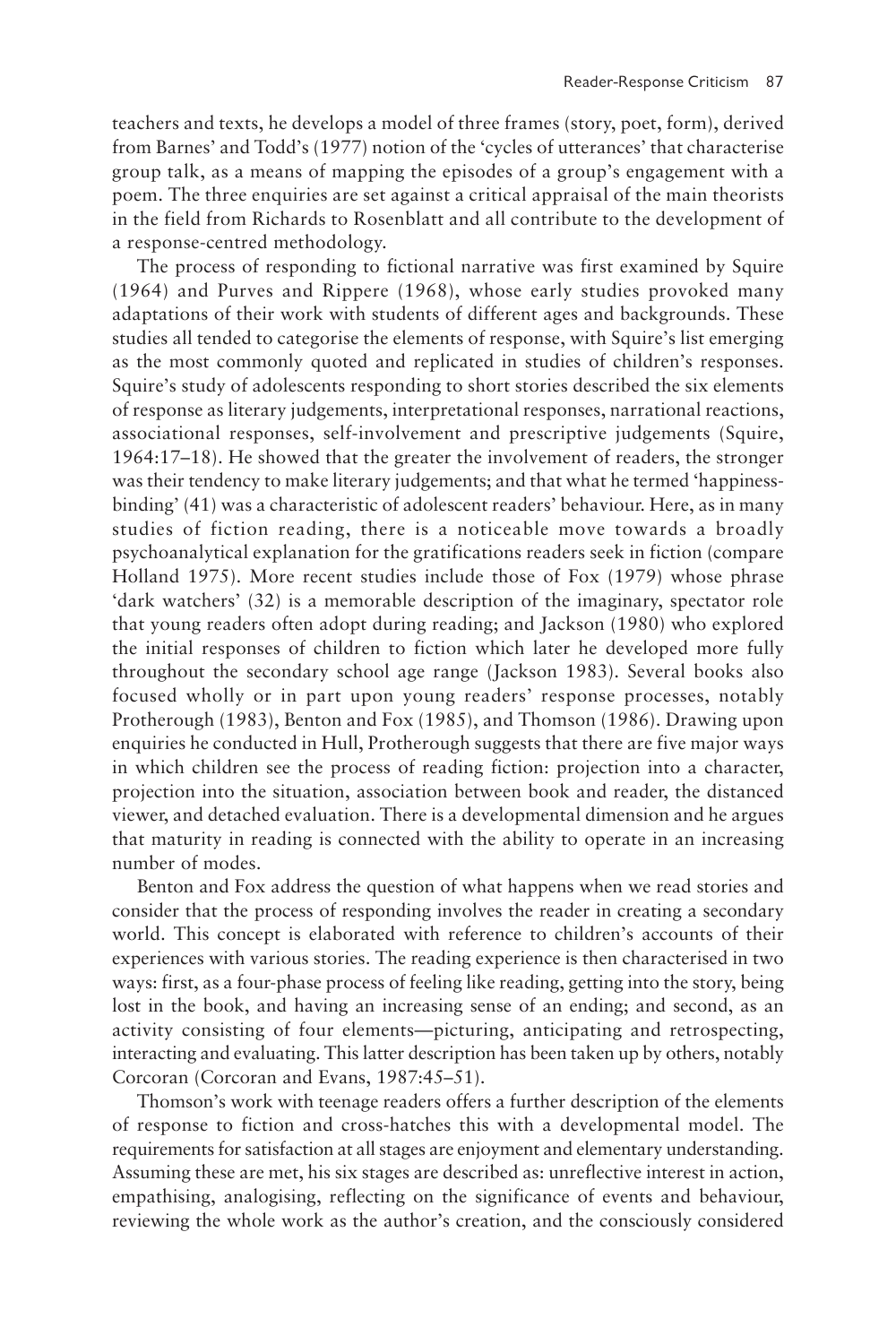relationship with the author. Thomson's is a sophisticated and detailed account, firmly rooted in young readers' fiction reading, and drawing effectively upon the theoretical literature summarised earlier in this chapter.

As can be seen from this summary, studies of the process of responding tend towards categorisation of the different psychological activities involved and towards descriptions of what constitutes maturation in reading. Two collections of papers which should contribute more than they do to our understanding of the process of responding are Cooper (1985a) and Many and Cox (1992), although in their defence it has to be said that the former has a focus upon the theories that should guide our study of readers and the research methodologies that derive from them, and the latter is primarily concerned with reader 'stance' (Rosenblatt 1978) as the discussion of types of reader below indicates. Brief comment upon these two collections is appropriate before moving on to consider reading development.

Only some of the seventeen papers in Cooper's compilation bear upon the subject of children and literature. The first of the three parts of the book is helpful in relating theoretical issues of response to practice, especially the chapters by Rosenblatt, Purves and Petrosky. In Part 2, Kintgen's piece stands out, not only because its focus is poetry (a comparative rarity in such company), but because it faces up to the problems of monitoring responses, and attempts to describe the mental activities and processes of the reader. Kintgen's subjects (as with many researchers) are graduate students but the methodology here could readily transfer to younger readers. The four contributors to the final part of the book on classroom literature, whom one might expect to deal with children and their books, studiously avoid doing so, preferring instead to discuss theoretical and methodological issues such as the need to identify response research with literary pedagogy (Bleich), the use of school surveys (Squire), and the evaluation of the outcomes of literary study (Cooper 1985b).

Many and Cox (1992) take their impetus from Cooper's book and their inspiration from Rosenblatt (1978). The first part gives theoretical perspectives on reader stance and response and includes specific consideration of readings of selected children's books (Benton:1992b) and of young readers' responses (Corcoran). The papers in Part two focus upon students' perspectives when reading and responding and tell us more about types of readers than about process; these are dealt with below. Part three deals with classroom interactions of teachers, students and literature. Hade explores 'stance' in both silent reading and reading aloud, arguing its transactional and triadic nature in the classroom. Zancella writes engagingly about the use of biography, in the sense of a reader's personal history, in responding to literature and how this influences the teacher's methods. Zarrillo and Cox build upon Rosenblatt's efferent/aesthetic distinction and urge more of the latter in classroom teaching in the light of their empirical findings that 'elementary teachers tend to direct children to adopt efferent stances towards literature' (245). Many and Wiseman take a similar line and report their enquiries into teaching particular books (for example, Mildred Taylor's *Roll of Thunder, Hear My Cry* (1976)) with efferent and aesthetic emphases to different, parallel classes. At various points, all these studies touch upon the issue of the process of responding; but, equally, they also relate to some of the other issues that are discussed in the remainder of this chapter.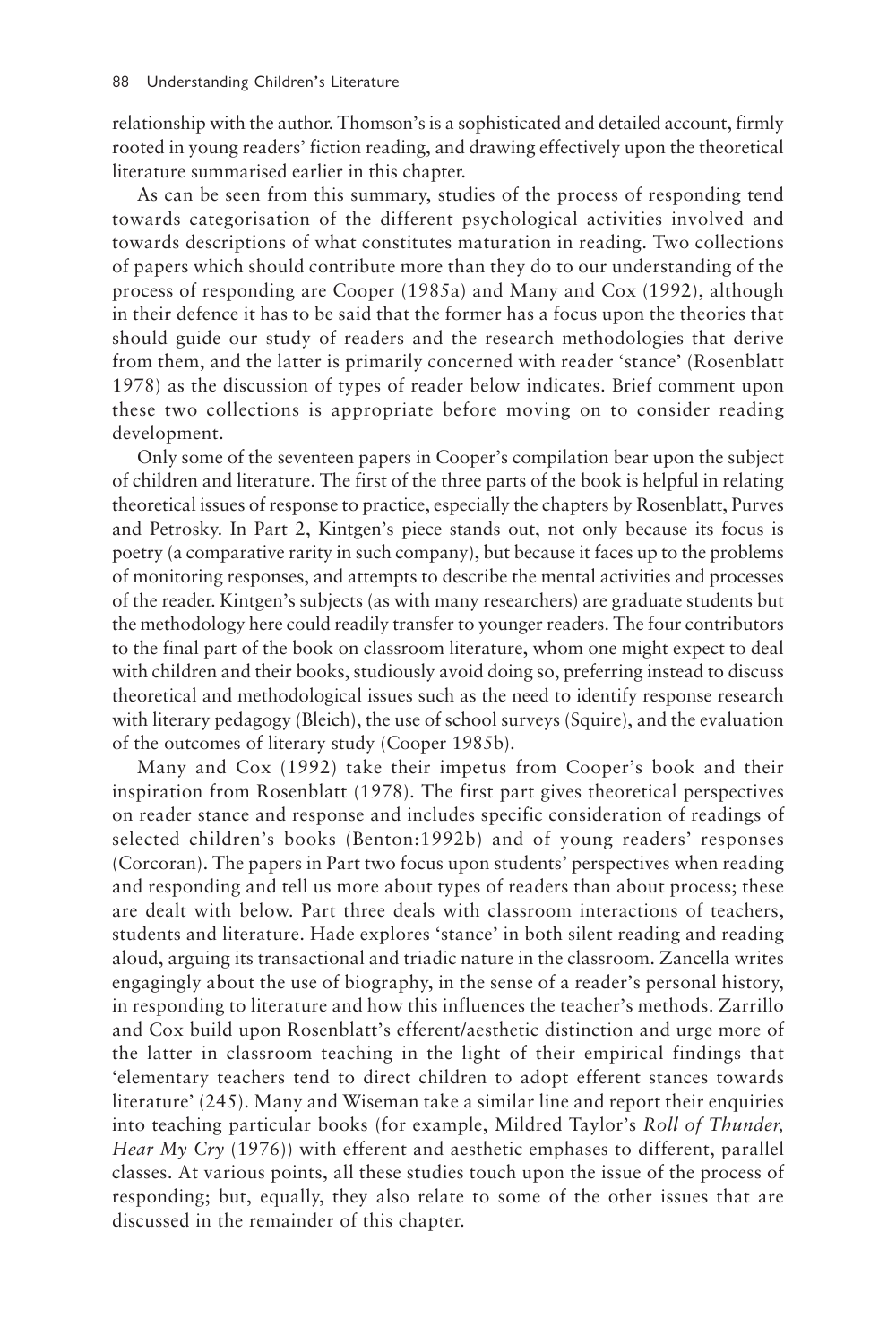## *Development in reading*

Of these issues, the question of how children develop as readers of literature is one of the most frequently raised. This has been approached in four main ways: personal reminiscences of bookish childhoods (Sampson, 1947; Inglis, 1981); the growth of the child's sense of story in relation to the Piagetian stages of development (Applebee 1978; Tucker 1981); the development of literacy, with the idea of matching individual and age-group needs to appropriate books (Fisher 1964; Meek 1982); and, deductions about development drawn from surveys of children's reading interests and habits (Jenkinson 1940; Whitehead *et al.* 1977). While none of these writers would see their work as necessarily falling strictly under the reader-response heading, all are in fact listening to what children as readers say about their experiences and, in more recent years, are conscious of interpreting their findings against a background of reader-response criticism. This awareness is evident, for example, in the work of Tucker (1980) who, in a paper entitled 'Can we ever know the reader's response?' argues that children's responses are different from adults' (in, say, the relative emphasis they give to the quality of the writing as opposed to the pace of the plot) before he goes on to relate their responses to intellectual and emotional development as psychologists describe it (the subject of his subsequent book (Tucker 1981)). In the highly influential work of Meek, too, from *The Cool Web* (Meek *et al.* 1977) onwards, reader-response criticism has been one of her perspectives evident, for example, in her 'Prolegomena for a study of children's literature' (1980:35) and in her exploration of the relationship between literacy and literature in her account of the reading lessons to be found in picture books (Meek 1988). Or again, in the discussion of their findings of children's reading preferences at 10+, 12+ and 14+, Whitehead and his team speculate about the cognitive and affective factors involved in the interaction between children and their books. All are aware that response-oriented criticism should be able to tell us more about this interaction at different ages.

Developmental stages in literary reading are outlined by Jackson (1982), Protherough (1983), and Thomson (1986) on the basis of classroom enquiries with young readers as we have already seen; and there have been some small-scale studies of reading development focused upon responses to specific books. Hickman (1983) studied three classes, totalling ninety primary school-aged children, and monitored their spontaneous responses, variations in solicited verbal responses, the implications of non-responses, and the role of the teacher in respect of two texts: Silverstein's *Where the Sidewalk Ends* (1974) and McPhail's *The Magical Drawings of Moony B.Finch* (1978). She was interested in the age-related patterns of responses and in the influences of the class teacher. Cullinan *et al.* (1983) discuss the relationship between pupils' comprehension and response to literature and report the results of a study, conducted with eighteen readers in grades, 4, 6 and 8, which focused on readings of and taped responses to Paterson's *Bridge to Terabithia* (1977) and Le Guin's, *A Wizard of Earthsea* (1968). Their data confirmed that there are clear developmental levels in children's comprehension and they claim that: 'Reader-response provides a way to look at the multidimensional nature of comprehension' (37). Galda (1992) has subsequently reported on a four-year longitudinal study of eight readers' readings of selected books representing realistic and fantasy fiction in order to explore any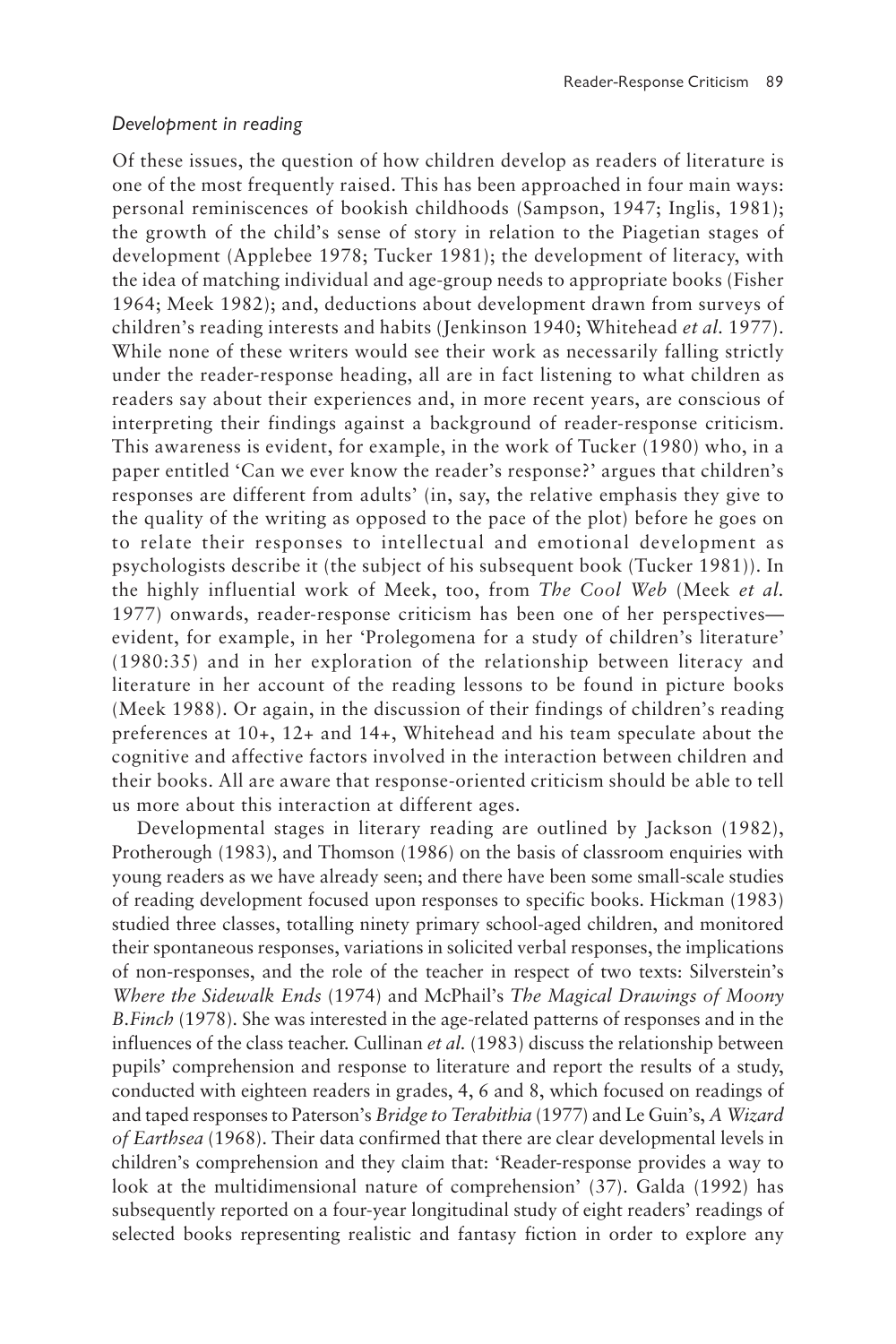differences in responses to these two genres. The 'realistic' texts included Paterson's *Bridge to Terabithia* (1977) and S.E.Hinton's *The Outsiders* (1968); the 'fantasy' texts included L'Engle's *A Wind in the Door* (1973) and Cooper's *The Dark is Rising* (1981). She considers reading factors, such as developing analytical ability; text factors, arguing that children find it easier to enter the world of realistic fiction than they do of fantasy stories; and concludes by advocating the 'spectator role' (Harding 1937; Britton 1970) as a stance that offers readers access to both genres.

# *Types of reader behaviour*

The third theme concerns different sorts of readers or readings. It would be too much to claim that there is an established typology of readers; there have been few studies that venture beyond generalised discussions such as that between 'interrogative' and 'acquiescent' reading styles (Benton and Fox 1985:16–17), itself a tentative extension of Holland's (1975) notion of personal style in reading behaviour. One study that does make some clear category decisions is that of Dias and Hayhoe (1988:52–58) in respect of 14- and 15-year-old pupils reading and responding to poems. Their 'Responding-aloud protocols' (RAPs), described earlier, revealed four patterns of reading: paraphrasing, thematising, allegorising and problem solving. They stress that these are patterns of reading not readers (57) but have difficulty throughout in maintaining this discrimination. None the less, theirs is the most sophisticated account to date of that phenomenon that most teachers and others concerned with children's books have noticed without being able to explain, namely, that individual children reveal personal patterns of reading behaviour irrespective of the nature of the book being read. The study of these four reading patterns under the sub-headings of what the reader brings to the text, the reader's moves, closure, the reader's relationship with the text, and other elements is one that needs to be replicated and developed in relation to other types of text.

Fry (1985) explored the novel reading of six young readers (two 8-year-olds; two 12-year-olds; two 15-year-olds) through tape-recorded conversations over a period of eight months. The six case studies give some vivid documentary evidence of individual responses (for example, on the ways readers see themselves in books (99)) and also raise general issues such as re-readings, the appeal of series writers like Blyton, the relation of text fiction and film fiction, and the developmental process. Many and Cox's (1992) collection of papers includes their own development of Rosenblatt's efferent/aesthetic distinction in respect of the stances adopted by a class of 10-year-olds in their responses to Byars's *The Summer of the Swans* (1970) and other stories. Encisco, in the same collection, builds upon Benton's (1983) model of the secondary world and gives an exhaustive case-study of one ten-year-old girl's reading of chapters from three stories in order to observe the strategies she uses to create her story world from these texts. Benton's development of the secondary world concept, after Tolkien (1938) and Auden (1968), is reappraised in Many and Cox (1992:15–18 and 23–48) and has also been extended by the author to incorporate aspects of the visual arts, notably paintings and picture-books (Benton 1992). The concept as originally formulated appeared in the special issue of the *Journal of Research and Development of*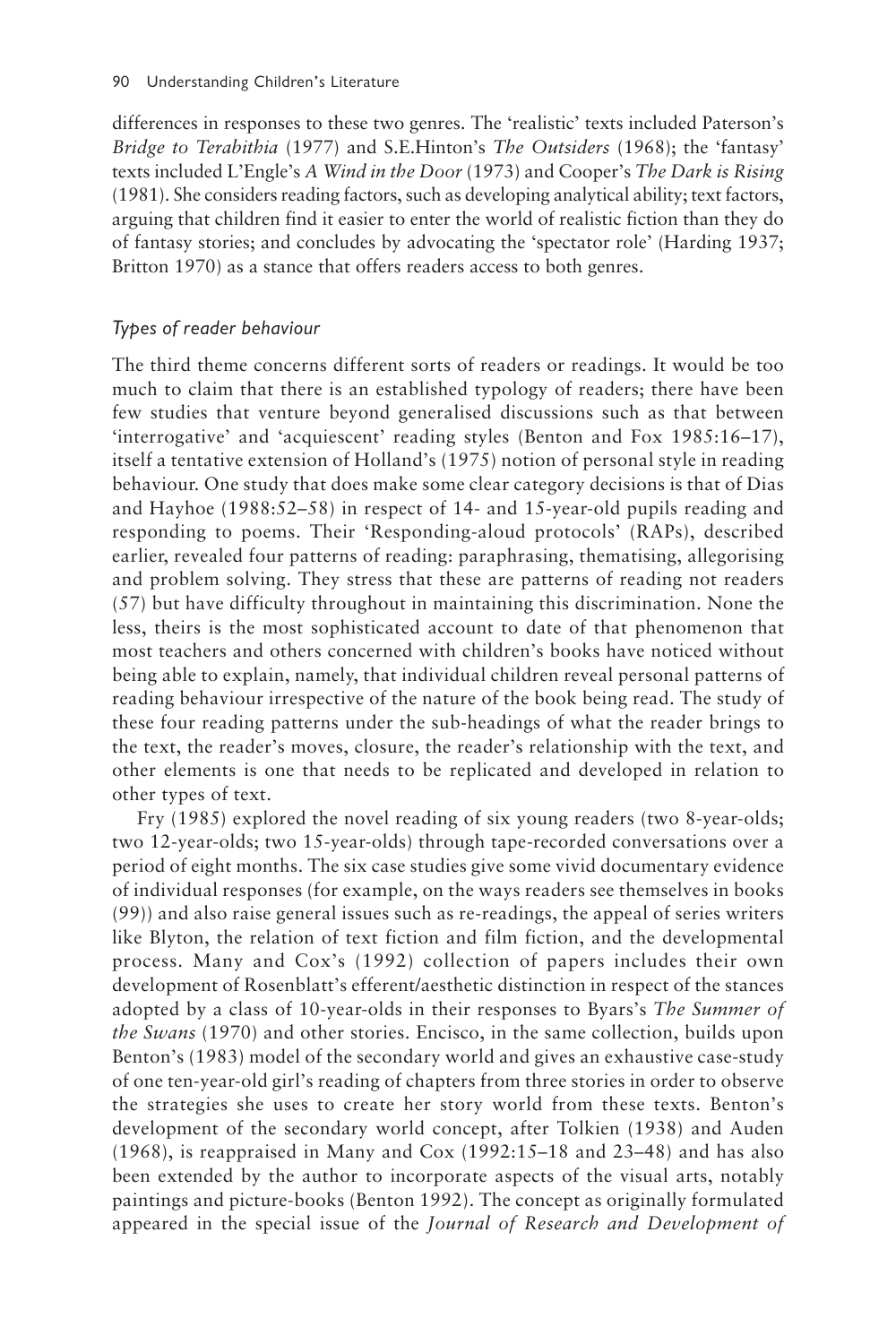*Education* (Agee and Galda 1983) along with several other articles that focus upon readers' behaviours. Beach (1983) looks at what the reader brings to the text and reports an enquiry aimed at determining the effects of differences in prior knowledge of literary conventions and attitudes on readers' responses through a comparison between high school and college English education students' responses to a short story by Updike. Pillar (1983) discusses aspects of moral judgement in response to fairy tales and presents the findings from a study of the responses of sixty elementary school children to three fables. The responses are discussed in terms of the principles of justice that distinguish them. This enquiry edges us towards the fourth theme, where reader-response methods are employed in culturally oriented studies.

### *Culturally oriented studies*

Children's concepts and social attitudes have been the subject of reader-response enquiries in three complementary ways: multicultural and feminist studies, which explore how far literature can be helpful in teaching about issues of race or gender; whole-culture studies, which consider children's responses to literature in the context of the broad range of their interests; and cross-cultural studies, which compare the responses of young readers from different countries to the same texts to identify similarities and cultural differences. An article and a book about each group must suffice to indicate the emphases and the degree to which reader-response theory and practice have been influential.

Evans (1992) contains several studies with explicitly cultural concerns, among which is 'Feminist approaches to teaching: John Updike's "A & P"' by Bogdan, Millen and Pitt which sets out to explore gender issues in the classroom via Updike's short story. They quote Kolodny (in Showalter 1985:158) in support of the shift feminist studies makes from seeing reader-response in a purely experiential dimension to a more philosophical enquiry into how 'aesthetic response is…invested with epistemological, ethical, and moral concerns'. The feminist position is stated explicitly: 'Reading pleasure can no longer be its own end-point, but rather part of a larger dialectical process which strives for an "altered reading attentiveness" to gender in every reading act' (Evans:151). This dialectical response model is further elaborated and augmented by specific pedagogical suggestions to help young readers towards this new attentiveness.

Within the broadly, and somewhat uncomfortably, defined field of multicultural education, the most sophisticated use of reader-response criticism and practice is Beverley Naidoo's (1992) enquiry into the role of literature, especially fiction, in educating young people about race. Working with a teacher and his class of allwhite 13 to 14-year-old pupils over a period of one academic year, Naidoo introduced a sequence of four novels to their work with increasingly explicit racial issues: *Buddy* (Hinton 1983), *Friedrich* (Richter 1978), *Roll of Thunder, Hear My Cry* (Taylor 1976) and *Waiting for the Rain* (Gordon 1987). Influenced by Hollindale's (1988) notion of 'the reader as ideologist', Rosenblatt's (1978, 1985) transactional theory and Benton's ethnographic approach to reader-response enquiries (Benton *et al.* (1988), Naidoo adopted an action-researcher role to develop 'ways of exploring these texts which encouraged empathy with the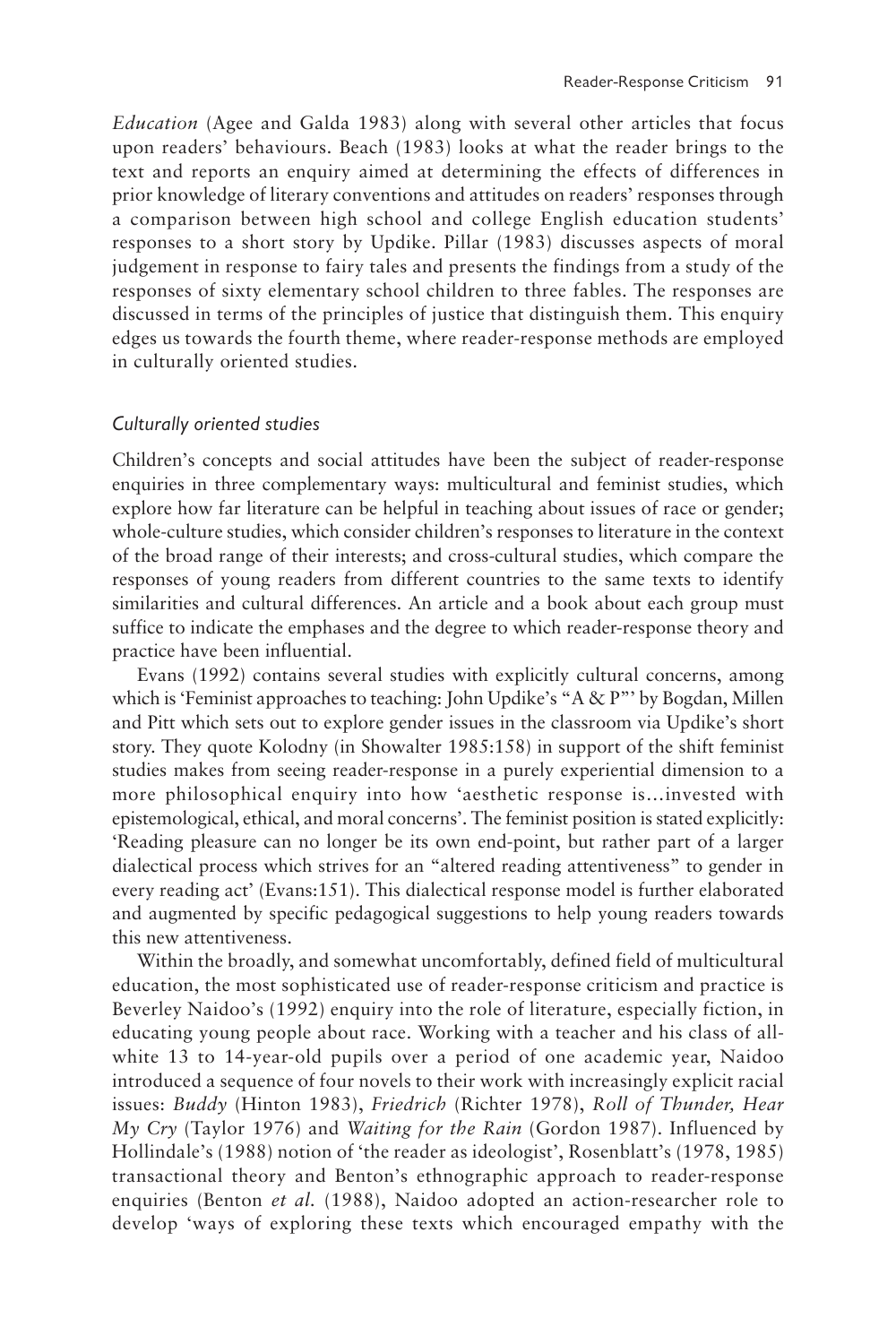perspective of characters who were victims of racism but who resisted it' (22). Written and oral responses in journals and discussion were at the centre of the procedures. Many challenging and provocative issues are examined through this enquiry, including overt and institutionalised racism, whether teaching about race challenges or merely reinforces racism, the nature of empathy and the gender differences pupils exhibited. The cultural context, especially the subculture of the particular classroom, emerged as a dominant theme. The subtle interrelatedness of text, context, readers and writers, is sensitively explored in a study that shows how reader-response methods can help to illuminate the values and attitudes that readers sometimes hide, even from themselves.

The second group of whole-culture studies tends to focus upon adolescent readers. Stories and poems, especially those encountered in school, are seen as but one aspect of the cultural context in which teenagers live and in which books are low on their agenda after television, computer games, rock music, comics and magazines. Beach and Freedman's (1992) paper, 'Responding as a cultural act: adolescents' responses to magazine ads and short stories' widens the perspective from the individual reader's 'personal' and 'unique' responses to accommodate the notion of response as a cultural practice. They discuss the cultural practices required in adolescent peer groups and note the ways in which these are derived from experiences with the mass media, with examples from adolescents' responses to magazine advertisements and short stories. Particular points of interest in the responses of these 115 8th and 11th grade pupils are the gender differences, the tendency to blur fiction and reality when talking about the advertising images, and the low incidence of critical responses.

Reader-response criticism also influences Sarland's (1991) study of young people's reading. He takes seriously both Chambers's (1977) account of the implied child reader (discussed below) and Meek's (1987) plea for an academic study of children's literature which situates it within the whole culture of young people. Building on Fry's (1985) work, he considers the popular literature that children read both in relation to a culture dominated by television and video, and in relation to the 'official' literature read in school. By eliciting and analysing students' responses to such books as King's *Carrie* (1974) and Herbert's *The Fog* (1975), Sarland draws upon responseoriented theory and practice to discuss the importance of these texts to their readers and to begin to open up a subculture of which, at best, teachers are usually only hazily aware.

Cross-cultural studies are relatively uncommon for the obvious reason that they are more difficult to set up and sustain. Bunbury and Tabbert's article for *Children's Literature in Education* (1989; reprinted Hunt 1992) compared the responses of Australian and German children to an Australian bush-ranger story, Stow's *Midnite* (1967/1982). Using Jauss's notion of 'ironic identification', where the reader is drawn in and willingly submits to the fictional illusion only to have the author subvert this aesthetic experience, the enquiry considered a range of responses; while there are interesting insights into individual readings, it none the less ends inconclusively by stating: 'The best we can say is that the capacity to experience ironic identification extends along a spectrum of reading encounters which vary in intensity' (Hunt:124). The study is ambitious in tackling two difficult topics whose relationship is complex: children's sense of the tone of a text and the effect of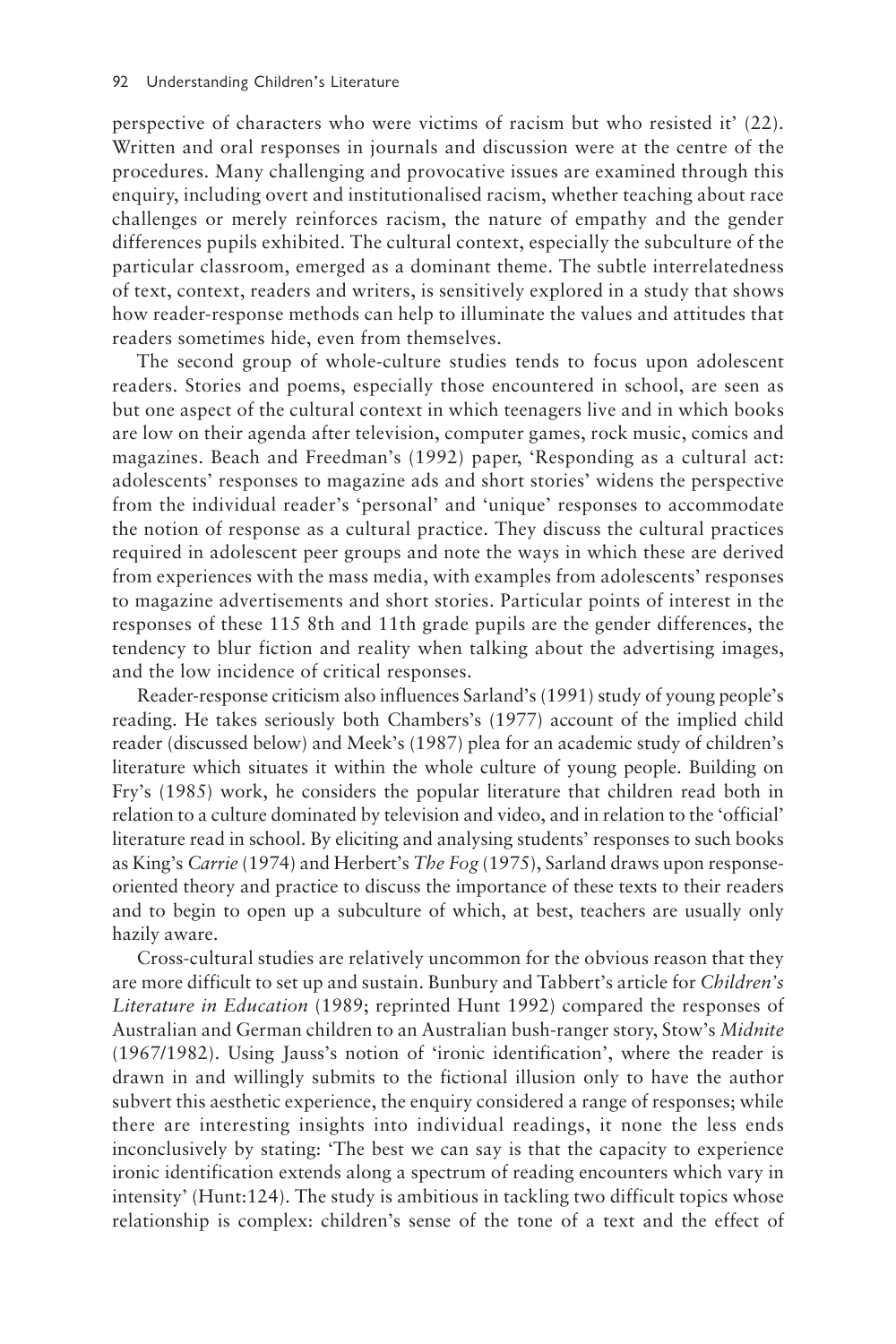translation upon the readers' responses. To begin to open up such issues is an achievement in itself.

Chapter 6 of Dias and Hayhoe's (1988) book makes explicit the international perspective on the teaching of poetry that permeates the whole of this Anglo-Canadian collaboration. Views from Australia, Britain, Canada and the USA on good practice in poetry teaching all share the same principle of developing pupils' responses. Clearly, cross-cultural influences grow more readily and are more easily monitored in Englishspeaking countries than elsewhere; yet there is sufficient evidence here of cultural diversity to encourage other researchers to explore the ways in which we can learn from each other about how children's responses to literature are mediated by the cultural contexts in which they occur.

## *Text-oriented studies*

Studies of children's literature which directly parallel the work of, say, Iser (1974) or Fish (1980) in their close examination of particular texts are surprisingly rare. It is as if those who work in this field have been so concerned with pedagogy and children as readers that they have failed to exploit reader-response criticism as a means of understanding the nature of actual texts. Two concepts, however, which have received some attention are the 'implied reader' and the notion of 'intertextuality'. The first, developed by Iser (1974) after Booth (1961), for a time encouraged the search for the 'implied child reader' in children's books; the second followed from enquiries into how readers make meaning and the realisation of the complex relationships that exist between the readers, the text, other texts, other genres, and the cultural context of any 'reading'.

Although Chambers (1977/1985) and Tabbert (1980) gave the lead, the implied child reader remains a neglected figure in children's book criticism. In 'The reader in the book' Chambers takes Iser's concept and advocates its central importance in children's book criticism. He illustrates Roald Dahl's assumptions about the implied adult reader of his story 'The champion of the world' (1959) in contrast to those about the implied child reader of the rewritten version in the children's book *Danny: The Champion of the World* (1975), and argues that the narrative voice and textual features of the latter create a sense of an intimate, yet adultcontrolled, relationship between the implied author and the implied child reader. He generalises from this example to claim that this voice and this relationship are common in children's books, and identifies both with the figure of the 'friendly adult storyteller who knows how to entertain children while at the same time keeping them in their place' (69). Much of the remainder of his article rests upon two further narrative features: 'the adoption of a child point of view' (72) to sustain this adult-author/child-reader relationship; and the deployment within the text of indeterminacy gaps which the reader must fill in order to generate meanings. These three characteristics—the literary relationship, the point of view, and the tell-tale gaps—are then exemplified in a critique of Boston's *The Children of Green Knowe* (1954).

Chambers's article is already regarded as a landmark in the development of criticism (Hunt 1990:90), not least because it opened up one means of defining the singular character of a form of literature that is designated by its intended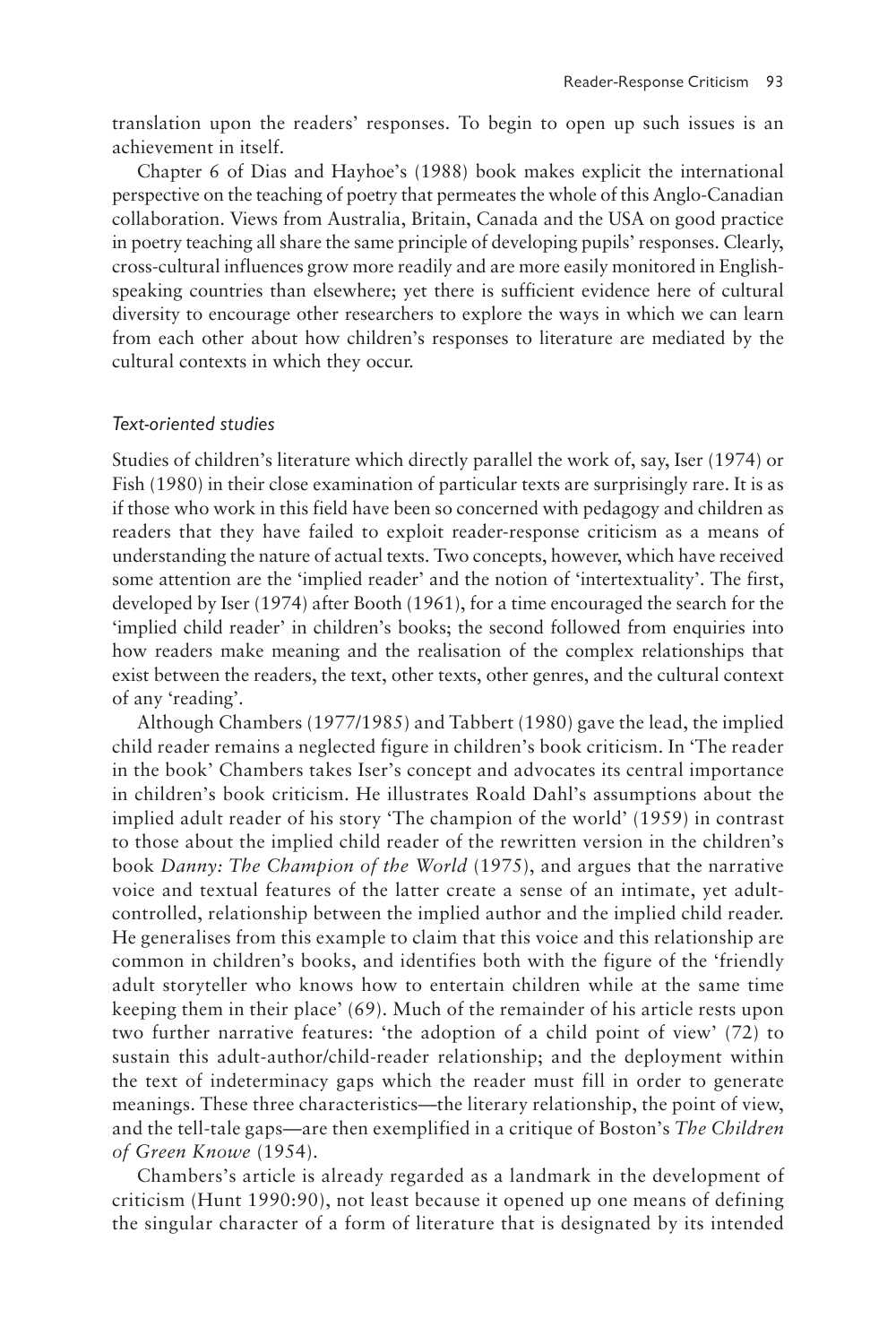audience. That this lead has been followed so infrequently calls into question the seriousness of the whole critical enterprise in this field. Among the few who have exploited these concepts in relation to children's books is Tabbert (1980) who comments usefully on the notion of 'telling gaps' and 'the implied reader' in some classic children's texts and sees a fruitful way forward in psychologically oriented criticism, particularly in the methodology adopted by Holland. Benton (1992a) parallels the historically changing relationship between implied author and implied reader that is found in Iser's (1974) studies of Fielding, Thackeray and Joyce, with a corresponding critique of the openings of three novels by children's authors—Hughes's *Tom Brown's Schooldays* (1856), Day Lewis's *The Otterbury Incident* (1948), and Garner's *Red Shift* (1973). The emphases, however, here, are upon the nature of the collaborative relationship and upon narrative technique rather than on the implied child reader. Shavit (1983:60– 67) extends Iser's concept to embrace the notion of childhood as well as the child as implied reader. After giving a historical perspective on the idea of childhood the discussion focuses upon various versions of 'Little Red Riding Hood' in order to explore 'how far they were responsible for different implied readers' (61). In particular, she argues that prevailing notions of childhood helped determine the changing character of these texts over several centuries from Perrault's version to those of the present day.

By far the most rigorous account of the implied reader is that of Stephens (1992), given from a position that is sceptical about a mode of reading which locates the reader only within the text and ignores questions of ideology. He argues that in critical practice the being or meaning of the text is best characterised as 'a dialectic between textual discourse (including its construction of an implied reader and a range of potential subject positions) and a reader's disposition, familiarity with story conventions and experiential knowledge' (59). His account of ideology and the implied reader in two picture books (Cooper and Hutton, *The Selkie Girl,* 1986; Gerstein, *The Seal Mother,* 1986) develops this argument and leads him to take issue with Chambers's view of the implied reader on ideological grounds. He says of Chambers's account that: 'his own ideology of reading demands a reified "implicated" reader, led by textual strategies to discover a determinate meaning' (67). Stephens's conceptualisation of the implied reader is significant both of itself and in helping to explain the paucity of critical effort in this area following Chambers's article. For it tells us that criticism has moved on and, in particular, that such concepts can no longer be regarded as innocent aspects of narrative.

Stephens, too, offers the fullest account to date of intertextuality in the third chapter of his book 'Not by words alone: language, intertextuality and society' (84–119). He outlines seven kinds of relationship which may exist between a particular text and any other texts and goes on to discuss various manifestations of intertextuality in children's literature, notably in fairy tales. Agee (1983:55– 59) concentrates on the narrower focus of literary allusion and reader-response and begins to explore the intertextual patterning of such books as *Z for Zachariah* (O'Brien 1977), *Jacob I Have Loved* (Paterson 1981) and *Fahrenheit 451* (Bradbury 1967). Stephens and Agee both approach the topic exclusively through the study of texts.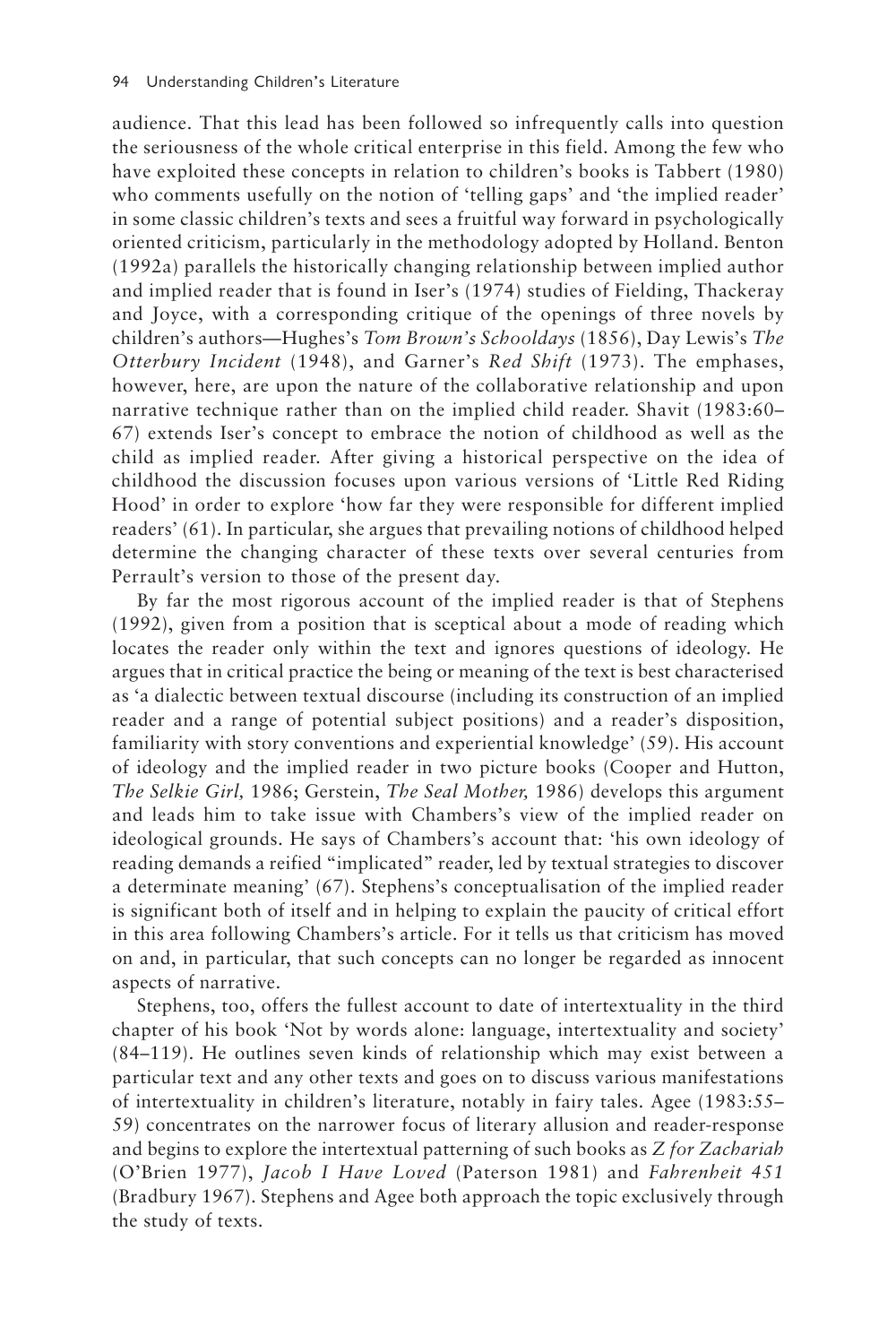Meek (1988) keeps young readers constantly in view when she draws upon the intertext of oral and written literature, together with the Iserian concepts of the implied reader and indeterminacy gaps, in her brief but widely acclaimed paper 'How texts teach what readers learn'. Her main texts are picture books: the telling gaps in *Rosie's Walk* (Hutchins 1969) and *Granpa* (Burningham 1984) and the play of intertexts in *The Jolly Postman* (Ahlberg 1986) and the short story 'William's Version' (Mark 1980) are explored with great subtlety, and display, above all, the quality that distinguishes the best sort of criticism of children's literature: the ability to listen to children's responses to a book and to 'read' these with the same effort of attention that is afforded to the text themselves. Reader-response criticism accommodates both the reader and the text; there is no area of literary activity where this is more necessary than in the literature that defines itself by reference to its young readership.

# **References**

- Abrams, M.H. (1953) *The Mirror and the Lamp: Romantic Theory and the Critical Tradition,* New York: Norton.
- Agee, H. (1983) 'Literary allusion and reader response: possibilities for research', in Agee, H. and Galda, L. (eds) 'Response to literature: empirical and theoretical studies', *Journal of Research and Development in Education* 16, 3:55–59.
- ——and Galda, L. (eds) (1983) 'Response to literature: empirical and theoretical studies', *Journal of Research and Development in Education* 16, 3:8–75.
- Applebee, A.N. (1978) *The Child's Concept of Story: Ages Two to Seventeen,* Chicago and London: Chicago University Press.
- Atkinson, J. (1985) 'How children read poems at different ages', *English in Education* 19, 1: 24–34.
- Auden, W.H. (1968) *Secondary Worlds,* London: Faber.
- Barnes, D. (1976) *From Communication to Curriculum,* Harmondsworth: Penguin. ——and Todd, F. (1977) *Communication and Learning in Small Groups,* London: Routledge and Kegan Paul.
- Beach, R. (1983) 'Attitudes, social conventions and response to literature', in Agee, H. and Galda, L. (eds) 'Response to literature: empirical and theoretical studies', *Journal of Research and Development in Education* 16, 3:47–54.
- ——and Freedman, K. (1992) 'Responding as a cultural act: adolescents' responses to magazine ads and short stories', in Many, J. and Cox, C. (eds) *Reader Stance and Literary Understanding: Exploring the Theories, Research and Practice,* Norwood, NJ: Ablex.
- Benton, M. (1983) 'Secondary worlds', in Agee, H. and Galda, L. (eds) 'Response to literature: empirical and theoretical studies', *Journal of Research and Development in Education* 16, 3:68–75.
- ——(1992a) *Secondary Worlds: Literature Teaching and the Visual Arts,* Milton Keynes: Open University Press.
	- ——(1992b) 'Possible worlds and narrative voices', in Many, J. and Cox, C. (eds) *Reader Stance and Literary Understanding: Exploring the Theories, Research and Practice,* Norwood, NJ: Ablex.
- ——and Fox, G. (1985) *Teaching Literature 9–14,* Oxford: Oxford University Press.
- ——Teasey, J., Bell, R. and Hurst, K. (1988) *Young Readers Responding to Poems,* London: Routledge.
- Benton, P. (1986) *Pupil, Teacher, Poem,* London: Hodder and Stoughton.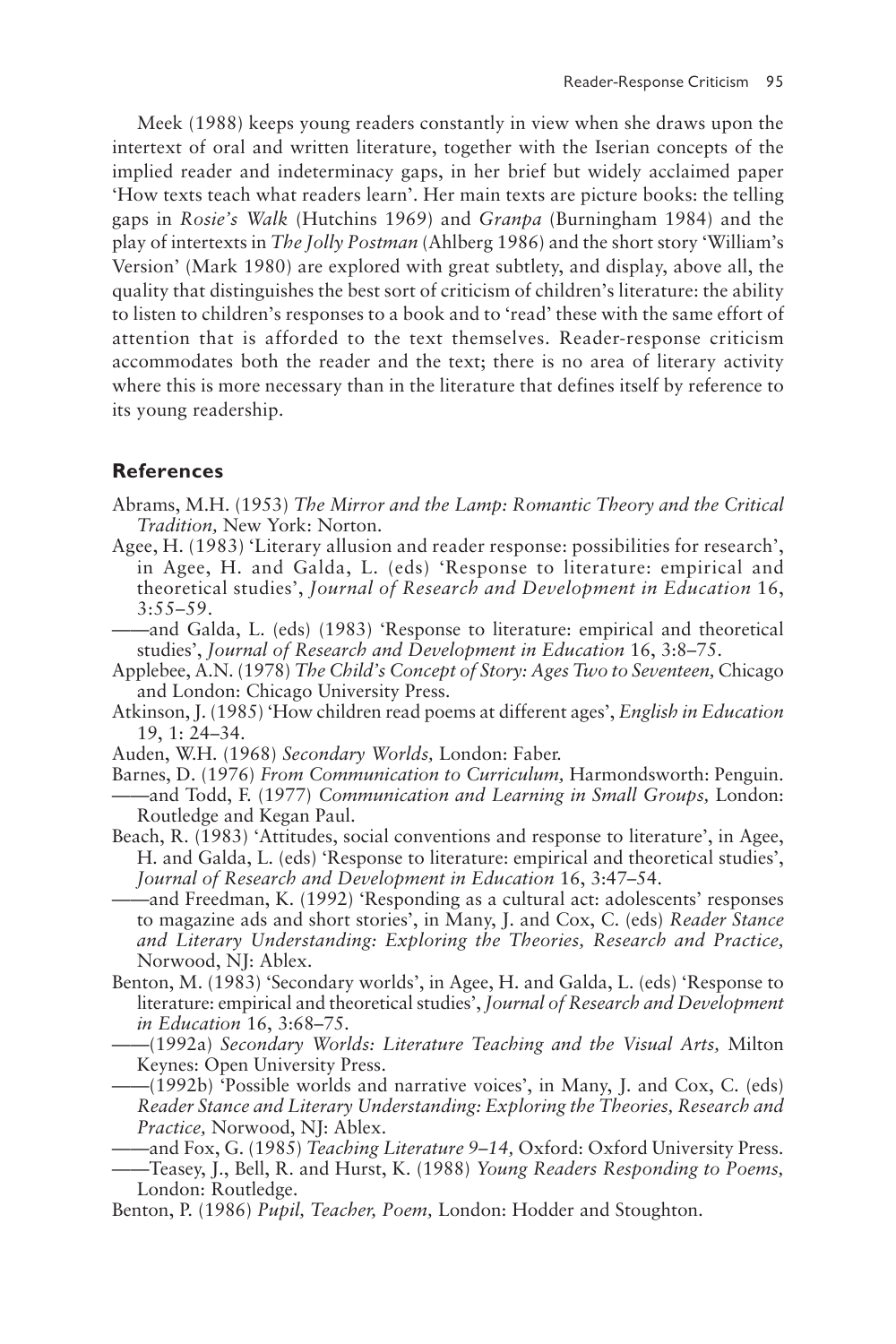- Bleich, D. (1985) 'The identity of pedagogy and research in the study of response to literature', in Cooper, C.R. (ed.) *Researching Response to Literature and the Teaching of Literature: Points of Departure,* Norwood, NJ: Ablex.
- Bogdan, D., Millen, K.J. and Pitt, A. (1992) 'Feminist approaches to teaching: John Updike's "A & P"' in Evans, E. (ed.) *Young Readers, New Readings,* Hull: Hull University Press.
- Booth, W.C. (1961) *The Rhetoric of Fiction,* Chicago: University of Chicago Press.
- Britton, J.N. (1970) *Language and Learning,* London: Allen Lane and The Penguin Press.
- Bunbury, R. and Tabbert, R. (1978) 'A bicultural study of identification: readers' responses to the ironic treatment of a national hero', *Children's Literature in Education,* 20, 1:25–35.
- Chambers, A. (1977) 'The reader in the book', *Signal* 23:64–87.
- Cooper, C.R. (ed.) (1985a) *Researching Response to Literature and the Teaching of Literature: Points of Departure,* Norwood, NJ: Ablex.
- ——(1985b) 'Evaluating the results of classroom literary study', in Cooper, C.R. (ed.) *Researching Response to Literature and the Teaching of Literature: Points of Departure,* Norwood, NJ: Ablex.
- Corcoran, B. (1992) 'Reader stance: from willed aesthetic to discursive construction', in Many, J. and Cox, C. (eds) *Reader Stance and Literary Understanding: Exploring the Theories, Research and Practice,* Norwood, NJ: Ablex.
- ——and Evans, E. (eds) (1987) *Readers, Texts, Teachers,* Milton Keynes: Open University Press.
- Cox, C.B. (1989) *English for Ages 5–16,* London: HMSO.
- Culler, J. (1975) *Structuralist Poetics: Structuralism, Linguistics and the Study of Literature,* London: Routledge and Kegan Paul.
- Cullinan, B.E, Harwood, K.T. and Galda, L. (1983) 'The reader and the story comprehension and response', in Agee, H. and Galda, L. (eds) 'Response to literature: empirical and theoretical studies', *Journal of Research and Development in Education* 16, 3:29–38.
- D'Arcy, P. (1973) *Reading For Meaning,* vol. 2, London: Hutchinson.
- Dias, P. (1986) 'Making sense of poetry', *English and Education,* Sheffield: NATE, 20(2). ——and Hayhoe, M. (1988) *Developing Response to Poetry,* Milton Keynes: Open University Press.
- Dixon, J. and Brown, J. (1984) *Responses to Literature: What is Being Assessed?* London: Schools' Council Publications.
- Encisco, P. (1992) 'Creating the story world', in Many, J. and Cox, C. (eds) *Reader Stance and Literary Understanding: Exploring the Theories, Research and Practice,* Norwood, NJ: Ablex.
- Evans, E. (ed.) (1992) *Young Readers, New Readings,* Hull: Hull University Press.
- Fish, S. (1980) *Is There a Text in this Class?,* Cambridge, MA: Harvard University Press.
- Fisher, M. (1964) *Intent Upon Reading,* London: Brockhampton Press.
- Fox, G. (1979) 'Dark watchers: young readers and their fiction', *English in Education* 13, 1: 32–35.
- Freund, E. (1987) *The Return of the Reader: Reader-Response Criticism,* London: Methuen.
- Fry, D. (1985) *Children Talk About Books: Seeing Themselves as Readers,* Milton Keynes: Open University Press.
- Galda, L. (1983) 'Research in response to literature', *Journal of Research and Development in Education* 16:1–7.
	- ——(1992) 'Evaluation as a spectator: changes across time and genre', in Many, J. and Cox, C. (eds) *Reader Stance and Literary Understanding: Exploring the Theories, Research and Practice,* Norwood, NJ: Ablex.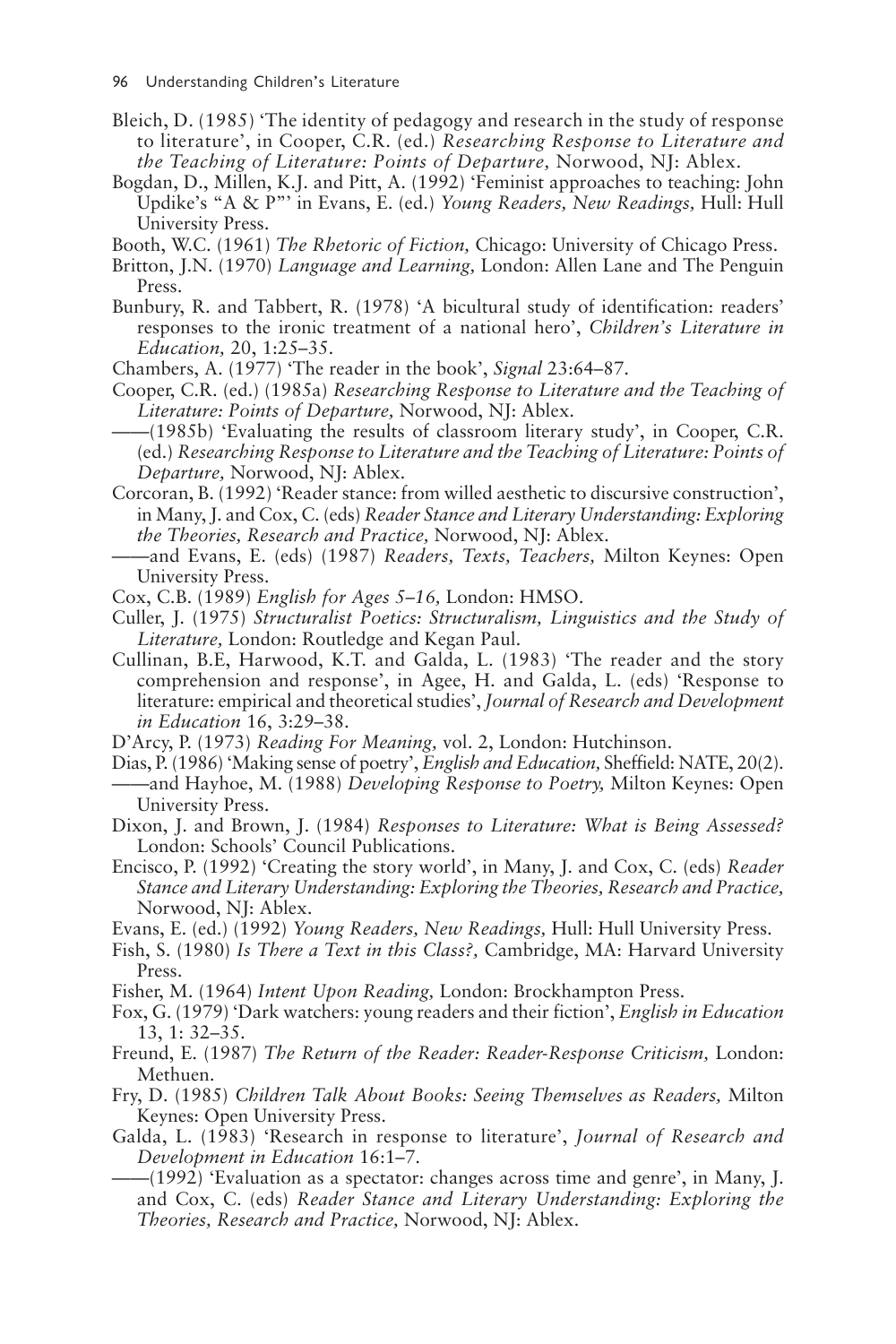- Hade, D.D. (1992) 'The reader's stance as event: transaction in the classroom', in Many, J. and Cox, C. (eds) *Reader Stance and Literary Understanding: Exploring the Theories, Research and Practice,* Norwood, NJ: Ablex.
- Harding, D.W. (1937) 'The role of the onlooker', *Scrutiny* 6:247–258.
- ——(1962) 'Psychological processes in the reading of fiction', *The British Journal of Aesthetics* 2, 2:113–147.
- Hayhoe, M. and Parker, S. (eds) (1990) *Reading and Response,* Milton Keynes: Open University Press.
- Herbert, J. (1975) *The Fog,* London: New English Library.
- Hickman, J. (1983) 'Everything considered: response to literature in an elementary school setting', in Agee, H. and Galda, L. (eds) 'Response to literature: empirical and theoretical studies', *Journal of Research and Development in Education* 16, 3:8–13.
- Hinton, N. (1983) *Buddy,* London: Heinemann Educational.
- Hinton, S.E. (1968) *The Outsiders,* New York: Dell.
- Holland, N.N. (1968) *The Dynamics of Literary Response,* New York: Norton. ——(1973) *Poems in Persons,* New York: Norton.
- ——(1975) *Five Readers Reading,* New Haven and London: Yale University Press.
- Hollindale, P. (1988) 'Ideology and the children's book', *Signal* 55:3–22.
- Holub, R.C. (1984) *Reception Theory,* London: Methuen.
- Hunt, P. (ed.) (1990) *Children's Literature: The Development of Criticism,* London: Routledge.
- ——(ed.) (1992) *Literature for Children: Contemporary Criticism,* London: Routledge.
- Inglis, F. (1981) *The Promise of Happiness*, Cambridge: Cambridge University Press. Iser, W. (1974) *The Implied Reader,* Baltimore: Johns Hopkins University Press.
- ——(1978) *The Act of Reading: A Theory of Aesthetic Response,* Baltimore: Johns Hopkins University Press.
- Jackson, D. (1980) 'First encounters: the importance of initial responses to literature', *Children's Literature in Education* 11, 4:149–160.
	- ——(1982) *Continuity in Secondary English,* London: Methuen.
- ——(1983) *Encounters With Books: Teaching Fiction 11–16,* London: Methuen.
- Jefferson, A. and Robey, D. (1986) *Modern Literary Theory,* 2nd edn, London: Batsford.
- Jenkinson, A.J. (1940) *What Do Boys and Girls Read?* London: Methuen.
- Kintgen, E.R. (1985) 'Studying the perception of poetry', in Cooper, C.R. (ed.) *Researching Response to Literature and the Teaching of Literature: Points of Departure,* Norwood, NJ: Ablex.
- Lerner, L. (ed.) (1983) *Reconstructing Literature,* Oxford: Blackwell.
- Many, J. and Cox, C. (eds) (1992) *Reader Stance and Literary Understanding: Exploring the Theories, Research and Practice,* Norwood, NJ: Ablex.
- ——and Wiseman, D. (1992) 'Analysing versus experiencing: the effects of teaching approaches on students' responses', in Many, J. and Cox, C. (eds) *Reader Stance and Literary Understanding: Exploring the Theories, Research and Practice,* Norwood, NJ: Ablex.
- Meek, M. (1980) 'Prolegomena for a study of children's literature', in Benton, M. (ed.) *Approaches to Research in Children's Literature,* Southampton: Department of Education, Southampton University
	- ——(1982) *Learning to Read,* London: Bodley Head.
- ——(1987) 'Symbolic outlining: the academic study of children's literature', *Signal* 53: 97–115.
- ——(1988) *How Texts Teach What Readers Learn,* South Woodchester: Thimble Press.
- ——Warlow, A. and Barton, G. (eds) (1977) *The Cool Web,* London: Bodley Head.
- Naidoo, B. (1992) *Through Whose Eyes? Exploring Racism: Reader, Text and Context,* London: Trentham Books.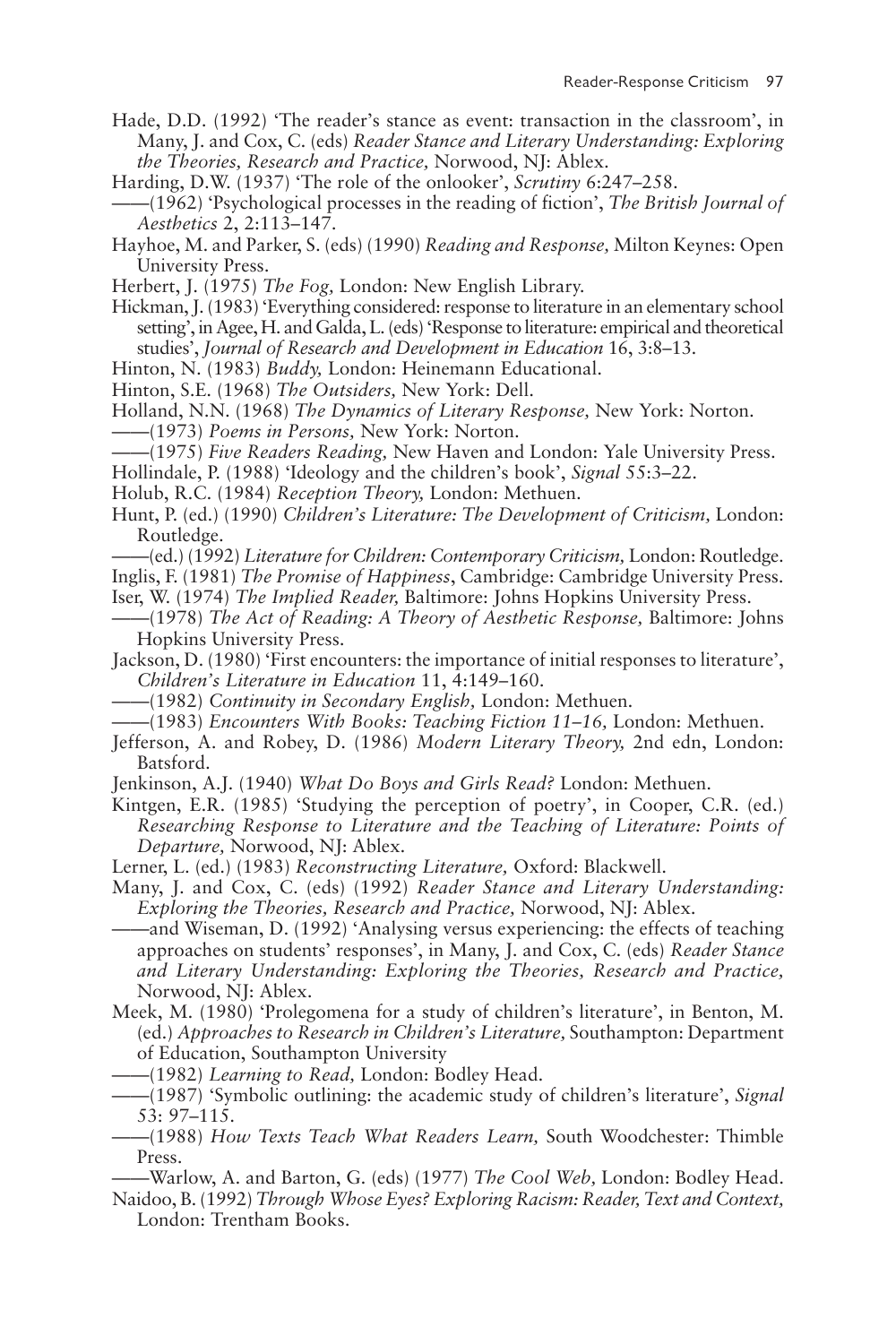- Petrosky, A.R. (1985) 'Response: a way of knowing', in Cooper, C.R. (ed.) *Researching Response to Literature and the Teaching of Literature: Points of Departure,* Norwood, NJ: Ablex.
- Pillar, A.M. (1983) 'Aspects of moral judgement in response to fables', in Agee, H. and Galda, L. (eds) 'Response to literature: empirical and theoretical studies', *Journal of Research and Development in Education* 16, 3:39–46.
- Protherough, R. (1983) *Developing Response to Fiction,* Milton Keynes: Open University Press.
- Purves, A.C. (1985) 'That sunny dome: those caves of ice', in Cooper, C.R. (ed.) *Researching Response to Literature and the Teaching of Literature: Points of Departure,* Norwood, NJ: Ablex.
- ——and Beach, R. (1972) *Literature and the Reader,* Urbana, IL: NCTE.
- ——and Rippere, V. (1968) *Elements of Writing About a Literary Work,* Research Report No. 9, Champaign, IL: NCTE.
- Richards, I.A. (1924) *Principles of Literary Criticism,* London: Routledge and Kegan Paul.
- ——(1929) *Practical Criticism,* London: Routledge and Kegan Paul.

Rosenblatt, L. (1938/1970) *Literature as Exploration,* London: Heinemann.

- ——(1978) *The Reader, The Text, The Poem: The Transactional Theory of the Literary Work,* Carbondale, IL: Southern Illinois University Press.
- ——(1985) 'The transactional theory of the literary work: implications for research', in Cooper, C.R. (ed.) *Researching Response to Literature and the Teaching of Literature: Points of Departure,* Norwood, NJ: Ablex.
- Sampson, G. (1947) *Seven Essays,* Cambridge: Cambridge University Press.
- Sarland, C. (1991) *Young People Reading: Culture and Response,* Milton Keynes: Open University Press.
- Scholes, R. (1985) *Textual Power: Literary Theory and the Teaching of English,* New Haven and London: Yale University Press.
- Shavit, Z. (1983) 'The notion of childhood and the child as implied reader', in Agee, H. and Galda, L. (eds) 'Response to literature: empirical and theoretical studies', *Journal of Research and Development in Education* 16, 3:60–67.
- Showalter, E. (ed.) (1985) *The New Feminist Criticism: Essays on Women, Literature and Theory,* New York: Pantheon.
- Squire, J.R. (1964) *The Responses of Adolescents While Reading Four Short Stories,* Research Report No. 2, Champaign, IL: NCTE.
- ——(1985) 'Studying response to literature through school surveys', in Cooper, C.R. (ed.) *Researching Response to Literature and the Teaching of Literature: Points of Departure,* Norwood, NJ: Ablex.
- ——(1990) 'Research on reader response and the National Literature initiative', in Hayhoe, M. and Parker, S. (eds) *Reading and Response,* Milton Keynes: Open University Press.
- Stephens, J. (1992) *Language and Ideology in Children's Fiction,* London: Longman.
- Suleiman, S.R. and Crosman, I. (eds) (1980) *The Reader in the Text,* Princeton, NJ: Princeton University Press.
- Tabbert, R. (1980) 'The impact of children's books: cases and concepts', in Fox, G. and Hammond, G. (eds) *Responses to Children's Literature,* New York: K.G.Saur.
- Thomson, J. (1986) *Understanding Teenagers Reading: Reading Processes and the Teaching of Literature,* Sydney: Methuen.
- Tolkien, J.R.R. (1938) *Tree and Leaf,* London: Unwin Books.
- Tompkins, J.P. (1980) *Reader-Response Criticism: From Formalism to Post-Structuralism,* Baltimore: Johns Hopkins University Press.
- Tucker, N. (1980) 'Can we ever know the reader's response?', in Benton, M. (ed.) *Approaches to Research in Children's Literature,* Southampton: Department of Education, Southampton University.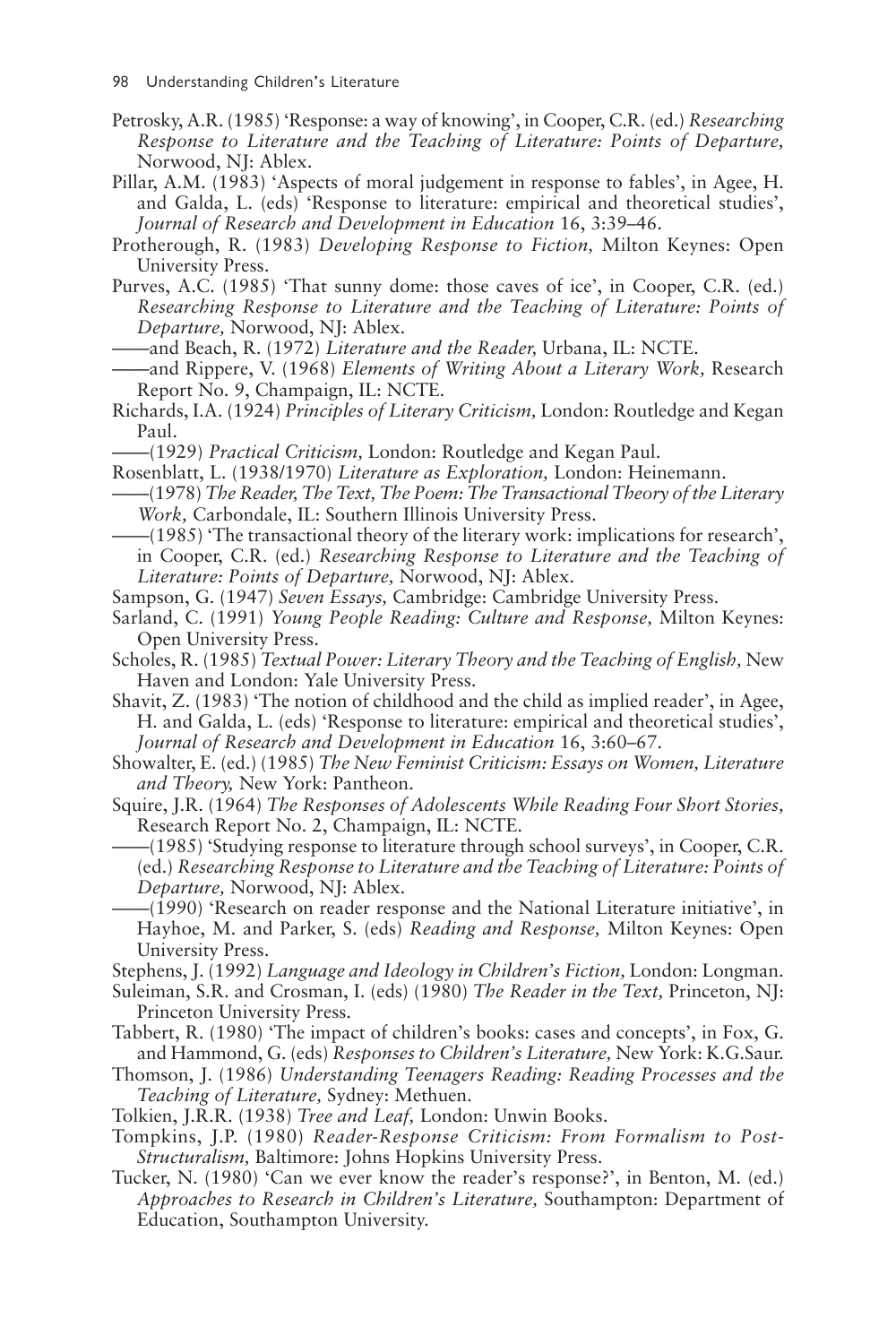——(1981) *The Child and the Book,* Cambridge: Cambridge University Press.

- Wade, B. (1981) 'Assessing pupils' contributions in appreciating a poem', *Journal of Education for Teaching* 7, 1, 40–49.
- Wellek, R. and Warren, A. (1949) *Theory of Literature,* London: Cape.
- Whitehead, F. *et al.* (1977) *Children and their Books,* London: Macmillan.
- Wimsatt, W.K. and Beardsley, M. (1954/1970) *The Verbal Icon: Studies in the Meaning of Poetry,* London: Methuen.
- Zancella, D. (1992) 'Literary lives: a biographical perspective on the teaching of literature', in Many, J. and Cox, C. (eds) *Reader Stance and Literary Understanding: Exploring the Theories, Research and Practice,* Norwood, NJ: Ablex.
- Zarillo, J. and Cox, C. (1992) 'Efferent and aesthetic teaching', in Many, J. and Cox, C. (eds) *Reader Stance and Literary Understanding: Exploring the Theories, Research and Practice,* Norwood, NJ: Ablex.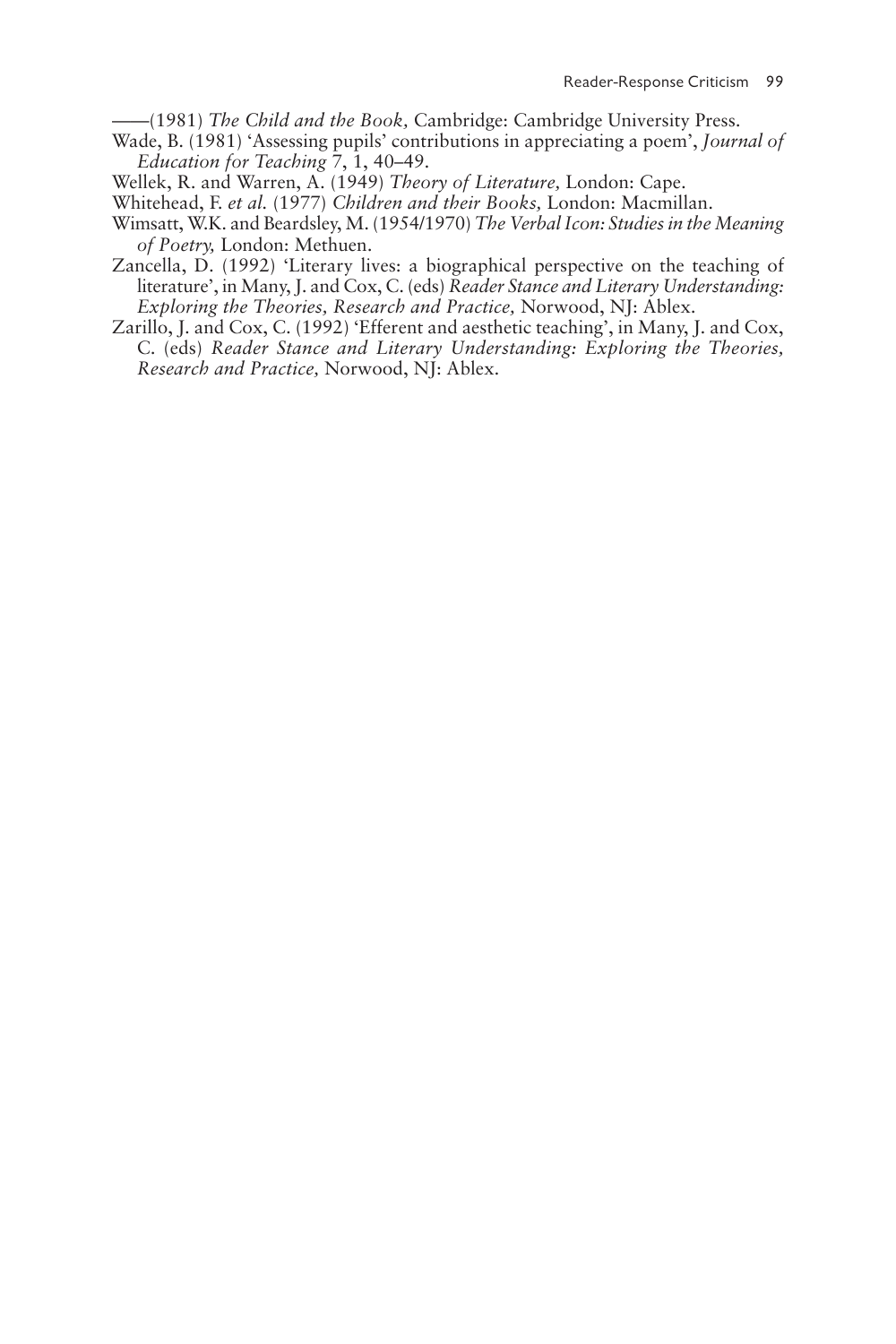# 8 Reading the Unconscious: Psychoanalytical Criticism

## *Hamida Bosmajian*

## Editor's introduction

A lot of what is written about children's literature is implicitly concerned with the psychology of the reader, the writer, and the characters in the books. However, as Hamida Bosmajian points out, very often this criticism relies on 'the informal developmental psychological knowledge of the interpreter without reference to any specific theory'. This chapter provides a lucid guide to the key writers and thinkers in this field, from Freud and Jung to the highly influential contemporary work of Lacan. P.H.

Because the child and childhood hold a privileged position in most psychoanalytical theories, the elective affinity between children's literature and psychological criticism seems even more natural than the affinity between psychology and literature in general. Psychoanalytic theory adds to the literary text a 'second dimension unfolding what might be called the unconscious content of the work' (Holland 1970:131), but the condensations and displacements at work in the author-textreader relation are problematised in children's literature because of the double reader: adult/child.

Children's fiction might be impossible because it rests on the assumption that there is a child who can be addressed when, in actuality, 'children's fiction sets up the child as an outsider to its own process, and that aims, unashamedly, to take the child in' (Rose 1984:2). The implied author, even in first-person narration by a child character, is a displacement of the contexts of personal and collective values and neuroses. Furthermore, while the analyst is supposedly the most reliable readerinterpreter of stories told in a psychoanalytic dialogue by the analysand-author, the reader of adult literature may or may not be a reliable interpreter of the text. In children's literature the implied reader is, moreover, highly unreliable and, therefore, most easily 'taken in'. Thus, the authorial self is in a sense liberated, in that the textual strategies and gaps that constitute the subtext of the work escape the implied reader, the child. The author can experience therapeutic release without anxieties over the scrutiny of an adult's psychoanalytical critique.

The nemesis for the projection of the naïve implied reader is the adult reader as psychoanalytic critic of children's literature who exposes the gaps, substitutions and displacements of the author and appropriates the author's text as a symptom of individual or cultural neuroses that underlie and undermine values associated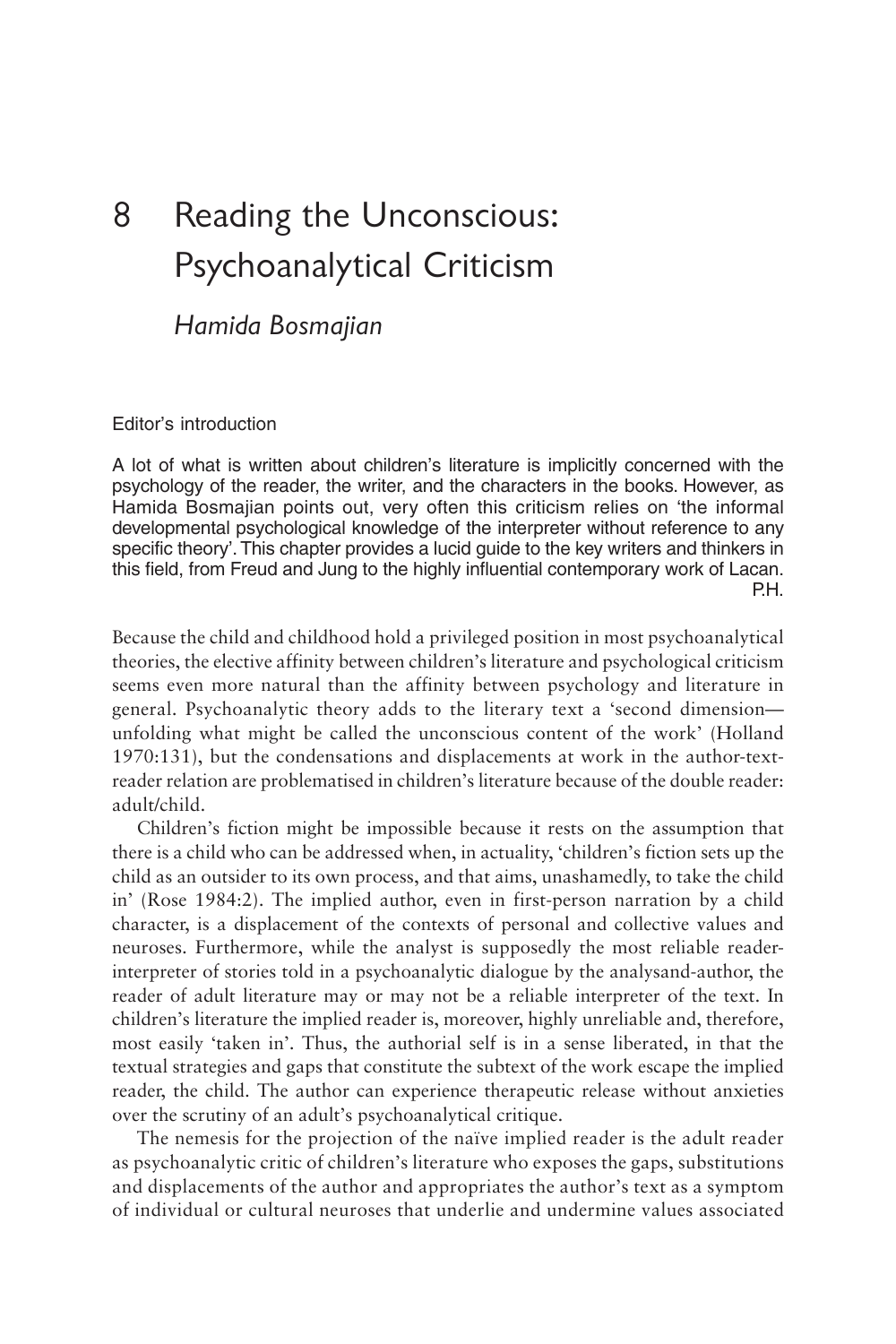with growth and development. While psychoanalytic critics of adult literature amplify the reader's appreciation of the text, those same critics will, in the case of children's literature, conceal their interpretation from the child and, therewith, both censor and protect the author. The child may be imaged as myth of origin as father of the man and mother of the woman—but in children's literature the adult is in control.

The correspondences between author-text-reader and analysand-psychoanalytic dialogue-analyst break down, for author-reader are not in a dialogical relation, no matter how intensely the reader *responds,* nor can the critic-interpreter make enquiries of a character in a narrative, as an analyst can in the psychoanalytic situation. While critics act as if one could ask about Alice's relation with her parents as she develops from pawn to queen in *Through the Looking Glass,* they forget that she is a linguistic construct, a trope for the unresolved problems of her author (Greenacre 1955). It is important that psychoanalytic critics are aware of the ambivalences inherent in their method and do not seize one aspect of a psychoanalytical theory as a tool for interpretation, thereby reducing the text to universals about human development (compare Hogan 1990; Knoepflmacher 1990; Phillips and Wojcik-Andrews 1990; Steig 1990; Zipes 1990).

The following discussion will focus on defining those psychoanalytic theories that have influenced the criticism of children's literature. Frequently such criticism relies on the informal developmental psychological knowledge of the interpreter without reference to any specific theory. This is especially true of realistic narratives for young adults. The strongest psychoanalytic tradition of criticism can be found in the interpretation of folktales and *märchen* and, to a lesser extent in fantasy literature. While Freud, Jung and their disciples have been important in interpretations of children's literature, the poststructuralist influence has not been as prevalent. Quite dominant, however, is the influence of psychological criticism that relates the development of the child character to the social context depicted in psychologically realistic narratives. Perhaps because of the deep issues involved in psychoanalytic criticism, critics of children's literature occasionally seem to screen discussions of psychoanalytical issues with analyses of social contexts, even where the topic is announced as being psychoanalytical (Smith and Kerrigan 1985).

## **Freudian Criticism**

Classical Freudian criticism interprets the work as an expression of psychopathography, as a symptom whose creation provided therapeutic release for the author. In 'The relation of the poet to daydreaming' (1908), Freud saw the crucial relationship between child-play/poet-language: 'every child at play behaves like an imaginative writer, in that he creates a world of his own or, more truly, he arranges the things of this world and orders it in a new way that pleases him better …Language has preserved this relationship between children's play and poetic creation' (1908/1963 9:144), just as it does between dream and text.

Freud assumed that all psychoneurotic symptoms are generated by psychic conflicts between a person's sexual desires and the strictures of society. The conflict is expressed through substitutions and displacements, just as in literature a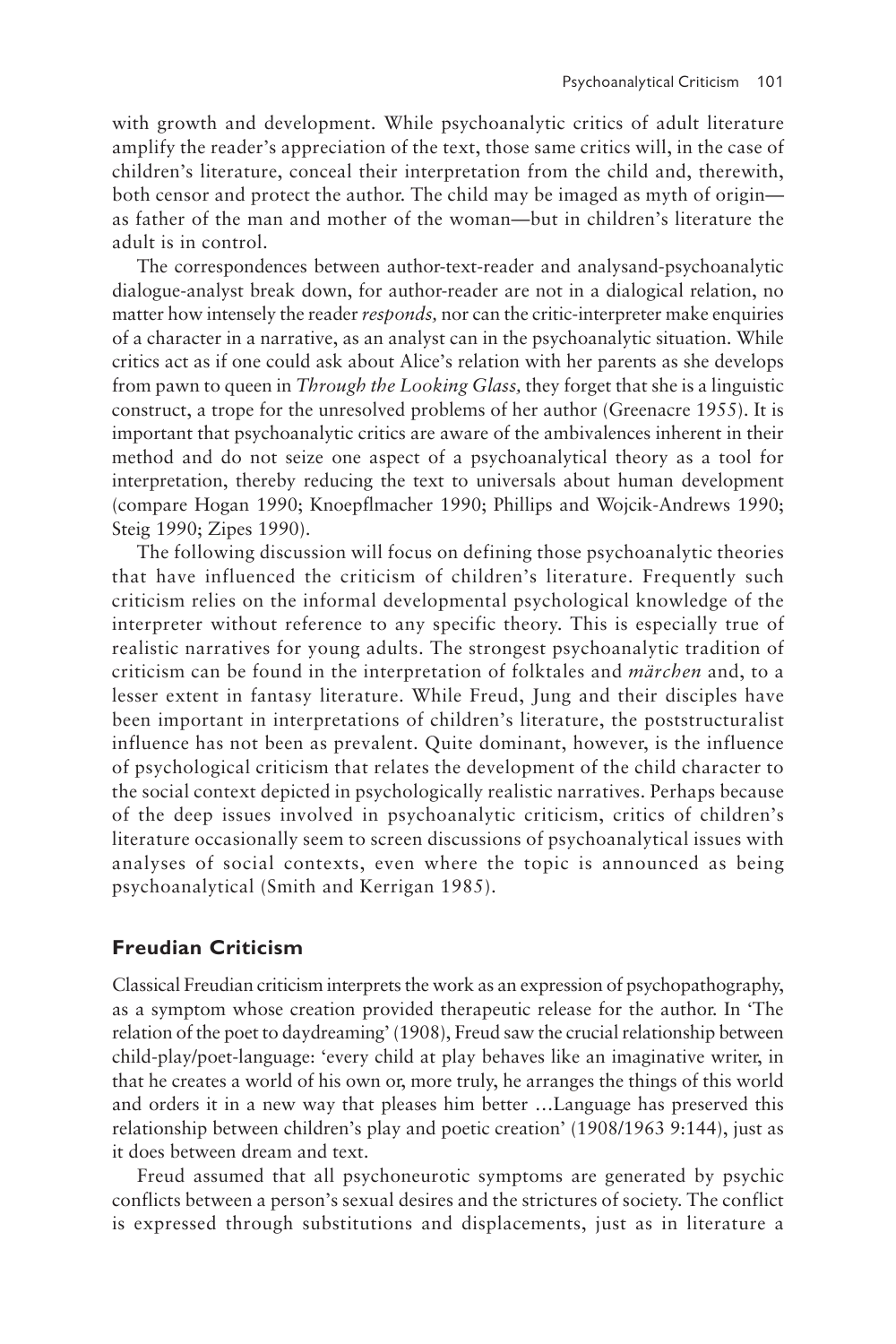metaphor's tenor and vehicle condense two disparate ideas into one image that hides and reveals what is not articulated. Similarly, displacement substitutes socially acceptable modes for desires that are forbidden. Substitutions thus function as censors in dreams and daydreams, in play and in texts. Freud's first triad of unconscious, pre-conscious and conscious defines the unconscious as a non-verbal, instinctual and infantile given and as dominated by the pleasure principle. The desires and conflicts (oral, anal, oedipal) of childhood persist throughout the adult's life and can be made conscious only by being first raised to the level of the pre-conscious which facilitates the dynamic of consciousness and repression through condensation and displacement. Freud later modified his first triad with the paradigm of id, ego and superego, in part because he suspected a greater simultaneity in the dynamics of the psyche. The revised triad places the embattled ego between the deterministic forces of the id and the internalised strictures of society. It is here where we find the cause of the pessimism in Freudian psychoanalytic theory: the ego's inevitable discontent.

Crucial for Freudian critics of children's literature is the importance Freud gave to the child in the psychoanalytic process. Though the Oedipus complex has been accepted as part of child development, Freud's insistence on the polymorphous sexuality of the infant (1962/1975:39–72) is somewhat more troubling for most critics of children's literature, for if such sexuality is displaced in the text but communicates itself subtextually to the child-reader, then the author has transferred his infantile sexuality and communicates it to the child. Texts such as Dahl's *Charlie and the Chocolate Factory* (see Bosmajian 1985), Sendak's *In the Night Kitchen* might fall into this category.

Freud's profound appreciation of the psychological importance of language was bound to lead him not only to interpretations of everyday language phenomena in the processes of repression and substitution, but also to interpretations of major authors of European literature. In 'The occurrence in dreams of materials from fairy tales', Freud notes that fairy tales have such an impact on the mental life of the child that the adult will use them later as screen memories for the experiences of childhood (1913/1963:59).

'The serious study of children's literature may be said to have begun with Freud', acknowledges Egan in his discussion of *Peter Pan* (1982:37). Psychoanalysts have indeed been the precursors of the study of children's literature, which explains the powerful but dubious influence of Bruno Bettelheim's *The Uses of Enchantment* (1975), a discussion of familiar tales along infantile and adolescent psychosexual development. Bettelheim sees the child's libido as a threat to both a meaningful life and the social order; therefore, the child needs fairy tales to order his inner house by acquiring a moral education through the tales (5), for, as the stories unfold, they 'give conscious credence and body to the id pressures and show ways to satisfy these that are in line with ego and superego' (6). Literary critics have strongly critiqued Bettelheim not only for his a-historicality and reductionism of Freud's theories (Zipes 1979), but also for his punitive pedagogy, for being 'oddly accusatory towards children' (Tatar 1992:xxii) and for displacing his 'own real life fantasies, particularly of the dutiful daughter who takes care of her father's needs' (xxv) into his interpretative work.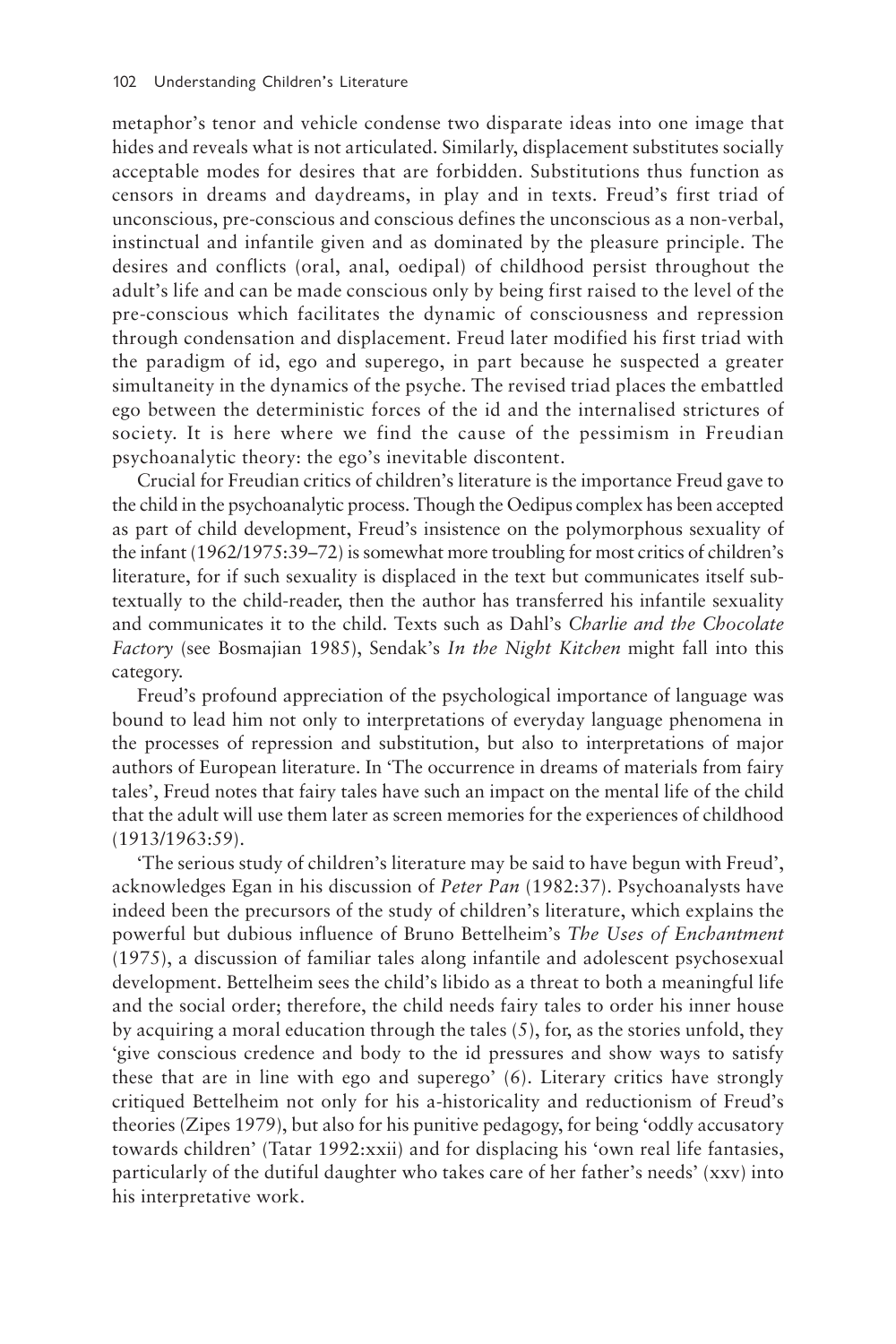## **Jungian Criticism**

Jungian criticism discovers archetypes that are the basis for the images in a text. Pre-consciously, or consciously, the author connects with archetypal patterns of which the narrative becomes a variable whose content will somehow relate to the issue of the ego's integration with the self. Jung's concept of the therapeutic process begins with the recognition of the loss of an original wholeness, possessed by every infant, a wholeness lost through self-inflation and/or alienation of the ego. On a mythic level, the ego would experience a dark night of the soul followed by a breakthrough that establishes, not an integration with the self, but a connection with the transpersonal self. The end of Jungian analysis is not a complete individuation of the ego, but rather the analysand's recognition that growth is a life-long process, a quest, during which conscious and unconscious connect primarily through symbols and archetypes.

Jung assumed a personal unconscious consisting of memories and images gathered during a life-time, for the archetypes, as experienced by the individual, are in and of the world. This personal unconscious is raised to consciousness when the analysand connects the personal with the collective unconscious. The collective unconscious is an *a priori* existence of 'organising factors', the archetypes understood as inborn modes of functioning, rather like a grammar that generates and structures the infinite variables of symbol formations whose recurrence is to be understood again as archetypal (Jung 1964:67). Archetypes are 'without known origin; and they reproduce themselves in any time or any part of the world—even where transmission by direct descent or "crossfertilisation" through migration must be ruled out' (69). Jung, too, believed that dreams are meaningful and can be understood (102) as their specific images connect with archetypes whose force can suddenly overwhelm the dreamer. Such an experience contrasts with the conscious use of representing archetypes through culturally defined images and motifs. Jung's own metaphoric use of archetypal images such as shadow, anima or animus and self, blurred the distinction between archetype as a grammar and archetype as symbol.

Jung, whose theory has been criticised for demanding a vast amount of knowledge of myth, did not perceive the unconscious as an instinctual and libidinal battleground, although he posited a 'primitive psyche' in the child which functions in dreams and fantasies comparable to the physical evolution of mankind in the embryo (1964:99). In Jung's 'Psychic conflicts in a child' (1946/1954:8–46), the child-patient, obsessed with the origin of babies, fantasised that she would give birth if she swallowed an orange, similar to women in fairy tales whose eating of fruit leads to pregnancy. The child-patient was eventually enlightened by her father, but Jung concludes that, while false explanation are not advisable, no less inadvisable is the insistence on the right explanation, for that inhibits the freedom of the mind's development through concretistic explanations which reduce the spontaneity of image-making to a falsehood (34).

Because the essential nature of all art escapes our understanding, Jung did not perceive literature as psychopathography. We can interpret only 'that aspect of art which consists in the process of artistic creation' (1931/1966:65). While he admits that literary works can result from the intentionality of the author, they are also those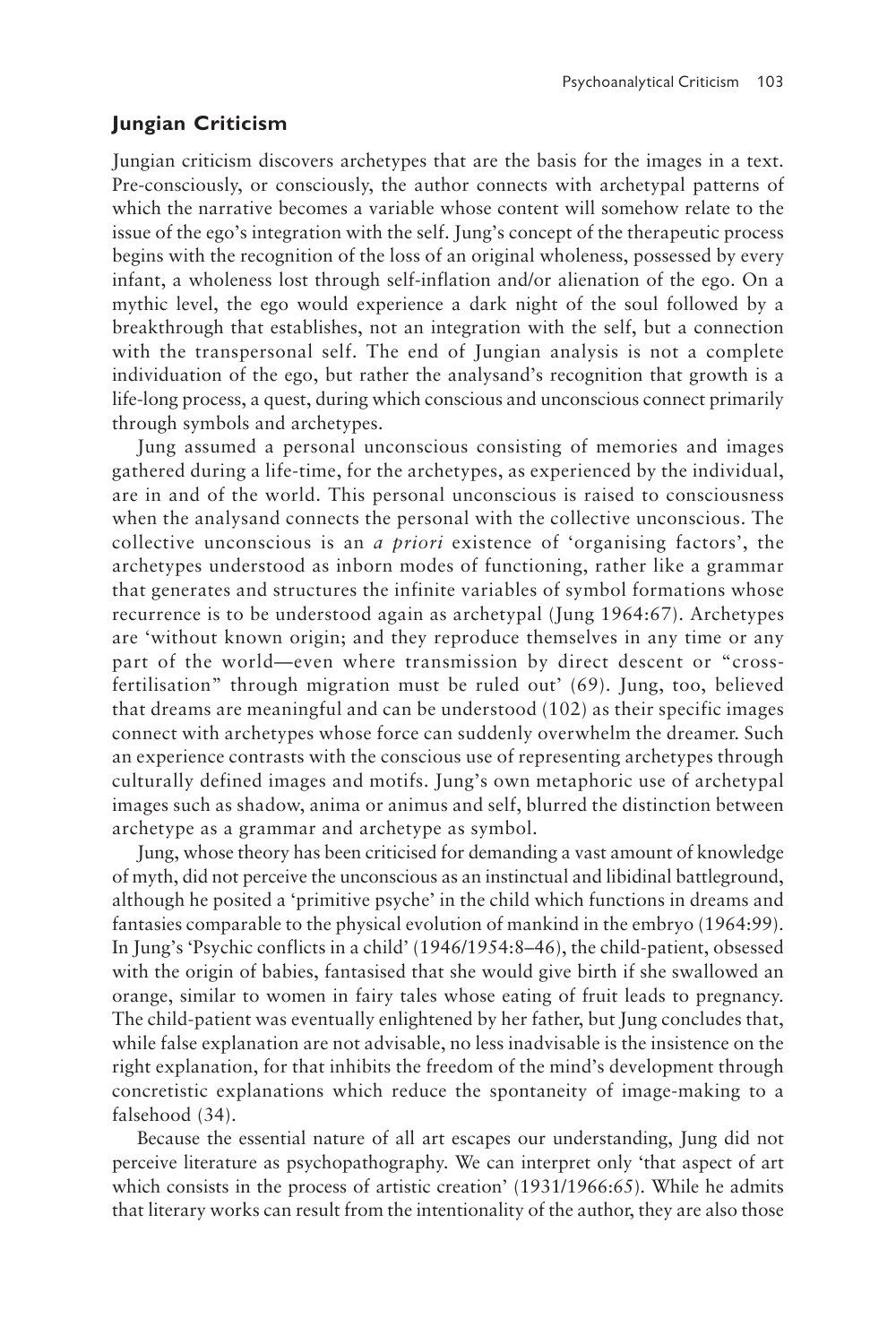that 'force themselves on the author', reveal his inner nature, and overwhelm the conscious mind with a flood of thoughts and images he never intended to create: 'Here the artist is not identical with the process of creation; he is aware that he is subordinate to his work or stands outside it, as though he were a second person' (73). An author may, for a time, be out of fashion when, suddenly, readers rediscover his work, because they perceive in it archetypes that speak to them with renewed immediacy (77). We can, therefore, only discuss the psychological phenomenology in a work of literature.

It is evident how readily children's literature, especially when it has components of fantasy, connects with Jungian theories. Marie Louise von Franz (1977, 1978) has written comprehensive studies of fairy tales which the Jungian critic tends to see as 'allegories of the inner life' that meet 'the deep-seated psychic and spiritual needs of the individual' (Cooper 1983:154). The problem with such criticism is that it reduces images in fairy tales to fixed allegorical meanings without regard for historical and social contexts, as the Jungian critic basically explains metaphor with metaphor. Northrop Frye's discussion of archetypes in terms of convention and genre is an attempt to avoid such reductionism (1957). What makes the Jungian approach attractive to interpreters of children's literature is that the theory assumes an original wholeness that can be regained after alienation is overcome. This coincides with the comic resolution of so many narratives for children and young adults.

In Jungian literary criticism children's literature is often seen as privileged, just as the 'primitive psyche' of the child is in Jungian psychoanalysis. 'Children's literature initiates us into psychic reality, by telling about the creatures and perils of the soul and the heart's possibilities of blessing in images of universal intelligibility' (Hillman 1980:5). At its best Jungian criticism is able to integrate the author's and the reader's needs as exemplified in Lynn Rosenthal's interpretation of Lucy Boston's *The Children of Green Knowe* (1980).

## **Ego Psychology and Object Relations Theories**

The generation of psychoanalysts that was influenced by, reacted against and revised Freud, distinguishes itself by overcoming Freud's pessimism regarding the ego's inevitable discontent. While the new focus does not deny the existence of the unconscious, it emphasises the possibility of healthy growth and development in the ego's self-realisation in relation to its environment. Karen Horney and Abraham Maslow, Melanie Klein and Donald Winnicott describe possibilities for growth through constructive management of the id's pressures. Each insists that the developing psyche of the child responds to environmental conditions with a positive urge to self-actualisation that is thwarted only by hostile environments. From the perspective of ego psychology, author and reader participate in a shareable fantasy that constructively breaks down 'for a time the boundaries between self and other, inner and outer, past and future, and…may neutralise the primal aggressions bound up in those separations' (Holland 1968:340). Psychoanalytic literary critics have, however, also been concerned that ego psychology tends to be in one direction only, 'namely from the ego as a publicly adjusted identity' (Wright 1984:57).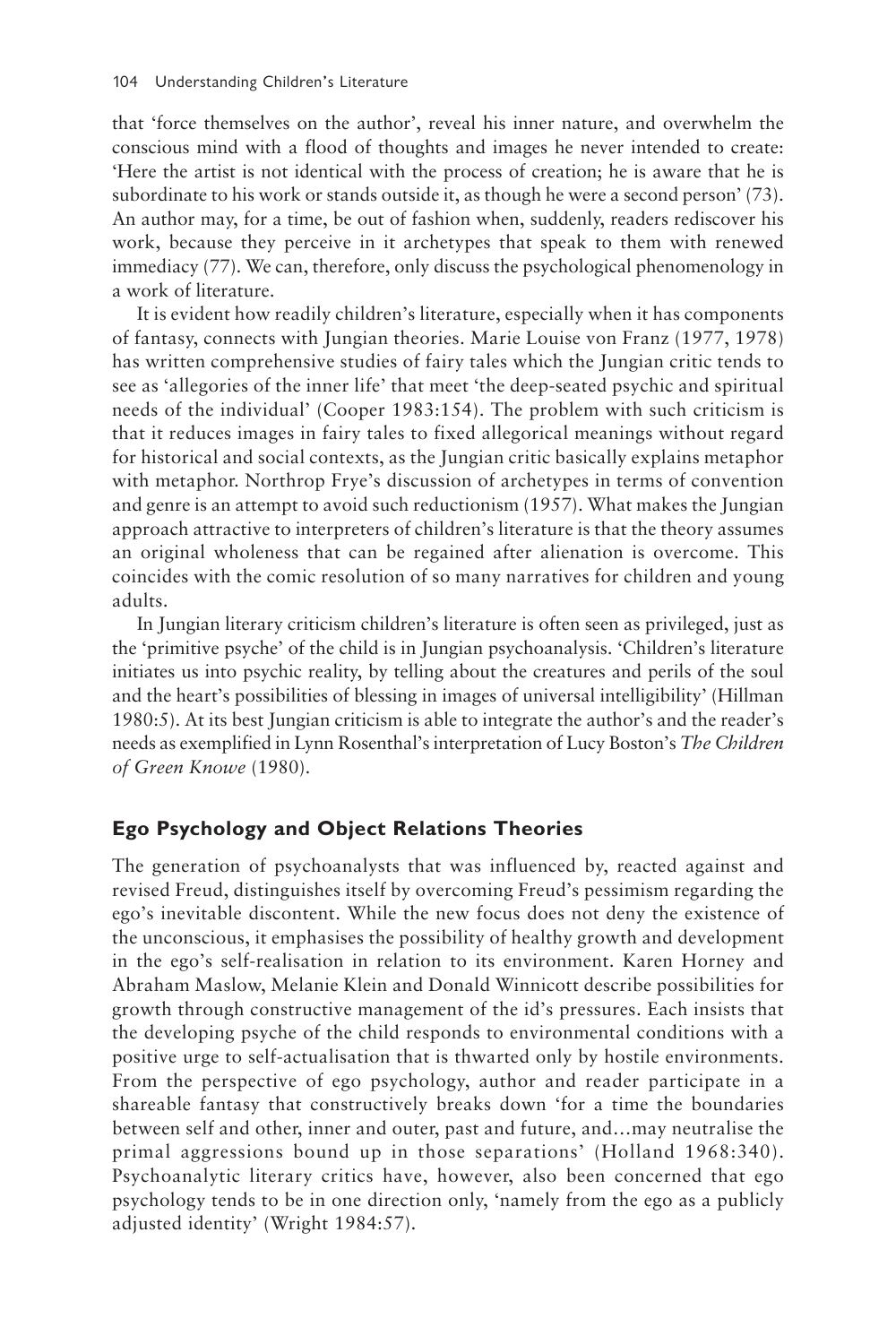#### *Karen Horney and Abraham Maslow*

According to Horney, the goal of psychoanalysis is the patient's discovery of the possibility of self-realisation and the recognition that good human relations are an essential part of this, along with the faculty for creative work and the acceptance of personal responsibility (1950:334). Persistent denial of childhood conflicts and their screening with defensive self-delusions block self-realisation. Irrational expectations or 'neurotic claims' such as self-idealisation obscure not only self-hate, but also 'the unique alive forces' that each self possesses and that are distorted by the self-illusions. The therapeutic process weakens the obstructive forces so that the constructive forces of the real self can emerge (348). The constructive forces in ego psychology become known as the 'Third Force'.

Bernard Paris has applied 'Third Force' psychology to several canonical novels whose self-alienating characters fit Horney's descriptions of neurotic styles, while self-activating characters express their 'Third Force' as defined by Maslow (Paris 1974:29). For Maslow, the 'Third Force' is our 'essentially biologically based inner nature', unique to the person but also species-wide, whose needs, emotions and capacities are 'either neutral, pre-moral or positively good' (1968:3). Neuroses result when our hierarchically organised basic needs are not met (21). When one level of needs is satisfied, the needs of another level emerge as persons define themselves existentially. During that process the person has 'peak experiences', epiphanic moments that afford glimpses into the state of being fully actualised and can have the effect of removing symptoms, of changing a person's view of himself and the world, of releasing creativity and generally conveying the idea that life is worth living in spite of its difficulties (101). Maslow admits that not all peak experiences are moments of 'Being recognition' (100), but he insists that people are 'most their identities in peak experiences' (103) where they feel most self-integrated.

The development of the ego as self-reliant and socially accepted is perhaps most evident in the young adult novel whose comic resolution integrates the young person with socially acceptable norms. Frequently such narratives include the figure of the social worker or therapist who aids the process, or the young protagonist plans to become a therapist so as to 'help kids in trouble'. Such problem narratives are accessible to young readers through stories that occasionally seem like case studies. The young adult novel that projects the genuine misfit as a worthwhile subject is a rarity. The largely middle-class context of young adult novels generally furthers the optimism implied in ego psychology.

#### *Melanie Klein and D.W.Winnicott*

According to Klein, because the ego is not fully integrated at birth, it is subject to splitting and fragmentation as it projects states of feeling and unconscious wishes on objects or absorbs qualities of the object through introjection where they become defined as belonging to the ego.

Like Freud, Klein saw the 'exploration of the unconscious [as] the main task of psycho-analytic procedure, and that the analysis of transference [was] the means of achieving this' (1955/1975a:123). Her analysands were primarily children whose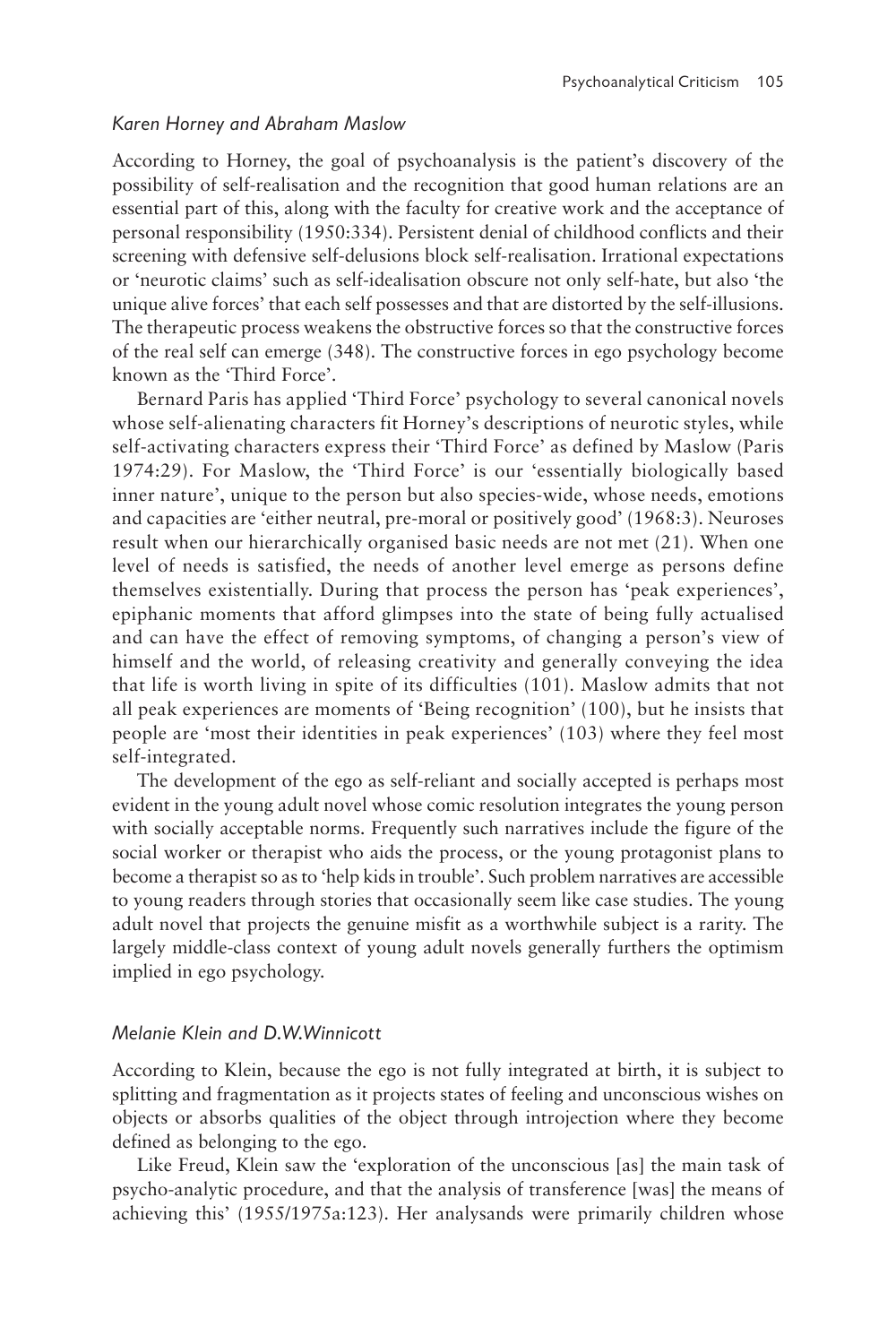inability to freely associate verbally led Klein to develop the psychoanalytic play technique already begun by Anna Freud (1925/1975b:146).

The use of simple toys in a simply equipped room brought out 'a variety of symbolical meanings' bound up with the child's fantasies, wishes and experiences. By approaching the child's play in a manner similar to Freud's interpretation of dreams, but by always individualising the child's use of symbols, Klein felt she could gain access to the child's unconscious (1975a:137). She discovered that the primary origin of impulses, fantasies and anxieties could be traced back to the child's original object relation—the mother's breast—even when the child was not breastfed (138).

In commenting on the influence of Klein on literary theory, Elizabeth Wright regrets that Klein's demonstration of fantasy as a precondition of any engagement with reality has been neglected by literary critics who have instead focused on the aesthetic of ego psychology (1984:83–84). It is through the structure of fantasy that the child acts out not only real or imagined damage, but also the desire for reparation. Klein saw the monsters and menacing figures of myths and fairy tales as parent displacements exerting unconscious influences on the child by making it feel threatened and persecuted, but such emotions 'can clear our feelings to some extent towards our parents of grievances, we can forgive them for the frustrations we had to bear, become at peace with ourselves' so that 'we are able to love others in the true sense of the word' (1975b:343).

In criticisms of children's literature, Klein's approach can reveal how the text enables the actualisation of the ego intentionally or how it falls short of it. For example, an interpretation of Bianco's *The Velveteen Rabbit* reveals it as a fantasy of unresolved ambivalence between the need to be loved and becoming independent, that is, real. Because 'the story never acknowledges the Rabbit's desire to grow away from the object of his attachment, and hence never acknowledges the basis for his entry into the depressive position, it cannot credit him with working through it' (Daniels 1990:26). The Kleinian perspective also offers insight into the relation of fantasy to guilt and reparation as exemplified in White's *Charlotte's Web* (Rustin 1987:161).

While Klein focused on play as a means to the end of the therapeutic process, D.W.Winnicott saw play as intrinsically facilitating healthy development and group relationships. Even psychoanalysis is an elaborate playing 'in the service of communication with oneself and others' (1971:41). In his studies of babies and children, Winnicott retained the psychoanalytic attention to inner reality along with an emphasis on the child's cultural and social context. Crucial in his discovery is the concept of the 'transitional object': 'one must recognise the central position of Winniethe-Pooh' (xi). By transitional object and transitional space Winnicott designates the intermediate area of experience between the thumb and the teddy bear, between oral eroticism and true object relationships. Identifying the mother's breast as part of itself, the baby must develop the ability of the 'not me' through substitutions which are transitions between the illusion of identification and the acceptance of the 'not me'. The baby's relationship with the transitional object has special qualities: the infant assumes right but not omnipotence over the object which can be loved and changed, even mutilated by the infant. Gradually, the infant will be able to detach itself from the object which becomes consigned to a limbo, rather than being introjected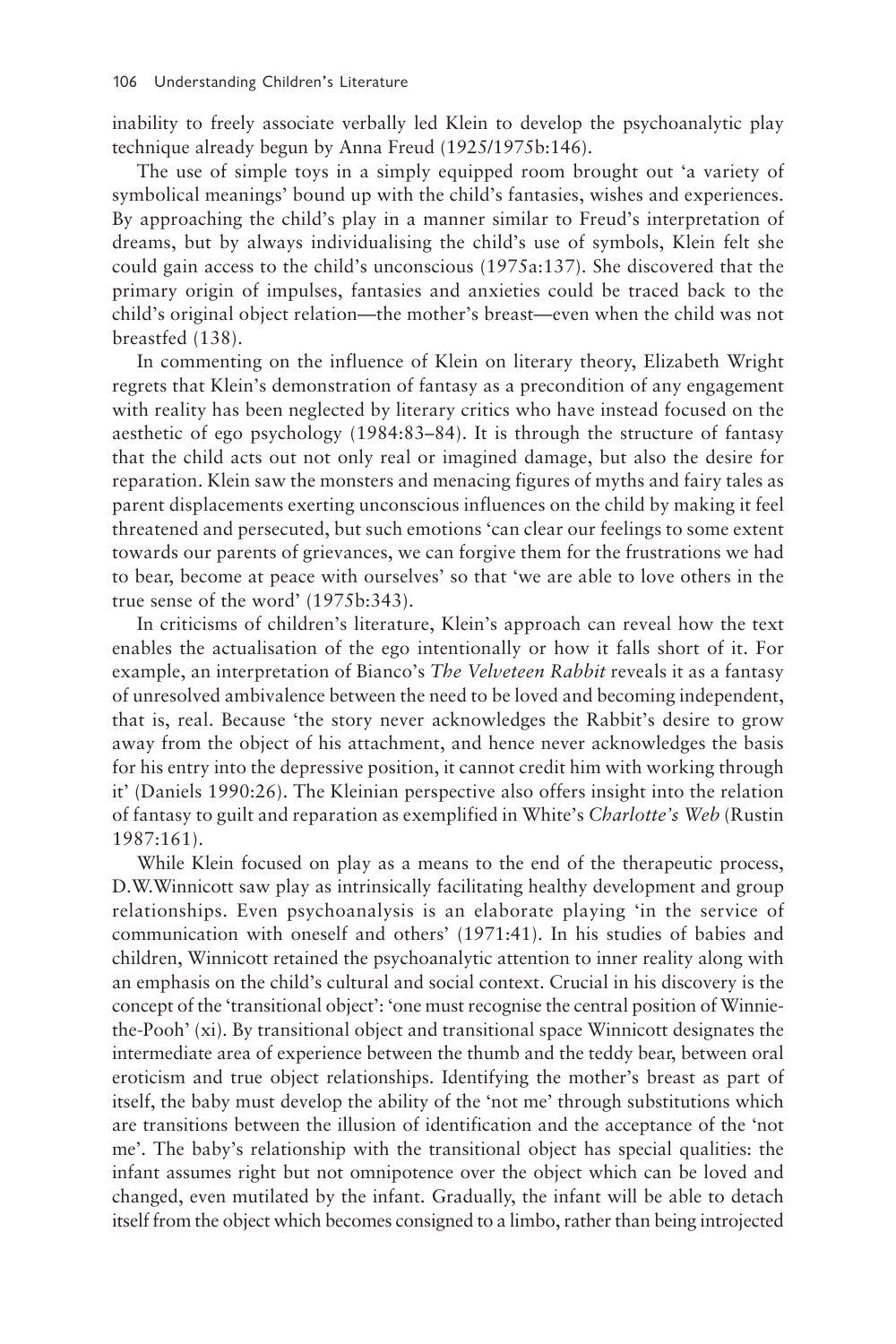by the infant  $(1-5)$ . The object is not a signifier for some hidden unconscious content, but a crucial partner in the game of intersubjectivity as the playing infant tests out the me/not me.

Winnicott's concept of the transitional object not only lends itself to the interpretation of content images in narratives, but also to the text itself. Both author and reader can claim the text as transitional object. Small children do indeed appropriate a book as object—loving it, adding to it, mutilating it. An especially Winnecottian book would be Margaret Wise Brown's *Good Night Moon,* which has been cited as an example of child's having just learned the distinction between animate and inanimate objects. 'Good night, bears' (toys) and 'good night, kittens' is acceptable, but saying good night to chairs and mittens provokes shrieks of laughter in the child (Applebee 1978:41) who does not yet accept the object 'bear' as inanimate. *Good Night Moon* is, for a certain age, a transitional object containing many transitional objects that assuage bedtime anxieties as the child connects with all of them, thus assuring itself of the 'me' before the lights go out at bedtime.

## **Jacques Lacan: The Return to Freud Through Language**

For Freud the subconscious is the irreducible radical of the psyche, its universal, whose paradox it is that nothing raised from it remains unconscious: we can only be conscious of *something.* Thus the unconscious is replaced by the comprehensible mental acts of the ego, be they dreams, symbolisation's or linguistic utterances. As Wright points out, for Jacques Lacan 'the dictum "the unconscious is structured like a language"' is borne out in that 'every word indicates the absence of what it stands for, a fact that intensifies the frustration of this child of language, the unconscious, since the absence of satisfaction has not to be accepted. Language imposes a chain of words along which the ego must move while the unconscious remains in search of the object it has lost' (Wright 1984:111). The unconscious as a language allows Lacan to revise Freud's self-sufficiency of the unconscious with social interaction. How this comes about through the development of the infant and how this relates to the perception of the text as psyche—a major shift away from the author's or reader's psyche—has special relevance to interpreters of children's literature.

Lacan distinguishes three stages in the infant's development: the imaginary, the symbolic and the real. In the imaginary or mirror stage, which can happen at the age of six months, the infant receives the *imago* of its own body (*Ecrits,* 1977:3). Having seen itself only as fragmentary, the infant perceives in the mirror a symbolic 'mental permanence of the I', but this perception prefigures alienation, for the mirror stage is a spatial illusion of totality (4), an imaginary identification with reflection. The mirror stage, which is pre-verbal, conveys the illusion that the image will respond to the child's wishes, as did the mother-breast-infant identification. The symbolic stage is the stage of language, a stage that will form the subject henceforth only in and as dialogue. The implied assumption that language may have definitive authority is undermined or deconstructed by Lacan's argument that every utterance is permeated by the unconscious in the sense that wholeness, meaning, and gratification of wishes are perpetually deferred. The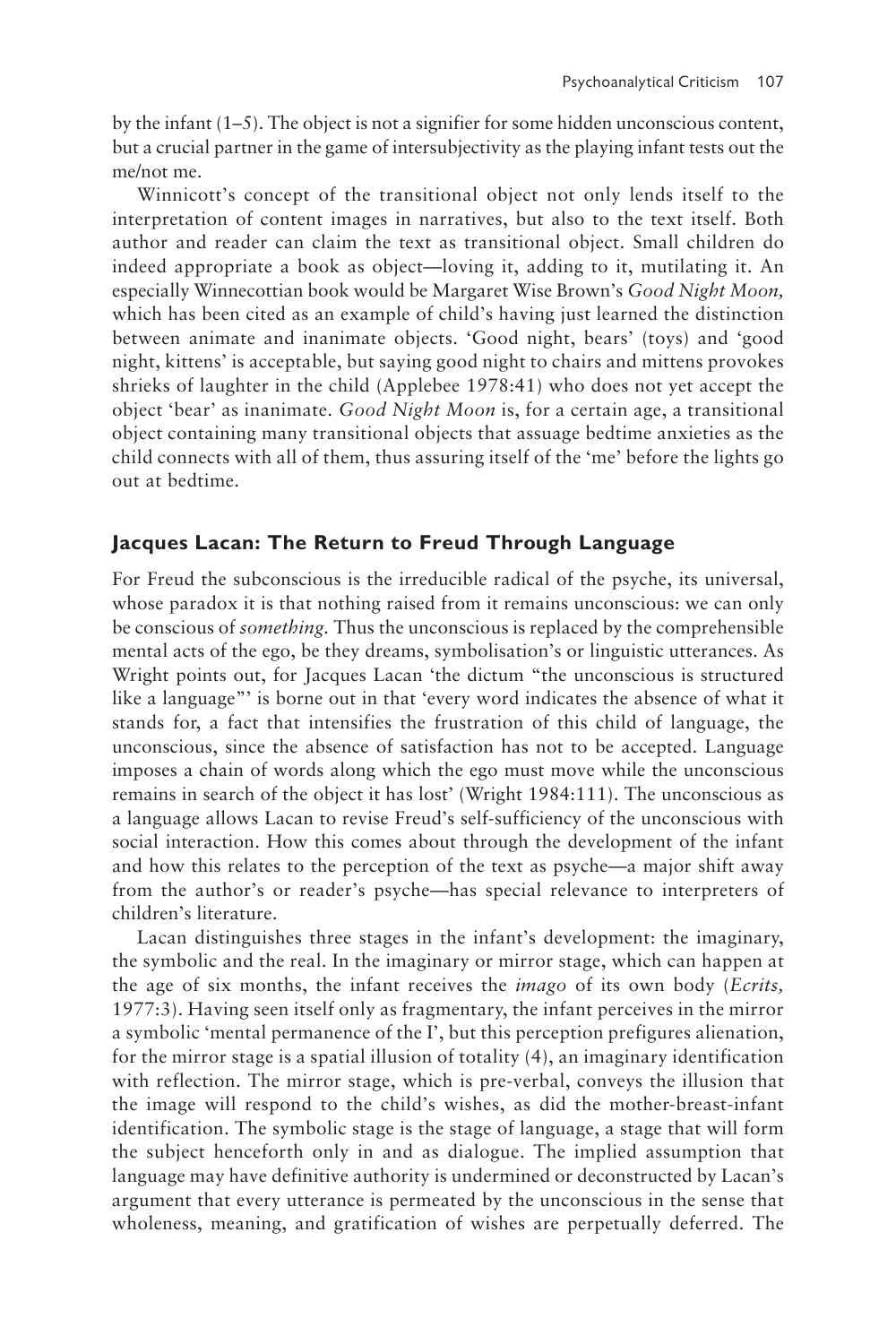real, not to be confused with 'external reality', describes what is lacking in the symbolic—'it is the residue of articulation or the umbilical cord of the symbolic' (ix–x) (translator's note).

The literary text, then, is an image of the unconscious structured like a language. 'The lure of all texts', comments Wright, 'lies in a revelation, of things veiled coming to be unveiled, of characters who face shock at this unveiling' (1984:121). When this phenomenon is given utterance in the reader-interpreter's language, meaning is inevitably deferred. In contrast to Freudian interpretation, we have here no unearthing of authorial neuroses. The Lacanian consequences for reader and text is the realisation that

the selves we see ourselves as being are as fictional [made up of language] as the stories of written fiction—limited images like those we see in mirrors when we first became conscious of our separateness—so fiction can be read in terms of the way it echoes our basic human activity of inventing ourselves and becoming conscious of the limitation of our invention. All we usually call reality is in fact fiction, and always less complete than the actual real world outside our consciousness.

Nodelman 1992:93–94

Perry Nodelman discusses how Cinderella becomes a fixed subject at the end of the story rather than the multifaceted one she was. As she completes her stage of becoming, she has actually lost wholeness in her state of being (94). An analysis of *Charlotte's Web* shows how Lacan's imaginary and symbolic stage work through the 'Miracle of the web' in that Wilbur perceives himself and is perceived as transformed through the ability of words to reorient desire by demonstrating 'that things are desirable because they are signified and, therefore, significant' in and through language (Rushdy 1991:56). Another Lacanian interpretation applies the concept of the subject being created by disjunction and discontinuity to Russell Hoban's *The Mouse and His Child* where the mouse child, submerged to the bottom of a pond, is jubilant when it sees itself reflected in the labelless Bonzo dog food can: 'He sees himself suddenly whole, apparently co-ordinated and in control' (Krips 1993:95). The directive 'be happy' is in *The Mouse and His Child* as authoritative as Charlotte's five single word texts in the web, in that it creates the illusion of desire fulfilled, even as desire is deferred.

## **Psychoanalytic Theory and the Feminist Critique**

The patrimony psychoanalytic criticism received from Freud has exerted a deep 'anxiety of influence' on the feminist critic (Gilbert and Gubar 1979:45–92; Gallop 1982), primarily because of Freud's definition of female sexuality and his centring of the male myth of Oedipus, both of which reduce the female to an addendum. Revisionary readings of Freud, particularly those by French feminists influenced by Lacan, both appropriate and retain his powerful influence. Feminist readings of Jung underwent less radical revisions (Lauter and Rupprecht 1985). Even without specific reference to ego-relations and object psychology, the feminist critic, by delineating the struggle of the female in a patriarchially constructed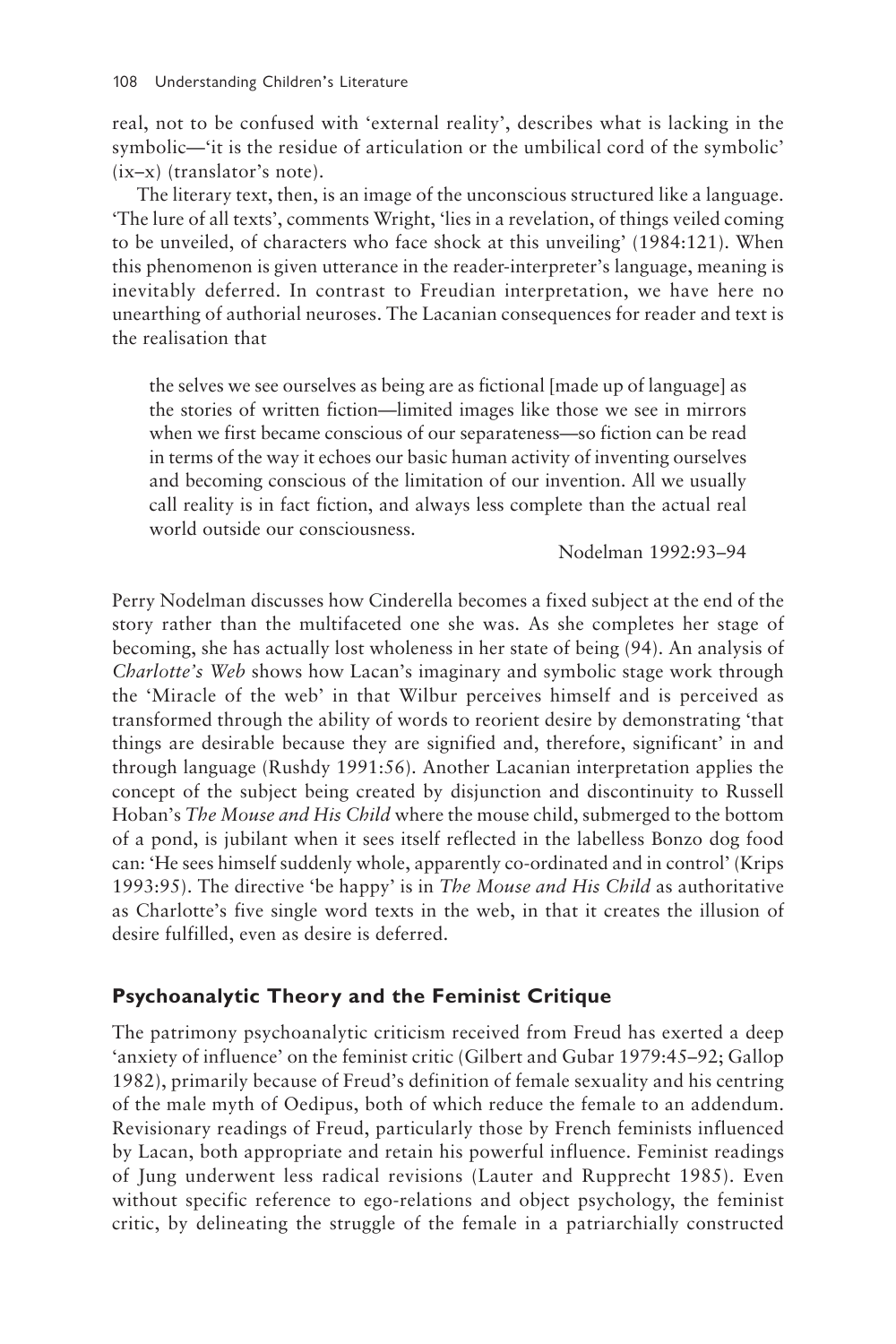world, finds in the concept of self-actualisation an ally in her attempt at social transformation.

While not denying the existence of the subconscious, feminist psychoanalytic criticism, including the feminist criticism of children's literature, privileges the concept of social construction in the development of the female. Nancy Chodorow's *The Reproduction of Mothering* has been especially influential in its synthesis of psychoanalysis and the sociology of gender where 'the reproduction of mothering occurs through social structurally induced psychological processes' and is 'neither a product of biology nor of intentional role training' (1978:7). Here the critic of children's literature finds a female focus, especially for the mother-daughter relation (Barzilai 1990; Murphy 1990; Natov 1990). The focus on the body-self relations allows the feminist critic to explore unique female experiences that have been neglected in the study of literature. The focus on the social construction of female and male children, especially since the nineteenth-century middle-class self-definition of gender roles and the family, has guided feminists to valuable contextual insights into the history of children's literature and its readers.

A major issue in feminist criticism is the problematics of the female writer's precursors which has led Gilbert and Gubar to revise Bloom's 'anxiety of influence' (Bloom 1973) with 'anxiety of authorship' by which the female writer questions her claim to be a writer (Gilbert and Gubar 1979:48–49). It remains to be seen if the important role of female writers in children's literature and the status of children's literature as a field of study might be understood as defences against the pressures of the male dominated literary and critical tradition.

## **Conclusion**

The revisions and transformations by which psychoanalytical theories and criticisms continue to construct themselves have retained so far the concept of the unconscious and its powerful influence on the ego's development and struggle in the world. Children's literature, whose language signifies the substitutions and displacements necessitated in that struggle, intimates and makes acceptable the dream of desire. It is a great irony of our psychoanalytic age that the psychological self-help narratives for young readers abandon consideration of the powers of the id in favour of the social adjustment of the young ego and that they do so, usually, in the language of low mimetic accessibility where the mode of romance and poetry is gone. That phenomenon is itself worthy of psychoanalytical interpretations of authors, texts and readers.

#### **References**

Applebee, A.N. (1978) *The Child's Concept of Story,* Chicago: University of Chicago Press.

Barzilai, S. (1990) 'Reading 'Snow White': the mother's story', *Signs* 15, 3:515–534. Bettelheim, B. (1976) *The Uses of Enchantment,* New York: A.A.Knopf.

Bloom, H. (1973) *The Anxiety of Influence,* New York: Oxford University Press.

Bosmajian, H. (1985) '*Charlie and the Chocolate Factory* and other excremental visions', *The Lion and the Unicorn* 9:36–49.

Chodorow, N. (1978) *The Reproduction of Mothering. Psychoanalysis and the Sociology of Gender,* Berkeley: University of California Press.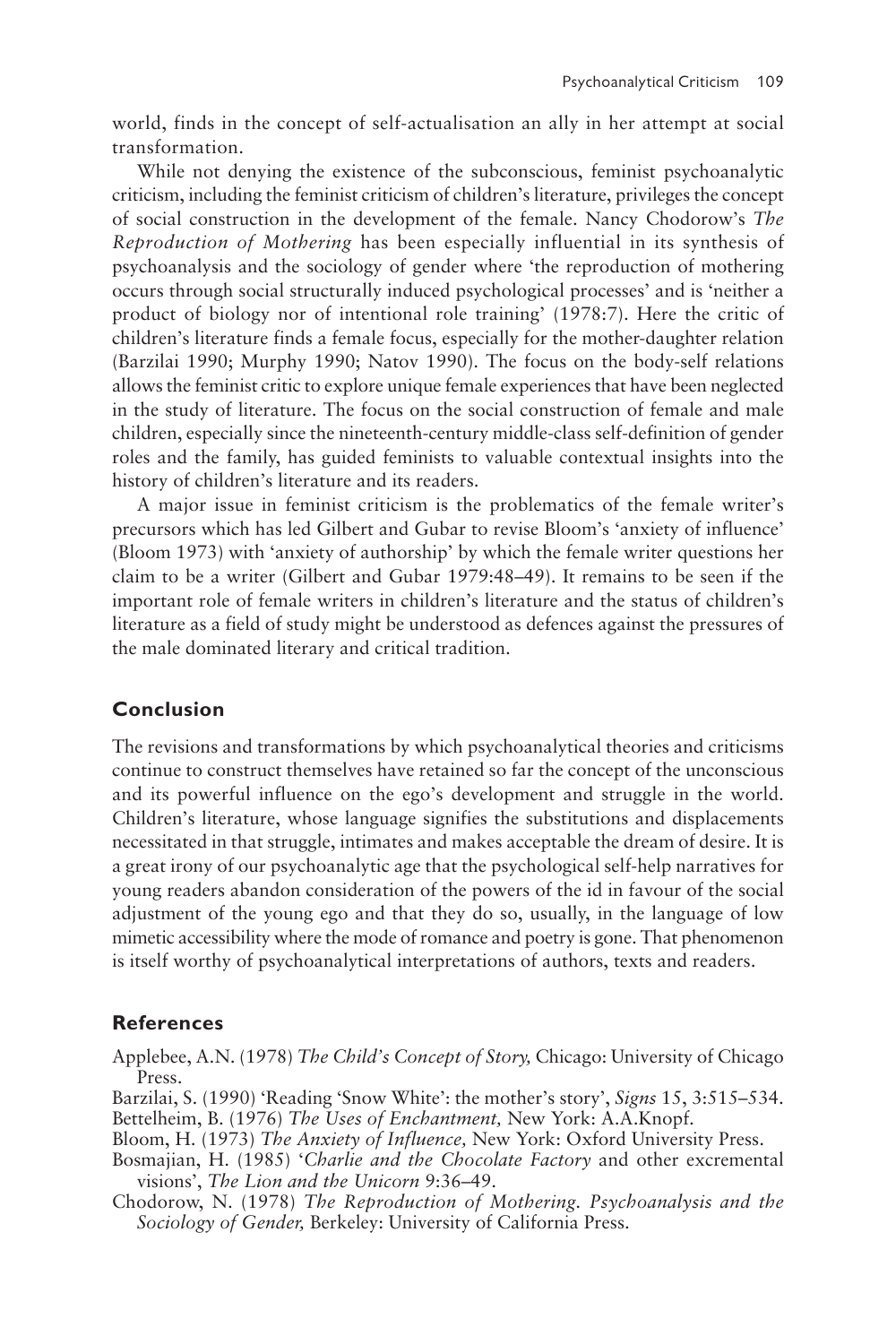- Cooper, J.C. (1983) *Fairy Tales: Allegories of the Inner Life,* Wellingborough: Aquarian Press.
- Daniels, S. (1990) '*The Velveteen Rabbit:* a Kleinian perspective', *Children's Literature* 18: 17–30.
- Egan, M. (1982) 'The neverland of id: Barrie, *Peter Pan,* and Freud', *Children's Literature* 10:37–55.
- Franz, M.-L. von (1977) *Individuation in Fairy Tales,* Zurich: Spring.
- ——(1978) *An Introduction to the Psychology of Fairy Tales,* Irving, TX: Spring.
- Freud, S., (1908/1963) 'The relation of the poet to daydreaming', *Character and Culture,* trans. J.Strachey, New York: Macmillan.
- ——(1913/1958) 'The occurrence in dreams of material from fairy tales', *Character and Culture,* trans. J.Strachey, New York: Macmillan.
- ——(1962/1975) *Three Essays on the Theory of Sexuality,* trans. J.Strachey, New York: Harper Collins.
- Frye, N. (1957) *Anatomy of Criticism,* Princeton: Princeton University Press.
- Gallop, J. (1982) *The Daughter's Seduction: Feminism and Psychoanalysis,* Ithaca, NY: Cornell University Press.
- Gilbert, S. and Gubar, S. (1979) *The Madwoman in the Attic: The Woman Writer and the Nineteenth Century Literary Imagination,* New Haven: Yale University Press.
- Greenacre, P. (1955) *Swift and Carroll: A Psychoanalytic Study of Two Lives,* New York: International Universities Press.
- Hillman, J. (1980) 'The children, the children!' *Children's Literature* 8:3–6.
- Hogan, P. (1990) 'What's wrong with the psychoanalysis of literature?', *Children's Literature* 18:135–140.
- Holland, N. (1968) *The Dynamics of Literary Response,* New York: Oxford University Press.

——(1970) 'The 'unconscious' of literature: the psychoanalytic approach', in Bradbury, N. and Palmer, D. (eds) *Contemporary Criticism,* Stratford-upon-Avon Series 12, New York: St Martin's.

- Horney, K. (1950) *Neurosis and Human Growth: The Struggle Toward Self-Realization*, New York: Norton.
- Jung, C.G. (1931/1966) 'On the relation of analytical psychology to poetry', *The Spirit in Man, Art, and Literature. Collected Works* vol. 15, trans. R.F.C.Hull, New York: Random House.
- ——(1946/1954) 'Psychic conflicts in a child', *The Development of Personality. Collected Works* vol. 17, trans. R.F.C.Hull, New York: Random House.
- ——(1964) 'Approaching the unconscious', *Man and His Symbols,* New York: Doubleday.
- Klein, M. (1975a) *Envy and Gratitude,* New York: Delacorte.
- ——(1975b) *Love, Guilt and Reparation,* New York: Delacorte.
- Knoepflmacher, U.C. (1990) 'The doubtful marriage: a critical fantasy', *Children's Literature* 18:131–134.
- Krips, V. (1993) 'Mistaken identity: Russell Hoban's *Mouse and His Child*', *Children's Literature* 21:92–100.
- Lacan, J. (1977) *Ecrits*, trans. Alan Sheridan, New York: W.W.Norton.
- Lauter, E. and Rupprecht, C.S. (1985) *Feminist Archetypal Theory. Interdisciplinary Revisions of Jungian Thought,* Knoxville: University of Tennessee Press.
- Maslow, A. (1968) *Toward a Psychology of Being,* New York: D.Van Nostrand.
- Murphy, A. (1990) 'The borders of ethical, erotic, and artistic possibilities, *Little Women*', *Signs* 15, 3:562–585.
- Natov, R. (1990) 'Mothers and daughters: Jamaica Kincaid's pre-oedipal narrative', *Children's Literature* 18:1–16.
- Nodelman, P. (1992) *The Pleasures of Children's Literature,* New York: Longman.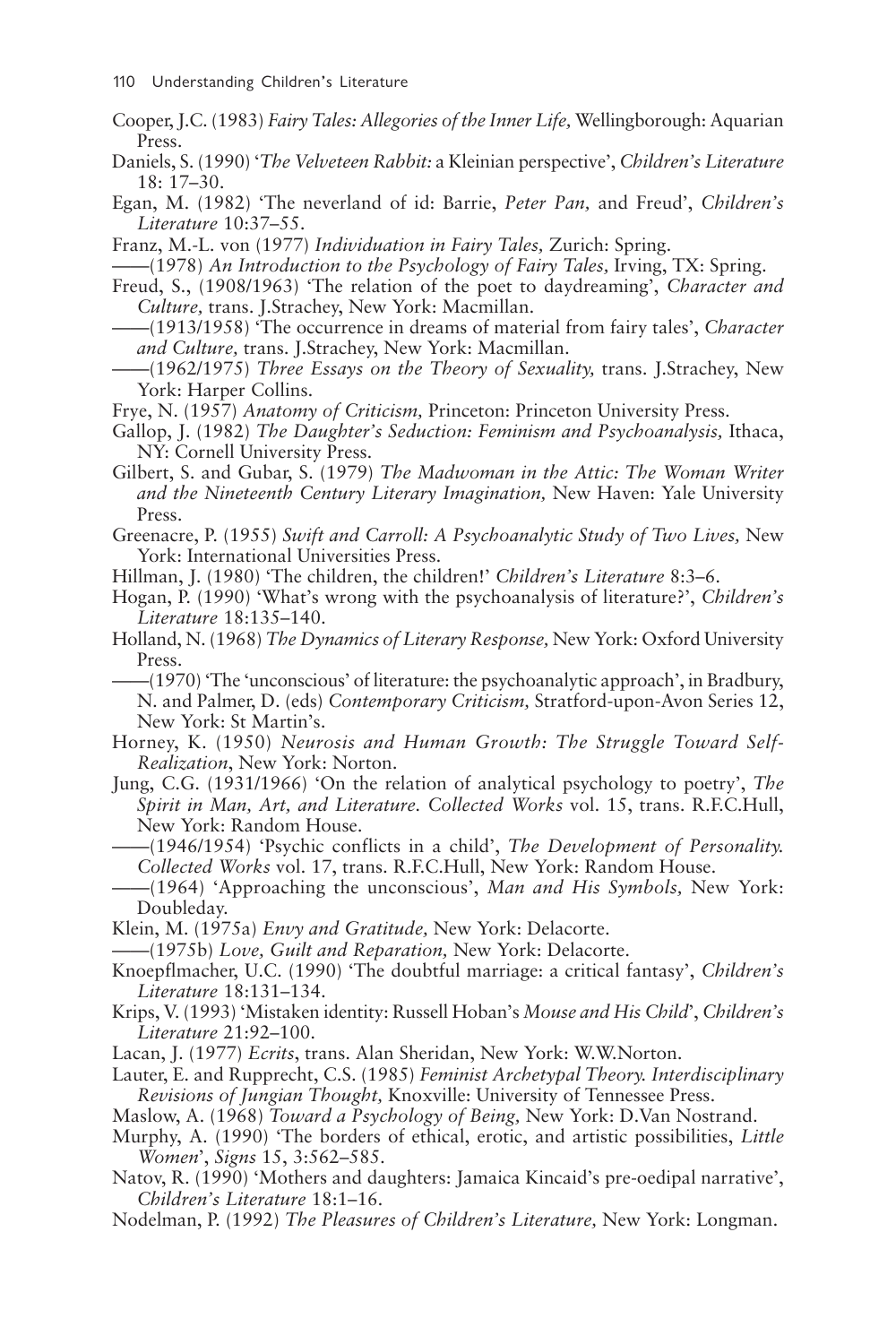- Paris, B.J. (1974) *A Psychological Approach to Fiction,* Bloomington: Indiana University Press.
- Phillips, J. and Wojcik-Andrews, I. (1990) 'Notes toward a Marxist critical practice', *Children's Literature* 18:127–130.
- Rollin, L. (1990) 'The reproduction of mothering in *Charlotte's Web', Children's Literature* 18:42–52.
- Rose, J. (1984) *The Case of Peter Pan, or the Impossibility of Children's Fiction,* London: Macmillan.
- Rosenthal, L. (1980) 'The development of consciousness in Lucy Boston's *The Children of Green Knowe', Children's Literature* 8:53–67.
- Rushdy, A.H.A. (1991) '"The Miracle of the Web": community, desire and narrativity in *Charlotte's Web', The Lion and the Unicorn* 15, 2:35–60.
- Rustin, M. and Rustin, M. (1987) *Narratives of Love and Loss: Studies in Modern Children's Fiction,* New York: Verso.
- Segel, E. (1986) '"As the Twig Is Bent…", gender and childhood reading', in Flynn, E.A. and Schweikart, P. (eds) *Gender and Reading,* Baltimore: Johns Hopkins University Press.
- Smith, J. and Kerrigan, W. (1985) *Opening Texts: Psychoanalysis and the Culture of the Child,* Baltimore: Johns Hopkins University Press.
- Steig, M. (1990) 'Why Bettelheim? A comment on the use of psychological theories in criticism', *Children's Literature* 18:125–126.
- Tatar, M. (1992) *Off with Their Heads! Fairy Tales and the Culture of Childhood,* Princeton: Princeton University Press.
- Winnicott, D.W. (1971) *Playing and Reality,* New York: Tavistock/Routledge.
- Wright, E. (1984) *Psychoanalytic Criticism,* New York: Methuen.
- Zipes, J. (1979) *Breaking the Magic Spell: Radical Theories of Folk and Fairy Tales,* Austin: University of Texas Press.
- ——(1990) 'Negating history and male fantasies through psychoanalytic criticism', *Children's Literature* 18:141–143.

#### **Further Reading**

- Bloch, D. (1978) *'So the Witch Won't Eat Me' Fantasy and the Child's Fear of Infanticide,* New York: Grove Press.
- Byrnes, A. (1995) *The Child: An Archetypal Symbol in Literature for Children and Adults,* New York: Peter Lang.
- Cech, J. (1995) *Angels and Wild Things: The Archetypal Poetics of Maurice Sendak,* Pennsylvania: Pennsylvania State University Press.
- Jung, C.G. (1964) *Man and His Symbols,* New York: Doubleday.
- Tucker, N. (1981) *The Child and the Book: A Psychological and Literary Exploration,* New York: Cambridge University Press.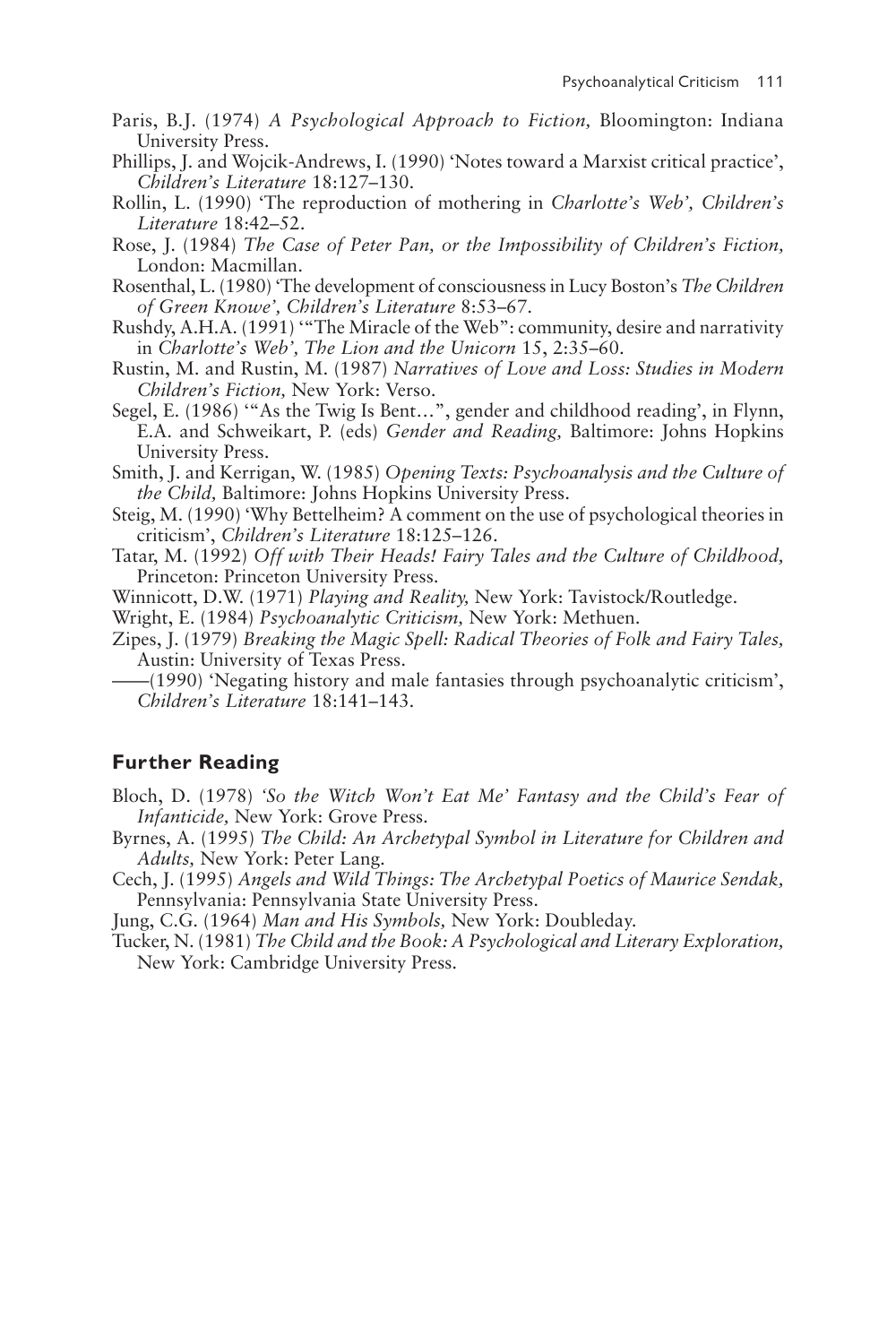## 9 From Sex-Role Stereotyping to Subjectivity: Feminist Criticism

*Lissa Paul*

#### Editor's introduction

'There is', Lissa Paul has written, 'good reason for appropriating feminist theory to children's literature. Both women's literature and children's literature are devalued and regarded as marginal or peripheral by the literary and educational communities…'. At the turn of the millenium, the pattern changes. Feminist criticism has taught readers to see and hear the stories of women and children in ways not understood before. This chapter tracks the history of that re-visioning.

PH.

'A Cinderella story: research on children's books takes on new life as a field of literary study': that was the headline for an article on the rise of academic children's literature criticism, published 13 February 1991, in the *Chronicle of Higher Education* (the newspaper for American universities, similar to the *Times Higher Educational Supplement* in Britain). Although the article, by Ellen K. Coughlin, nicely sketches several of the current poststructuralist, including feminist, lines in children's literature criticism, it is the headline that is arresting. The teasing, metaphoric association with the rags-to-riches image of Cinderella stories inadvertently discloses the uneasy relations between children's literature, feminist theory and the academy.

Cinderella herself is, after all, the subject of a great deal of feminist critique. Most of us—women, children and feminist critics, I imagine—don't want to be seen valuing riches. Or princes for that matter. The implication in the Cinderella reference in the headline is that as 'the province of library schools and education departments' (Coughlin 1991:5), children's literature criticism ranks low on the academic hit parade. Now associated with high-order poststructuralist theory and with English departments, children's literature criticism moves up in the respectability ratings.

If the destabilisation of hierarchical orders is one of the mobilising features of feminist theory then there is probably something hypocritical and arrogant about disenfranchising librarians, teachers—and children—from the ranks of stakeholders in the field of children's literature studies. It is not coincidental that librarians and teachers tend to be women and that the education of young children is not regarded as the serious business of scholars (a hold over from the New Criticism).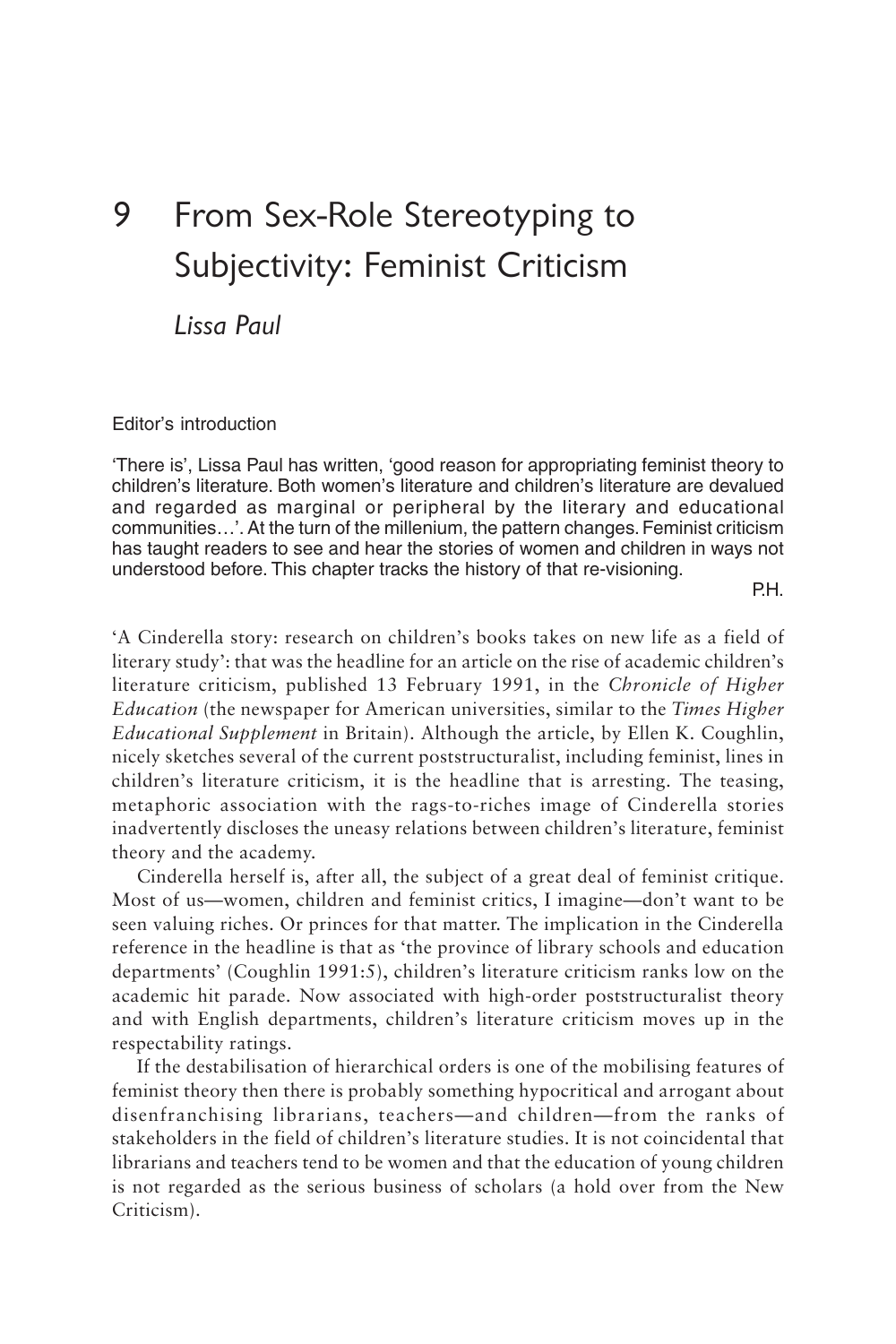A pair of articles in *Orana,* an Australian children's literature journal, neatly problematise the gender equity issues as raised often by critics from education, library science and psychology. In 'Sexism and children's literature: a perspective for librarians' (1981), Christine Nicholls recognises that 'sexism is a type of colonialism', but she then goes on to suggest that solutions to the problem include the use of 'white out' and the abandonment of books no longer in accord with contemporary definitions of gender equity. Hugh Crago (a psychologist and a fine children's literature critic) offers a sensitively worked out corrective. In 'Sexism, literature and reader-response: a reply to Christine Nicholls', he reminds Nicholls (and the rest of us) that responses to texts are subject to large fluctuations, especially in fluid forms like fairy tales where versions, translations and illustrations all contribute to shaping the interpretative possibilities of texts. He also foregrounds the idea there is really no such thing as 'the one-way cause and effect relationship' (Crago 1981:161) between reader and text—something implicit in the Nicholls article and in a great many like it.

There are two points worth foregrounding here. One is that the emphasis on sex-role stereotyping and sexism found most often in education and library science journals is connected with an honest front-line attempt to create a more femalefriendly climate, especially in schools. That connection between theoretical change and political change is true to the roots of feminist theory in the women's movements of the 1970s. To dismiss librarians and teachers as the 'rags' phase of the Cinderella story is to participate in a hierarchical ordering of critical values. As a feminist critic, I don't want to do that.

The other point worth keeping in mind is that current poststructuralist discussions, especially those on semiotics, deconstruction, ideology and subjectivity, make it possible to develop language and strategies that speak—to borrow a phrase from Carol Gilligan—'in a different voice'. As an academic feminist children's literature critic, feminist admonitions to remember our histories and value members of our communities constantly sound in my mind.

Children's literature offers to children the promise of inclusion in a literate community (something regarded as culturally valuable, at least nominally). The critical apparatus surrounding children's books offers an intellectual understanding of what inclusion means and how it might be achieved. In an ideal world anyway. What feminist theory has done for children's literature studies—and for all fields of literary study—is to insist on the right to be included, but not just as honorary white men. As a result, not only have our interpretations of texts changed, but also our production of them and our access to them—as I'll try to demonstrate throughout this article.

The current wave of academic children's literature criticism rose in the early 1970s at the same time as the rise of what is known as the 'second wave' of feminist theory in this century. In the 1990s both feminist criticism and children's literature criticism are established participants in the academy with all the requisite structures in place to support establishment status—refereed journals, professional associations, graduate degree programmes.

Signs of the common ground between children's literature criticism and feminist theory are marked in two special issues of children's literature journals. The *Children's Literature Association Quarterly* ran a special section, edited by Anita Moss, in the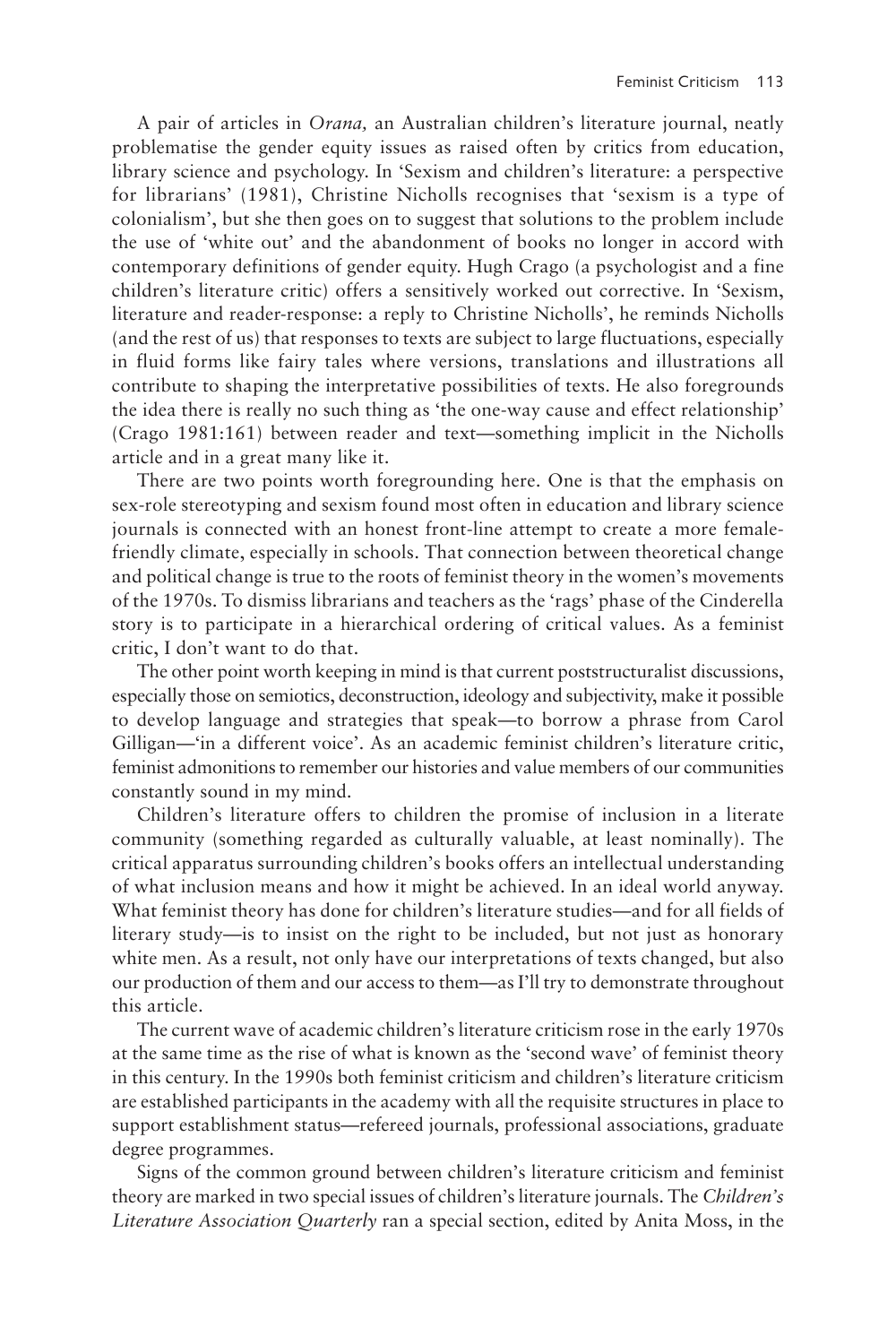Winter 1982 edition: 'Feminist criticism and the study of children's literature'. In that early collection of essays there were several reviews of books of feminist literary criticism, each sketching possible critical lines children's literature critics might find worth exploring. Virginia Wolf, for instance, writes about alternatives to the heroic quest in science fiction; and Lois Kuznets about texts that value communities rather than kingdoms.

In December 1991, *The Lion and the Unicorn* published an issue called 'Beyond sexism: gender issues in children's literature'. By this time the lessons of feminist theory are internalised, and critics are actively constructing a feminist tradition in children's literature (see especially essays by Judith John, W.Nikola-Lisa, Lynne Vallone and the essay by Lois Kuznets discussed below). Note the switch, incidentally, from 'feminist criticism' to 'gender' studies. That shift marks the subtle inclusion of gay and lesbian studies into the fray. It also marks the popular use of a code word to try prevent feminist studies from becoming a pink-collar ghetto. And it hints at the speed with which feminist theory is changing—something I'll try to track.

In keeping with feminist critic Jane Gallop's cryptic caution to remember that 'history is like a mother' (1992:206–239), I'm going to focus on three broad areas of academic children's literature criticism influenced (unanxiously) by feminist theory: the rereading of texts for previously unrevealed interpretations; the reclaiming of texts that had been devalued or dismissed; and the redirection of feminist theory into providing a welcoming climate for texts by people marginalised by patriarchal colonial societies. The titles in each of my three sections in this essay, 'Rereading', 'Reclaiming' and 'Redirection' take their cue from Adrienne Rich's ideas that feminist poetics are about 'revision' (Rich 1976).

## **Rereading**

The desire for feminist rereading comes from an understanding of the ways ideological assumptions about the constitution of good literature (or criticism for that matter) work. By the early 1970s, feminist critics like Kate Millett had made it common knowledge that assumptions about good literature had been predicated on the belief that the adult white male was normal, while virtually everyone else was deviant or marginal. And so was born a critical desire to see if a feminine literary tradition, and feminine culture could be made visible. By using techniques from deconstruction (derived largely from Derrida) and from contemporary discussions of ideology (from Althusser and Pierre Bourdieu) and subjectivity (largely derived from Lacan), feminist critics began to look at the ways ideological assumptions are played out in the text. They searched for a feminine tradition of 'other' stories: mother, daughter, sister stories (Chodorow, Hirsch); a preference for survival tactics over honour (Gilligan); a search for a 'both/and' feminine plot rather than an 'either/or' oedipal plot (Hirsch); a preference from multiplicity, plurality, jouissance and a valuing of pro-creations, recreations and new beginnings (Cixous, Gallop, Rich). Feminist children's literature critics also participate in this recovery of a female literary tradition (Paul 1987/1990; 1990). The following small sketches of reinterpretation, rehabilitation and re-creation demonstrate the range of ways in which that tradition is being revealed.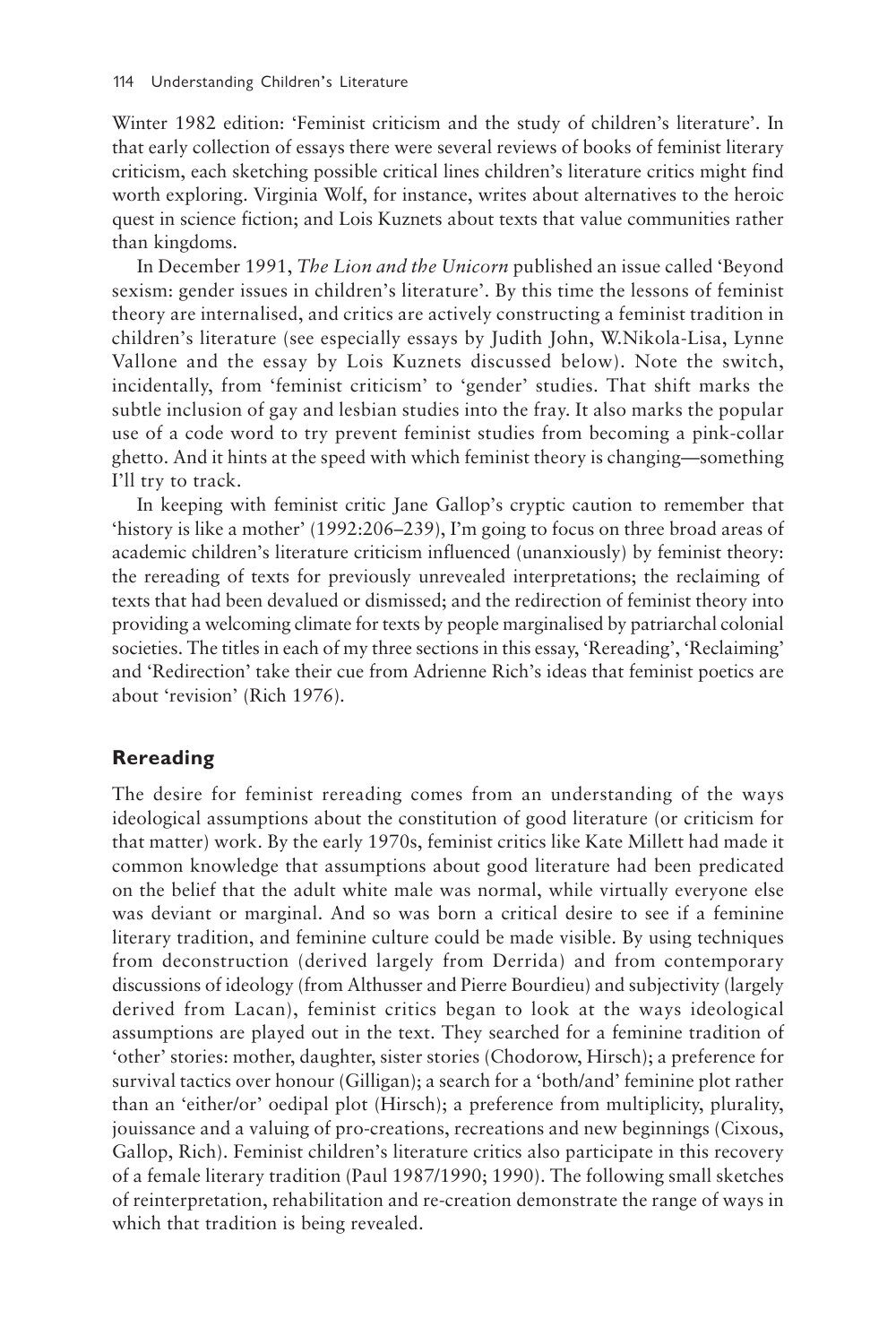#### *Reinterpretation*

Feminist reinterpretations of familiar classics like *The Secret Garden* and *Little Women* turn stories we thought were about struggles to conform to the social order into stories about women's healing and successful communities of women (Bixler, Nelson, Auerbach). *Little Women*—as read by Edward Salmon (a nineteenth-century authority on children's literature) in his 1888 obituary of Alcott in *Atalanta*—is a story about instructing girls to be 'the proper guardians of their brothers' and to be 'all-powerful for good in their relations with men' (449). But for Nina Auerbach, in *Communities of Women* (1978), it is the story of 'the formation of a reigning feminist sisterhood whose exemplary unity will heal a fractured society' (37). The critical rereading turns it from a story about women learning how to serve men into a story of women supporting each other.

#### *Rehabilitation*

The rehabilitation of works by Mary Wollstonecraft, Maria Edgeworth and other 'lady moralists' of the Georgian and Romantic periods, is one of the major success stories of academic feminist children's literature criticism. Although I am going to focus on criticism by Mitzi Myers, credit also goes to Anita Moss and Lynne Vallone.

As Mitzi Myers pointedly states, texts by Georgian 'lady' moralists as rendered in standard overviews of children's literature, suffer from 'something like the critical equivalent of urban blight' (Myers 1986:31). John Rowe Townsend dismisses these women as ranging 'from the mildly pious to the sternly moralistic' (1974:39). Harvey Darton refers to 'the truculent dogmatic leanings of Mrs Sherwood and Mrs Trimmer' and the 'completely dogmatic' Mary Godwin (1982:156, 196).

Myers offers different readings. She participates in what feminist critic Elaine Showalter calls 'gynocriticism', that is, criticism that attends to 'the woman as producer of textual meaning, with the history, themes, genres, and structures of literature by women' (Showalter 1985:128). What Myers asks is how those Georgian women found autonomy and influence in a world where those freedoms were denied. Her answers transform lady moralists scorned for their conformity, into the founding mothers of a feminist pedagogical tradition.

In Georgian England, where there were few roles for (upper class) women except as wives, mothers and governesses, Mary Wollstonecraft, Maria Edgeworth and other women like Mrs Trimmer and Mrs Sherwood transformed their roles. They constructed 'an almost unrecognised literary tradition', one that 'accepts and emphasises the instructive and intellectual potential of narrative' (Myers 1986:33). Maria Edgeworth, for example, creates female protagonists as 'desiring' subjects, not just objects of desire. And Mary Wollstonecraft, in her 'Mrs Mason' stories, redefines power in unpatriarchal terms 'as pedagogic and philanthropic power' (43).

The autonomy, creativity and integrity of those Georgian women would not have been possible without the eyes of Mitzi Myers and her knowledge of feminist theory. They would have remained in the footnotes of what is now beginning to look like a masculinist tradition of children's literature.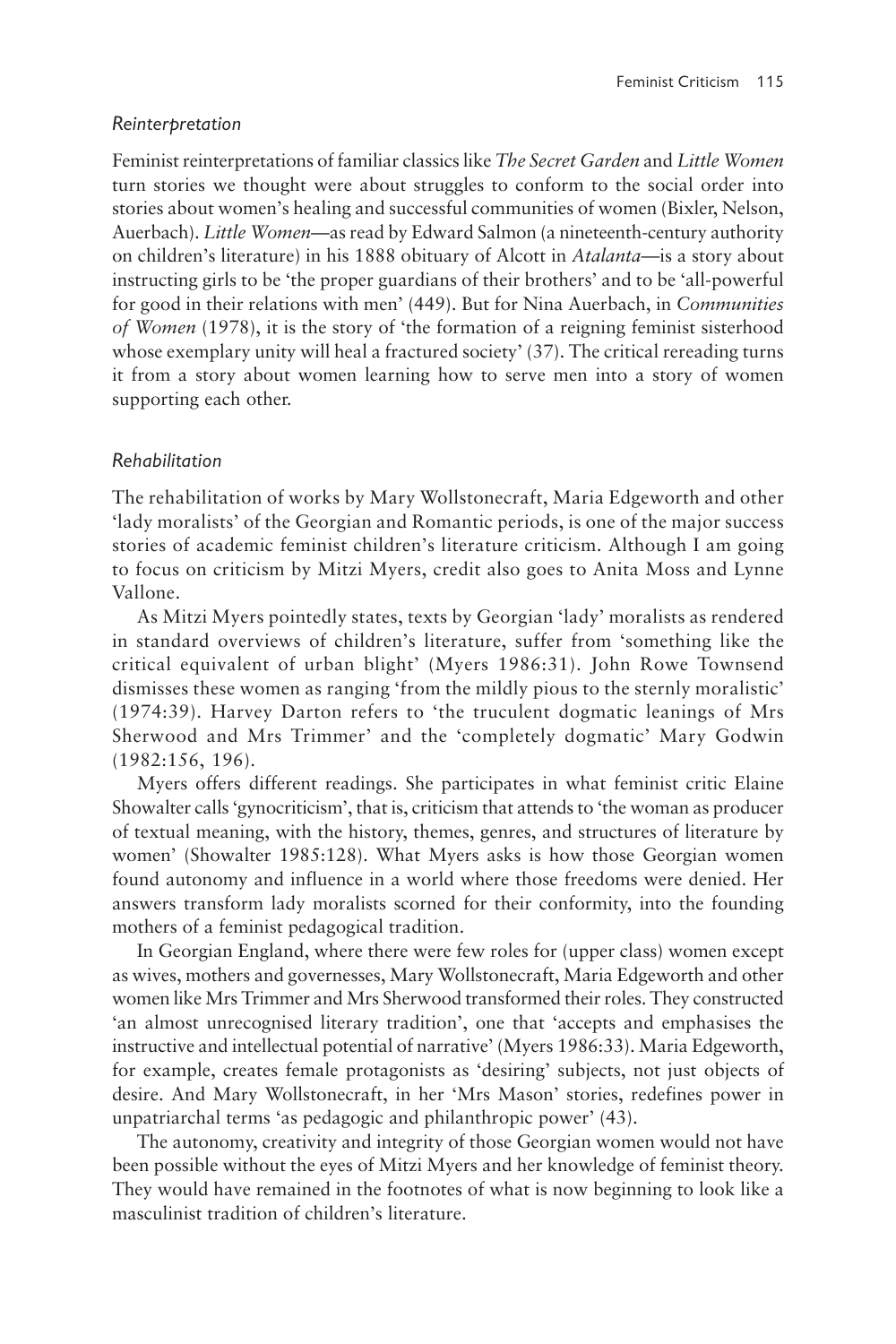#### *Re-creation*

Although I've focused so far on the way academic critics construct feminist traditions in children's literature, I'm mindful of the ways authors living through the second wave of feminism are changing what we read. Author Ursula Le Guin chronicles the change most dramatically. In *Earthsea Revisioned* (1993), the published version of lecture she gave in Oxford in 1992, Le Guin records the influence of gender politics on her *Earthsea* quartet. The first three *Earthsea* novels published between 1968 and 1972, are in the genre of the traditional heroic fantasy, something Le Guin defines as 'a male preserve: a sort of great game-park where Beowulf feasts with Teddy Roosevelt, and Robin Hood goes hunting with Mowgli, and the cowboy rides off into the sunset alone' (Le Guin 1993:5).

Le Guin does not apologise for the male-order, hierarchical world in the first three novels. But twenty years after their publication she recognises things about that world that she didn't understand when she made it. With the insights of contemporary feminist theory, she understands that at the time, she was 'writing partly by the rules, as an artificial man, and partly against the rules, as an inadvertent revolutionary' (7). In her revolutionary mode, in a partly conscious attempt to create a hero from a visible minority, Le Guin made Ged and all the good guys in the *Earthsea* books black, and the bad guys white. Nevertheless, the good guys were standard male-order heroes anyway. They lived lives of 'continence; abstinence; denial of relationship' (16). And they worked in a world predicated on 'power as domination over others, unassailable strength, and the generosity of the rich' (14).

But in *Tehanu,* the fourth and final *Earthsea* book, published seventeen years after the third, Le Guin scraps male-order heroism. She creates Tenar, a feminist procreative, recreative hero: 'All her former selves are alive in her: the child Tenar, the girl priestess Arha…and Goha, the farmwife, mother of two children. Tenar is whole but not single. She is not pure' (Le Guin 1993:18). The traditional male hero, the dragonslayer and dragonlord, marked by his capacity to defeat evil, to win, and to receive public adoration and power, is nowhere in sight. In the new mythology Le Guin creates, the dragon is transformed into a familiar, a guide for a new female hero: 'The child who is our care, the child we have betrayed, is our guide. She leads us to the dragon. She is the dragon'. Le Guin moves out of the hierarchical ordering of the heroic world, and into a new world where the search is for wildness, a 'new order of freedom' (26).

The feminist tradition created in the span that includes Mitzi Myers's rereading Wollstonecraft, and Le Guin revisioning *Earthsea,* is one that celebrates maternal pedagogies, disorder, wildness, pro-creation, re-creation and multiplicity: a large cultural shift in a short space of time.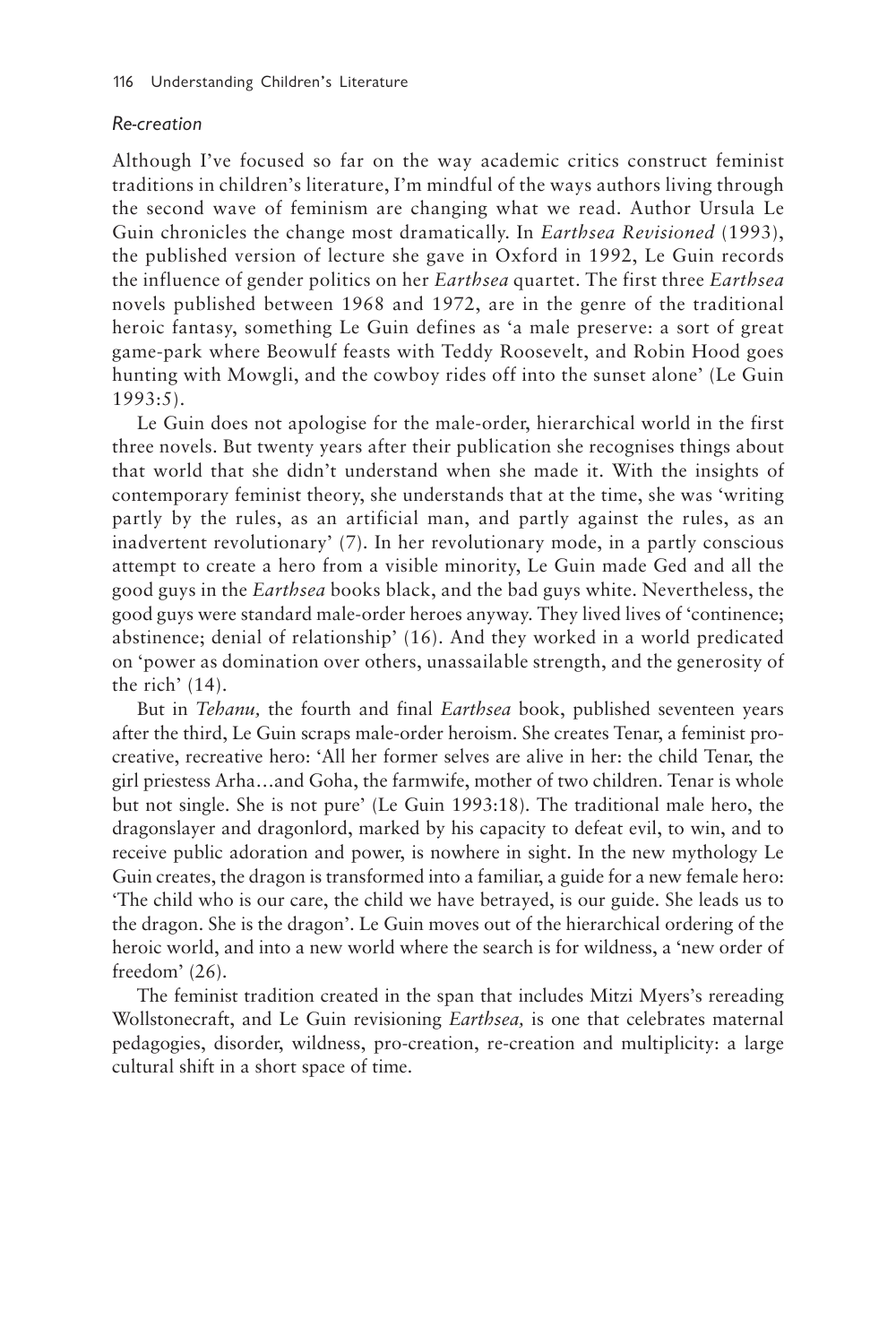## **Reclaiming**

One of the most significant feminist projects of the last twenty-five years has been the reissuing of long out-of-print books by women authors. Many have been gathering dust on library shelves for dozens, sometimes hundreds of years. Most had long since ceased to make any money for anyone. But Virago and other feminist presses that grew up with the second wave of feminism, have put many of these books back into circulation. Now easily available in good quality paperback editions they are read for pleasure, not just among scholars, though scholars were often the first to create the demand for these books by finding them, writing about them and bringing them to university course lists and to public attention.

Though there is no exactly comparable resurrection of authored fiction in children's literature (Angela Brazil is as unlikely to be reissued as Talbot Baines Reed), there is one class of texts enjoying a new lease on life as a direct result of the second wave of feminism: fairy tales. In fact, the shift in fairy tale fashions over the last twenty-five years provides a virtual paradigm for shifts in feminist poetics.

In the 1970s, with the rise of the second wave of feminist theory, there was increasing discomfort with the gender dynamics in popular Grimm, Andersen and Perrault fairy tales (though Simone de Beauvoir had already drawn attention to passive Grimm heroines twenty years earlier in *The Second Sex*). Girls and women play dead or doormats (as in 'Snow White', 'Cinderella', and 'Sleeping Beauty') or are severely mutilated (as in 'The Little Mermaid').

The move was on for female heroes (I'll use the term in preference to 'heroines' who tend to wait around a lot). Unfortunately, the female heroes of the early 1970s tended not to be of a different order, as is Tenar in Le Guin's *Tehanu.* They tended to be more like men tricked out in drag. The stories were the same as those with male heroes in them. But instead of being about boys seeking adventure, profit, and someone to rescue, girls were in the starring roles. They rescued instead of being rescued. Like television situation comedies that colour middle-class families black, most of those tales died natural deaths. *The Paper Bag Princess* by Robert Munsch is a dubious exception. It is still in print, and the princess uses the feminist tactic of deceit to defeat the dragon and rescue the prince. But as the prince suffers from the traditionally feminine vice of vanity, s/he is essentially rejected for a lack of machismo.

When revisionist tales virtually disappeared in the late 1970s, reclaimed tales looked like a more viable alternative. But in the first collections of reclaimed tales, the preference for male characteristics in female heroes was still much in evidence. In the introduction to *Tatterhood and Other Tales,* for example, Ethel Johnston Phelps states a preference for stories with 'active and courageous girls and women in the leading roles', ones who are 'distinguished by extraordinary courage and achievements' (1978:vx). In other words, she prefers the same old male type, who, as Valerie Walkerdine suggests, is 'gender-neutral, self-disciplined, and active' (120). That is, the preferred hero is still a man.

The one voice that begs to differ belongs Angela Carter. Her two collections of reclaimed fairy tales for Virago are so good they are difficult to put down. She doesn't just present tales about the unrelieved glory of women—a male-order project anyway. Instead, she tries 'to demonstrate the extraordinary richness and diversity of responses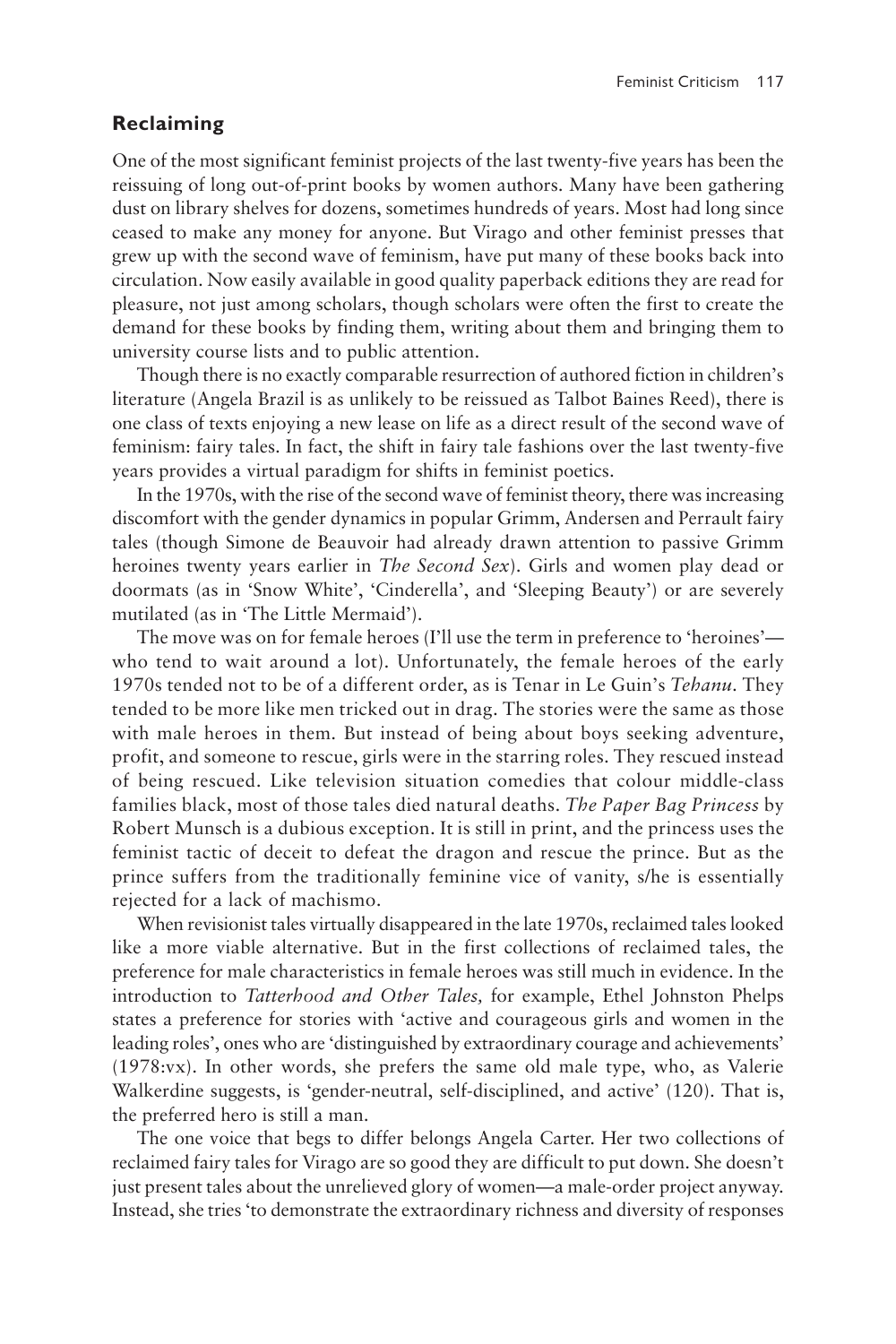to the same common predicament—being alive—and the richness and diversity with which femininity, in practice is represented in "unofficial" culture: its strategies, its plots, its hard work' (Carter 1991:xiv). One of her favourite stories from this collection was apparently 'Tongue meat', a Swahili story that tells of a languishing queen who only revives when fed 'tongue meat', something that turns out to be a metaphor for stories. The tales of girls and women that Angela Carter revives are exactly that kind of 'tongue meat'. They establish an alternative feminist tradition—one that hadn't been visible before.

While it is true that fairy tales seem to have enjoyed the most dramatic revival as a result of twinned interests in women's studies and children's literature studies, other reclamation projects are also taking place. The texts being rediscovered by feminist critics are important because they provide a historical context for our own ideological assumptions about gender, about what constitutes good literature, and about what is worth remembering, circulating and retaining for study.

One of the most compelling studies of women's texts lost and found is, 'Lost from the nursery: women writing poetry for children 1800–1850', by Morag Styles (1990). Styles came to write the article because she casually noticed how few women were represented in poetry anthologies for children, especially poets who published before 1900. As she began to explore, she discovered consistent patterns working to obliterate women poets from the record.

In early anthologies Styles found that poems which had quickly become popular in their own time, like 'Twinkle twinkle little star', or 'Mary had a little lamb', rapidly became separated from their authors as they entered anthologies. They were usually attributed to the anonymous authors of oral tradition. So while generations of children learned to say 'Twinkle twinkle little star', few knew it was by Jane Taylor, or that Sara Hale wrote 'Mary had a little lamb', or that 'The months of the year' was by Sara Coleridge.

The systematic exclusion of these women from the children's literature canon accords precisely with the ideological reasons for their exclusion from the literary canon—and from positions of power and influence. Styles explains that 'the colloquial domestic writing of some women whose concern in literature for children (and often for adults) is with relationships, affection, friendship, family life often located in the small-scale site of the home' (Styles 1990:203) was devalued, lost and forgotten in a world where large scale adventures and public rhetoric were valued. So the voices of Jane and Anne Taylor 'talking lovingly and naturally' in their poetry collections were lost. And Dorothy Wordsworth, with her 'private, colloquial and domestic' poetry (202), was relegated to a footnote in her brother's life.

By bringing the domestic cadences of women 'lost from the nursery', to our eyes and ears again, Styles provides a climate that warms to the domestic scene and to the softer, more direct, colloquial cadences of the female voice. She teaches us to listen with different ears to the different voice of women's poetry for children.

Although I've focused on two specific feminist reclamation efforts, fairy tales and poetry, both are part of a much larger feminist agenda, and I don't want to leave this section without mentioning other ways in which feminist children's literature critics are gradually recovering a female literary tradition.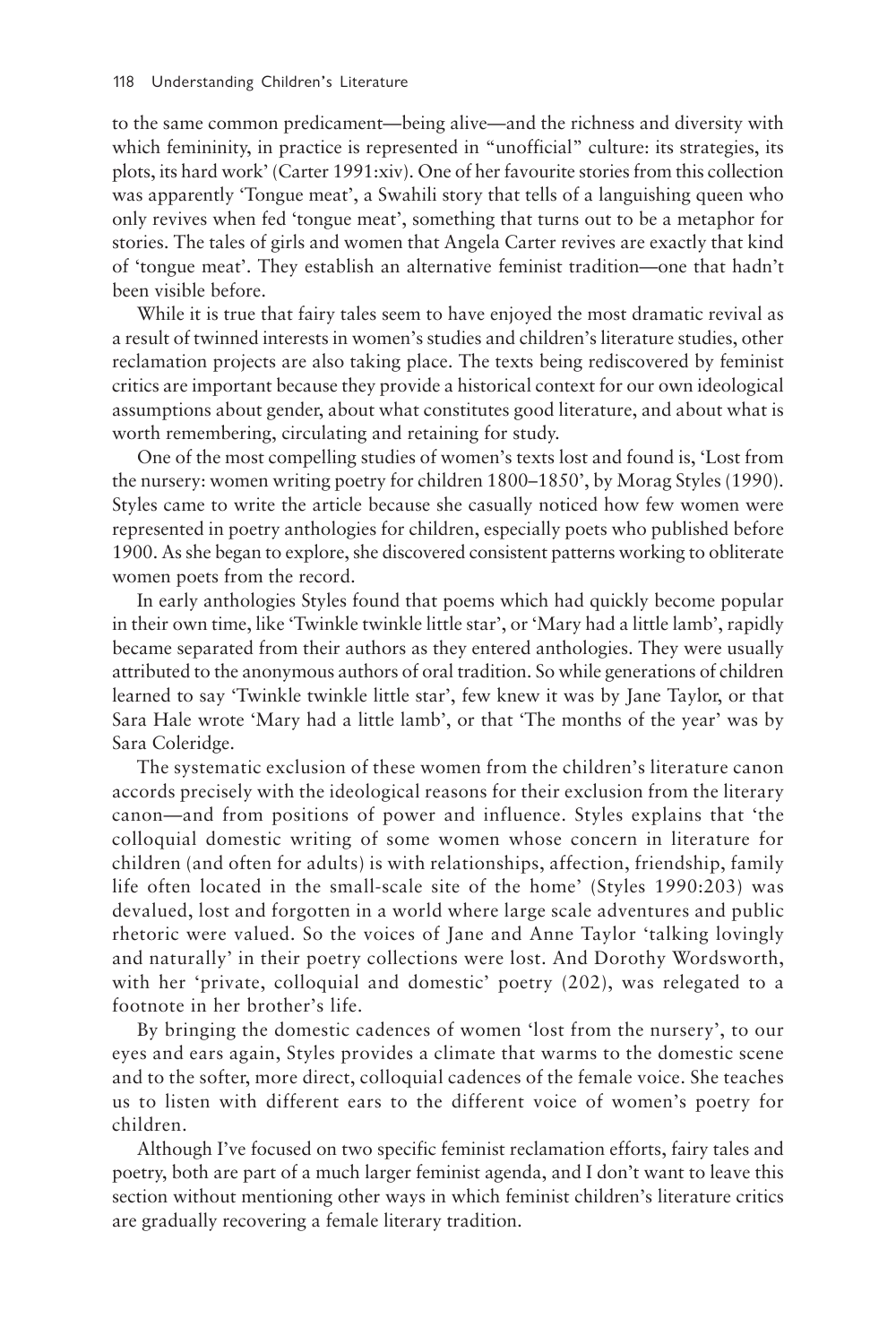By revealing the constructions of gendered patterns of childhood reading, academic feminist critics are beginning to locate the origins of ideological constructions of gender. Two studies of nineteenth-century girls' books and boys' books were published within a year of one another: *Girls Only?: Gender and Popular Children's Fiction in Britain, 1880–1910,* by Kimberley Reynolds in 1990, and *Boys will be Girls: The Feminist Ethic and British Children's Fiction, 1857–1917,* by Claudia Nelson in 1991. The sudden focus on that late nineteenth- and early twentieth-century time period is more than coincidental. It marks a critical recognition of that period as the time when colonial and patriarchal values were being actively inscribed in the culture. In widely circulating publications like the *Girl's Own Paper,* girls were apparently encouraged to accept simultaneously characteristics gendered feminine—'purity, obedience, dependence, self-sacrifice and service'—and, an 'image of feminine womanhood…expanded to incorporate intelligence, self-respect, and…the potential to become financially dependent'. The result was a set of 'contradictory tendencies characteristic of femininity: reason and desire, autonomy and dependent activity, psychic and social identity' (Nelson 1991:141). Those contradictions still haunt women today.

Other critics participate in the recovery of more recent histories of the relations between gender and reading. Lois Kuznets, in 'Two Newbery Medal winners and the feminine mystique: *Hitty, Her First Hundred Years'* and *Miss Hickory* (1991) looks at how two doll stories reflect the shifting ideological values of their times: *Hitty,* the 1930 winner, reflects the valuing of the independent woman who flourished in the 1920s; while *Miss Hickory,* the 1947 winner, reflects the post-war 'feminine mystique', something we now read as revealing a sadly repressed woman.

Relations between public success and childhood reading are being recounted in several reading memoirs published in the late 1980s and early 1990s. The women writing them at the height of, or late in, their professional careers seem to be offering clues that might be of use to librarians and teachers interested in creating a more supportive academic environment for girls. In *My Book House as Bildung,* Nancy Huse reconstructs her childhood reading of Olive Miller's *My Book House* as a way of establishing a maternal pedagogical line that influenced her choice of an academic career. And in the children's literature journal, *Signal,* Nancy Chambers has published several reading memoirs by well-known women who are active in a range of children's literature fields. Among them are ones by children's book editor Margaret Clark; author Jane Gardam; and Susan Viguers writing about her children's literature expert mother. All reveal how childhood reading enabled them to enter public worlds of letters on bridges built from private, domestic literate environments.

The tunes—to borrow a phrase from Margaret Meek (1992)—of women's texts are different from the ones established in the canon as being of value. What feminist theory has revealed, especially in reconstructions of a female literary tradition, is that the disproportionate emphasis placed on adventure, power, honour and public success squeezed out feminine valuing of maternal, domestic voices, ideas of sisterhood and stories about the lives of women. While only the feminist fairy tales may have found popular readership, scholarship teaches us to value domestic scenes and colloquial voices, and to remember our histories. It enables us to make familiar the new texts that come our way. The scholarship enables us to appreciate their difference.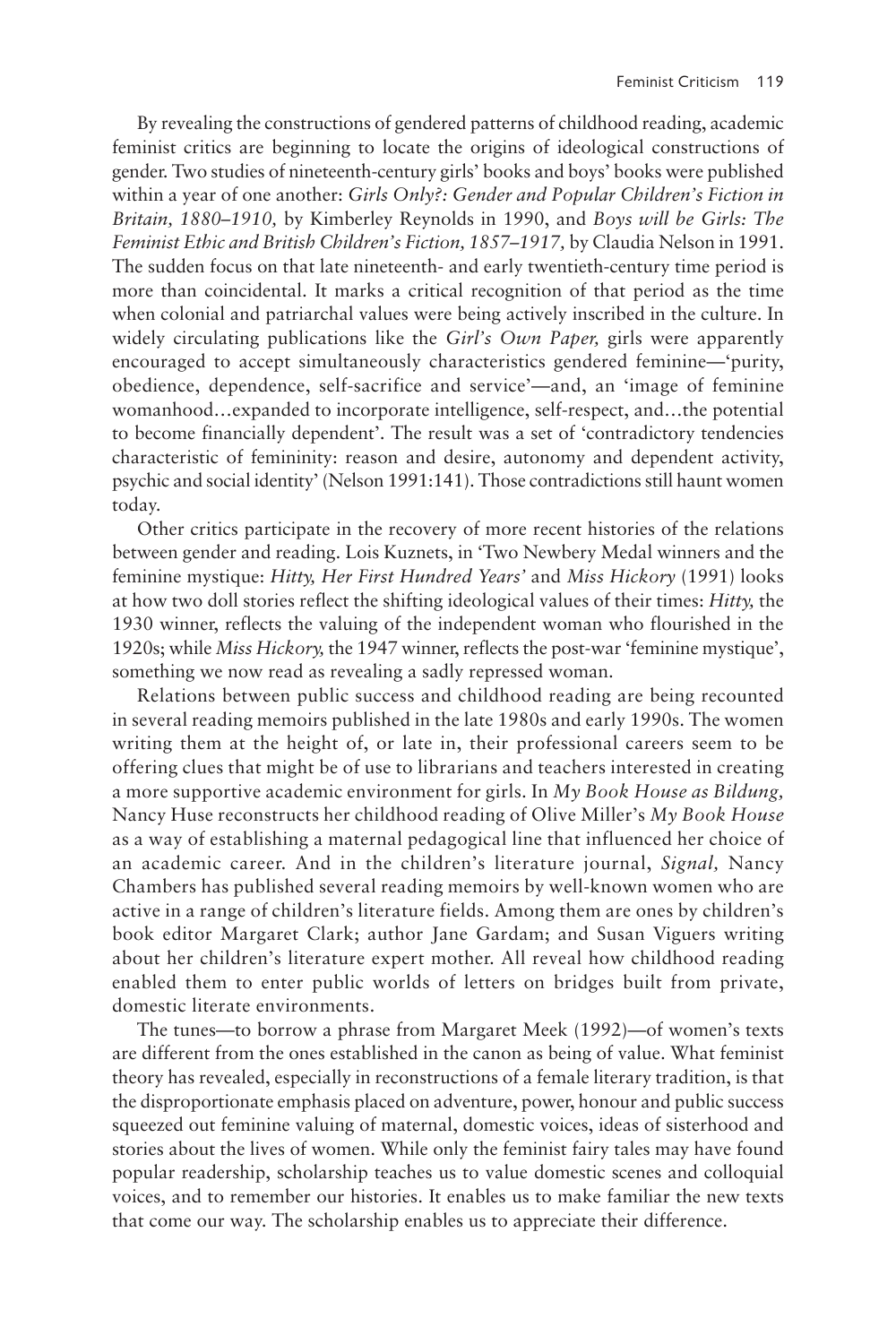## **Redirection**

The second wave of feminism began in the late 1960s when a whole generation of white, well-educated 'baby-boomer' women found that they were still relegated to making the coffee and stuffing envelopes. They were still excluded from the dominant discourses. The consciousness-raising groups of the 1970s began as means of mobilising collective voices in order to gain inclusion.

The right to be included: that became a basic tenet of feminist theory. So feminist theory changed to become increasingly inclusive: the feminist studies of the 1970s grew into gender studies in the 1980s. In the 1990s another change is happening as gender studies become aligned with post-colonial and cultural studies. Critics like Gayatri Spivak and Tinh T.Minh-ha, recognising the similarities between political power plays and gender power plays, have helped feminist criticism shed its Eurocentric, middle-class look. For children's literature critics, there is an increased awareness of the way primitives and children are frequently (t)roped together. In keeping with feminist agendas, this new theoretical line is changing both the readings and the text.

It is true that there is nothing in children's literature or children's literature criticism as yet that is as dramatic as the acknowledgement in Marina Warner's novel *Indigo,* that it was a work of post-colonial theory, *Colonial Encounters* by Peter Hulme, that spurred her to write the novel. But there are changes, as children's literature increasingly includes the images and voices of people of colour. I'm thinking especially of writers for children like John Agard, Grace Nichols, James Berry and Joy Kogawa who probe at the ways patriarchal powers have screwed up, how they've ruined the environment in favour of profit, and how they lockedup people designated as 'other' on the grounds that if they were foreign they were dangerous.

The unpicking of the child/primitive trope is also the subject of academic study. Stephen Slemon and Jo-Ann Wallace, professors at the University of Alberta in Canada taught a graduate course together called, 'Literatures of the child and the colonial subject: 1850–1914'. In an article they wrote together about their experience 'Into the heart of darkness? Teaching children's literature as a problem in theory' (1991), they discuss their struggle with the construction of the child in pedagogical and institutional terms. They write about the child who, like the 'primitive' is treated, 'as a subject-in-formation, an individual who often does not have full legal status and who therefore acts or who is acted against in ways that are not perceived to be fully consequential' (20). Postcolonial discourse illuminates ways in which authority over the 'other' is achieved in the name of protecting innocence. The ideological assumption is that primitives and children are too naïve (or stupid) to look after themselves so need protecting—like rain-forests.

The critical lessons in feminist/post-colonial theory increasingly have to do with ideology and with constructions of the subject. That's quite different from what used to be the common feature of children's literature and children's literature criticism the notion of the identity quest, with its attendant assumption that there was such a thing as a stable identity. Instead, contemporary critical emphasis is on the ways we are constructed by the socialising forces pressuring us in all aspects of our lives: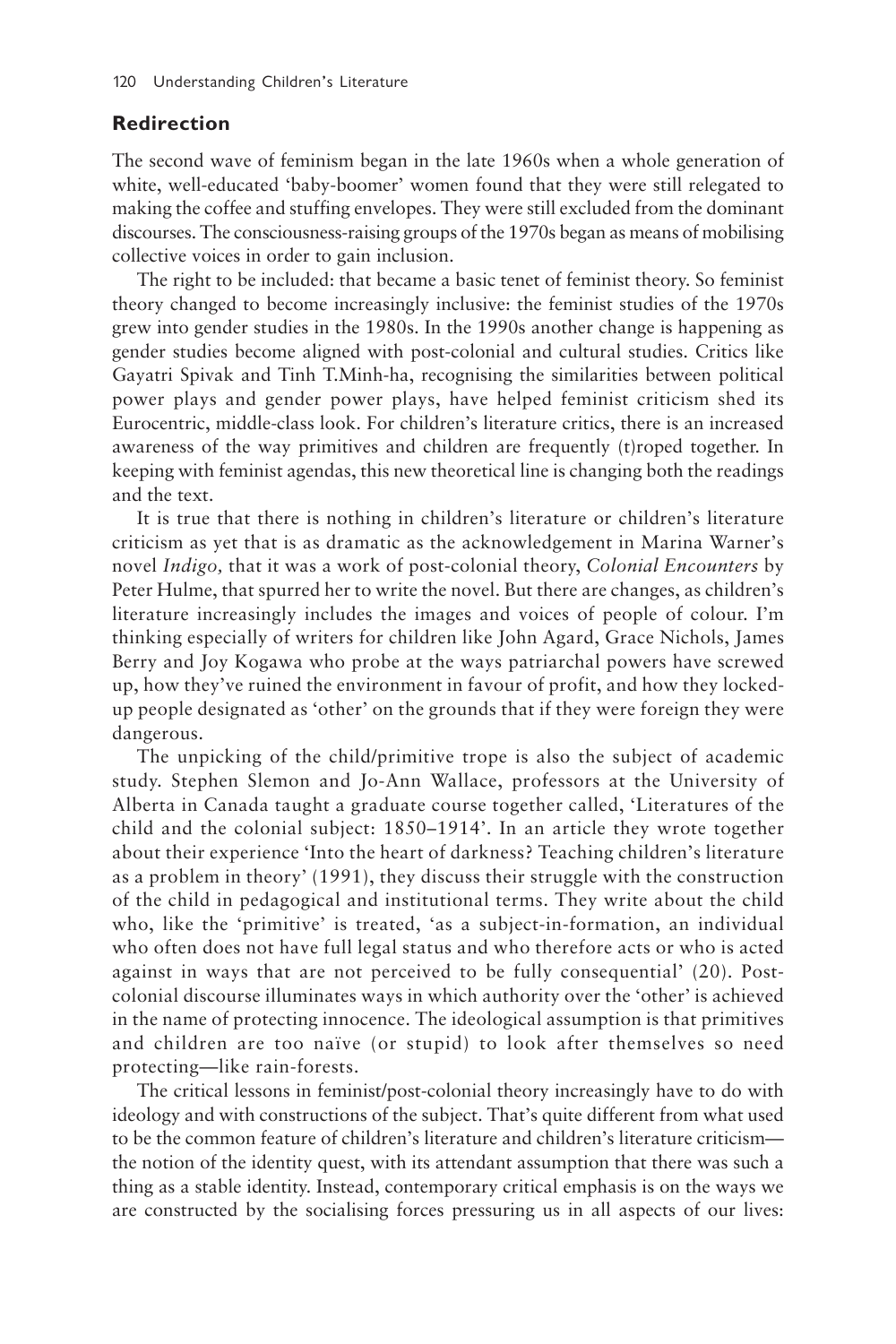relationships with parents and families, class, gender and cultural patterns and expectations.

The implications for the unpicking of the child/primitive trope are part of something provoking a new crisis of definition in children's literature and children's literature criticism and teaching. While children's literature is predicated on the notion that children are essentially blank or naïve and in need of protection and instruction, then issues of suitability or unsuitability are important. But as children become differently constructed in the light of feminist and post-colonial theory, so does children's literature. Distinctions between them and us no longer become categorising features and suitability recedes as an issue.

The effects of this ideological shift begin to become apparent in criticism and in texts. Critics who work in feminist theory, post-colonial studies and children's literature all find themselves interested in common grounds: in the dynamics of power, in ideology, in the construction of the subject. And authors produce texts in which child/adult categories are no longer the significant ones. Jane Gardam's books, for example, appear in Abacus editions that don't make adult/child distinctions. And Angela Carter's Virago fairy tales are catalogued in the library not with children's literature or women's literature—but as anthropology.

The second wave of feminist theory has profoundly changed what we read and how we read. New texts and reclaimed texts have changed the canon so that more people are included and the 'dead white male' is less dominant. There is an increased awareness and valuing of maternal pedagogies and traditions of women's writing. Tastes have developed for colloquial, domestic voices pitched in higher registers and speaking in other cadences.

It is true that by the time this text is in print, the second wave of feminist theory will be long over. But it has created something else, something not fully defined yet. An article on feminist theory and children's literature written in 2006 would look radically different from this one—perhaps closer to the wild world of Le Guin's imaginings.

## **References**

- Auerbach, N. (1978) *Communities of Women: An Idea in Fiction,* Harvard: Harvard University Press.
- Beauvoir, S.de (1953) *The Second Sex,* New York: Random House.
- 'Beyond sexism: gender issues in children's literature' (1991), *The Lion and the Unicorn* 15, 2.
- Bixler, P. (1991) 'Gardens, houses, and nurturant power in *The Secret Garden*', in McGavran, J. (ed.) *Romanticism and Children's Literature in Nineteenth Century England,* Athens, GA: University of Georgia Press.
- Carter, A. (ed.) (1991) *The Virago Book of Fairy Tales,* London: Virago.
- ——(1992) *The Second Virago Book of Fairy Tales,* London: Virago.
- Chodorow, N. (1978) *The Reproduction of Mothering: Psychoanalysis and the Sociology of Gender,* Berkeley, CA: University of California Press.

Cixous, H. (1991) *Coming to Writing and Other Essays,* Cambridge MA: Harvard. Clark, M. (1991) 'Early to Read', *Signal* 65:112–119.

Coughlin, E.K. (1991) 'A Cinderella story: research on children's books takes on new life as a field of literary study', *Chronicle of Higher Education* 13 February: 5–7.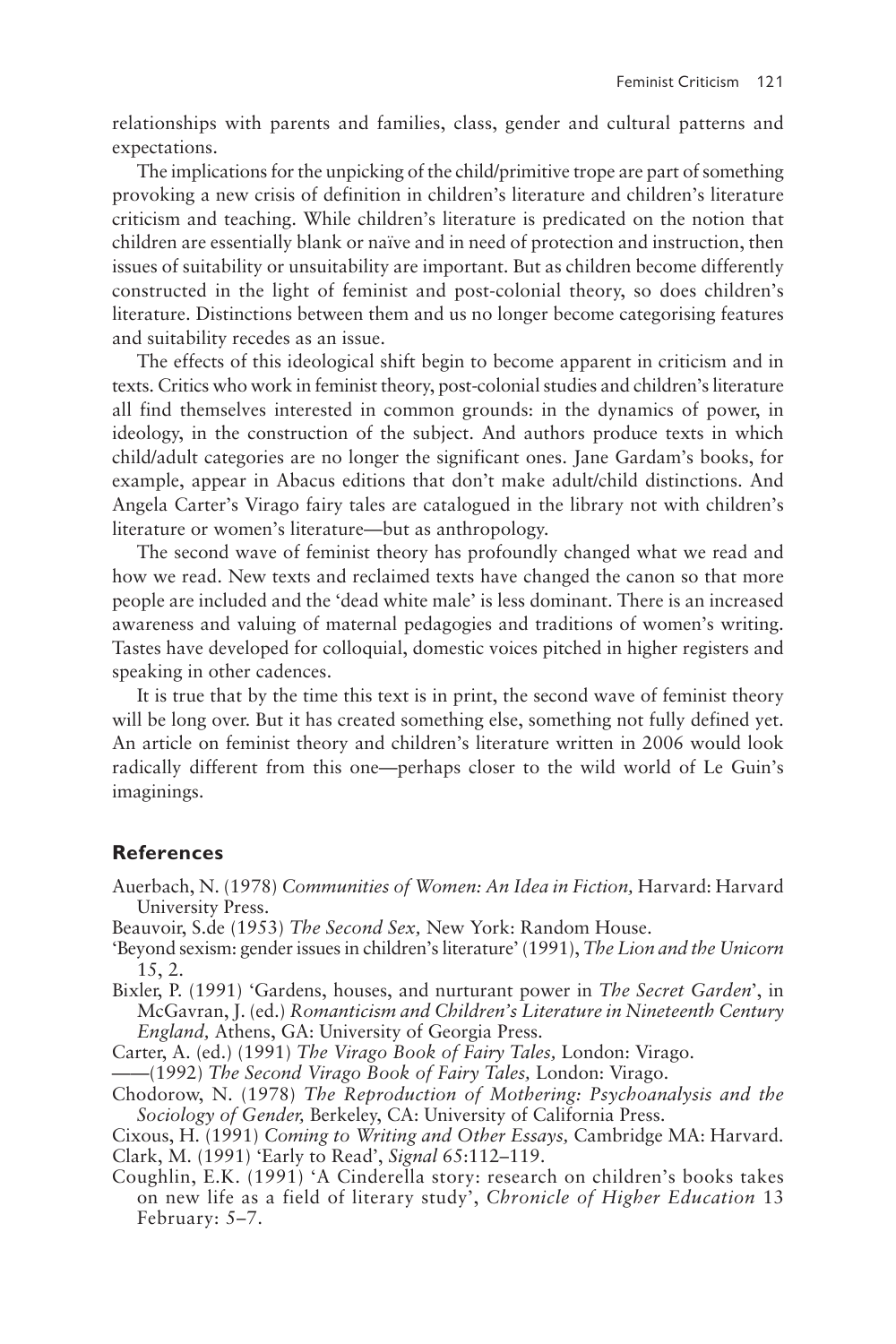- Crago, H. (1981) 'Sexism, literature and reader-response: a reply to Christine Nicholls', *Orana* 17, 4:159–162.
- Darton, F.J.H. (1982) *Children's Books in England: Five Centuries of Social Life,* 3rd edn, rev. B.Alderson, Cambridge: Cambridge University Press.
- 'Feminist criticism and the study of children's literature' (1982), special section of *Children's Literature Association Quarterly* 7, 4.
- Gallop, J. (1992) *Around 1981: Academic Feminist Literary Theory,* New York: Routledge.
- Gardam, J. (1991) 'A writer's life and landscape', *Signal* 66:179–194.
- Gilligan, C. (1982) *In a Different Voice: Psychological Theory and Women's Development,* Cambridge MA: Harvard University Press.
- Hirsch, M. (1989) *The Mother/Daughter Plot: Narrative, Psychoanalysis, Feminism,* Bloomington: Indiana University Press.
- Hulme, P. (1986) *Colonial Encounters: Europe and the Native Caribbean, 1492– 1797,* New York: Methuen.
- Huse, N. (1988) '*My Book House* as Bildung', *Children's Literature Association Quarterly* 13, 3:115–121.
- John, J.G. (1990) 'Searching for great-great grandmother: powerful women in George MacDonald's fantasies', *The Lion and the Unicorn* 15, 2:27–34.
- Kuznets, L. (1982) 'Defining full human potential: *Communities of Women, An Idea in Fiction,* and *Toward a Recognition of Androgyny', Children's Literature Association Quarterly* 7, 4:10.
- ——(1991) 'Two Newbery Medal winners and the feminine mystique: *Hitty, Her First Hundred Years* and *Miss Hickory', The Lion and the Unicorn* 15, 2:1–14.
- Le Guin, U.K. (1993) *Earthsea Revisioned,* Cambridge: Children's Literature New England in association with Green Bay Publications.
- Meek, M. (1992) 'Transitions: the notion of change in writing for children', *Signal* 67: 13–32.
- Millett, K. (1977) *Sexual Politics,* London: Virago.
- Moss, A., 1988) 'Mothers, monsters, and morals in Victorian fairy tales', *The Lion and the Unicorn* 12, 2:47–59.
- Munsch, R. (1980) *The Paper Bag Princess,* Toronto: Annick Press.
- Myers, M. (1986). 'Impeccable governesses, rational dames, and moral mothers: Mary Wollstonecraft and the female tradition in Georgian children's books', *Children's Literature* 14:31–59.
- Nelson, C. (1991) *Boys Will Be Girls: The Feminine Ethic and British Children's Fiction, 1857–1917,* New Brunswick: Rutgers.
- Nicholls, C. 'Sexism and children's literature: a perspective for librarians', *Orana* 17, 3: 105–111.
- Nikola-Lisa, W. (1991) 'The cult of Peter Rabbit: a Barthesian analysis', *The Lion and the Unicorn* 15, 2:61–66.
- Paul, L. (1987/1990) 'Enigma variations: what feminist theory knows about children's literature', in Hunt, P. (ed.) *Children's Literature: The Development of Criticism,* London: Routledge.
	- ——(1990) 'Escape claws: cover stories on *Lolly Willowes* and *Crusoe's Daughter', Signal* 63:206–220.
- Phelps, E.J. (1978) *Tatterhood and other Tales,* New York: The Feminist Press.
- Reynolds, K. (1990) *Girls Only? Gender and Popular Children's Fiction in Britain, 1880– 1910,* New York: Harvester Wheatsheaf
- Rich, A. (1976) 'When we dead awaken: writing as re-vision', *On Lies, Secrets, and Silence: Selected Prose 1966–1978,* New York: Norton.
- Salmon, E. (1888) 'Miss L.M.Alcott', *Atalanta* 1, 8:447–449.
- Showalter, E. (1985) 'Toward a feminist poetic', *Feminist Criticism: Essays on Women, Literature, and Theory,* New York: Pantheon.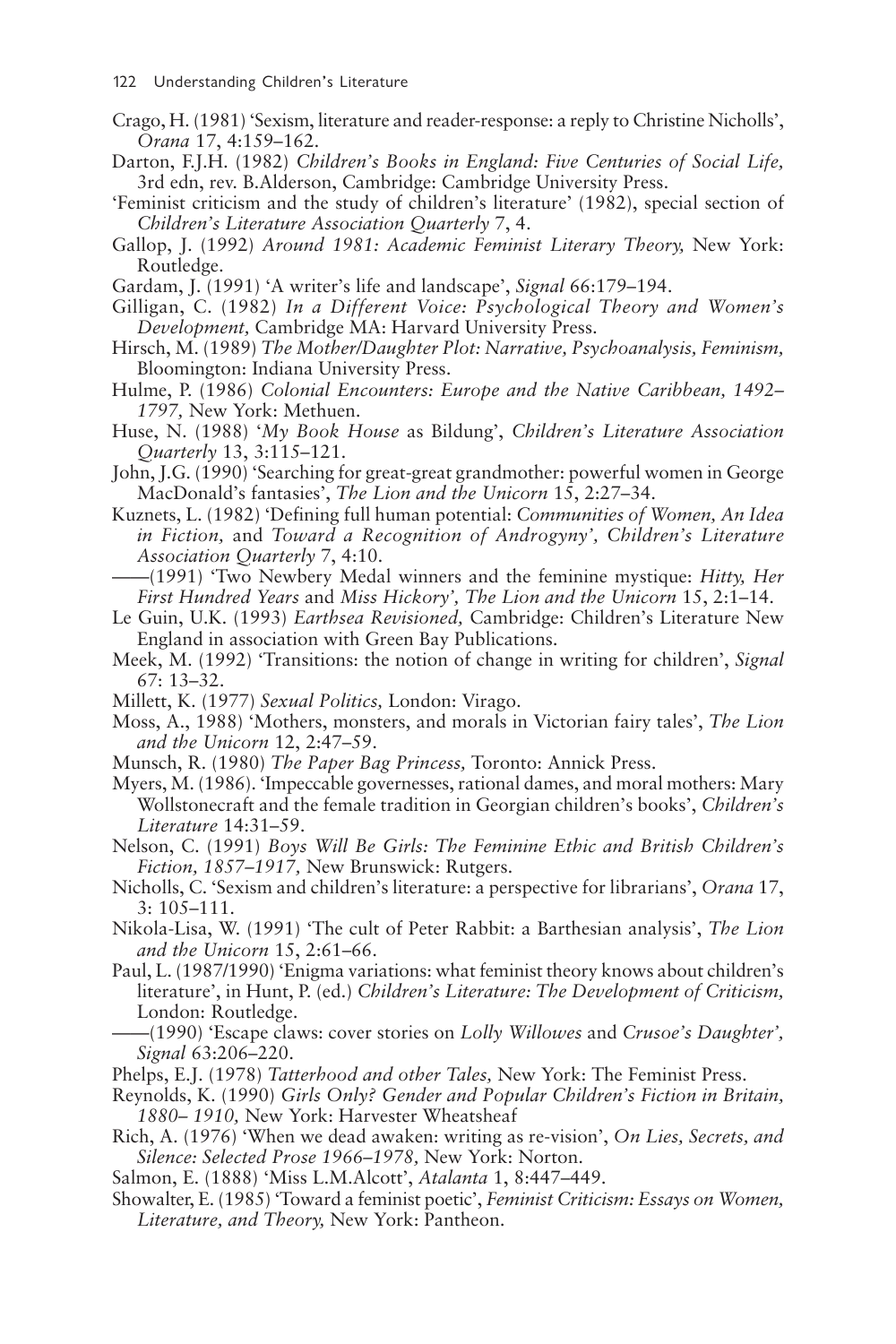- Slemon, S. and Wallace, J. (1991) 'Into the heart of darkness? Teaching children's literature as a problem in theory', *Canadian Children's Literature,* 63:6–23.
- Styles, M. (1990) 'Lost from the nursery: women writing poetry for children 1800 to 1850', *Signal* 63:177–205.
- Townsend, J.R. (1974) *Written For Children: An Outline of English-language Children's Literature,* Harmondsworth: Penguin.
- Vallone, L. (1990) 'Laughing with the boys and learning with the girls: humor in nineteenth-century American juvenile fiction', *Children's Literature Association Quarterly,* 15, 3:127–30.
- ——(1991) '"A humble spirit under correction": tracts, hymns, and the ideology of evangelical fiction for children, 1780–1820', *The Lion and the Unicorn* 15, 2:72– 95.
- Viguers, S.T. (1988) 'My mother, my children, and books', *Signal* 55:23–32.
- Walkerdine, V. (1990) *Schoolgirl Fictions,* London: Verso.
- Warner, M. (1992) *Indigo: or Mapping the Waters,* London: Chatto and Windus.
- Wolf, V. (1982) 'Feminist criticism and science fiction for children', *Children's Literature Association Quarterly* 7, 4:13–16.

#### **Further Reading**

- Auerbach, N. and Knoepflmacher, U.C. (1992) *Forbidden Journies: Fairy Tales and Fantasies by Victorian Women Writers,* Chicago: University of Chicago Press.
- Barrs, M. and Pidgeon, S. (1993) *Reading the Difference: Gender and Reading in Primary School,* London: Centre for Language in Primary Education.
- Clark, B. and Higonnet, M. (1999) *Girls, Boys, Books, Toys: Gender, Culture, Children's Literature,* Maryland: Johns Hopkins University Press.
- Hooks, B. (1992) 'Representing whiteness in the black imagination', in Grossman, L., Nelson, C. and Treichler, P. (eds) *Cultural Studies,* New York: Routledge.
- Miller, J. (1990) *Seduction: Studies in Reading and Culture,* London: Virago.
- Paul, L. (1998) *Reading Otherways,* Stroud: The Thimble Press.
- Trites, R.S. *Waking Sleeping Beauty: Feminist Voices in Children's Novels,* Iowa City, IA: University of Iowa Press.
- Warhol, R. and Herndl, D.P. (1991) *Feminisms: An Anthology of Literary Theory and Criticism,* Rutgers University Press.
- Warner, M. (1994) *Managing Monsters: Six Myths of Our Time,* The Reith Lectures, London: Vintage.
- Zipes, J. (1997) *Happily Ever After: Fairy Tales, Children and the Culture Industry,* London: Routledge.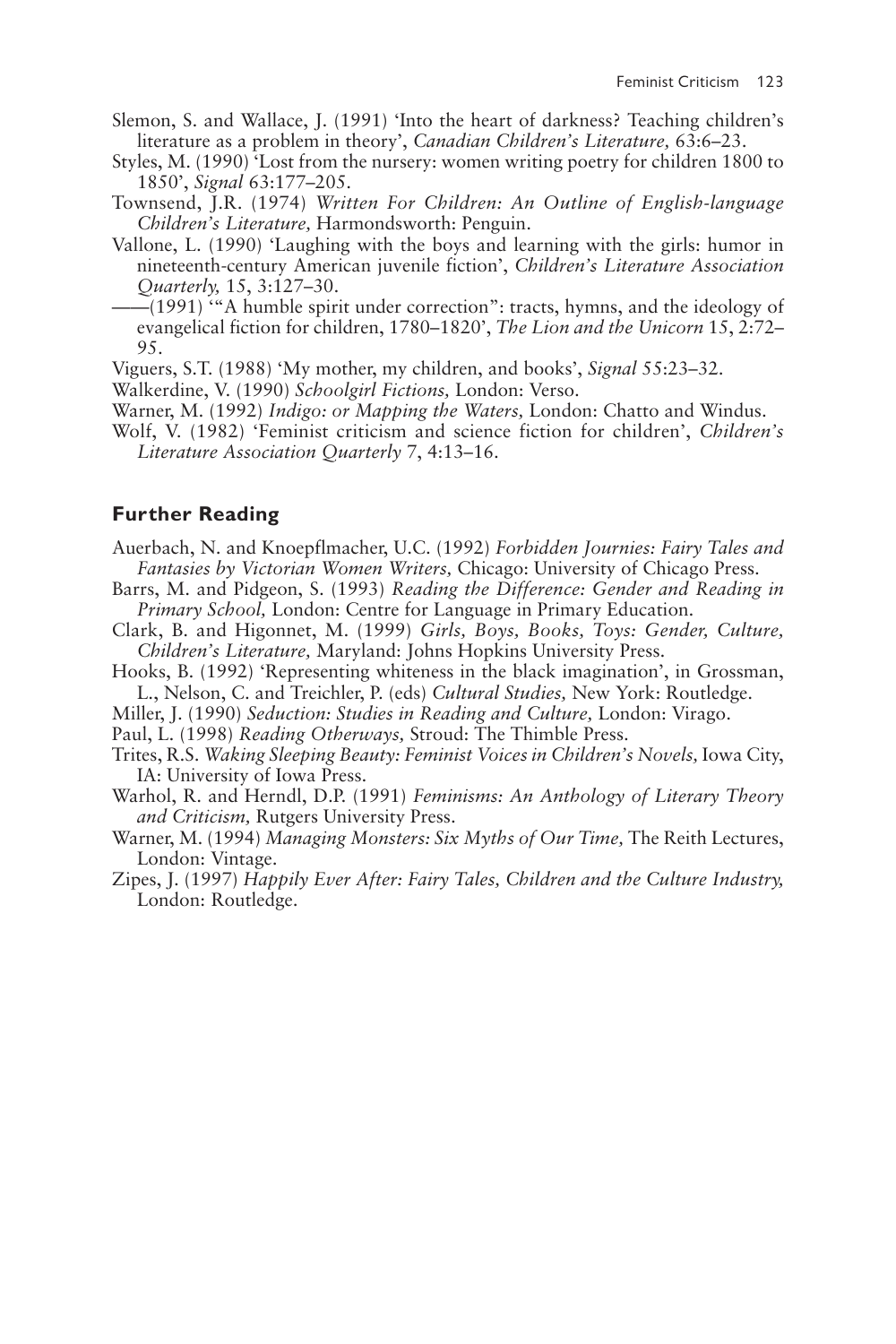# 10 Inspecting the Foundations: Bibliographical Studies

*Peter Hunt*

#### Editor's introduction

For good criticism, it is sometimes said, you need good texts to criticise. Many classic (and not so classic) children's books exist in corrupt versions. There are hundreds of substantial collections of children's books around the world, which could yield invaluable information on the history of children's literature—and history in general—and yet they remain largely uninvestigated. The complex history of publishing for children is only beginning to be unravelled. This chapter reviews recent work on these fascinating areas.

P.H.

In 1975, Brian Alderson, in a paper presented before The Bibliographical Society, made the following observations:

Although in the past this Society has enjoyed one or two addresses on detailed aspects of children's books…there has been little attempt…to put forward a rationale of the bibliographer's role in the study of books for this large section of the reading public…Now while I do not wish to suggest that a more professional grasp of bibliographical skills will itself enable the study of children's books to gain greater maturity, there can be no doubt that scientific bibliography is able to play as important a role in supporting the very varied activity that is taking place among children's books as it does in the field of literary studies elsewhere…Implicit in all that I have been saying so far is the contention that, at the nuts-and-bolts level, there is much elementary bibliographical work still to be done.

Alderson 1977:203

Twenty years later, in a review in the *Children's Books History Society Newsletter* of what he dismissed as 'sub-critical ego-trips' which characterise 'much professorial or assistant professorial writing', he lamented, 'Oh dear, so much bibliographical groundwork to be done, and all we get is floss' (Alderson 1995:17).

The impression that little has been achieved in the bibliography of children's literature in twenty years is undoubtedly false, although the fact that *comparatively little* has been achieved in the context of other aspects of critical and practical activity surrounding children's books is undoubtedly true. However, this is a characteristic of all literary studies, as John Harwood pointed out in his swingeing attack on the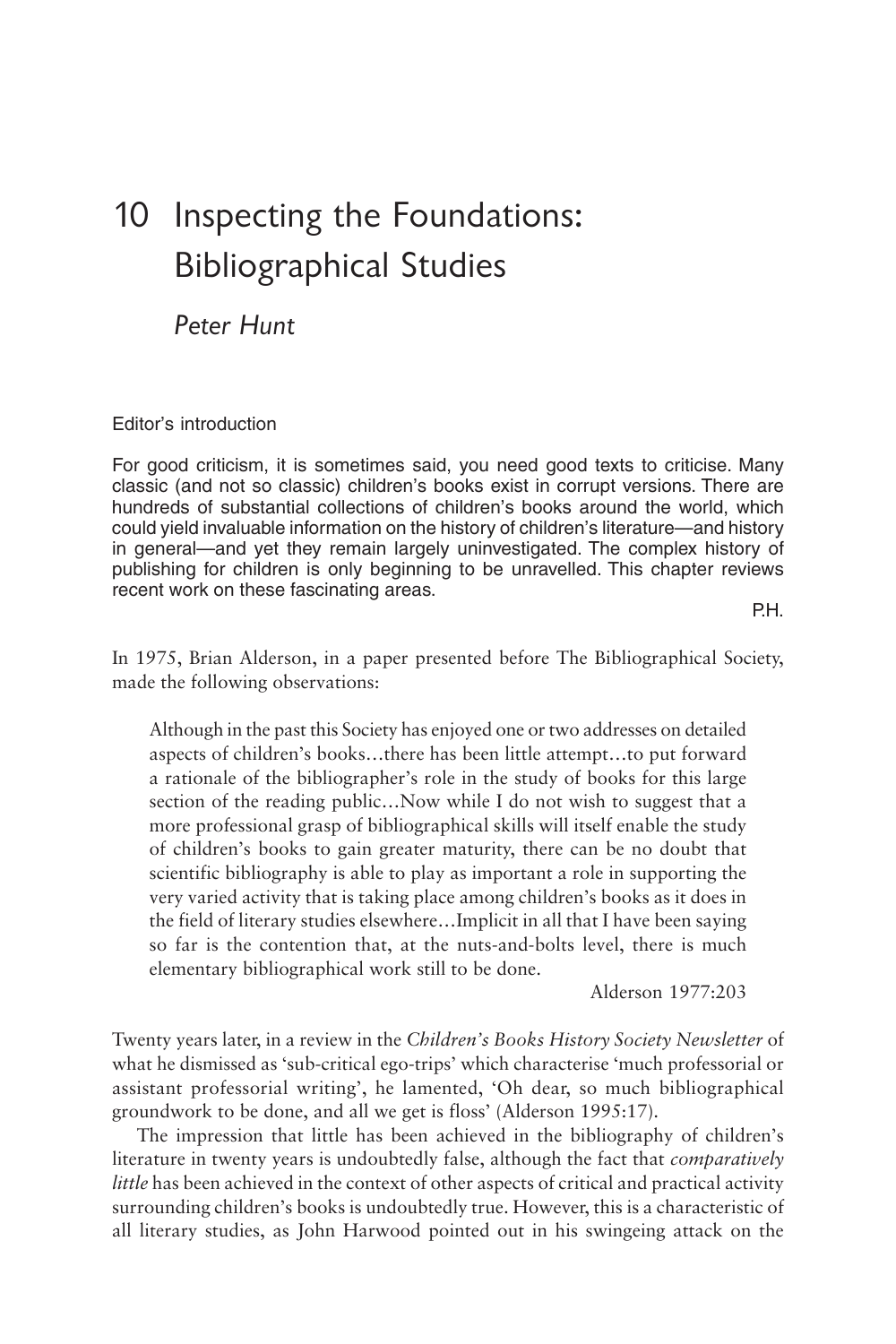literary-theoretical/critical establishment, *Eliot to Derrida: The Poverty of Interpretation:*

Few in the field of literary studies question the value of good biography, or a scholarly edition of a writer's works, letters, manuscripts or diaries. We are not constantly assailed by warnings that the demise of editing or bibliography will bring about the end of civilisation as we know it. In contrast, doubts about the value of theory and interpretation are endemic in the profession, and it is these activities which are characteristically satirised by sceptical outsiders. Despite the efforts of some theorists to problematise them, the 'service industries' seem remarkably crisis-free. In the mid-1980s, theorists were talking about a 'return to history' as if no one had done any historical work since the advent of Derrida.) Literary works, manuscripts, letters and diaries are better edited than ever before…

Harwood 1995:25–26

In the case of children's literature, resources are, of course, directed towards education and librarianship as well as literary and bibliographical studies; consequently the resources available to bibliography is disproportionately small for both the influence of the subject, and the amount of work which could be done. A good deal of work, then has been the result of privately financed enterprise, or has been supported by the major research collections (see Chapter 47). Juvenile bibliography might thus seem to be a poor relation, a paradox compounded by the flourishing collector's market for children's books.

The 'core' books in the area are ageing, and increasingly in need of revision as detailed bibliographical work changes the historical map. However, nothing has been published that matches the work of Darton (1932/1982), Muir (1954), Thwaite (1963/ 1972) or the specifically bibliophile, but widely available, 'collector's guides' of Quayle (1971; 1983) (as against the avalanche of theory and 'popular' history). (One attempt to supplement them has been Mary V. Jackson's *Engines of Instruction, Mischief and Magic: Children's Literature in England from its Beginning to 1839* (1990), which was not critically well-received.)

F.J.Harvey Darton's *Children's Books in England* (1932/1982) laid an important foundation (although its organisation may seem somewhat arcane to the lay reader), and the revised edition contains extensive bibliographies, from fables to magazines (these may be supplemented by Thwaite 1963/1972:283–313).

Similarly, no series has emerged to replace the Oxford University Press Juvenile Library, which produced facsimiles of, for example, Sarah Fielding's *The Governess* (ed. Jill E.Grey 1968), Isaac Watts's *Divine Songs* (ed. J.H.P.Pafford 1971) and John Newbery's *A Little Pretty Pocket Book* (ed. M.F.Thwaite 1966).

The journal that most seriously addressed scholarly concerns, *Phaedrus* (which began as a Newsletter in 1973 and ended as an International Annual) did not survive the 1980s (it merged with *Die Schiefertafel* in 1989), and even by 1977 its editor, James Fraser, was lamenting his disillusion with the fact that the 'groundswell of serious discussion and superior research' had not been stimulated. (Fraser 1977:2). The most 'respectable' of children's literature journals, the Yale annual *Children's*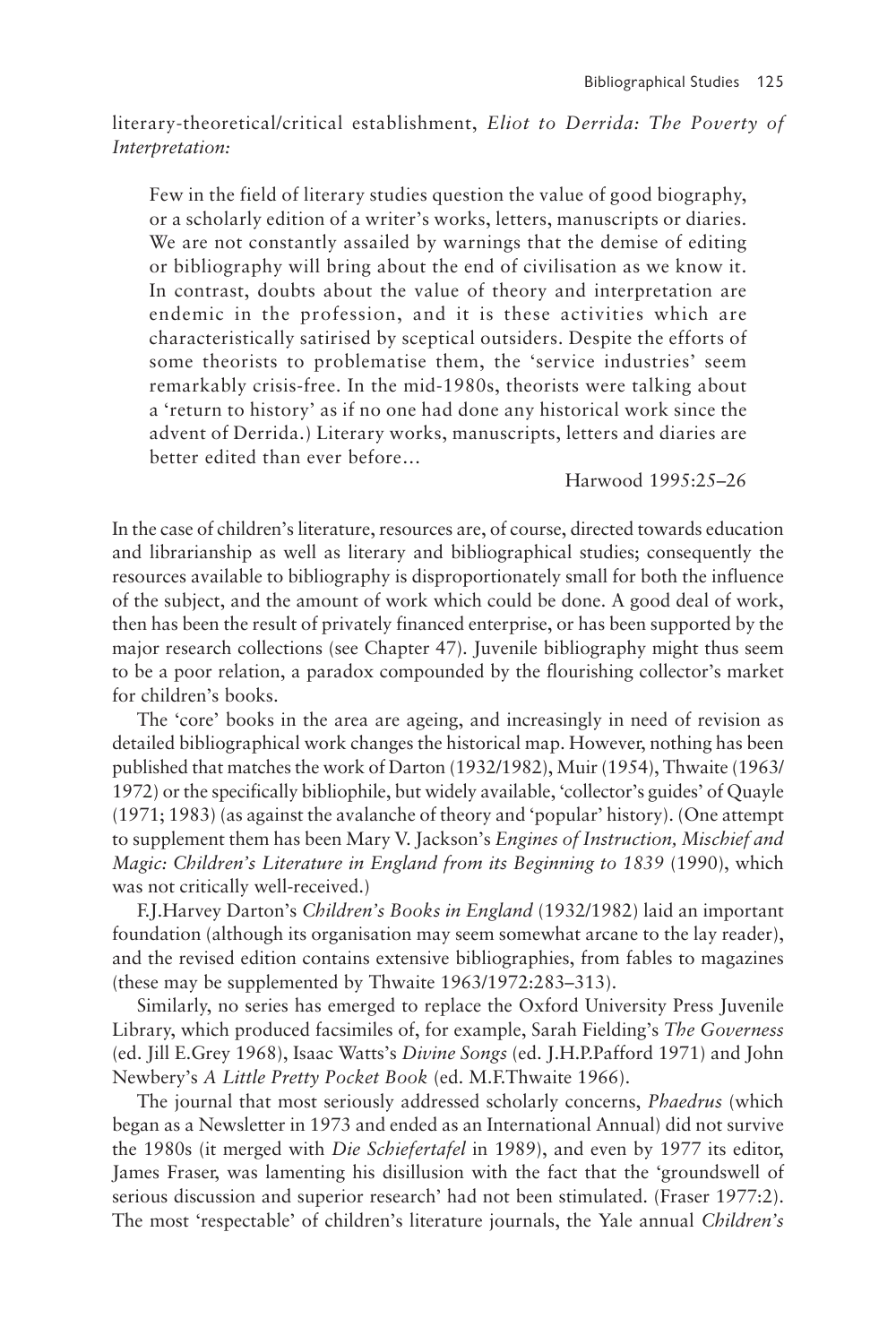*Literature,* although rarely concerned with children, has published, in the most liberal definition, two articles which have a primarily bibliographic approach in the last ten years.

While the situation is better in the USA, in Britain the establishment of major collections, notably the Opie Collection in the Bodleian Library, Oxford, and the Renier Collection of Historical and Contemporary Children's Books at the Bethnal Green Museum of Childhood in London has not been backed up by the funding necessary to adequately document them, or to provide a viable research base. None the less, Tessa Chester of the Renier Collection has produced a number of valuable 'Occasional Lists' of different types and genres of books (the first was on Struwwelpeter (Chester 1987)). An interesting article on Peter Opie's accession diaries by Clive Hurst appears in Avery and Briggs's *Children and their Books: A Celebration of the Work of Iona and Peter Opie* (1989:19–44).

However, the major world collections are being documented: important contributions have been Gerald Gottlieb's *Early Children's Books and their Illustrators* (1975), and the catalogue of the Osborne Collection in Toronto (St John 1975); others include Florida State University's catalogue of the *Shaw Childhood in Poetry Collection* (1967).

Equally, there has been a steady output of historical and bibliographically orientated work, both within such specialist journals as *The Library, The Book Collector, Bodleian Library Record, Papers of the Bibliographical Society of America, Antiquarian Book Monthly* and *The Private Library* and elsewhere. In Britain, the Children's Book History Society began a series of occasional papers with *After Henry,* an exploration of English ABCs (Garrett 1994), while the Provincial Booksellers Fairs Association's catalogue of an exhibition mounted at Oxford, *Childhood Re-Collected* (Alderson and Moon 1994) is characteristic of some high-quality work on the scholarly/ commercial border. Many other exhibitions of early books have been mounted by individual collectors and societies, but most of the catalogues, booklets and articles associated with them are available through only the most specialist of outlets.

In the USA, the UCLA Occasional Papers have included work on children's literature, such as Alderson's description of an eighteenth-century collection from Warwickshire (1989) and Andrea Immel's *Revolutionary Reviewing: Sarah Trimmer's 'Guardian of Education' and the Cultural Politics of Juvenile Literature* (1990). The Lilly Library has, similarly, produced catalogues of exhibitions, such as Linda David's *Children's Books Published by William Darton and his Sons* (1992), and of material from the Jane Johnson nursery collection (Johnson 1987). The burgeoning de Grummond Collection of Children's Literature at the University of Southern Mississippi, Hattiesburg, occasionally includes scholarly articles in its journal, *Juvenile Miscellany.* A major step forward in work on American children's literature has been Gillian Avery's *Behold the Child: American Children and their Books 1621–1922* (1994).

There is much work to do unravelling the intricacies of the early book trade, but progress is being made. Booksellers who have been examined include Joseph Cundall (McLean 1976), James Lumsden (Roscoe and Brimmell 1981); James Burns (Alderson 1994), William Godwin (William St Clair, 'William Godwin as children's bookseller' in Avery and Briggs 1989:165–179) and John Newbery (Townsend 1994; Roscoe 1973). Outstanding have been Marjorie Moon's work on Tabart and Harris: *Benjamin*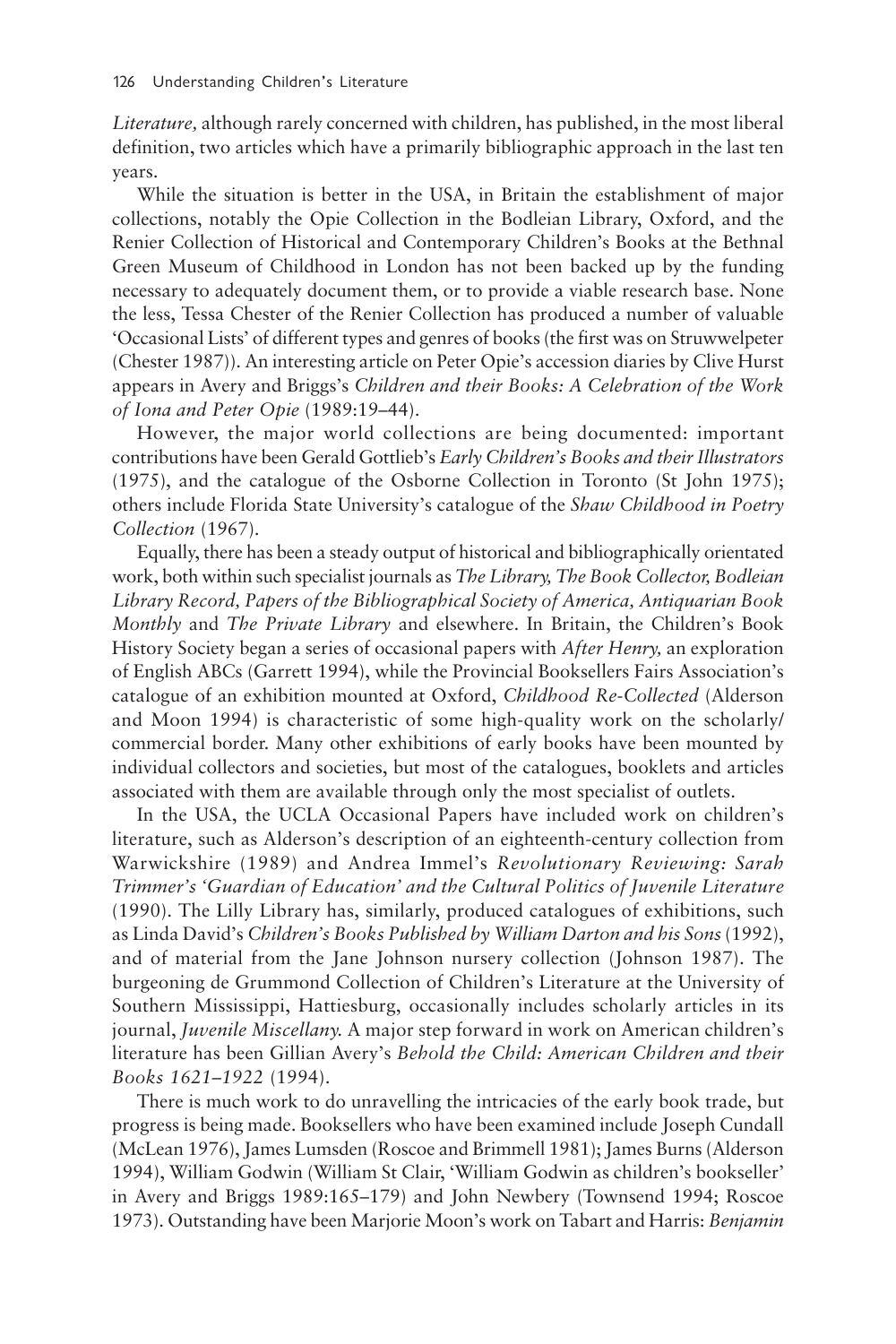*Tabart's Juvenile Library: A Bibliography of Books for Children Published, Written and Sold by Mr Tabart 1801–1920* (1990), and *John Harris's Books for Youth 1801– 1843* (1992).

Some authors, such as Beatrix Potter (Linder 1971) and Carroll (Guiliano 1981) have been well served bibliographically; others, such as Arthur Ransome, are just beginning to have their work explored in detail (for example, Wardale 1995). Other studies include work on George MacDonald (Shaberman 1990) and Richmal Crompton (Schutte 1993; and see also Cadogan with Schutte 1990), while Hans Andersen's *Eventyr* have been explored by Alderson (1982). A wider range of reference is found in Robert Kirkpatrick's *Bullies, Beaks and Flannelled Fools: An Annotated Bibliography of Boys' School Fiction 1742–1990* (1990).

However, it is clear that, despite the occasional specialist work, such as Dennis Butt's study of Mrs Holland (Butts 1992) or M.Nancy Cutt's on Mrs Sherwood (Cutt 1974), there are vast tracts of the history of children's literature untouched by bibliographers.

The same is true of illustration, although there are some excellent outlines of its history, notably by Whalley and Chester with their *A History of Children's Book Illustration* (1988) (and also Muir, 1971/1985; Whalley 1974; Ray 1976; Martin 1989), while *The Dictionary of 20th Century British Book Illustrators* (Horne 1994) is a standard work. There are useful volumes on American (Mahoney *et al.* 1947 *et seq.*), and Australian art (Muir, 1982). There have also been individual bibliographical studies of Thomas Bewick (Roscoe 1953), the Brocks (Kelly 1982) Heath Robinson (Lewis 1973), William Nicholson (Campbell 1992) and many others.

The same principle, of excellent work in some areas and much that could be explored, could be extended to other types and genres. Thus in folklore, Neil Philip's exemplary editing and work on sources and analogues in *The Penguin Book of English Folktales* (1992) could well be extended. Similarly, book collectors have been served by Joseph Connolly's *Modern First Editions: Their Value to Collectors* (1988).

In 1966, Fredson Bowers wrote in his book *Textual and Literary Criticism:* 'I could wish that critics knew more, and knowing would care more, about the purity of the texts they use' (7). This is an even more unfashionable view now, among theorists, than it was then. Bibliographers may well see their work as fundamental to the whole project of children's literature studies, in establishing the true history, and in establishing the true texts—and it is a position difficult to argue with if one wants children's literature to stand beside other literatures. None the less, bibliographical studies often sit uneasily with the other disciplines involved with children's literature: on the one hand they seem to be concerned with irrelevant minutiae; on the other to be linked to a particularly solipsistic and monetarily oriented trade—book collecting. And if theory has not sufficiently taken on board bibliographical concerns, then the reverse seems equally to be true.

However, it is clear that in academic, historical, and bibliographical terms there is an immense amount of work to be done, in collecting, clarifying, and documenting the often bewildering output of children's literature. How successful the bibliographers are in this endeavour may well provide an accurate barometer for the progress and status of children's literature studies as a whole.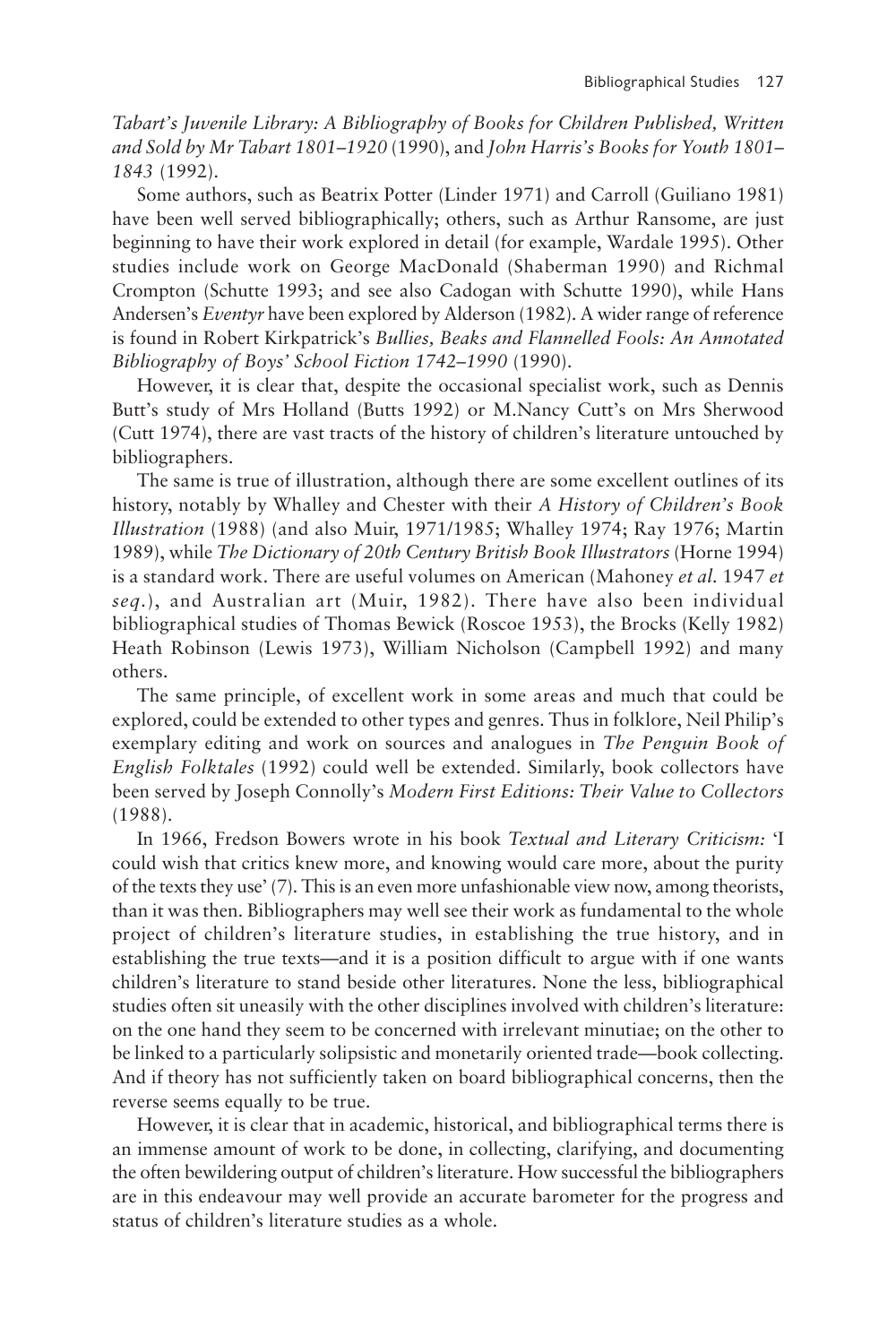## **References**

- Alderson, B. (1977) *Bibliography and Children's Books: The Present Position,* London: The Bibliographical Society, reprinted from *The Library* 32, 3:203–213.
- ——(1982) *Hans Christian Andersen and his 'Eventyr' in England,* Wormley: Five Owls Press for International Board on Books for Young People, British Section.
- ——(1989) *The Ludford Box and 'A Christmass Box': their Contribution to Our Knowledge of Eighteenth Century Children's Literature,* UCLA Occasional Papers 2, Los Angeles, UCLA.
- ——(1994) 'Some notes on James Burns as a publisher of children's books', in Blamires, D. (ed.) *Bulletin of the John Rylands University Library of Manchester,* 76, 3:103–126.
- ——(1995) 'A widish, widish world', *Children's Books History Society Newsletter* 51:17.
- ——and Moon, M. (1994) *Childhood Re-Collected: Early Children's Books from the Library of Marjorie Moon,* Royston: Provincial Book Fairs Association.
- Avery, G. (1994) *Behold the Child: American Children and Their Books 1621–1922,* London: Bodley Head.
- ——and Briggs, J. (1989) *Children and their Books. A Celebration of the Work of Iona and Peter Opie,* Oxford: Clarendon Press.
- Bowers, F. (1966) *Textual and Literary Criticism,* Cambridge: Cambridge University Press.
- Butts, D. (1992) *Mistress of Our Tears: A Literary and Bibliographical Study of Barbara Hofland,* Aldershot: Scolar Press.
- Cadogan, M. with Schutte, D. (1990) *The William Companion,* London: Macmillan.
- Campbell, C. (1992) *William Nicholson: The Graphic Work,* London: Barrie and Jenkins.
- Chester, T.R. (1987) *Occasional List no. 1: Struwwelpeter,* London: The Renier Collection of Historic and Contemporary Children's Books, Bethnal Green Museum of Childhood.
- Connolly, J. (1988) *Modern First Editions: Their Value to Collectors,* London: Macdonald Orbis.
- Cutt, M.N. (1974) *Mrs Sherwood and her Books,* London: Oxford University Press.
- Darton, F.J.H. (1932/1982) *Children's Books in England: Five Centuries of Social Life,* 3rd edn, rev. B.Alderson, Cambridge: Cambridge University Press.
- David, L. (1992) *Children's Books Published by William Darton and his Sons,* Bloomington, IN: The Lilly Library.
- Florida State University (1967) *Shaw Childhood in Poetry Collection,* 5 vols., Detroit: Gale Research.
- Fraser, J. (1977) 'Editor's comment', *Phaedrus* 4, 2:3.
- Garrett, P. (1994) 'After Henry', Children's Books History Society, Occasional Paper 1, London: Children's Books History Society.
- Gottlieb, G. (1975) *Early Children's Books and their Illustrators,* New York: Pierpont Morgan Library.
- Guiliano, E. *Lewis Carroll. An Annotated International Bibliography 1960–77,* Brighton: Harvester Press.
- Harwood, J. (1995) *Eliot to Derrida: The Poverty of Interpretation,* London: Macmillan.
- Horne, A. (1994), *The Dictionary of 20th Century British Book Illustrators*, Woodbridge: Antique Collectors' Club.
- Immel, A. (1990) *Revolutionary Reviewing: Sarah Trimmer's 'Guardian of Education' and the Cultural Politics of Juvenile Literature,* UCLA Occasional Papers 4, Los Angeles: UCLA.
- Jackson, M.V. (1990) *Engines of Instruction, Mischief and Magic: Children's Literature in England from its Beginning to 1839,* Aldershot: Scolar Press.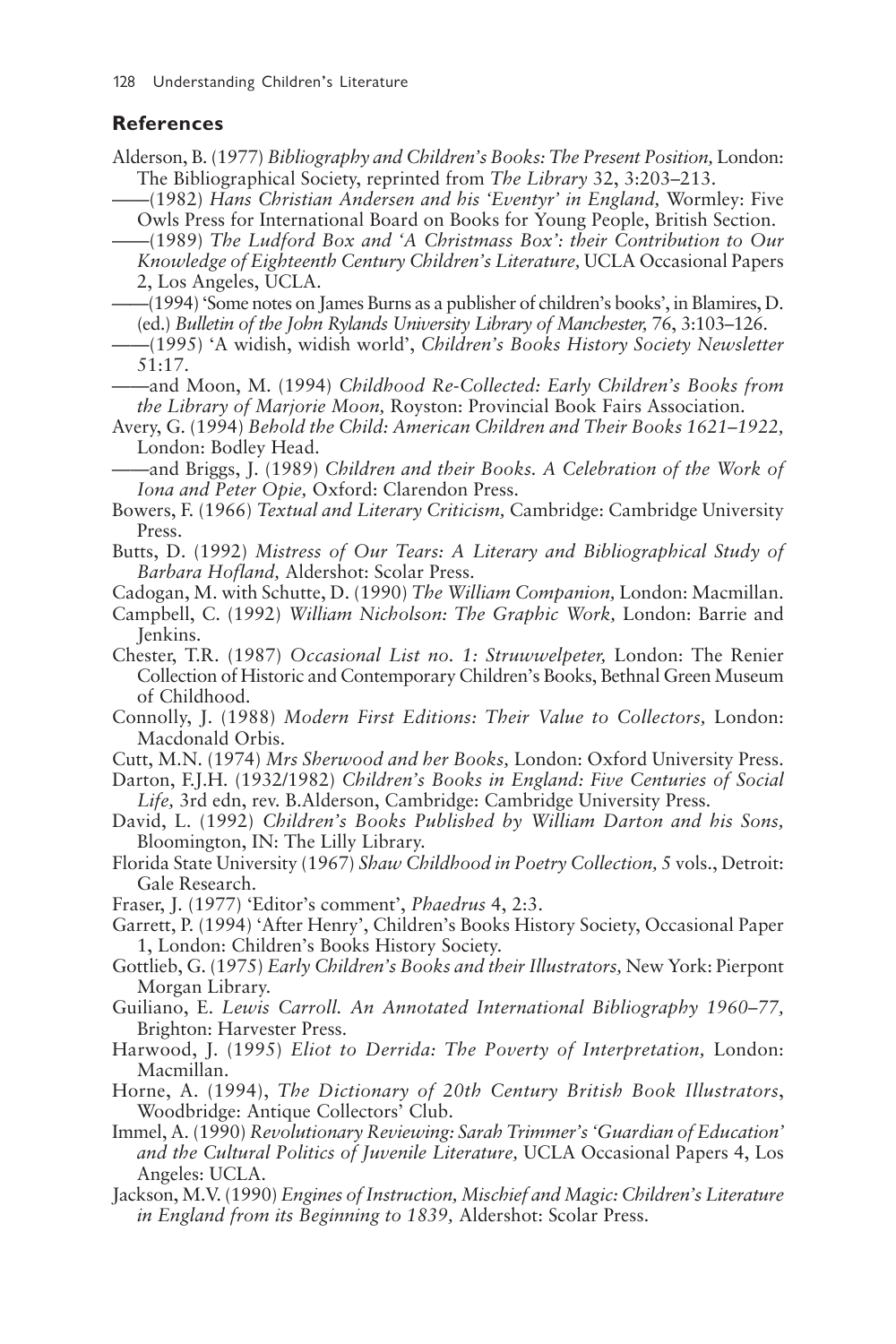- Johnson, E.L. (1987) *For Your Amusement and Instruction: the Elizabeth Ball Collection of Historical Children's Materials,* Bloomington, IN: The Lilly Library.
- Kelly, C.M. (1975) *The Brocks: A Family of Cambridge Artists and Illustrators,* London: Skilton.
- Kirkpatrick, R. (1990) *Bullies, Beaks and Flannelled Fools: An Annotated Bibliography of Boys' School Fiction 1742–1990,* privately published.
- Lewis, J. (1973) *Heath Robinson, Artist and Comic Genius,* London: Constable.
- Linder, L. (1971) *A History of the Writings of Beatrix Potter,* London: Warne.
- McLean, R. (1976) *Joseph Cundall: A Victorian Publisher,* Pinner: Private Libraries Association.
- Mahoney, B.E. *et al.* (1947/1958/1968/1978) *Illustrators of Childrens Books 1744– 1945* (and supplements to 1978), Boston: The Horn Book.
- Martin, D. (1989) *The Telling Line: Essays on Fifteen Contemporary Book Illustrators,* London: MacRae.
- Moon, M. (1990) *Benjamin Tabart's Juvenile Library: A Bibliography of Books for Children Published, Written and Sold by Mr Tabart 1801–1920,* Winchester: St Paul's Bibliographies.
- ——(1992) *John Harris's Books for Youth 1801–1843,* rev. edn, Folkstone: Dawson.
- Muir, M. (1982) *A History of Australian Children's Book Illustration,* Melbourne: Oxford University Press.
- Muir, P. (1954) *English Childrens Books, 1600–1900,* London: Batsford.
- ——(1971/1985) *Victorian Illustrated Books,* London: Batsford.
- Philip, N. (1992) *The Penguin Book of English Folktales,* London: Penguin.
- Quayle, E. (1971) *Collector's Book of Childrens Books,* London: Studio Vista.
- ——(1983) *Early Children's Books. A Collector's Guide,* Newton Abbott: David and Charles.
- Ray, G.N. (1976) *The Illustrator and the Book in England from 1790 to 1914,* New York: Pierpont Morgan Library.
- Roscoe, S. (1953) *Thomas Bewick: A Catalogue Raisonné,* Oxford: Oxford University Press.
	- ——(1973) *John Newbery and his Successors, 1740–1814: A Bibliography,* Wormley: Five Owls Press.
- ——and Brimmell, R.A. (1981) *James Lumsden and Son of Glasgow, their Juvenile Books and Chapbooks,* Pinner: Private Libraries Association.
- St. John, J. (1975) *The Osborne Collection of Early Children's Books, 1476–1910,* Toronto: Toronto Public Library.
- Schutte, D. (1993) *William: The Immortal: An Illustrated Bibliography,* privately published.
- Shaberman, R. (1990) *George MacDonald: A Bibliographical Study,* Winchester: St Paul's Bibliographies.
- Thwaite, M.F. (1963/1972) *From Primer to Pleasure in Reading,* 2nd edn, London: Library Association.
- Townsend, J.R. (1994), *Trade & Plumb-Cake for Ever, Huzza! The Life and Work of John Newbery 1713–1767,* Cambridge: Colt Books.
- Wardale, R. (1995) *Ransome at Sea: Notes from the Chart Table,* Kendal: Amazon Publications.
- Whalley, J.I. (1974) *Cobwebs to Catch Flies: Illustrated Books for the Nursery and Schoolroom, 1700–1900,* London: Elek.
- ——and Chester, T.R. (1988) *A History of Children's Book Illustration,* London: John Murray with the Victoria and Albert Museum.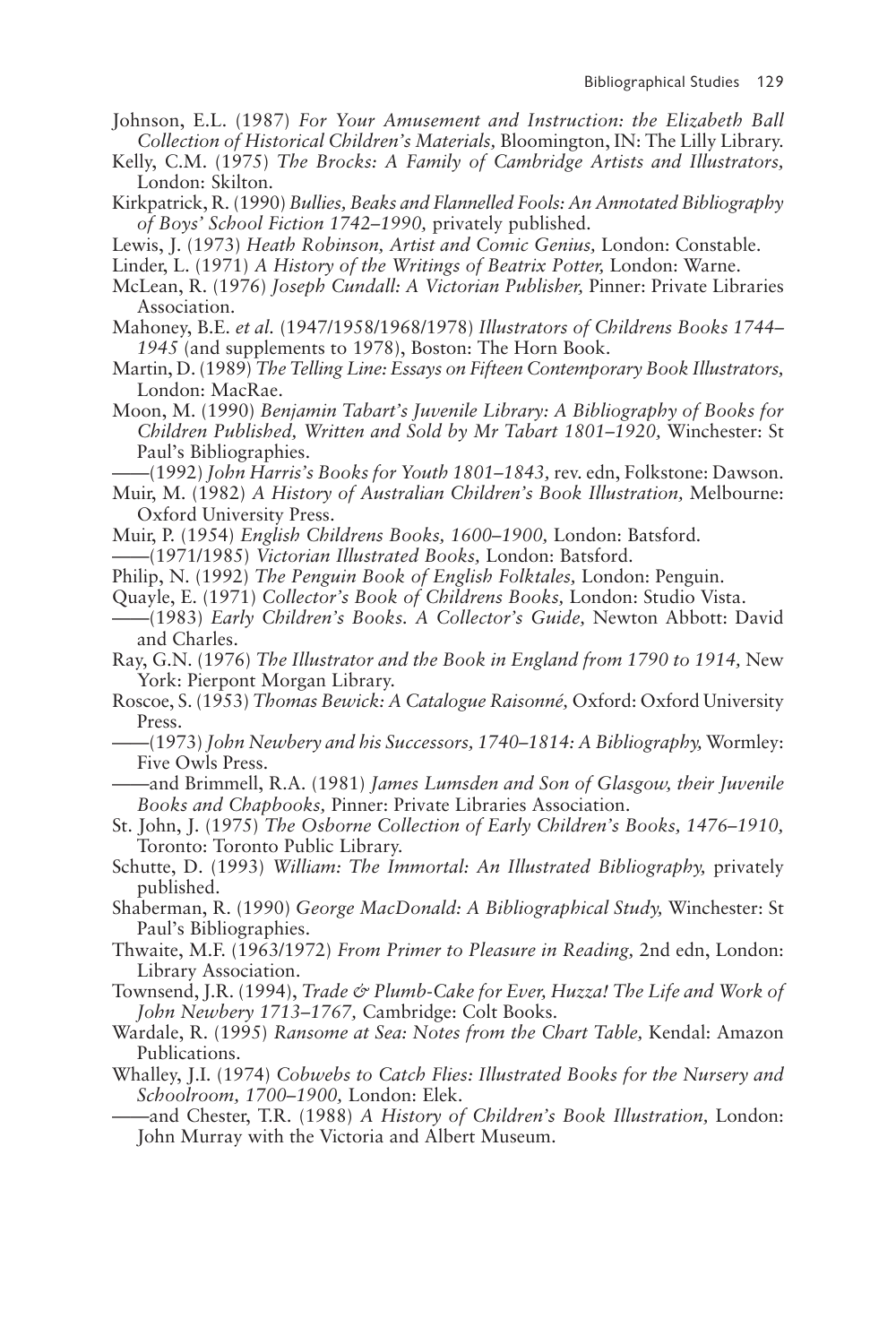## 11 Relating Texts: Intertextuality

*Christine Wilkie*

### Editor's introduction

Texts do not mean in isolation: there is a continuous interplay between them. Consciously or unconsciously, writers add to the range and depth of their work by allusion, reference, and quotation. Christine Wilkie shows how subtle these interactions can be, and how they operate in children's literature.

P.H.

The term 'intertextuality' is now common in literary discourse. It is used most often and most simply to refer to literary allusions and to direct quotation from literary and non-literary texts. But this is only one small part of the theory, which has its origins in the work of Julia Kristeva (1969) and Mikhael Bakhtin (1973).

Kristeva (1969:146) coined the term 'intertextuality' when she recognised that texts can only have meaning because they depend on other texts, both written and spoken, and on what she calls the intersubjective knowledge of their interlocutors, by which she meant their total knowledge—from other books, from language-in-use, and the context and conditions of the signifying practices which make meanings possible in groups and communities (Kristeva 1974/1984:59– 60). The literary text, then, is just one of the many sites where several different discourses converge, are absorbed, are transformed and assume a meaning because they are situated in this circular network of interdependence which is called the intertextual space.

Kristeva was keen to point out that intertextuality is not simply a process of recognising sources and influences. She built on the work of Bakhtin, who had identified the word as the smallest textual unit, situated in three coordinates: of the writer, the text and exterior texts. For the first time in literary history, the literary text (the word) took on a spatial dimension when Bakhtin made it a fluid function between the writer/text (on the horizontal axis) and the text/context (on the vertical axis). This idea replaced the previous, Formalist notion that the literary text was a fixed point with a fixed meaning. Bakhtin described this process as a dialogue between several writings, and as the intersection of textual surfaces: 'any text is a mosaic of quotations; any text is the absorption and transformation of another' (in Kristeva 1980/ 1981:66).

The theory of intertextuality has also been refined and extended by Jonathan Culler (1981), and by Roland Barthes (1970/1975), who have included the reader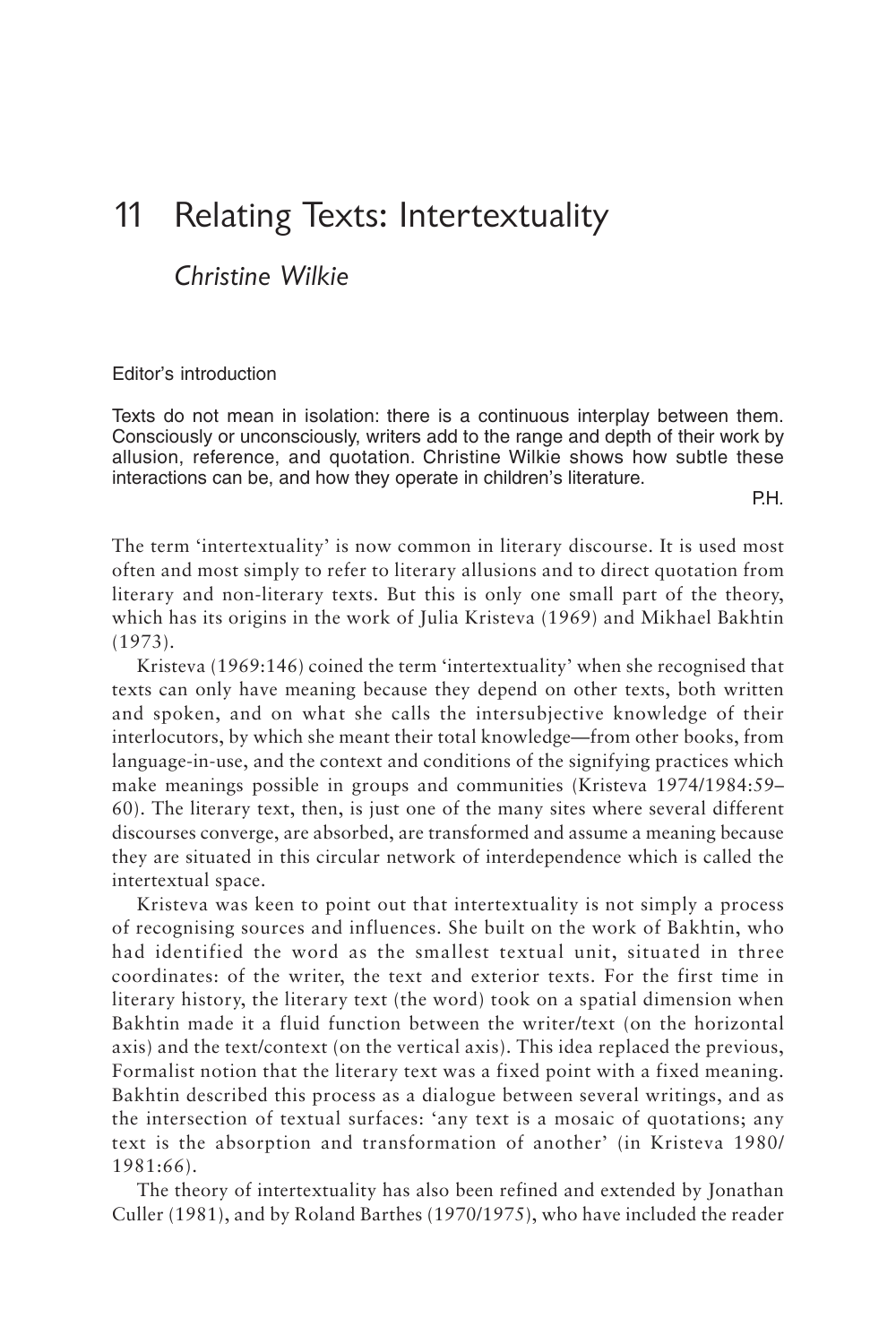as a constituent component of intertextuality. Culler described intertextuality as the general discursive space in which meaning is made intelligible and possible (1981:103), and Barthes invented the term 'infinite intertextuality' to refer to the intertextual codes by which readers make sense of literary works which he calls a 'mirage of citations'. They dwell equally in readers and in texts but the conventions and presuppositions cannot be traced to an original source or sources. 'The "I" which approaches the texts [says Barthes] is already a plurality of other texts, of infinite, or more precisely, lost codes (whose origins are lost)' (Barthes 1975/ 1976:16).

The idea that texts are produced and readers make sense of them only in relation to the already embedded codes which dwell in texts and readers (and in authors too, since they are readers of texts before they are authors), has ramifications which challenge any claim to textual originality or discrete readings. In this sense, then, all texts and all readings are intertextual. This brings us close to Genette's use of the term 'transtextuality' (1979:85–90), by which he is referring to *everything* that influences a text either explicitly or implicitly.

This dynamic model of intertextuality has peculiar implications for an intertextuality of children's literature because the writer/reader axis is uniquely positioned in an imbalanced power relationship. Adults write for each other, but it is not usual for children to write literature for each other. This makes children the powerless recipients of what adults choose to write for them and, *de facto,* children's literature an intertextual sub-genre of adult literature. The writer/ reader relationship is also asymmetric because children's inter subjective knowledge cannot be assured. A theory of intertextuality of children's literature is, therefore, unusually preoccupied with questions about what a piece of writing (for children) presupposes. What does it assume, what *must* it assume to take on significance? (See Culler 1981:101–102.) For these reasons the interrelationship between the components of intertextuality, of writer/text/ reader—text/reader/ context, are quite special when we are addressing a theory of intertextuality of children's literature.

By now it should be clear that the theory of intertextuality is a dynamic located in theories of writing, reader-response theory and the production of meaning, and intersubjectivity (the 'I' who, is reading is a network of citations). It is also a theory of language inasmuch as Bakhtin had identified the word as the smallest textual link between the text and the world, and because the reading subject, the text and the world are not only situated in language, they are also constructed by it. So, not only do we have a notion of all texts being intertextual, they become so because they are dialectically related to, and are themselves the products of, linguistic, cultural and literary practices; and so too are readers and writers.

Culler (1975:139), has described the urge towards integrating one discourse with another, or several others, as a process of *vraisemblance.* It is the basis of intertextuality. Through this process of *vraisemblance* we are able to identify, for example, the set of literary norms and the salient features of a work by which to locate genre, and also to anticipate what we might expect to find in fictional worlds. Through *vraisemblance* the child reader has unconsciously to learn that the fictional worlds in literature are representations and constructions which refer to other texts that have been normalised,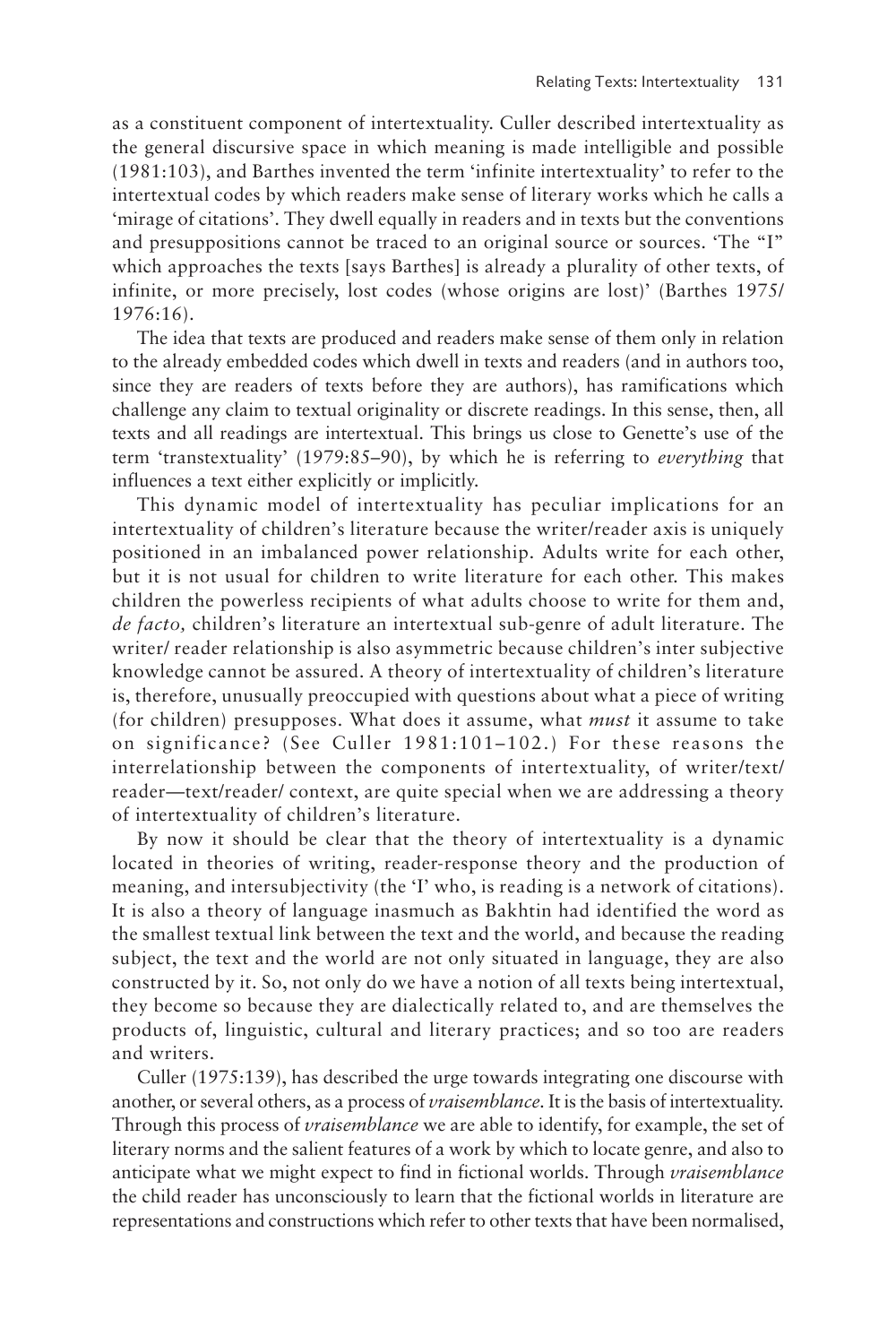that is: those texts that have been absorbed into the culture and are now regarded as 'natural'.

At the level of literary texts (the intertext) it is possible to identify three main categories of intertextuality: (1) texts of quotation: those texts which quote or allude to other literary or non-literary works; (2) texts of imitation: texts which seek to paraphrase, 'translate' and supplant the original and to liberate their readers from an over-invested admiration in great writers of the past, and which often function as the pre-text of the original for later readers (Worton and Still 1990:7); and (3) genre texts: those texts where identifiable, shared, clusters of codes and literary conventions grouped together in recognisable patterns which allow readers to expect and locate them, and to cause them to seek out like texts.

Texts of quotation are probably the simplest level at which child readers can recognise intertextuality. Examples are works such as Janet and Allan Ahlberg's *The Jolly Postman* (1986), John Prater's *Once Upon a Time* (1993), Jon Scieszka's *The Stinky Cheese Man* (1992) and his *The True Story of the 3 Little Pigs!* (1989), and Roald Dahl's *Revolting Rhymes* (1987). All these fictions are characterised by their allusive qualities. They make explicit assumptions about previously read fairytales: 'Everyone knows the story of the Three Little Pigs. Or at least they think they do' (Scieszka 1989: first opening), and 'I guess you think you know this story. You don't, the real one's much more gory' (Dahl 1987:5). So, as well as assuming familiarity with an 'already read' intertext the 'focused texts' are at the same time foregrounding their own authenticity; that is, they purport to be more authoritative than the texts they are quoting and are thereby undermining the 'truth' of their pre-texts. They cleverly destabilise the security of their readers by positioning them ambivalently in relation to (1) what they think they know already about the fairy tales and (2) the story they are now reading. At the discursive level, then, these particular examples of texts of quotation are doing much more than simply alluding to other texts; they are challenging their readers' 'already read' notions of the reliable narrator by an act of referring back which says it was all a lie. And *The Jolly Postman* is, at the very least, breaking readers' 'already read' boundary of fictionality by presenting them with a clutch of touchable, usable, readable literary artefacts from and to characters of fiction, which are themselves facsimile versions of their real-life counterparts.

Every text of quotation which relocates the so-called primary text in a new cultural and linguistic context must be by definition a parody and a distortion. All the examples I have given parody the telling of traditional tales: *Once Upon a Time* (Prater 1993), 'Once upon a time' (Scieszka 1992: passim), and 'Once upon a bicycle' (Ahlberg 1986: first opening). But the challenge to authority and problems of authenticity for these quotation texts of fairy tales lies in the fact that the tales themselves are a collage of quotations, each of which has assumed a spurious 'first version' authenticity but for which the ur-text does not exist, or at least, cannot be located. The situation of fairy tales in contemporary culture is analogous to Barthes's notion of 'lost codes'. The tales are intelligible because they build on already embedded discourses which happened elsewhere and at another time; they are part of the sedimented folk memory of discourse and they function now by the simple fact that other tales like them have already existed.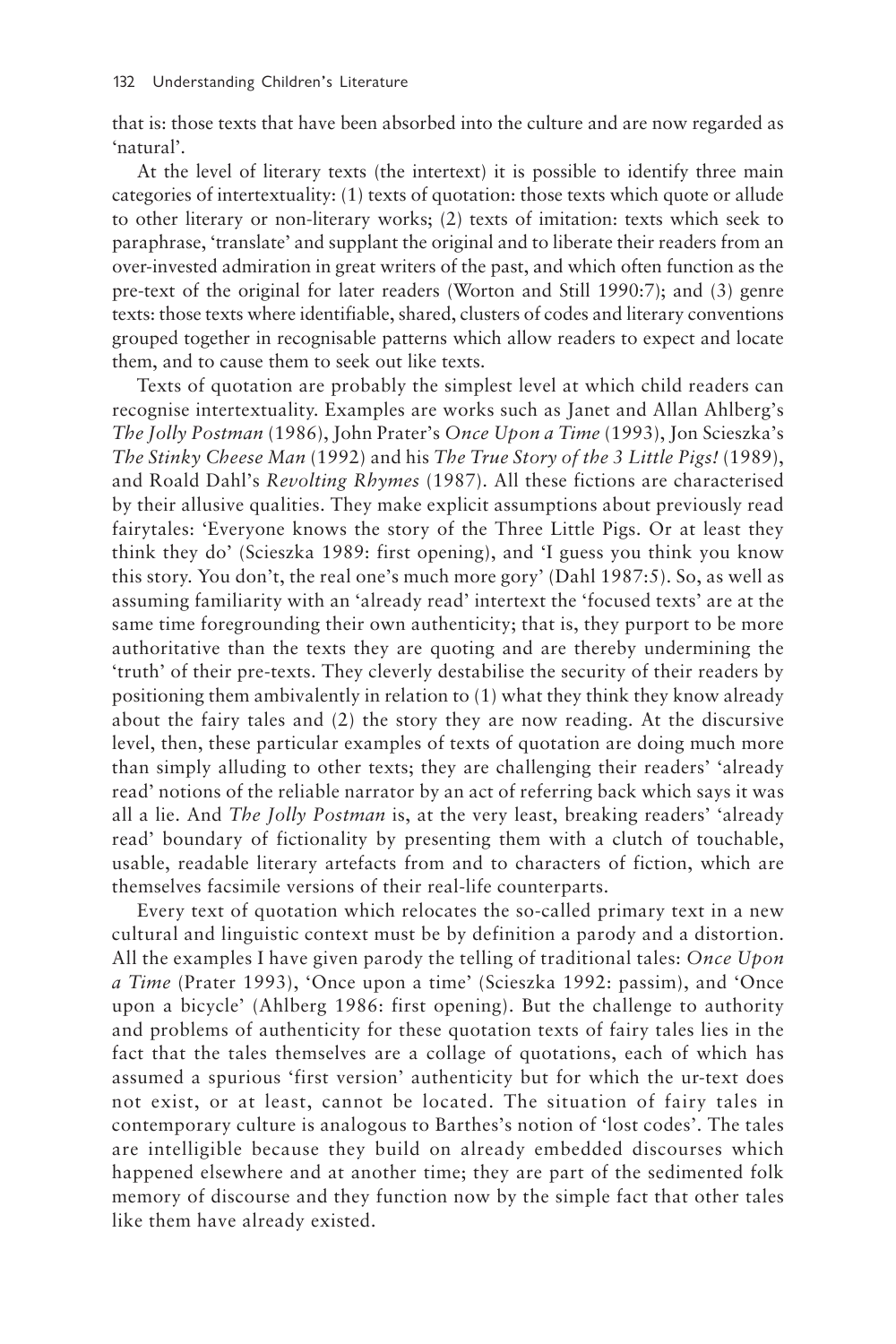Children's exposure to other media such as film, television animations, and video, means increasingly, that they are likely to encounter these media adaptations of a children's fiction before they encounter the written text and to come to regard it as the 'original' from which to approach and on which to base, their (later) reading of the written version. This has particular implications for a theory of intertextuality because it raises questions about whether the nature of the later reading is qualitatively and experientially different if the ur-text happens to have been a Disney cartoon version of, say, 'Snow White'. Children's intertextual experience is peculiarly achronological, so the question about what sense children make of a given text when the intertextual experience cannot be assumed, is important.

Disney adaptations of fairy tales are particularly interesting to an intertextuality of children's literature because, as touchstones of popular culture, they reflect the way in which each generation's retellings have assumed and foregrounded the dominant socio-linguistic and cultural codes and values at a particular moment in history: for example Disney's foregrounding Snow White's good looks over qualities of moral rectitude and goodness claimed for her by earlier, written versions.

But it is not only the stories which change in the repeated intertextual quotations—the intertextual context of the reading and their reception also changes. For example, contemporary, feminist, post-Freudian readings of Carroll's *Alice's Adventures in Wonderland* (1866), or Hodgson Burnett's *The Secret Garden* (1911), make them different kinds of texts from what was previously possible. Similarly, a contemporary child reader's readings of, say, a modern reprint of the original tales of Beatrix Potter will be quite different from that of its intended readers. In their reading of *Jemima Puddle-Duck* (1908), for example, today's child readers are less likely than child readers from the earlier part of the century to recognise the ingredients of duck stuffing for what they are. This is not because, like Jemima, they are simpletons, but because their stuffing today is more likely to be from a packet. Their probable inability to recognise the ingredients of duck stuffing removes an opportunity to anticipate Jemima's fate well in advance of narration. And, not only do contemporary-child readers have an intertextual familiarity with Beatrix Potter's character, Jemima Puddle-Duck and her Potter co-star, Peter Rabbit, from a proliferation of non-literary artefacts, including video adaptations, they can also now read about them in series adaptations in Ladybird books (1992). Ladybird has developed a very powerful position in Britain as a publisher of low-priced, hardback, formula books—especially retellings of traditional tales—with simplified language and sentence constructions. They are a good example of the texts of imitation I described earlier. For some children in Britain they will be the only written version of traditional tales they have encountered. Comparison between the Ladybird and original versions of *Jemima Puddle-Duck* reveals linguistic and syntactic differences that make assumptions about their respective implied readers; and there are other syntactic, microdiscursive and linguistic differences which encode different socio-linguistic climates and—by extension—imply different language-in-use on the parts of their respective readerships. What we see in operation in these two texts is the tension and interplay between two idiolects and two sociolects: the uses of language in each text and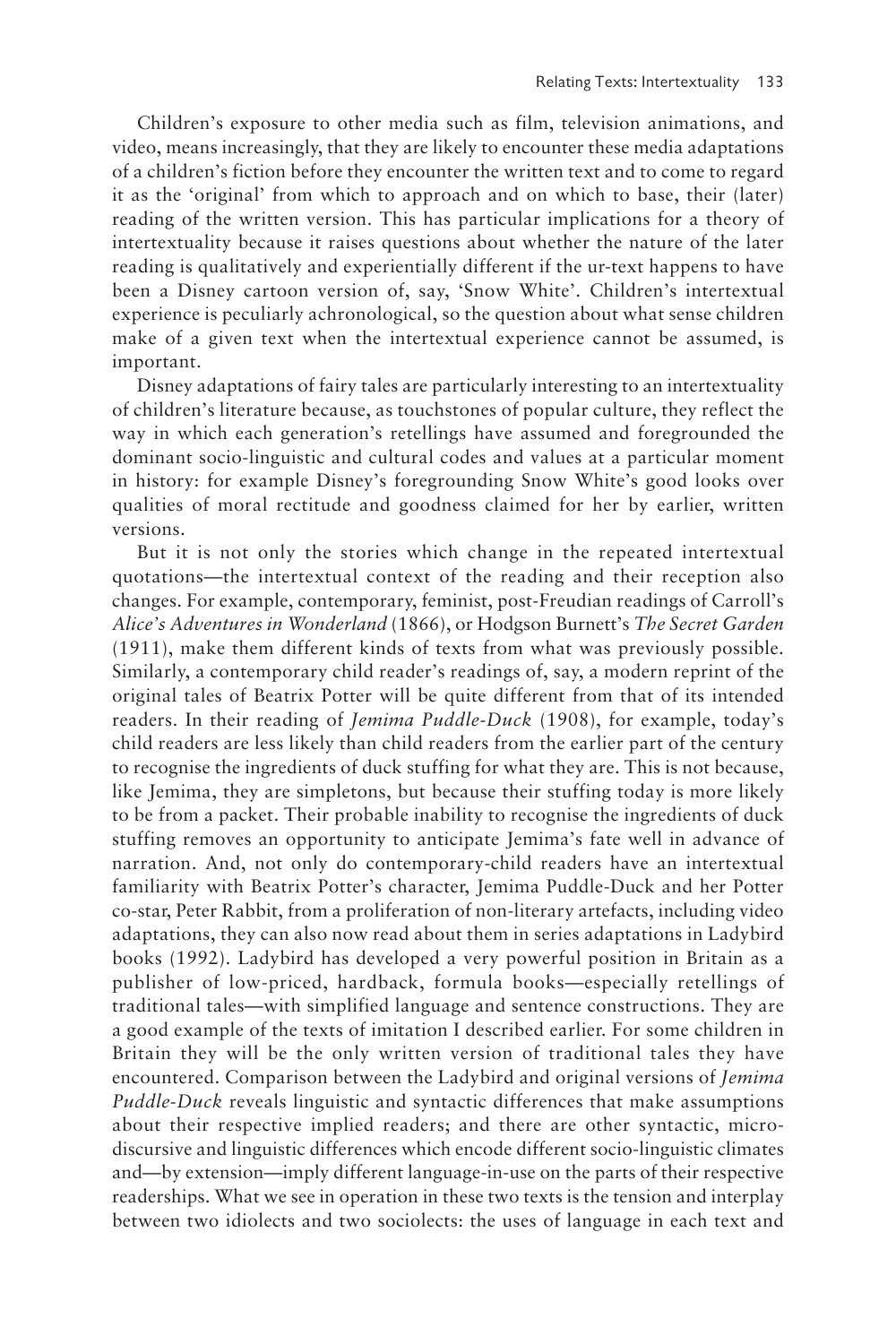their situation in, and reception by their respective socio-historic contexts and readers. Each is operating as a textual and intertextual paradigm of its time, but the first-version text can only be 'read' through a network of late-twentieth-century intertexts.

Susan Cooper's *The Dark is Rising* quintet (1966–1977), and Alan Garner's *The Owl Service* (1967), are texts which rely for their fullest reading on a reader's knowledge of Arthurian and Celtic myth, especially of the *Mabinogion.* Together these texts are examples of the type of two-world fantasy genre where child readers can come to recognise, and to expect, such generic conventions as character archetype, stereotype and the archetypal plot structures of quest and journeys. The novels allude only obliquely to their mythical sources, even though myth is integral to their stories. So, even in readings that do not rely on knowledge of the myth, readers might intuit the echoes of myth as they read and absorb the novels' more subtle messages and connections.

Similarly, Robert Cormier's *After the First Death* (1979), and Jill Paton Walsh's novels *Goldengrove* (1972) and *Unleaving* (1976), allude to lines from Dylan Thomas's poem 'A refusal to mourn the death, by fire, of a child in London' (After the first death, there is no other) and Gerard Manley Hopkins's 'Spring and fall' (Margaret, are you grieving/Over Goldengrove unleaving?). In each case, a perfectly coherent reading of the text is possible without the reader's knowledge of the intertextual poetic allusions; but the potential for a metaphoric reading is enhanced by the reader's previous knowledge of them. In the case of Paton Walsh's *Goldengrove,* for example, the metaphor for metaphysical transience first mooted by Hopkins in his image of the Goldengrove unleaving, is employed again by Paton Walsh as the name of the fictional house, 'Goldengrove', from which the book takes its title. This is the place of symbolic and literal change where the two teenage characters spend their (significantly) late-summer vacation of maturation and realisation. The image is extended in numerous other references: changing body-shapes, changed sleeping arrangements, changed attitudes to each other, and not least, in repeated references to the falling leaves of late summer. It also invokes and parodies the style and content of Virginia Woolf's *To The Lighthouse* (1927), with a polyphony which moves effortlessly between several viewpoints, and positions its readers accordingly. This polyphonic, multilayered structure, which is also a feature of the Cormier novel, is particularly interesting to an intertextuality of children's literature because it breaks the intertextual discursive codes and conventions of the single viewpoint and linear narrative that are usually typical of the genre.

Young readers who come to these novels by Cooper, Garner, Cormier and Paton Walsh with an explicit knowledge of their intertexts will have a markedly different experience of reading. They will experience what Barthes has described as the 'circular memory of reading' (Barthes 1975:36). This describes a reading process where the need consciously to recall and to refer back to specific, obligatory intertexts now being quoted as metaphor and/or metonomy in the focused texts, restricts the reader's opportunity for free intertextual interplay at the point of reading. The reading experience is, therefore, simultaneously centrifugal and centripetal as the reader seeks to refer to the 'borrowing' and at the same time to integrate it into a new context. It is the essence of this kind of reading to deny readers an opportunity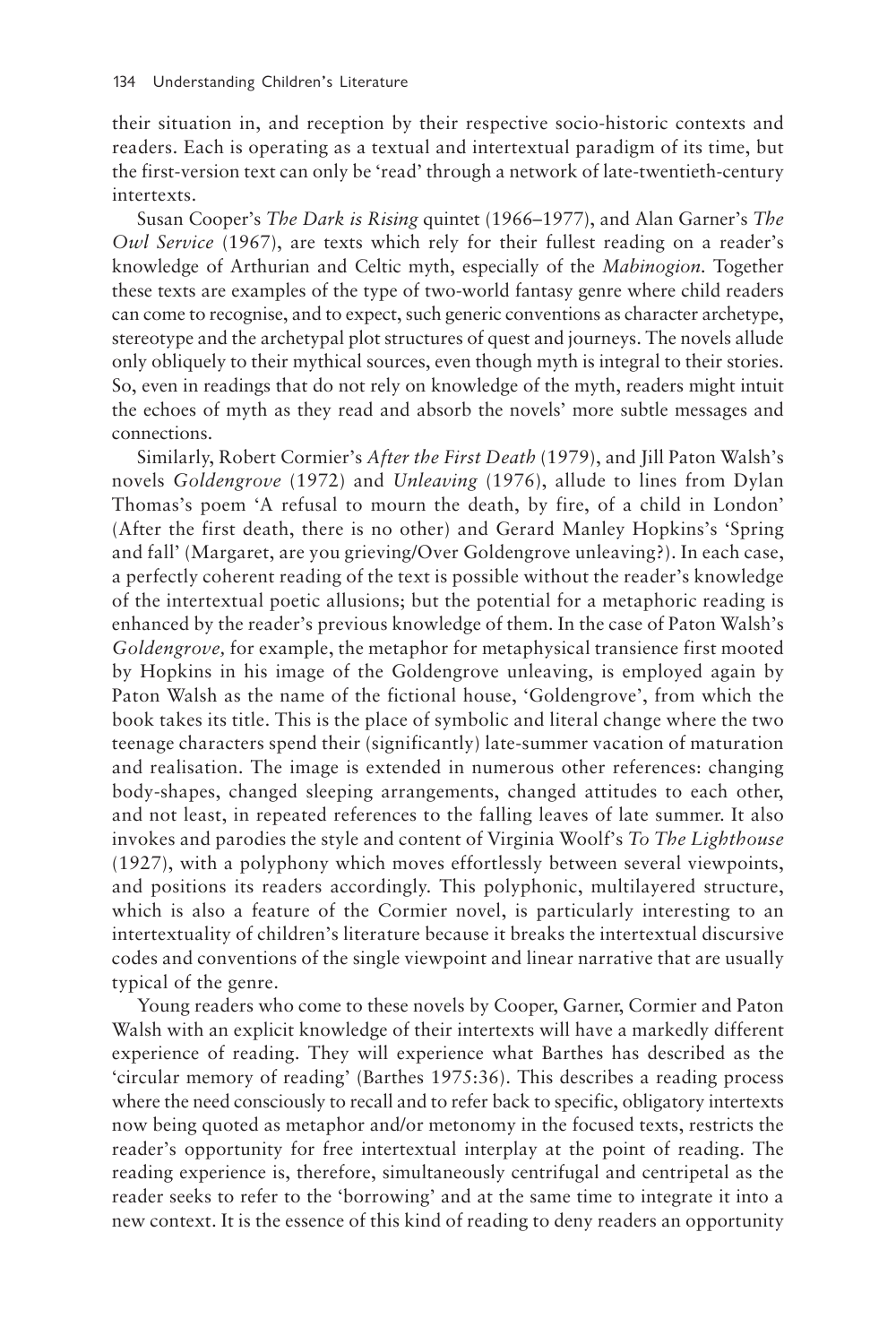for linear reading as they move in and out of the text to make connections between it and the intertext(s).

Another Paton Walsh novel, *A Parcel of Patterns* (1983), is a fictionalised account of the bubonic plague's destruction of the inhabitants of the Derbyshire village of Eyam. It uses many secondary signals to ground the events in their historic context and to ensure that readers locate the events in these pretextual happenings by, for example, the use of paratextual devices such as the words of the publisher's introduction:

Eyam (pronounced Eem) is a real village in Derbyshire and many of the events in this evocative novel are based on what actually happened there in the year of the Plague.

Paton Walsh 1983

Another example is the use of direct quotation from historic artefacts, not least, from the inscription of the great bell of Eyam 'SWEET JESU BE MY SPEDE' (54). The book reinforces the historic authenticity of its subject matter by a consistent capitalisation throughout of the word Plague, and by use of an invented dialect which pastiches what we know about the dialect of sixteenthcentury Derbyshire.

In contrast, Robert Westall's novel *Gulf* (1992), is embedded in the events of the 1991 Gulf War which began after the Iraqi invasion of Kuwait and the retaliation by the United Nations. *Gulf,* unlike *A Parcel of Patterns,* assumes (for its Western readers) a shared, contemporary, intertextual experience. This makes recovery of the pre-text more likely and it therefore calls for little explanation and contextualisation. But the novel's foregrounded meaning centres on the need for its readers to see the connection between the out-of-body experiences of the narrator's younger brother, Figgis, and the experiences of a young Iraqi boy soldier whose life he shares. The detail of the geography and history of Iraq is an intertextual experience that cannot be assumed; so the narrative deals with it by way of explanation, 'I looked up Tikrit in our atlas; it was north of Baghdad. Then I read in the paper it was where Saddam Hussein himself came from' (Westall 1992:47). This is an example of the way in which texts written for children sometimes have a felt need to be overreferential; the need to fill intertextual gaps to mobilise a positive reading experience in its young readers.

Literature for children has to tread a careful path between a need to be sufficiently overreferential in its intertextual gap filling so as not to lose its readers, and the need to leave enough intertextual space and to be sufficiently stylistically challenging to allow readers free intertextual interplay. It is on the one hand a formally conservative genre that is charged with the awesome responsibility to initiate young readers into the dominant literary codes of the culture. On the other hand, the genre has seen the emergence of what we now confidently call the 'new picture books' and the 'new young adult' novel. Picture book writers such as John Scieszka, Maurice Sendak, the Ahlbergs, Ruth Brown, David McKee, Anthony Browne, John Burningham; young adult writers like Robert Cormier, Aidan Chambers and Peter Hunt, and books like Gillian Cross's *Wolf* (1990), Berlie Doherty's *Dear Nobody* (1991), Nadia Wheatley's *The Blooding* (1988),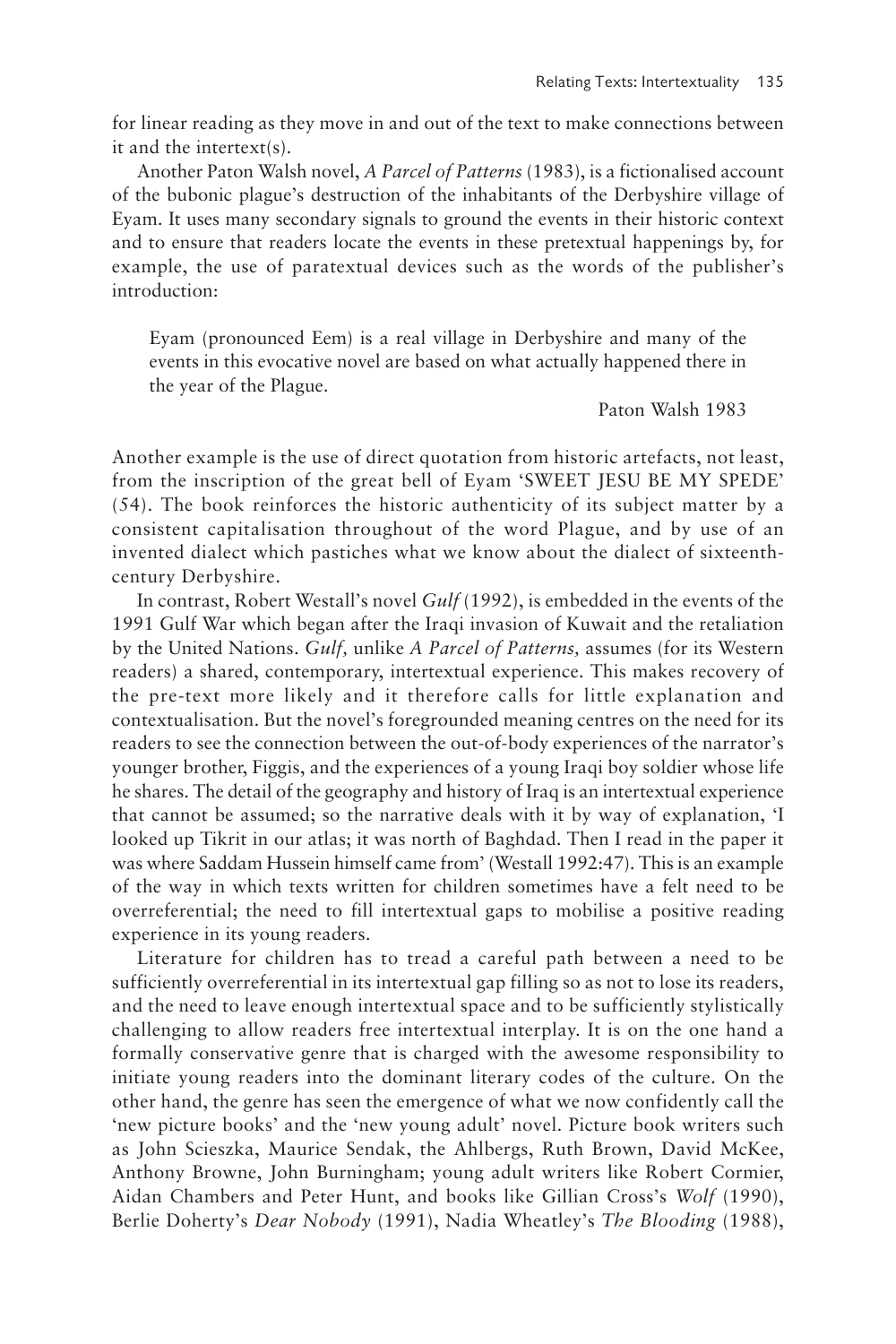Aidan Chambers's *Breaktime* (1978), and Geraldine McCaughrean's *A Pack of Lies* (1988), are challenging conventional literary forms of children's literature and breaking the codes.

A theory of intertextuality of children's literature points the way forward for a genre that acknowledges the lost codes and practices and underlying discursive conventions by which it functions and is defined, and urges the breaking of ranks. Some of the children's writers I have mentioned here have demonstrated how this is beginning to happen. They have been prepared to take risks with their writing and with their young readers. Some of these books, such as Scieszka's *The Stinky Cheese Man,* Chambers's *Breaktime,* Cormier's, *After the First Death,* and *Fade* (1988), and McCaughrean's *A Pack of Lies,* have a metafictional dimension which causes readers to pay attention to the fabric and artifice of these texts as works of literature, and to the textuality of the world to which they allude; it also causes readers to recognise how they are being (have been) textually constructed in and by this intertextual playground. Since both using codes and breaking codes are sites for intertextual interplay, the work of these writers is a legitimate site on which to mobilise the construction of a child-reader intersubjectivity that is intertextually aware.

### **References**

- Bakhtin, M. (1973) *Problems of Dostoevsky's Poetics,* trans. R.W.Rostel, Ann Arbor, MI: Ardis.
- Barthes, R. (1970/1975) *S/Z,* trans. R.Miller, London: Cape.
- ——(1975/1976) *The Pleasure of the Text,* trans. R.Miller, London: Cape.
- Culler, J. (1975) *Structuralist Poetics: Structuralism, Linguistics and the Study of Literature,* London: Routledge and Kegan Paul.
- ——(1981) *The Pursuit of Signs: Semiotics, Literature, Deconstruction,* London: Routledge and Kegan Paul.
- Dahl, R. (1987) *Revolting Rhymes,* London: Jonathan Cape.
- Genette, G. (1979) *The Architext: An Introduction,* trans. J.E.Lewin, Berkeley and Los Angeles: University of California Press.
- Kristeva, J. (1969) *Semiotiké,* Paris: Editions du Seuil.
- ——(1974/1984) *Revolution in Poetic Language,* trans. M.Waller, New York: Columbia University Press.
- ——(1980/1981) *Desire In Language: A Semiotic Approach to Literature and Art,* trans. T. Gora, A.Jardine, and L.Roudiez, Oxford: Blackwell.

Paton Walsh, J. (1983) *A Parcel of Patterns,* Harmonds worth: Kestrel (Penguin).

Prater, J. (1993) *Once Upon a Time,* London: Walker.

Scieszka, J. (1989) *The True Story of the 3 Little Pigs!,* New York: Viking.

——(1992) *The Stinky Cheese Man,* New York: Viking.

Worton, M. and Still, J. (eds) (1990) *Intertextuality,* Manchester: Manchester University Press.

### **Further Reading**

Ahlberg, J. and Ahlberg, A. (1985) *The Jolly Postman,* London: Heinemann.

Bloom, H. (1975) *A Map of Misreading,* New York: Oxford University Press.

Hunt, P. (1988) 'What do we lose when we lose allusion? Experience and understanding stories', *Signal* 57:212–222.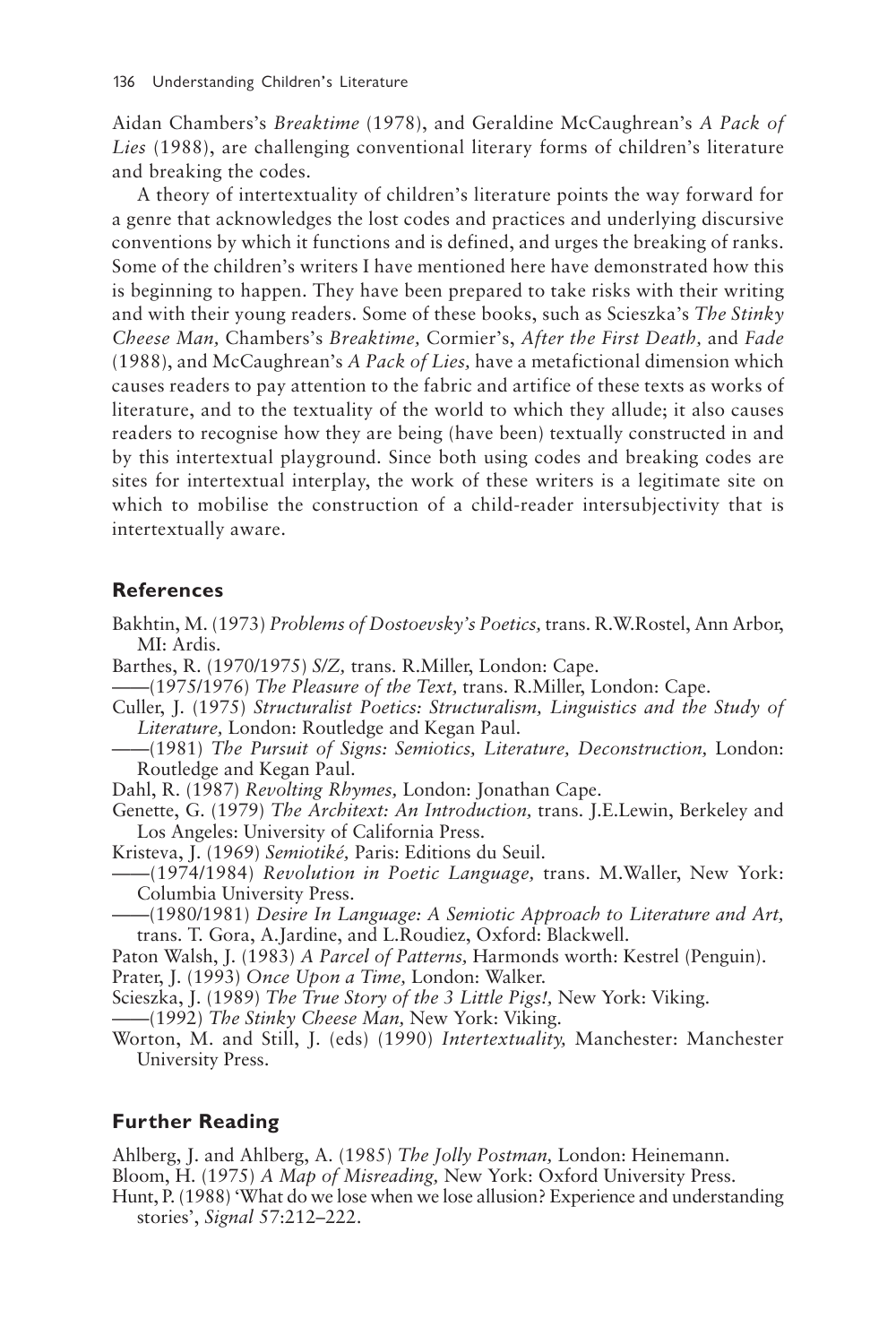- Riffaterre, M. (1984) 'Intertextual representation: On Mimesis as interpretive discourse', *Critical Inquiry* 11, 1:141–162.
- Stephens, J. (1990) 'Intertextuality and the wedding ghost', *Children's Literature in Education* 21, 1:23–36.

——(1992) *Language and Ideology in Children's Fiction,* London: Longman.

Valdes, M.J. (ed.) (1985) *Identity and the Literary Text,* Toronto: University of Toronto Press.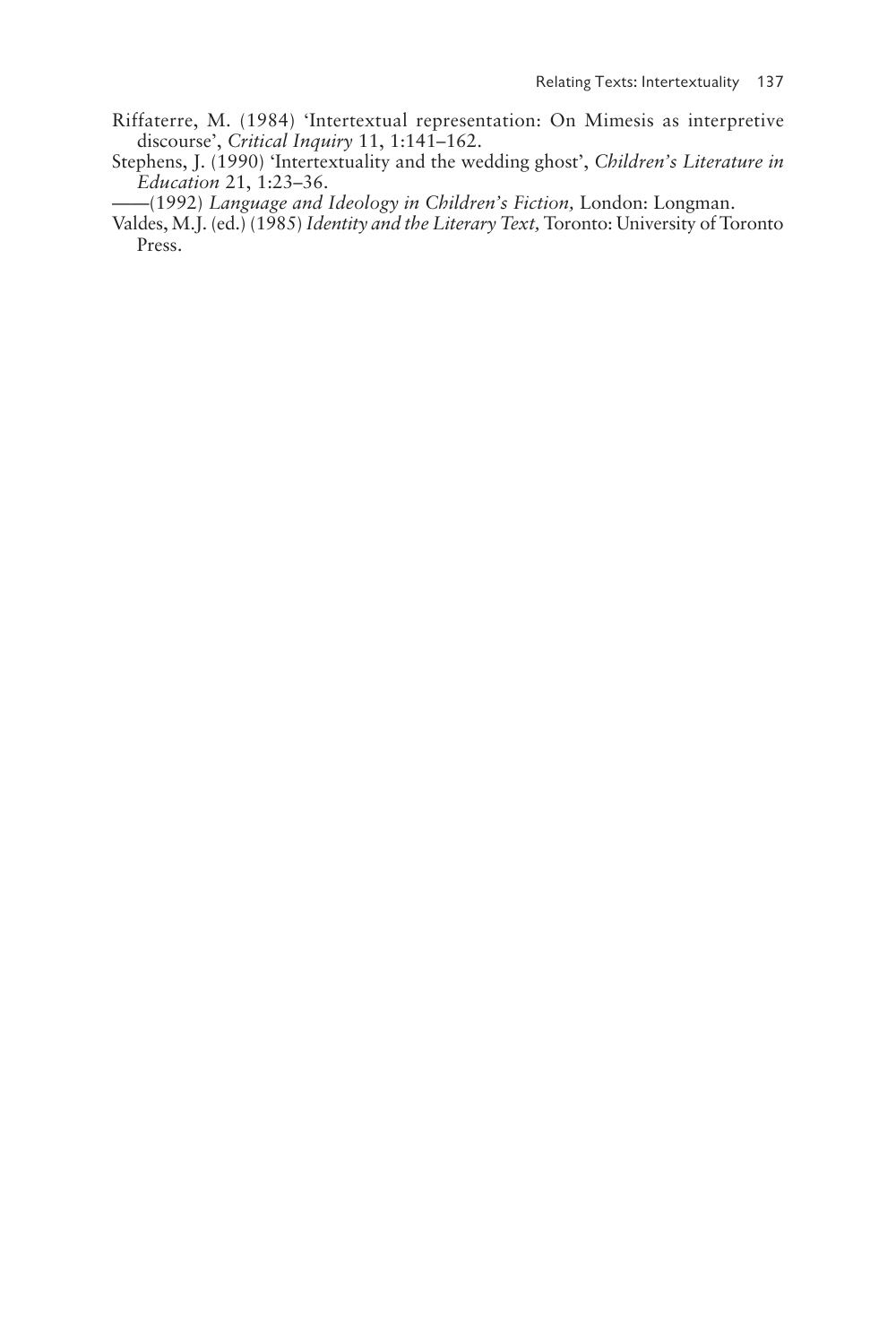# 12 Very Advanced Texts: Metafictions and Experimental Work

# *Robyn McCallum*

### Editor's introduction

It is very difficult to isolate theory from practice in the study of children's literature: the need to consider the relationship between author and audience in a complex way has led, directly or indirectly, to some innovative writing for children. While much of children's literature tends to be controlled by, and to reinforce, the dominant ideology, nevertheless its cultural marginalisation has allowed it to be one of the most experimental and creative areas of the arts. Robyn McCallum looks at the ways in which highly self-conscious writers for children have manipulated the form, and demonstrates how such texts can be analysed.

P.H.

The term 'metafiction' is used to refer to fiction which self-consciously draws attention to its status as text and as fictive. It does this in order to reflect upon the processes through which narrative fictions are constructed, read and made sense of and to pose questions about the relationships between the ways we interpret and represent both fiction and reality (Waugh 1984:2). Although they are not interchangeable, there is considerable overlap between contemporary categories of metafiction and experimental fiction. Texts which are experimental are often also metafictive, and vice versa. As categories of fiction both are, to some extent, context bound, definable in relation to other forms of narrative fiction—the category 'experimental' changes through time, socio-historical context, and critical conceptions of what constitutes the mainstream. With children's literature this category can shift between 'literary' and popular, neither of which is exempt from experimentation, depending on which aspects of a text are the focus of attention: the discursive and stylistic techniques, narrative technique and structures, content, social, ideological, intellectual and moral concerns and so on.

A key distinction between metafictive and experimental texts and the majority of fiction written for children lies in the kinds of narrative and discursive techniques used to construct and inscribe audience positions within texts. Briefly, the narrative modes employed in children's novels tend to be restricted to either first person narration by a main character or third person narration with one character focaliser (Stephens 1991:63). Texts tend to be monological rather than dialogical, with singlestranded and story-driven narratives, closed rather than open endings, and a narrative discourse lacking stylistic variation (Moss 1990; Hunt 1988). These are strategies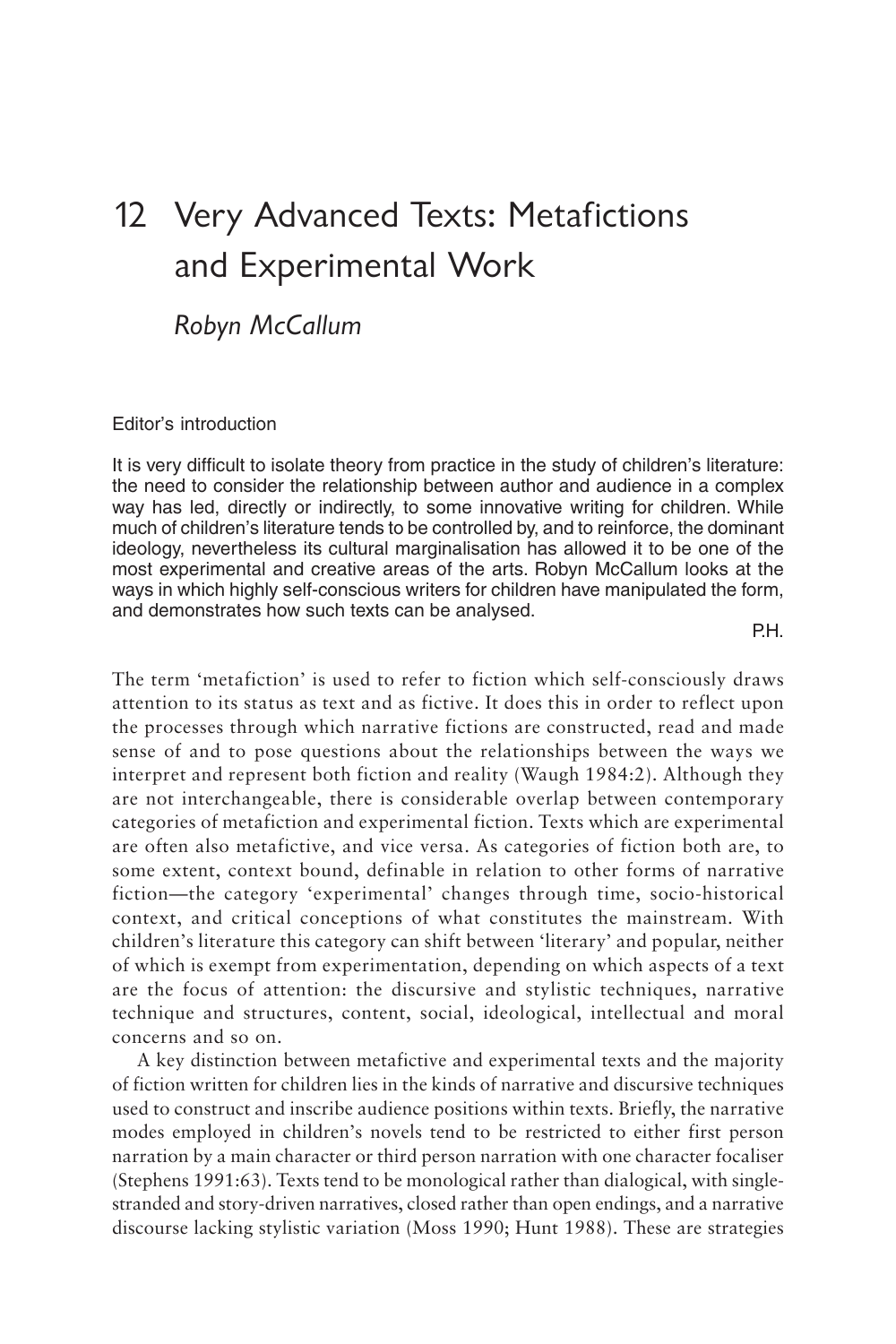which function to situate readers in restricted and relatively passive subject positions and to implicitly reinforce a single dominant interpretive stance. Restrictions on narrative point of view in particular frequently have the effect of restricting the possible interpretive positions available to implied readers (Stephens 1991:63; 1992b:27).

Metafictive and experimental forms of children's writing generally use a broader range of narrative and discursive techniques: overly obtrusive narrators who directly address readers and comment on their own narration; disruptions of the spatio-temporal narrative axis and of diegetic levels of narration; parodic appropriations of other texts, genres and discourses; typographic experimentation; mixing of genres, discourse styles, modes of narration and speech representation; multiple character focalisers, narrative voices, and narrative strands and so on. These are strategies which distance readers from a text and frequently frustrate conventional expectations about meaning and closure. Implied readers are thereby positioned in more active interpretive roles. By foregrounding the discursive and narrative structuring of texts, metafictions can show readers how texts mean and, by analogy, how meanings are ascribed to everyday reality.

# **Metafiction and Readers**

Although the use of metafictive and experimental narrative forms in children's fiction has recently received positive criticism (Moss 1985; Lewis 1990; Moss 1990, 1992; Hunt 1992; Stephens 1991, 1992b, 1993; Mackey 1990), the genre can still generate resistance and scepticism. A common response is that it is too difficult for children. Metafictive texts often draw attention to their own artifice through the parody or inversion of other texts, genres and discourses. These strategies depend upon a reader's recognition of the parodied text, genre, or discourse, and hence assume certain levels of literary and interpretive competence. As inexperienced readers, children may not have learned the cultural and literary codes and conventions necessary to recognise metafictive devices. However, as Hunt has observed 'it may be correct to assume that child-readers will not bring to the text a complete or sophisticated system of codes, but is this any reason to deny them access to texts with a potential of rich codes?' (1991:101). Furthermore, Mackey argues that metafictive children's texts can 'foster an awareness of how a story works' and implicitly teach readers how texts are structured through specific codes and conventions (1990:181).

The instructive potential of metafiction has been emphasised by many theorists (of both adult and children's texts). Hutcheon's description of the activity of a reader of metafiction also aptly describes the activity of an inexperienced child reader: that is, 'one of learning and constructing a new sign-system, a new set of verbal relations' (1980:19). By involving readers in the production of textual meanings, metafictions can implicitly teach literary and cultural codes and conventions, as well as specific interpretive strategies, and hence empower readers to read more competently: more explicit forms often seek to teach readers conventions and strategies with which to interpret metafictions as well as other more closed texts.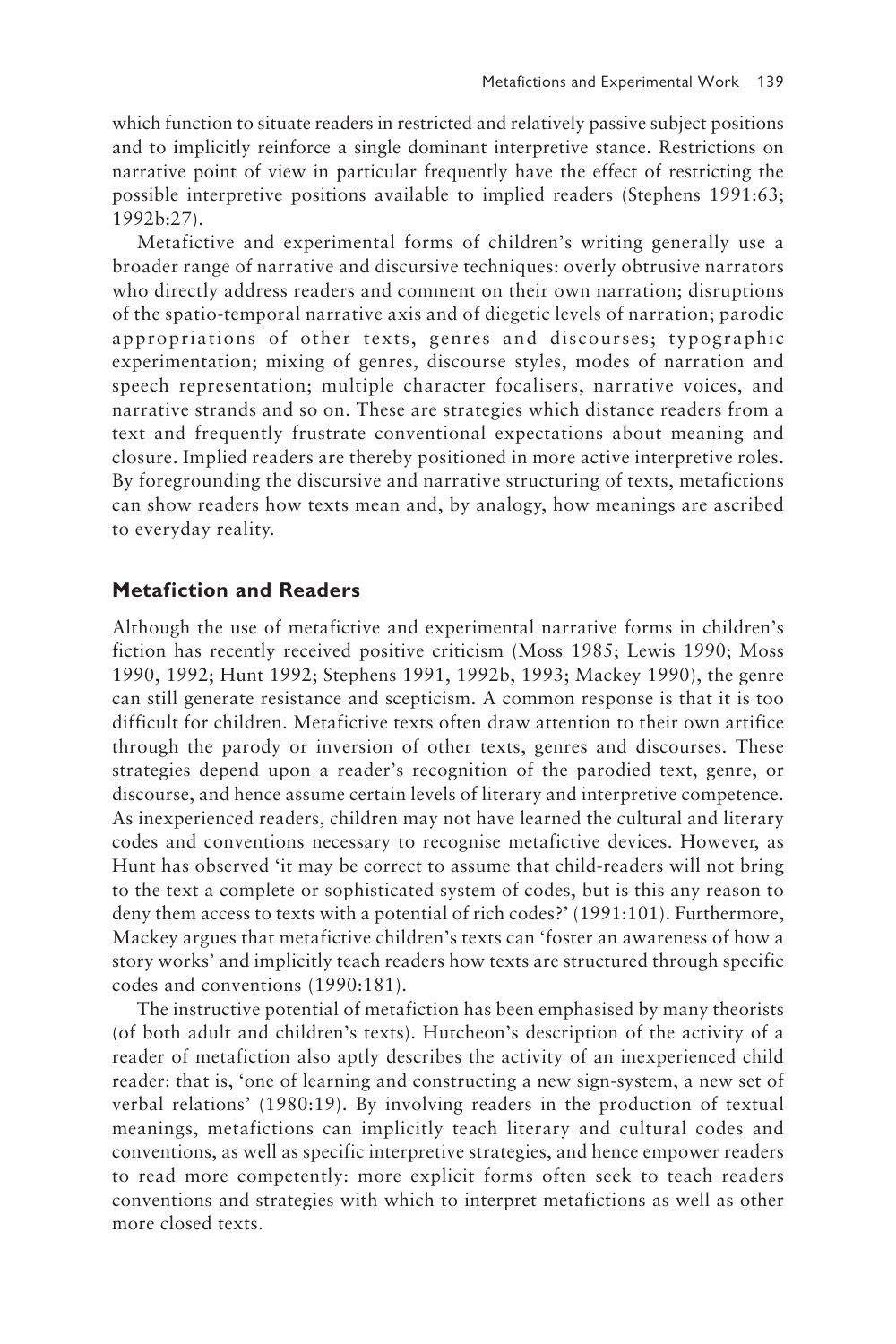There are two main aspects of metafiction which are important for reading development. First, developmental studies suggest that mature readers 'read with a more reflective and detached awareness of how the processes of fiction are operating as they read' (Mackey 1990:179). Metafictive narratives construct a distance between an audience and the represented events and characters and can potentially foster such an awareness (Stephens 1991:75). Second, there is a demonstrated relationship between play-oriented activities, such as verbal puns, jokes and rhymes, role play and storytelling, and the acquisition of language and of complex cognitive and social skills (Vygotsky 1934/1962; Britton 1970/1972). Underlying much metafiction for children is a heightened sense of the status of fiction as an elaborate form of play, that is a game with linguistic and narrative codes and conventions. Janet and Allan Ahlberg exemplify this kind of writing for quite young children, by producing narratives which are parodic reversions of familiar childhood texts (for example Allan Ahlberg's *Ten in a Bed* (1983)).

A second objection to metafiction (for children and adults) is that as a radically self-reflexive and playful genre it is ultimately self-indulgent and solipsistic. To assume that fiction can be self-reflexive in any simple way, however, is to confuse the signifying and referential functions of the linguistic signs that constitute a text that is, it is indicative of a failure to distinguish between signs and things. It is precisely this distinction that theorists such as Britton see as important in the encouragement of an 'openness to alternative formulations of experience' associated with the move out of egocentricism (1970/1972:86), and which metafictions frequently foreground and exploit. We use language and narrative to represent, mediate and comprehend reality, as well as to construct fictions. By 'laying bare' the artifice through which fictional texts mean, metafictions can also lay bare the conventions through which what we think of as 'reality' is represented and ascribed with meanings.

# **Defining Metafiction**

Metafiction tends to be defined in two main ways: as a distinctive sub-genre of the novel, defined in opposition to literary realism; or as an inherent tendency of the novelistic genre (Ommundsen 1989:266). Waugh (1984) and Lewis (1990) both stress the relation between metafiction and the classic realist text. Metafictions appropriate and parody the conventions of traditional realism in order to construct a fictional illusion and simultaneously expose the constructedness of that illusion (Waugh 1984:6). Our understanding of a metafiction will depend to some extent upon the conventions and intertexts which it parodies, but more specifically upon assumptions about the verbal sign inscribed within these conventions. The narrative conventions of realist fiction work to mask the gap between linguistic signs and their fictive referents and to construct an illusion of an unmediated relation between signs and things. In doing so, these conventions obscure the fictionality of referents and imply a reading of fiction as if it were 'real'. In metafiction, however, the ontological gap between fiction and reality is made explicit; that is, the fictionality of the events, characters and objects referred to is foregrounded.

While the relations between metafiction and literary realism are important, to define one in opposition to the other excludes from consideration a vast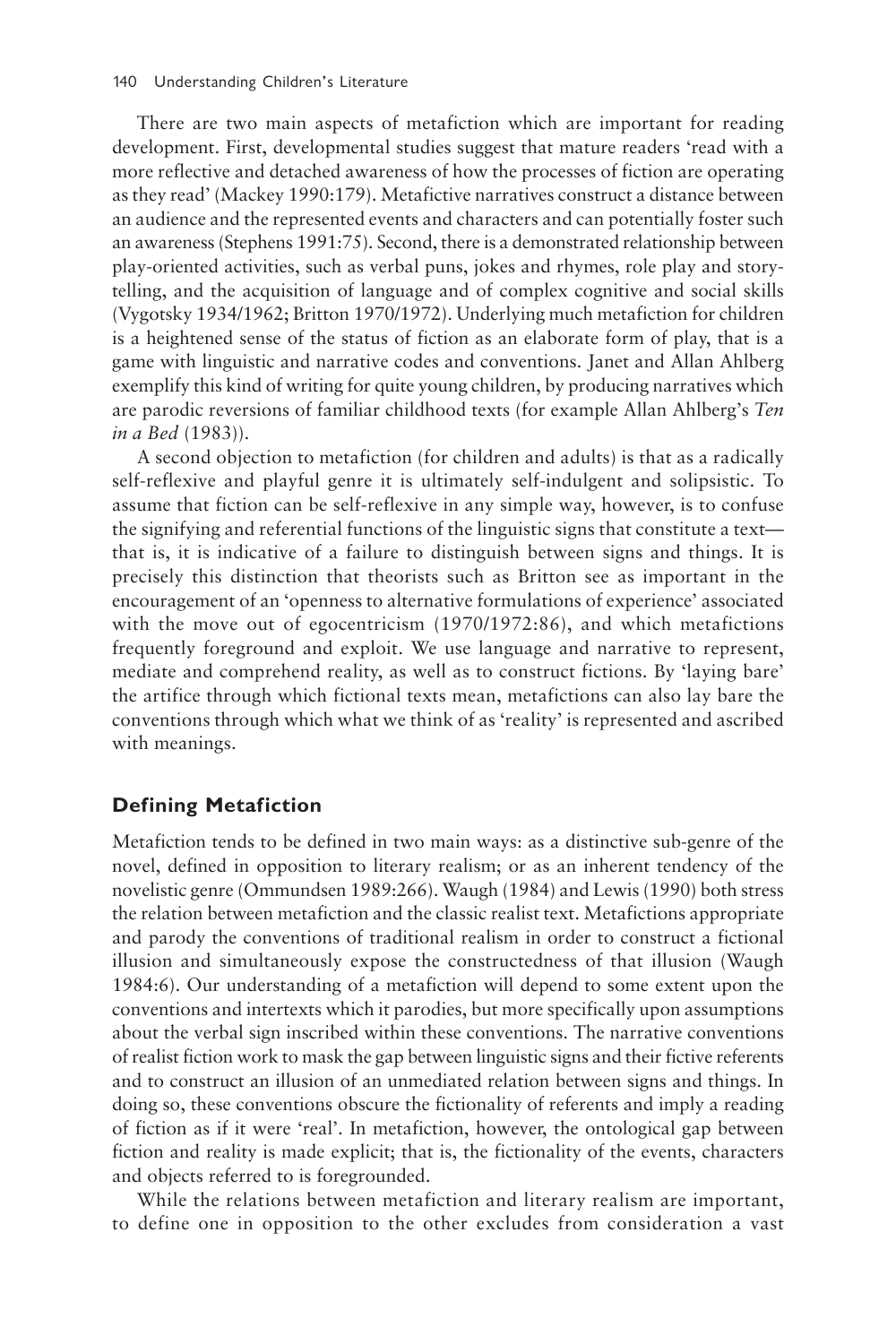number of (often ostensibly 'realist') texts which have self-reflexive elements but which are not 'systematically self-conscious' (Ommundsen 1989:265), as well as early forms of metafictive writing. Hutcheon has stressed that the use of self-reflexive narrative strategies is part of a long novelistic tradition: 'Art has always been "illusion" and it has often, if not always, been self-consciously aware of that ontological status' (1980:17). Anita Moss's (1985) inclusion of early writers such as Nesbit and Dickens acknowledges this tradition in children's literature.

Much of the critical discourse around children's metafiction has been situated within a theoretical frame which opposes metafiction and realism and has focused on recent and unambiguously 'metafictive' examples. However, an approach which proceeds from an opposition between mainstream children's writing and 'counter texts'—texts which don't fit unproblematically into the category of children's literature—excludes all but the most explicitly self-conscious forms and, by implication, suggests a simplistic correlation between metafiction and subversion (for example, Moss 1990:50). On the other hand, to over-emphasise the novelistic potential for self-reflexivity at the expense of specific identifiable metafictive narrative techniques and discursive strategies is to reduce the possibilities of critical insight and analysis. In other words, both aspects need to be taken into account: the specific strategies through which metafictions play with literary and cultural codes and conventions, and the historicity and conventionality of these metafictive textual practices.

### **Postmodernism, metafiction and experimental picture books**

Metafiction is a mode of writing which has recently flourished within a broader cultural movement referred to as postmodernism (Waugh 1984:21) with which it shares some common features: narrative fragmentation and discontinuity, disorder and chaos, code mixing and absurdity of the kind which appears in the picture books of John Burningham, Chris Van Allsburg, Anthony Browne, David Wiesner, David Macaulay and the novels of William Mayne and Terry Pratchett.

Two recent studies have focused on postmodern features of contemporary picture books (Lewis 1990; Moss 1992). The tendency toward parody, playfulness and openness in many recent picture books constitutes a metafictive potential: picture books comprise two inherently different modes of representation—verbal and visual—the relations between which are always to some extent more or less dialogical. Words and pictures interact so as to construct (and defer) meanings, rather than simply reflecting or illustrating each other. The visual and verbal components of a picture book can thus imply a dialogue between text and picture and readers—for example, Burningham's Shirley books or Van Allsburg's *The Mysteries of Harris Burdick.*

The combination of two sign systems clearly provides a way of problematising the representational function of visual and verbal signs and of foregrounding the ways in which the relations between signs and things are structured by culturally inscribed codes of representation and signification. The extent to which meanings are socially and culturally constructed, and hence open to challenge, is a concern addressed in many of Browne's picture books, for example *A Walk in the Park* (1977) or *Willie*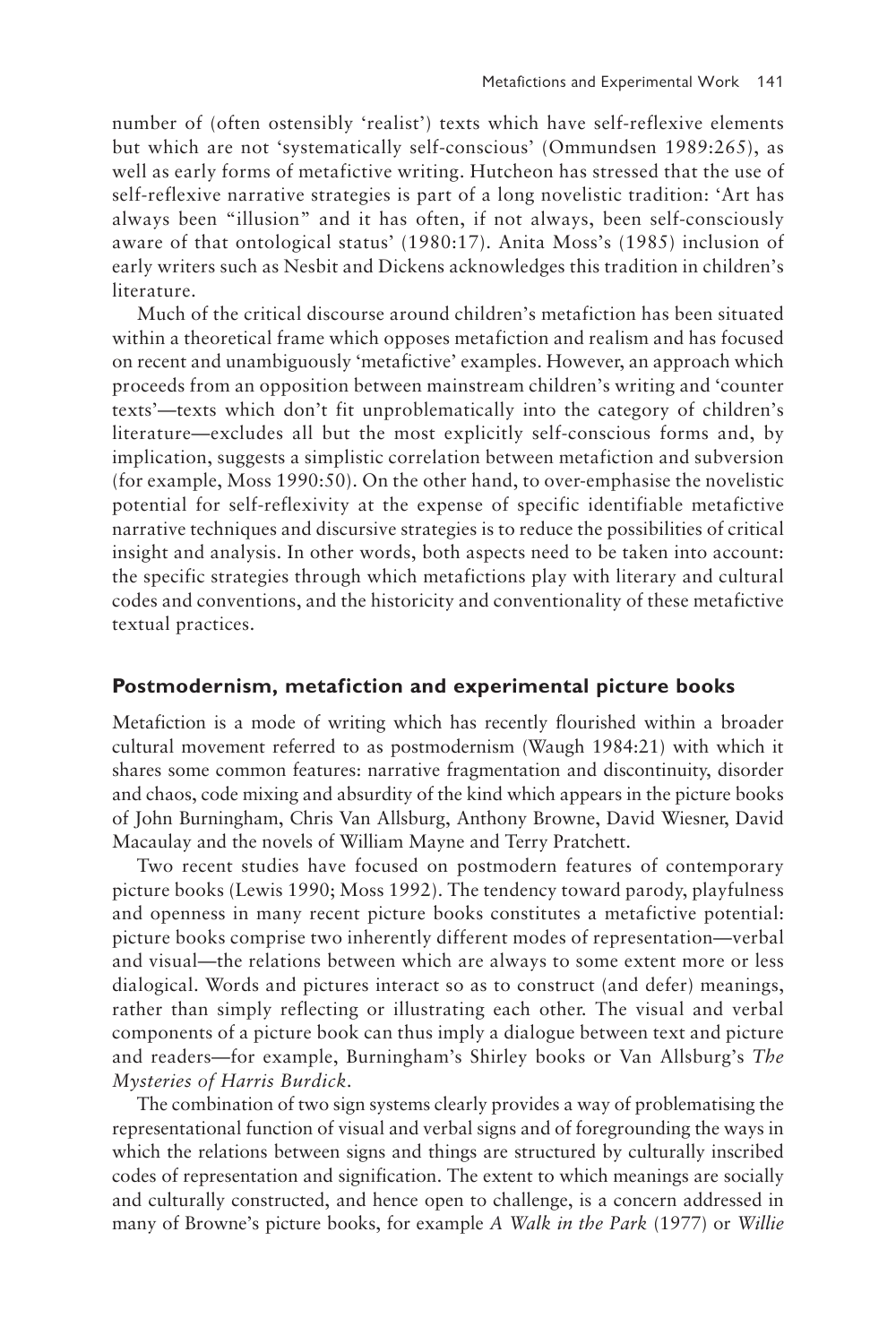*the Wimp* (1984). Browne characteristically uses surrealist visual elements to foreground the gap between signs and things (for example, his construction of settings out of pieces of fruit and other odd objects). Similarly, Wiesner's pictures in *Tuesday* (1991) are constructed out of a bricolage of visual quotations. Van Allsburg uses realist pictorial conventions to represent fantastical situations, blurring textual distinctions between the fantasy and reality.

# **Metafictive and Experimental Narrative Techniques**

Though we can make broad distinctions between implicit and explicit forms of metafiction and between texts which reflect on their own narrative processes and those which reflect on their linguistic construction, metafictive strategies tend to be used in combination, which means that individual texts have a curious habit of refusing classification. For this reason, rather than attempting to classify texts, I have organised the discussion which follows around specific metafictive and experimental strategies.

# *Intertextuality and parody*

The term intertextuality covers the range of literary and cultural texts, discourses, genres and conventions used to construct narrative fictions. In metafictions these are often foregrounded so as to heighten their conventionality and artifice. Intertexts include specific literary texts, as well as generic and discursive conventions—such as Leon Garfield's parody of nineteenth-century narrative genres in *The Strange Affair of Adelaide Harris* (1971)—and cultural texts and discourses—such as Terry Pratchett's parodic appropriations of department store jargon in *Truckers* (1989). The relationship between the focused text and its intertexts in metafiction is frequently parodic, though not always—for example, references to the work of John Fowles in Caroline Macdonald's *Speaking to Miranda* (1990) indicate interpretive possibilities to readers (McCallum 1992). A common metafictive strategy is the production of a re-version of a specific text such as Jan Needle's *Wild Wood* (1981), a re-version of *The Wind in the Willows* or of well-known fairy stories, or folk-tales. Overt forms of intertextuality have three main effects: they foreground the ways in which narrative fictions are constructed out of other texts and discourses; they work to indicate possible interpretive positions for readers, often distancing readers from represented events and characters; and they can enable the representation within a text of a plurality of discourses, voices and meanings.

# *Narratorial and authorial intrusions*

There is a strong tradition of intrusive narrators who by drawing attention to their story-telling function seek to validate the status of their narrative as 'truth'. A common self-reflexive narrative strategy is to use narratorial intrusions to comment on the processes involved in story-telling and to implicitly or explicitly foreground the fictionality of the narrative. In implicit forms of metafiction, such as Edith Nesbit's *The Story of the Treasure Seekers* (1899) the narrator draws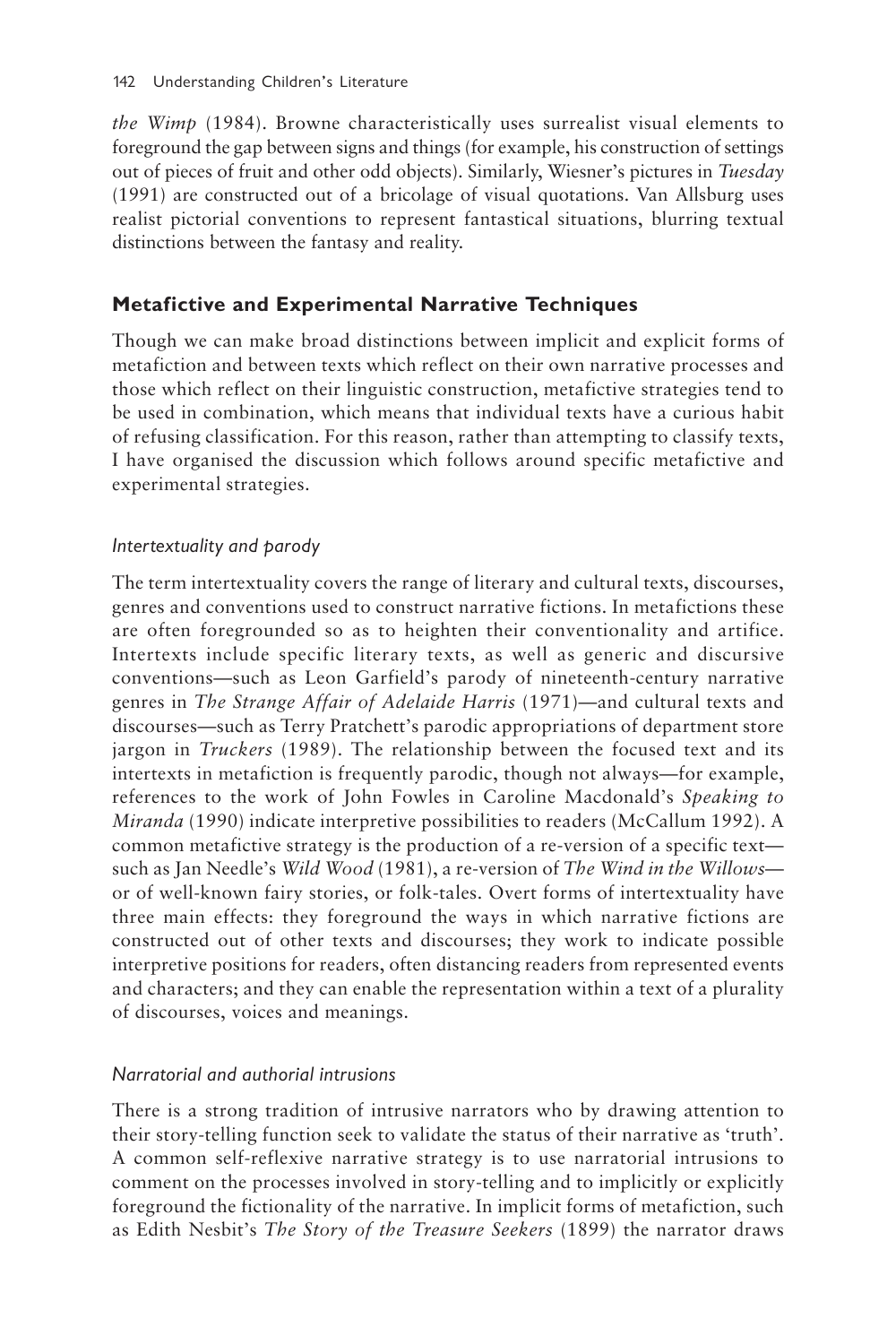attention to the act of narration through direct address to readers, discussion of narrative choices about material, tone, register, diction and order, self-conscious parody of conventionalised narrative discourses, and references to the relations between 'life' and fiction. Anita Moss (1985) argues on these grounds that the novel is an explicit form of metafiction. However, although the narrative is selfreflective and readers may go on to infer the status of Nesbit's text as a literary artefact, this is not a position constructed within the text. More explicit forms of metafiction, such as Terry Jones's *Nicobobinus* (1985) Gene Kemp's *Jason Bodger and the Priory Ghost* (1985) or Aidan Chambers's *Breaktime* (1978) overtly parody the intrusive narrator so as to break the fictional illusion. In the final paragraph of *Nicobobinus* the narrator, Basilcat, discloses that the whole narrative—including himself—is a fiction. Anachronistic narratorial intrusions in *Jason Bodger* also break the fictional frame by alerting readers to the gap between the time of narration and the time of the story.

In experimental fictions narratorial and authorial intrusions often function quite overtly to position readers in relation to a text. An authorial note at the end of Kemp's *I Can't Stand Losing* (1987/1989) almost demands that readers take a moral stance in relation to the text. Kemp morally censures the behaviour of the main character, thereby confirming the implied reader position constructed through the novel and implicitly undermining the contrived fictionality of the ending of the novel. Jan Mark's *Finders Losers* opens with a note addressed to a narratee which describes the relationship between the narrative and the narratee (and by analogy the text and its readers) in terms which constitute the story and its meanings as being constructed by the narratee rather than as being artefacts of the text: 'By the time you have read all six [stories] you will know exactly what happened on that day, and why, but you'll be the only one who does' (1990:6). The second person pronoun usually refers to a narratee, but is also used to directly address an implied reader (as in 'choose your own adventure' novels). When it is used more extensively—as it is in Peter Dickinson's *Giant Cold* (1984) and the opening of Peter Hunt's *Backtrack* (1986)—its referential function can be more ambiguous, having a disruptive effect on the relations between text and reader.

### *Narrative forms: mystery, fantasy, games and readers*

Hutcheon describes specific narrative forms which can function as internalised structuring devices to represent reading positions and strategies (1980:71–86). The mystery is a common device whereby a character's quest to solve a central mystery is represented as analogous to a reader's struggle with the text (Stephens 1993:102). Combined with an extensive use of character focalisers whose viewpoints are limited, partial and selective and who consistently misinterpret events, this strategy can be used to construct implied readers in a position of superior knowledge, as in Garfield's parody of Conan Doyle in the character Selwyn Raven, in *The Strange Affair of Adelaide Harris.* Further, Stephens has shown how Mayne uses these strategies in *Salt River Times* (1980) and *Winter Quarters* (1982) to express an 'analogy between interpreting human situations and reading fictions' (1993:102). A variation on this structuring device is the construction of a mystery which remains unsolved, for example Hunt's *Backtrack* or Gary Crew's *Strange Objects* (1990). The focus becomes, not so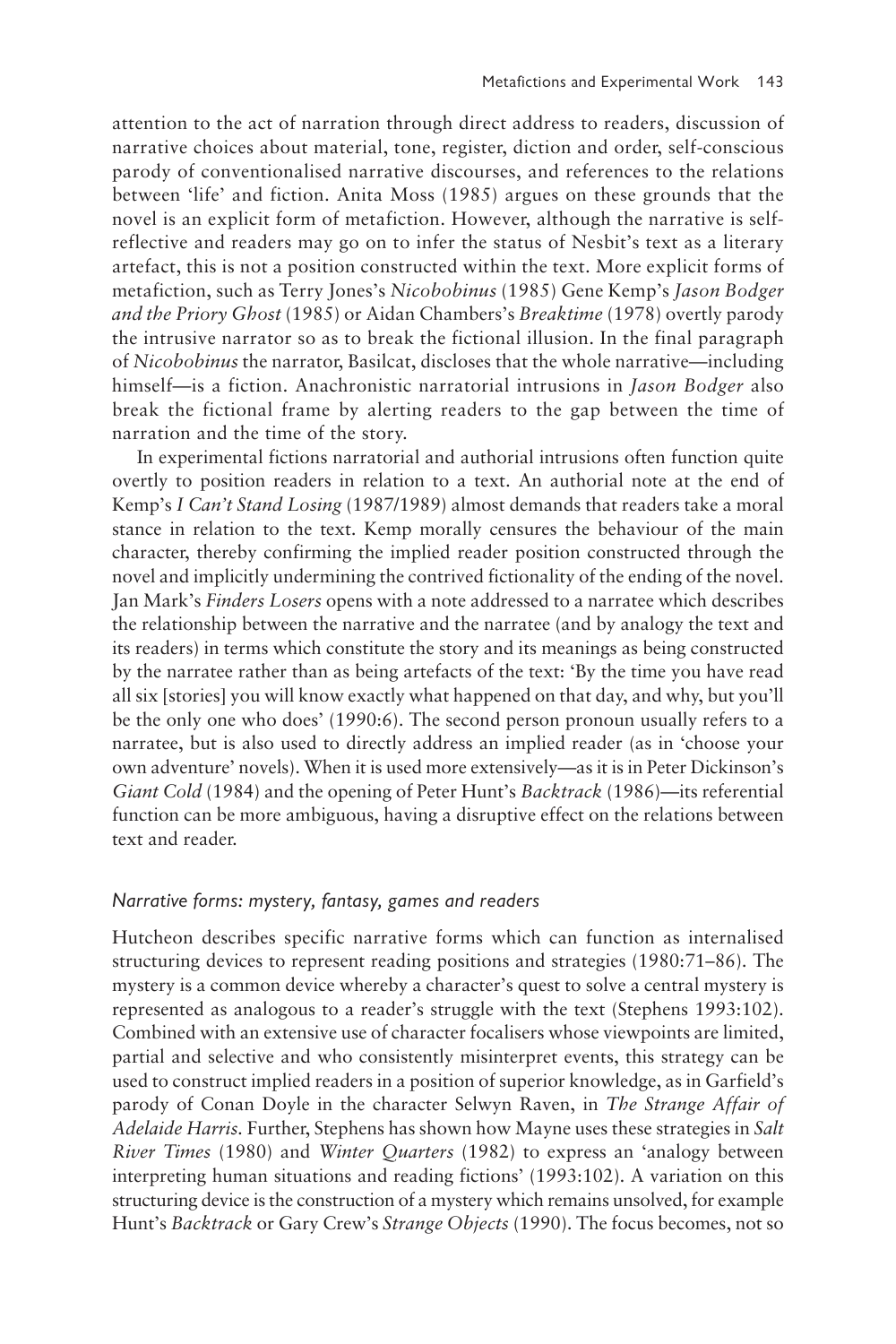much the mystery itself, but the interpretive processes and discourses through which characters attempt to produce solutions.

Fantasy and game genres are also used as internalised structuring devices which point to the self-referentiality of a text. A fantasy text constructs an autonomous universe with its own rules and laws. Metafictive fantasies draw attention to the temporal and spatial structuration of this world—its geography, history, culture and the role of readers in the act of imagining it and giving shape to the referents of words (Hutcheon 1980:76). In this way, the reading of metafictive fantasies is 'emblematic' of the reading of fiction in general (81).

The 'choose your own adventure' novel is a relatively recent popular genre which explicitly constructs readers as 'players' in a fictional game and as active participants in the construction of the story. Readers construct characters from an assortment of traits and roles, and at each narrative juncture readers are offered a choice, usually from two or three possible narrative paths leading to a range of possible endings—see for example Steve Jackson's and Ian Livingstone's *The Warlock of Firetop Mountain* (1982). This is a highly conventionalised and codified genre, which can potentially teach its readers specific narrative conventions, as well as implicitly reinforce social codes. It is not, in itself, particularly metafictional, though it does clearly have a metafictive potential which has been exploited by writers such as Gillian Rubinstein and Pratchett. In *Beyond the Labyrinth* (1988) Rubinstein's main character attempts to transpose the rules and conventions of the Fighting Fantasy fiction which he is reading on to life. In *Only You Can Save Mankind* (1992) Pratchett inverts and parodies the conventions of computer games. Both writers are concerned with the interrelationships between the ways in which we perceive, think and behave in game fictions and in life. Pratchett's novel implicitly suggests that the modes of action and interpretation used in both fiction and life are very similar; Rubinstein makes more clear-cut distinctions between them.

### *Narrative disruptions and discontinuities*

Disruptions to the causal, logical or linear relationships between narrative events, characters and narrators, and between primary and secondary narratives have the effect of foregrounding the narrative structuring of texts. There are two main strategies for disrupting narratives: narrative metalepsis, and the representation of heterotopias. Metalepsis refers to the transgression of logical and hierarchical relations between different levels of narration (Genette 1980:234–235; McHale 1987/1989:119); heterotopias are fictional 'spaces in which a number of possible orders of being can coincide' (Stephens 1992a:52).

A classic example of narrative metalepsis occurs in Browne's *Bear Hunt* (1979). By literally drawing his way out of each predicament, Bear functions as both a character constructed within the text and as an authorial figure who actively creates and changes the discourse of the text. By transgressing his narrative function, Bear disrupts the conventional hierarchy of relations between character, narrator and author. A more subtle use of metalepsis occurs in Diana Wynne Jones's *The Spellcoats* (1979) where through the process of narrating her story, Tanaqui realises that the act of narration is itself a performance which can influence events in the world. Implicit here is an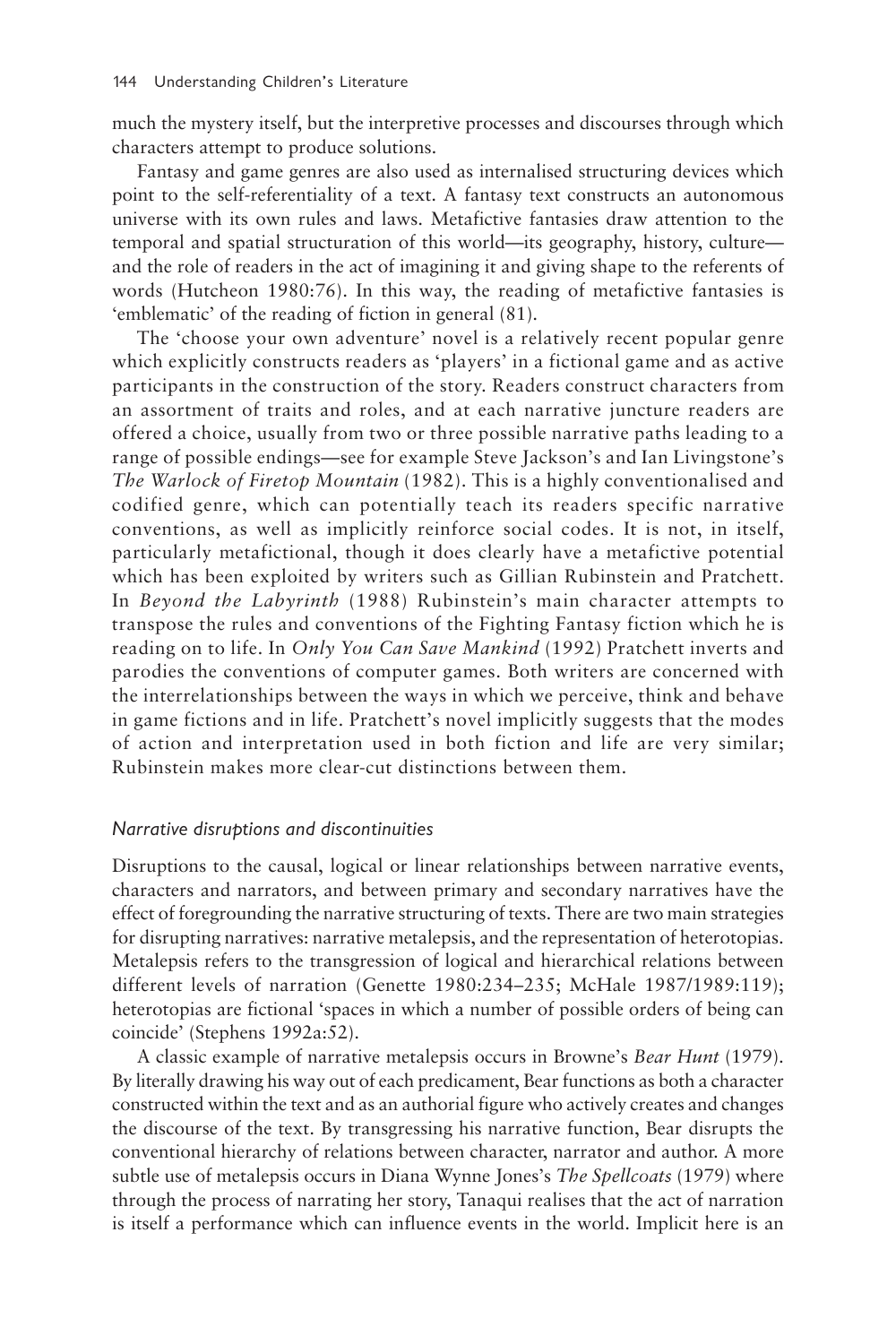awareness that any narration of a past simultaneously re-constructs (and fictionalises) that past, but Tanaqui's narratorial role literally shifts from scribe to that of author. What begins as retrospective narration of past events (that is a secondary narrative) becomes a narrative which simultaneously shapes and changes events in the present (that is a primary narrative).

The relationships between authors, primary narrators, secondary narrators and characters are usually hierarchical. By inverting or transgressing these hierarchical relations, metalepsis can be used to articulate questions about authority, power, and freedom, such as who has control of the story and its characters—the narrator, her narratees, an author, his readers, or the sociocultural context within and through which stories are told, heard, interpreted and appropriated. In *A Step off the Path* (1985) Hunt makes extensive use of metalepsis to articulate complex concerns with forms of textual and cultural appropriation and displacement. This is a multistranded novel, in which a story told by a character (Jo) in one narrative strand is a version of events occurring in another strand. The story concerns a group of knights (descendants of their Arthurian namesakes) who exist on the margins of mainstream society and culture. The novel hinges on a discrepancy between these knights, and their 'fictional' counterparts represented in the popular medieval romance fictions of mainstream culture, out of which Jo's narrative is constructed. Furthermore, these fictions also inform and obscure the perceptions and interpretations of other characters in the primary narrative. The point is that by appropriating the stories and culture of one social group and re-writing it as 'romance' (that is, fiction or myth), the dominant culture effectively writes this group out of 'history' and out of the present. With his representation of the knights, then, Hunt inverts the usual direction of metaleptic transgression, so that the primary narrative disrupts and transgresses the secondary narrative.

Fantastic children's literature is characterised by widespread representation of heterotopias (Stephens 1992a:52). Diana Wynne Jones and Peter Hunt both construct temporal heterotopias in which a number of possible time zones coexist in order to overtly play with the relations between history and the temporal structuring of narrative. Jones's *Witch Week* is premised on the possibility that parallel alternative worlds are constructed through spatio-temporal divergences which occur at decisive points in history—for example events such as battles, 'where it is possible for things to go two ways' (1982/1989:171). This works selfreflectively to represent the kinds of narrative choices which writers make in constructing fictions (Waterhouse 1991:5). In *The Maps of Time* (1983) Hunt takes this idea a step further: narrative paths diverge as characters perceive and imagine events as occurring differently.

Macaulay's picture books quite overtly play with narrative and temporal linearity. He uses a recursive narrative structure in *Why the Chicken Crossed the Road* (1991). *Black and White* (1990) is an elaborate play with perception, representation and interpretation. It consists of four narrative strands. Each is represented using different narrative and pictorial techniques, and they become visually mixed in the latter part of the text as the visual frames are broken by images which mirror and spill over into adjacent frames. The four narratives are linked by repeated images and 'story' elements, which imply that the four stories might constitute aspects of the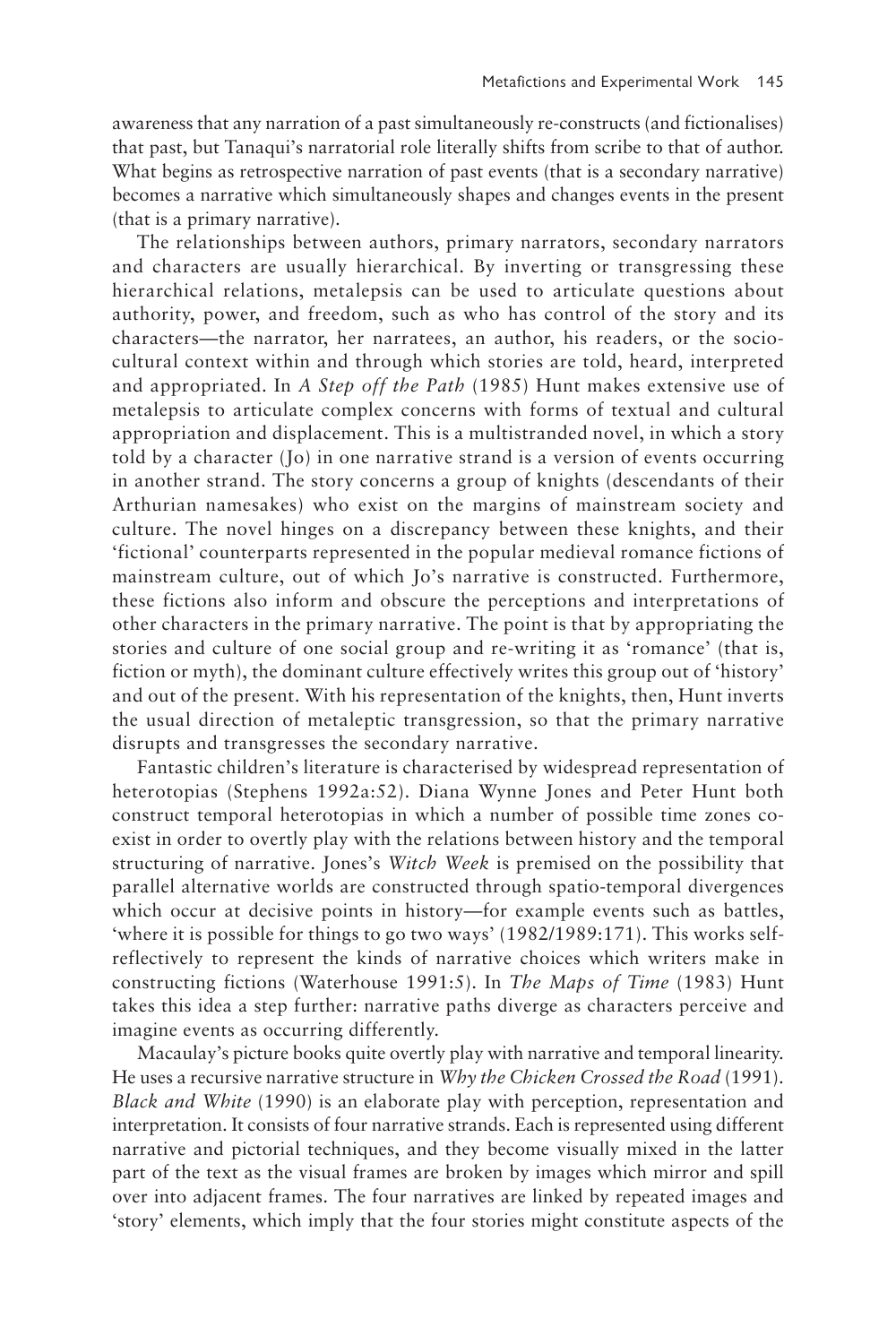same story. However, readers' attempts to construct a single logical chronological narrative are frustrated through the confusion of logical, temporal and causal relations between the four strands. Ultimately the text refuses interpretive closure. What we get is layering of different but similar fictions, interwoven into and endlessly reflecting each other.

### Mise en abyme and *self-ref lective devices*

The term *mise en abyme* refers to a representation or narrative segment, which is embedded within a larger narrative, and which reflects, reproduces or mirrors an aspect of the larger primary narrative (Prince 1987/1988:53; McHale 1987/1989:124– 125; Hutcheon 1980:54–56). It usually functions to indicate ways in which 'the larger narrative might be interpreted' (Stephens 1993:105). Narrative aspects which might be reflected include: the story or themes of the primary narrative; its narrative situation—such as the relationship between the narrator and narratee; or the style of the primary narrative text (McHale 1987/1989:124–125).

In realist novels a story, photo, painting or drawing will often function as a *mise en abyme* to reflect the thematic concerns of the primary narrative. For example, in Zibby Oneal's *The Language of Goldfish* the main character, Carrie, executes a series of abstracted drawings based on 'the idea of making patterns in which the real object disappeared' (1980/1987:31), descriptions of which are analogous with Carrie's experience of a dissolution of selfhood which she both desires and fears as she retreats from adolescence and growing up. Lois Lowry also uses this device in *A Summer to Die* (1977). Self-reflective visual images, such as mirrors, paintings and intertextual quotations are also a common metafictive strategy in the picture books of Browne and Van Allsburg, where they work to foreground the nature of the text as representation, and to blur the distinctions between textual fantasy and reality.

Stories narrated within the primary narrative by a character or a secondary narrator which reflect the story or themes of the primary frame-narrative can also function as *mise en abyme* devices. For example, in Paula Fox's *How Many Miles to Babylon?* (1967) the stories which James tells reflect larger thematic concerns with the role of story-telling in the recuperation of the past and the construction of a subjectivity. Russell Hoban plays with the recursiveness of the 'story-withinstory-within-story' structure in repeated descriptions of 'Bonzo Dog Food' labels in *The Mouse and His Child* (1967). Stephens has discussed the use of *mise en abyme* in three of Mayne's novels *Salt River Times, Drift* (1985) and *Winter Quarters,* where he sees the device as functioning to replicate the relations between reader and text (1993:108). Similarly, the representation of relations between a narrator and her narratees in Hunt's *A Step off the Path* replicates a range of text/ reader relations.

Self-reflective images are also used to mirror the narrative processes in texts. Thus the narrator of Price's *The Ghost Drum* (1987) is a cat chained to a pole around which it walks, telling stories, winding up the chain (that is, the story) as it goes. Similarly, the image of story-telling as 'weaving' is represented literally in *The Spellcoats* where the narrator's story is literally woven into a coat.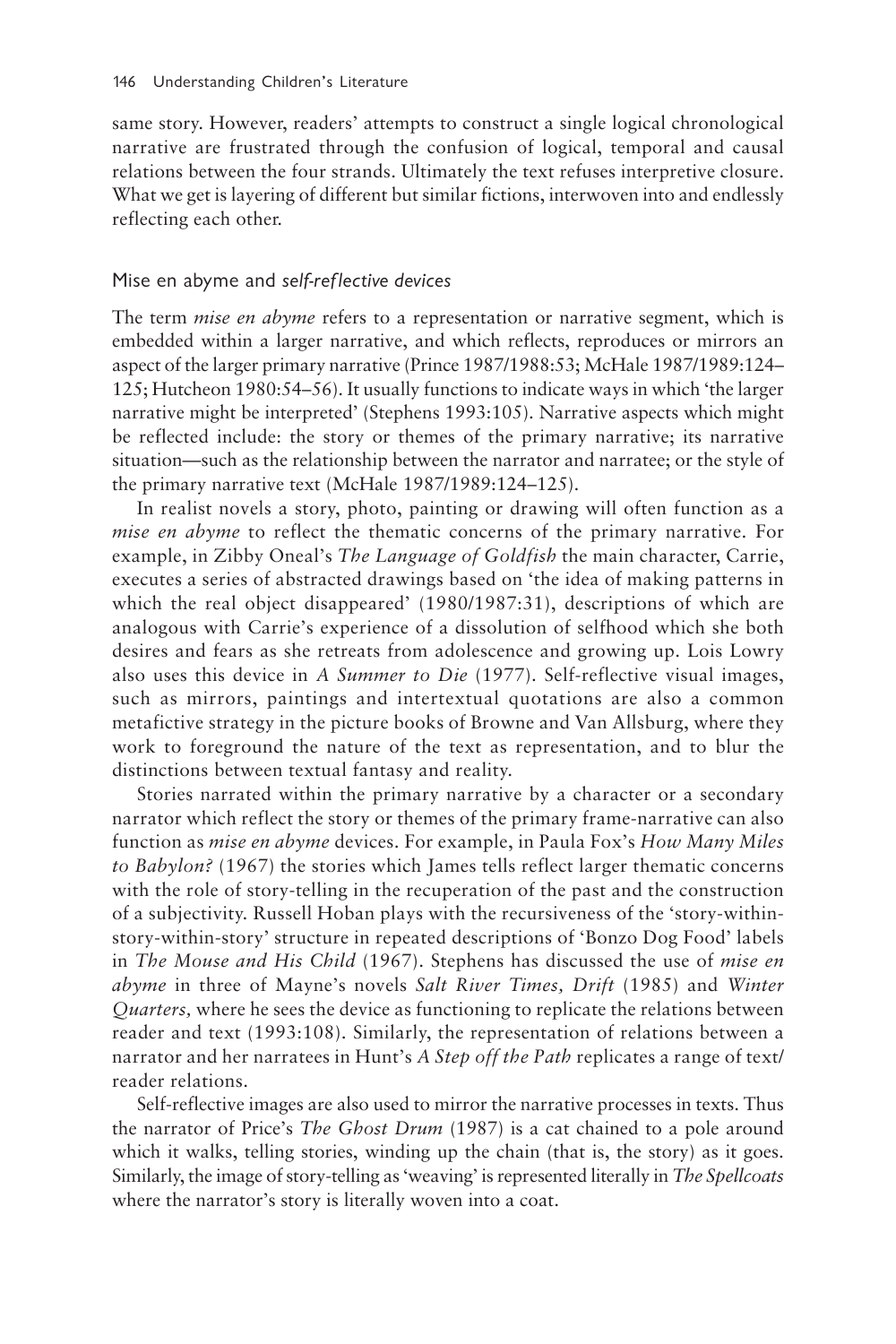### *The linguistic construction of texts and the world*

There are four main strategies whereby metafictive novels can be self-conscious about their existence as language: parodic play on specific writing styles; thematised wordplay, such as puns, anagrams, clichés; variation of print conventions and the use of marginalia, footnotes and epigraphs—strategies which draw attention to the physicality of texts; and deliberate mixing of literary and extra-literary genres, such as the journal, letter, newspaper items, historical documents, and so on.

Pratchett's *Truckers* is a metafictive fantasy novel about a group of 'nomes' who live under the floorboards of a large department store. Their social system, culture and religion is a bricolage of appropriated signs and discourses associated with department stores, mixed with parodic forms of Biblical and religious discourse. Pratchett constantly plays on the slippage between signifiers and signifieds, foregrounding the gap between signs and things (in the meanings the nomes ascribe to 'Bargains Galore' for instance). By foregrounding the construction of the represented world and, hence, the construction of the text, Pratchett also draws attention to the ways in which representations of the world outside the text are similarly constructed and ascribed with meanings. The stories in Alhberg's *The Clothes Horse* (1987) are constructed out of a play with the literal meanings of commonplace figures of speech, such as 'clothes horse' or 'jack pot'.

The combination of typographical experimentation and overt genre mixing is widespread in recent popular children's fiction, but as Stephens has suggested, 'seems to be settling into its own formulaic conventions: two or three clearly delineated genres or modes…are juxtaposed in order to suggest restricted perspective and to complicate otherwise flat, everyday surfaces' (1992a:53). In novels such as Libby Gleeson's *Dodger* (1990) or Aidan Chambers's *The Toll Bridge* (1992) the metafictive and experimental potential of genre mixing is repressed through the combination of these strategies with an implicit authorial position and with realist conventions. The discourse is treated as a transparent medium which simply conveys information, rather than as a specific linguistic code which constructs and inscribes this information with meaning. Novels such as Hunt's *Backtrack,* Chambers's *Breaktime* or Crew's *Strange Objects* consistently foreground their own textuality. Extra-literary genres and discourses are combined so as to effect abrupt shifts in the diegetic levels of narration, disrupt relations between fiction and reality within the textual frame, and draw attention to the discursivity of extraliterary genres.

### *Multistranded and polyphonic narratives*

Two common experimental strategies which can also be used metafictionally are multistranded and polyphonic narration. Multistranded narratives are constructed of two or more interconnected narrative strands differentiated by shifts in temporal or spatial relationships, and/or shifts in narrative point of view (who speaks or focalises). In polyphonic narratives events are narrated from the viewpoints of two or more narrators or character focalisers. These are strategies which enable the representation of a plurality of narrative voices, social and cultural discourses,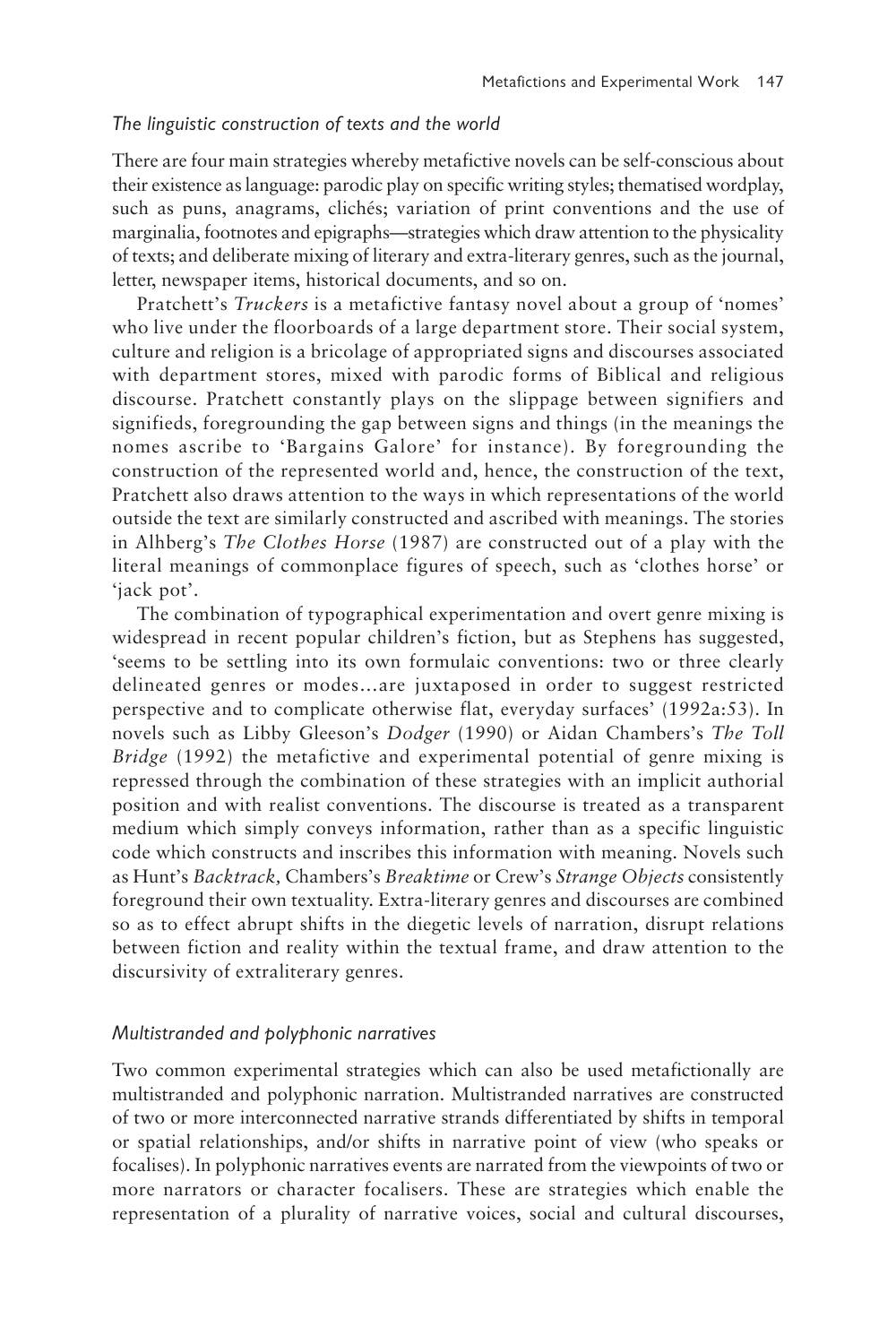perceptual, attitudinal and ideological viewpoints. In doing so they can work to efface or destabilise a reader's sense of a single authoritative narratorial position, and thereby situate readers in more active interpretive positions. These are not in themselves metafictive strategies though they can be used as such, particularly in texts which use multiple narrators or focalisers to represent different versions of the same events, such as Mayne's *Drift.*

One of the most common narrative structures used is interlaced dual narration. The narratives of two narrators or character focalisers are represented as two parallel strands interlaced together in alternating chapters or segments. This can work to overtly structure a novel as a 'dialogue' between two social, cultural, historical or gendered positions, as in Hunt's *Going Up* (1989), Caroline Macdonald's *The Lake at the End of the World* (1988), Jenny Pausacker's *What Are Ya?* (1987), Jan Mark's *The Hillingdon Fox* (1991) or Dickinson's *A Bone from a Dry Sea* (1992). However, like typographic and generic forms of experimentation, interlaced dual narration has also settled into its own formulaic conventions and is frequently structured so as to privilege one dominant authoritative position.

These narrative forms are at their most innovative when combined with other experimental narrative features, such as intertextuality, complex shifts in narrative point of view, and indirect and effaced modes of narration (see Stephens 1992b and Hunt 1991:100–117). Two of the most sophisticated examples of polyphonic multistranded narration to date are Alan Garner's *Red Shift* (1973) and Jill Paton Walsh's *Unleaving* (1976).

### *Postmodernist historiographic metaf ictions*

Historiographic metafiction refers to novels which self-reflexively mix fictive and historical modes of representation so as to pose questions about the relationships between fiction, history and reality (Hutcheon 1989:50). Represented historical material may refer to either actual or fictive events—the texts and documents represented in Hunt's *Backtrack* are almost entirely fictional, whereas those in Crew's *Strange Objects* are a mixture of actual and fictive. It is the physical incorporation of the discursive style of history writing, rather than their actual historicity, that is characteristic.

Intellectual historians such as White (1987) and LaCapra (1980) have focused on the relations between representation, in particular narrative representation, and our capacity to know and understand the past. To the extent that the past is only accessible via its documents, archives and artefacts, our knowledge of that past is always mediated and determined by prior textualisations or representations. Potentially the past is, therefore, only knowable as text, and is thereby always already implicated in problems of language, discourse and representation. Historiographic metafictions highlight concerns with interpretation and representation by incorporating 'historical' texts and discursive conventions. For example, Hunt plays with the conventional historicist assumption that the closer an account of an event is to that event in time, the more accuracy and credibility it has, by including a transcript of an Inquest Report in which he steadfastly refuses to disclose information, thereby drawing attention to the discursive strategies which structure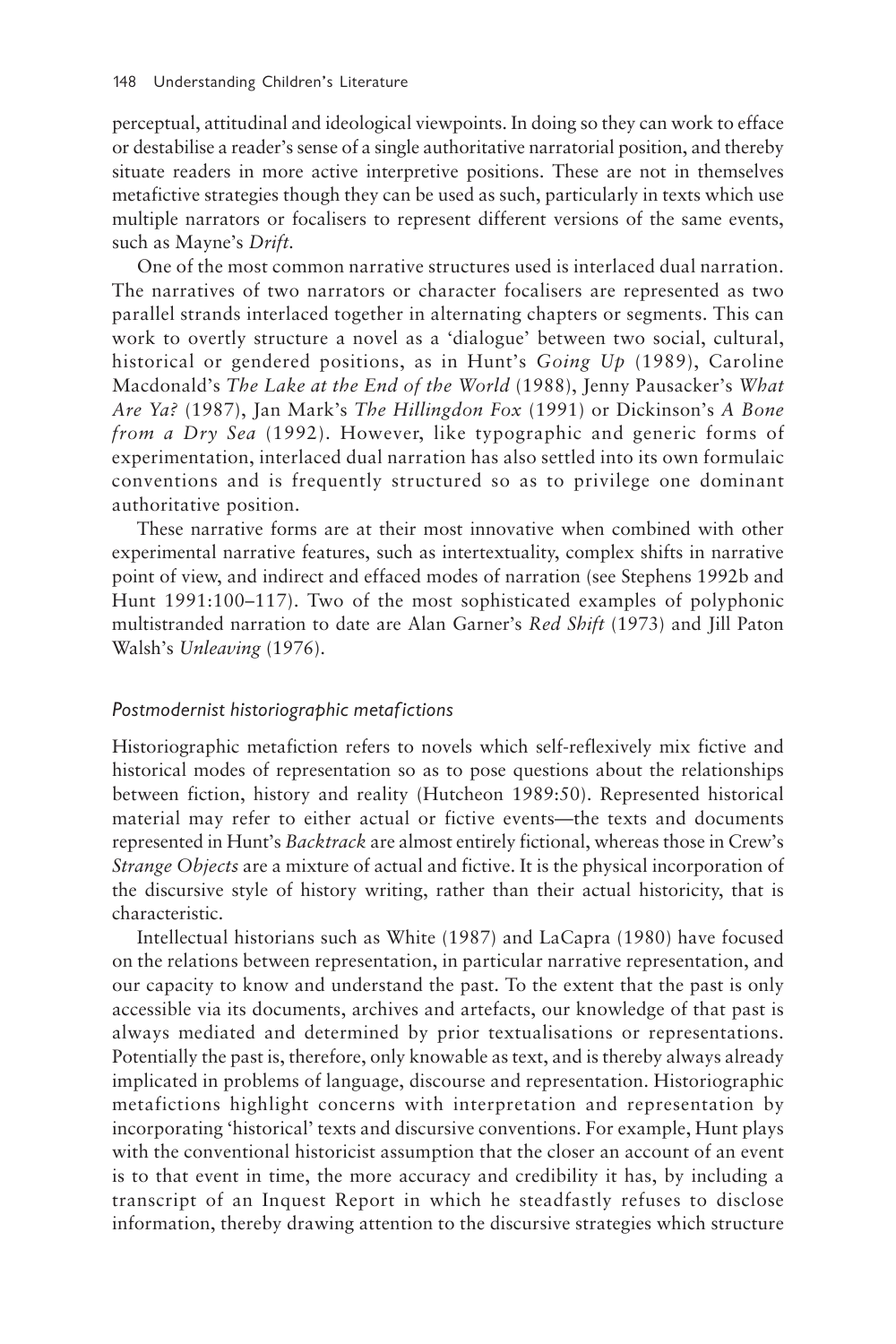the report. The primary narrative of *Backtrack* centres on two characters, Jack and Rill, who attempt to solve a mysterious train crash which occurred seventy years earlier. The mystery remains unsolved and the lack of narrative resolution draws attention to the discourses whereby the mystery is constructed and whereby Jack and Rill attempt to solve it: namely, historical research, conjecture and reconstruction, and conventionalised generic narrative codes—the espionage plot, and the crime of passion plot. A subsequent blurring of the status of these discourses, as fiction and/ or history, foregrounds their conventionality and the extent to which fiction and history are both culturally inscribed categories of discourse and not always easily distinguishable from each other. The narrative forms for representing and structuring events are common to both history writing and fiction, and that these are forms which impart meaning as well as order (Hutcheon 1989:62). The possibility remains that the act of narration, in either fictive or historical writing, might construct and thereby construe its object.

### **Conclusions**

An increasingly noticeable phenomena has been the appropriation of experimental and metafictive narrative techniques into mainstream children's literature, an occurrence which blurs the distinctions between experimental and nonexperimental, between the mainstream and the marginal. However, a key distinction between experimental and non-experimental writing for children lies in the audience positions constructed within texts. As experimental and metafictive features become more superficial aspects of a texts construction, and hence more conventionalised and formulaic, the range of interpretive positions inscribed in texts become increasingly restricted. Many of the techniques and strategies which I have described are not in themselves 'experimental' or 'metafictive', though they have the capacity to function in these ways when used in combination either with each other, or with particular discursive and narrational modes. Metafictive and experimental forms of children's writing generally utilise a wide range of narrative and discursive strategies which distance readers from texts, and construct implied readers who are more actively involved in the production of meanings. By drawing attention to the ways in which texts are structured and to how they mean, metafictions can potentially teach readers specific codes and conventions and interpretive strategies with which to read and make sense of other, more closed, fictions. Furthermore, to the extent that we use language and narrative to represent and comprehend reality, as well as to construct fictions, metafictions can, by analogy, show readers how representations of reality are similarly constructed and ascribed with meanings.

### **References**

Britton, J. (1970/1972) *Language and Learning,* Harmondsworth: Penguin. Genette, G. (1980) *Narrative Discourse,* Oxford: Blackwell.

Hunt, P. (1988) 'Degrees of control: stylistics and the discourse of children's literature', in Coupland, N. (ed.) *Styles of Discourse,* London: Croom Helm.

——(1991) *Criticism, Theory and Children's Literature,* Oxford: Blackwell.

——(ed.) (1992) *Literature for Children: Contemporary Criticism,* London: Routledge.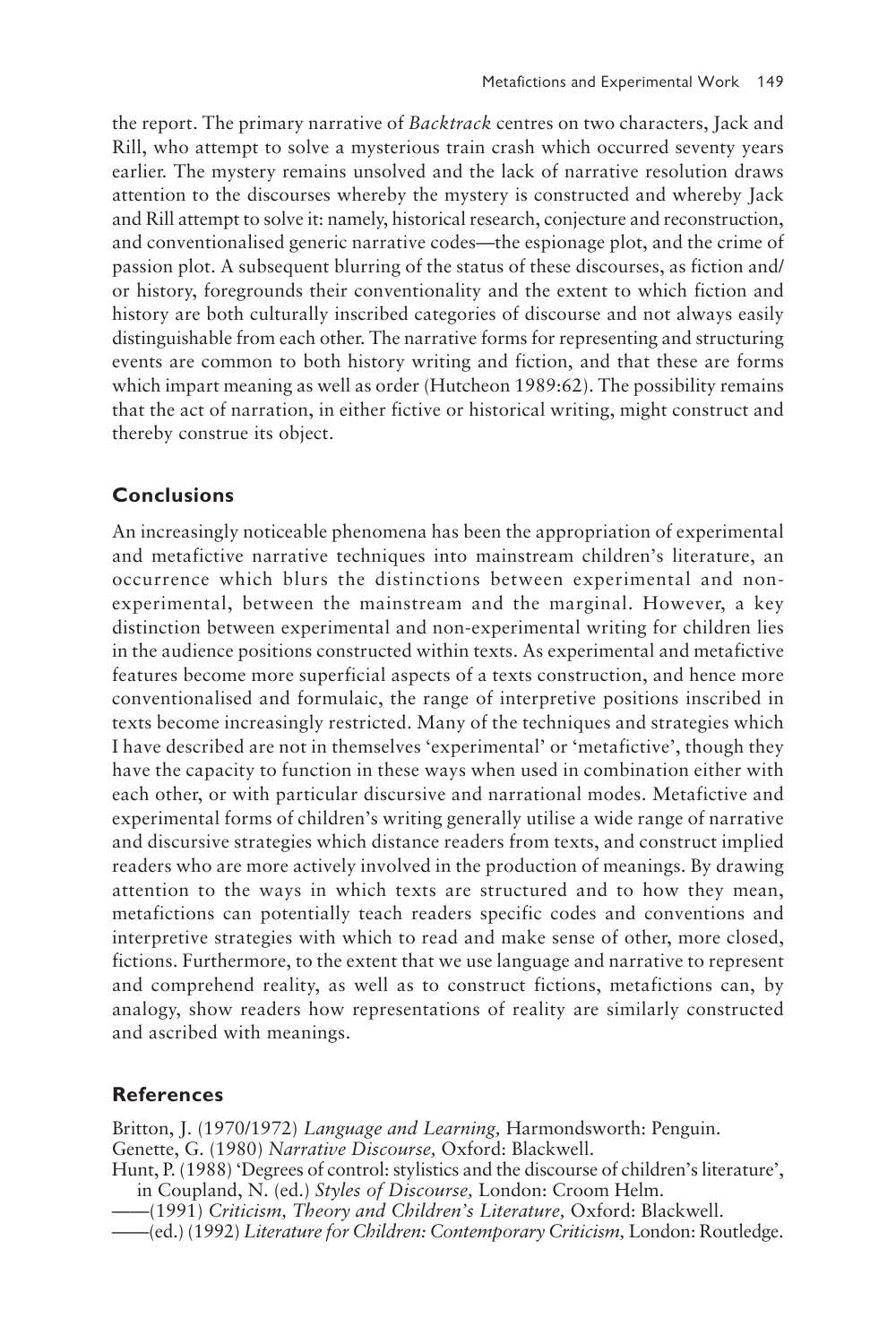- Hutcheon, L. (1980) *Narcissistic Narrative: The Metafictional Paradox,* New York: Methuen.
- ——(1989) *The Politics of Postmodernism,* London: Routledge.
- Jones, D.W. (1982/1989) *Witch Week,* London: Mammoth.
- Kemp, G. (1987/1989) *I Can't Stand Losing,* Harmondsworth: Penguin.
- LaCapra, D. (1980) 'Rethinking intellectual history and reading texts', *History and Theory* 19, 3, 245–276.
- Lewis, D. (1990) 'The constructedness of texts: picture books and the metafictive', *Signal* 61, 131–146.
- McCallum, R. (1992) '(In)quest of the subject: the dialogic construction of subjectivity in Caroline Macdonald's *Speaking to Miranda', Papers: Explorations into Children's Literature* 3, 3:99–105.
- McHale, B. (1987/1979) *Postmodernist Fiction,* London: Routledge.
- Mackey, M. (1990) 'Metafiction for beginners: Allan Ahlberg's *Ten in a Bed', Children's Literature in Education* 21, 3, 179–187.
- Mark, J. (1990) *Finders Losers,* London: Orchard Books.
- Moss, A. (1985) 'Varieties of children's metafiction', *Studies in the Literary Imagination* 17, 2:79–92.
- Moss, G. (1990) 'Metafiction and the poetics of children's literature', *Children's Literature Association Quarterly* 15, 2:50–52.
- $-(1992)$  'Metafiction, illustration, and the poetics of children's literature', in Hunt, P. (ed.) *Literature for Children: Contemporary Criticism,* London: Routledge.
- Ommundsen, W. (1989) 'Narrative navel gazing: or how to recognise a metafiction when you see one', *Southern Review* 22, 3:264–274.
- Oneal, Z. (1980/1987) *The Language of Goldfish,* London: Gollancz.
- Prince, G. (1987/1988) *A Dictionary of Narratology,* Aldershot: Scolar.
- Stephens, J. (1991) 'Did I tell you about the time I pushed the Brothers Grimm off Humpty Dumpty's wall? Metafictional strategies for constituting the audience as agent in the narratives of Janet and Allan Ahlberg', in Stone, M. (ed.) *Children's Literature and Contemporary Theory,* Wollongong: New Literatures Research Centre.
- ——(1992a) 'Modernism to postmodernism, or the line from Insk to Onsk: William Mayne's *Tiger's Railway', Papers: Explorations into Children's Literature* 3, 2:51– 59.
- ——(1992b) *Language and Ideology in Children's Fiction,* London: Longman.
- ——(1993) 'Metafiction and interpretation: William Mayne's *Salt River Times, Winter Quarters* and *Drift', Children's Literature* 21:101–117.
- Vygotsky, L.S. (1934/1962) *Thought and Language,* ed. and trans. E.Hanfmann and G. Vakar, Cambridge, MA: MIT Press.
- Waterhouse, R. (1991) 'Which way to encode and decode fiction', *Children's Literature Association Quarterly* 16, 1:2–5.
- Waugh, P. (1984) *Metafiction: The Theory and Practise of Self-Conscious Fiction,* London: Methuen.
- White, H. (1987) *The Content of the Form: Narrative Discourse and Historical Representation,* Baltimore: Johns Hopkins University Press.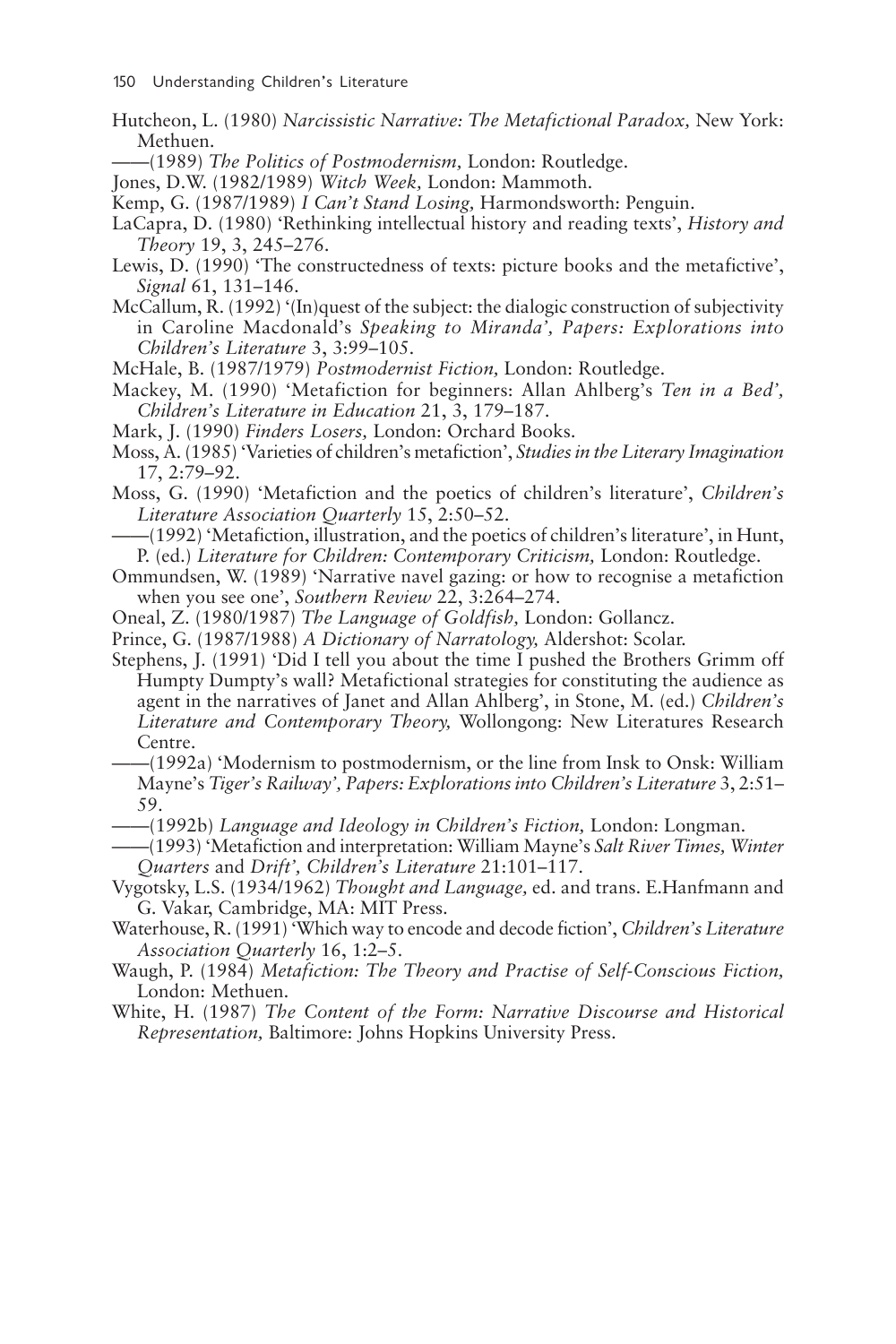# 13 Children Becoming Readers: Reading and Literacy

*Geoffrey Williams*

### Editor's introduction

One of the major concerns of those who work with children and books is literacy, and it may seem obvious that children's literature can be an important tool in the acquisition and use of language. However, both the theory and the practice are complex and continually developing; Geoffrey Williams's discussion looks both at children's books and at classroom work, drawing together many of the critical and theoretical issues of other chapters in this book.

PH.

### **Introduction**

Over the past decade or so children's literature has assumed a new status in the teaching of reading in the first years of school. Previously, though enthusiastic teachers read to children during story time, actual instruction in reading 'skill' was largely carried out through specially written materials, in the form of reading schemes and comprehension exercises. The result was that for very many children Janet and John, Dick and Jane were more familiar figures of fiction than Rosie, Alfie or Tom Long. There have, of course, always been teachers who understood that the texts through which children learned to read were important for the kinds of readers they became, but these exceptions were the more remarkable because the dominant practices were so strong.

Some features of recent changes in literacy pedagogy which give children's literature a new status in reading pedagogy are explored in this chapter. There are two aspects of particular interest: appreciation of the significance of the semiotic patterning of literary texts; and explorations of effects of ways of talking about literary texts. Certain ways of talking about narrative in some families have profoundly influenced the teaching of reading, but these pedagogic strategies rest on specific images of relations between home and school reading practices, which it is therefore important to examine closely. In particular, the metaphor of an essential partnership between home and school literacy practices will be under focus. The chapter also considers different forms of classroom work which develop through the metaphors of personal response to, and collaborative exploration of, literary text, and concludes with an image of a class of 11-year-old children using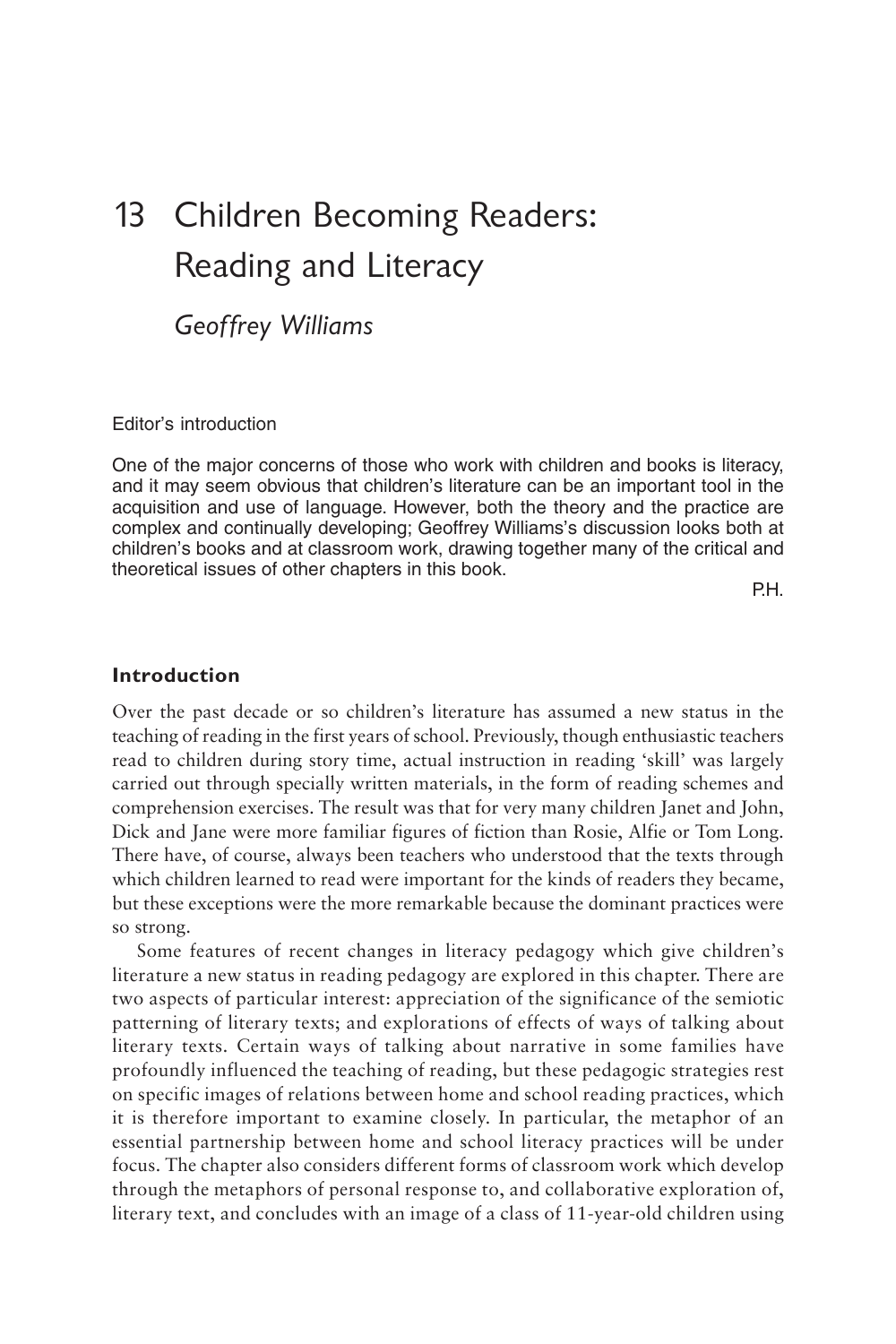metasemiotic tools, in this case linguistic tools, to talk about a book they enjoyed greatly. For reasons of space the discussion is restricted to the early periods of children's literacy development in primary school, a selection which is perhaps justified by the fact that far greater critical attention is usually given to adolescents' reading.

### **Texts in Reading Development**

When children learn to read, they do so by reading *something,* texts, in fact. Despite this truism the effects of texts have been very little studied in reading pedagogy. A typical formulation is that 'Children learn to read', and it is the agent 'children' and the process 'read' which have attracted most attention from analysts. Even when children have been studied, it has typically not been children in some actual context of lived experience but individual, displaced acts of perception and cognition which experimenters have probed. Margaret Meek comments, on the basis of a lifetime's interest in children's literature and reading development,

In all of the books I have read about reading and teaching reading there is scarcely a mention about what is to be read. Books are, as the saying goes, taken as read in the discussions about reading teaching. The reading experts, for all their understanding about 'the reading process', treat all text as the neutral substance on which the process works, as if the reader did the same thing with a poem, a timetable, a warning notice.

Meek 1988:5

Only in the last decade has a different formulation, 'Texts construct children's reading', entered discussions about how children learn to read, although understanding of the agency of texts in the making of readers has now become an important aspect of the children's literature field. Scholars such as Meek and Nodelman (1988) cross the established boundaries of academic disciplines to develop their accounts of the subtlety and significances of literary texts written for children, often surprising readers by how transdisciplinary the reach of such work is, and needs must be. Such studies draw on research in semiotics, socio-cultural theories of children's mental development, histories of literacy and, increasingly, anthropological and sociological studies of cultural differences in narrative practices.

Meek writes in particular of the 'untaught lessons' in reading, those which readers experience only through deep involvement in what they read and through sharing readings with others (1988:7). These accounts of untaught reading lessons rest on the textuality of the literature children read, and they therefore require careful investigation of how meanings are built up by the patterning of visual and linguistic elements of individual texts. It is worth taking a few moments with the detail so that the specific resources for these signifying practices are made visible.

Since *Where the Wild Things Are* (Sendak 1970) counts as an example of a text which many children become deeply involved with, it is a useful 'test case' for the argument. Some economy can be achieved by asking a specific question about children's reading of narrative: how does a child reader learn about the development of plot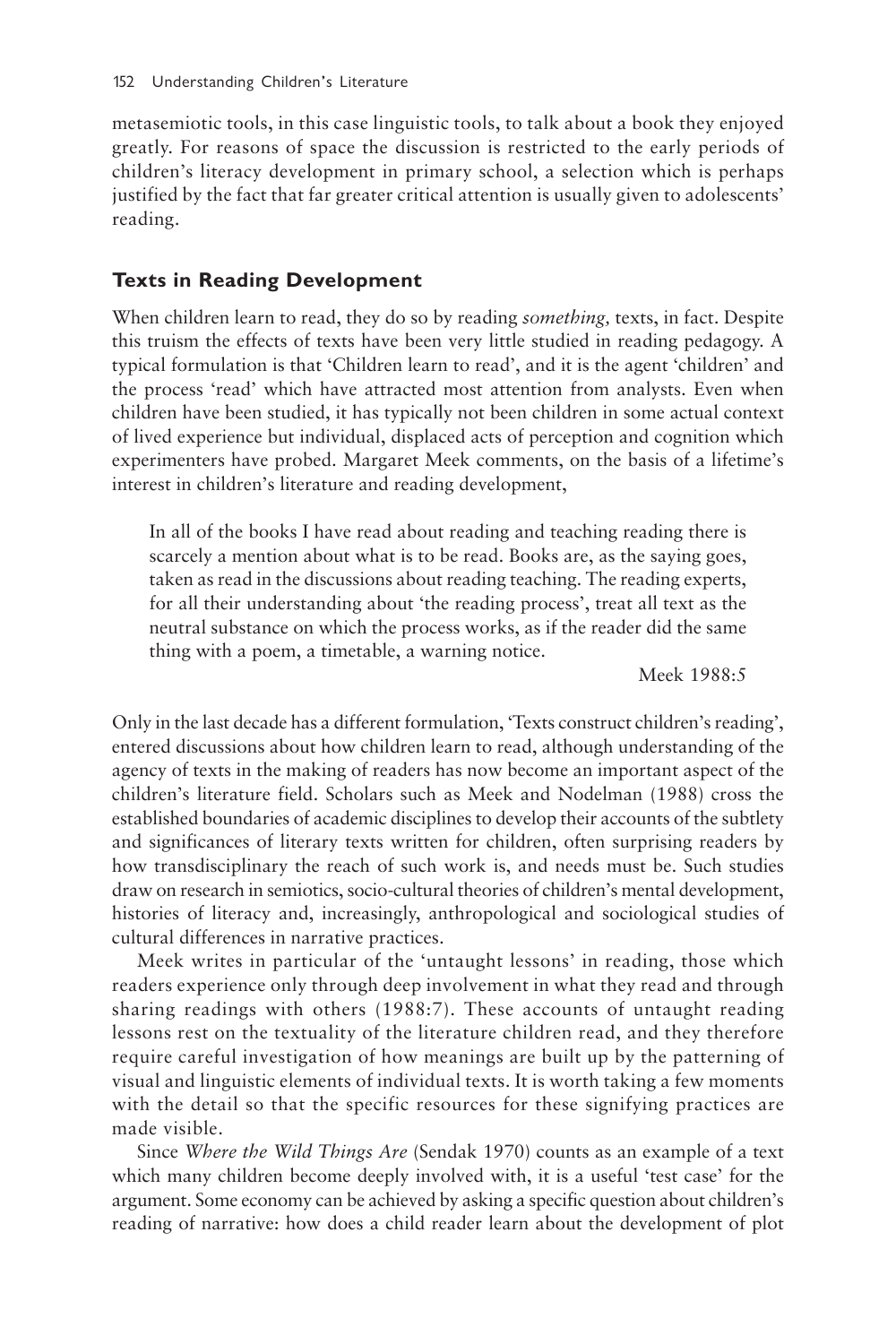from the semiotic patterning of this text? This is surely one crucial aspect of being able to read like a 'model reader', in Eco's (1994) sense.

Perhaps the most obvious source of understanding of plot relations is the excitement of the depicted events, from which comes the necessity to turn the page. But that is not all there is to say about the resource of the text for this learning. How is the sense of event and, perhaps more importantly, the significance of event, given by the patterning of the resources of language and image?

Consider those images in which Max looks directly at the viewer/reader, in contrast with those in which his gaze is directed 'within' the represented world. There are three such images. The first occurs just after the bedroom begins to become a forest, and just before Max begins to take advantage of it. He looks directly at the viewer, with a smile which seems to invite complicity. As readers we appear to be instructed that something slightly different is about to happen as we turn the page. Perhaps it will seem akin to one of those moments when somebody makes momentary eye contact, in a classroom or at a party, from which it is evident that more will follow. That is to say, at this point the text 'asks' us to begin to adopt a slightly different relationship with Max through the form of the image.

How does the image 'ask' something new of the reader? In a recent analysis of the semiotic resources of visual images, Kress and van Leeuwen (1990) describe direct gaze from the depicted figure to the viewer as the means through which demands, in comparison with offers, are made. Following their lead we might say that prior to this point the text has offered information, but in this image it makes a first demand on a reader to adopt a particular orientation of expectation to the sequent events. We might predict that what follows will therefore have some particular significance for the narrative development, as indeed it does as Max begins to act in the transformed world of his room.

The next moment of 'demand' comes soon after. It is the image in which Max sets out in his private boat to begin his voyage to the Wild Things. Max's gaze here is very clear, very direct—in some contrast with the furtiveness of the earlier image. The combination of the gaze, the disposition of the arms, the smile and the frontal angle of Max's body all seem to suggest a request which is something like 'come and play this game with me'.

There is one last image in which a demand is made. The wild rumpus has begun at Max's command and, of course, the following three images assume the full volume of the page. In the first of these Max dances in parallel with the wild things, but below them; in the second, he swings in the tops of the trees, equal with them; and in the third, he is on top of them, riding triumphantly, mace in hand. It is in the second that the new demand is made, just prior to his ascendancy to a position of total domination.

Direct gaze from the depicted character to the reader is, of course, just one of the many meaning resources which contribute to a sense of the plot. Going back through the images we can see many other ways in which subtle variation cues readers to adopt a variable role relationship with Max, or with the other participants. Consider just one further example of the significance of variation, the vertical angle at which the characters are depicted. As viewers we are positioned at eye level in the first image, at a slightly higher angle in the second, and at a much higher angle again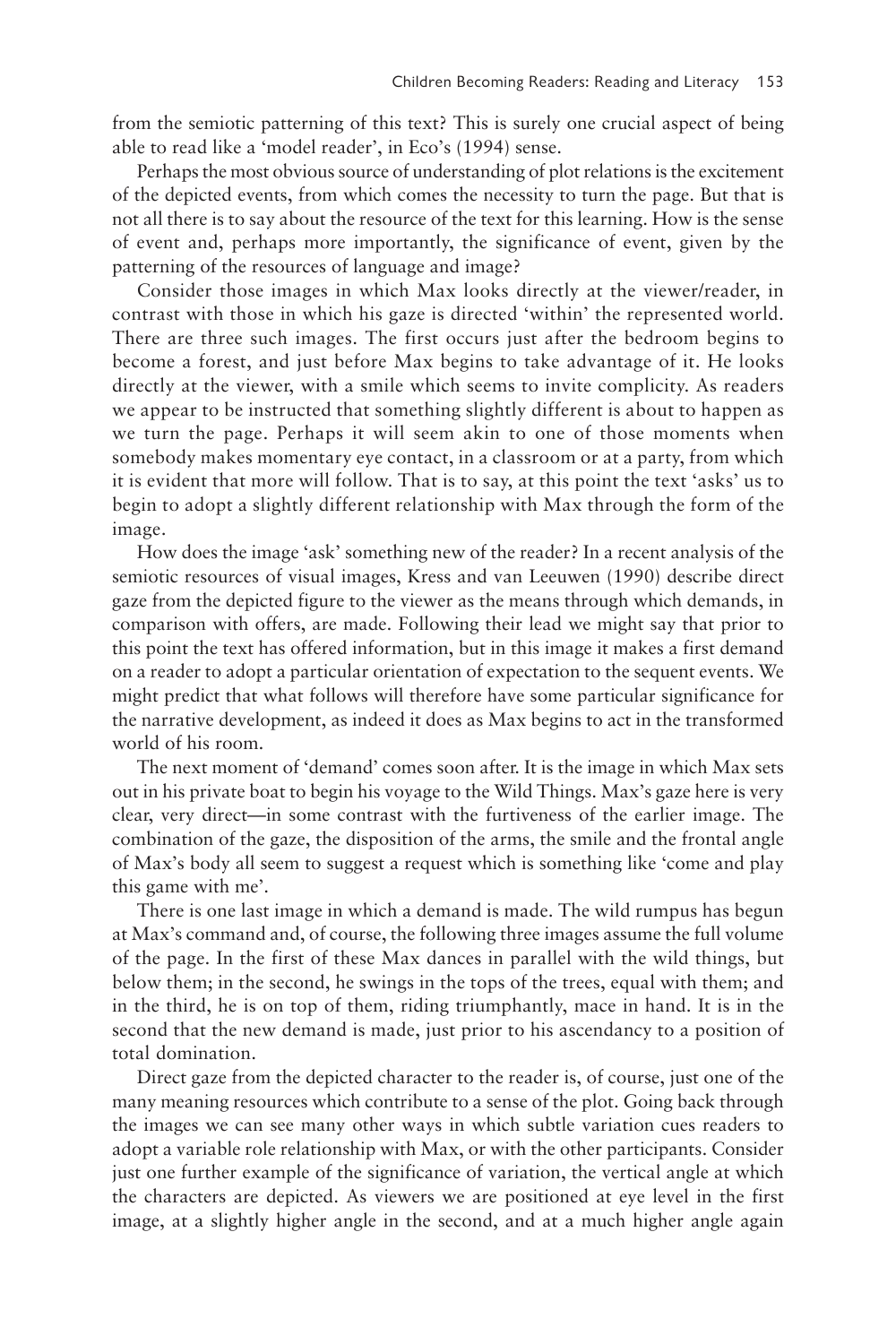through the images of Max in his bedroom, but then the angle drops back to eye level as he sails off through night and day, and then to a much lower angle as he encounters the first Wild Thing (cf. Nodelman 1988:183).

Again, what is the significance of this variation? In Western European visual semiotic resources, angle of view is the primary means through which a relation of power between viewer and represented image is construed. (Consider, for example, the variable construal of a politician's power through press photographs shot at various vertical angles.) In this text the images instruct us to adopt variable power relations with Max as part of the plot development—first, we are more or less his equal; then, in his moment of abandonment we become 'superior' in power—or, perhaps more accurately, Max is relatively diminished in power; and then, as the plot develops, our power diminishes relative to the participants in the ensuing monstrous clash.

The significance of variation in the patterning of meanings might equally be pursued with regard to language. For example, we might ask how, linguistically, readers *initially* are given a sense that this night—the night of Max's transgression, journey and restoration—is a night with singular qualities.

Grammatically, the text has an unusual beginning which 'foregrounds' the particularity of the night. This comes about because of the choice the author has made for the initial element of the first clause of the text. Halliday (1994) describes how English gives readers a choice as to which constituent is placed in first position in a clause. As a consequence there is a meaning significance attaching to the initial element, which gives information about the textual organisation of the message by indicating the speaker/writer's 'point of departure'. Speakers may begin a clause with the grammatical Subject, as the writer of the publisher's introduction did in the Puffin edition:

*Max's wonderful adventure* began the night he put on his wolf suit.

Alternatively, a speaker might begin with an atypical choice or marked choice as Sendak did when he brought to the foreground not Max, nor his adventure, but instead

### *The night Max wore his wolf suit and made mischief of one kind and another* his mother called him 'WILD THING!'

Notice, too, that grammatically a good deal of information about the particular night is built up immediately around the noun 'night' itself. Technically this is achieved through embedded clauses in the noun group, which are constituted by all the words in italics after 'night'. The physical distribution of the language on the page also supports this marking of the moment in time since the noun group is extended over the first two pages. Grammar and orthography together draw attention to the particularity of the moment.

To return, then, from the detail of the particular text to the general argument. The point to which Meek and others draw attention is this: many literary texts written for children enable readers to take up ways of meaning relevant to literary readings of text through the patterning of semiotic resources in both language and visual image. On this account children do not become 'literary' readers by first developing a bank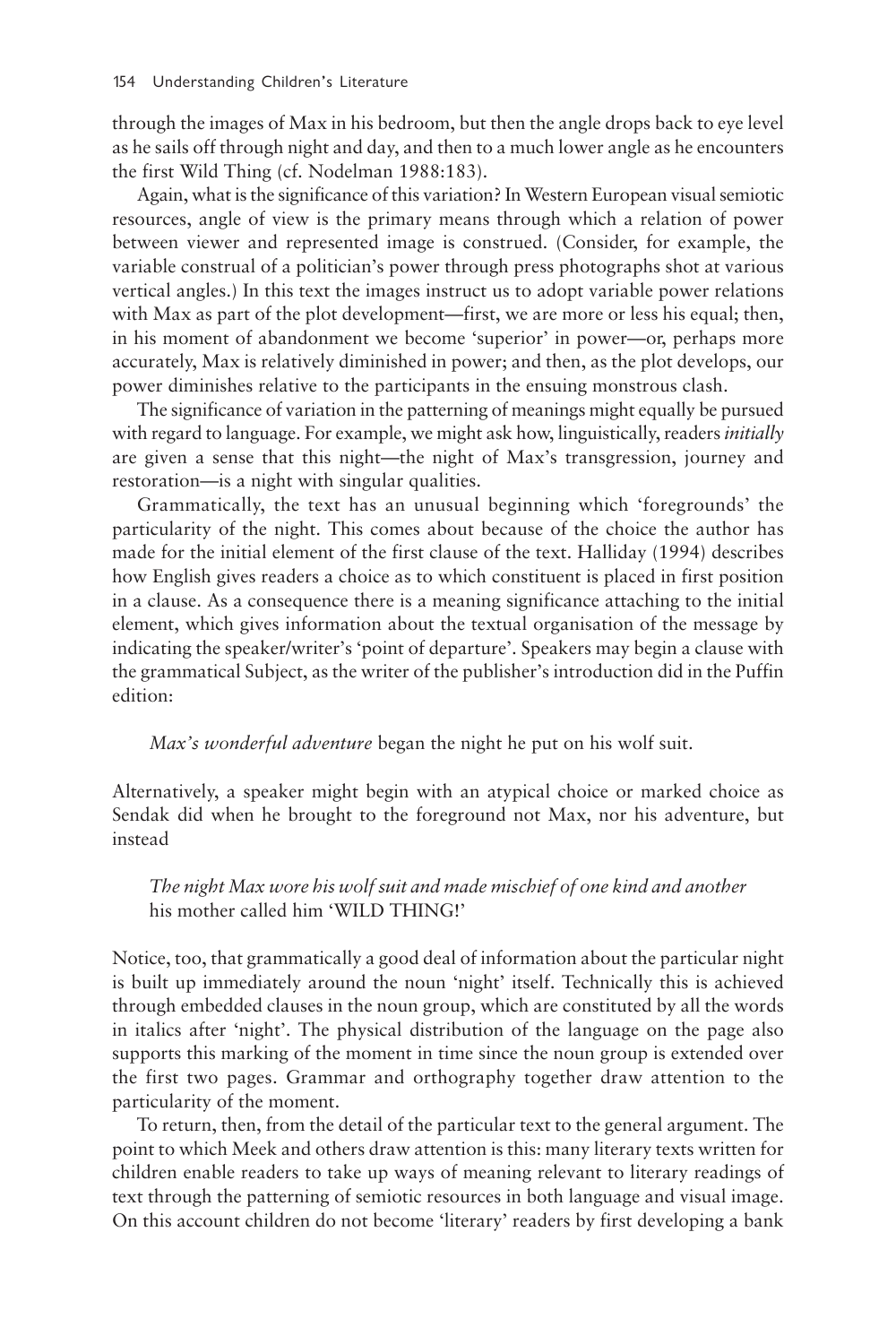of skills in 'decoding' and 'comprehension', and then apply these skills to literary (and other) texts. They learn how to act as literary readers partly because the resources of the texts they care about make it possible for them to act as literary readers.

The sense of 'act' is important. It draws attention to the fact that literacy is constructed in action, in and through the reading of texts and through engaging in the forms of interpretation which these texts make possible. The selection of verb here in fact owes much to Vygotsky's insight into the resources which mediate meaning in interaction and over time become part of a child's ways of meaning (Vygotsky 1986).

Literary texts are thus a necessary requirement for the development of literary readers. They are not, though, a sufficient condition. In Meek's formulation there are two conditions, the second being the necessity of 'sharing our readings with others'. The benefits of sharing readings have been so widely discussed in the children's literature field they may appear to require no further analysis, but this is not so.

Since for children the two main sites for this sharing are families and schools, relations between ways of sharing readings in these sites are crucial for development. Since sharing is always by definition with socially situated others, whose locations in socio-cultural practices vary, there is an important potential for different forms of interpretive practice to develop in and around literary text. Therefore, how readings are shared in classrooms, and how these classroom ways of saying relate to ways of meaning that children have developed in their families, have a deep significance for literacy pedagogy and are the focus of the next section. In the following discussion I will initially consider changes to early school literacy pedagogy which are based on observations of family reading practices, then raise some questions about the effects of the notion of a close partnership between home and school in literacy education.

### **Story Reading and Early Literacy Pedagogy**

From case studies of precocious readers (for example, Clark 1976; Durkin 1966), and correlational studies of early development of schooled literacy (for example Wells *et al.* 1981; Wells 1985; 1987), there have been consistent findings of strong associations between joint book reading in families and early success in school literacy. The findings have been widely used in Australia, Britain, Canada, New Zealand and the USA to fashion literacy education in the early years of schooling. In Australia, joint book reading has become one of the orthodoxies of the 'whole language' approach.

In classroom joint book reading, teachers have been encouraged to simulate family interaction by reading 'big book' versions of children's literature with whole classes of young learners (Holdaway 1979). Interaction during school joint book reading usually takes the form of an initial reading of a text and discussion of story features based on children's individual responses to it, then further readings in which children progressively take more responsibility for reading the written language aloud.

However, the foregrounding of continuity in reading practices between home and school, tending to universalise the practice of joint book reading in the home, comes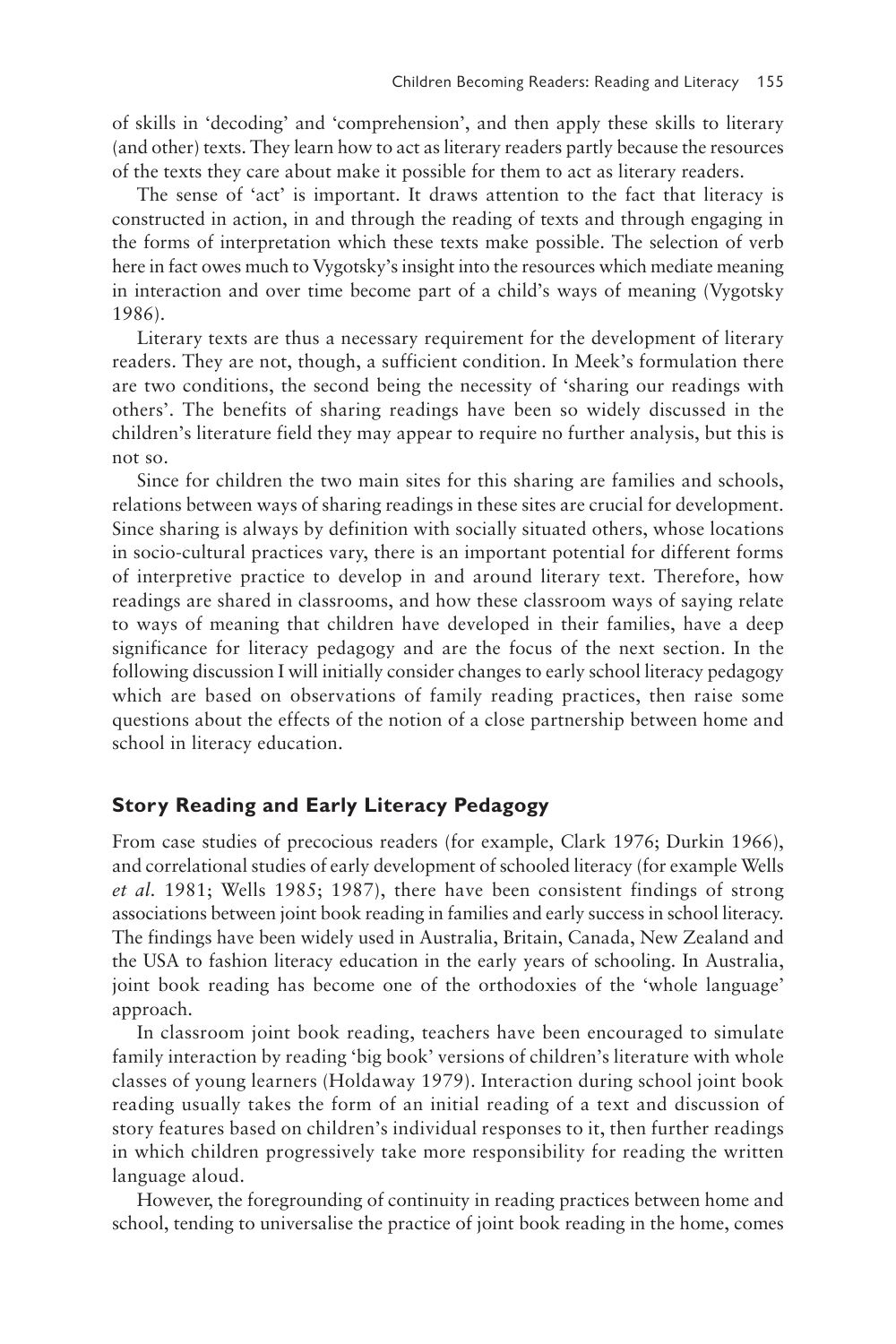at a high price for some young learners. In contrast with the universalising tendency of much of the pedagogical literature, a significant body of evidence points to the relativity of literacy practices in different social locations, including ways in which caregivers read to their children and hence the orientations which children develop to different 'ways with words' (Heath 1983). Since only some of these practices are selected into school discourse, even those children who are read to extensively at home may experience significant discontinuity between home and school literacy practices.

In fact, even in the early correlational studies of early reading achievement, important differences in family story-reading practices were evident. This was so in Wells's Bristol study (1985, 1987), and in a range of small-scale studies, for example Tizard and Hughes (1984) and Teale (1986). Researchers such as Wells have been clear that certain characteristics of linguistic interaction during the reading of text are related to school literacy development. He comments:

it is not the reading of stories on its own that leads children towards the reflective, disembedded thinking that is so necessary for success in school, but the total interaction in which the story is embedded. At first they need a competent adult to mediate, as reader and writer, between themselves and the text; but even when they can perform the decoding and encoding for themselves, they continue to need help in interpreting the stories they hear and read and in shaping those that they create for themselves. The manner in which the adult—first parent and later teacher—fulfils this latter role is almost as important as the story itself.

Wells 1985:253

Despite the strength of these assertions, repeated frequently in both research reports and pedagogic handbooks, only rarely has linguistic interaction during joint book reading been a topic of intensive analysis. Among such detailed studies, Heath's ethnographic comparison of literacy events in three communities in the south-east of the USA is the most widely known. With respect to joint book reading specifically, Heath found crucial variation in interaction between caregivers and children in the white fundamentalist Christian community of 'Roadville' and the 'maintown' middle-class social location of 'Gateway'. (The practice was found to be virtually non-existent in the third community, 'Trackton'.) The Gateway variant was the only one which approximated school practices. Heath argues that the variants signify different historico-cultural literacy traditions in these communities.

Additional to Heath's study of 'inter-cultural' variation, intra-cultural variation by social class locations was considered by Williams (1995). Many hours of interaction between mothers and 4-year-old children, and between teachers and kindergarten classes in the first two months of schooling, were audiorecorded. Semantic features of each clause of this interaction were analysed to describe typical semantic patterning during talk about books. Findings from the study confirm the sensitivity of literacy practices to social location and, additionally, indicate that it is aspects of the practices of only one social class group which are projected into school pedagogy.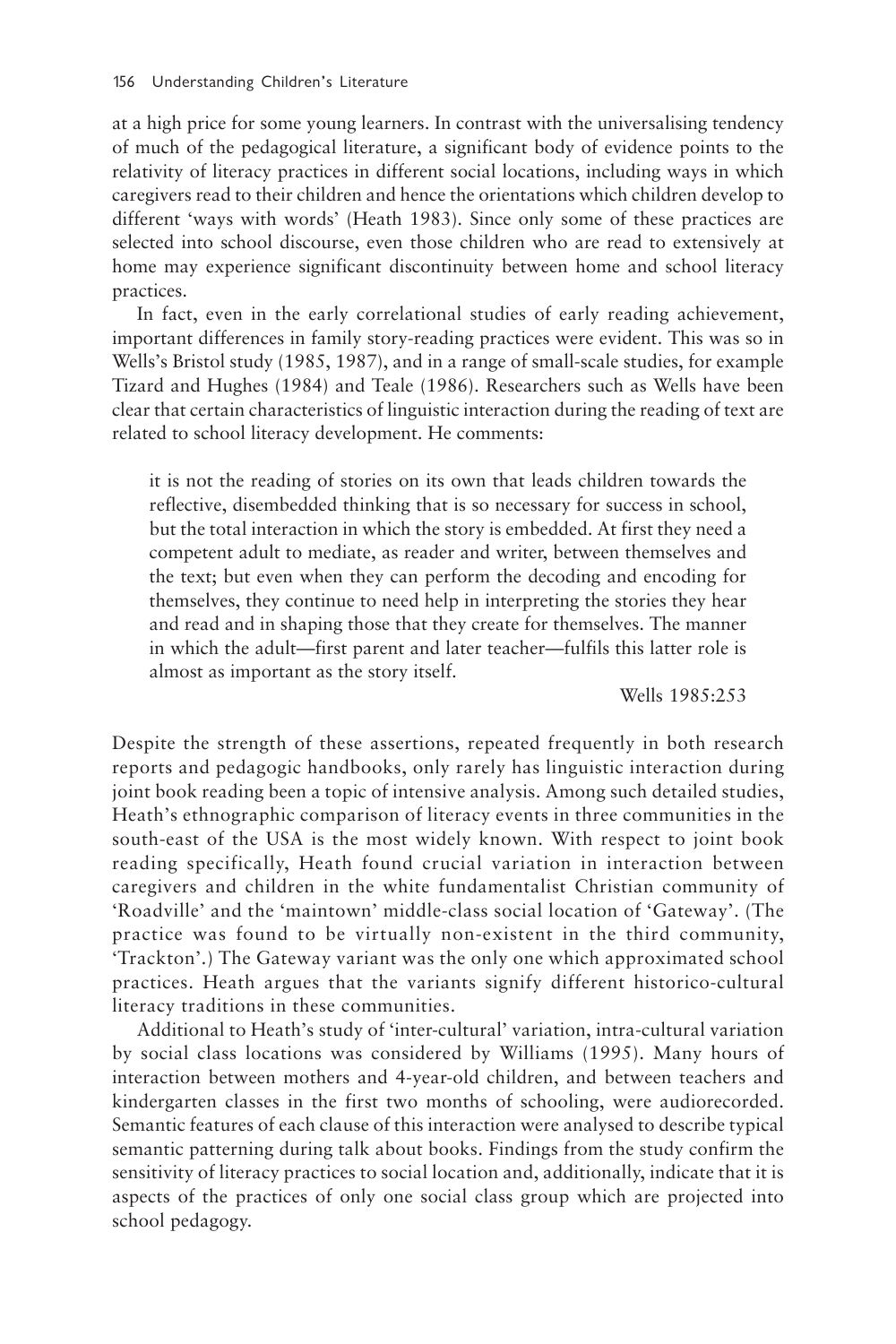The sensitivity of joint book reading practices to social location represents a radical challenge to the image of naturalness in interaction around children's literature which strongly typifies teaching handbooks. In these environments children become, in Bernstein's phrase, the 'imaginary subjects' of instruction (Bernstein 1990) and the account of the complexity of what they have to learn for success in school literacy is significantly reduced.

One of the most important current challenges for early literacy educators is to find ways of talking about books which can be made genuinely inclusive of children, or at least genuinely clear to them. Another is to avoid impressions that literacy differences are simply educational differences in another guise, and therefore successfully 'treated' by parent education strategies. Both challenges will have to be addressed through greater knowledge about both the subtlety and effects of meaning variations in relation to different socio-cultural locations.

### **Talking About Literary Texts and their Meanings in Classrooms**

The metaphor of *personal response* to story currently dominates thought about the function of children's literature in education. Under this metaphor children are involved in a wide range of activities which amount either to forms of retelling the constructs of the text, for example by mapping the plot, or by recreating elements of a scene (draw a picture of Terabithia), or to acting imaginatively within the constructs of the text (write to Gilly Hopkins to encourage her in her new life with her grandmother). What is specifically encouraged is an individual response which effectively takes the fictive world as given.

At its best this work can be interesting for children, particularly by creating opportunities to explore the internal coherence of a fictive world. But, in so far as these approaches to 'using' children's literature dominate classroom work, they actually create significant problems for many children. ('Using' literature is by far the most common verb representing these processes in literacy pedagogy.) Activities of the imagination are refracted through the metaphor of personal response as though they were universal features of childhood rather than specific forms of interpretive activity which are learned through specific social practices. Consequently, because textual meaning and modes of interpretation are taken as given under this metaphor, the longer-term significances of classroom work based on it remain opaque for many learners. They may appear to participate willingly, and certainly to enjoy themselves, but their understandings of *why* they are engaging in such work are likely to be another matter.

A rather different approach is taken by teachers who include explorations of the nature of literary text itself in classroom work, even with emergent readers. In this approach teachers position children as apprentice collaborators in the investigation of meanings and how they are made, rather than as reactors to given meanings. Such teachers find in the textual play of books like Browne's *Bear Hunt* and *Piggybook,* Burningham's *Granpa* and Scieszka's and Smith's *The Stinky Cheese Man and other Fairly Stupid Tales* resources which enable them to encourage children to investigate literary meaning-making as textual practice.

Experienced readers sometimes fear that such explorations of how meanings are made will destroy embryonic reading pleasure through disturbing the 'magic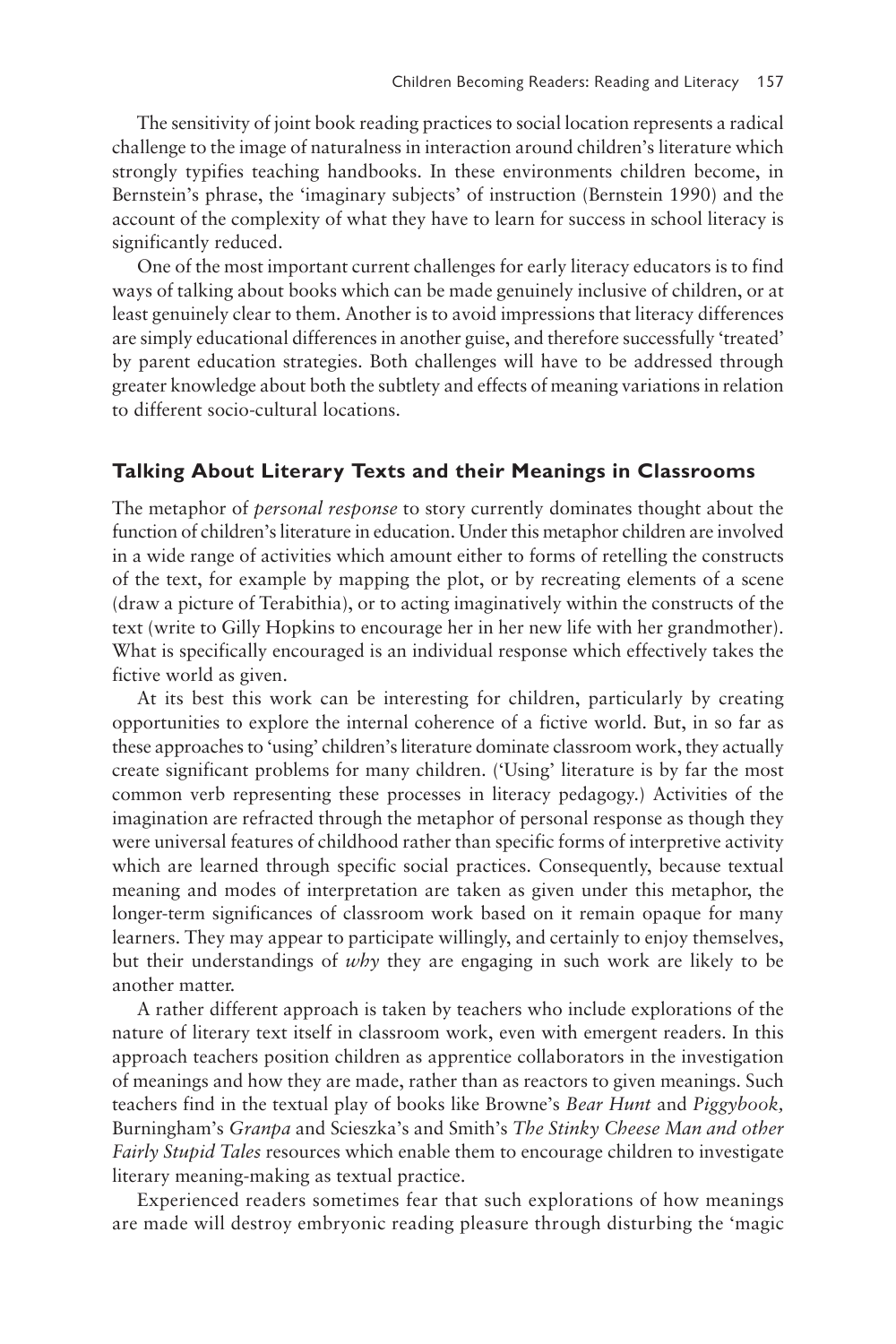of narrative', no doubt with memories of their own experiences of interminable and arbitrary classroom readings of texts still vivid. However, children do appear to be able to learn to read variably. Much in the way that Barthes describes in his introductory discussions in *S/Z* (1974) children can learn to read, on the one hand, as though for the moment a character were a real psychological entity and there were such places as midnight gardens and, on the other hand, as though there was nothing but the patterning of language which was the source of their pleasure. It is the integration of these two forms of pleasure which makes pedagogies which include investigation of how meanings are made so distinct: different ways of reading, each with its own satisfactions. What is importantly changed is the level of abstraction at which children learn to think about the nature of literature, and language.

In such approaches the search is always for the patterning of meaning, and never for the isolated textual instance of a felicitously used adjective or some other 'good word'. It is, after all, the patterning of relations which gives a literary text the kind of distinctive significance which Culler (1977) accords it. Although classroom readings begin by taking the figures of a text as given, it is usually not very long before children can be helped to notice features such as intertextual play and the repetitions and parallel structures of wordings which are the very basis of how literary texts mean.

One interesting example of such work is given by Aidan Chambers (Chambers 1985, 1993). Chambers's provocative question, first raised in *Booktalk* (1985) was this: are children critics, where the work of critics is understood in the terms Auden proposed in *The Dyer's Hand and Other Essays* (1948)? His evidence suggests that they may be. Chambers and his teacher collaborators describe children's participation in three types of 'sharing': sharing enthusiasms, sharing puzzles and sharing connections. The third is subtitled 'discovering patterns', and includes a framework of discussion through which sharing of ideas might take place, including the highly significant question 'Were there any patterns—any connections—that you noticed?' As with any proposal for a general framework, there is a danger that such a methodology might come to restrict what might be talked about with a particular text. Chambers himself warns repeatedly against this (for example, 1993:87). But it is a danger which is a problem for any specific pedagogical proposal, and therefore not a criticism of the approach itself. Pedagogical proposals which avoid the specific transmit their own invitations to rigidity.

In investigating the patterning of text it eventually becomes necessary to say something about what it is that is patterned. This requirement leads directly to a need for metasemiotic tools: a language to talk about language, or about other meaning systems. Here we come full circle to the beginnings of this discussion, to ask a question which it has only been possible to raise within reading pedagogy during the last few years. The question is this: as people with an interest in various facets of children's literature learn more about the nature of textuality by using a range of metasemiotic tools (Doonan 1993), is it possible that children might also learn to participate in such explorations through accessible metasemiotic tools?

To exemplify, and in a sense to offer a test case, I will describe a specific, exploratory instance of work of this kind as the final movement of this chapter. The work was with a class of 11-year-olds and forms part of a research project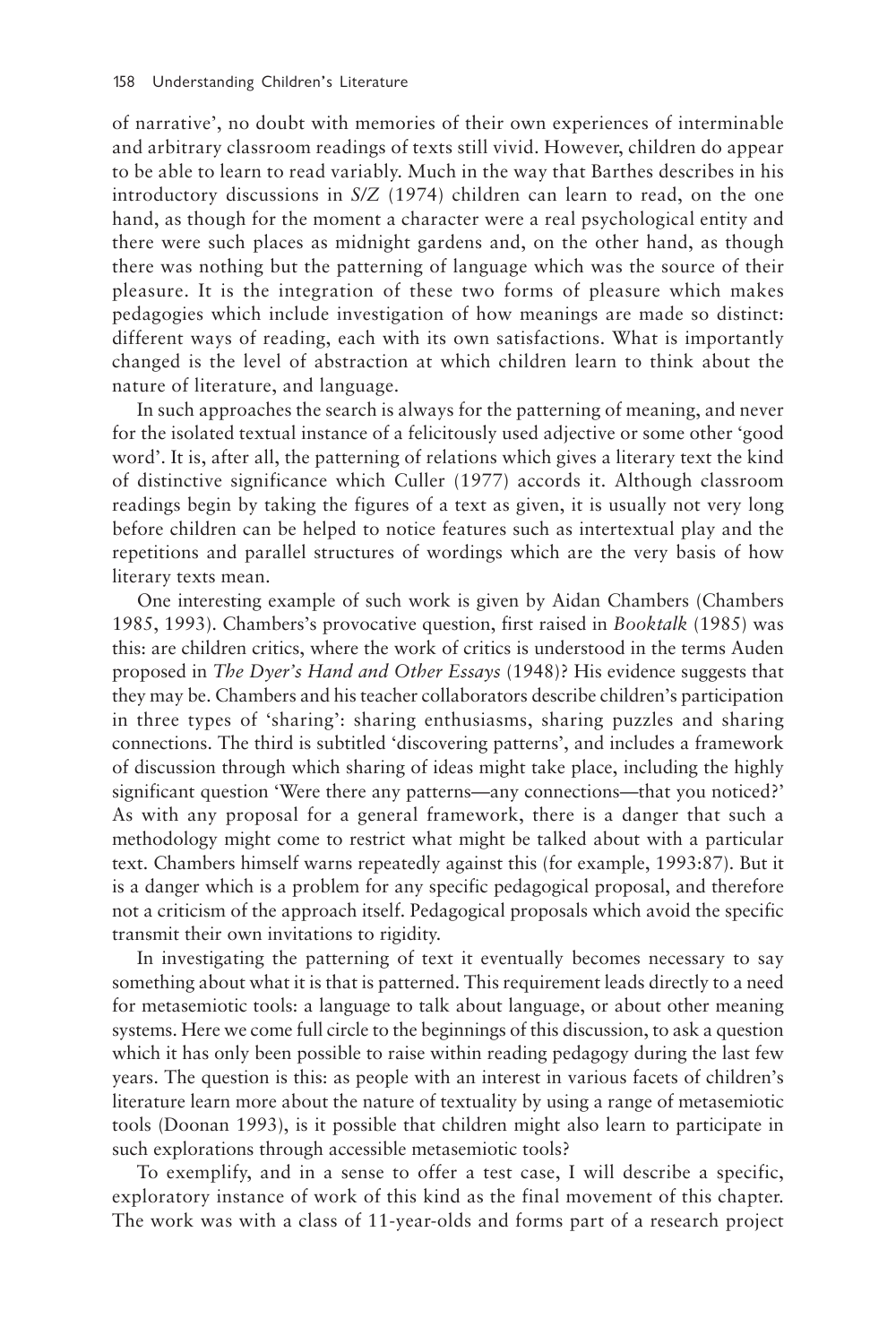concerned with children's development of knowledge about language being conducted at the University of Sydney. The teacher, Ruth French, is part of the small research group. The general purpose of this work is to explore children's understandings of the significance of variation in language. So far as literary text is concerned, the children were encouraged to investigate effects of variation in the patterning of certain kinds of meaning within a specific text. It is important, though, in order to place the literary work in the more general context to begin by describing aspects of the work on language variation.

The children knew well, from sharing between various members of the class, that languages themselves vary. The majority had a language other than English as their mother tongue, including Tamil, Mandarin, German and Italian, and their knowledge was an important resource for the rest of the class. For example, Giridhar taught the class something of the Tamil alphabet, Cathy showed them how difficult it is to write Mandarin, Eric talked about differences between his (Austrian) German and the German spoken in Germany itself. Since all of the children were learning to speak Italian they could make their own comparisons with English. They also knew that English varies in different contexts of use, and that this variation comes about partly because of the role language plays in making meaning.

The specific metasemiotic tools they were learning to use derived from a functional grammar of English (Halliday 1994), which describes English from the perspective of language as a resource for meaning rather than as a set of prescribed grammatical rules. Observations about grammatical patterning, and the significance of variation in patterning, were a prominent aspect of this work. The children knew, for example, that typically texts which give people instructions about how to do something are linguistically organised in a way different from texts which argue for a particular point of view: they are different genres, in Bakhtin's (1986) sense. Their knowledge of semiotic design generally, and linguistic variation more specifically, were then important bases for further insight into how literary texts mean.

A literary text which particularly attracted the children's attention was Anthony Browne's *Piggybook.* They laughed loudly as Ruth read it to them, exclaiming as they noticed the transformation of the setting through the occurrence of the pigs in wallpaper, light switches and lampshades. Their conversations about the book extended over several lessons. They began with the details of the represented figures, but soon extended their discussion to notice the patterning of colours, especially the colour selections and relative saturation. They also began to make some tentative observations about the different perspectives from which the images were drawn.

Their enthusiasm was so great that Ruth extended their observations to features of the language. They focused initially on Mr Piggott and the two sons, noticing that these figures *do* a lot of physical action, but their actions do not extend to anything else. So they learned some new descriptive terms of a functional grammar to further their observations. They learned, for example, that in a clause such as 'he went off to his very important job' Mr Piggott is the grammatical actor in the process 'went'. In contrast, in a clause such as 'Mrs Piggott washed all the breakfast things', Mrs Piggott is the grammatical actor and the process 'washed' extends to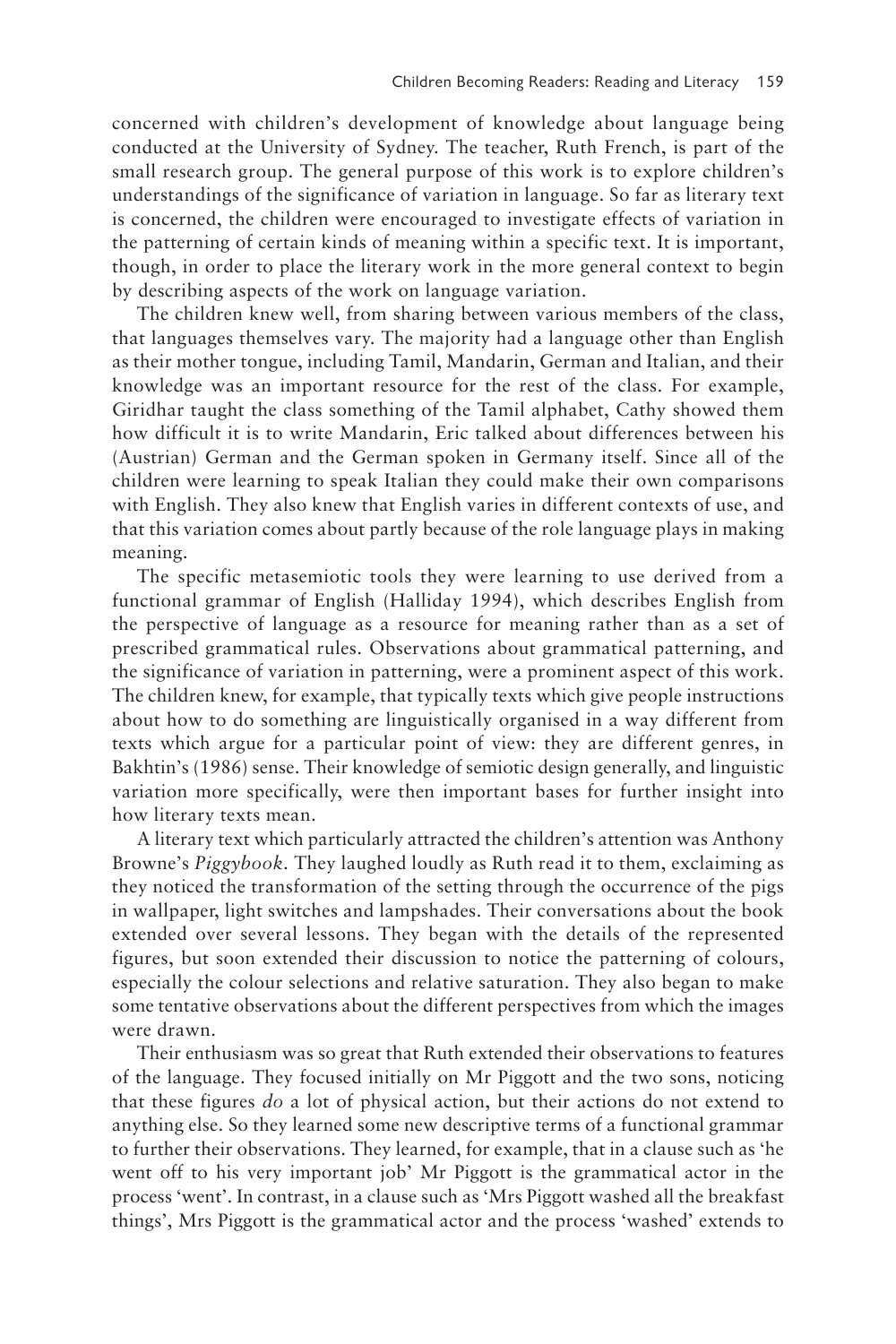the goal 'all the breakfast things'. They found many similar examples in the first movements of the text and discovered that the males were never involved in physical processes which extended to anything else. In contrast, Mrs Piggott was almost always involved in physical processes which had some aspect of housework as goal, not only washing the dishes but also making the beds, vacuuming the carpets and so on. They played extensively with this new idea, discovering that a character can be made to seem very different by the types of physical process in which they are made to participate and the goals to which the processes extend. 'Janet made a new dress', or 'Janet made a mess' or 'Janet built a tree house'. All of this, they knew from their play, was a matter of a writer's choice, however unconsciously, in effecting specific meanings.

Finally, they went back to *Piggybook* to look at the last movement. They had, of course, already realised that the family relations were different by this time. That had been clear from their understanding of the sense of the characters and plot on the first reading. Their teacher's further question suggested that a different type of understanding might be possible. She asked: how does variation in the language itself make the family relations different now from the beginning of this book? After much further discussion and practical mapping of grammatical differences this is what the children themselves recorded about their discovery.

### **What we learnt about the grammatical patterns in** *Piggybook*

#### *Beginning*

All the goals Mrs Piggott did were to do with housework.

Only Mrs Piggott had goals. This shows she is the only one doing something *to* something else.

Mr Piggott and the boys only did things for themselves; they did not do work in the home. This is shown by the fact that they didn't have any goals. They were the only characters that talked. They told Mrs Piggott to hurry up.

### *Resolution*

At the end, everyone did an action to something—to benefit the whole family, not just themselves. Everyone had goals at the end.

Now the goals for Mrs Piggott included more than housework. She mended the car.

Just one moment in one class with one text and one particular teacher. But perhaps there is a suggestion here that children might be able to participate, with enthusiasm, in the search for linguistic patterning and its significances.

Margaret Meek observes that 'Children read stories they like over and over again; that's when they pay attention to the words—after they've discovered what happens' (1988:36). What we have yet to find more about is the means through which children can be assisted to attend to 'words'. Heath's work, and that of others who have followed her lead, suggests there is nothing natural about these processes. Indeed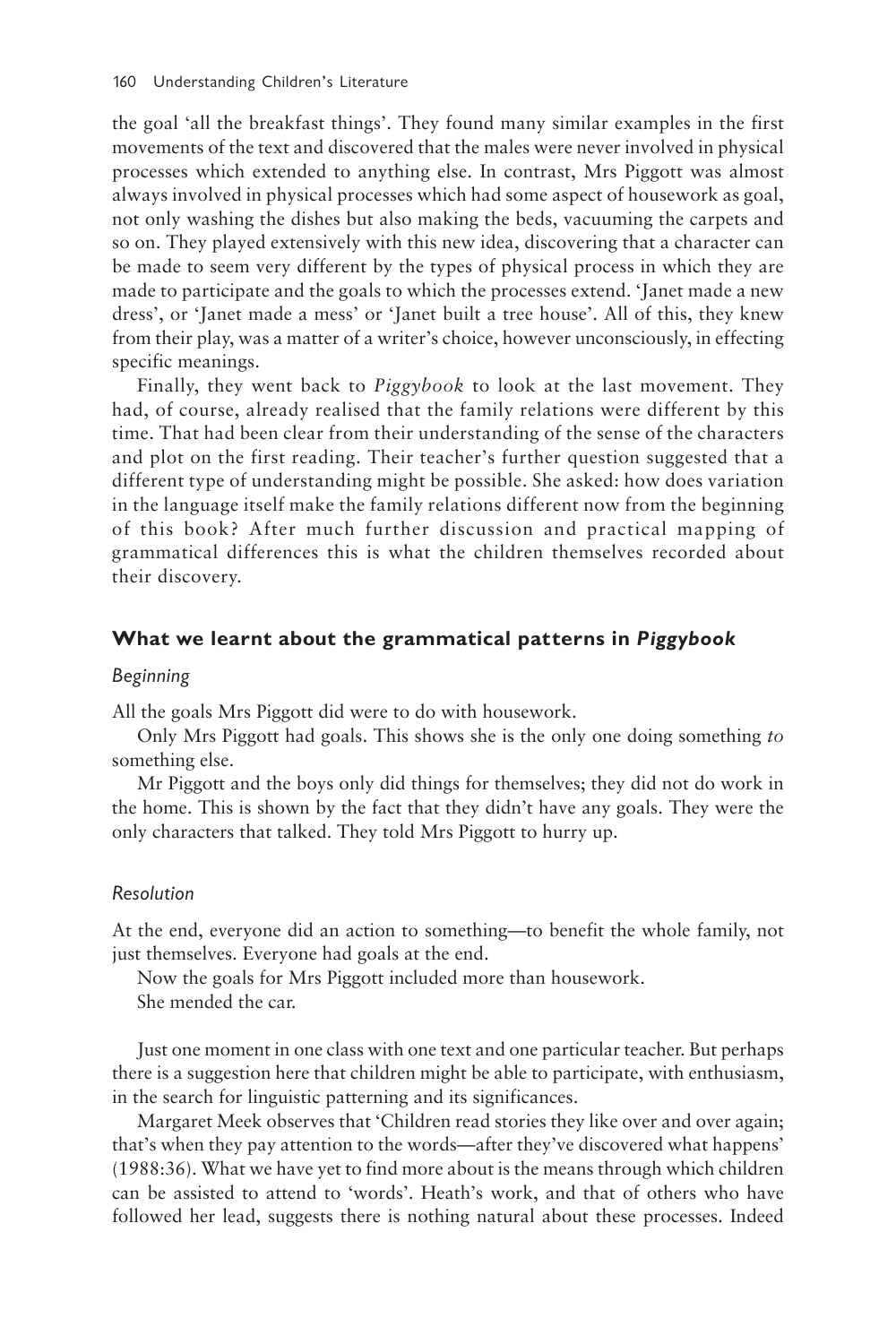Vygotsky's meticulous analysis of the ontogenesis of voluntary attention shows just how deeply social these apparently natural processes of attention are (Vygotsky 1981). It seems that offering children some access to semiotic tools which enable them to describe visual and verbal patterning in literary text may have some potential to develop a different reading pedagogy, remaking it to include the possibility of children delighting intelligently and critically in the nature of a text's composition without excluding their enjoyment of the constructed story.

### **References**

- Auden, W.H. (1948) *The Dyer's Hand and Other Essays,* London: Faber.
- Bakhtin, M. (1986) *Speech Genres and Other Late Essays,* trans. C.Emerson and M. Holquist, Austin: University of Texas Press.
- Barthes, R. (1974) *S/Z,* trans. R.Miller, New York: Hill and Wang.
- Bernstein, B. (1990) *Class, Codes and Control,* Vol. 4, London: Routledge and Kegan Paul.
- Browne, A. (1986) *Piggybook,* London: MacRae.
- Chambers, A. (1985) *Booktalk: Occasional Writing on Literature and Children,* London: Bodley Head.
- ——(1993) *Tell Me: Children, Reading and Talk,* South Woodchester: Thimble Press.
- Clark, M.M. (1976) *Young Fluent Readers: What Can They Teach Us?,* London: Heinemann Educational.
- Culler, J. (1977) *Structuralist Poetics: Structuralism, Linguistics and the Study of Literature,* London: Routledge and Kegan Paul.
- Doonan, J. (1993) *Looking at Pictures in Picture Books,* South Woodchester: Thimble Press.
- Durkin, D. (1966) *Children who Read Early: Two Longitudinal Studies,* New York: Teachers College Press.
- Eco, U. (1994) *Six Walks in the Fictional Woods,* Cambridge, MA: Harvard University Press.
- Halliday, M.A.K. (1994) *An Introduction to Functional Grammar,* 2nd edn, London: Edward Arnold.
- Heath, S.B. (1983) *Ways with Words: Language, Life and Work in Communities and Classrooms,* Cambridge: Cambridge University Press.
- Holdaway, D. (1979) *The Foundations of Literacy,* Sydney: Ashton Scholastic.
- Kress G. and van Leeuwen, T. (1990) *Reading Images,* Victoria: Deakin University Press.
- Meek, M. (1988) *How Texts Teach What Readers Learn,* South Woodchester: Thimble Press.
- Nodelman, P. (1988) *Words About Pictures: The Narrative Art of Children's Picture Books,* Athens, GA: University of Georgia Press.
- Sendak, M. (1970) *Where the Wild Things Are,* Harmondsworth: Penguin.
- Teale, W.H. (1986) 'Home background and young children's literacy development', in Teale, W.H. and Sulzby, E. (eds) *Emergent Literacy: Writing and Reading,* Norwood, NJ: Ablex.
- Tizard, B. and Hughes, M. (1984) *Young Children Learning: Talking and Thinking at Home and at School,* London: Fontana.
- Vygotsky, L.S. (1981) 'The genesis of higher mental functions', in Wertsch, J.V. (ed.) *The Concept of Activity in Soviet Psychology,* New York: M.E.Sharpe.
- ——(1986) *Thought and Language,* ed. and trans. A.Kozulin, Cambridge, MA: MIT Press.
- Wells, C.G. (1985) 'Pre-school literacy-related activities and success in school', in Olson, D.R.Torrance, N., and Hidyard, A. (eds) *Literacy, Language and Learning:*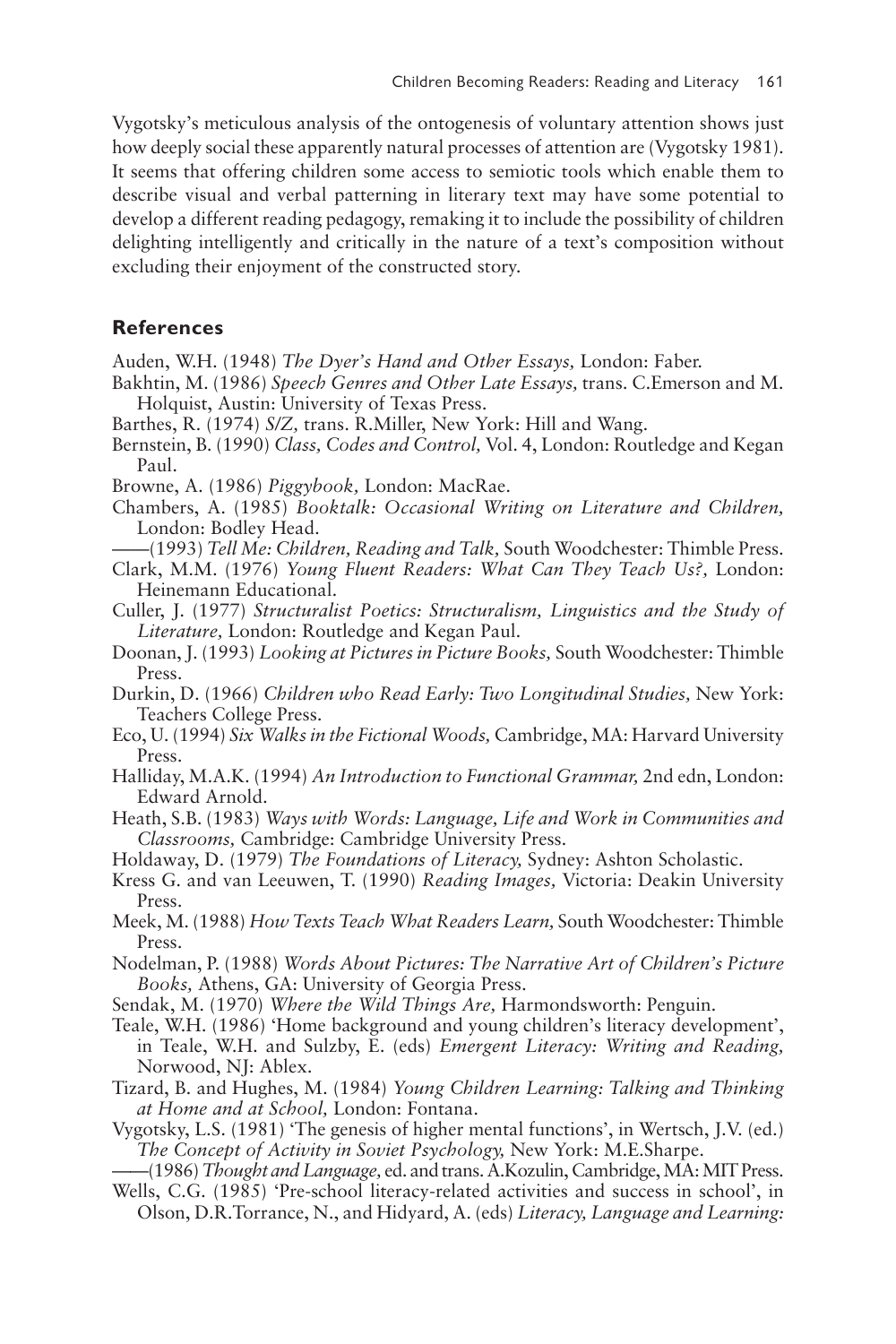*The Nature and Consequences of Reading and Writing,* Cambridge: Cambridge University Press.

——(1987) *The Meaning Makers: Children Learning Language and Using Language to Learn,* London: Hodder and Stoughton.

——, Bridges, A., French, P., MacLure, M., Sinha, C, Walkerdine, V. and Woll, B. (1981) *Learning Through Interaction: The Study of Language Development,* Cambridge: Cambridge University Press.

Williams, G. (1995) *Joint Book Reading and Literacy Pedagogy: A Socio-Semantic Examination,* Ph.D. dissertation, School of English and Linguistics, Sydney: Macquarie University.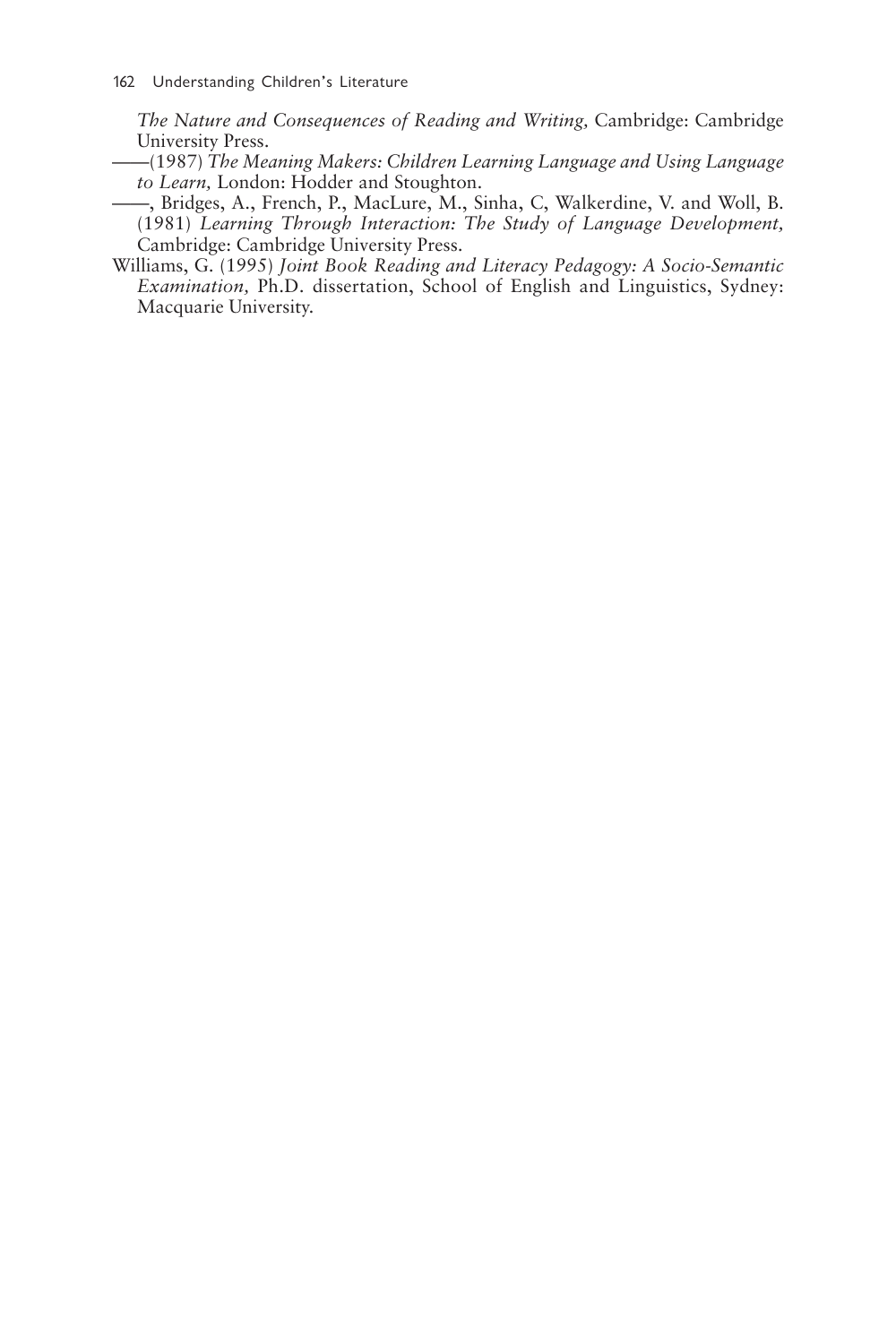# 14 Can Stories Heal?

*Hugh Crago*

### Editor's introduction

The question of how texts influence their audience has always been of particular interest for those in the field of children's books. The books have always had a strong element of the didactic, and they have generally been assumed to have directly beneficial effects on their readers. Hugh Crago's discussion of the question of whether, or how, books can be used as a mode of psychotherapy relates to reader-response theory, psychology, and literacy.

PH.

*Bibliotherapy* is one of an enormous range of methods for helping human beings in distress. The word itself suggests a specific therapeutic modality (as in 'art therapy' 'occupational therapy' or 'dance therapy'—all of which were developed specifically to meet the needs of patients perceived to be wholly or partly beyond the reach of mainstream psychotherapeutic methods). In fact, bibliotherapy has not remotely established its claim to such status, and may never do so, but it still has a direct, though peripheral, relationship to the whole field of *psychotherapy.*

However, because the printed text *(biblio-)* is the medium through which the helping/healing is considered to occur (whereas, the concept should really cover non-printed 'texts' such as oral story-telling and the viewing of visual narratives like films and picture books), bibliotherapy must also be considered in relation to the study of literature as received by its audience, a field now categorised as reception theory (Tabbert 1979) and reader response. With these bibliotherapy once again enjoys a presently tenuous but potentially significant connection.

Indeed, we may as well say clearly at the outset that both the theory and the practice of bibliotherapy have suffered from a failure fully to explore (or even in many cases to recognise) these connections. Few advocates of bibliotherapy have had much knowledge of reader-response theory—much of which postdates the pioneering work in bibliotherapy. Even fewer have had much personal acquaintance with the wider fields of psychology and psychotherapy. For their part, most psychologists have simply avoided dealing with a subject as complex and difficult to quantify as the potential effects of narrative on human lives. Much of what purports to be received wisdom on the subject of bibliotherapy is thus of dubious value, and perhaps it is not surprising that bibliotherapy has not been taken seriously by many people.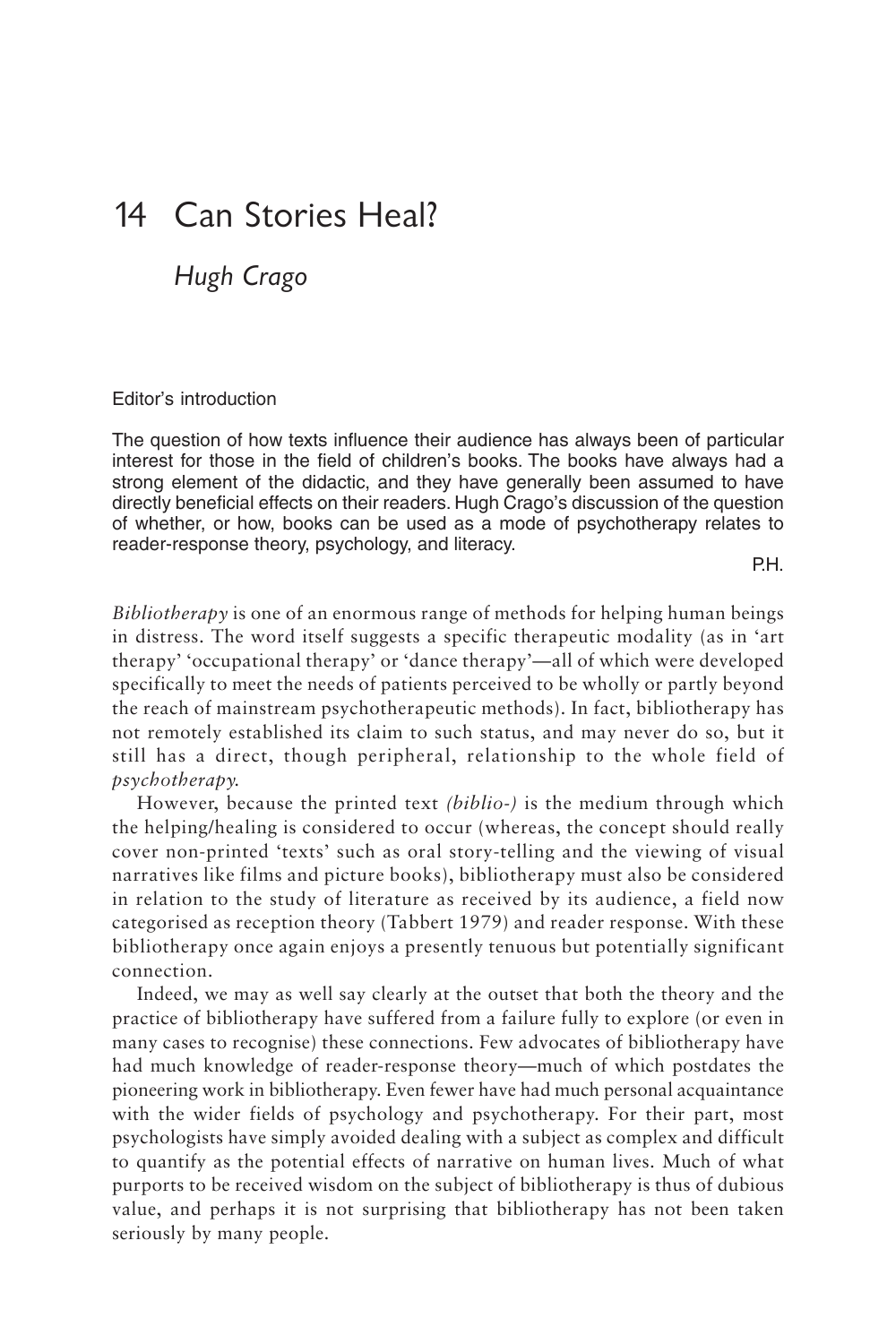In so far as bibliotherapy has been seen as particularly relevant to children and adolescents, its proponents have been influenced by misleading assumptions about the nature of childhood, in particular, the Rousseau-derived belief that children are especially susceptible to suggestion through print in comparison with adults, and ignorance of the real similarities and differences between child readers and adult readers (outlined briefly in Crago 1979) In fact, as we shall see, there is little difference between children and adults at the level of reading where lasting 'influence' is most likely to occur.

### **What Psychotherapy Is**

Psychotherapy comprises a body of knowledge about what goes wrong with human beings, along with a set of practices designed to improve happiness and competence in the face of life's inevitable stresses. Lay people commonly assume that such work is the province of psychologists, but the academic discipline of psychology has no compelling claim on the practice of psychotherapy, and many 'scientific' psychologists eschew psychotherapy except in extremely restricted forms. Psychiatry, because of its association with mental illness, is the other profession most often associated with psychotherapy, but once again, psychiatrists need not necessarily practice it.

Psychotherapy, which Freud called 'the talking cure', is best understood as something which may be practised by nurses, social workers, family therapists, doctors, marriage counsellors and occupational therapists, as well as by psychiatrists and psychologists. In non-Western cultures, shamans and other traditional healers operate out of a totally different conceptual framework from that employed by European psychotherapists, but at a fundamental level satisfy the same needs in their troubled clientele—needs for reassurance, meaning and healing confrontation. This makes it clear that there is no universally 'true' system of psychotherapeutic theory, and that no single professional guild in our own, or any other, culture, 'owns' psychotherapeutic practice.

# **The Co-Evolution of Story and Consciousness**

In pre-literate cultures, narrative has always functioned in multiple ways, preserving accumulated knowledge, articulating meaning, offering cathartic release and pleasure, and promoting 'healing' in the broad sense of reassurance as to each listener's place in the scheme of things. A single myth or ceremony may embody all of these functions simultaneously. We can reasonably assume that the prehistoric antecedents of our own culture were similar. The earliest written versions of oral narratives that we possess appear to have operated in much the same way as prime time television does today: offering their audiences culturally central messages that confirmed listeners in their existing understandings of what was right and wrong, acceptable and unacceptable, heroic and ignoble.

In the European Middle Ages, where story-telling occurred—whether in church, or around the hearth at night—it would probably have been experienced in the same shared way, and with the same multiple dimensions, as myth and bardic epic. One reason why it has been possible for scholars in our own century to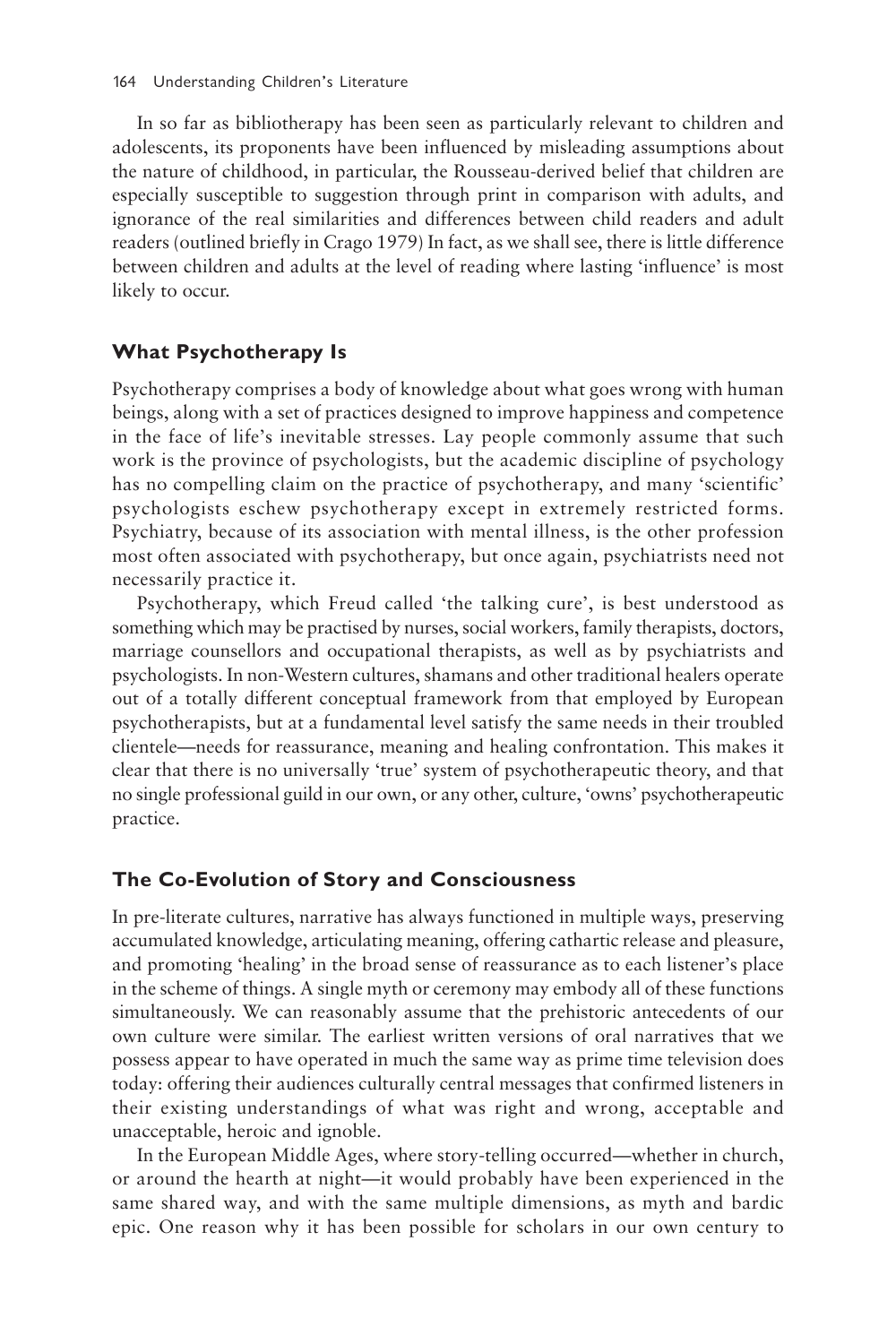'discover' the therapeutic potential of traditional folk tales (for example, Bettelheim 1976) is precisely because it has always been there. Those tales formed part of a collective, oral culture which spoke to a collective psyche, not a collection of individual psyches, and which inevitably embodied messages of broad relevance to the community in general.

The coming of print to Western Europe, followed a few centuries later by the spread of mass literacy, formed part of a process of gradual individualisation of consciousness. Jaynes (1976) and Wilber (1986) have independently constructed speculative overviews of the evolution of consciousness which differ in details, but agree on a shift from a collective consciousness in which individuals were embedded in a 'group mind' (brilliantly simulated in William Golding's *The Inheritors* (1955)) to the form of consciousness we know today, where people experience themselves as 'separate', and in which the 'private space inside the head' is experienced as under the control of the individual, and inaccessible to other individuals except under certain conditions. John Fowles's extraordinary novel *A Maggot* (1985) presents one of the best descriptions of this shift from pre-modern to modern consciousness.

There are some grounds for believing that the concept of 'private thoughts' was actually assisted by the development of diary-writing among the Protestant middle class in the seventeenth century (Stone 1976). Private writing enhanced the individual's awareness of his or her own uniqueness, just as the private documentation of the development of one's own children, which seems to have commenced during the nineteenth century (Steedman 1982), enhanced parental consciousness of those children's individuality. Simultaneously, an increasing life span, and a better standard of living (including the possibility of a 'room of one's own') for a larger proportion of the population in the centuries following the industrial revolution supported the movement to value the lives of individual human beings other than the famous and powerful.

The Romantic movement, coinciding as it did with the first phase of industrialisation, was a powerful cultural stimulus to the emergence of the individual sensibility, setting the tone for almost two centuries in which the individual mind, personality and emotions would become the central subject for poets, novelists, dramatists and (ultimately) film makers. As human beings increasingly experienced themselves as separate and even isolated ('I am a rock, I am an island', sang Paul Simon in the 1960s, explicitly contradicting Donne's seventeenth-century 'No Manne is an Islande'), it became doubly important for literature to offer validation for that individuality, by opening windows into the private worlds of other individuals, and by increasingly portraying a whole range of highly specialised subjects, which would of necessity appeal only to particular audiences who could identify with them. 'Bardic' literature had by contrast offered only matter that appealed to the common denominator, and had spoken only to the values which all its listeners possessed in common. Thus highly individualised fictions support and extend the development of highly individualised consciousness.

The emergence of individual psychotherapy as practised by Freud, and as elaborated vastly throughout this century, can also be seen as part of the development of an individualised consciousness, setting up a relationship similar to that of the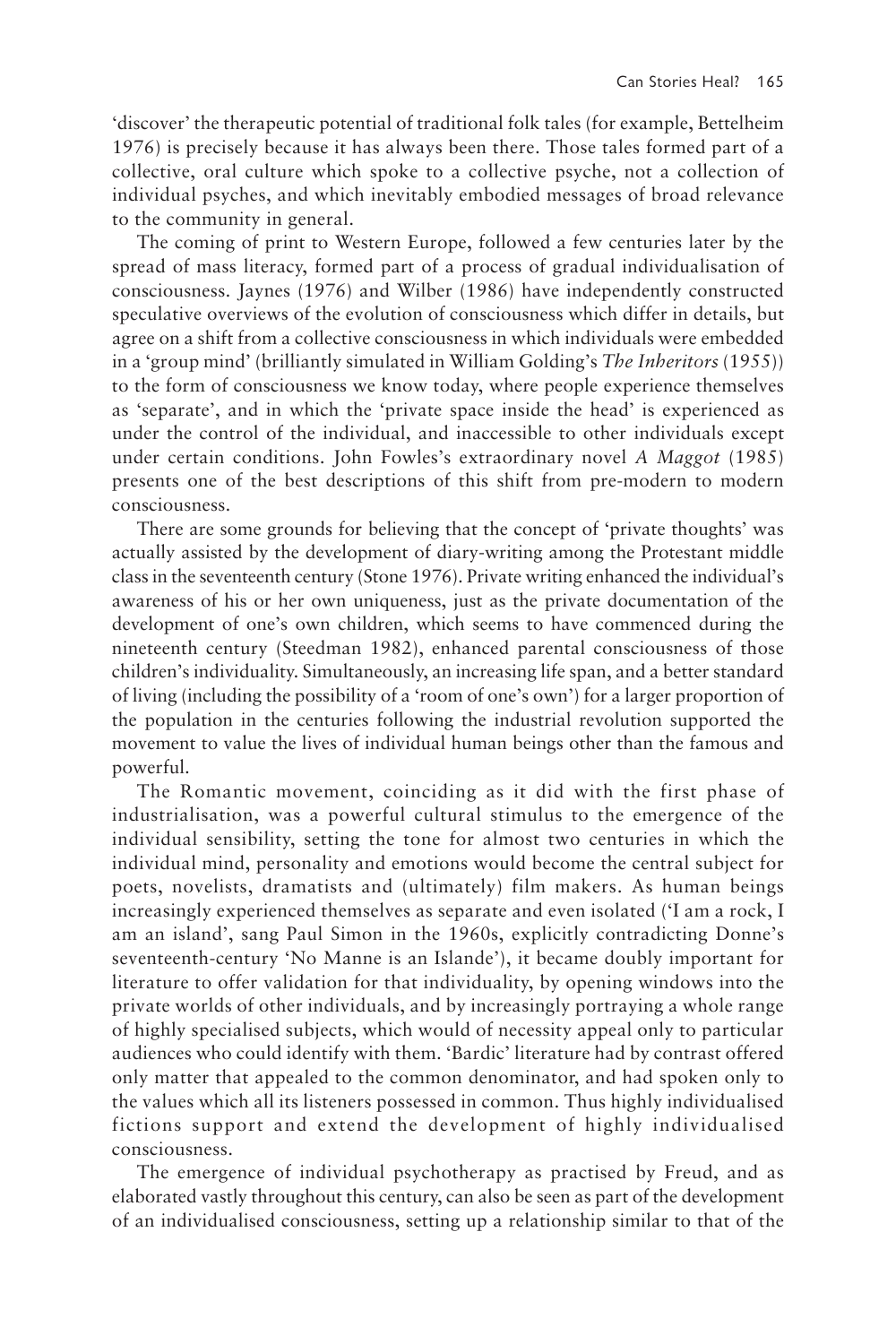confessional, but extending its scope to deal with the entire realm of emotional, existential and behavioural distress, now conceived in more secular than spiritual terms. Psychotherapy at its inception and still predominantly today deals explicitly with the inner world of the individual. It is commonly assumed that a highly individualised relationship must be established between client and therapist in order for any intervention strategy to work. The client or patient must first feel understood, valued and empowered before he or she is likely to accept challenge to existing habits of thought and feeling.

The encounter between a modern reader and a printed text is similar in many ways to the therapeutic encounter we have just examined. What happens between reader and printed text is a mystery—unless the reader chooses to tell us about it, and even then, there will be much that has occurred in the reading process that will have been below the level of consciousness. Once again, it is a question of a very 'private' transaction, in which an exquisite degree of 'matching' is required between the external agent (book) and the individual if any self-insight or change on the reader's part is to be elicited. The whole notion of bibliotherapy rests on the possibility of such matching.

The growing popularity of psychotherapy has in turn influenced narrative, which has become increasingly confessional (dealing explicitly with aspects of inner life hitherto considered entirely private), and increasingly concerned with abnormal mental and emotional states. This has been true equally in adult and in young people's fiction, where 'problem novels' for adolescents have been a burgeoning area in publishing over the past twenty years. The existence of such novels, dealing with highly individualised problems (such as anorexia nervosa, see Pantanizopoulos 1989), appears to be the most recent fictional manifestation of the individualisation of consciousness.

### **Bibliotherapy: a Twentieth-century Notion**

In its broadest historical context, the concept of 'bibliotherapy' forms part of the ancient *dulcis et utile* debate, in which some scholars advocated a role for literature as 'useful' or 'instructive' in some moral sense, while others maintained that stories and books existed primarily or even purely to give pleasure. Since Greek and Roman times, one side or the other has prevailed for periods of a century or more, but the weight of evidence has always suggested that people continued to listen and read regardless of what the 'experts' thought. Within the field of children's literature, the debate has focused in particular on the ambiguous category of fairy tales, originally oral narratives which, having been appropriated by 'child culture' from the nineteenth century, have been at varying times attacked as dangerous, defended as 'pure escapism', and re-conceptualised as 'morally instructive' or psychologically growthful.

In fact, there are few examples of successful and popular literature which do not offer both delight and 'instruction' in some form or other. The debate seems rather to reflect a continuing moral uneasiness, in which the intensity with which humans have always immersed themselves in 'story' has prompted us to seek justification for an involvement so seemingly unrelated to the hard business of daily life.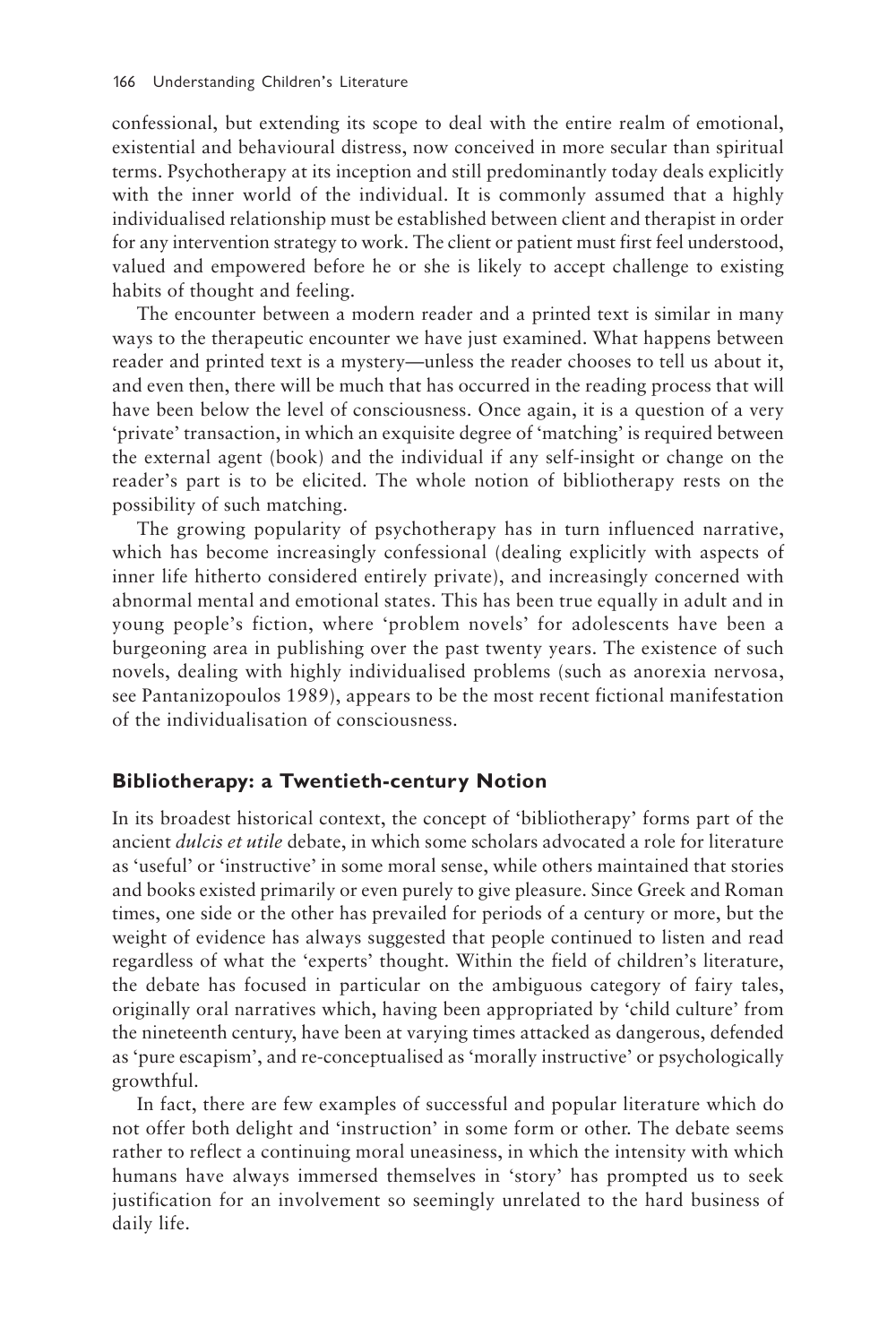Simsova (1968), Hatt (1976) and Nell (1988) all draw attention to the extraordinary work of Nicholas Rubakin in the USSR in the 1920s, work which anticipates by nearly half a century the claim of reader-response theory that readers experience texts in their own images (Holland 1975). Rubakin also argued for something akin to Piagetian 'schemas' as facilitating comprehension, and recognised the possibility of 'scientifically' matching types of readers with types of books (the typology of reader personalities being broadly based on Jung's system). Such an enterprise of social engineering was likely enough to appeal to a revolutionary government, but Rubakin's ideas were never fully operationalised even in the USSR, and in the West (like his fellow Russians Vladimir Propp and Kornei Chukovsky) Rubakin achieved no recognition until many years after the first appearance of his work.

Rubakin's pioneering efforts were not strictly directed towards 'therapy'. The idea of bibliotherapy as such seems to have originated in Germany and the USA in the early years of the century, but in Britain the term 'reading therapy' has been preferred until relatively recently. Jean M.Clarke (in Clarke and Postle 1988) summarises the development of this practice in Britain from the initial stage in which the provision of libraries for patients in mental hospitals was vaguely seen as 'a good thing' and reading as vaguely 'curative' without any apparent grasp of the dynamics involved (or the manifest potential difficulties). Much later in the century, librarians working in hospitals were joined by a handful of social workers who had independently concluded that reading might be a source of insight and cure.

In the idealistic and therapeutically oriented culture of the USA, the idea of bibliotherapy has enjoyed a somewhat wider constituency (Pardeck 1984). Fader and McNeil's *Hooked On Books* (1969) directed attention to a single client group (alienated and anti-print teenagers) and their enthusiastic anecdotal evidence of triumphant success in transforming teenagers into bookaholics inspired a generation of teachers. The idea that reading was in itself a 'wonder drug' with the power to 'transform lives' was not new, but it led to a number of attempts to use books to alleviate individual and social ills; thus Manning and Casbergue (1988) outline 'Bibliotherapy for children in step families'. In Pittsburg, Elizabeth Segal and Joan Friedberg set up a modestly-conceived but eventually nationally influential programme to bring quality picture books into the homes of the city's poor, in order to encourage early literacy and to promote cultural enrichment (Segal 1989). More strictly 'therapeutic' was Butler's work in New Zealand. *Cushla and Her Books* (Butler 1979) argues that picture books were instrumental in the rehabilitation of a multiple handicapped child.

The basic idea of bibliotherapy, as established by (predominantly) librarians runs approximately as follows. A child or adult has a problem. A skilled librarian, teacher or (Clarke would prefer) 'reading therapist', suggests a story which in some way bears on that problem. If the intervention is successful, the reader recognises that the book has something personally significant to say to him/her, perhaps becomes conscious of the dimensions of his/her own problem, and sometimes perceives potential solutions to it. The reader then returns the book to the professional, perhaps wishing to discuss it (and through it, his or her own problems), perhaps asking for more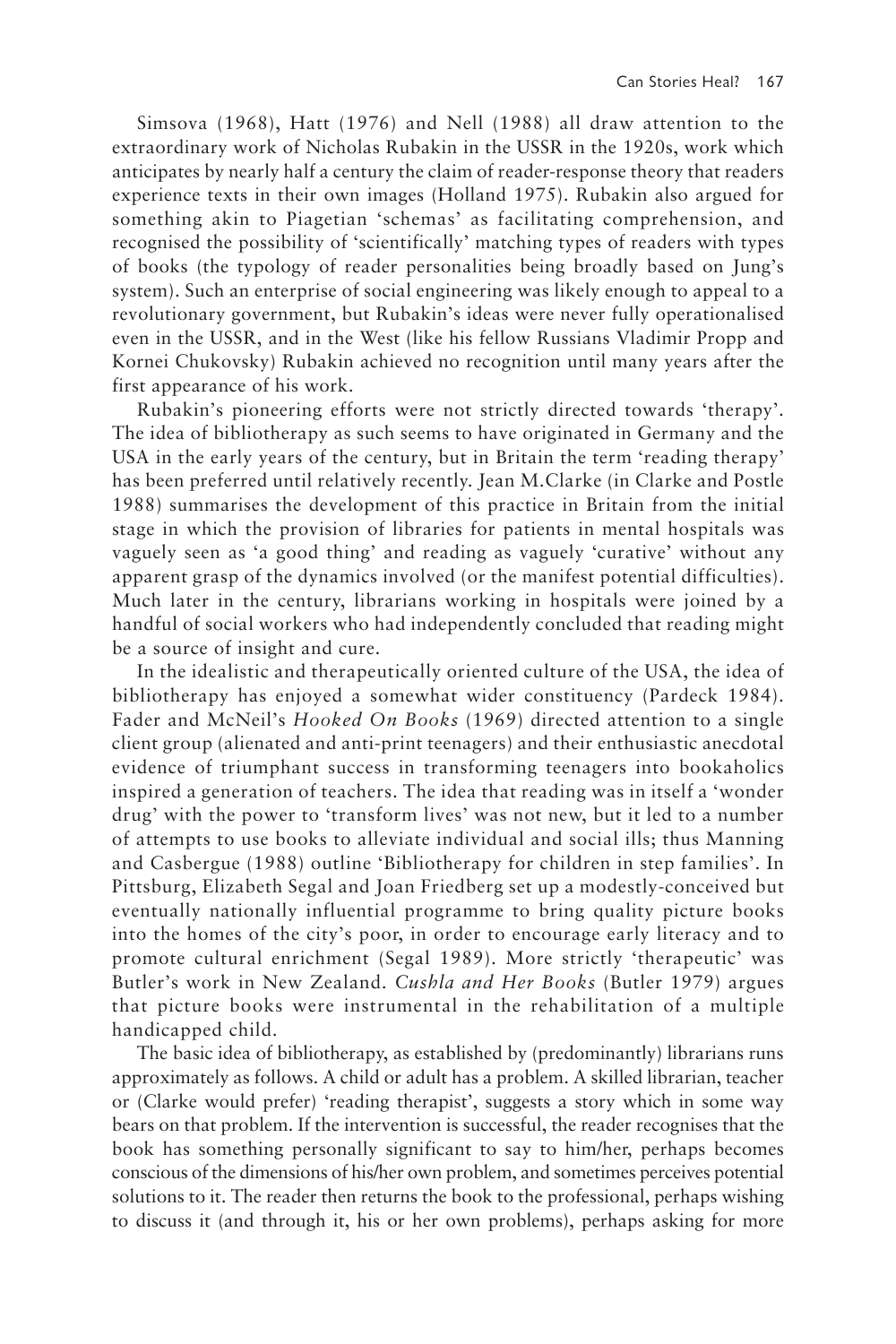books 'like that one', which the professional then sensitively provides on the basis of feedback as to the reader's reception of the first.

The practical obstacles to the widespread employment of such a process, as opposed to the broader applications of 'reading as enrichment' mentioned above, are considerable. With the possible exception of staff in small private mental institutions or private boarding schools, few librarians are likely ever to know their constituents well enough, or have time enough, to play such a role, which requires both intimate knowledge of the individual and wide knowledge of literature. Moreover, bibliotherapy is open to ethical objections if it is foisted upon mental patients or older children without their having requested it, and (more pragmatically) will in such cases almost certainly be resisted openly or covertly. Worse still, existing bibliotherapeutic theory seems inadequately informed as to how narratives actually interact with human lives.

### **How Stories Affect Individuals**

Pre-literate children in our own and other cultures spontaneously compose songs, chants, monologues and other forms of 'phatic' expression, often to the accompaniment of motor play, and apparently in rough imitation of adult talk, song and story. Children who grow up with television emulate its manner and matter in their compositions (Sutton-Smith *et al.* 1981); those brought up on oral stories are influenced by that mode, and print-soaked children imitate the mode of print (Crago and Crago 1983). There are, however, distinctive structural principles in children's compositions which mark them off from adult models, and which suggest some innate paradigm that modifies direct imitation.

Later in life, such spontaneous story-making 'goes underground', taking the form of the 'inner newsreel' discussed by Becker (1972) and Klinger (1971). Adults do not normally chant aloud as they make beds, tee off on the golf course or type at their computer station, but their minds do run an endless stream of loosely arranged images, thoughts and inner dialogues—a waking version of dreaming.

All of this evidence suggests that story-telling, or at least, arranging the raw material of experience into some sort of pattern, is a process almost as fundamental to human life as breathing. In these ur-narratives, we are both 'creators' and 'audiences', both 'participants' and 'spectators': the roles are not substantially distinguished.

'Absorbed' or 'ludic reading', as investigated by Victor Nell (1988) is virtually a trance state, where readers willingly become oblivious to the world around them. Normal consciousness is put on hold and the print seems to guide the 'inner newsreel's' production of highly personalised images. Thus the reader 'merges' with the characters and events of the work. Nell, one of the few mainstream psychologists to offer anything useful on the affective dimension of reading, points out that it is useless to distinguish fiction from non-fiction or popular fiction from 'good literature' where ludic reading is in question. However, it is unlikely that ludic reading would normally occur unless in response to narrative material. It is as if there is something intrinsically consciousnessaltering about the narrative form itself. Ludic readers are skilled in seeking out texts which will offer them the experience they desire, and can often successfully select on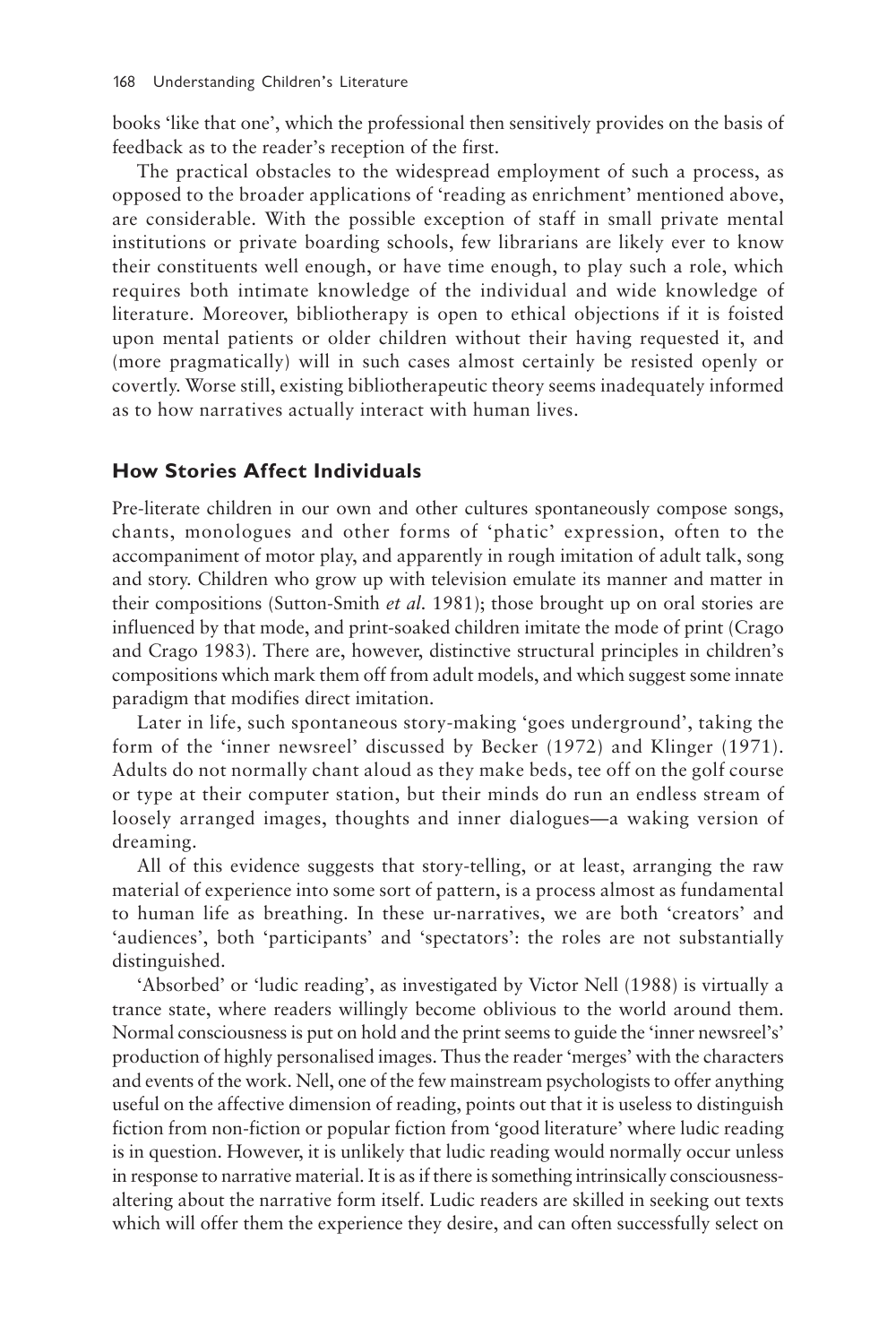the basis of only small samples of writing (a process akin to that by which we 'instinctively' assess strangers after a few minutes' acquaintance).

If deep absorption in narrative has nothing to do with literary quality, then adult ludic readers are probably functionally identical with child readers/listeners, for whom aesthetic sophistication has little to do with enjoyment. Schlager (1977) found that children's preferences among award-winning children's books had more to do with 'matching' between the themes of the books and the developmentally appropriate themes of middle childhood than with literary sophistication or level of textual difficulty.

Together, these findings suggest that the optimal conditions for 'bibliotherapy' would be when a reader (child or adult) already capable of ludic reading (many readers do not read in this deeply absorbed manner) encounters a text (fiction or non-fiction, pot-boiler or classic) which matches his or her personal criteria for 'a good read', and where the themes are in some way appropriate to his or her developmental stage and inner world.

But whereas the bibliotherapists have proposed a fairly crude model in which the reading therapist seeks for a literal correspondence between the content of the text and the reader's own 'problem' or life situation, it is far more likely that the 'merging' of reader and text will occur when the correspondence is partly or wholly metaphorical rather than literal.

Human addiction to 'story' is an aspect of our symbol-making nature: our very language is strongly metaphorical and our dreaming almost always uses the language of symbol and analogy. When we read a story that is obviously very similar in its characters and events to our own life experience, we may read it with enjoyment and appreciation, consciously appreciating the parallels; but if our life experience is painful, then we may reject such a story altogether.

Thus when offered a short text (Wild's *Beast* (1993)) featuring a protagonist with obsessive-compulsive symptoms, three early adolescent boys with similar symptoms read only a few pages, or failed to read the novel at all, although their reading skills were more than adequate for the task, because, as they said, the protagonists were too much like themselves. Daniels (1992), on the other hand, describes an orphaned Vietnamese adolescent living in Britain who was deeply affected by a novel about a porpoise who becomes separated from its mother and is cruelly treated by its human captors.

The emergence of ur-narrative so early in human life strongly suggests that story is indeed a 'natural' mode of self-expression and self-healing. But for a print text to 'plug into' the inner newsreel and temporarily replace it as an ongoing source of images, feelings and self-talk, exquisitely fine unconscious matching must occur, so that the reader 'recognises' something of high personal significance, while simultaneously failing to pin down its precise meaning. I maintain (Crago 1993) that such matching is akin to 'falling in love'. In both cases, an instinctive, largely unconscious recognition of similarity occurs, while consciously, the individuals concerned are aware only of a powerful emotional 'pull' and a sense of 'rightness' or 'fitness' in being with the other person (or text). Texts that are self-selected on such a basis are likely to be read and re-read with total absorption.

In this 'systemic' model of reader-text interaction, readers 'influence' books, rather than the other way around (Holland 1975) But when preferred texts are read again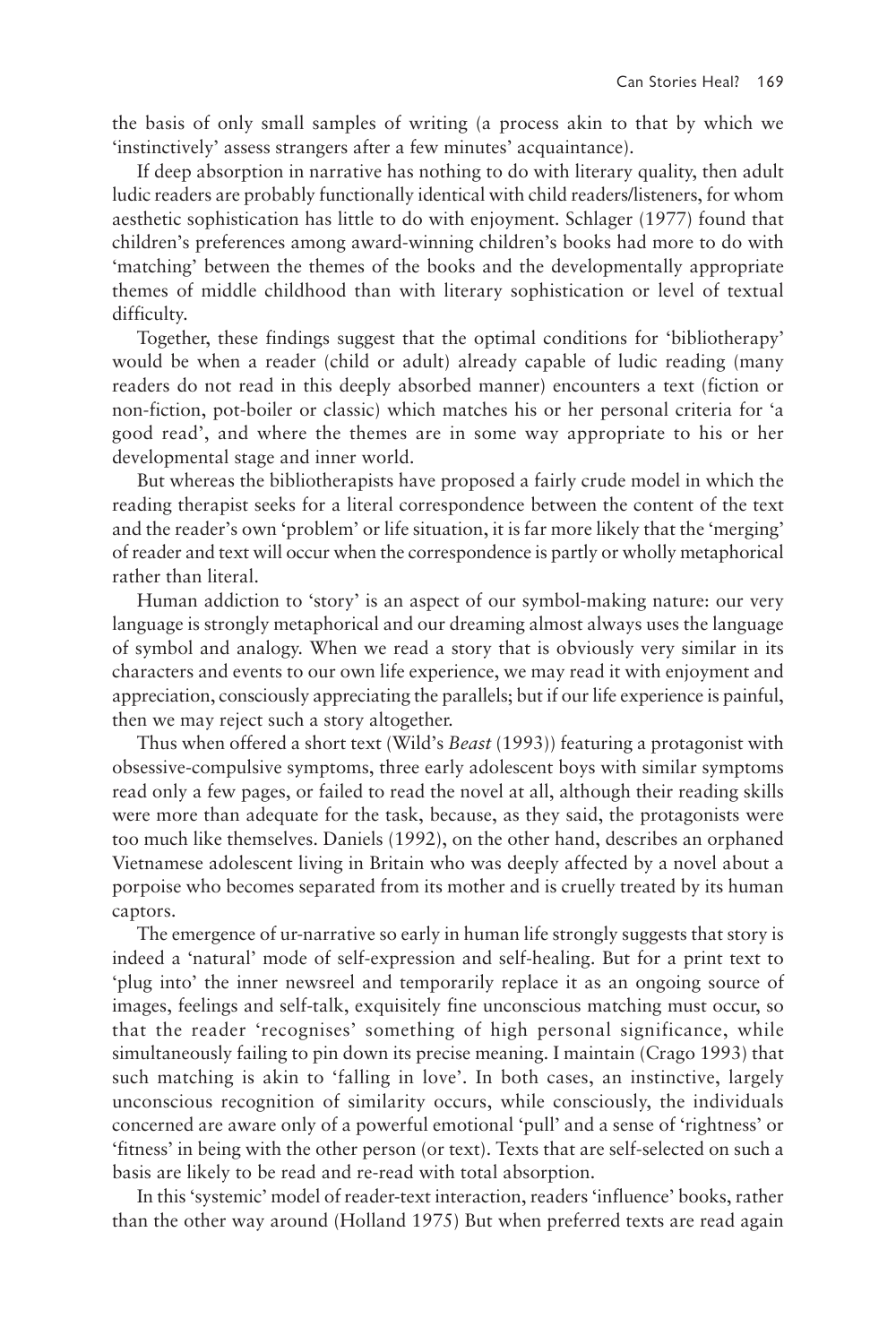and again, or are brooded over in memory, they become, in turn, potent shaping influences over the reader's future self concept and life path. Key texts then become 'potentiating devices', eliciting from individuals the full development of what is already latent within them, but which might never flower otherwise. Needless to say, such potentiation can occur both for good and for ill. *Der Ring des Niebelungen* and *Also Sprache Zarathustra* may have 'potentiated' Hitler's grandiose and paranoid fantasies; Wagner and Nietzsche are not therefore responsible for the Holocaust or the Second World War.

Here the theory of literary response begins to converge with recent developments within the field of psychotherapy where, quite independently of the bibliotherapy movement, the 1980s brought a new consciousness of the power of 'therapeutic story-telling' as an intervention device. Probably originating in Jay Haley's (1973) lively account of the therapeutic 'wizardry' of Milton Erickson, the concept of therapeutic story-telling has been picked up and popularised. Cameron-Bandler (1978), Gordon (1978), and Mills and Crowley (1986) all emphasise the power of metaphor to 'slip past' the defences of the conscious mind.

Such practitioners have little acquaintance with literary history—otherwise they would surely have recognised that their 'therapeutic metaphor' amounts to little more than a re-tooling of the time-honoured genres of allegory and fable. However, what is new is their highly individualised focus. Stories, they maintain, must be constructed specifically to suit the emotional dynamics of individuals. Also worth noting is their insistence that 'the unconscious does not recognise negatives' ('whatever you do, please don't smoke' becomes 'smoke!'); thus stories attempting to be 'curative' through the language of symbol and metaphor must be positive in intent and in the specific propositions they employ.

Not to be confused with 'therapeutic metaphor' is the development of socalled 'narrative therapy' (Epston and White 1989). A variant of strategic psychotherapy, but employing Foucauldian notions about power, language and meaning, 'narrative therapy' invites clients to become aware of how they have been participants in the construction of a 'dominant story' of their own life (for example, 'my life is a total failure') and instead to consider alternative ways in which they might have constructed their stories. This encourages the noticing and valuing of instances when the person subverted or resisted the 'dominant story'—and the construction (for example) of an alternative self-narrative of success and heroic resistance.

### **Whither Bibliotherapy?**

The sobering truth about bibliotherapy is that such a form of healing is more likely to occur through the reader's own unconscious selection of texts that will 'speak' to her or him than through the planned recommendations of a professional mediator. This is not to say that bibliotherapy in its existing form cannot offer modest contributions. First, the reading of narratives that literally or symbolically parallel one's own condition can provide a language in which a child or adult may begin to talk about what has previously been inchoate. Thus the intense interest shown by many adolescent girls in accounts of anorexia, drug addiction and sexual abuse even when they themselves do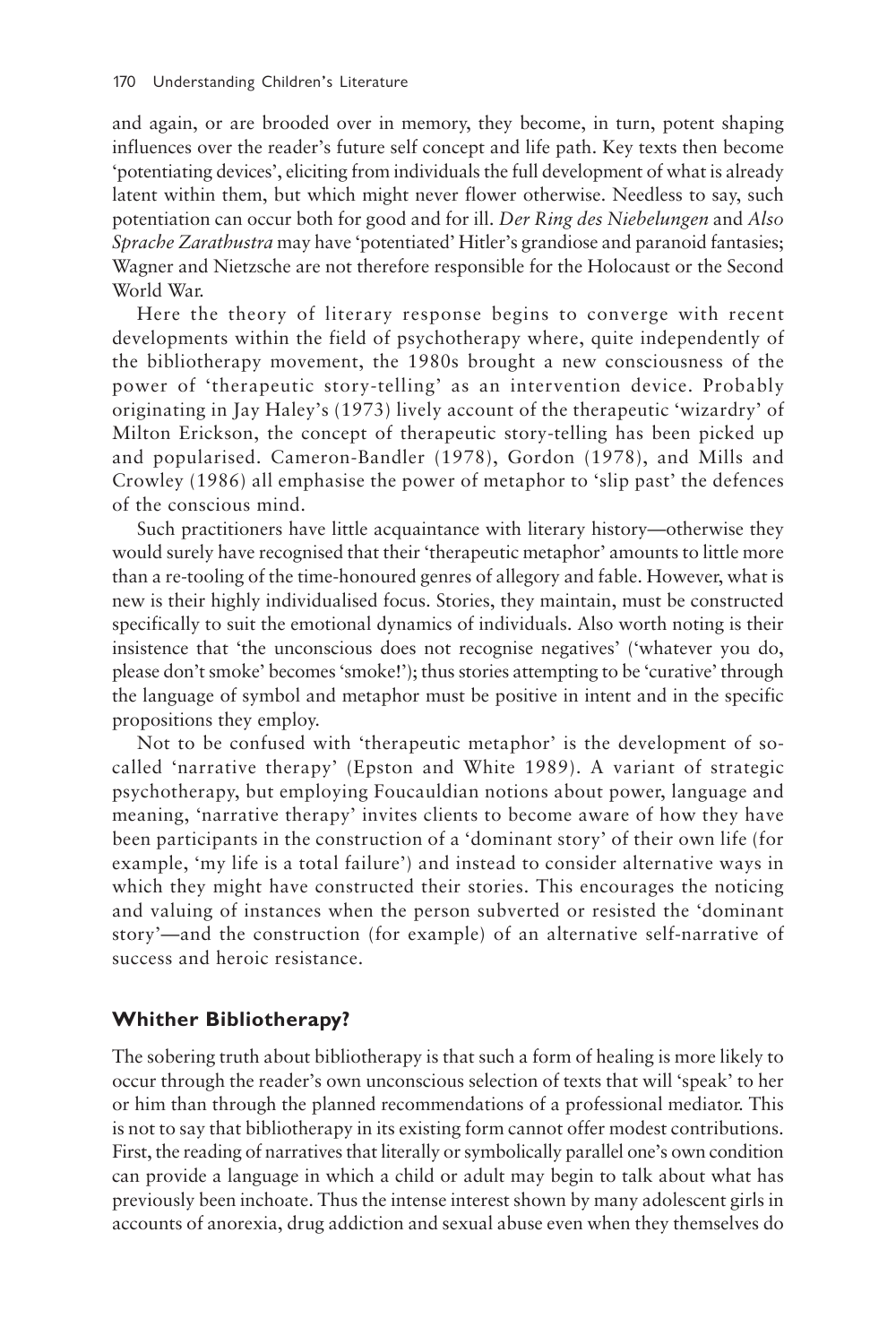not have such problems, suggests that these stories provide a way of articulating their own sense of alienation, aggression or low self esteem.

Second, the reading of books can provide the comfort of knowing that one is not alone, and thus function as a 'safer', more private version of a psychotherapy or self-help group. Third, reading can provide vicarious insight into one's problems, and even a measure of integration of previously disowned feelings. In the sense that it is entirely private, reading is thus far safer than seeking an interview with a therapist or counsellor; but on the other hand, it is far easier to put a book down than to walk out of a therapist's office at the mention of an uncomfortable truth. Fourth, reading can, at a metaphorical level, and sometimes even at a literal one, provide suggestions, akin to hypnotic suggestions, for ways of resolving the reader's problems—suggestions which may bypass conscious resistance on the sufferer's part.

On the other hand, reading by itself, like any other form of 'therapeutic' activity, from painting to gardening or sport, is not likely to embody the element of caring confrontation that seems fundamental to much successful psychotherapy. If the theory of emotional 'matching' is correct, then readers will nearly always reject a text that contains too painful a self-confrontation; and they will be drawn again and again to those narratives which will encourage them to construct their lives much as before, albeit, perhaps, in a more vivid, enriched way.

This leaves a heavy onus on the bibliotherapist to provide what the text itself cannot, and while a sensitive librarian may do as well as a professional therapist with a relatively 'easy' client, it is likely that clients (child or adult) with more deeplyrooted dysfunctions will prove far beyond even a well trained teacher or librarian's ability to help.

If bibliotherapy is to fulfil its promise, its practitioners must learn to diagnose their clients' patterns of preferred reading through careful observation and questioning over time. Personally significant texts, which are read again and again, are the most efficient indicators of those patterns. The professional could then recommend further texts which embody the same patterns, or seek to engage the client in discussion of one of his or her existing 'special books'. If bibliotherapy is understood as a way of affirming and extending an individual personality rather than as a way of 'curing' or 'changing' a person, then its chances of being useful will be far greater. In her Earthsea quartet, Ursula le Guin's Mages can call up a magical wind to fill their sails if required; but they cannot magically compel an existing wind to blow in the opposite direction.

#### **References**

- Becker, E. (1972) *The Birth and Death of Meaning*, 2nd edn, Harmondsworth: Penguin.
- Bettelheim, B. (1976) *The Uses of Enchantment: The Meaning and Importance of Fairy Tales,* New York: Knopf.
- Butler, D. (1979) *Cushla and Her Books,* London: Hodder and Stoughton.
- Cameron-Bandler, L. (1978) *They Lived Happily Ever After: A Book About Achieving Happy Endings in Coupling,* Cupertino, CA: Meta Publications.
- Clarke, J. and Postle, E. (eds) (1988) *Reading Therapy,* London: Clive Bingley
- Crago, H. (1979) 'Cultural categories and the criticism of children's literature', *Signal* 30: 140–150.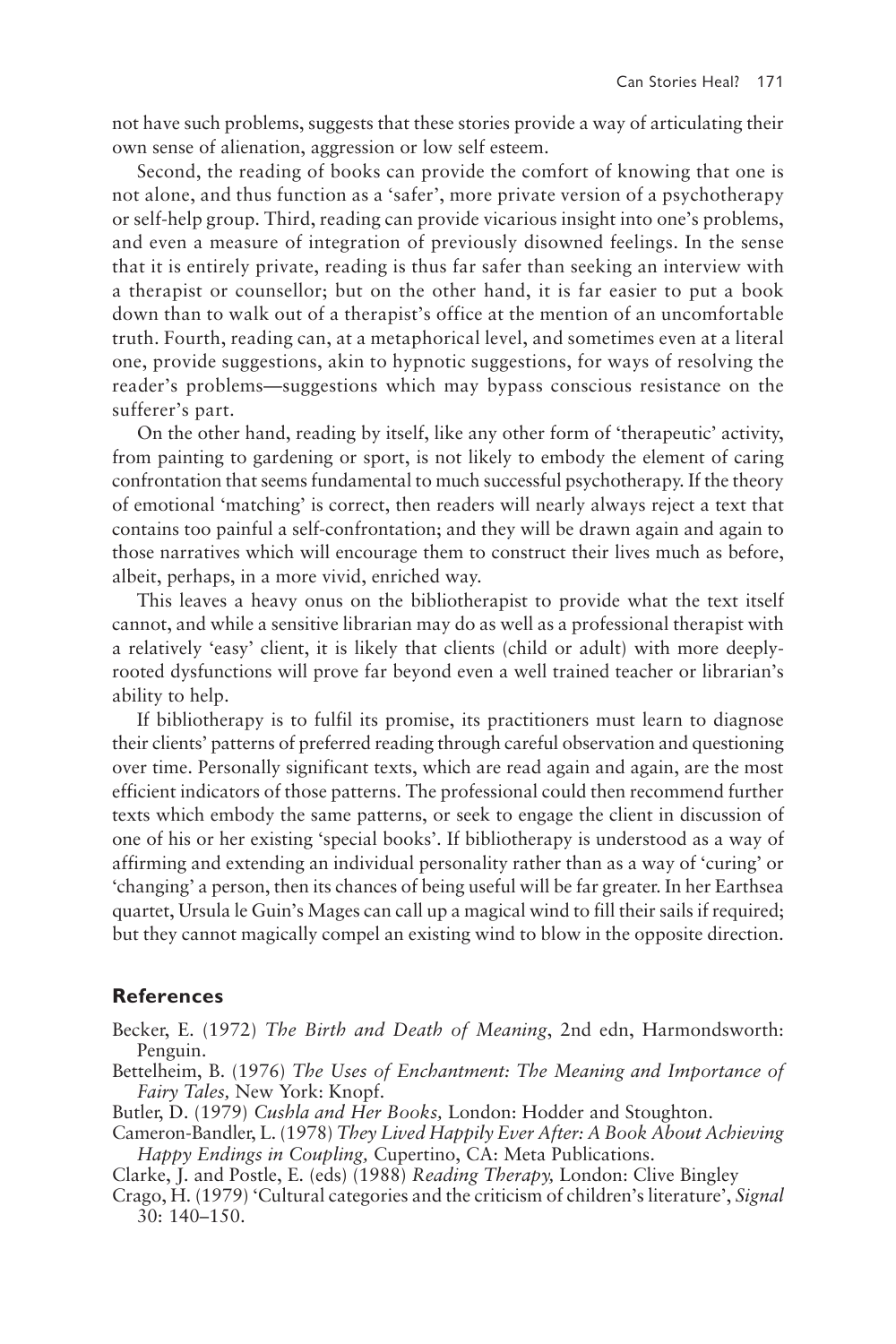- ——(1993) 'Why readers read what writers write', *Children's Literature in Education* 24, 4: 277–290
- Crago, M. and Crago, H. (1983) *Prelude to Literacy: A Preschool Child's Encounter with Picture and Story,* Carbondale, IL: Southern Illinois University Press.
- Daniels, J. (1992): 'Stories we tell ourselves: stories we tell others', in Styles, M., Bearne, E. and Watson, V. (eds) *Exploring Children's Literature,* London: Cassell.
- Epston, D. and White, M. (1989) *Literate Means to Therapeutic Ends,* Adelaide: Dulwich Centre Publications.
- Fader, D. and McNeil, E. (1969) *Hooked on Books,* London: Pergamon.
- Gordon, T. (1978) *Therapeutic Metaphors: Helping Others Through the Looking Glass,* Cupertino, CA: Meta Publications.
- Haley, J. (1973) *Uncommon Therapy: The Psychiatric Techniques of Milton H.Erickson, MD,* New York: Norton.
- Hatt, F. (1976) *The Reading Process: A Framework for Analysis and Description,* London: Bingley.
- Holland, N. (1975) *Five Readers Reading,* New Haven: Yale University Press.
- Jaynes, J. (1976) *The Origin of Consciousness in the Breakdown of the Bicameral Mind,* Boston: Houghton Mifflin.
- Klinger, E. (1971) *The Structure and Function of Fantasy,* New York: Wiley-Interscience.
- Manning, D. and Casbergue, R. (1988) 'Bibliotherapy for children in stepfamilies', *Clearing House* 62, 3:124–127.
- Mills, J. and Crowley, R. in collaboration with Ryan, M. (1986) *Therapeutic Metaphors for Children and the Child Within,* New York: Brunner-Mazel.
- Nell, V. (1988) *Lost in a Book: The Psychology of Reading for Pleasure,* New Haven: Yale University Press.
- Pantanizopoulos, J. (1989) 'I'll be happy when I'm thin enough': the treatment of anorexia nervosa in adolescent fiction', *ALAN* 17, 1:9–10.
- Pardeck, J. and Pardeck, J. (1984) *Young People With Problems: A Guide to Bibliotherapy,* New York: Greenwood Press.
- Segel, E. (1989) 'Collaborations: putting children's literature to work for children at risk', in Gannon, S., Thompson, S. and Thompson, R. (eds), *When Rivers Meet: Selected Papers from the 1989 International Conference of the Children's Literature Association,* West Lafayette, IN: Children's Literature Association.
- Schlager, N. (1977) 'Predicting children's choices in literature: a developmental approach', *Children's Literature in Education* 9, 3:136–142.
- Simsova, S. (ed.) (1968) *Nicholas Rubakin and Bibliopsychology,* Hamden, CT: Archon/ London: Bingley.
- Steedman, C. (1982) *The Tidy House: Little Girls Writing,* London, Virago.
- Stone, L. (1977) *The Family, Sex and Marriage in England, 1500–1800,* London: Weidenfeld and Nicholson.
- Sutton-Smith, B. *et al.* (1981) *The Folkstones of Children,* Philadelphia: University of Pennsylvania Press.
- Tabbert, R. 'The impact of children's books: cases and concepts', *Children's Literature in Education* 10, 2:92–102.
- Wilber, K. (1986) *Up From Eden: A Transpersonal View of Human Evolution,* Boston: Shambhala.

#### **Further Reading**

- Appleyard, J. (1990) *Becoming a Reader: The Experience of Fiction from Childhood to Adulthood,* Cambridge: Cambridge University Press.
- Crago, H. (1985) 'The place of story in affective development: implications for educators and clinicians', in Curry, N. (ed.) *The Feeling Child,* New York: Haworth.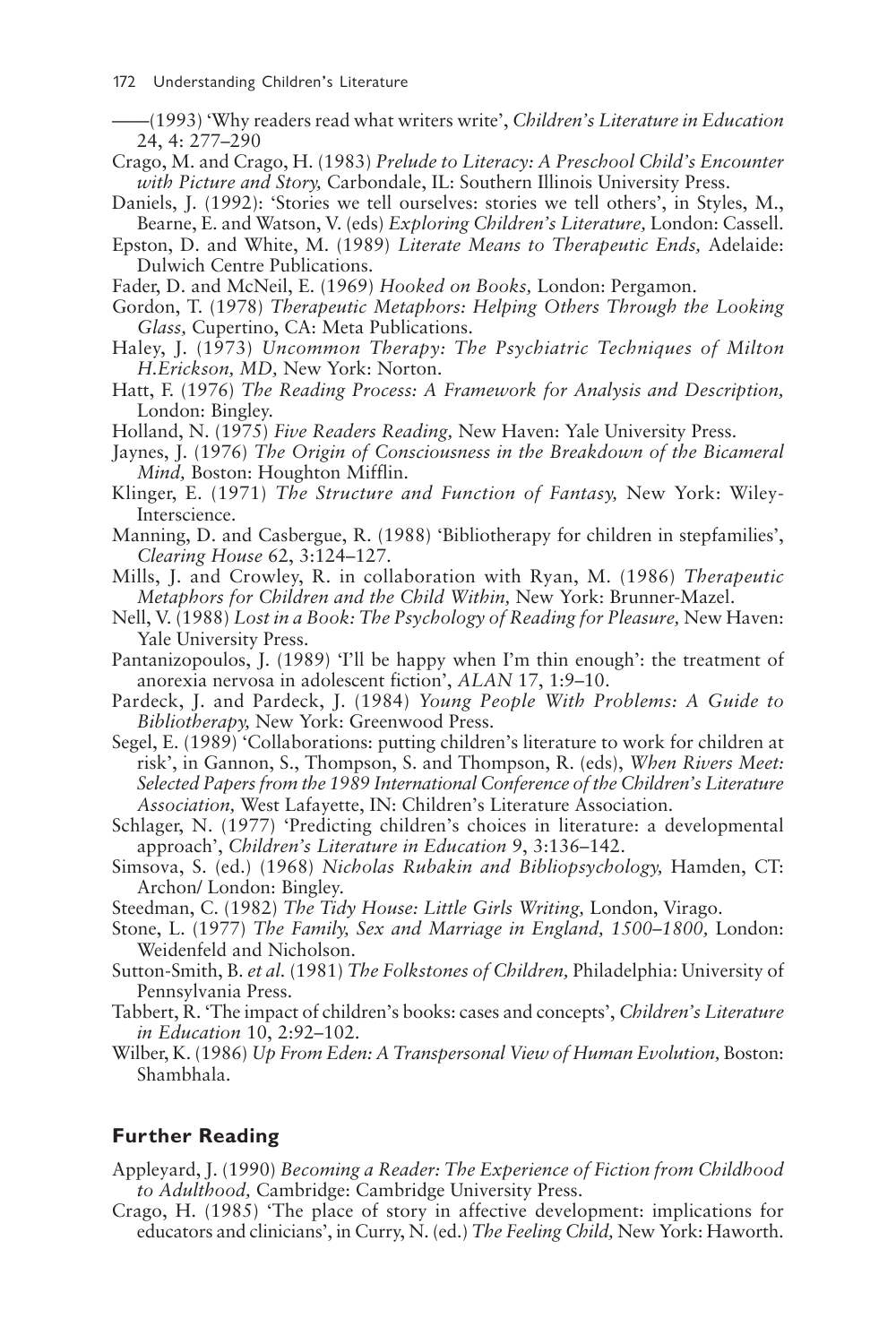——(1985) 'Prior Expectations of "Great Expectations": how one child learned to read a classic', *College English,* 58, 6:676–692.

Holland, N. (1975) *Five Readers Reading.* New Haven: Yale University Press.

- Kottler, J., Sexton, T. and Whitstone, S. (1994) *The Heart of Healing: Relationships in Therapy,* San Francisco: Jossey-Bass.
- Lesnik-Oberstein, K. (1994), *Children's Literature: Criticism and the Fictional Child,* Oxford: Clarendon Press.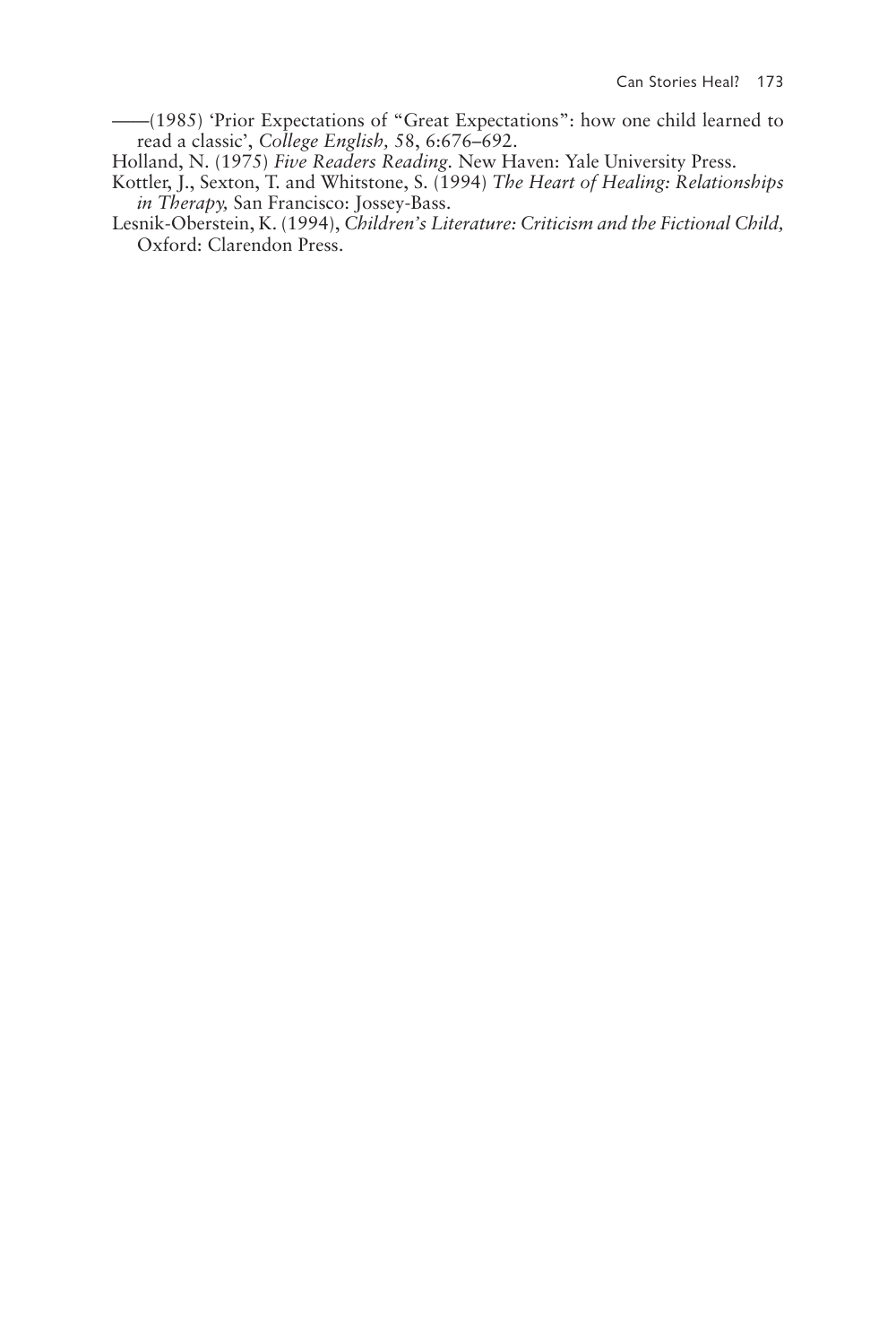## General Bibliography

This list does not include items which are in the chapter bibliographies.

#### **Criticism, Theory and General Approaches**

- Broadbent, N. *et al.* (1994) *Children's Literature Research: A Coming of Age?,* Southampton: LSU.
- Butts, D. (ed.) *Stories and Society: Children's Literature in its Social Context,* London: Macmillan.
- Egoff, S. *et al.* (eds) (1996) *Only Connect. Readings on Children's Literature,* 3rd edn, Toronto, Ont: Oxford University Press.
- Fox, G. (ed.) (1995) *Celebrating Children's Literature in Education,* London: Hodder and Stoughton.
- Hendrickson, L. (1987) *Children's Literature: A Guide to the Criticism,* Boston, MA: G.K. Hall.
- Hollindale, P. (1997), *Signs of Childness in Children's Books*, South Woodchester: Thimble Press.
- Hourihan, M. (1997) *Deconstructing the Hero. Literary Theory and Children's Literature,* London: Routledge.

International Youth Library (ed.) (1991) *Children's Literature Research: International Resources and Exchange,* Munich: K.G.Saur.

- Nikolajeva, M. (1996) *Children's Literature Comes of Age. Toward a New Aesthetic,* New York: Garland.
- Reetz, M. (1994) *Professional Periodicals in Children's Literature: A Guide,* Munich: Internationale Jugendbibliothek.
- Styles, M., Bearne, E., and Watson, V. (eds) (1994) *The Prose and the Passion: Children and their Reading,* London: Cassell.

#### **History and Bibliography**

- Alderson, B. (1986) *Sing a Song for Sixpence: the English Illustrative Tradition and Randolph Caldecott,* Cambridge: Cambridge University Press in association with the British Library.
- Avery, G. (1975) *Childhood's Pattern: a Study of the Heroes and Heroines of Children's Fiction 1770–1950,* London: Hodder and Stoughton.
- Barr, J. (1986) *Illustrated Children's Books,* London: British Library.
- Bottigheimer, R.B. (1996) *The Bible for Children from the Age of Gutenburg to the Present,* New Haven, CT: Yale University Press.
- Carpenter, H. (1985) *Secret Gardens: A Study of the Golden Age of Children's Literature,* London: George Allen and Unwin.
- Demers, P. (1993) *Heaven Upon Earth. The Form of Moral and Religious Children's Literature to 1850,* Knoxville, TN: University of Tennessee Press.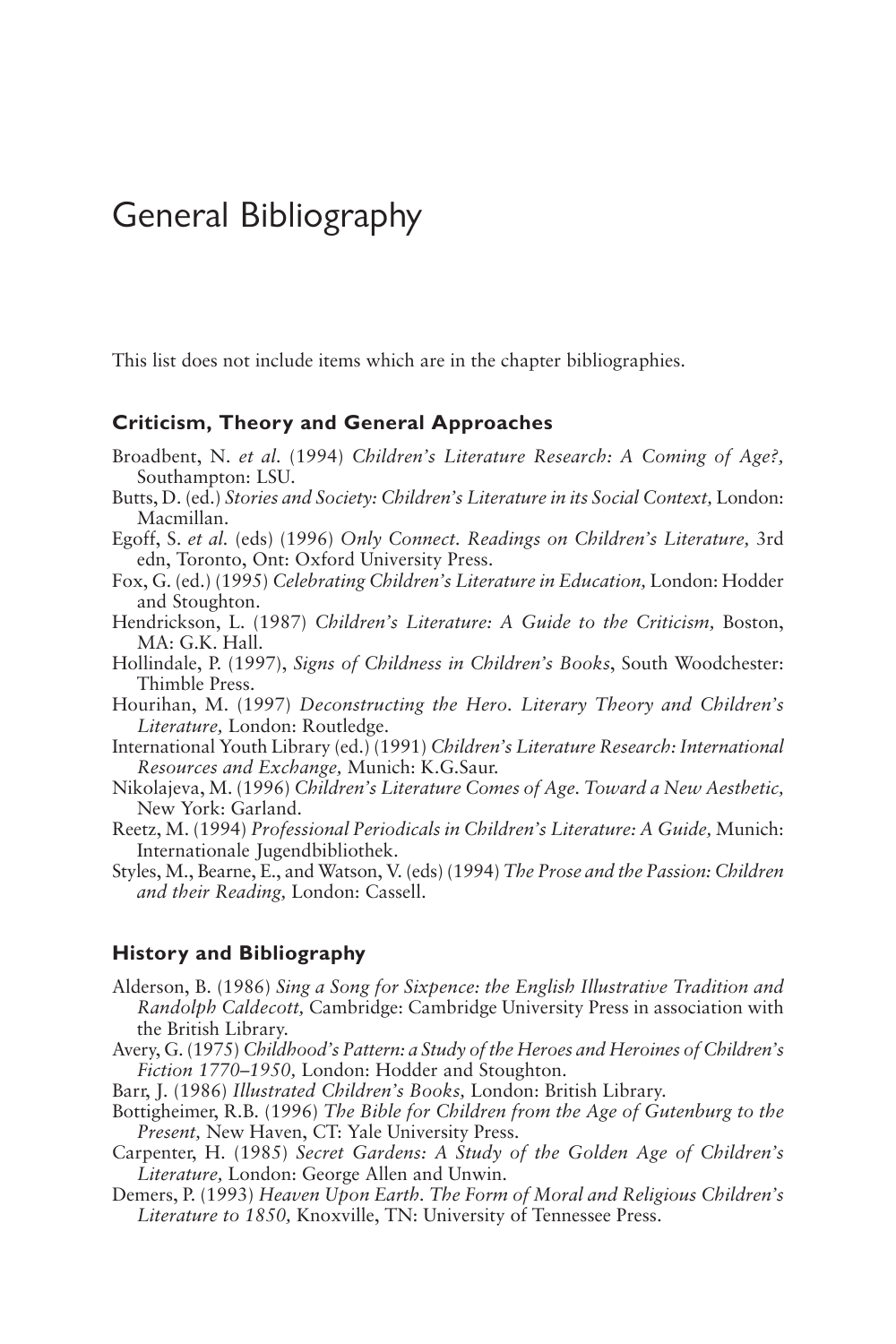Fever, W. (1977) *When We Were Very Young,* London: Thames and Hudson.

- Foster, S. and Simons, J. (1995), *What Katy Read. Feminist Re-Readings of 'Classic' Stories for Girls,* London: Macmillan.
- Green, M. (1980) *Dreams of Adventure, Deeds of Empire,* London: Routledge and Kegan Paul.
- Griswold, J. (1992) *Audacious Kids: Coming of Age in America's Classic Children's Books,* New York: Oxford University Press.
- Hilton, M., Styles, N., and Watson, V. (eds) (1997) *Opening the Nursery Door. Reading, Writing and Childhood, 1600–1900,* London: Routledge.
- Opie, I. and Opie P. (1951/1980) *The Oxford Dictionary of Nursery Rhymes,* Oxford: Oxford University Press.
	- ——(1955) *The Oxford Nursery Rhyme Book,* Oxford: Oxford University Press.
- ——(1959) *The Language and Lore of Schoolchildren,* Oxford: Oxford University Press.
- ——(1969) *Children's Games in Street and Playground,* Oxford: Clarendon Press.
	- ——(1974) *The Classic Fairy Tales,* Oxford: Oxford University Press.
- Opie, I. (1985) *The Singing Game,* Oxford: Oxford University Press.
- Pickering, S.F. (1981) *John Locke and Children's Books in Eighteenth Century England,* Knoxville, TN: University of Tennessee Press.
- ——(1993) *Moral Instruction and Fiction for Children, 1749–1820,* Athens, GA: University of Georgia Press.
- Reynolds, K. (1994) *Children's Literature in the 1890s and the 1990s,* Plymouth: Northcote House.
- Richards, J. (ed.) (1989) *Imperialism and Juvenile Literature,* Manchester: Manchester University Press.
- Salway, L. (ed.) (1976) *A Peculiar Gift: Nineteenth Century Writings on Books for Children,* Harmondsworth: Penguin.
- Slade, P. (1954) *Child Drama,* London: University of London Press.
- Summerfield, G. (1984) *Fantasy and Reason: Children's Literature in the Eighteenth Century,* London: Methuen.
- Trease, G. (1964) *Tales Out of School: A Survey of Children's Fiction,* 2nd edn, London: Heinemann.
- Warner, M. (1994) *From the Beast to the Blonde: On Fairytales and their Tellers,* London: Chatto and Windus.

#### **Types and Genres**

Auchmuty, R. (1992) *A World of Girls,* London: The Women's Press.

- Bader, B. (1976) *American Picturebooks from Noah's Ark to The Beast Within,* New York: Macmillan.
- Bennett, J. (1979) *Learning to Read with Picture Books,* South Woodchester: The Thimble Press.
- Blount, M. (1974) *Animal Land: the Creatures of Children's Fiction,* London: Hutchinson.
- Bolton, G. (1979) *Towards a Theory of Drama in Education,* Burt Mill, Harlow: Longman.
- Cadogan, M., and Craig, P. (1976) *You're a Brick, Angela!: A New Look at Girls' Fiction from 1839–1975,* London: Gollancz.
- Chambers, A. (1982) *Plays for Young People to Read and Perform,* South Woodchester: Thimble Press.
- Cook, E. (1976) *The Ordinary and the Fabulous,* 2nd edn, Cambridge: Cambridge University Press.
- Dusinberre, J. (1987) *Alice to the Lighthouse,* New York: St Martin's Press.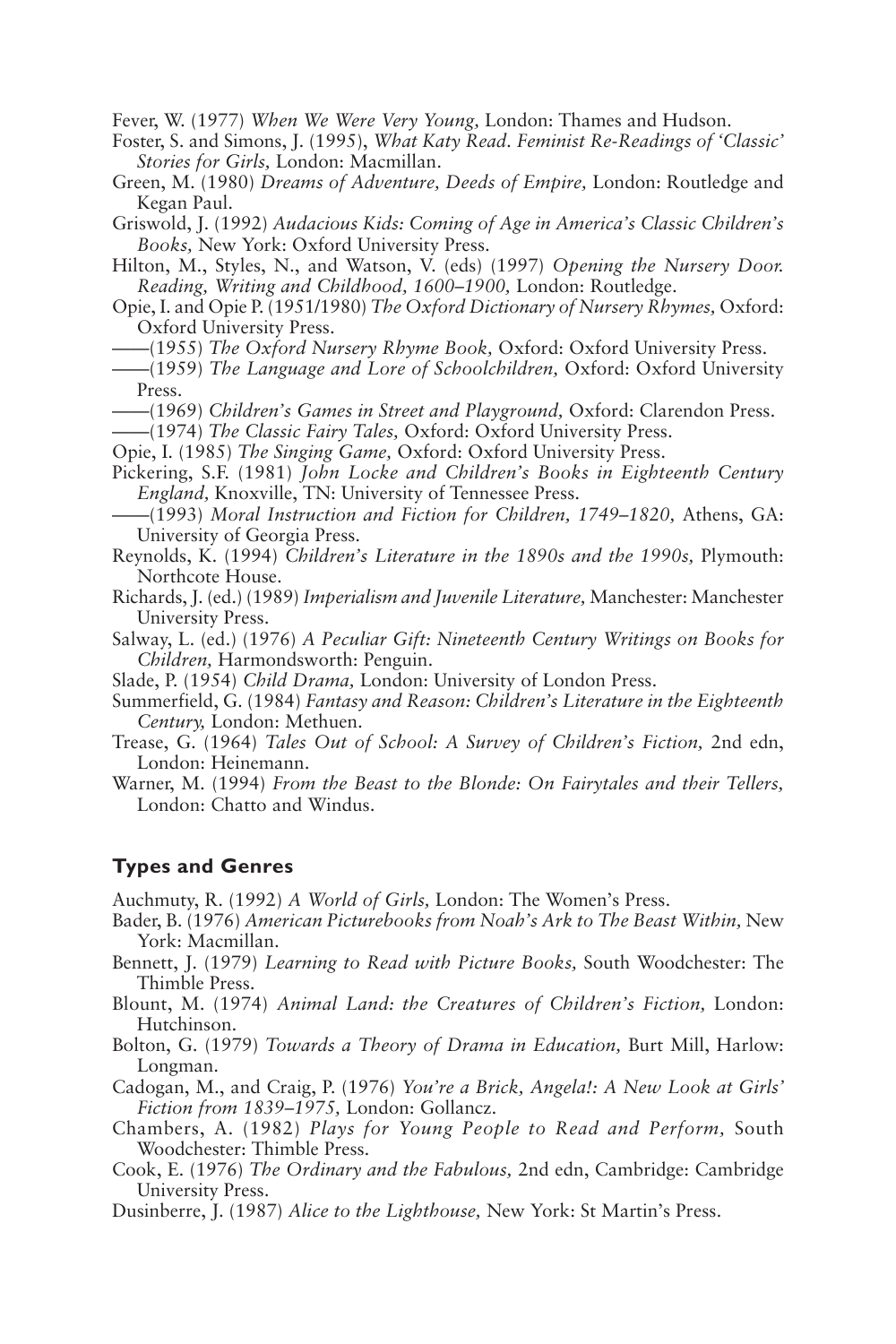- Fisher, J. (1994) *An Index of Historical Fiction for Children and Young People,* Aldershot: Scolar Press.
- Fisher, M. (1975) *Who's Who in Children's Books,* London: Weidenfeld and Nicolson. ——(1976) *The Bright Face of Danger,* London: Hodder and Stoughton.
- Gifford, D. (1971) *Discovering Comics* (rev. 1991), Prices Risborough: Shire.
- Haymonds, A. (1996) 'Pony Stories', in Hunt, P. (ed.) *International Companion Encyclopedia of Children's Literature,* London: Routledge.
- Kuznets, L.R. (1994) *When Toys Come Alive: Narratives of Animation, Metamorphosis and Development,* New Haven, CT: Yale University Press.
- Lewis, D. (1990) 'The constructedness of texts: picture books and the metafictive', *Signal* 62:131–146.
- Lurie, A. (1990) *Don't Tell the Grown-Ups: Subversive Children's Literature,* London: Bloomsbury.
- Lynn, R.N. (1989) *Fantasy Literature for Children and Young Adults: An Annotated Bibliography,* 3rd edn, New York: R.R.Bower.
- Mellon, N. (1992) *Storytelling and the Art of Imagination,* Rockport, MA: Element.
- Morse, B. (1992) *Poetry Books For Children, A Signal Bookguide,* South Woodchester: Thimble Press.
- Quigley, I. (1982) *The Heirs of Tom Brown: The English School Story,* London: Chatto and Windus.
- Richards, J. (1988) *Happiest Days: The Public Schools in English Fiction,* Manchester: Manchester University Press.
- Steele, M. (1989) *Traditional Tales: A Signal Bookguide,* South Woodchester: Thimble Press.
- Sullivan, C.W. III (1989) *Welsh Celtic Myth in Modern Fantasy,* Westport, CT: Greenwood Press.
- ——(ed.) (1993) *Science Fiction for Young Readers,* Westport, CT: Greenwood Press.
- Tucker, N. and Reynolds, K. (eds) (1997) *Enid Blyton: A Celebration and Reappraisal,* London: National Centre for Research in Children's Literature.
- Turner, E.S. (1975) *Boys Will Be Boys,* 3rd edn, London: Michael Joseph.
- Watson, V. and Styles, M. (ed.) (1996) *Talking Pictures. Pictorial Texts and Young Readers,* London: Hodder and Stoughton.

#### **Contexts**

- Barker, K. (1986) *In the Realms of Gold: The Story of the Carnegie Medal,* London: MacRae.
- Buckingham, D. (1993) *Children Talking Television: The Making of Television Literacy.* London: Falmer Press.
- Burress, L. (1989) *Battle of the Books: Literary Censorship in the Public Schools,* Metuchen, NJ: Scarecrow Press.
- Darling, R.L. (1968) *The Rise of Children's Book Reviewing in America, 1865– 1881,* New York: R.R.Bowker.
- Fox, C. (1993) *At the Very Edge of the Forest: The Influence of Literature on Storytelling by Children,* London: Cassell.
- Goldthwaite, J. (1996) *The Natural History of Make-Believe,* New York: Oxford University Press.
- Heeks, P. (1982) *Ways of Knowing,* South Woodchester: Thimble Press.
- Jones, D.B. (ed.) (1988) *Children's Literature Awards and Winners,* Detroit, VA: NealSchuman.
- MacLeod, A. (1983) 'Censorship and children's literature', *Library Quarterly* 53, 1:26–38.
- Meek, M., Warlow, A. and Barton G. (eds) (1977) *The Cool Web: The Pattern of Children's Reading,* London: The Bodley Head.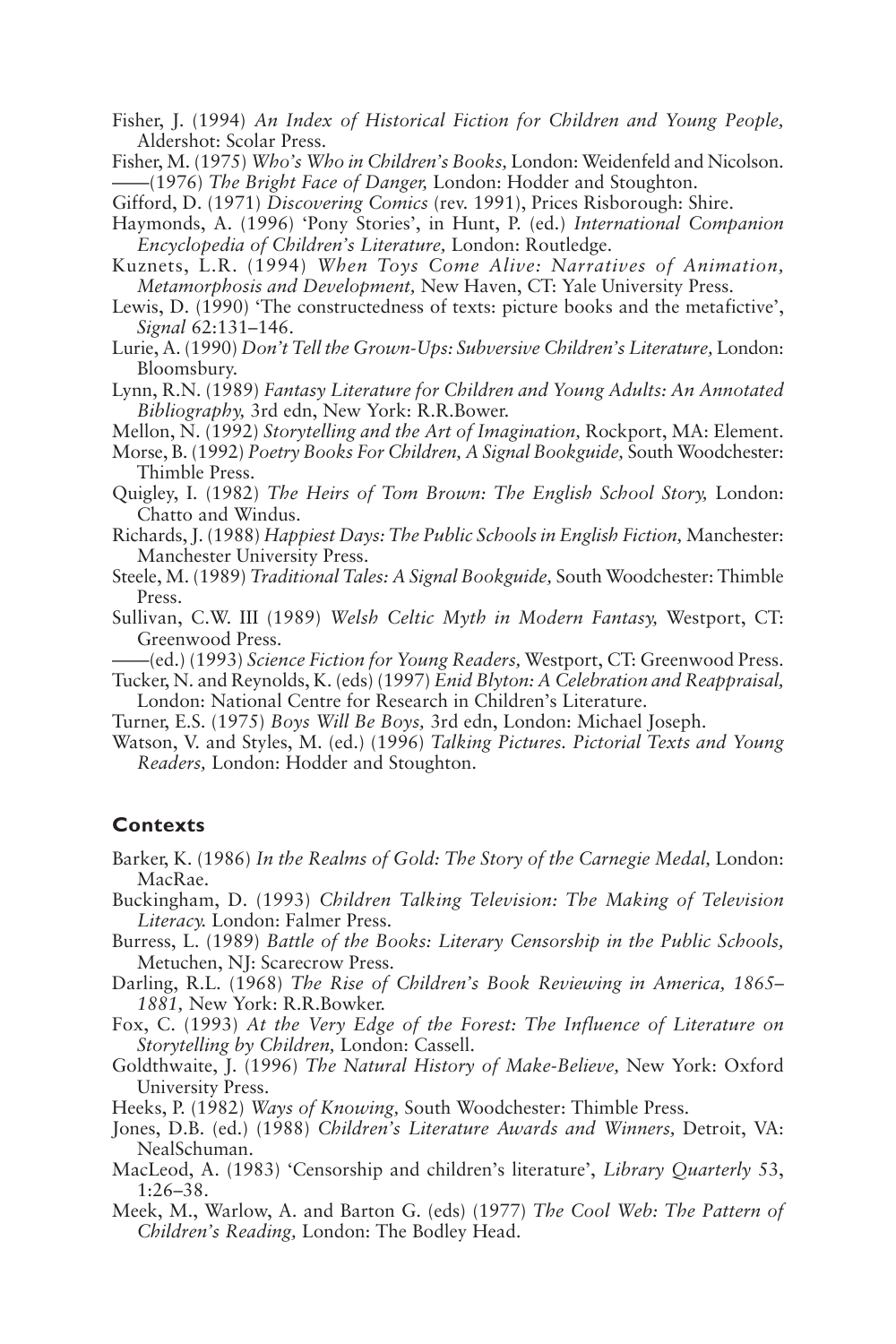Oittinen R. (1993) *I Am Me—I am Other: On the Dialogics of translating for Children* [Acta Universitatis Tamperensis ser A vol 386], Tampere: University of Tampere.

- Pinsent, P. (ed.) (1997) *Children's Literature and the Politics of Equality,* London: David Fulton.
- Postman, N. (1983) *The Disappearance of Childhood,* London: W.H.Allen.
- White, M. (1992) 'Children's books from other languages: a study of successful translations', *Journal of Youth Services in Libraries,* 5, 3:261–275.
- Whitehead, W. (1988) *Different Faces: Growing Up with Books in a Multicultural Society,* London: Pluto Press.

#### **Applications**

- Bennett, J. (1991) *Learning to Read with Picture Books,* South Woodchester: Thimble Press.
- Butler, D. (1980) *Babies Need Books,* Sevenoaks: Hodder and Stoughton.
- Mathias, B. and Spiers, D. (1982) *A Handbook on Death and Bereavement: Helping Children to Understand,* Wokingham: National Library for the Handicapped Child.
- Styles, M., Bearne, E., and Watson, V. (eds) (1996) *Voices Off: Texts, Contexts, and Readers,* London: Cassell.
- Thomson, J. (1987) *Understanding Teenagers Reading,* London: Croom Helm; Melbourne: Methuen.
- White, D.N. (1954) *Books Before Five,* Wellington: New Zealand Council for Educational Research.
- Wolf, S.A. and Brice Heath, S. (1992) *The Braid of Literature: Children's Worlds of Reading,* Cambridge, MA: Harvard University Press.

#### **International**

- Coughlan, V., and Keenan, C. (eds) (1996) *The Big Guide to Irish Children's Books,* Dublin: Irish Children's Book Trust.
- Danish Literature Centre (1992) *Roots in Denmark, Danish Children's Literature Today,* København: Danish Literature Centre.
- Egoff, S., and Saltman, J. (1990) *The New Republic of Childhood. A Critical Guide to Canadian Children's Literature in English,* Toronto, Ont: Oxford University Press.
- Griswold, J. (1992) *Audacious Kids: Coming of Age in America's Classic Children's Books,* New York: Oxford University Press.
- Khorana, M. (1991) *The Indian Sub-Continent in Literature for Children and Young Adults,* New York: Greenwood Press.
- Lees, S. and MacIntyre, P. (1993) *The Oxford Companion to Australian Children's Literature,* Melbourne: Oxford University Press.
- MacLeod, A.S. (1975) *A Moral Tale: Children's Fiction and American Culture 1820– 1860,* Hamden, CT: Archon Books
- Scott, D.H. (1980) *Chinese Popular Literature and the Child,* Chicago, IL: American Library Association.
- Segun, M.D. (1992) 'Children's literature in Africa: problems and prospects', in C.Ikonne *et al.* (eds), *Children and Literature in Africa,* Ibadan: Heinemann Educational.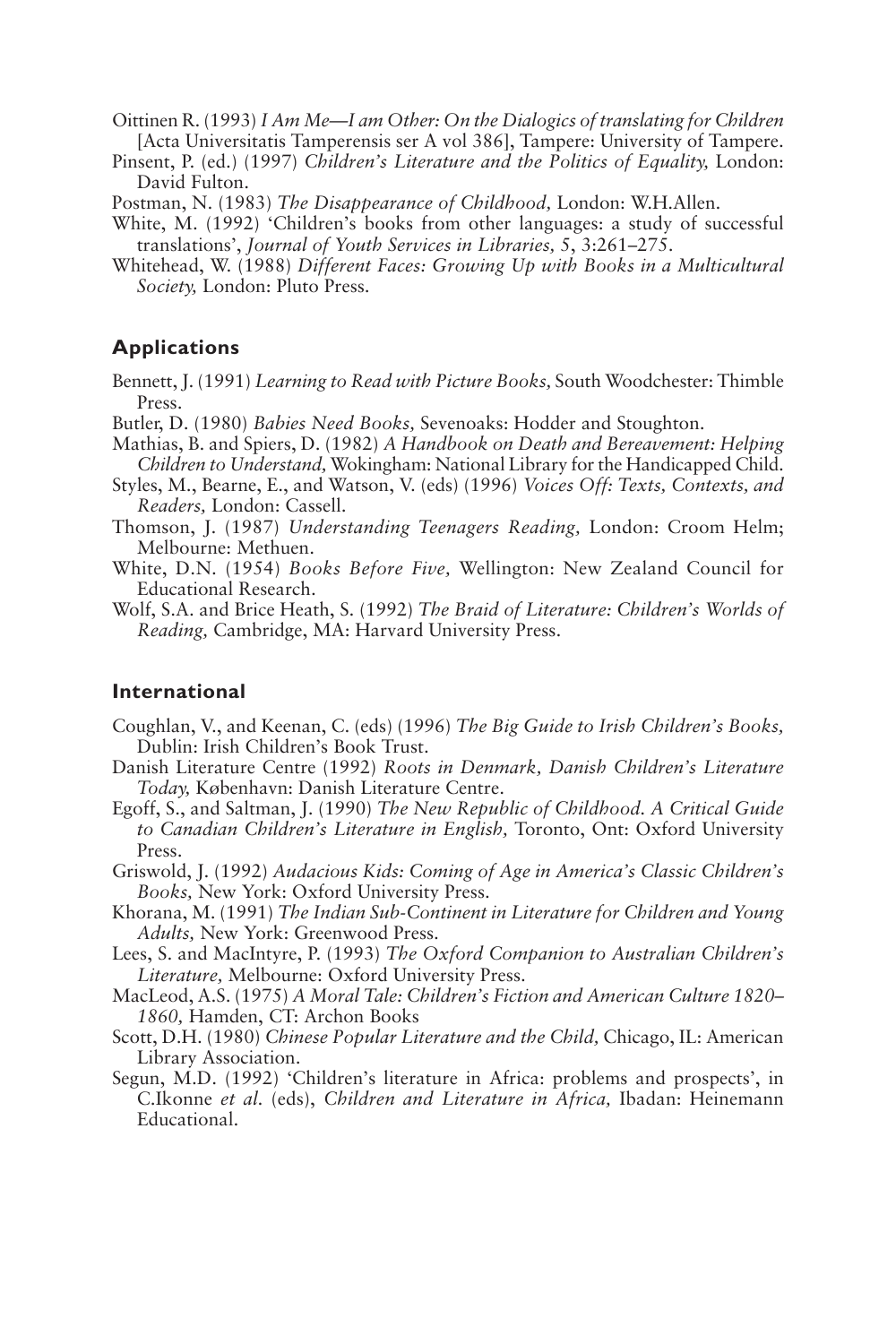# **Glossary**

This Glossary contains technical terms which are not adequately explained in the text, and which are not (usually) readily available in standard dictionaries. An excellent source of definitions in this field is Katie Wales's *A Dictionary of Stylistics* (London: Longman 1989); more generally, I have referred to the *Shorter Oxford English Dictionary* (SOED).

- **branching** A way of describing the complexity of sentences. In 'left-branching' sentences, the complex information comes before the verb or main noun ('Although it was hot outside, the cat sat on the mat'); in 'right-branching' sentences, it comes after the main word ('The cat sat on the mat, although it was hot outside'). Right-branching sentences are generally thought to be easier to understand.
- **cohesion** Cohesion refers to the ways in which sentences are linked together—by meaning, sound, words, or grammar.
- **deconstruction** A theory and practice of reading (rather than a 'method' of criticism) which looks on texts as possessing infinite complex meanings rather than as being reducible to simple, 'static' meanings or interpretations. It looks, for example, at the 'blindnesses' or 'silences' of texts—the things that they do not say (or which they suppress). Deconstructive readings can, of course, be deconstructed themselves (infinitely).

**dialectic** Logical argument.

**dialogical** 'Double-voiced' language which responds to and is sensitive to the language and society around it (used by Mikhail Bakhtin); compare **monological**—'singlevoiced' language which operates in isolation, dominated, perhaps, by the aims of the writer.

**diegetic** In narrative, 'telling' rather than 'showing': a report of an action.

**discourse** Broadly, communication; a communicative act, or series of acts. **efferent** Moving outwards.

**epistemological** Dealing with knowledge and the theory of knowledge.

**focalisation** Sometimes taken to be the same as 'point of view'—the 'angle', viewpoint, or perspective from which or through which the story is told. The 'focaliser' may be the narrator (in a first-person narrative) or the person through whose eyes we see things (in first- or third-person narrative), usually the central character of a story.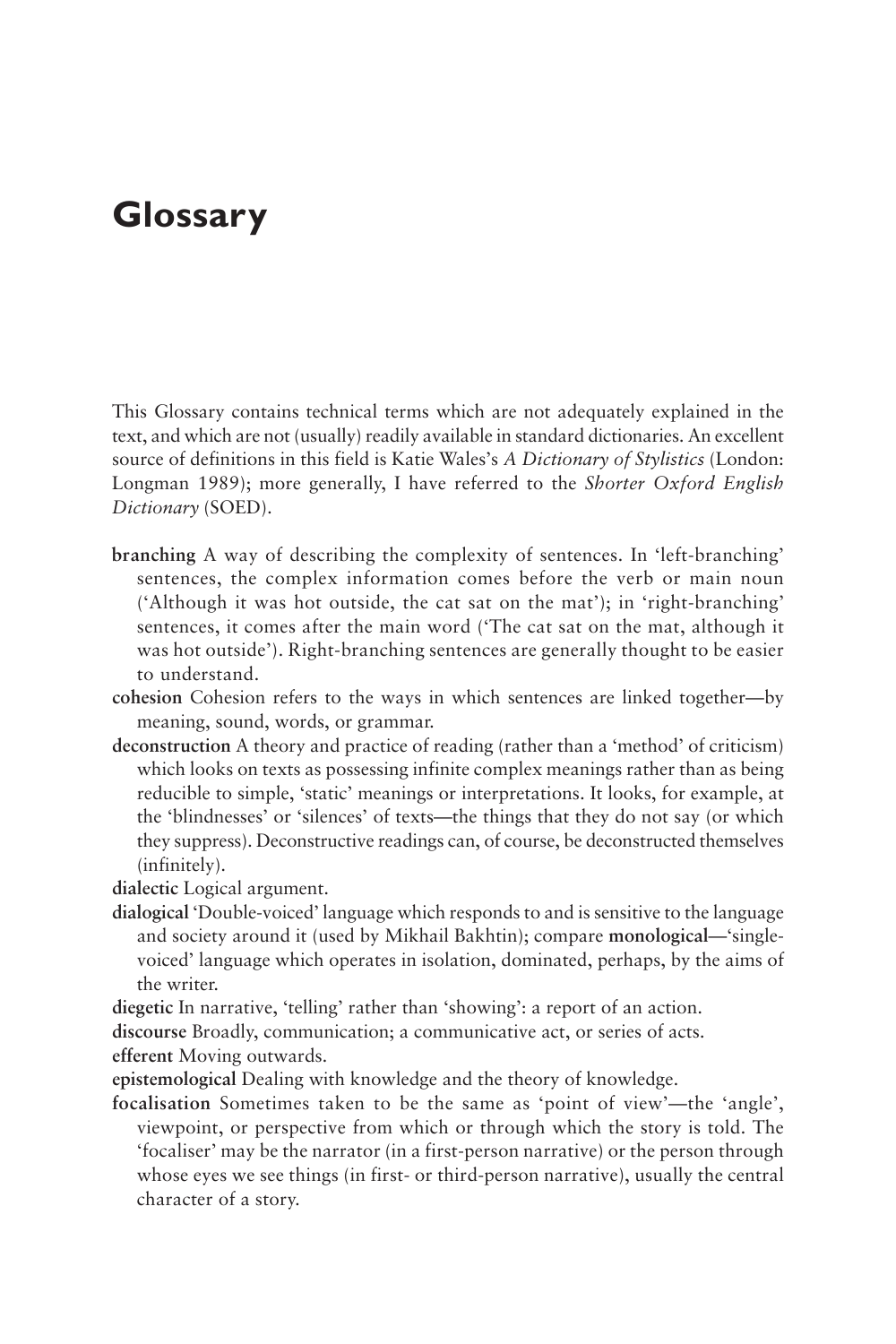- **formalism** An early form of structuralism, which looked for recurrent patterns in texts.
- **'free' and 'bound' forms of speech** Speech and thought can be presented in texts either 'directly', using inverted commas ('Hello!') or 'indirectly', where the speech or thought is 'reported' (How careless of them!) If there is no 'tag' (he said, she thought) the phase is 'free'; if a tag is used ('Hello!', she said; How careless of them, she thought), the phrase is 'bound'. There is some disagreement among linguists as to the use of the terms, but broadly 'free' forms allow (or force) readers to use their imaginations; 'bound' forms allow authors more (potential) control.
- **gender** Now widely taken to mean characteristics given to individuals through 'nurture', rather than the physical sex characteristics given by 'nature'.
- **gestalt psychology** Believes that perceptions, reactions, etc., are gestalts: integrated perceptual structures conceived as functionally more than their parts (SOED).
- **hermeneutics** Dealing with theories of interpretation.

**historiography** The writing of history.

**isomorphic** Linking the same forms.

- **Leavisite** Strictly, following the critical ideas of F.R.Leavis (1895–1978), an immensely influential Cambridge academic who was instrumental in shifting the emphasis of literary studies from history to the text. Leavis was broadly anti-theory, using close readings to produce judgements purporting to derive from the text, but actually lodged in a right-wing, if idiosyncratic, ideology. 'Leavisite' is now often used as a synonym for conservative and authoritarian (or alternatively, sensible) readings.
- **lexical set** Words which are linked together by occurring within similar grammatical or cultural contexts (such as supposed gender characteristics), or forming 'natural groups' (like the months of the year); genres and individual authors will recurrently use similar lexical sets.
- **literary stylistics** The application of 'objective', non-judgmental analytical techniques to the language of texts designed for 'non-functional' reading.
- **metafiction** Self-conscious fiction, which draws attention to its fictiveness.

**metalepsis** A term coined by Gerard Genette to mean the intrusion of the 'voice' of an author, narrator, or character into a narrative, to give a great impression of realism.

**metonym** An attribute standing for an object ('the stage'=the theatre).

**monological** see **dialogical.**

- **polyphonic** 'Having many voices'—texts which are not dominated by a single narrative or authorial authority (associated with Bakhtin).
- **postmodernism** The idea that towards the end of the twentieth century there has been a fragmentation of the certainties of culture, society and individualism in 'advanced' capitalist societies.
- **poststructuralism** In reaction to the intended universality of structuralism, a criticism which questions all readings of texts (including its own) and emphasises instability and ambiguity.
- **pragmatics** The study of language in context, in the sense of what it does, rather than what it is; intention and affect are important, rather than form.
- **psychological phenomenology** Deducing what goes on in an author's mind from the text.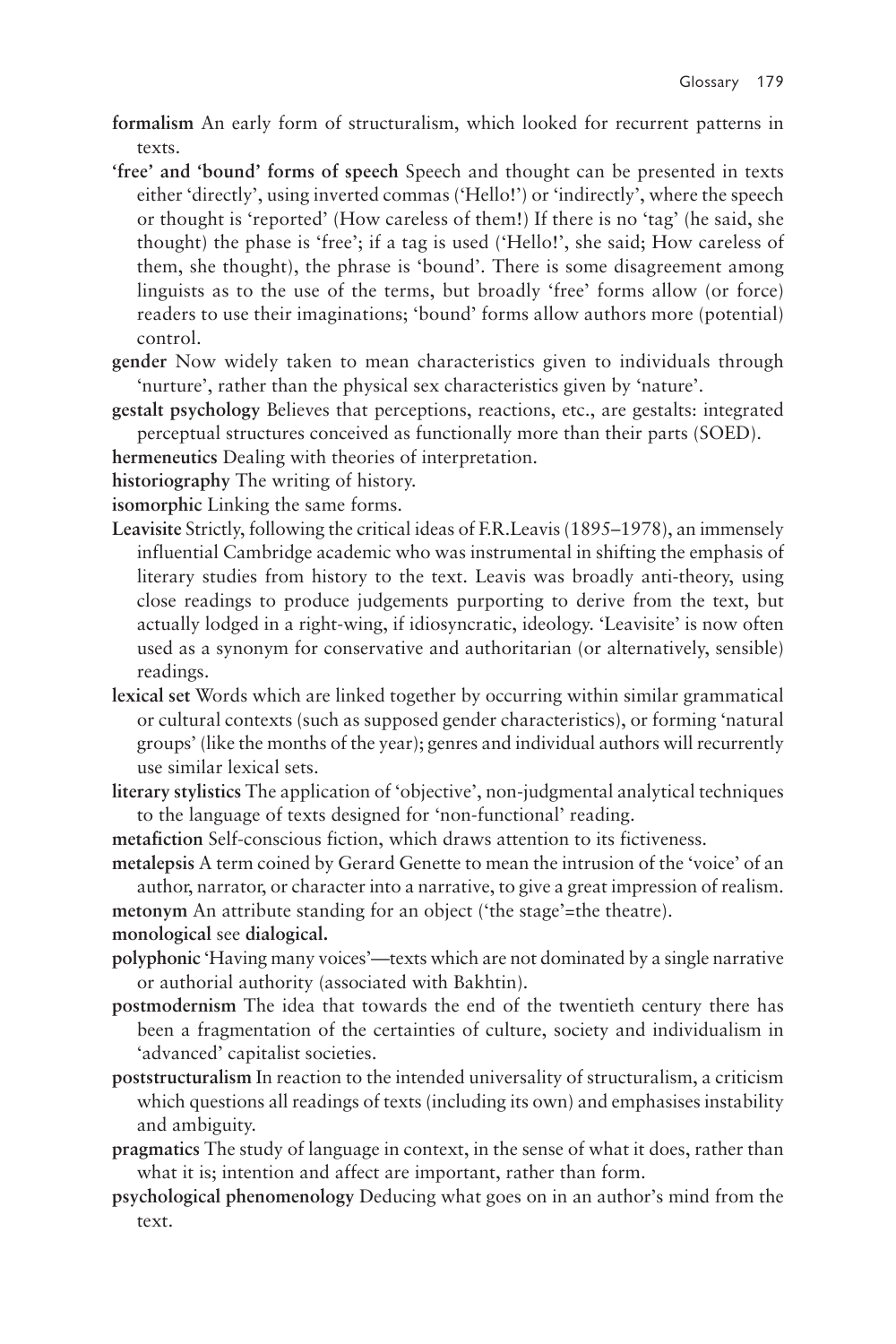**register** Language used in a certain context or situation: there is, for example, language thought appropriate to, and therefore more likely to occur in, a church sermon, or on a football field, or in literary genres.

**semiotics** The study of sign-systems.

- **structuralism** Criticism which examines the patterns, codes, forms, convention and structures of texts and larger cultural systems; generally descriptive rather than interpretative.
- **systemic analysis** The analysis of language according to the system developed by Halliday, which sees language as a network involving choices which are influenced by context.

**ur-narrative** Primitive, original, theoretical or underlying narrative.

*Weltanshauung* A particular philosophy or view of life; the world-view of an individual or group (SOED).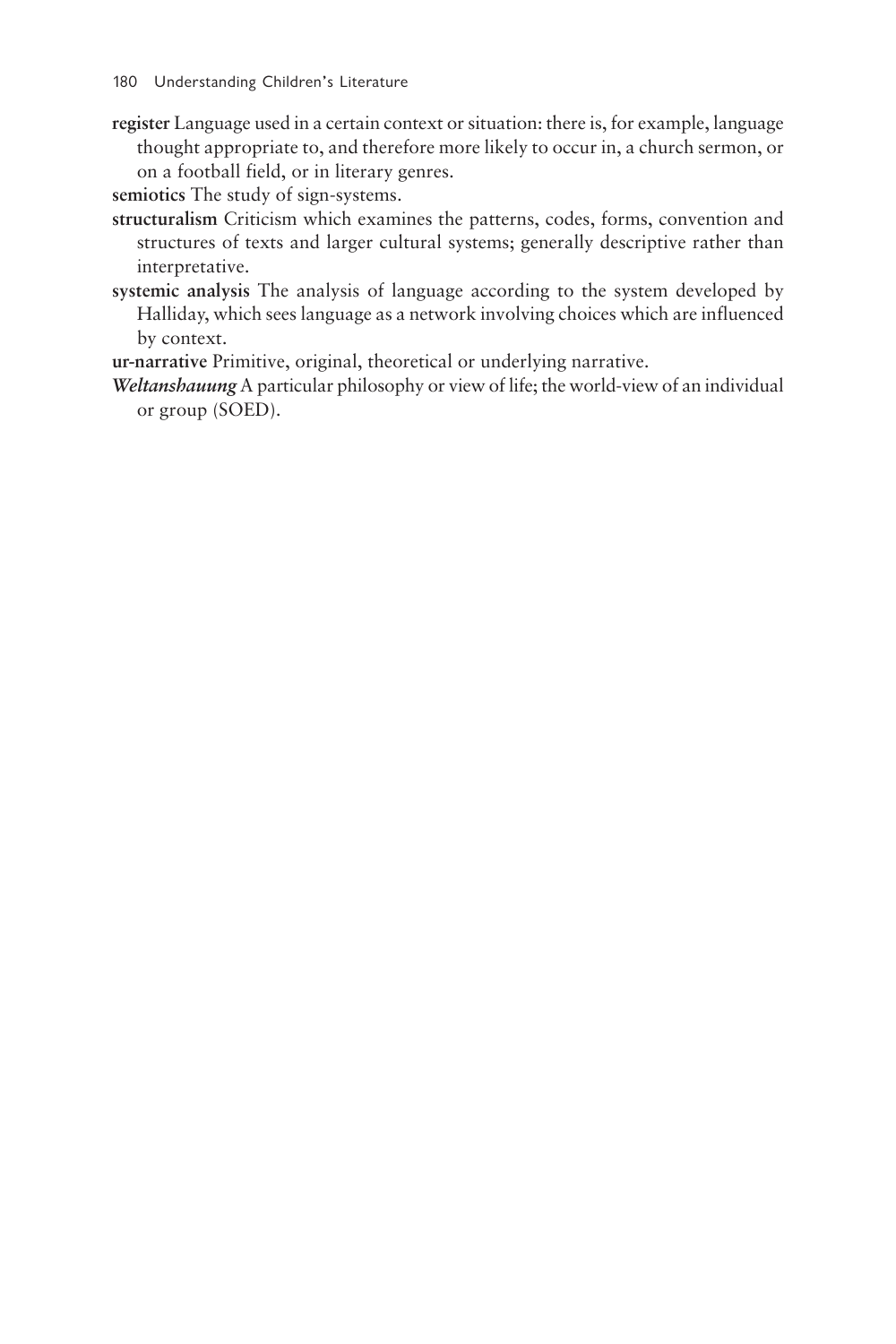## **Index**

Abrams, M.H.: *The Mirror and the Lamp* 82 adaptation and retelling: intertextuality 132–4 adolescents: representation in fiction 42 Agee, H. 94 Ahlberg, Allan and Janet: *The Clothes Horse* 147; *The Jolly Postman* 132; metafiction 140 Aiken, Joan 18 Alcott, Louisa May: *Little Women* 115 Alderson, Brian 7, 71, 124; *Childhood Re-collected* (with Moon) 126 Alderson, J.C. 8 Andersen, Hans Christian 117, 127 Anstey, F. 33 Anyon, J.M. 52 *Ariel, Zed and the Secret of Life* (Fienberg) 61–2 Ariès, Phillipe 17 Aristotle 44 Arnheim, Rudolph 77 Atkinson, J. 86 Auerbach, Nina: *Communities of Women* 115 authors: intertextuality 131; metafiction 145; narrative intrusion 142–3; psychoanalytic criticism 100–1, 103–4; selection of form 57 Avery, Gillian 19; *Behold the Child* 126; *Children and Their Books* (with Briggs) 126 Babbit, Natalie: defining children's literature 24 Bakhtin, Mikhael 130, 131 Barnes, D. 87 Barthes, Roland 49, 158; intertextuality

130–1, 132, 134

Baum, Frank L.: censorship 6; cultural history 34 Beach, R. 86, 91, 92 Beardsley, Monroe 84 *Behold the Child* (Avery) 126 Belsey, Catherine: critic of liberal humanist perspective 46–7; *The Subject of Tragedy* 31 Benjamin, Walter: plot over character 44 Benton, M. 86, 87, 90 Berger, John 75 Bernstein, B. 157 Bethnal Green Museum of Childhood 126 Bettleheim, Bruno: *The Uses of Enchantment* 102 The Bibliographical Society 124 bibliography 124–7 bibliotherapy 163–5; effect of stories 168–70; future 170–1; origins and development 166–8; psychological function of storytelling 164–6 Blonsky, Marshall 72, 73 Bloom, Harold 109 Blume, Judy 7 Blyton, Enid: censorship 7; class ideology 46; George's rejection of sex role 50; representation of gender and minorities 42 Boston, Lucy 93 Bowers, Fredson: *Textual and Literary Criticism* 127 branching 64–5, 178 Bratton, J.S. 45 Briggs, J.: *Children and Their Books* (with Avery) 126 Brown, J. 86 Brown, Margaret Wise: *Good Night Moon* 107

Browne, Anthony: children's criticism of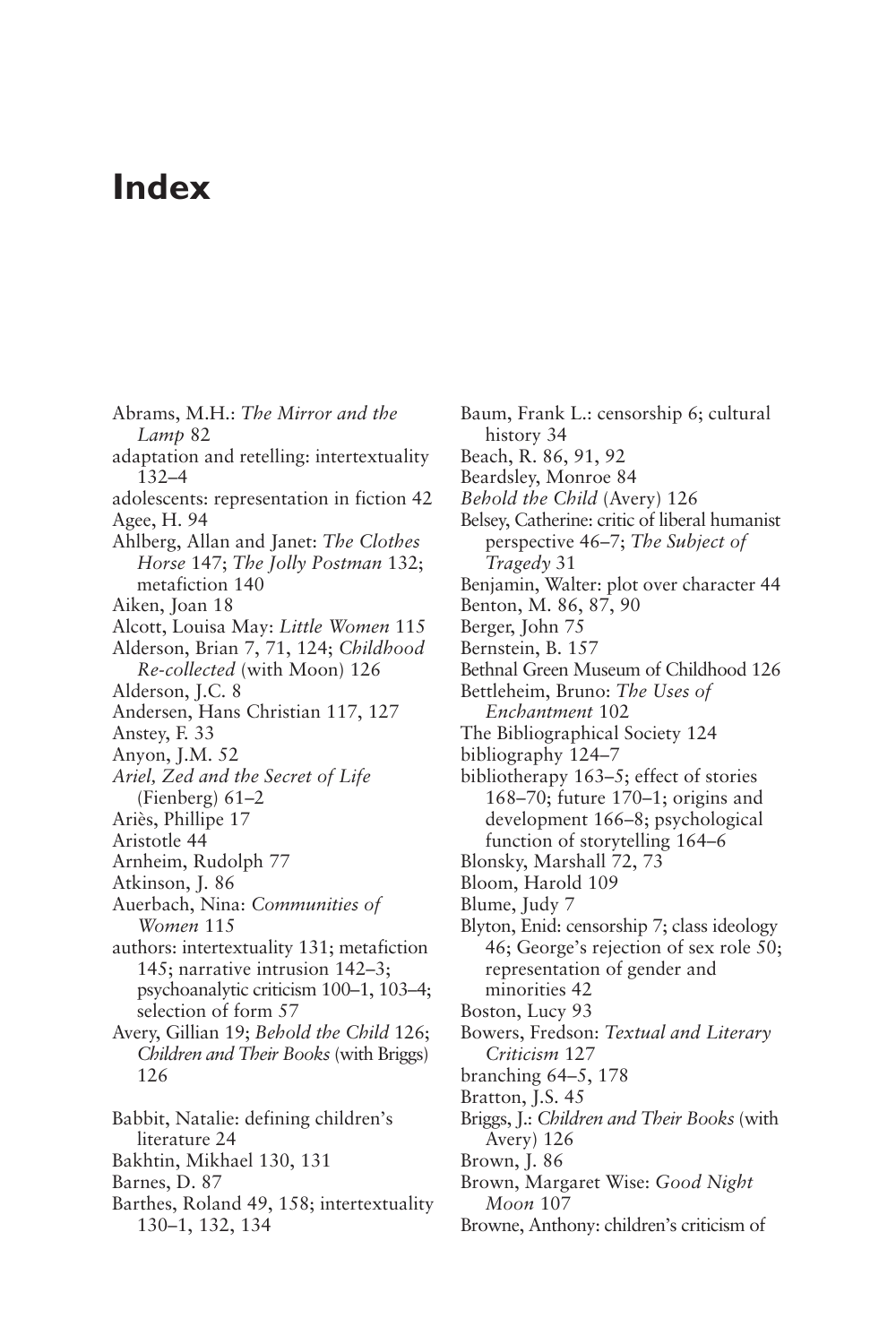*Piggy Book* 159–61; metafiction 141–2; metalepsis 144 *Bullies, Beaks and Flannelled Fools* (Kirkpatrick) 127 Bunbury, R. 92–3 Burnett, Frances Hodgson 33, 43; intertextuality 133 Burningham, John: analysis of *Mr Gumpy's Outing* 69–80; metafiction 141 Butler, D.: *Cushla and Her Books* 167 Butts, Dennis 127 *Can You Sue Your Parents for Malpractice?* (Danziger) 62–4, 65 Carroll, Lewis 127; first child-mind protagonist 24; intertextuality 133 Carter, Angela 117–18, 121 Casbergue, R. 167 *Catcher in the Rye* (Salinger) 6, 62 censorship 6–7 Chambers, Aidan: children as critics 158; demotic literature 3; reader-response 48, 93–4; storytelling 9 Chambers, Nancy 119 Cherland, Meredith Rogers 51, 52 Chester, T.R. 126; *A History of Children's Book Illustration* (with Whalley) 127 *Childhood Re-collected* (Alderson and Moon) 126 children and childhood: as animal creatures 76–7; bibliotherapy's effectiveness 164; construction 4, 48; defining the child 16–20; home influences 155–7 *Children and Their Books* (Avery and Briggs) 126 Children's Book History Society 126 *Children's Books in England* (Darton) 125 *Children's Books Published by William Darton and His Sons* (David) 126 children's literature: classics 42–4; complexity of 1–2; defining 15–16; division from adult books 3–4; the 'good' of books 16–19; identification of the child 22–7; literary quality 21–2; purposes and applications 11–12 *Children's Literature* (Yale journal) 12 Chodorow, Nancy: *The Reproduction of Mothering* 109 Christian-Smith, Linda K. 52; circumstance of production 48;

- contradictory readings 51; identification 49; *Texts of Desire* 52
- Clarke, Jean M. 167
- Cohen, Adir 25–6
- cohesion 178
- Cole, Babette: *Mummy Laid an Egg* 7
- colonialism 20; feminist criticism 120–1
- Colwell, Eileen 11
- communication: cultural studies 35; sociolinguistic 57–8
- *Communities of Women* (Auerbach) 115
- Connolly, Joseph: *Modern First*
	- *Editions* 127
- Cooper, C.R. 88
- Cooper, Mary 5
- Cooper, Susan 89, 134
- Cormier, Robert 134
- Coughlin, Ellen K. 112
- Cox, C. 88, 90
- Cox Report 83
- Crago, Hugh 113
- critical theory 10–11
- criticism: from children 157–61; development of reader- response theory 82–4; liberal humanist 84; metasemiotic tools 158–61. *see also* Leavisites; readerresponse criticism; structuralism
- Crompton, Richmal 127
- Culler, Jonathan 3, 8, 83, 130–1
- *Cultural Studies* (Inglis) 36–7
- culture: cultural materialism 32–3; developing countries and European standards 5; elite and popular 35; history 31; reader-response studies 91–3
- *Cushla and Her Books* (Butler) 167
- Dahl, Roald 93, 94; *Revolting Rhymes* 132
- Daniels, J. 169
- Dankert, Birgit: colonialism 20, 22
- Danto, Arthur 71
- Danziger, Paula: *Can You Sue Your Parents for Malpractice?* 62–4, 65
- Darton, F.J.Harvey 21, 22, 40, 115; *Children's Books in England* 125
- David, Linda: *Children's Books Published by William Darton and His Sons* 126
- deconstruction: defined 178
- de Grummond Collection 126
- dialectic: defined 178; between identity and cultural ideology 51–3
- dialogical 178
- Dias, P. 86, 93
- didacticism 22, 52; levels of ideology 46; moral purpose 40–1
- diegetic narrative 178
- *Disciplines of Virtue* (Vallone) 5
- discourse 178; conventional 56; ideological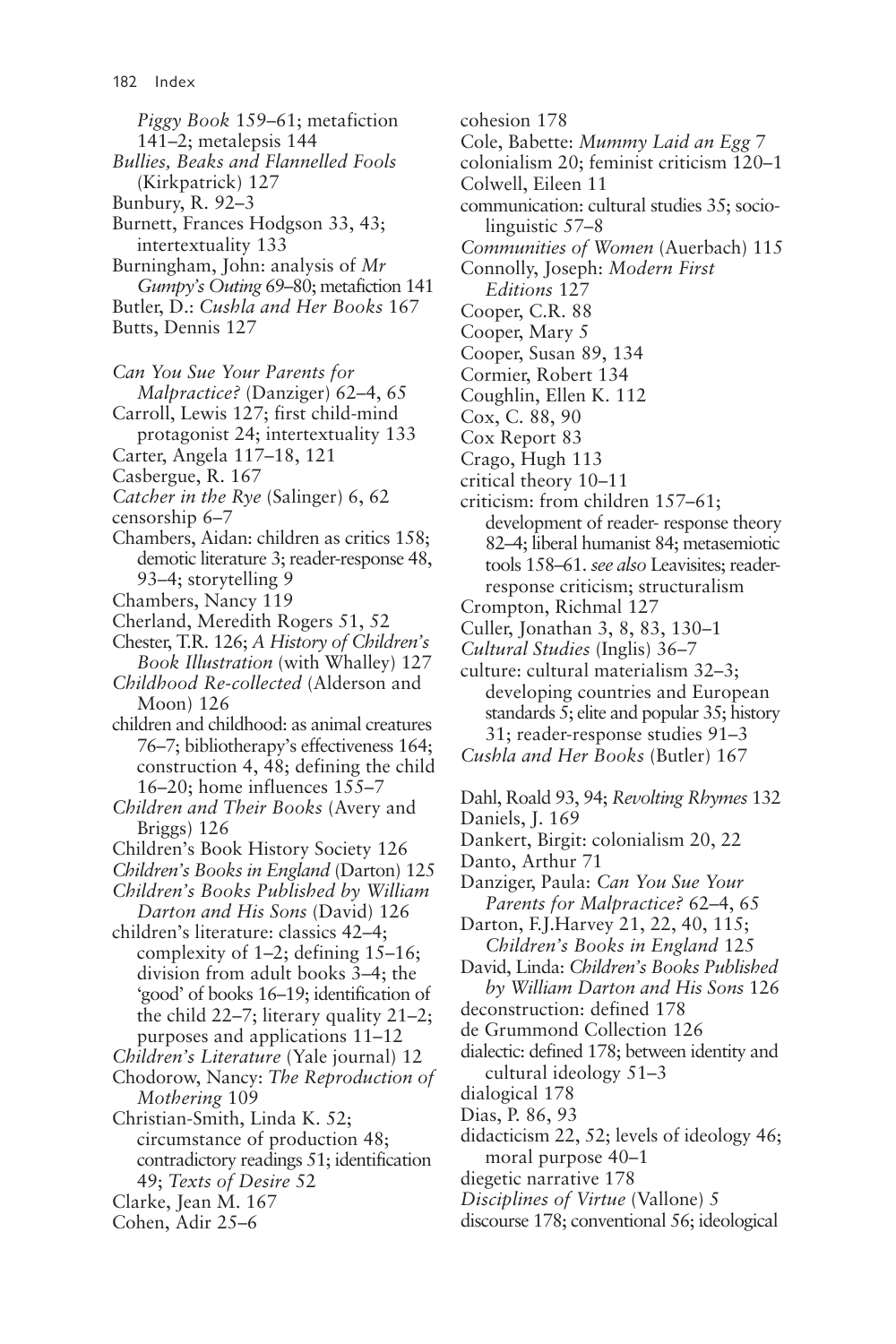formations 52; post-colonial 120; *vraisemblance* 131–2 Disney, Walt 133 Dixon, Bob 42 Dixon, J. 86 Dollimore, J.: *Political Shakespeare* (with Sinfield) 32–3, 36 Doonan, J. 8–9 dreams: psychotherapy 102; theory 103

- Eagleton, Terry 46, 50 *Early Children's Books and Their Illustrators* (Gottlieb) 126
- Eco, Umberto 49, 72, 153
- Edgeworth, Maria 33, 115
- education: the 'good' of literature 16–17; literacy development in home and school 155–7; pedagogic texts 151–5; personal response criticism 157–60
- Educational Research Analysts 6
- efferent 178
- Egan, M. 102
- Egoff, Sheila 25
- *Emil and the Detectives* (Kästner) 6
- Encisco, P. 90
- *Engines of Instruction, Mischief and Magic* (Jackson) 125
- epistemology 178
- Erickson, Milton 170
- Erikson, Erik 62
- ethics and morality 22–3; authors' messages 18–19; fairy tales and myth 102; moral purpose 40–1
- ethnicity and race: controversy over Fox 20–1; cultural history 31; cultural studies 35; reader-response studies 91–3; representation in fiction 41–2
- Evans, E. 91
- Fader, D.: *Hooked on Books* (with McNeil) 167

fairy tales and myth: fantasy genre 134; feminist criticism 112, 117–18; intertextuality 132, 142; Jungian archetypes 103; media adaptation 133; popular fiction 47; psychoanalytic criticism 101, 102, 106, 108; psychological function 164–5; structuralist analysis 44–5

- fantasy genre 134, 144
- Felperin, H. 31, 32
- feminist criticism 112–14; common ground with children 112–14; fairy tales 117–18; gender studies 114; nursery tales 118;

post-colonialism 120–1; psychoanalytic 108–9; re-reading 114–16; reclamation and resurrection 117–19; redirection 120–1; rehabilitation 115–16 Fielding, Sarah 40 Fienberg, Anna: *Ariel, Zed and the Secret*

- *of Life* 61–2
- Fish, Stanley 82, 83
- Fisher, Margery 21, 43
- focalisation 178
- folktales *see* fairy tales and myth
- formalism 44, 179
- Foucault, Michel 32, 170
- Fowles, John 165
- Fox, Geoff 49, 87
- Fox, Paula 146; *How Many Miles to Babylon?* 64–5; *The Slave Dancer* 20–1
- France 6
- Frank, Anne 6
- Franz, Marie Louise von 104
- Fraser, James 125–6
- free and bound speech: defined 179
- Freedman, K. 92
- French, Ruth 159–60
- Freud, Anna 106
- Freud, Sigmund 48, 165–6; and feminist criticism 108–9; Lacan and language 107–8; psychoanalytic criticism 101–2; sex 102; visual codes 78
- Friedberg, Joan 167
- Fry, D. 90
- Frye, Northrop: archetypes 104; structuralist tradition 44

Gabler, Mel and Norma 6

- Galda, L. 89
- Gallop, Jane 114
- games 144
- Gardam, Jane 119, 121
- Garner, Alan 134; *Tom Fobble's Day* 7
- Geertz, Clifford 36
- gender: defined 179; reading patterns
	- 118–19; representation in fiction 41–2
- Genette, Gerard 131; metalepsis 179
- gestalt 179
- Gibson, Rex 10
- Gilbert, Pam 52
- Gilbert, S. 109
- Gilligan, Carol 113
- *Girls Only?* (Reynolds) 5
- Glada, L. 86
- Glazer, Joan 22
- Golding, William 165
- Goldsmith, Evelyn 77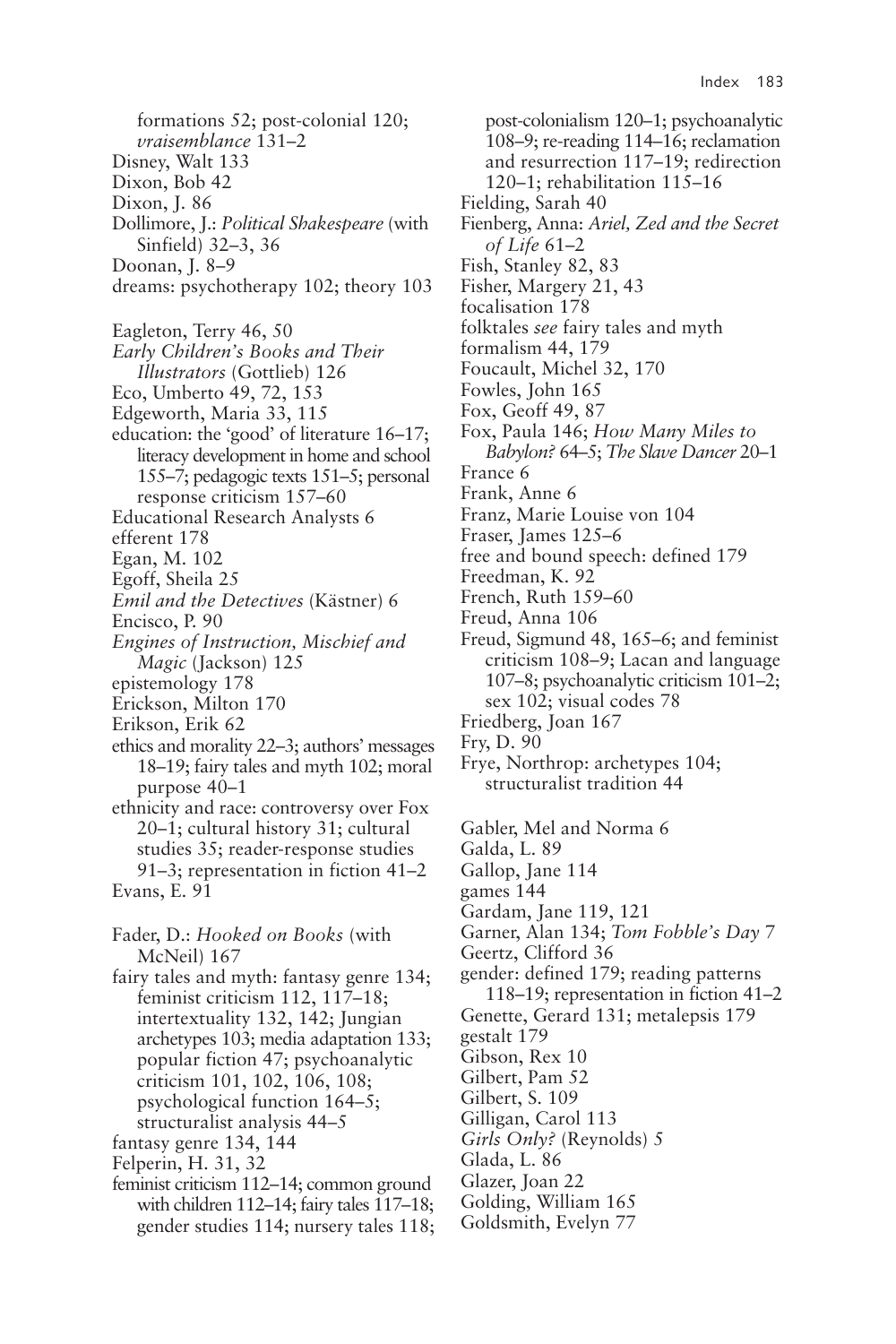Gottlieb, Gerald: *Early Children's Books and Their Illustrators* 126 Grahame, Kenneth: cultural history 34; liberal humanist perspective 46–7; structural analysis of Toad's character 45 Grimm Brothers 117 Gubar, S. 109 Hade, D.D. 88 Haley, Jay 170 Hall, Stuart 34 Halliday, M.A.K. 154 Harding, D.W.: identification 26; 'Psychological approaches in the reading of fiction' 82–3; spectator reader 49 Harris, John 127 Harwood, John 124–5 Hayhoe, M. 86, 93 Heath, S.B. 156 Hemingway, Ernest 24 Hentoff, Nat 41–2 hermeneutics 179 heterotopias 144 Hickman, J. 89 *Higglety Pigglety Pop!* (Sendak) 60–1 Hinton, S.E. 89 *Hiroshima No Pika* (Maruki) 7 historiography 33, 179 history: Anglo-centric 5; culture 32–7; fivepoint definition of New Historicism 32; gender viewpoint 5; literary history 30–1; minority groups 31; new historicism 31–3; postmodern historiographic metafictions 148–9; power and censorship 5–7 *A History of Children's Book Illustration* (Whalley and Chester) 127 Hitler, Adolf 170 Hoban, Russell 146; *The Mouse and His Child* 108 *The Hobbit* (Tolkien) 59, 61 Holland, N.N. 83 Hollindale, Peter 46, 51 *Hooked on Books* (Fader and McNeil) 167 Hopkins, Gerard Manley 134 Horney, Karen 104–5 horror fiction: effect on girls 51; readerresponse criticism 92 Huck, Charlotte 21 Hughes, Felicity 44 Hulme, Peter 120 humour: Jungian criticism 104; semiotics 60–1

Hunt, Peter 43, 61, 139; metafiction 145, 148–9 Hunter, Molly 58–9 Huse, Nancy: *My Book House as Bildung* 119 Hutcheon, L. 139, 141, 143 identification: construction of reader 49; defining children's literature 22–7; ironic 92; spectator role 49 ideology: critical perspectives 45–7; cultural studies 36; dialectic between identity and cultural ideology 51–3; implied reader 94; liberal humanist 45–7; picture books 73, 75; power and censorship 5–7; problematic notion 41 Immel, Andrea: *Revolutionary Reviewing* 126 Indian School Book Society 5–6 Inglis, Fred: the child reader 18; cultural hermeneutics 36–7; Leavisite tradition 43–4; moral purpose 40 Inokuma, Yoko 25 *International Companion Encyclopaedia of Children's Literature* (Hunt, ed.) 2 Iser, Wolfgang 48, 83, 84, 93 isomorphism 179 Jackson, D. 87 Jackson, Mary V.: *Engines of Instruction, Mischief and Magic* 125 Jackson, Steve 144 James, Henry: art and commerce 46; breaking free of family audience 42; making the reader 81; universal literacy 44 Japan 25 Jaynes, J. 165

- Jones, Diana Wynne: metalepsis 144–5
- Jones, Terry: *Nicobobinus* 143
- Jung, Carl G.: 'Psychic conflicts in a child' 103; psychoanalytic criticism 103–4; visual codes 78
- *Juniper* (Kemp) 65–7

Kästern, Erich: *Emil and the Detectives* 6 Kemp, Gene: *Juniper* 65–7; narrative intrusion 143 Kermode, Frank 84 *Keywords* (Williams) 34 Kipling, Rudyard 43; compared to Hemingway 24; Romantic view of childhood 33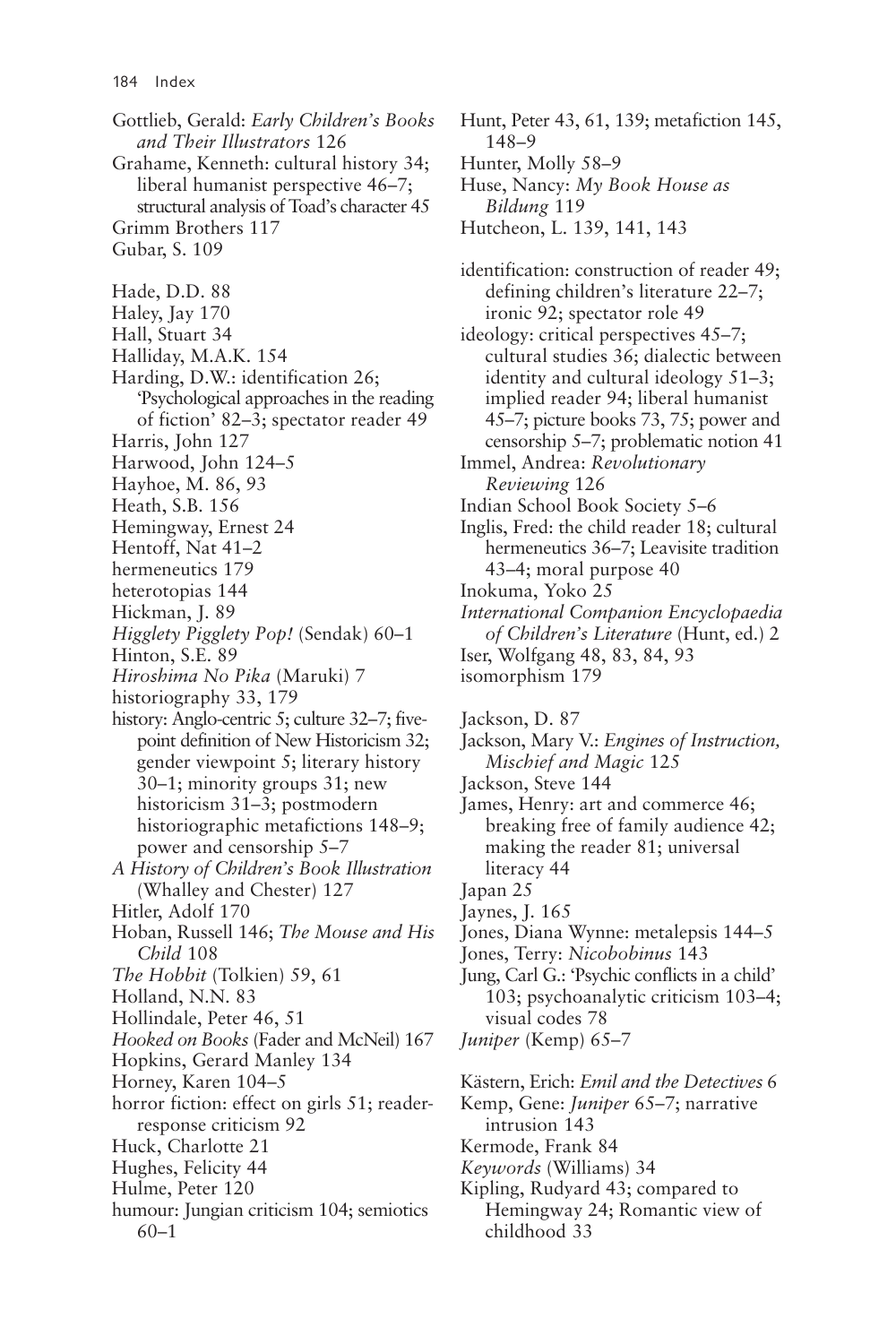- Kirkpatrick, Robert: *Bullies, Beaks and Flannelled Fools* 127 Klein, Melanie 104, 105–6
- Kress, G. 153
- Kristeva, Julia 130 Kuznets, Lois 114, 119
- Lacan, Jacques 107–8
- Ladybird Books 133
- Landsberg, Michele 16
- language: allowing reader judgements 67; branching 64–5; dialogue 65–7; English translations 6; expressing experience 57–8; Freud and Lacan 107–8; Freudian child's play 101–2; grammatical patterns 159–61; multilingual education 159; narrative discourse 56–7; register 61–4
- Le Guin, Ursula 89; *Earthsea* quartet 116
- Leavis, F.R.: cultural studies 34;
- examination and discussion 43 Leavisites and characterisation 44–5;
- defined 179; ideology 51; literary standards 42–4 Leech, G.N. 65
- Leeson, Robert: conflict between middleclass and popular 47; identification 26; minority groups 42; scorns adult lit-crit
- 45, 46 Lerner, Laurence 82
- Lesnik-Oberstein, Karín 4
- Lessing, G.E. 78
- Lévi-Strauss, Claude 45
- lexical set 179
- Lilly Library 126
- literary stylistics 179
- literature: division between popular and approved 3–4. *see also* children's literature; criticism Livingstone, Ian 144
- Locke, John 24
- Lofting, Hugh: racial caricatures 7 Lypp, Maria 19
- 

Macaulay, David 145–6 McCloud, Scott: *Understanding Comics* 8 MacDonald, George 127 McDowell, Myles 23 McGillis, Roderick 1; *The Nimble Reader* 10

- Macherey, P. 48, 50
- Mackey, M. 139, 140
- McNeil, E.: *Hooked on Books* (with Fader) 167 McPhail, David 89
- Manning, D. 167
- Many, J. 88, 90
- Mark, Jan 143
- Maruki, Toshi: *Hiroshima No Pika* 7
- Marxism: circumstances of production 47–8; critical perspective 45–6; cultural materialism 32, 36; ideology 41
- Maslow, Abraham 104–5
- Mathias, Beverly 11–12
- Mathis, Sharon Bell 20
- Matsui, Tadashi 22
- Mayne, William 146; *Low Tide* 59–60, 65
- media adaptations 132–3
- Meek, Margaret 89, 95, 160; teaching reading 152, 154–5
- Meek, Susan 119
- Melbourne, Sydney 23
- metafiction and experimental work 135, 179; authorial intrusion 142–3; defining 138–9, 140–1; disruption and discontinuity 144–6; experimental strategies 142; historiographic postmodernism 148–9; *mise en abyme* 146; multistranded and polyphonic narrative 147–8; narrative forms 143–4; objections to 140; picture books 141–2; readers' experience 139–40; textual constructions 147
- metalepsis 144–5, 179
- metaphor 170
- metonyms 63–4, 67, 179
- Metz, Christian 75
- Minh-ha, Tinh T. 120
- minority groups *see* race and ethnicity
- *The Mirror and the Lamp* (Abrams) 82
- *mise en abyme* 146
- Mitchell, W.J.T.: picture books 79; visual perception 71
- *Modern First Editions* (Connolly) 127
- Moon, Marjorie: *Childhood Re-collected* (with Alderson) 126; on Tabart and Harris 126–7
- Moss, Anita 141, 143
- Moss, Gemma 50–1
- *Mr Gumpy's Outing* (Burningham): decoding visual signs 73–5; didacticism 76–7; pictorial assumptions and interpretations 69–73
- Munsch, Robert: *The Paper Bag Princess* 117
- *My Book House as Bildung* (Huse) 119
- Myers, Mitzi: feminist rehabilitation 115–17; new historicism 33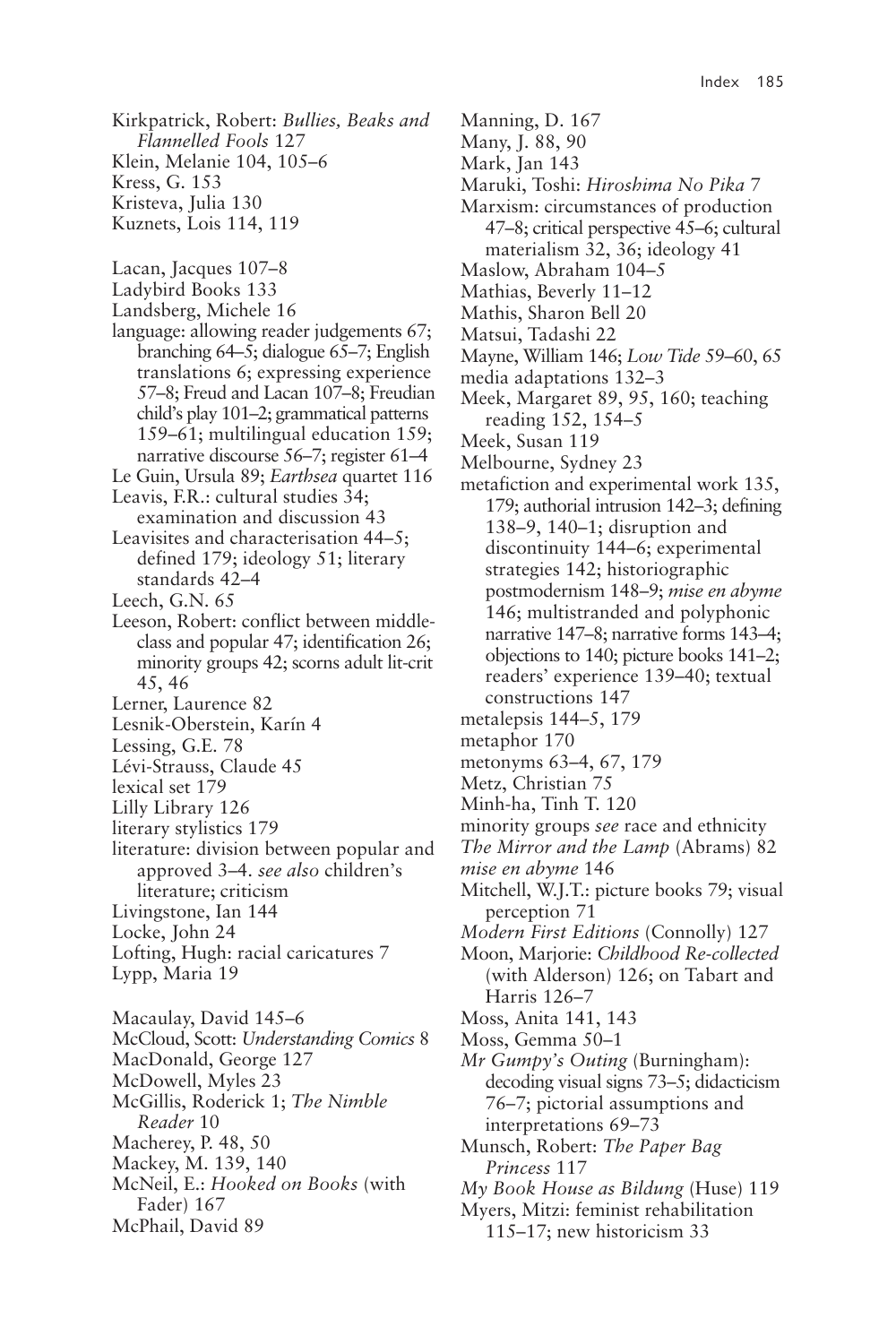#### mystery genre 143

Naidoo, Beverly 91–2 narrative therapy 170 National Council of Teachers of English 83 Needle, Jan: *Wild Wood* 46 Nell, Victor 168 Nelson, Claudia: *Boys Will Be Girls* 119 Nesbit, Edith 33, 142–3 The Netherlands 6 *The New Oxford Book of Children's Verse* (Philip, ed.) 4 Newbery, John 5 Nicholls, Christine 113 Nietzsche, Friedrich 170 *The Nimble Reader* (McGillis) 10 Nodelman, Perry 8, 77; psychoanalytic criticism 108 Norton, Donna 26 nursery tales 118 Oneal, Zibby 146 Opie, Peter 126 Opie Collection 126 Osborne Collection 126 Paris, Bernard 105 Paterson, Katherine 89, 90 Paton Walsh, Jill: *Goldengrove* 134; *A Parcel of Patterns* 135 Paul, Lissa 23 Pearce, Philippa 43 Perkins, David 30, 32 Perrault, Charles 117 *Peter Rabbit* (Potter) 73 Phelps, Ethel Johnston: *Tatterwood and Other Tales* 117 Philip, Neil: *The New Oxford Book of*

*Children's Verse* 4; *The Penguin Books of English Folktales* 127

picture books: bibliography 127; decoding visual signs 73–5; education and socialisation of children 76–7; ideology 73, 75; metafiction and experimental writing 141–2; pictorial assumptions and interpretation 70–3; reading pictures 8–9; right to gaze 75–6; semiotics 72–3, 79–80; visual codes 77–80

- Pillar, A.M. 91
- poetry: division from adult poetry 4

*Political Shakespeare* (Dollimore and Sinfield) 32–3, 36

polyphonism 179

postmodernism: defined 179; historiographic 148–9 poststructuralism 112; defined 179; psychoanalytic criticism 101 Potter, Beatrix 127; changing reception and retelling 133; *The Tale of Peter Rabbit* 73; *The Tale of Tom Kitten* 7 pragmatics 179 Pratchett, Terry 144, 147 Price, Willard 146 prizes 12 production 47–8 Propp, Vladimir 44 Protherough, Robert 49, 87 psychoanalytic criticism 100–1, 109; ego psychology 104–6; feminism 108–9; Freud 101; Jung 103–4; Lacan and language 107–8; objects relations theory 106–7 psychological phenomenology 180 psychotherapy: defined 164; dreams 102; emergence 165–6. *see also* bibliotherapy publishing: circumstances of production 47–8

- Purves, A.C. 86, 87
- race and ethnicity: representation of minorities 41–2
- Ransome, Arthur 43, 127
- Ray, Sheila: developing countries 5, 6
- reader-response criticism: affective fallacy 84; behaviour of readers 90–1; cultural studies 91–3; development of theory 82–4; orientation 81–2; process of responding 85–8; reading development 88–9; text-oriented studies 93–5
- readers *see also* reader-response criticism: allowing judgements 67; 'choose your own adventure' 144; constructing children 48; contradictory readings 50–1; developmental stages in reading 88–9; gender patterns 118–19; implied and real 49–51; implied knowledge 143; intertextuality 135; personal response in classrooms 157–60; psychoanalytic criticism 100–1
- reading: act of communication 35; development 155; home influences 155–7; ludic/absorbed 168–9; pedagogic texts 152–5; teaching 151–2
- reception theory 82–3
- register: defined 180

Renier Collection 126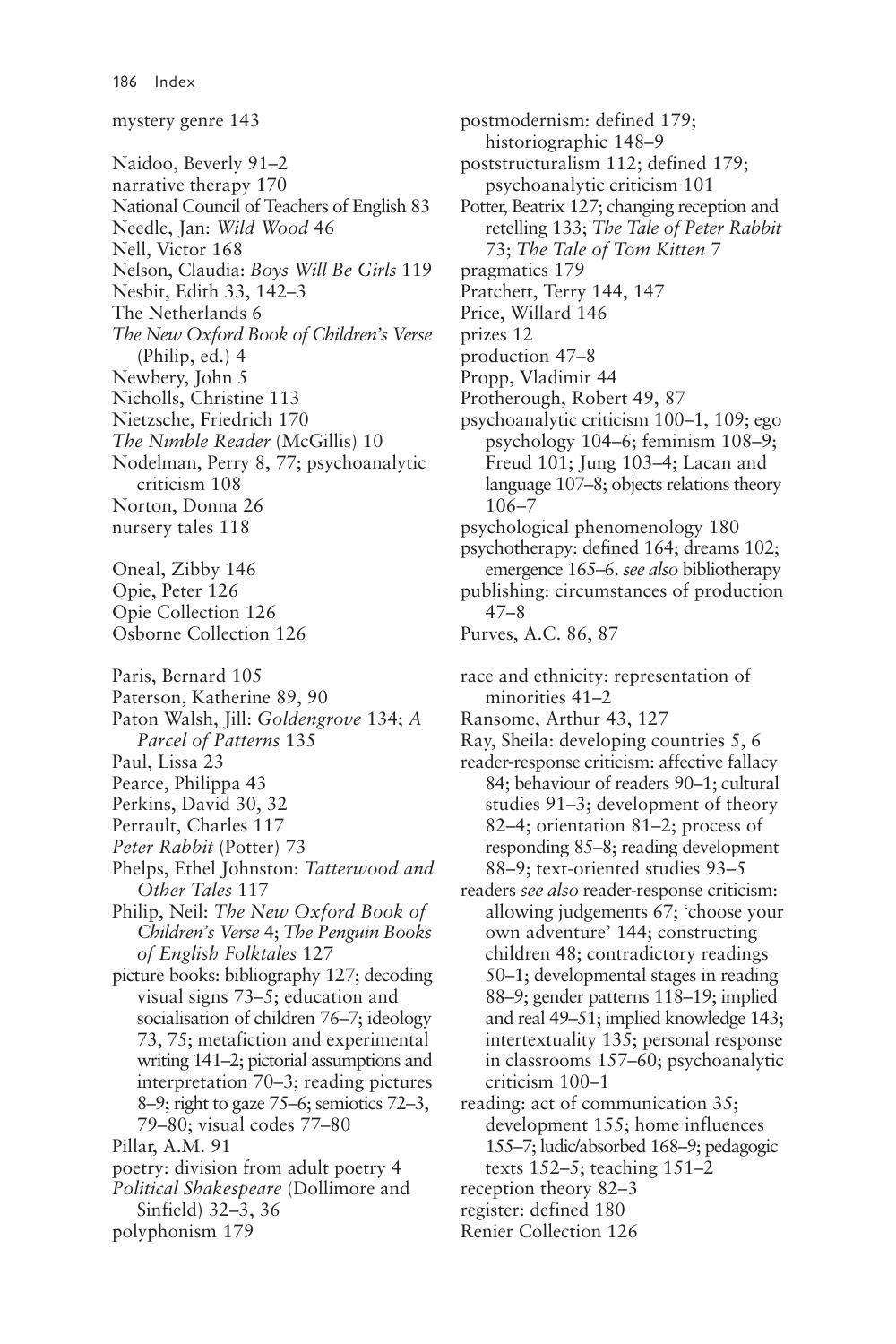- *The Reproduction of Mothering* (Chodorow) 109
- responding-aloud protocols (RAPs) 90
- *Revolutionary Reviewing* (Immel) 126
- Reynolds, Kimberley: *Girls Only?* 5, 119
- Rich, Adrienne 114
- Richards, I.A. 82
- Rigby, Elizabeth 40
- Rippere, V. 87
- Rockwell, Joan 11
- romantic fiction: contradictory readings of sex roles 50–1
- Rose, Jacqueline: the child reader 17; colonisation 77; construction of the reader 48
- Rosenblatt, Louise 90; *Literature as Exploration* 82–3; transactional theory 84, 86
- Rosenthal, Lynn 104
- Rousseau, Jean-Jacques 24
- Rubakin, Nicholas 167
- Rubenstein, Gillian 144
- Ruskin, John 71
- Salinger, J.D.: *Catcher in the Rye* 6, 62
- Salmon, Edward 115
- Sarland, Charles 92; *Young People*
- *Reading: Culture and Response* 51 Schlager, N. 169
- schools: subversive virtues 9
- Sciezka, Jan: *The Stinky Cheese Man* 132
- Segal, Elizabeth 167
- Selden, Raman: *Practising Theory and Reading Literature* 10
- semiotics: defined 180; language system within culture 58–61; metasemiotic tools 158–61; pedagogic texts 153–5; picture books 72–3, 79–80, 141
- Sendak, Maurice 73; *Higglety Pigglety Pop!* 60–1; using *Where the Wild Things Are* as reading text 152–5
- sex: censorship 7; Freud 102; Little Red Riding Hood 10–11
- Shavit, Z. 94
- Sherwood, Mary Martha 115, 127
- Short, M.H. 8, 65
- Showalter, Elaine 115
- Silverstein, Sheldon 89
- Sinfield, A.: *Political Shakespeare* (with Dollimore) 32–3, 36
- Slemon, Stephen 120
- social issues 20–1
- Spain 6
- special needs 11–12
- Spivak, Gayatri 120
- Squire, J.R. 86, 87
- Stephens, John 48, 49, 51–2; ideology 73, 75; implied reader 94; metafiction 147; narrative forms 143; purpose 42
- storytelling 9; fundamental to humans 168–70; narrative forms 56; psychological function 164–6
- structuralism 10; analysis of character and action 44–5; defined 180
- Styles, Morag: 'Lost from the Nursery' 118
- *The Subject of Tragedy* (Belsey) 31
- Sunindyo 20
- Sutcliff, Rosemary 18
- systemic analysis 180
- Tabbert, R. 92–3; reader-response criticism and text 93, 94
- Tabert, Benjamin 127
- Tate, Binnie 20
- Taylor, Jane and Anne 118
- Taylor, Mildred 88
- Taylor, Susan 51, 52
- text: analysis 8; children's criticism of 158–61; constructing the reader 48; encoded content 56; interactive 144; intertextuality 130–6; Lacan 107–8; metafictive strategies 142, 147; parody and intertextuality 142; point of view 65; polysemous 49; reader-response criticism 93–5; reading pedagogy 152–5; register 61–4; represented conversation 65–7; social semiotic 58–61; sociolinguistic communication 57–8; speech and thought in narrative voice 64–5; style 56–7, 58; transtextuality 131; *vraisemblance* 131–2. *see also* metafiction and experimental work
- *Texts of Desire* (Christian-Smith) 52
- *Textual and Literary Criticism*

(Bowers) 127

- *Theory of Literature* (Wellek and Warren) 83
- Thomas, Dylan 134
- Thompson, Denys 34
- Thompson, Judith 26
- Thomson, J. 87–8
- Todd, F. 87
- Todorov, Tzvetan 44
- Tolkien, J.R.R.: *The Hobbit* 59, 61
- Townsend, John Rowe 115; critical argument 26–7; defining children's literature 15; Leavisite standards 43;